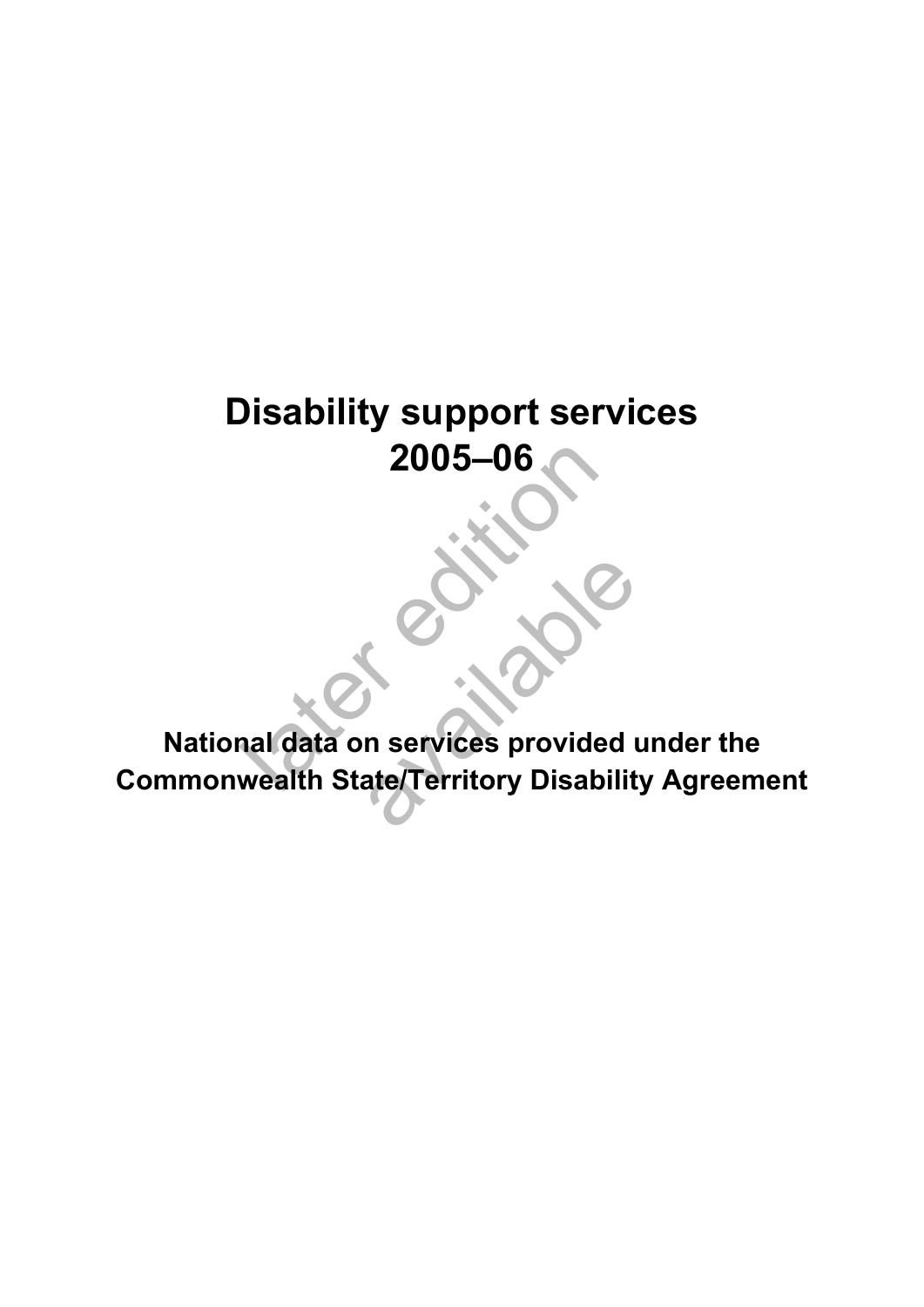The Australian Institute of Health and Welfare is Australia's national health and welfare statistics and information agency. The Institute's mission is *better information and statistics for better health and wellbeing*.



Please note that as with all statistical reports there is the potential for minor revisions of data in *Disability support services 2005–06* over its one-year life. Please refer to the online version at <www.aihw.gov.au>.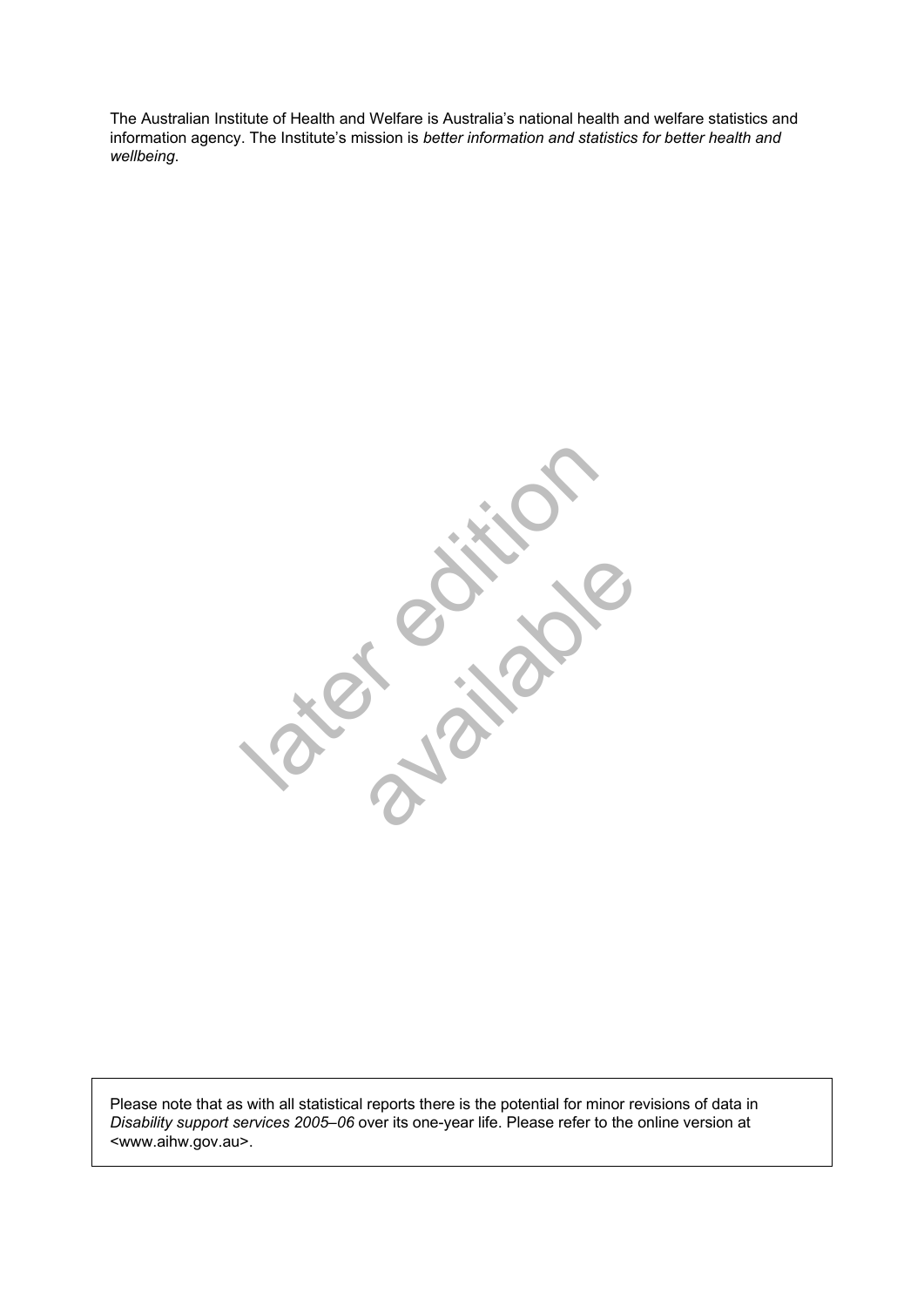DISABILITY SERIES

# **Disability support services 2005–06**

**National data on services provided under the Commonwealth State/Territory Disability Agreement later of the State/Territory Disability** n services provided under the Services provided under the Services of Services Contractors and the Services of Services Contractors and Contractors and Contractors and Contractors and Contractors and Contractors and Contra

**October 2007** 

Australian Institute of Health and Welfare Canberra

AIHW cat. no. DIS 51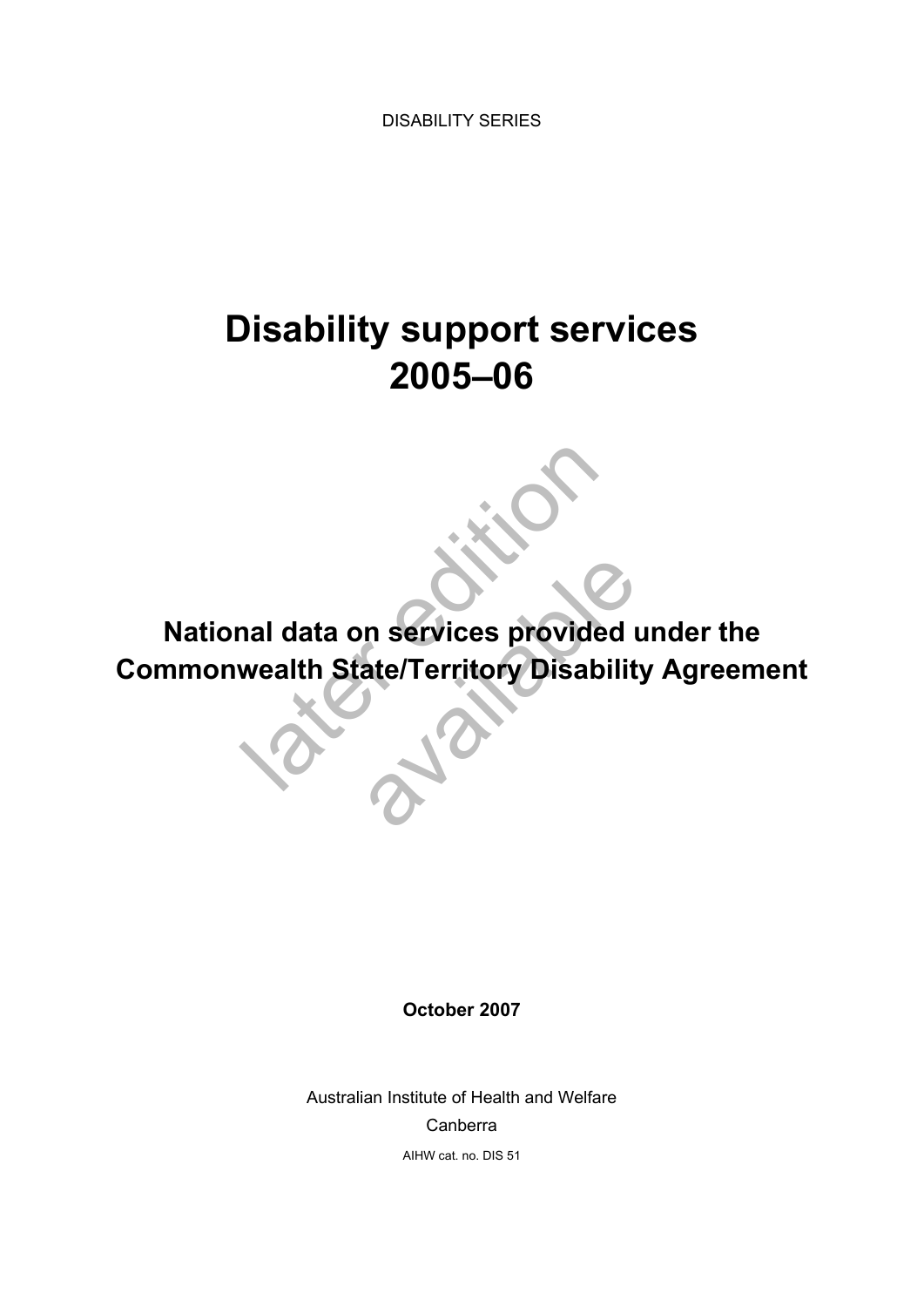© Australian Institute of Health and Welfare 2007

This work is copyright. Apart from any use as permitted under the *Copyright Act 1968*, no part may be reproduced without prior written permission from the Australian Institute of Health and Welfare. Requests and enquiries concerning reproduction and rights should be directed to the Head, Business Promotion and Media Unit, Australian Institute of Health and Welfare, GPO Box 570, Canberra ACT 2601.

This publication is part of the Australian Institute of Health and Welfare's Disability Series. A complete list of the Institute's publications is available from the Institute's website <www.aihw.gov.au>.

ISSN 1444–3589 ISBN 978 1 74024 728 3

#### **Suggested citation**

Australian Institute of Health and Welfare (AIHW) 2007. Disability support services 2005–06: national data on services provided under the Commonwealth State/Territory Disability Agreement. Cat. no. DIS 51. Disability Series. Canberra: AIHW. n<br>
of Health and Welfare (AIHW) 2007. Disability support se<br>
data on services provided under the Commonwealth State<br>
D. DIS 51. Disability Series. Canberra: AIHW.<br>
te of Health and Welfare<br>
AM, QC marie (Arriviv) 2007. Disability support seri-<br>rovided under the Commonwealth State.<br>y Series. Canberra: AIHW.

#### **Australian Institute of Health and Welfare**

Board Chair Hon. Peter Collins, AM, QC

Director Penny Allbon

Any enquiries about or comments on this publication should be directed to: Tim Beard Australian Institute of Health and Welfare GPO Box 570 Canberra ACT 2601 Phone: (02) 6244 1270 Email: tim.beard@aihw.gov.au

Published by the Australian Institute of Health and Welfare Printed by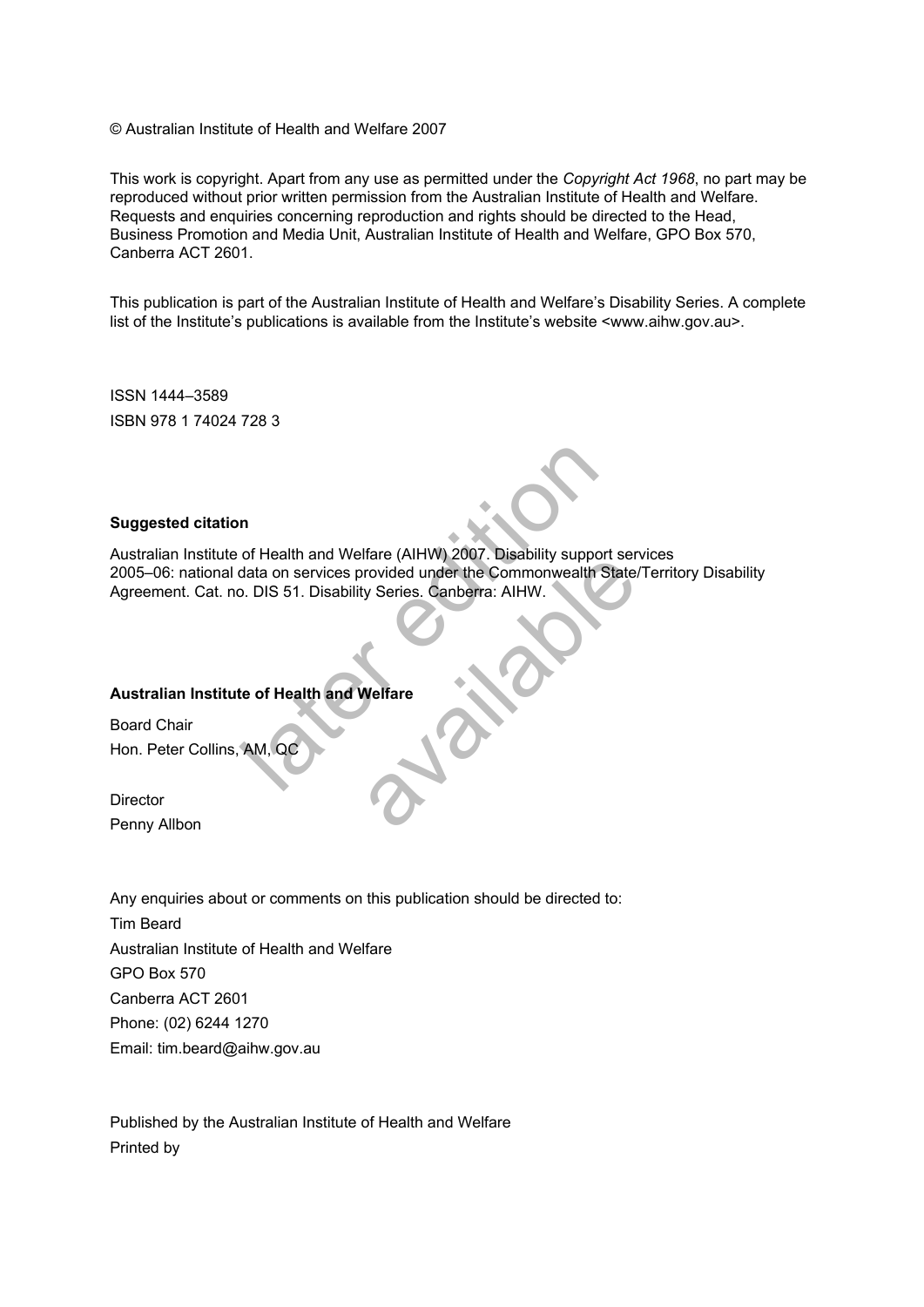# **Contents**

| 1              |  |
|----------------|--|
|                |  |
|                |  |
|                |  |
|                |  |
|                |  |
|                |  |
|                |  |
|                |  |
| $\overline{2}$ |  |
|                |  |
|                |  |
|                |  |
|                |  |
|                |  |
|                |  |
|                |  |
|                |  |
| 3              |  |
|                |  |
|                |  |
|                |  |
|                |  |
|                |  |
| 4              |  |
|                |  |
|                |  |
|                |  |
|                |  |
|                |  |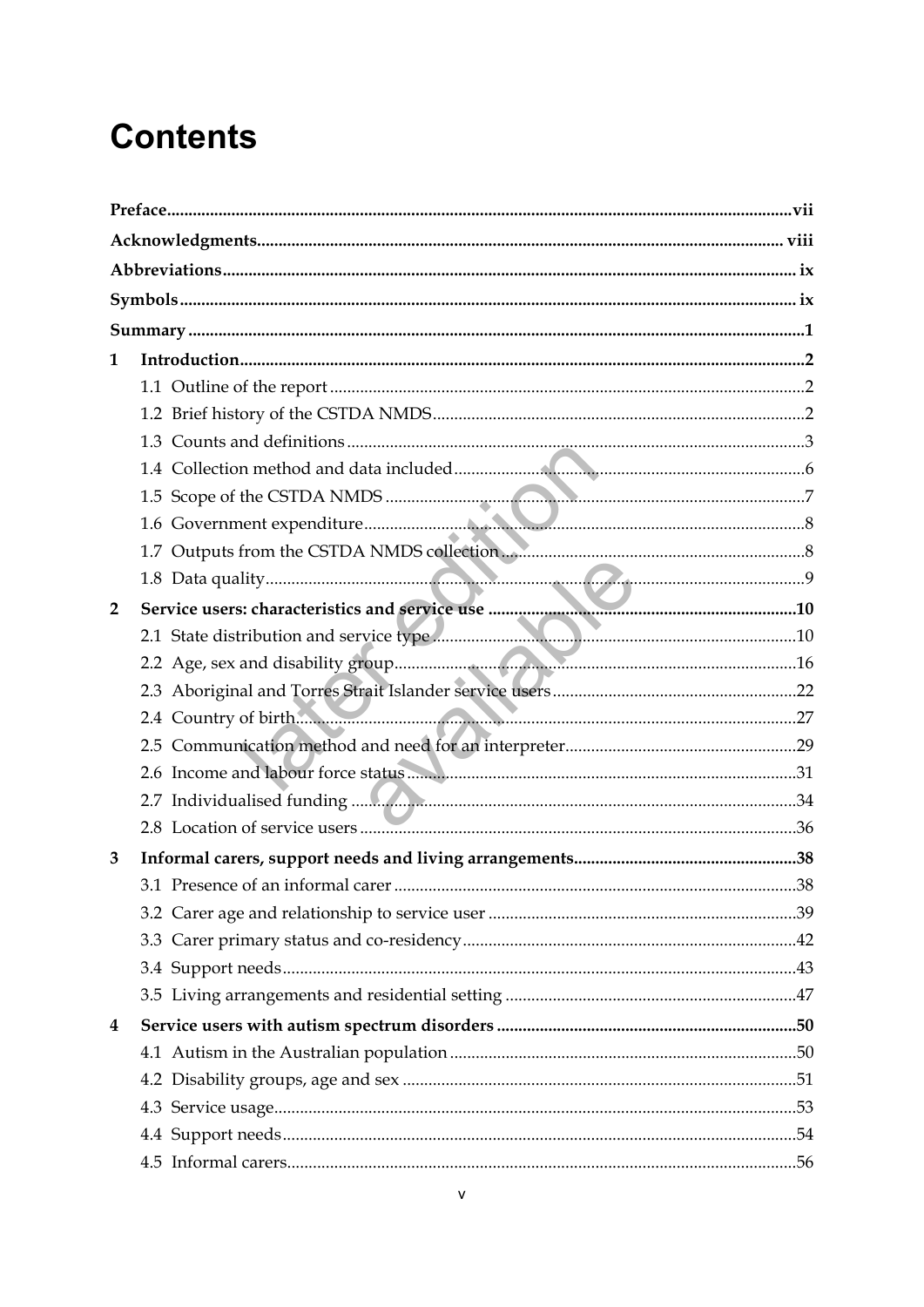| 5 |  |
|---|--|
|   |  |
|   |  |
|   |  |
|   |  |
| 6 |  |
|   |  |
|   |  |
|   |  |
| 7 |  |
|   |  |
|   |  |
|   |  |
|   |  |
|   |  |
|   |  |
|   |  |
|   |  |
|   |  |
|   |  |
|   |  |
|   |  |
|   |  |
|   |  |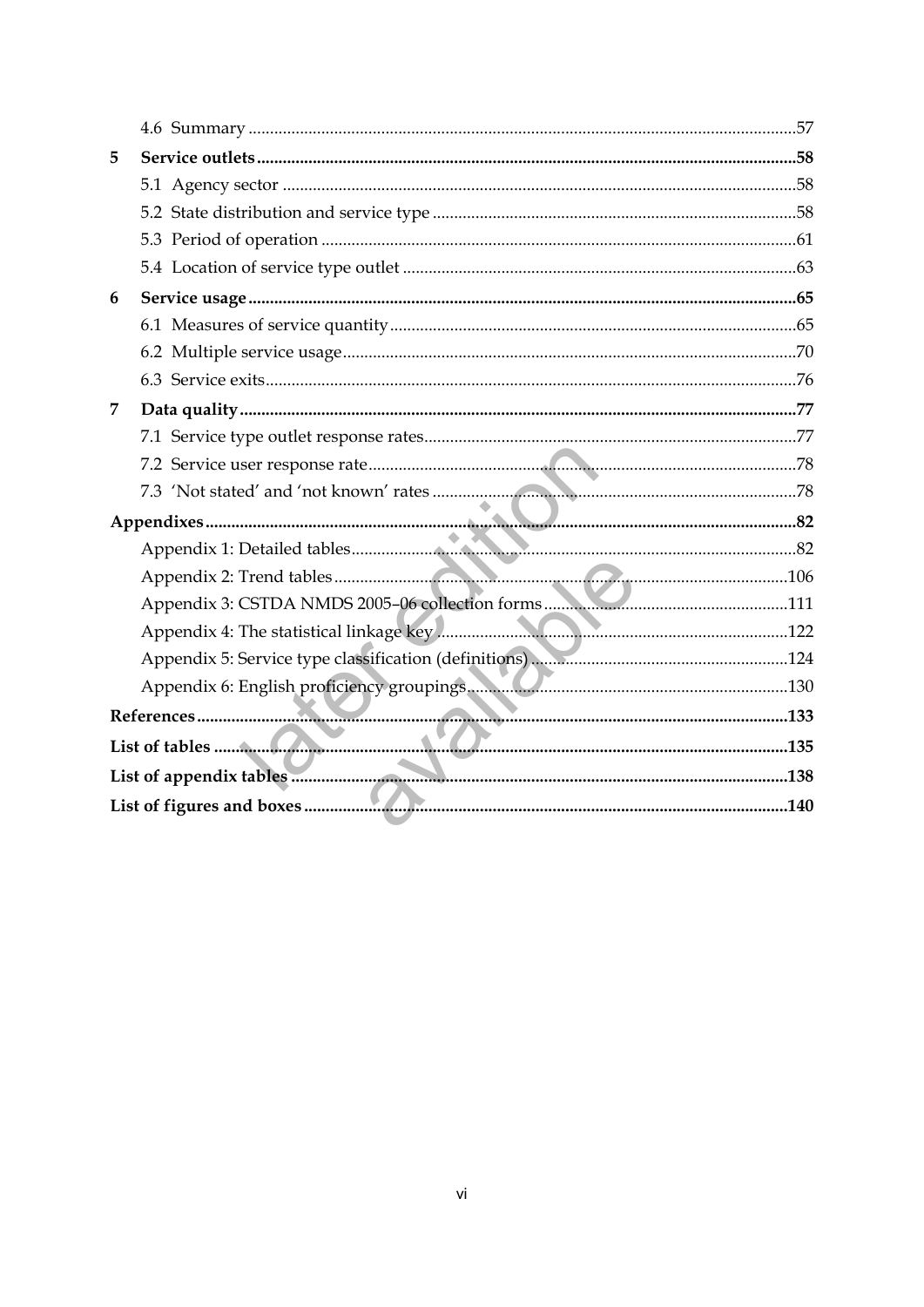# **Preface**

This report is an important annual examination of Australia's national disability services. The report focuses on services funded under the Commonwealth State/Territory Disability Agreement (CSTDA), and covers both the services provided under the agreement and the people who access these services.

Data presented in the report are from the 2005–06 National Minimum Data Set (NMDS). This collection is the third full financial year of available data from this data set. Some new data are presented throughout the report detailing trends in various data items over the three year period (2003–04 to 2005–06).

*Disability support services* reports have been produced by AIHW since 1996. The information provided in the reports allow service providers, government departments, academics, members of the general public, service users and their families to obtain comprehensive information about CSTDA-funded services and their clients.

For the first time, this report includes a special chapter focussing on service users with autism spectrum disorders. It is envisaged that future editions of this report will contain a special chapter with a new focus. Report includes a special chapter focussing on set disorders. It is envisaged that future editions of this inthis new focus.

**Priders** 

Penny Allbon Director

vii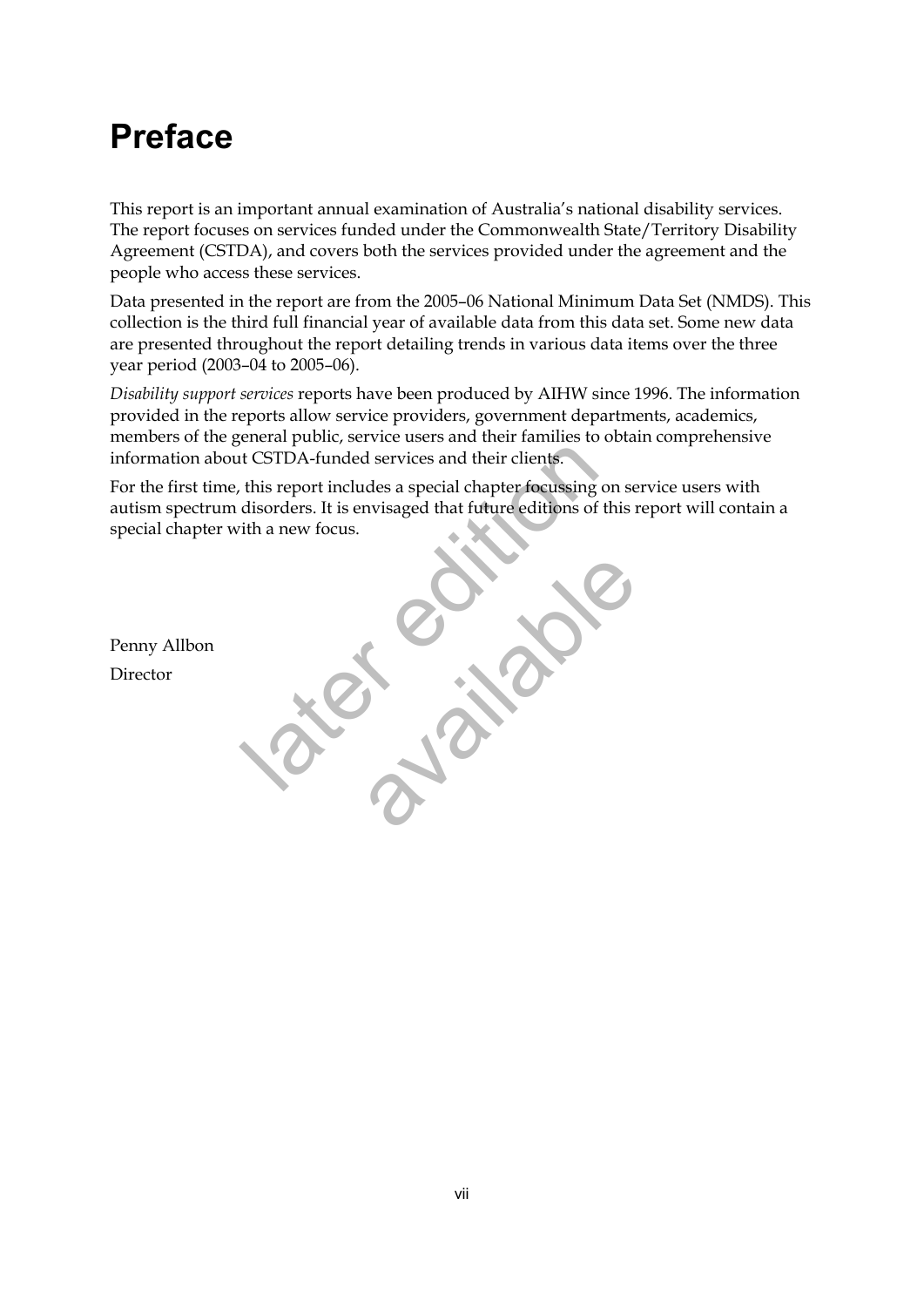# **Acknowledgments**

The authors of this report were Jason Brown, Rachel Carr, Tim Beard and Peter Braun. The report builds on previous reports from the Australian Institute of Health and Welfare, as well as developments in, and contributions from, all jurisdictions.

The successful completion of the CSTDA NMDS collection in 2005–06 owes much to:

- the service providers and service users who completed questionnaires and provided comments
- all departments, organisations, peak bodies and individuals who provided suggestions or comments
- the staff in the disability services funding departments who conducted the collection at the Australian Government and state and territory levels.

Specific thanks are due to the following people who coordinated the collection in their jurisdiction and who provided a point of contact in the departments that fund CSTDA services:

| Our thanks go to all these people.                                                                                                                                             |                        |
|--------------------------------------------------------------------------------------------------------------------------------------------------------------------------------|------------------------|
| Specific thanks are due to the following people who coordinated the coll<br>jurisdiction and who provided a point of contact in the departments that<br><b>CSTDA</b> services: |                        |
| Department of Ageing, Disability and Home<br>Care (NSW)                                                                                                                        | Qingsheng Zhou         |
| Department of Human Services (Victoria)                                                                                                                                        | Karen McIntyre         |
| Disability Services Queensland                                                                                                                                                 | Prabhjot Singh         |
| Disability Services Commission (WA)                                                                                                                                            | Dana Bensky            |
| Department of Human Services (SA)                                                                                                                                              | Leoni Fear             |
| Department of Health and Human Services<br>(Tasmania)                                                                                                                          | <b>Steven Rickerby</b> |
| Department of Disability, Housing and<br><b>Community Services (ACT)</b>                                                                                                       | Luke Drady             |
| Department of Health and Community Services<br>(NT)                                                                                                                            | Noel Hannsens          |
| Department of Family and Community Services<br>(Australian Government)                                                                                                         | Norbert Zmijewski      |
| Department of Employment and Workplace<br>Relations (Australian Government)                                                                                                    | <b>Steve Erskine</b>   |

Special thanks go to Peter Reily, Allan Dernee, Stuart Rayner, Thalia Dimogiannis, Elena Yaroslavsky, David Crimmins, Chris Kinsella, Anne Mathews, Jo Perkins, Mike Griffiths, Ingrid Ganley and Narelle Hill, who made significant contributions to the data collection and cleaning process in their jurisdictions.

Several other AIHW staff made important contributions to this report. The invaluable support of Sally Bullock throughout the data cleaning process, and comments on previous drafts of this report provided by Chris Stevenson and Louise O'Rance, are gratefully acknowledged.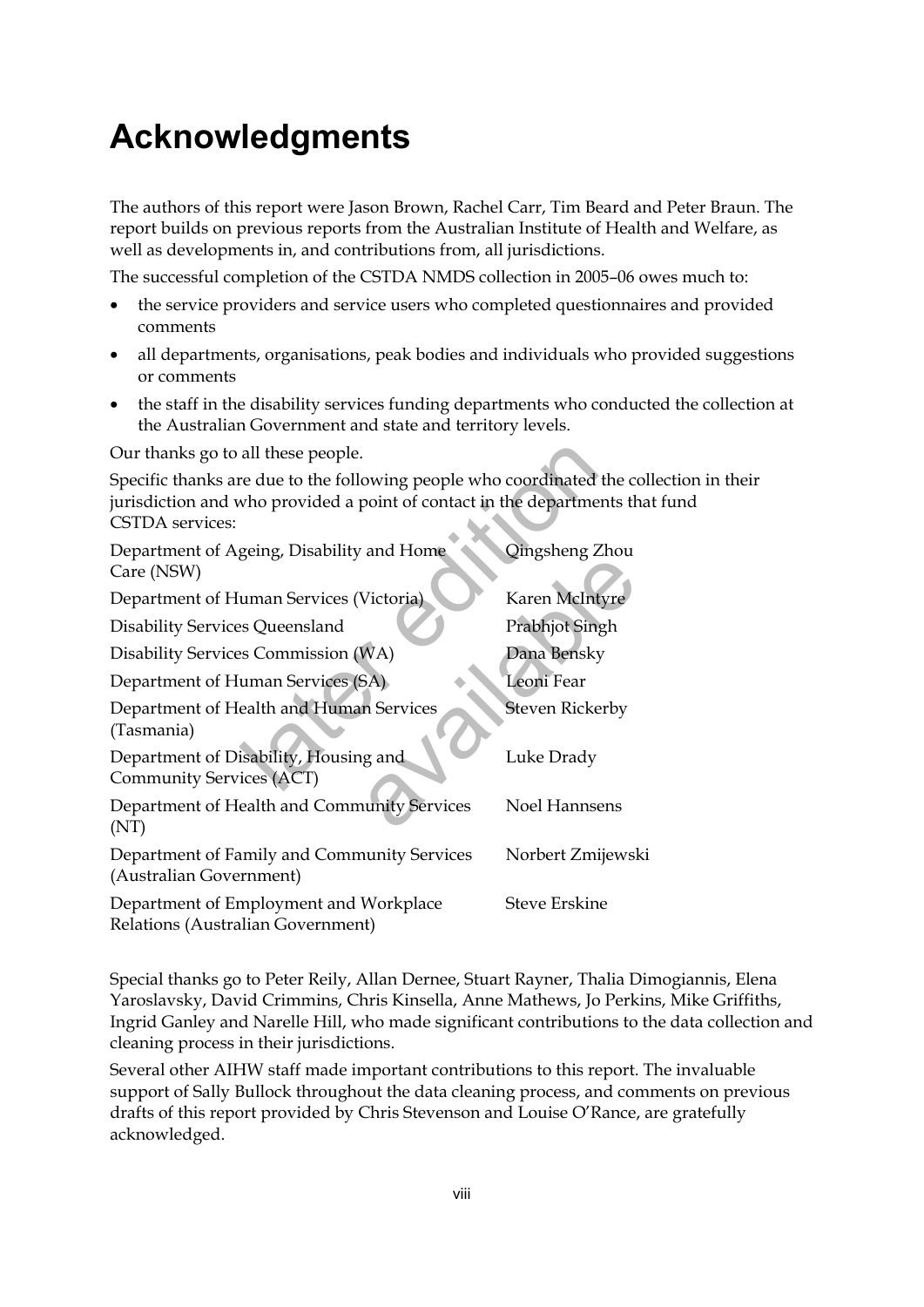# **Abbreviations**

| <b>ABS</b>       | <b>Australian Bureau of Statistics</b>                                                     |
|------------------|--------------------------------------------------------------------------------------------|
| ABI              | Acquired Brain Injury                                                                      |
| <b>ADD</b>       | attention deficit disorder                                                                 |
| <b>ADL</b>       | activities of daily living                                                                 |
| <b>AIHW</b>      | Australian Institute of Health and Welfare                                                 |
| AIL              | activities of independent living                                                           |
| <b>ASGC</b>      | Australian Standard Geographical Classification                                            |
| Aus Gov          | Australian Government (formerly referred to as<br>'Commonwealth')                          |
| <b>AWEC</b>      | activities of work, education and community living                                         |
| <b>CSDA</b>      | Commonwealth/State Disability Agreement of 1998                                            |
| <b>CSTDA</b>     | Commonwealth State/Territory Disability Agreement of<br>$2002 - 07$                        |
| <b>DEWR</b>      | Australian Government Department of Employment and<br><b>Workplace Relations</b>           |
| <b>DIMA</b>      | Department of Immigration and Multicultural Affairs                                        |
| <b>DSP</b>       | <b>Disability Support Pension</b>                                                          |
| <b>EP</b> Groups | <b>English Proficiency Groups</b>                                                          |
| FaCSIA           | Australian Government Department of Families, Community<br>Services and Indigenous Affairs |
| <b>FTE</b>       | full-time equivalent                                                                       |
| <b>MDS</b>       | minimum data set                                                                           |
| <b>NDA</b>       | National Disability Administrators                                                         |
| nfd              | no further definition                                                                      |
| <b>NMDS</b>      | national minimum data set                                                                  |
| <b>OHS</b>       | occupational health and safety                                                             |
| RA               | remoteness area (geographical classification)                                              |
| <b>SCRCSSP</b>   | Steering Committee for the Review of Commonwealth/State<br><b>Service Provision</b>        |
| <b>SDAC</b>      | Survey of Disability, Ageing and Carers                                                    |

# **Symbols**

| n.a. | not applicable                                     |
|------|----------------------------------------------------|
|      | zero, or null cells                                |
| 0.0  | rounded to zero (less than 0.5 but more than zero) |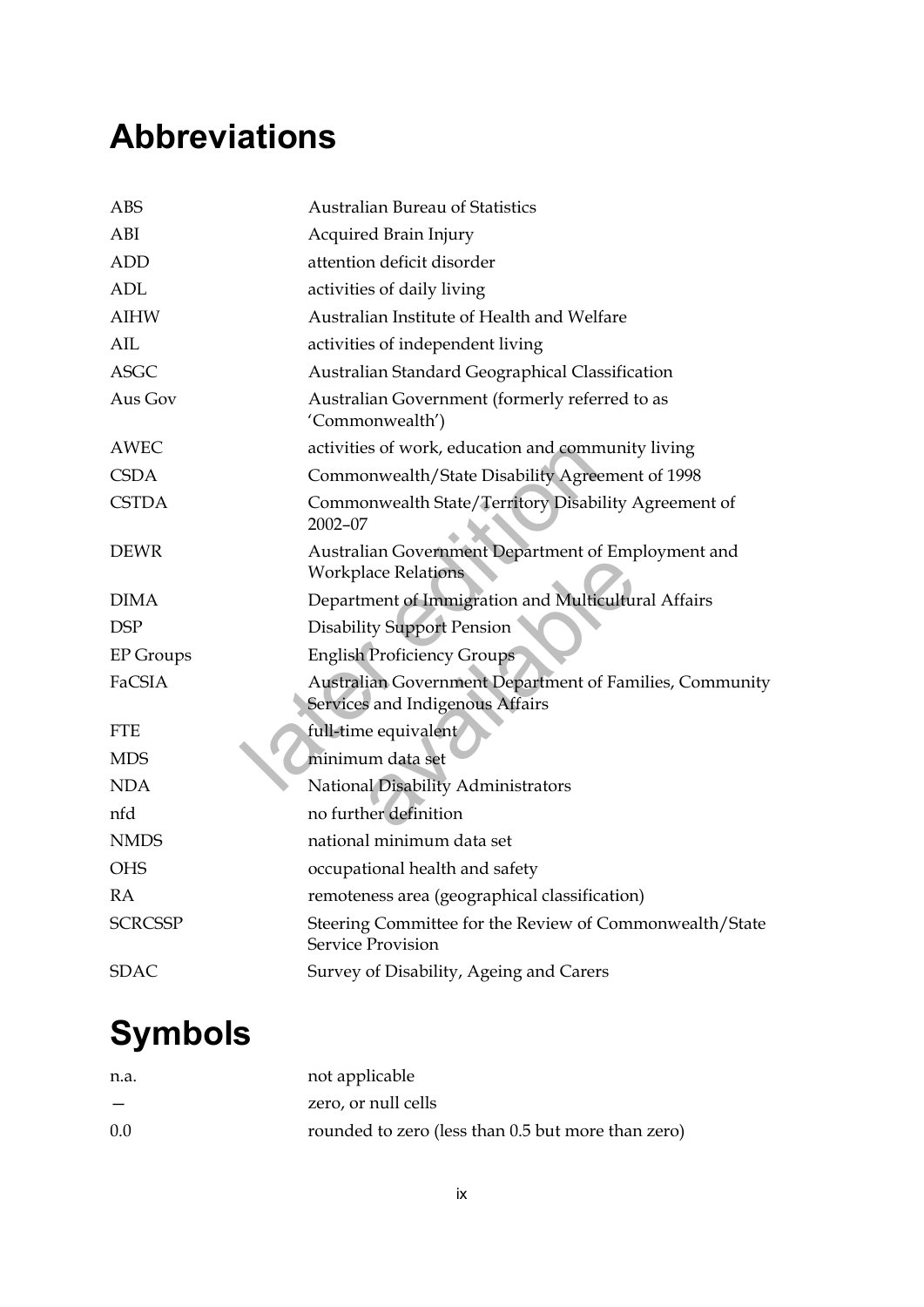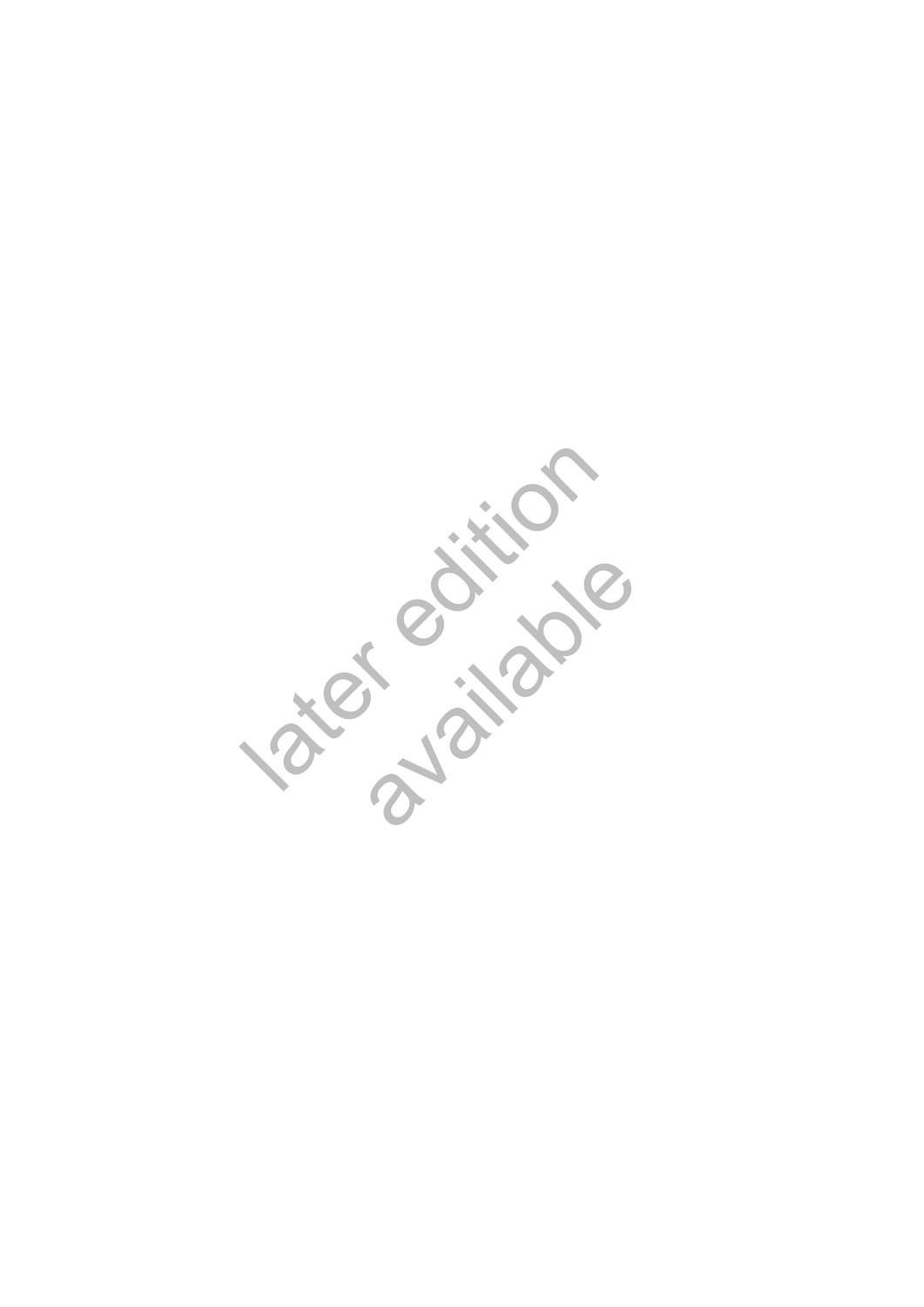# **Summary**

This report presents information on disability services collected from over 9,000 service outlets throughout Australia, which are funded under an agreement between the Australian and state/territory governments. These services aim to improve the quality of life of people with disability by providing support and assistance across a range of life activities. The report profiles the people with disability who use the services, the types of services they use and the supports they need (including information on their informal carers). Most information presented in this report is derived from the 2005–06 Commonwealth State/Territory Disability Agreement National Minimum Data Set (CSTDA NMDS) collection.

- Over 217,000 people with disability accessed services during the collection period, or 1 in every 100 Australians. Almost half (45%) of all service users accessed one or more community support services (including services such as therapy, early childhood intervention and case management), and over one-third (34%) used employment services (which assist people to obtain and/or retain paid employment). Over a quarter (26%) of service users accessed more than one service type during 2005–06.
- Approximately 58% of all service users were male. The median age of services users was 31.4 years—higher for females (35.3 years) than males (28.7 years). This was lower than the median age of the Australian population in 2006 (37 years).
- Intellectual disability was the most commonly reported primary disability group (33%) by service users, followed by psychiatric (14%) and physical disability (12%). The complex and diverse needs of service users is shown by their multiple disabilities—over one-third (34%) of service users reported more than one disability group; on average 1.6 disability groups were reported per service user. and case management), and over one-third  $(34%)$  us<br>ich assist people to obtain and/or retain paid employ<br>ice users accessed more than one service type during<br>ely 58% of all service users were male. The median ag<br>ugher for lian population in 2006 (37 years).<br>  $\cdot$  most commonly reported primary c<br>
psychiatric (14%) and physical disat<br>
f service users is shown by their mul-<br>
respected more than one disability<br>
borted per service user.<br>
prise
- Indigenous service users comprised about 1 in 30 users (3.3%). These service users were much younger than other users, with a median age of 24.7 years, and more likely than others to report multiple disability groups.
- Compared with the overall CSTDA service user group, the 8% of service users with autism were more likely to be male, and were much younger than the general service user population (median age of 15.8 years, compared with 31.4 years overall). They were also more likely to report higher levels of support need across all reported life areas.
- Nearly one-third (32%) of the 158,187 service users of working age (15 to 64 years) were employed. A further quarter (25%) were unemployed, and a further third (33%) were not in the labour force. Over half (56%) of service users aged 16 years and over reported that the Disability Support Pension was their main source of income.
- The most common areas in which service users always needed support were working (24%), education (22%) and community (civic) and economic life (21%).
- Most service users reported living in a private residence (68%), and over half of all users reported living with their family (55%).
- Close to half (45%) of all service users reported having an informal carer; 57% of these informal carers lived with the recipient of care. Informal care was provided in the majority (59%) of cases by the service user's mother and 1 in 8 carers (12%) were aged 65 years or over. Over 80% of service users with a carer reported that their carer assisted with one or more activities of daily living (self-care, mobility and communication).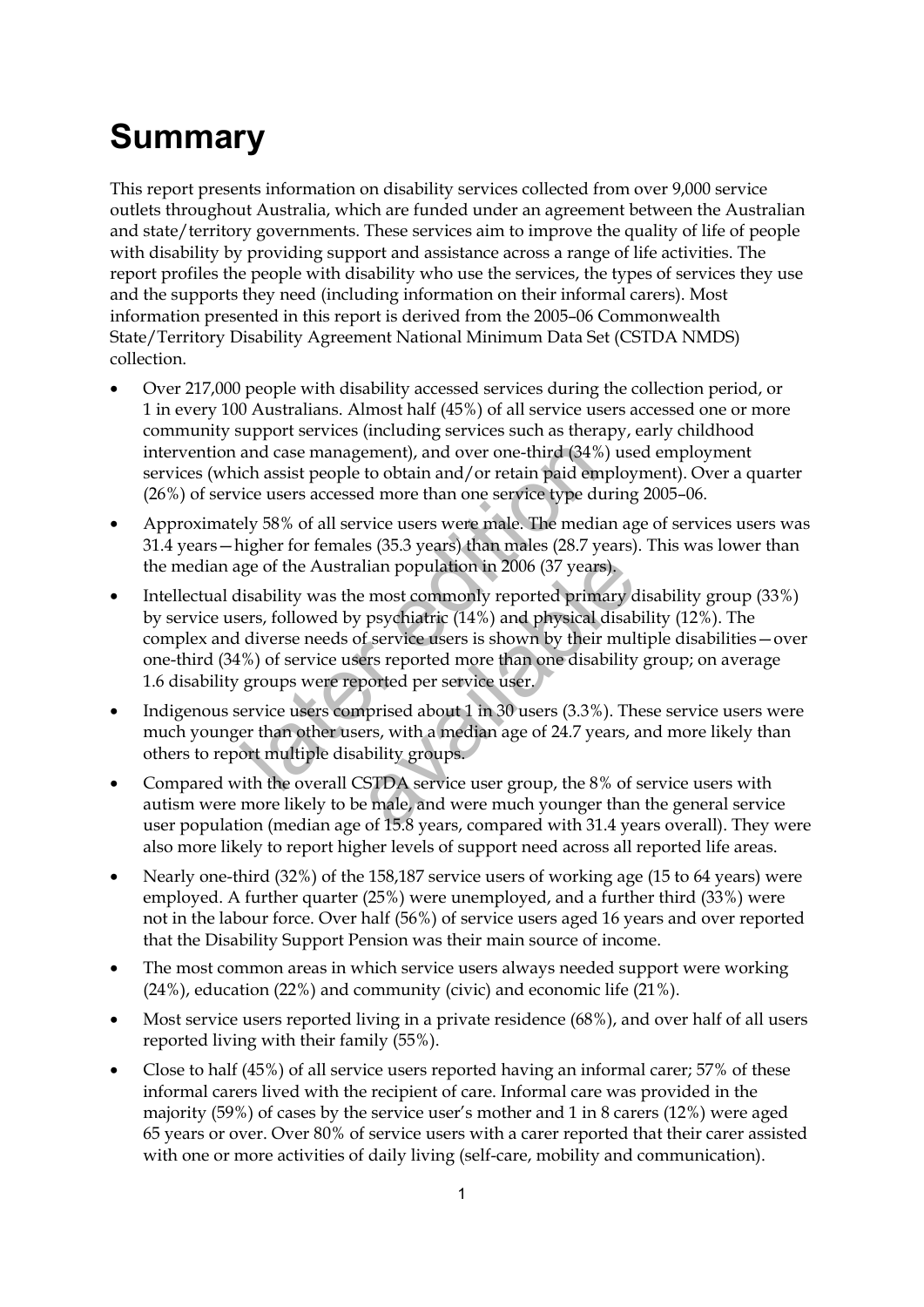# **1 Introduction**

This report is based on data collected during the 2005–06 financial year from services funded under the third Commonwealth State/Territory Disability Agreement (CSTDA) of 2002–07. Under this Agreement the Australian Government (Commonwealth) is responsible for the planning, policy setting and management of employment services<sup>1</sup> for those with disability, and the states and territories are responsible for all other disability support services (including accommodation support, community access, community support and respite services). Responsibility for advocacy, information and print disability services is shared between these governments.

## **1.1 Outline of the report**

-

Chapter 2 gives a detailed description of service user characteristics and the services they used over the 12 month period, presenting data on the majority of service user data items.

Chapter 3 deals with data relating to informal carers, support needs and living arrangements for service users who accessed services during 2005–06.

Chapter 4 is a special focus chapter, looking at service users with autism in the 2005–06 collection. Future special focus chapters will examine other groups of service users.

Chapter 5 presents data on service type outlets in 2005–06.

Chapter 6 relates to service use, including an analysis of multiple service use, hours received, staff hours and service exit data. detailed description of service user characteristics at<br>month period, presenting data on the majority of servith data relating to informal carers, support needs a<br>who accessed services during 2005-06.<br>ecial focus chapter, apters will examine other groups of set type outlets in 2005-06.<br>
acluding an analysis of multiple services and response rates affecting the population' calculations and use of<br>
in the Appendixes.<br> **f the CSTDA NMDS** 

Chapter 7 deals with data quality issues and response rates affecting the 2005–06 data.

Technical issues such as 'potential population' calculations and use of the statistical linkage key are discussed in further detail in the Appendixes.

## **1.2 Brief history of the CSTDA NMDS**

Before 1994, no national data on disability support services were available. Two pilot tests were conducted during 1994, and in 1995 the first collection was undertaken, which was then known as the Commonwealth/State Disability Agreement Minimum Data Set (CSDA MDS). The collection was undertaken annually from 1995 to 2002 on a 'snapshot' day basis—that is, data were collected on a single day, usually in May or June.

A statistical linkage key was introduced into the national collection in 1999, following development and pilot testing during 1998. This statistical linkage key enabled the estimation of the number of service users (individuals) accessing services on the snapshot day. See Appendix 4 for more details on the statistical linkage key.

Between 1999 and 2002 a major redevelopment of the data collection was carried out by AIHW in collaboration with the National Disability Administrators (NDA), the Australian

<sup>1</sup> Responsibility of open employment services rests with the Department of Employment and Workplace Relations (DEWR), and supported employment services with the Department of Families, Community Services and Indigenous Affairs (FaCSIA).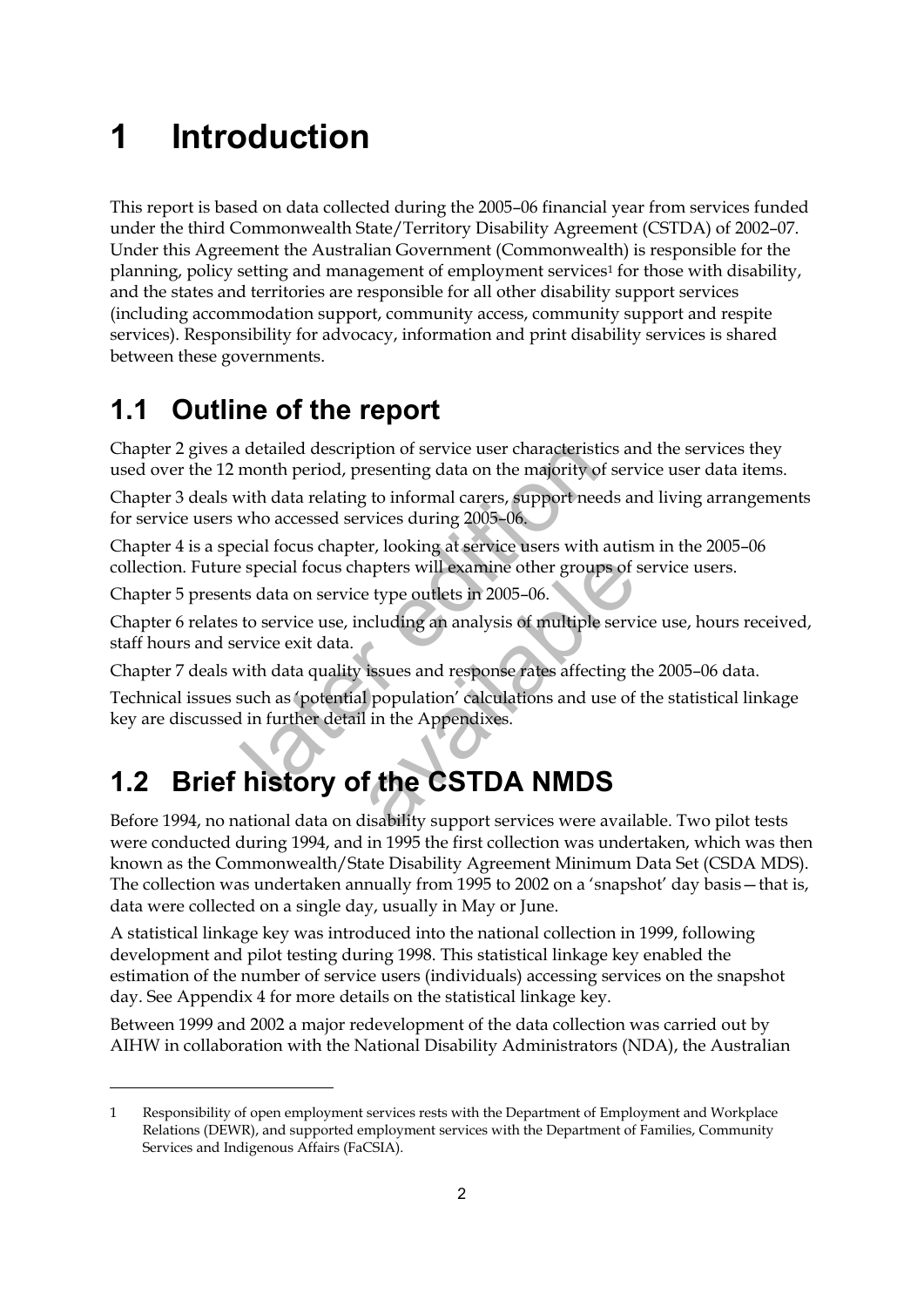Government, state and territory governments and non-government organisations. The new CSTDA NMDS was implemented during 2002. The most significant change brought about by the redevelopment was that data are now collected on a full-year basis rather than on a single 'snapshot' day, meaning complete counts of service users over a full financial year are available. A number of new data items were also introduced into the collection, including data on carer arrangements and quantity of services provided. For more detailed information on the redevelopment of the data collection, please refer to the AIHW report describing this process (AIHW 2003).

This report is the third annual AIHW report on disability services based on a full 12-month collection period (in this case 1 July 2005 to 30 June 2006).

## **1.3 Counts and definitions**

The main counts of the NMDS collection are service type outlets and service users (see Box 1.1). A service type outlet is a unit of a funded agency (see below) that is funded to provide a particular CSTDA service type at a discrete location. Separate data are completed (usually by funded agencies) for each service type outlet.

A funded agency is an organisation that delivers one or more CSTDA-funded service types to service users. The funded agency has an administrative base from which services of one or more service types are delivered to service users, or from which a team operates when it delivers services to service users at other locations.

A person may receive more than one service over any time period. For each service type (and therefore for each service type outlet), service user data are completed for every service user receiving a service of that type over the collection period (see Box 1.1). Box 1.2 provides definitions of each of the service groups (categories of service type) in the CSTDA NMDS collection, and Appendix 5 provides detailed definitions of each specific service type category. Ervice type outlet is a unit of a funded agency (see bear CSTDA service type at a discrete location. Separated agencies) for each service type outlet.<br>
is an organisation that delivers one or more CSTDA<br>
The funded agency above the series, or from which a team<br>at other locations.<br>the service over any time period. For<br>tlet), service user data are completed<br>er the collection period (see Box 1.1).<br>groups (categories of service type) in<br>les det

The statistical linkage key enables the number of service users to be estimated from the data collected at service type outlet or agency level. Service users may have received services from more than one service type outlet or agency, in which case they may have had their personal characteristics recorded on two or more service user forms. Service user counts for these characteristics can be estimated by using the statistical linkage key, and the focus of this report is on these counts. See Appendix 4 for more information on the statistical linkage key.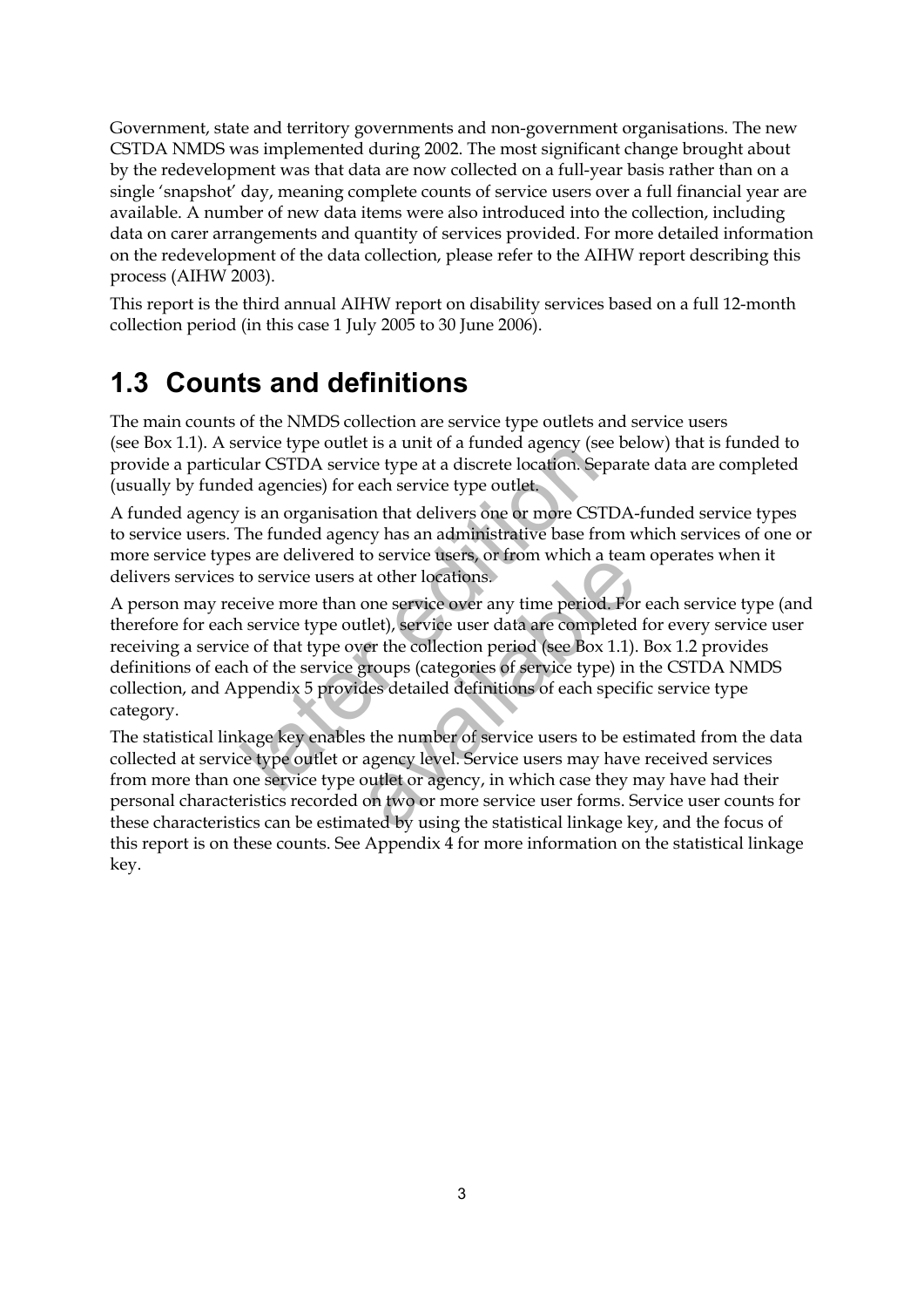#### **Box 1.1: Definitions and major counts of the CSTDA NMDS collection**

| Service user                          | A service user is a person with disability who receives a CSTDA-funded<br>service. A service user may receive more than one service over a period of<br>time or on a single day. Service users were previously referred to as<br>'consumers' in CSDA MDS snapshot collections.                                                                                                                                                                                                                                |
|---------------------------------------|---------------------------------------------------------------------------------------------------------------------------------------------------------------------------------------------------------------------------------------------------------------------------------------------------------------------------------------------------------------------------------------------------------------------------------------------------------------------------------------------------------------|
| Service                               | A service is a support activity delivered to a service user, in accordance<br>with the CSTDA. Services within the scope of the collection are those for<br>which funding has been provided, during the specified period, by a<br>government organisation operating under the CSTDA.                                                                                                                                                                                                                           |
| Service type and service<br>group     | Service type is the support activity that the service type outlet has been<br>funded to provide under the CSTDA.                                                                                                                                                                                                                                                                                                                                                                                              |
|                                       | The NMDS classifies services according to 'service type'. This<br>classification arranges services into seven distinct categories known as<br>'service groups': accommodation support; employment support;<br>community access; community support; respite; advocacy, information<br>and print disability; and other support (see Box 1.2 for definitions).<br>Within each of these service groups there are various service types (see<br>Appendix 5 for a full list of service type codes and definitions). |
| Service type outlet                   | A service type outlet is the unit of the funded agency that delivers a<br>particular CSTDA service type at, or from, a discrete location.                                                                                                                                                                                                                                                                                                                                                                     |
|                                       | If a funded agency provides, for example, both accommodation support<br>and respite services, it is counted as two service type outlets. Similarly,<br>if an agency is funded to provide more than one accommodation support<br>service type (for example, group homes and attendant care) then it is<br>providing (and is usually separately funded for) two different service<br>types; that is, there are two service type outlets for the funded agency.                                                  |
| Funded agency                         | A funded agency is an organisation that delivers one or more CSTDA<br>service types (service type outlets). Funded agencies are usually legal<br>entities. They are generally responsible for providing CSTDA NMDS<br>data to jurisdictions. Where a funded agency operates only one service<br>type outlet, the service type outlet and the funded agency are one and the<br>same entity.                                                                                                                    |
| Scope of the CSTDA NMDS<br>collection | Services within the scope of the collection are those for which funding<br>has been provided, during the specified period, by a government<br>organisation operating under the CSTDA. A funded agency may receive<br>funding from multiple sources. Where a funded agency is unable to<br>differentiate service users and/or staff according to funding source (that<br>is, CSTDA or other), it is asked to provide details of all service users and<br>staff (for each service type).                        |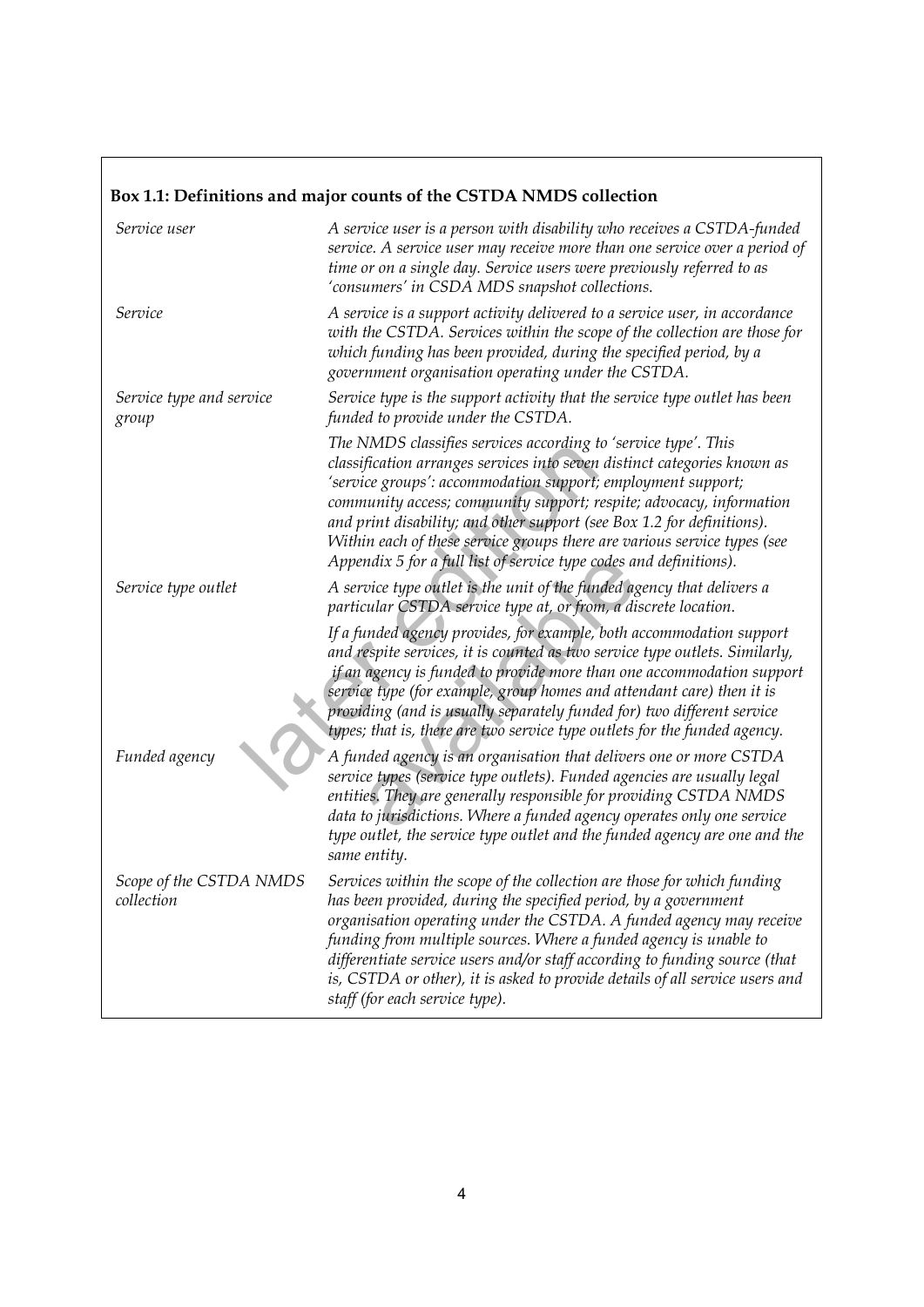#### **Box 1.2: Definitions of service groups covered by the Commonwealth State/Territory Disability Agreement2**

| Accommodation support                         | These are services that provide accommodation to people with disability<br>and services that provide the support needed to enable a person with<br>disability to remain in his or her existing accommodation or move to a<br>more suitable or appropriate accommodation.                                                                                                                                                                                                                                                                                                                                                                          |
|-----------------------------------------------|---------------------------------------------------------------------------------------------------------------------------------------------------------------------------------------------------------------------------------------------------------------------------------------------------------------------------------------------------------------------------------------------------------------------------------------------------------------------------------------------------------------------------------------------------------------------------------------------------------------------------------------------------|
| Community support                             | These services provide the support needed for a person with disability to<br>live in a non-institutional setting (not including support with the basic<br>needs of living, such as meal preparation and dressing, included under<br>accommodation support).                                                                                                                                                                                                                                                                                                                                                                                       |
| Community access                              | These are services designed to provide opportunities for people with<br>disability to gain and use their abilities to enjoy their full potential for<br>social independence. People who do not attend school or who are not<br>employed full time mainly use these services.                                                                                                                                                                                                                                                                                                                                                                      |
| Respite                                       | Respite services provide a short-term and time-limited break for families<br>and other voluntary caregivers of people with disability, to assist in<br>supporting and maintaining the primary caregiving relationship, while<br>providing a positive experience for the person with disability. Although<br>there are therefore two 'clients' – the carers and the person with<br>$disability - in$ the CSTDA NMDS collection, the person with disability<br>is regarded as the client. Statistical tables in this report reflect this<br>perspective.                                                                                            |
| Employment                                    | There are two types of employment services which provide employment<br>assistance to people with disability. The first type, open employment,<br>provides assistance in obtaining and/or retaining paid employment in<br>the open labour market. The second type, supported employment,<br>provides employment opportunities and assistance to people with<br>disability to work in specialised and supported work environments.<br>Before 1 December 2004, there was also a third employment service type,<br>dual open/supported services, which provided a combination of both open<br>and supported employment services.                      |
| Advocacy, information<br>and print disability | Advocacy services are designed to help people with disability increase the<br>control they have over their lives by representing their interests and<br>views in the community. Information services provide accessible<br>information to people with disability, their carers, families and related<br>professionals. This service group also includes mutual support/self-help<br>groups – special interest groups which promote self-advocacy – and print<br>disability, which includes alternative formats of communication for<br>people who by reason of their disabilities are unable to access information<br>provided in a print medium. |
| <i>Other</i>                                  | Includes research and evaluation, training and development, peak bodies,<br>and any other support services completely outside any of the defined<br>service types above.                                                                                                                                                                                                                                                                                                                                                                                                                                                                          |

<sup>2</sup> See Appendix 5 for full lists and definitions of specific service types.

-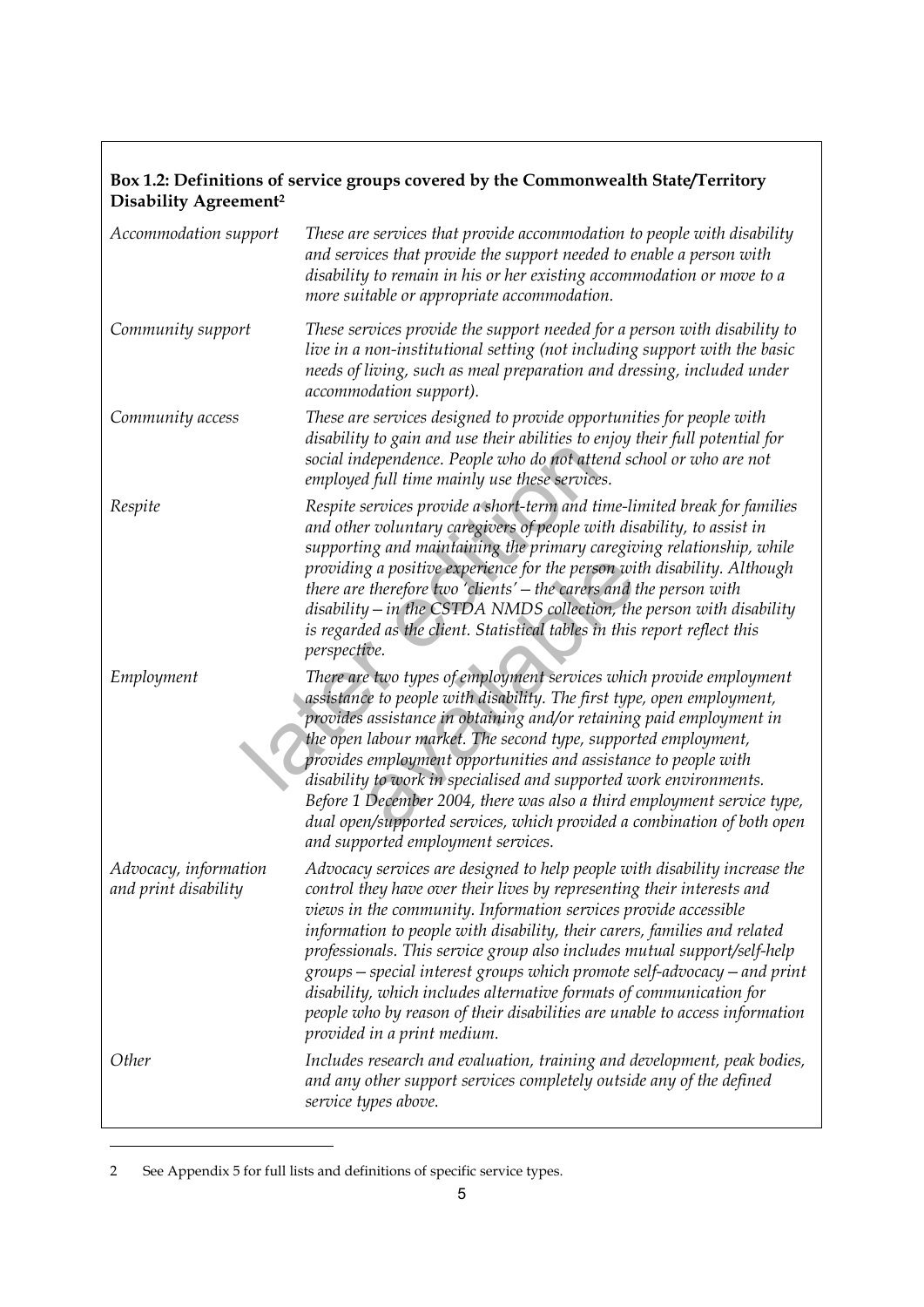### **1.4 Collection method and data included**

Service providers collate data in relation to each of their CSTDA-funded service type outlets, as well as all service users who access each of these outlets. Service user data were collected for each person receiving that service type at the outlet over the 2005–06 collection period, and may have been reported by the service user, their carer, an advocate, or their service provider. Each year the AIHW develops, in cooperation with all jurisdictions, standard versions of service type outlet and service user forms (which are used by agencies collecting data manually—see Appendix 3 for the 2005–06 versions). Paper forms are only one way data may be collected—many agencies use software as an alternative method for collating data. The AIHW also updates a national data guide on an annual basis (see AIHW 2005a), which provides guidance relating to all data items in the collection.

The data items collected on the 2005–06 service type outlet form included information about the service type provided, agency sector of the outlet (government or non-government), location of the service type outlet, hours worked by staff (both paid and unpaid), times of operation (days per week, hours per day and weeks per year) and number of service users.

The data items collected on the 2005–06 service user form included demographic information, items for the statistical linkage key (including selected letters of names, sex and date of birth), Indigenous status, communication method, primary and other significant disabilities, support needs and living arrangements. Selected service types also collected information regarding service dates (including start date, exit date, and date of last service receipt). The quantity of service (for example, in terms of hours of services received) was also collected for particular service types. betweek, hours per day and weeks per year) and numerated on the 2005-06 service user form included de s for the statistical linkage key (including selected le ligenous status, communication method, primary and ort needs an res (including start date, exit date, and<br>interest in terms of hours of servers)<br>cesares are not required to collect all servies<br>promation and print disability (service<br>7.01–7.04) are not required to collect as<br>for (servic

As noted above, some service types are not required to collect all service user data items. In particular:

- service groups advocacy, information and print disability (service types 6.01–6.05) and other support (service types 7.01–7.04) are not required to collect any service user information
- 'recreation/holiday programs' (service type 3.02) are required to collect only information related to the statistical linkage key (selected letters of name, date of birth and sex)
- a large number of service types are not required to collect information on hours of service received by the service user<sup>3</sup>
- employment services (service types 5.01 and 5.02) are not required to collect selected informal carer information, including primary status, residency status and age group of the service user's carer.

Upon completion data are sent (as hard copy or electronic file) to the government funding organisation in each jurisdiction. Data are then edited and a data file finalised by each jurisdiction.4 This file is used for analysis by each jurisdiction, and a copy containing the nationally agreed CSTDA NMDS data items is sent to the AIHW for further checking, editing and national collation.

-

<sup>3</sup> Service types 1.01–1.04, 1.08, 2.01–2.05, 2.07, 3.02, 5.01, 5.02, 6.01–6.05 and 7.01–7.04 are not required to collect the two applicable data items—hours received (reference week) and hours received (typical week). See Appendix 5 for a list of service type codes.

<sup>4</sup> Some jurisdictions add data items of particular interest to them, sometimes for a single year.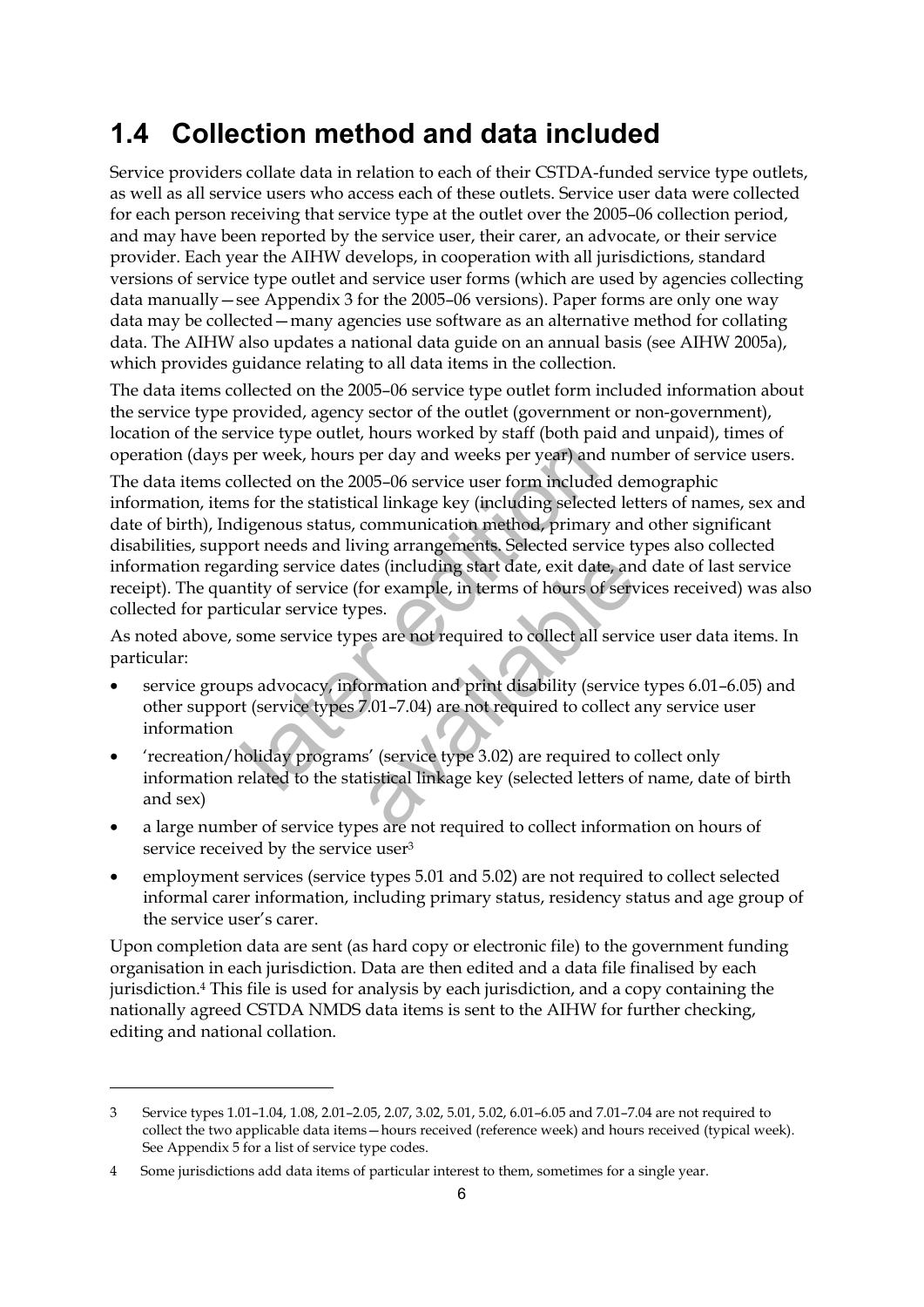## **1.5 Scope of the CSTDA NMDS**

The CSTDA NMDS covers disability support services receiving some funding under the CSTDA during 2005–06, and the users of those services. In the context of this collection, CSTDA-funded services generally consist of:

- those services for people with disability that were funded or provided by the 'disability program area' within each state and territory and by the Australian Government before the first Commonwealth/State Disability Agreement (CSDA) (signed in 1991), and which were considered to be of a type to be included in the initial 'CSDA base'
- those services for people with disability that were transferred between the Australian Government and states and territories at the start of the first CSDA in 1991
- services provided or funded under the CSDA since the signing of the first CSDA and included under the second and third agreements, signed in 1998 and 2003, respectively.

There is some variation between jurisdictions in the services included under the CSTDA. Table 1.1 highlights the main areas where the borders between CSTDA-funded services and services funded under other programs are not consistent across jurisdictions.

| Table 1.1: Scope of services included in the CSTDA NMDS collection, by state/territory, 2005-06 |  |  |
|-------------------------------------------------------------------------------------------------|--|--|
|                                                                                                 |  |  |

| Table 1.1 highlights the main areas where the borders between CSTDA-funded services an          |                                                                                                                                                                                                                      |            |     |     |           |    |     |            |                  |
|-------------------------------------------------------------------------------------------------|----------------------------------------------------------------------------------------------------------------------------------------------------------------------------------------------------------------------|------------|-----|-----|-----------|----|-----|------------|------------------|
|                                                                                                 | services funded under other programs are not consistent across jurisdictions.                                                                                                                                        |            |     |     |           |    |     |            |                  |
| Table 1.1: Scope of services included in the CSTDA NMDS collection, by state/territory, 2005-06 |                                                                                                                                                                                                                      |            |     |     |           |    |     |            |                  |
|                                                                                                 | <b>State/Territory</b>                                                                                                                                                                                               | <b>NSW</b> | Vic | Qld | <b>WA</b> | SA | Tas | <b>ACT</b> | NΤ               |
|                                                                                                 | Specialist psychiatric disability services                                                                                                                                                                           | X          |     |     |           |    | X   | X          | X                |
|                                                                                                 | Early childhood intervention                                                                                                                                                                                         |            |     |     |           |    | X   | $X^{(b)}$  | $\checkmark$ (c) |
| (a)                                                                                             | Dual diagnosis services only.                                                                                                                                                                                        |            |     |     |           |    |     |            |                  |
| (b)                                                                                             | Although there were no CSTDA-funded early childhood intervention services provided in the Australian Capital Territory, 49% of service<br>users accessing ACT therapy support services were children aged 0-5 years. |            |     |     |           |    |     |            |                  |
| (c)                                                                                             | Selected services only.                                                                                                                                                                                              |            |     |     |           |    |     |            |                  |
|                                                                                                 | People with psychiatric disability (that is, generally people who experience ongoing                                                                                                                                 |            |     |     |           |    |     |            |                  |
|                                                                                                 | limitations in the activities they undertake due to a mental illness or mental health problen                                                                                                                        |            |     |     |           |    |     |            |                  |
|                                                                                                 | access a range of CSTDA-funded service types. In some jurisdictions (Victoria, Queensland                                                                                                                            |            |     |     |           |    |     |            |                  |

People with psychiatric disability (that is, generally people who experience ongoing limitations in the activities they undertake due to a mental illness or mental health problem) access a range of CSTDA-funded service types. In some jurisdictions (Victoria, Queensland and Western Australia), specialist psychiatric disability services are also funded specifically to provide such support. However, most specific mental health services are funded and provided under the health, rather than disability, portfolio. There appears to be no sharp distinction between what is classified as a 'psychiatric disability service' and a 'mental health service', with some mental health services providing support to people with psychiatric disability. available

Similarly, most jurisdictions fund early childhood intervention services under the CSTDA to help children with a developmental delay to integrate with peers in preschools and the community more broadly. However, similar services are also funded under health and education portfolios.

The Australian Government also funded 53 respite outlets during 2005–06. However, these services were funded outside of the standard CSTDA funding arrangement and are therefore excluded from analyses in this report.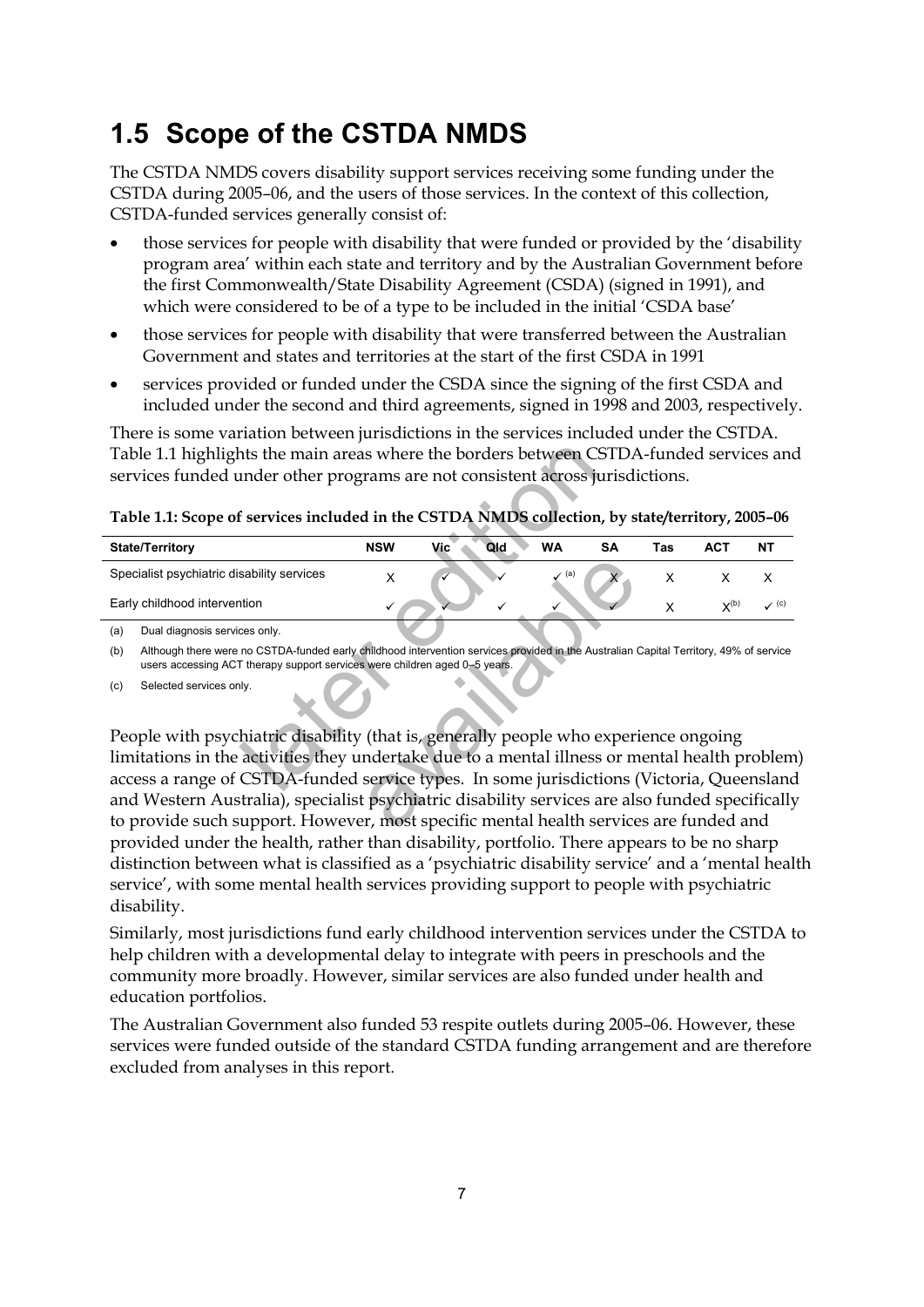### **1.6 Government expenditure**

Government expenditure on CSTDA-funded services during 2005–06 totalled \$3.95 billion, or \$3.64 billion when identified administration expenditure is excluded (Table 1.2). Amounts paid to state/territory governments by the Australian Government are included in state/territory totals for Table 1.2.

Almost half (49%) of all CSTDA expenditure in 2005–06 was on accommodation support services (\$1,922 million). Community support services received around \$484 million (12%), community access \$463 million (12%), employment \$400 million (10%) and respite \$228 million (6%). 'Other' support services received a total of \$92 million (2%) and advocacy, information and print disability services \$46 million (1%). A further \$315 million (8%) went towards administrative costs.

| Service group                                                                                                                                                                                                                                                                                  | <b>NSW</b>                                                                                                                                                             | Vic     | Qld   | <b>WA</b> | SA    | <b>Tas</b> | <b>ACT</b> | NΤ   | <b>Aus Gov</b> | Australia |
|------------------------------------------------------------------------------------------------------------------------------------------------------------------------------------------------------------------------------------------------------------------------------------------------|------------------------------------------------------------------------------------------------------------------------------------------------------------------------|---------|-------|-----------|-------|------------|------------|------|----------------|-----------|
|                                                                                                                                                                                                                                                                                                |                                                                                                                                                                        |         |       |           |       | \$ million |            |      |                |           |
| Accommodation support                                                                                                                                                                                                                                                                          | 672.9                                                                                                                                                                  | 590.0   | 237.3 | 171.6     | 145.0 | 59.5       | 29.9       | 16.1 |                | 1,922.3   |
| Community support                                                                                                                                                                                                                                                                              | 98.4                                                                                                                                                                   | 193.5   | 70.3  | 54.5      | 38.1  | 9.1        | 11.8       | 8.2  |                | 483.9     |
| Community access                                                                                                                                                                                                                                                                               | 139.5                                                                                                                                                                  | 169.7   | 83.7  | 24.5      | 16.8  | 15.1       | 4.7        | 2.3  | $7.0^{(a)}$    | 463.3     |
| Respite                                                                                                                                                                                                                                                                                        | 73.0                                                                                                                                                                   | 59.8    | 48.6  | 20.9      | 8.7   | 5.9        | 4.5        | 1.9  | $4.9^{(a)}$    | 228.2     |
| Employment                                                                                                                                                                                                                                                                                     |                                                                                                                                                                        |         |       |           |       |            |            |      | 400.2          | 400.2     |
| Advocacy, information<br>and print disability                                                                                                                                                                                                                                                  | 6.9                                                                                                                                                                    | 7.4     | 7.3   | 4.9       | 2.8   | 1.9        | 1.1        | 0.2  | 13.8           | 46.3      |
| Other support                                                                                                                                                                                                                                                                                  | 2.6                                                                                                                                                                    | 22.9    | 9.3   | 11.2      | 21.6  | 1.5        | 2.1        | 0.0  | 20.9           | 92.1      |
| Subtotal                                                                                                                                                                                                                                                                                       | 993.3                                                                                                                                                                  | 1,043.3 | 456.5 | 287.6     | 233.0 | 93.0       | 54.1       | 28.7 | 446.7          | 3,636.2   |
| Administration                                                                                                                                                                                                                                                                                 | 122.0                                                                                                                                                                  | 78.3    | 49.2  | 15.9      | 8.1   | 8.7        | 5.3        | 1.6  | 26.1           | 315.2     |
| <b>Total</b>                                                                                                                                                                                                                                                                                   | 1,115.3                                                                                                                                                                | 1,121.6 | 505.7 | 303.5     | 241.1 | 101.7      | 59.4       | 30.3 | 472.8          | 3,951.4   |
| (a)                                                                                                                                                                                                                                                                                            | Some Australian Government-funded community access and respite services are funded under the CSTDA from the Employment<br>Assistance and Other Services appropriation. |         |       |           |       |            |            |      |                |           |
| Note: Figures may vary from those published in the Report on government services 2007 (SCRGSP 2007) owing to the use of different counting<br>rules in particular jurisdictions (for example, some jurisdictions may include funding for psychiatric-specific services in Table 2.2 but not in |                                                                                                                                                                        |         |       |           |       |            |            |      |                |           |

#### **Table 1.2: Expenditure on disability support services by Australian, state and territory governments, by service group and administration expenditure, 2005–06**

*Note:* Figures may vary from those published in the *Report on government services 2007* (SCRGSP 2007) owing to the use of different counting rules in particular jurisdictions (for example, some jurisdictions may include funding for psychiatric-specific services in Table 2.2 but not in SCRCSSP 2007).

*Sources:* SCRCSSP 2007; and unpublished data provided to AIHW from each jurisdiction.

## **1.7 Outputs from the CSTDA NMDS collection**

In addition to their use in service planning and monitoring in individual jurisdictions, CSTDA NMDS data are used for developing national performance indicators. Performance indicators form part of the accountability measures that jurisdictions report on under Schedule 3 of the 2002–07 agreement, which is published annually as part of the *Commonwealth State/Territory Disability Agreement Annual Public Report* (see NDA 2006). The AIHW also releases a supporting web publication, which includes these indicator tables in more detail (see AIHW 2006a). A set of performance indicators relating to disability is also published on an annual basis as part of the *Report on Government Services* (see SCRGSP 2007).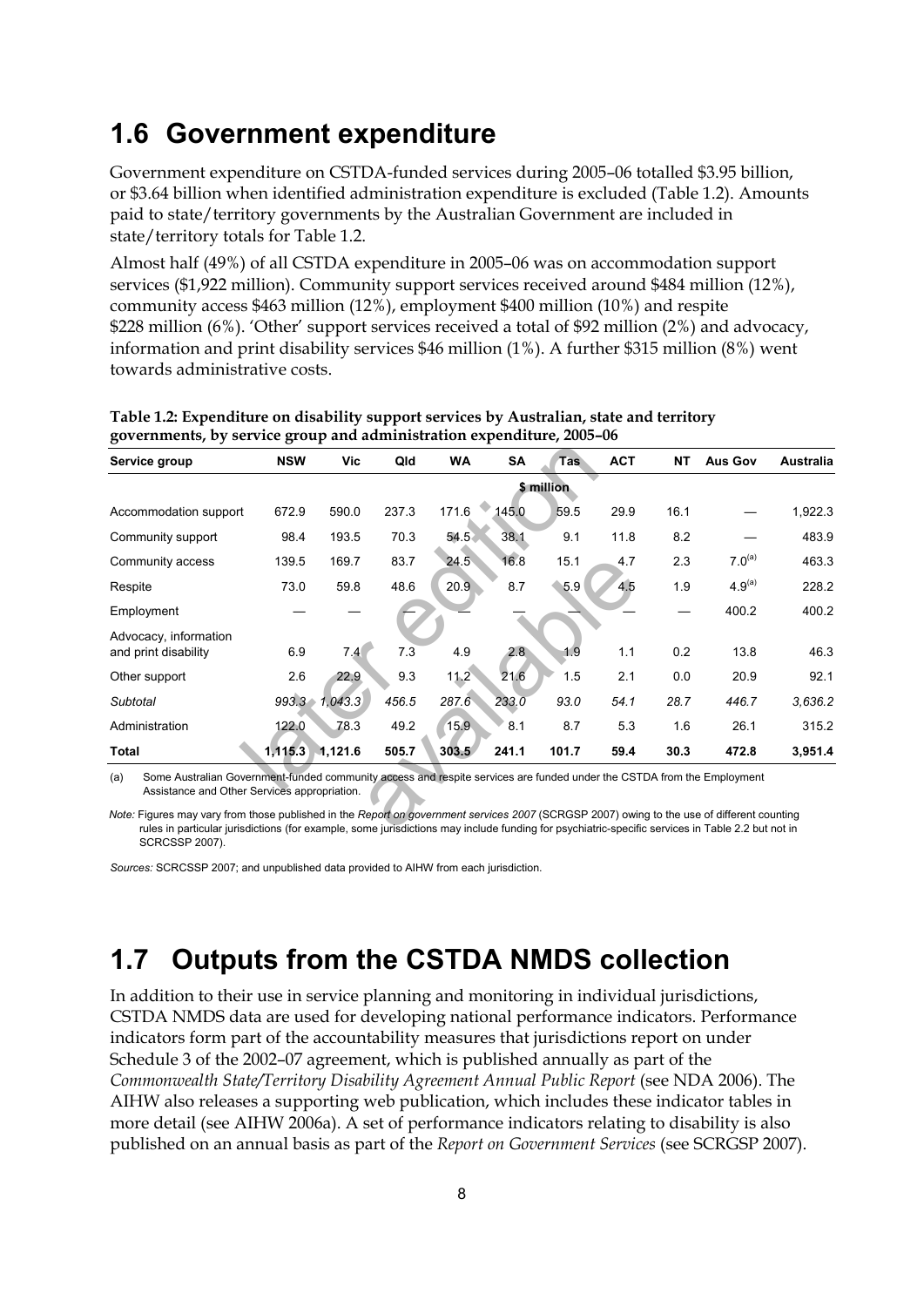The AIHW has an interactive disability data site containing subsets of national information from the 2005–06 data collection, as well as previous data collections from 1999 onwards. This site can be found at <www.aihw.gov.au/disability/datacubes/index.html>, and allows anyone who has access to the Internet to view data via the web interface. Users can construct their own data tables and present them in a way meaningful to their needs. (See AIHW 2006b: Box 2.5 for more information).

### **1.8 Data quality**

Data quality should be taken into account when interpreting data in this report. Service type outlet response rates, service user response rates, the accuracy of the statistical linkage key, and 'not stated'/'not known' rates for individual data items all affect the accuracy and reliability of data. In particular, data quality should be considered when making comparisons between jurisdictions, between collection periods, and when analysing data items with particularly high 'not stated' rates.

See Chapter 7 for a detailed discussion of these issues.

a detailed discussion of these issues. **Priders**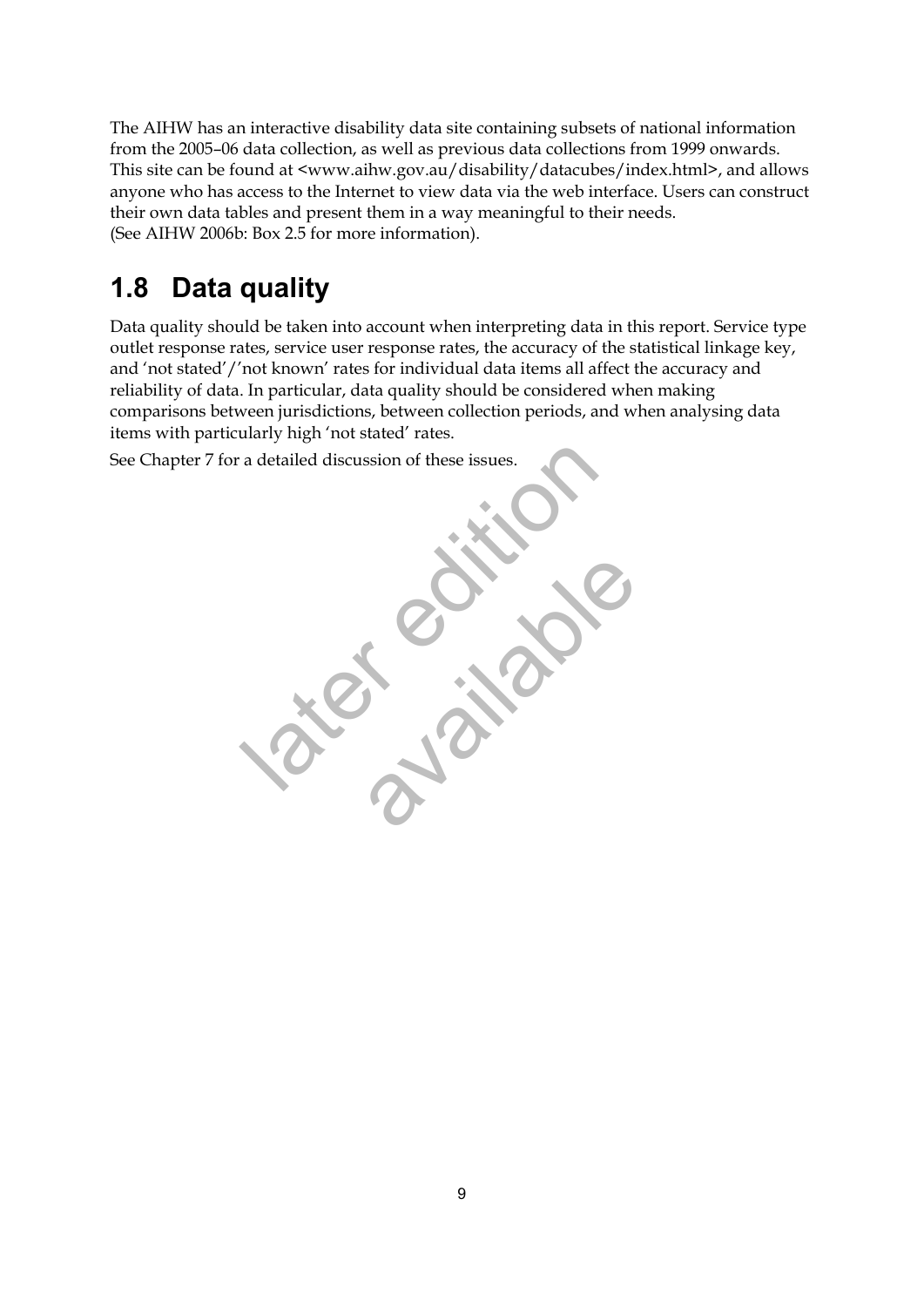# **2 Service users: characteristics and service use**

This chapter examines the characteristics of service users, and provides details of the service types they received during the 12-month period from 1 July 2005 to 30 June 2006.

During 2005–06, 217,143 service users were recorded as receiving CSTDA-funded services (Table 2.1). Of these, 156,878 (72%) accessed state/territory-funded services, and 73,157 (34%) accessed Australian Government employment services (tables 2.3 and 2.4).

## **2.1 State distribution and service type**

There are some differences across states and territories in both the proportion of service users and the number service types being accessed. This variation may reflect differing population structures of the states and territories, as well as jurisdiction priorities.

The total number of service users in each jurisdiction was, in general, related to the total population within each jurisdiction (Table 2.1). Victoria had the highest number of users, 80,953 (37% of all service users), followed by New South Wales (51,133 or 24%), Queensland (30,804 or 14%) and Western Australia (24,042 or 11%).

Consistent with previous years, community support services provided support to the most service users, with 96,664 people (45%) accessing these services in 2005–06 (Table 2.1). The next most commonly accessed service group was employment services (73,157 or 34%), followed by community access (47,738 or 22%), accommodation support (35,566 or 16%), and finally respite services (27,319 or 13%). Community support was the most common service group provided for six of the eight states/territories, with only Queensland and New South Wales reporting higher numbers of people accessing employment services. inferences across states and territories in both the pro-<br>mber service types being accessed. This variation ma<br>ures of the states and territories, as well as jurisdictic<br>of service users in each jurisdiction was, in genera but wates (51,153<br>tralia (24,042 or 11%).<br>community support services provided<br>(45%) accessing these services in 2005<br>vice group was employment services<br>7,738 or 22%), accommodation support<br>(13%). Community support was the

Despite providing services to the fewest service users, respite services showed the greatest rate of growth in service user numbers, increasing by 33% over the past three years (2003–04 to 2005–06). This was followed by community support, which increased by 23%, and employment, 14% (Table A2.3).

Looking at individual service types, those with the greatest number of service users were open employment services (53,440 users), followed by case management, local coordination and development (42,702), and learning and life skills development (28,784) (Table 2.1).

Accommodation support services can be grouped into three broad categories: institutional accommodation (consisting of residentials/institutions and hostels), group homes, and inhome support (all other accommodation support service types). The majority (57%) of accommodation support users received in-home support. Close to one-third (32%) of accommodation support users were in group homes, and 14% were in institutional accommodation. While more service users accessed in-home support services than 3 years ago (from 17,829 in 2003–04 to 20,291 in 2005–06), the proportion of users in institutions or group homes has remained very stable (Figure 2.1 and Table A2.1).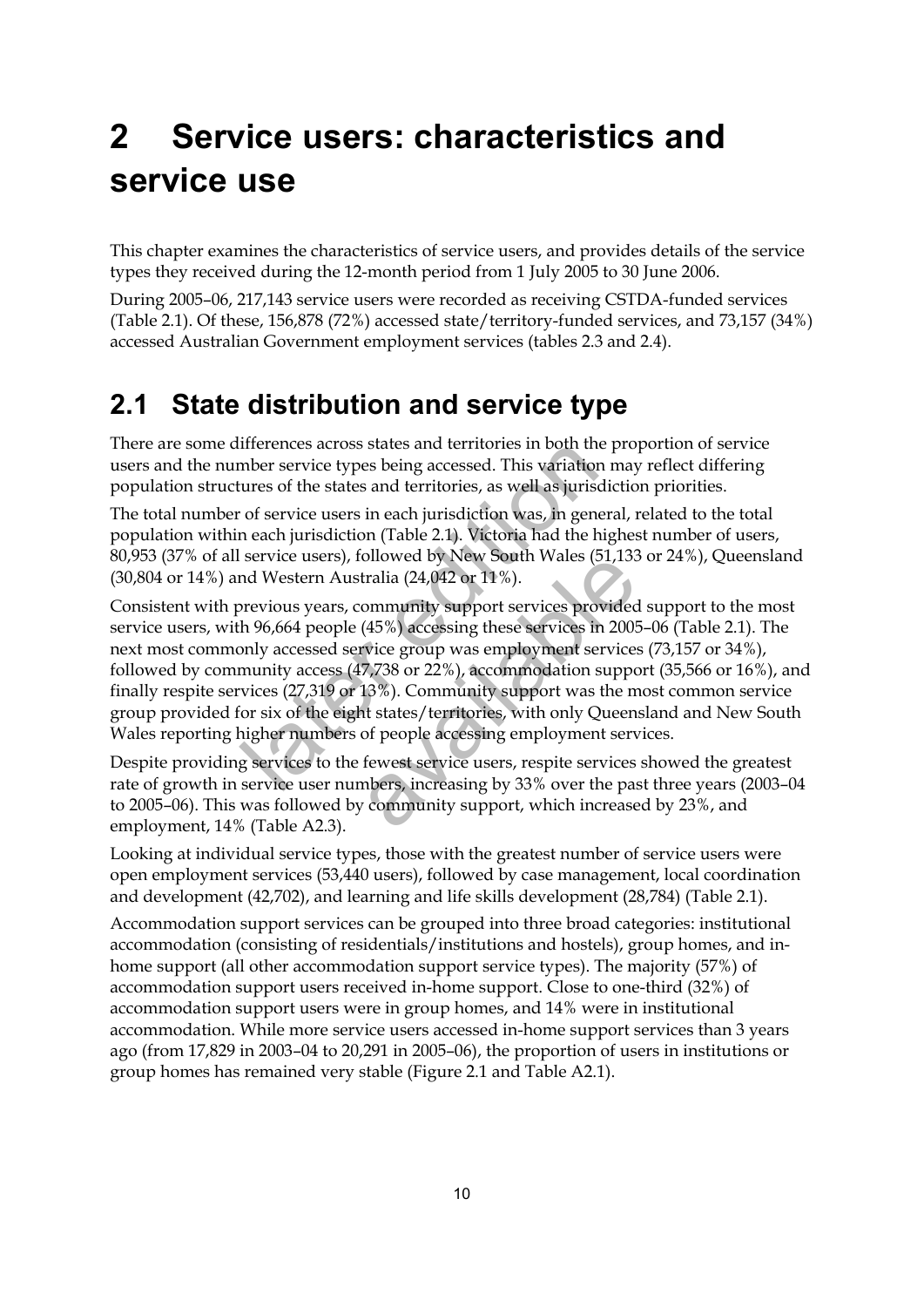| Table 2.1: Users of CSTDA-funded services, service type by state and territory, 2005-06 |  |  |  |
|-----------------------------------------------------------------------------------------|--|--|--|
|                                                                                         |  |  |  |

| Service type                             | <b>NSW</b> | Vic            | Qld   | <b>WA</b>   | SΑ     | Tas         | <b>ACT</b>  | <b>NT</b> | Total  |
|------------------------------------------|------------|----------------|-------|-------------|--------|-------------|-------------|-----------|--------|
| <b>Accommodation support</b>             |            |                |       |             |        |             |             |           |        |
| Large residential/institution            | 1,647      | 572            | 318   | 300         | 882    | 125         | $\mathbf 0$ | 0         | 3,844  |
| Small residential/institution            | 139        | 0              | 554   | 142         | 12     | 21          | 0           | 0         | 868    |
| Hostels                                  | 80         | 167            | 0     | $\mathbf 0$ | 14     | 88          | 0           | 0         | 349    |
| Group homes                              | 3,398      | 4,331          | 943   | 1,157       | 787    | 452         | 201         | 145       | 11,414 |
| Attendant care/personal care             | 205        | 264            | 377   | 16          | 711    | 225         | 18          | 19        | 1,835  |
| In-home accommodation support            | 1,481      | 8,104          | 3,260 | 1,832       | 2,141  | 201         | 113         | 47        | 17,175 |
| Alternative family placement             | 24         | $\overline{7}$ | 90    | 25          | 83     | $\mathbf 0$ | $\mathbf 0$ | 13        | 242    |
| Other accommodation support              | 174        | 686            | 93    | 37          | 0      | 41          | 0           | 8         | 1,039  |
| Total accommodation support              | 7,095      | 13,666         | 5,394 | 3,441       | 4,333  | 1,100       | 324         | 217       | 35,566 |
| Per cent of column total                 | 13.9       | 16.9           | 17.5  | 14.3        | 21.0   | 19.2        | 9.7         | 15.6      | 16.4   |
| <b>Community support</b>                 |            |                |       |             |        |             |             |           |        |
| Therapy support for individuals          | 2,229      | 9.451          | 1,975 | 9,329       | 2,069  | 353         | 1,807       | 0         | 27,203 |
| Early childhood intervention             | 4,928      | 8,444          | 1,125 | 1,095       | 887    | 0           | 0           | 96        | 16,552 |
| Behaviour/specialist intervention        | 666        | 2,073          | 910   | 1,639       | 478    | 1           | 82          | 3         | 5,851  |
| Counselling (individual/family/group)    | 99         | 0              | 1,239 | 114         | 1,196  | 0           | 0           | 254       | 2,902  |
| Regional resource and support teams      | 11,036     | 0              | 497   | 399         | 1,344  | 996         | 0           | 0         | 14,270 |
| Case management, local coordination      | 1,365      | 18,943         | 6,099 | 7,605       | 7,306  | 1,121       | 273         | 46        | 42,702 |
| Other community support                  | 3,164      | 0              | 397   | 2,612       | 663    | 0           | 50          | 31        | 6,917  |
| Total community support                  | 21,067     | 34,121         | 9,654 | 16,048      | 11,348 | 2.163       | 2,073       | 423       | 96,664 |
| Per cent of column total                 | 41.2       | 42.1           | 31.3  | 66.7        | 55.1   | 37.8        | 62.3        | 30.5      | 44.5   |
| <b>Community access</b>                  |            |                |       |             |        |             |             |           |        |
| Learning and life skills development     | 3,954      | 13,836         | 5,016 | 1,642       | 3,596  | 324         | 213         | 209       | 28,784 |
| Recreation/holiday programs              | 1,369      | 621            | 1,536 | 2,177       | 1,404  | 464         | 157         | 140       | 7,867  |
| Other community access                   | 2,656      | 7,349          | 1,210 | 882         | 119    | 949         | 15          | 21        | 13,200 |
| Total community access                   | 7,690      | 21,585         | 7,172 | 4,358       | 4,629  | 1,592       | 376         | 355       | 47,738 |
| Per cent of column total                 | 15.0       | 26.7           | 23.3  | 18.1        | 22.5   | 27.9        | 11.3        | 25.6      | 22.0   |
| <b>Respite</b>                           |            |                |       |             |        |             |             |           |        |
| Own home respite                         | 19         | 1,103          | 929   | 78          | 310    | 34          | 14          | 33        | 2,520  |
| Centre-based respite/respite homes       | 2,737      | 4,851          | 1,997 | 937         | 677    | 234         | 207         | 64        | 11,691 |
| Host family respite/peer support respite | 259        | 522            | 52    | 8           | 193    | 0           | 0           | 17        | 1,051  |
| Flexible respite                         | 1,967      | 8,558          | 2,024 | 1,449       | 249    | 21          | 87          | 88        | 14,435 |
| Other respite                            | 88         | 1,124          | 273   | 33          | 318    | 5           | 0           | 0         | 1,841  |
| Total respite                            | 4,593      | 13,719         | 4,451 | 2,293       | 1,538  | 279         | 292         | 195       | 27,319 |
| Per cent of column total                 | 9.0        | 16.9           | 14.4  | 9.5         | 7.5    | 4.9         | 8.8         | 14.0      | 12.6   |

*(continued)*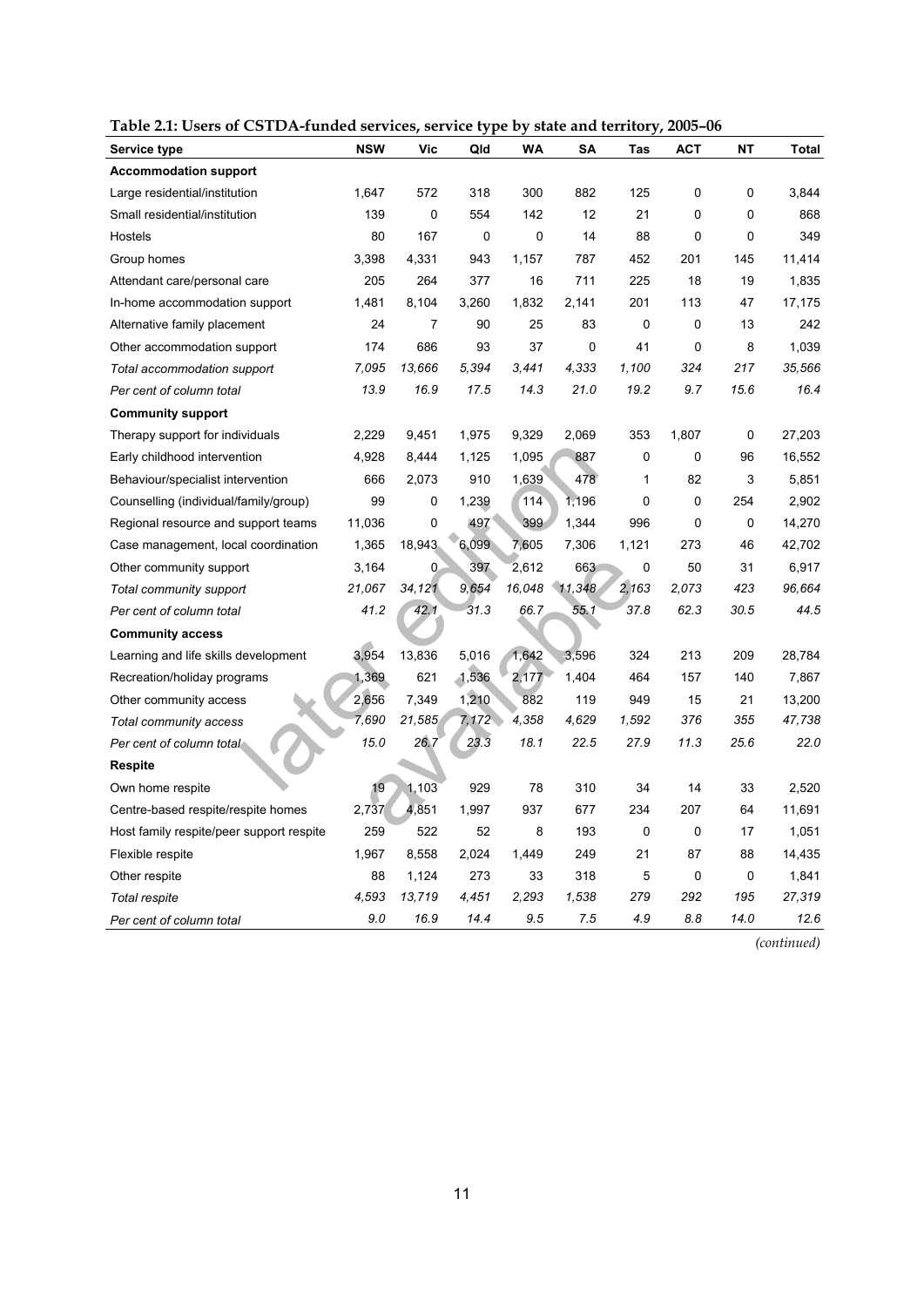| Service type             | <b>NSW</b> | Vic    | Qld    | <b>WA</b> | SΑ     | Tas   | <b>ACT</b> | ΝT    | Total   |
|--------------------------|------------|--------|--------|-----------|--------|-------|------------|-------|---------|
| <b>Employment</b>        |            |        |        |           |        |       |            |       |         |
| Open employment          | 14.556     | 15.467 | 12.079 | 5.126     | 3.831  | 1.540 | 662        | 321   | 53.440  |
| Supported employment     | 7.797      | 4.770  | 2.336  | 2.195     | 2.820  | 607   | 234        | 120   | 20.810  |
| Total employment         | 21.981     | 19.949 | 14.292 | 7.193     | 6.536  | 2.121 | 887        | 433   | 73,157  |
| Per cent of column total | 43.0       | 24.6   | 46.4   | 29.9      | 31.7   | 37.1  | 26.7       | 31.2  | 33.7    |
| Total                    | 51.133     | 80.953 | 30.804 | 24.042    | 20,607 | 5.716 | 3.327      | 1.389 | 217.143 |

**Table 2.1 (continued): Users of CSTDA-funded services, service type by state and territory, 2005–06** 

*Notes* 

1. Service user data are estimates after use of a statistical linkage key to account for individuals who received services from more than one service type outlet during the 12-month period. Totals for Australia may not be the sum of the components because individuals may have accessed services in more than one state or territory during the 12-month period. Service group totals may not be the sum of service components because individuals may have accessed more than one service type outlet from a service group over the 12-month period. Grand totals may not be the sum of service group components because individuals may have accessed more than one service group over the 12-month period.

- 2. Service user data were not collected for all CSTDA service types (see Section 1.4 for details).
- 3. Employment totals do not include 541 people categorised as 'independent workers' during 2005–06.
- 4. Due to coding inconsistencies, accommodation support service user numbers in the ACT are estimated to be undercounted by 15 service users.
- 5. 'Open and supported' employment services ceased to be operational from 1 December 2004.



To give an indication of the proportion of the CSTDA target population who are provided with a service, a rate of service users per 'potential' population is used (Table 2.2). 'Potential' populations are an estimate of the size of the population from which the target group is likely to come. This estimate is intended to broadly indicate the number of people with the potential to require specialist disability services for each of the service groups. These figures were calculated based on national age- and sex-specific rates of people with a severe or profound core activity limitation from the ABS 2003 Survey of Disability, Ageing and Carers (SDAC) (ABS 2004a). An Indigenous factor and labour force participation rates (for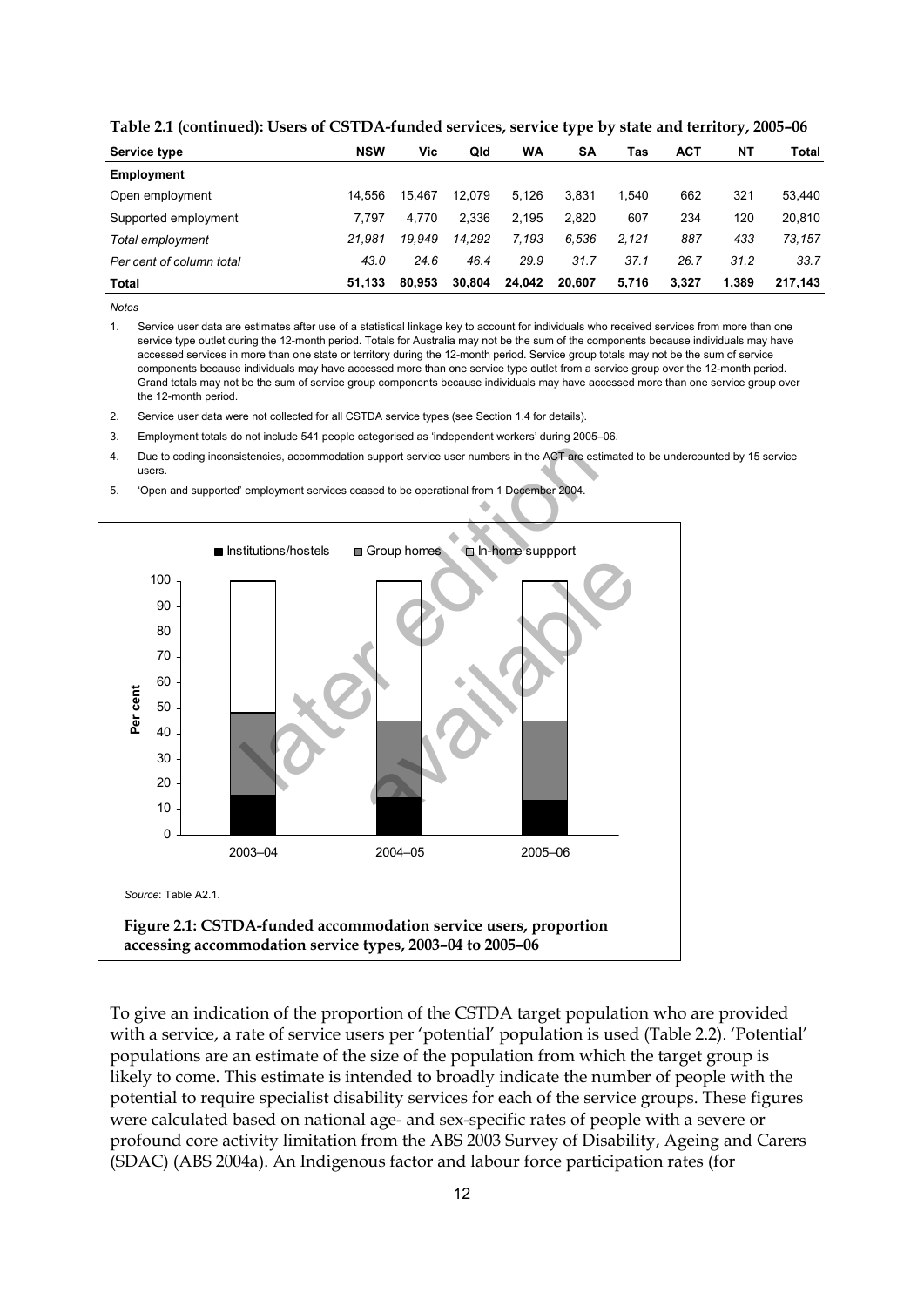employment) were also applied to the SDAC estimates—see Appendix 1 and Tables A1.5 and A1.6 for detailed calculations of these figures.

In 2005–06 employment services had the highest rate of service users compared with the potential population (210.7 per 1,000 potential population) (Table 2.2). This was followed by community support (136.8), respite (124.3), community access (67.6) and accommodation support (50.3).

Within state, territory or Australian government-funded services, users may access services run by government or non-government organisations. Around 69% of service users accessing state/territory-funded services used non-government services (108,737 of 156,878) (Table 2.3). Of theses services, community access had the largest proportion of non-government service users (41,623 of 47,738 or 87%), and community support the smallest proportion (47,528 of 96,664 or 49%).

Of service users accessing Australian Government-funded (employment) services, the vast majority (73,013 of 73,157) used services in the non-government sector (Table 2.4).

later edition **Priders**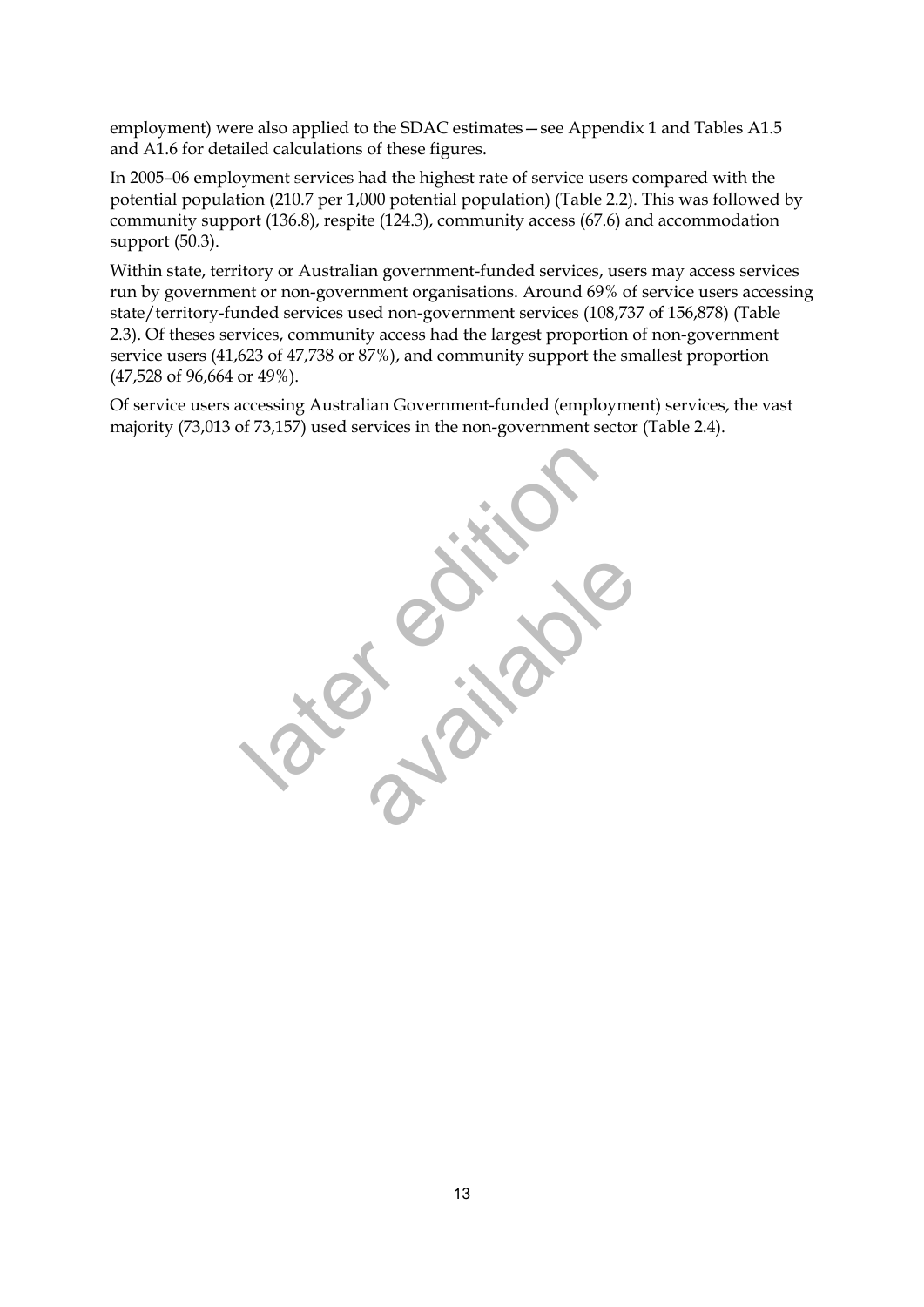|                                                    | <b>NSW</b> | <b>Vic</b> | Qld     | <b>WA</b> | SA     | Tas    | <b>ACT</b> | <b>NT</b> | Australia |
|----------------------------------------------------|------------|------------|---------|-----------|--------|--------|------------|-----------|-----------|
| <b>Accommodation support</b>                       |            |            |         |           |        |        |            |           |           |
| Number of service<br>users                         | 7,095      | 13,666     | 5,394   | 3,441     | 4,333  | 1,100  | 324        | 217       | 35,566    |
| Potential<br>population                            | 233,061    | 168,354    | 141,593 | 71,817    | 52,824 | 17,513 | 11,286     | 10,011    | 706,608   |
| Service users per<br>1,000 potential<br>population | 30.4       | 81.2       | 38.1    | 47.9      | 82.0   | 62.8   | 28.7       | 21.7      | 50.3      |
| <b>Community support</b>                           |            |            |         |           |        |        |            |           |           |
| Number of service<br>users                         | 21,067     | 34,121     | 9,654   | 16,048    | 11,348 | 2,163  | 2,073      | 423       | 96,664    |
| Potential<br>population                            | 233,061    | 168,354    | 141,593 | 71,817    | 52,824 | 17,513 | 11,286     | 10,011    | 706,608   |
| Service users per<br>1,000 potential<br>population | 90.4       | 202.7      | 68.2    | 223.5     | 214.8  | 123.5  | 183.7      | 42.3      | 136.8     |
| <b>Community access</b>                            |            |            |         |           |        |        |            |           |           |
| Number of service<br>users                         | 7,690      | 21,585     | 7,172   | 4,358     | 4,629  | 1,592  | 376        | 355       | 47,738    |
| Potential<br>population                            | 233,061    | 168,354    | 141,593 | 71,817    | 52,824 | 17,513 | 11,286     | 10,011    | 706,608   |
| Service users per<br>1,000 potential<br>population | 33.0       | 128.2      | 50.7    | 60.7      | 87.6   | 90.9   | 33.3       | 35.5      | 67.6      |
| <b>Respite</b>                                     |            |            |         |           |        |        |            |           |           |
| Number of service<br>users                         | 4,593      | 13,719     | 4,451   | 2,293     | 1,538  | 279    | 292        | 195       | 27,319    |
| Potential<br>population                            | 72,497     | 52,296     | 44,110  | 22,326    | 16,491 | 5,488  | 3,503      | 3,087     | 219,848   |
| Service users per<br>1,000 potential<br>population | 63.4       | 262.3      | 100.9   | 102.7     | 93.3   | 50.8   | 83.4       | 63.2      | 124.3     |
| <b>Employment</b>                                  |            |            |         |           |        |        |            |           |           |
| Number of service<br>users                         | 21,981     | 19,949     | 14,292  | 7,193     | 6,536  | 2,121  | 887        | 433       | 73,157    |
| Potential<br>population                            | 111,575    | 83,643     | 70,712  | 37,026    | 25,407 | 7,918  | 6,258      | 4,608     | 347,208   |
| Service users per<br>1,000 potential<br>population | 197.0      | 238.5      | 202.1   | 194.3     | 257.3  | 267.9  | 141.7      | 94.0      | 210.7     |

**Table 2.2: Service users per 1,000 'potential' population by service group, for CSTDA-funded services, by state and territory, 2005–06** 

*Notes*

1. Service user data are estimates after use of a statistical linkage key to account for individuals who received services from more than one service type outlet during the 12 months from 1 July 2003 to 30 June 2004. Totals for Australia may not be the sum of the components because individuals may have accessed services in more than one state or territory during the 12-month period.

2. Potential population calculations are presented in Table A1.5; see also the introduction to Appendix 1 for more details.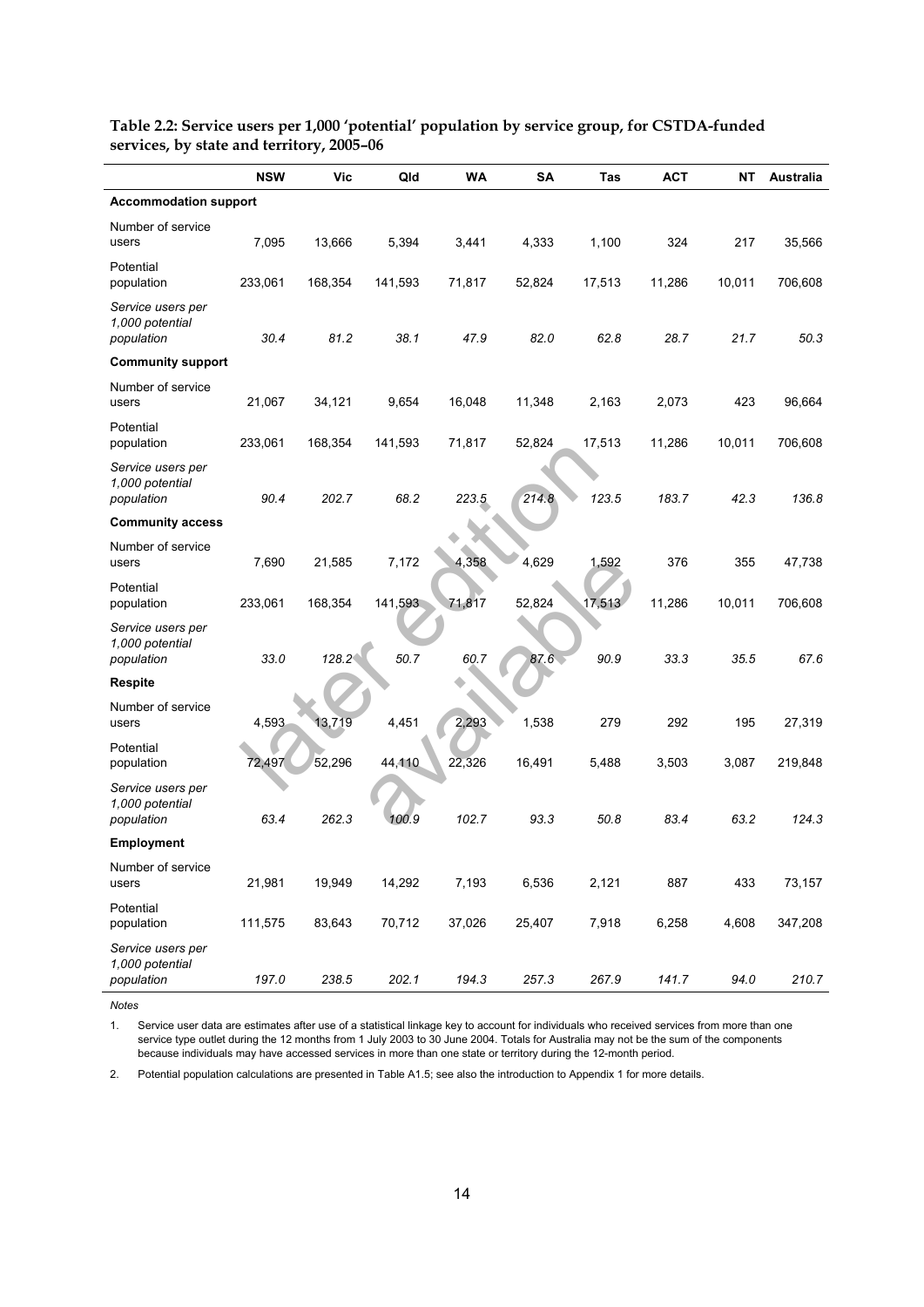| Service group                       | <b>NSW</b> | <b>Vic</b>   | Qld            | <b>WA</b>               | SΑ             | Tas   | <b>ACT</b> | <b>NT</b>   | <b>Total</b>   |
|-------------------------------------|------------|--------------|----------------|-------------------------|----------------|-------|------------|-------------|----------------|
| <b>Accommodation support</b>        |            |              |                |                         |                |       |            |             |                |
| Government                          | 4,274      | 4,266        | 736            | 1,513                   | 864            | 148   | 149        | 41          | 11,992         |
| Non-government                      | 2,830      | 9,955        | 4,676          | 2,015                   | 3,493          | 979   | 172        | 177         | 24,294         |
| Not stated                          | 3          | 0            | 0              | 0                       | 0              | 0     | 10         | 0           | 13             |
| Total                               | 7,095      | 13,666       | 5,394          | 3,441                   | 4,333          | 1,100 | 324        | 217         | 35,566         |
| <b>Community support</b>            |            |              |                |                         |                |       |            |             |                |
| Government                          | 14,471     | 13,213       | 6,181          | 13,537                  | 7,995          | 1,110 | 1,908      | 0           | 58,296         |
| Non-government                      | 8,084      | 23,594       | 4,086          | 5,489                   | 4,540          | 1,140 | 217        | 423         | 47,528         |
| Not stated                          | $\pmb{0}$  | $\pmb{0}$    | 0              | 0                       | 0              | 0     | 0          | 0           | 0              |
| Total                               | 21,067     | 34,121       | 9.654          | 16,048                  | 11,348         | 2,163 | 2,073      | 423         | 96,664         |
| <b>Community access</b>             |            |              |                |                         |                |       |            |             |                |
| Government                          | 4,138      | 1,514        | 647            | 300                     | 311            | 211   | 82         | 71          | 7,273          |
| Non-government                      | 3,702      | 20,688       | 6,714          | 4,109                   | 4,367          | 1,447 | 314        | 293         | 41,623         |
| Not stated                          | 13         | $\pmb{0}$    | 0              | $\overline{\mathbf{0}}$ | $\overline{0}$ | 0     | 0          | $\mathbf 0$ | 13             |
| Total                               | 7,690      | 21,585       | 7,172          | 4,358                   | 4.629          | 1,592 | 376        | 355         | 47,738         |
| <b>Respite</b>                      |            |              |                |                         |                |       |            |             |                |
| Government                          | 2,895      | 2,256        | 604            | 67                      | 371            | 225   | 169        | 38          | 6,620          |
| Non-government                      | 2,051      | 12,257       | 4,022          | 2,245                   | 1,177          | 70    | 140        | 159         | 22,101         |
| Not stated                          | 7          | 0            | 0              | 0                       | $\mathsf 0$    | 0     | 0          | $\mathsf 0$ | $\overline{7}$ |
| Total                               | 4,593      | 13,719       | 4,451          | 2,293                   | 1,538          | 279   | 292        | 195         | 27,319         |
| Total state/territory service users |            |              |                |                         |                |       |            |             |                |
| Government                          | 20,548     | 18,260       | 6,674          | 13,856                  | 8,939          | 1,313 | 2,111      | 130         | 71,688         |
| Non-government                      | 14,897     | 54,340       | 14,588         | 10,260                  | 9,958          | 3,188 | 706        | 936         | 108,737        |
| Not stated                          | 23         | $\mathbf{0}$ | $\overline{0}$ | 0                       | 0              | 0     | 10         | $\mathsf 0$ | 33             |
| Total                               | 31,897     | 64,515       | 18,190         | 19,191                  | 15,958         | 3,902 | 2,606      | 1,021       | 156,878        |
| Notes                               |            |              |                |                         |                |       |            |             |                |

**Table 2.3: Users of state and territory CSTDA-funded services, agency sector by state and territory and by service group, 2005–06** 

1. Service user data are estimates after use of a statistical linkage key to account for individuals who received services from more than one service type outlet during the 12-month period. Totals for Australia may not be the sum of the components because individuals may have accessed services in more than one state or territory during the 12-month period. Totals for each service group may not be the sum of components because individuals may have accessed both government and non-government services during the 12-month period.

2. Service user data were not collected for all CSTDA service types (see Section 1.4 for details).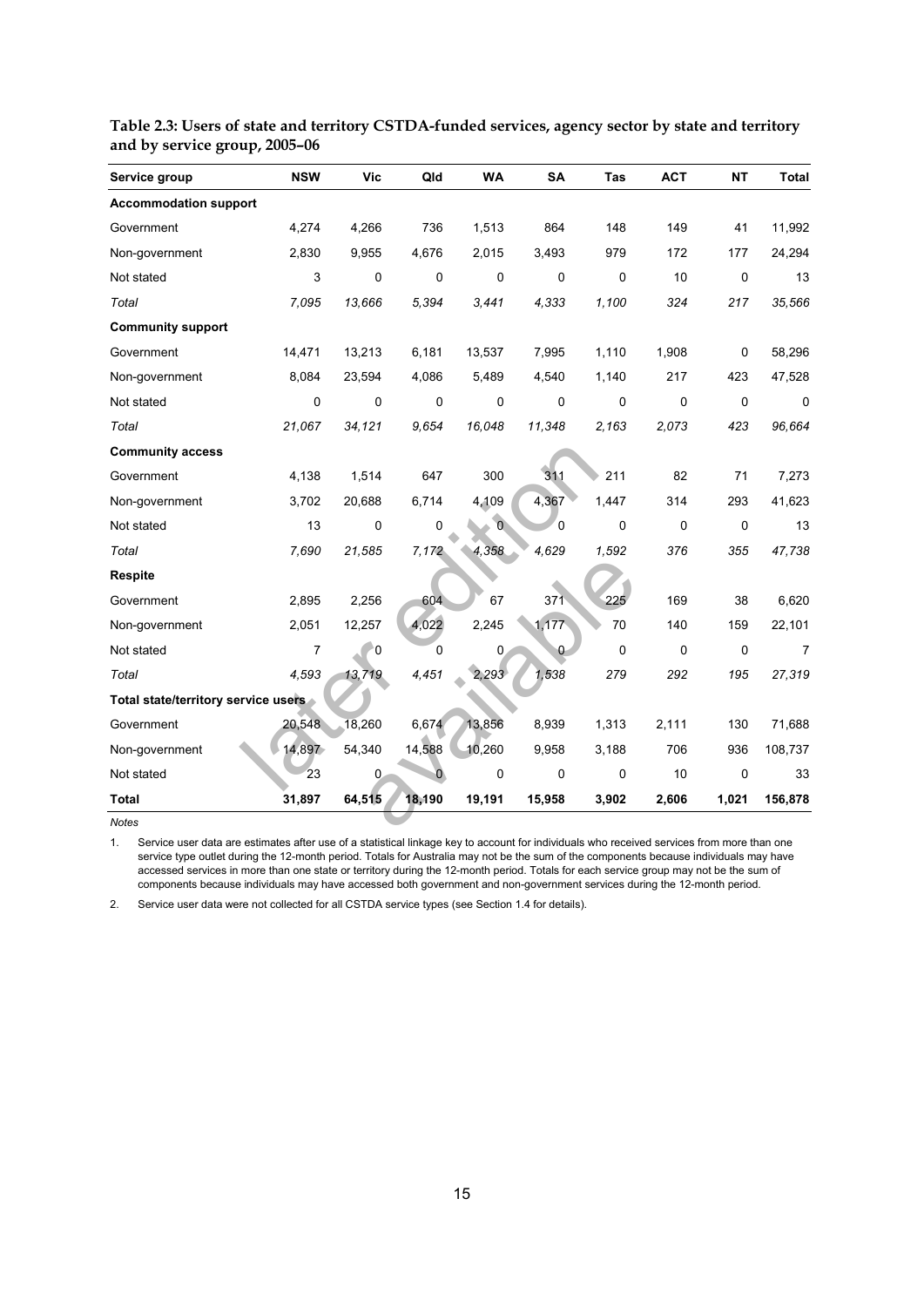| <b>Agency sector</b> | <b>NSW</b> | Vic    | Qld    | WA    | SΑ    | Tas   | <b>ACT</b> | NΤ  | Total  |
|----------------------|------------|--------|--------|-------|-------|-------|------------|-----|--------|
| Government           | 23         | 13     | 113    | 0     | 0     |       |            |     | 149    |
| Non-government       | 21.959     | 19.936 | 14.183 | 7.193 | 6.536 | 2,121 | 887        | 433 | 73.013 |
| Total                | 21.981     | 19.949 | 14.292 | 7.193 | 6.536 | 2.121 | 887        | 433 | 73.157 |

**Table 2.4: Users of Australian Government CSTDA-funded employment support services, agency sector by state and territory, 2005–06** 

*Note:* Service user data are estimates after use of a statistical linkage key to account for individuals who received services from more than one service type outlet during the 12-month period. Totals for Australia may not be the sum of the components because individuals may have accessed services in more than one state or territory during the 12-month period. Totals for each state or territory may not be the sum of components because individuals may have accessed both government and non-government services during the 12-month period.

### **2.2 Age, sex and disability group**

-

Under the CSTDA NMDS, data are collected for service users relating to one primary disability group, and up to eleven 'other significant' disability groups. During 2005–06, intellectual disability (72,226 users, or 33%) was the most commonly reported primary disability group for service users, followed by psychiatric disability (30,064 or 14%) and physical disability (25,712 or 12%) (Table 2.5). While intellectual disability has consistently been the most commonly reported disability group by CSTDA users (for both main and all significant disability groups over the past 5 collections), physical/diverse disabilities were those most commonly reported in the broader population in 2003 (AIHW 2005b).5 One possible explanation for the difference between the whole population and service user population is a historical one—CSTDA funded services were originally targeted at people with intellectual disabilities and services may still to an extent target this group. Alternatively this may reflect a higher need for services for people with intellectual disability. litty (72,226 users, or 33%) was the most commonly r<br>ility (72,226 users, or 33%) was the most commonly r<br>or service users, followed by psychiatric disability (3<br>y (25,712 or 12%) (Table 2.5). While intellectual disab<br>mmo

Overall the proportion of service users reporting intellectual disability as their primary disability group decreased between 2003–04 (38%) and 2005–06 (33%) (Table 2.5 and AIHW 2005b)6. Additionally, excluding missing data, the reporting of autism as a primary disability has increased from 4.8% to 5.9% over the same period (Table A2.4). The proportion reporting neurological primary disability has increased from 5.9% to 6.8% with psychiatric disability from 9.1% to 16.4%7. Notable decreases in reporting were seen for developmental delay (from 5.7% to 2.5%), vision (5.4% to 3.3%) and specific learning/ADD (3.3% to 2.5%). is the broader population in 2003 (AII<br>
ence between the whole population<br>
STDA funded services were originally<br>
ervices may still to an extent target tl<br>
gher need for services for people wit<br>
users reporting intellectual

As per the previous two years, there were more males than females across all age groups, except for those aged 65 or older. In general the gap between the sexes in terms of user numbers tended to decrease with age (Figure 2.2). For both sexes, 20–24 years was the age group with the most service users.

In 2005–06 there were some marked differences between male and female service users—in particular the disability groups they reported. As with previous years, there were more male

<sup>5</sup> Although the group of people described by the Survey of Disability Ageing and Carers as being aged under 65 with a severe or profound core activity limitation are broadly those who would be eligible for services, they are different to the group of people who actually use the services. Inferences should not be drawn from the CSTDA service user population to the broader Australian population of people with disability.

<sup>6</sup> Total numbers of service users with intellectual disability have increased indicating this reflects a greater increase in other disability types rather than a reduction of service users with an intellectual disability.

<sup>7</sup> Note that there was a large increase in this proportion between 2004–05 and 2005–06 due to changes in reporting methods in Victoria.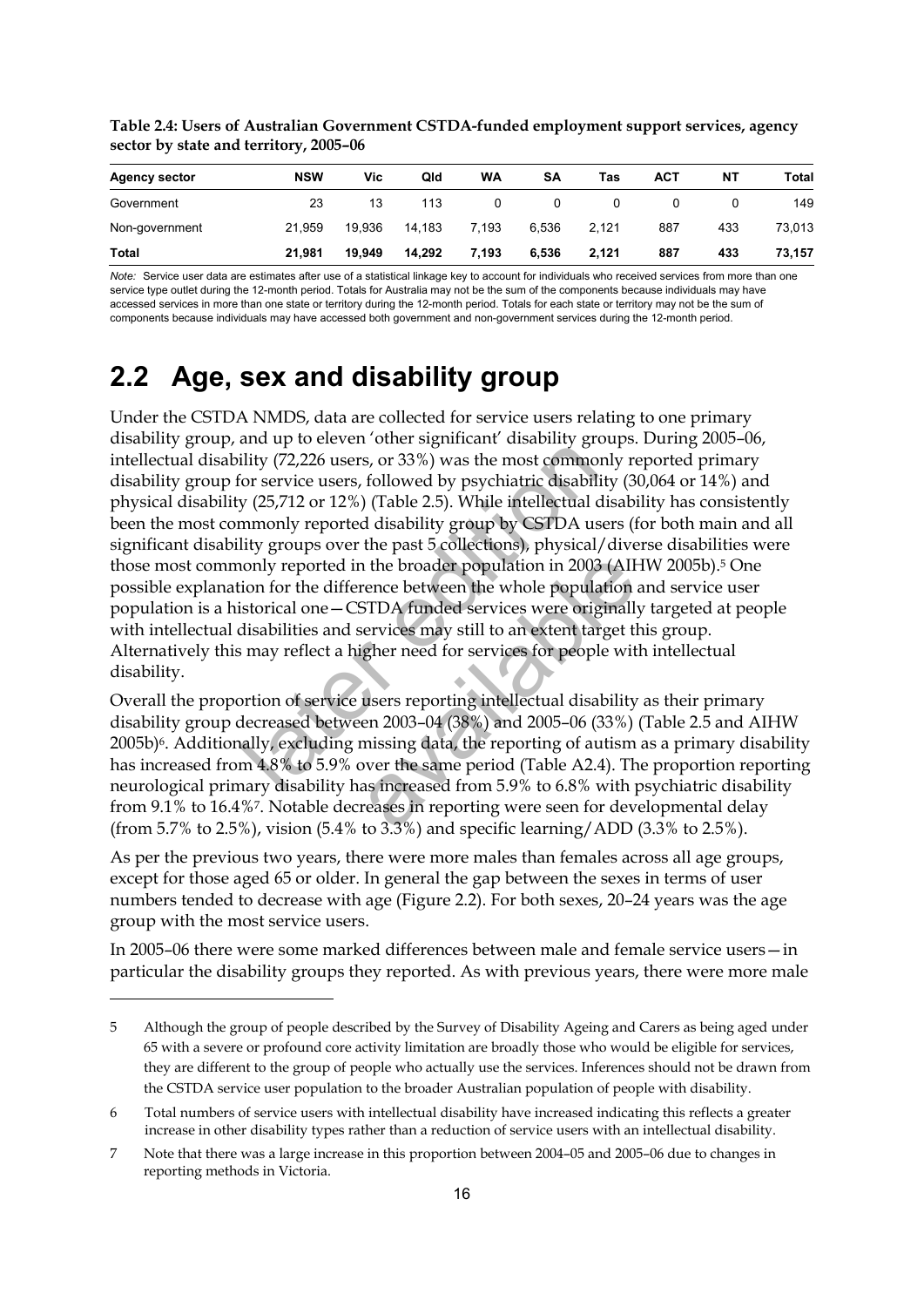service users (126,072 or 58%) than female (90,135 or 42%) (Table 2.5). A greater proportion of males reported autism as their primary disability group (7.1% of males compared with 2.1% of females), acquired brain injury (ABI)(4.6% compared with 2.8%) and specific learning/ADD (2.6% compared with 1.4%). In contrast, females were more likely to report neurological (7.8% compared with 4.3% for males) or vision (3.6% compared with 2.3%) as a primary disability.

Reported primary disability groups also varied between age groups—in particular between the youngest and oldest age groups. The most frequently reported primary disability for service users in all age groups from 5–64 years was intellectual disability, with the highest rate found among users aged 15–24 years (18,964 of 41,422 or 46%) (Table 2.5). The most commonly reported disability group for users aged 65 years and over was physical (3,371 of 13,873 or 24%) and for users aged 0–4 years the most commonly reported primary disability was developmental delay (26%). Note that primary disability group was not reported for more than a third (5,913 of 14,724 or 40%) of users aged 0–4 years.

The median age of CSTDA-funded service users was 31.4 years (35.3 years for females and 28.7 years for males), which is lower than for the Australian population overall (ABS 2007a). This pattern was similar across all service groups, although the difference was most pronounced among community support users (29.5 years for females, and 16.2 years for males) (Table A2.2).

Among community support users, there was a large difference between the median ages of males and females accessing counselling services (12.9 years for males, 33.4 years for females) and therapy support for individuals (15.6 years for males, 33.6 years for females) (Table A1.8). This difference in median ages may partly be explained by the fact that males were more likely to report primary disability groups usually associated with young people, such as developmental delay and autism (see above). Les), which is lower than for the Australian populationally similar across all service groups, although the difference similar across all service groups, although the difference population and service groups, although the between the was a range difference between<br>selling services (12.9 years for males, 33.<br>edian ages may partly be explained by<br>disability groups usually associate<br>autism (see above).<br>e users rose from 30.4 years to 31.4 ye<br>m

Overall, the median age of service users rose from 30.4 years to 31.4 years between 2003–04 and 2005–06. There was a rise in median ages across all five main service groups (Table A2.2).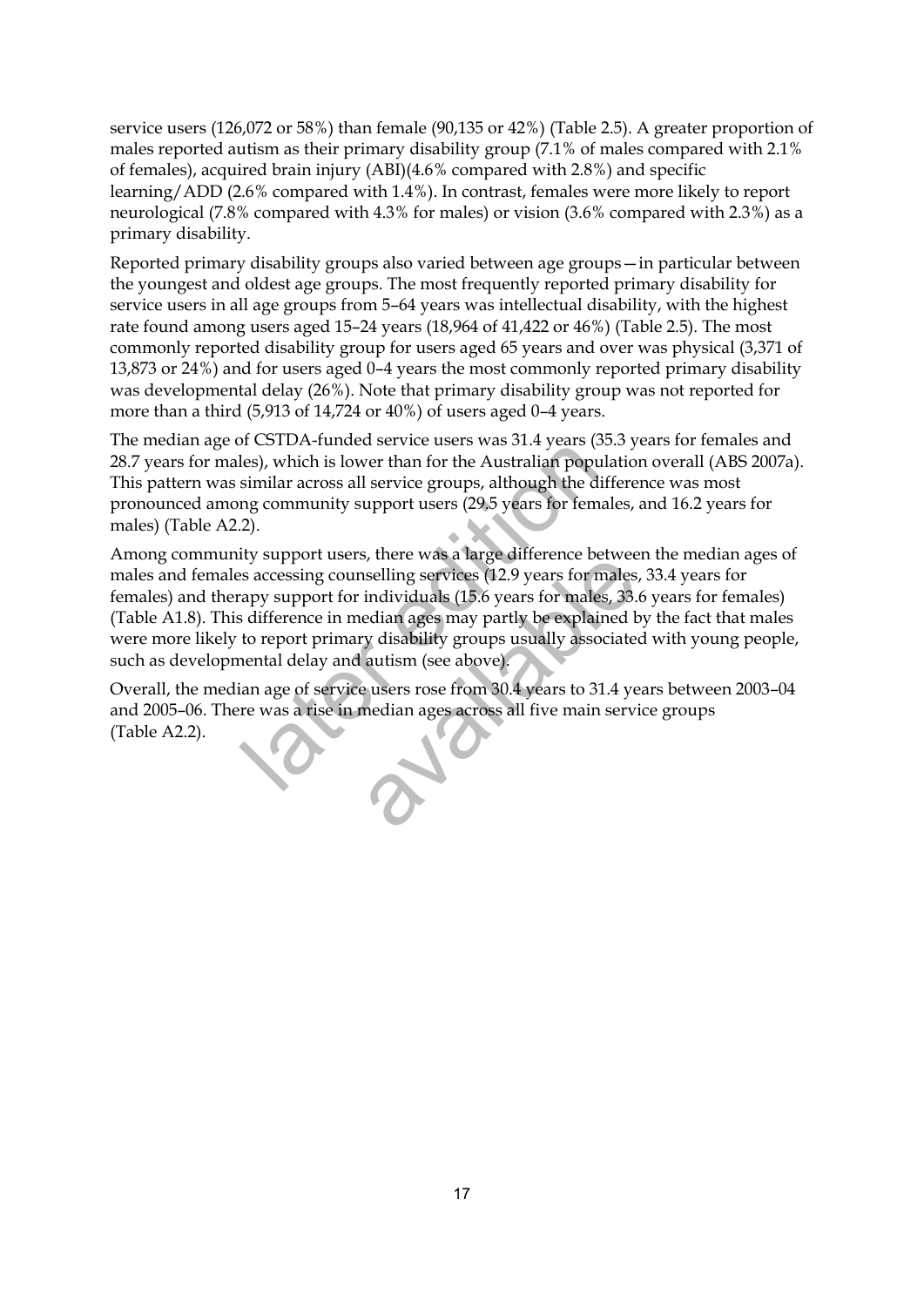|                             |                 |          | <b>Total</b> |           |           |       |                      |         |       |
|-----------------------------|-----------------|----------|--------------|-----------|-----------|-------|----------------------|---------|-------|
| Primary<br>disability group | $0 - 4$         | $5 - 14$ | $15 - 24$    | $25 - 44$ | $45 - 64$ | $65+$ | <b>Not</b><br>stated | No.     | %     |
| <b>Males</b>                |                 |          |              |           |           |       |                      |         |       |
| Intellectual                | 415             | 5,809    | 11,234       | 15,950    | 7,963     | 733   | 14                   | 42,118  | 33.4  |
| Specific learning/ADD       | 78              | 653      | 1,841        | 588       | 109       | 1     | $\mathbf{1}$         | 3,271   | 2.6   |
| Autism                      | 909             | 4,281    | 2,710        | 958       | 112       | 5     | 2                    | 8,977   | 7.1   |
| Physical                    | 782             | 2,658    | 2,045        | 3,470     | 3,672     | 1,312 | 5                    | 13,944  | 11.1  |
| Acquired brain injury       | 59              | 174      | 515          | 2,276     | 2,348     | 383   | 3                    | 5,758   | 4.6   |
| Neurological                | 216             | 674      | 723          | 1,579     | 1,683     | 537   | 0                    | 5,412   | 4.3   |
| Deafblind                   | 23              | 36       | 53           | 72        | 63        | 31    | 0                    | 278     | 0.2   |
| Vision                      | 101             | 262      | 354          | 691       | 693       | 760   | 0                    | 2,861   | 2.3   |
| Hearing                     | 112             | 230      | 514          | 857       | 685       | 872   | 0                    | 3,270   | 2.6   |
| Speech                      | 531             | 627      | 82           | 39        | 25        | 14    | 0                    | 1,318   | 1.0   |
| Psychiatric                 | 73              | 96       | 2.186        | 9,408     | 4,894     | 568   | 9                    | 17,234  | 13.7  |
| Developmental delay         | 2,430           | 487      | $\mathbf 0$  | 0         | 0         | 0     | 0                    | 2,917   | 2.3   |
| Not stated/not collected    | 3,669           | 3,977    | 3,461        | 3,843     | 3,186     | 560   | 18                   | 18,714  | 14.8  |
| <b>Total males</b>          | 9,398           | 19,964   | 25,718       | 39,731    | 25,433    | 5,776 | 52                   | 126,072 | 100.0 |
| % total males               | 7.5             | 15.8     | 20.4         | 31.5      | 20.2      | 4.6   | 0.0                  | 100.0   |       |
| <b>Females</b>              |                 |          |              |           |           |       |                      |         |       |
| Intellectual                | 284             | 3,540    | 7,714        | 11,567    | 6,252     | 692   | 6                    | 30,055  | 33.3  |
| Specific learning/ADD       | 39              | 197      | 694          | 287       | 72        | 1     | 2                    | 1,292   | 1.4   |
| Autism                      | 191             | 865      | 557          | 263       | 43        | 6     | 1                    | 1,926   | 2.1   |
| Physical                    | 543             | 1,912    | 1,546        | 2,642     | 3,009     | 2,059 | 2                    | 11,713  | 13.0  |
| Acquired brain injury       | 32 <sub>2</sub> | 131      | 235          | 902       | 995       | 196   | 0                    | 2,491   | 2.8   |
| Neurological                | 154             | 581      | 621          | 2,262     | 2,671     | 762   | 2                    | 7,053   | 7.8   |
| Deafblind                   | 15              | 28       | 51           | 76        | 35        | 49    | $\mathbf{1}$         | 255     | 0.3   |
| Vision                      | 98              | 206      | 240          | 552       | 593       | 1,542 | 0                    | 3,231   | 3.6   |
| Hearing                     | 78              | 210      | 425          | 856       | 759       | 1,042 | 0                    | 3,370   | 3.7   |
| Speech                      | 198             | 220      | 21           | 15        | 10        | 6     | 0                    | 470     | 0.5   |
| Psychiatric                 | 53              | 60       | 1,524        | 6,046     | 4,305     | 783   | $\overline{7}$       | 12,778  | 14.2  |
| Developmental delay         | 1,355           | 229      | 0            | 0         | 0         | 0     | 0                    | 1,584   | 1.8   |
| Not stated/not collected    | 1,839           | 1,894    | 2.018        | 3,484     | 3,724     | 946   | $12 \overline{ }$    | 13,917  | 15.4  |
| <b>Total females</b>        | 4,879           | 10,073   | 15,646       | 28,952    | 22,468    | 8.084 | 33                   | 90,135  | 100.0 |
| % total females             | 5.4             | 11.2     | 17.4         | 32.1      | 24.9      | 9.0   | 0.0                  | 100.0   |       |

| Table 2.5: Users of CSTDA-funded services, sex and primary disability group by age group, |  |  |
|-------------------------------------------------------------------------------------------|--|--|
| $2005 - 06$                                                                               |  |  |

 *(continued)*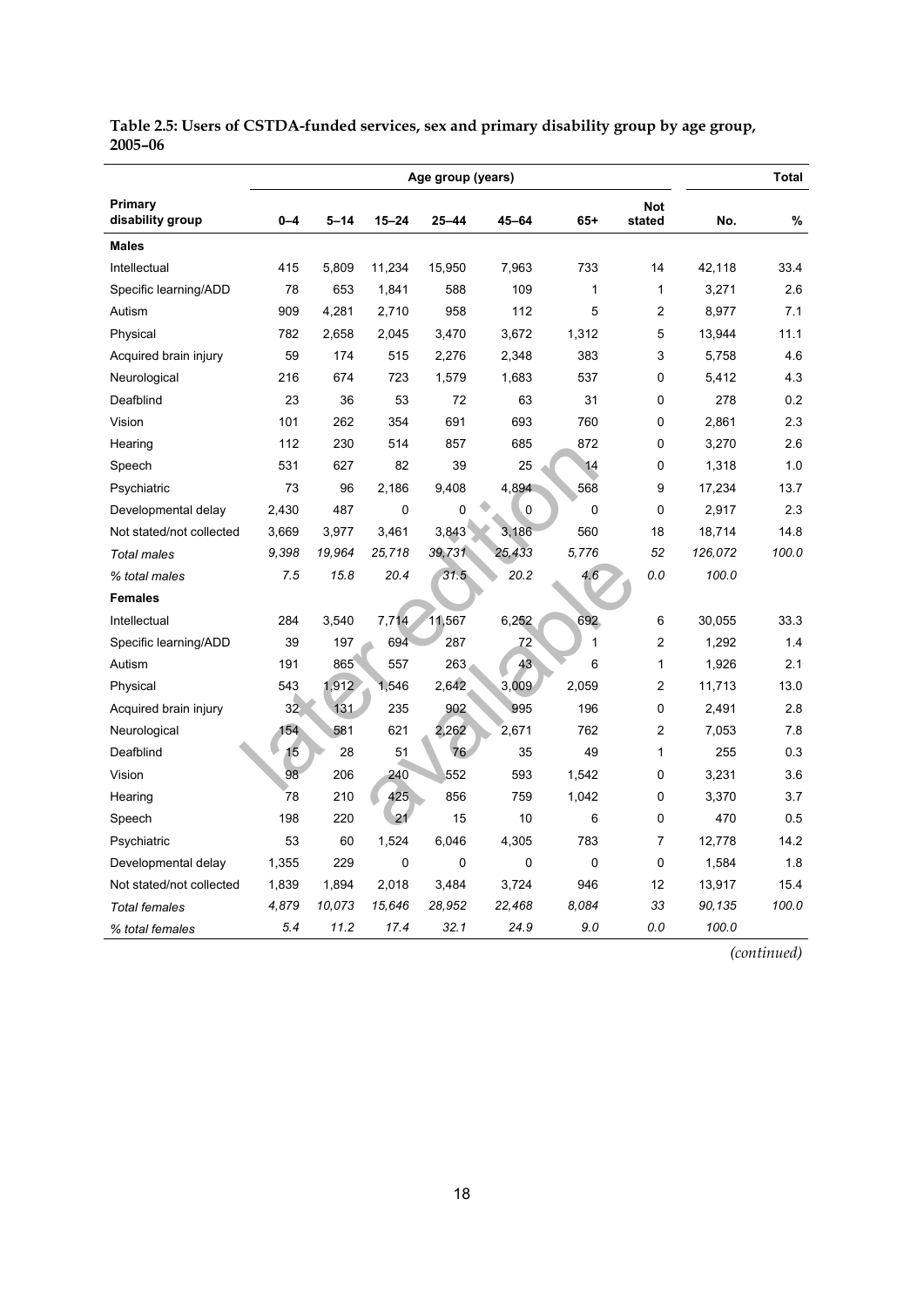| All service users          | $0 - 4$ | $5 - 14$ | $15 - 24$ | $25 - 44$   | 45-64  | $65+$  | <b>Not</b><br>stated | No.     | %     |
|----------------------------|---------|----------|-----------|-------------|--------|--------|----------------------|---------|-------|
| Intellectual               | 708     | 9,357    | 18,964    | 27,523      | 14,221 | 1,425  | 28                   | 72,226  | 33.3  |
| Specific learning/ADD      | 120     | 854      | 2,535     | 875         | 181    | 2      | 4                    | 4,571   | 2.1   |
| Autism                     | 1,101   | 5,151    | 3,268     | 1,221       | 155    | 11     | 5                    | 10,912  | 5.0   |
| Physical                   | 1,342   | 4,589    | 3,592     | 6,119       | 6,683  | 3,371  | 16                   | 25,712  | 11.8  |
| Acquired brain injury      | 91      | 305      | 750       | 3,178       | 3,346  | 580    | 4                    | 8,254   | 3.8   |
| Neurological               | 370     | 1,255    | 1,344     | 3,841       | 4,359  | 1,299  | 3                    | 12,471  | 5.7   |
| Deafblind                  | 39      | 66       | 104       | 148         | 98     | 80     | 1                    | 536     | 0.2   |
| Vision                     | 201     | 468      | 594       | 1,251       | 1,286  | 2,303  | 2                    | 6,105   | 2.8   |
| Hearing                    | 191     | 440      | 940       | 1,713       | 1,446  | 1,915  | 1                    | 6,646   | 3.1   |
| Speech                     | 730     | 847      | 103       | 54          | 35     | 20     | 1                    | 1,790   | 0.8   |
| Psychiatric                | 129     | 159      | 3,713     | 15,474      | 9,216  | 1,351  | 22                   | 30,064  | 13.8  |
| Developmental delay        | 3,789   | 717      | 0         | $\mathbf 0$ | 0      | 0      | 0                    | 4,506   | 2.1   |
| Not stated/not collected   | 5,913   | 5,984    | 5,515     | 7,391       | 6,951  | 1,516  | 80                   | 33,350  | 15.4  |
| <b>Total service users</b> | 14,724  | 30,192   | 41,422    | 68,788      | 47,977 | 13,873 | 167                  | 217,143 | 100.0 |
| % of total users           | 6.8     | 13.9     | 19.1      | 31.7        | 22.1   | 6.4    | 0.1                  | 100.0   |       |

**Table 2.5 (continued): Users of CSTDA-funded services, sex and primary disability group by age group, 2005–06** 

*Notes* 

1. Service user data are estimates after use of a statistical linkage key to account for individuals who received services from more than one service type outlet during the 12-month period. Service user data were not collected for all CSTDA service types (see Section 1.4).

2. 'All service users' includes 936 service users whose sex was not stated.

3. Service users with missing age who responded 'child aged under 5 years (not applicable)' to the *communication method* data item were included in the 0–4 years age group.

4. 'Not stated/not collected' includes both service users accessing only 3.02 services for whom primary disability data were not collected (see Section 1.4) and other service users with no response. Refer to Table A1.1 for a breakdown of these two categories.

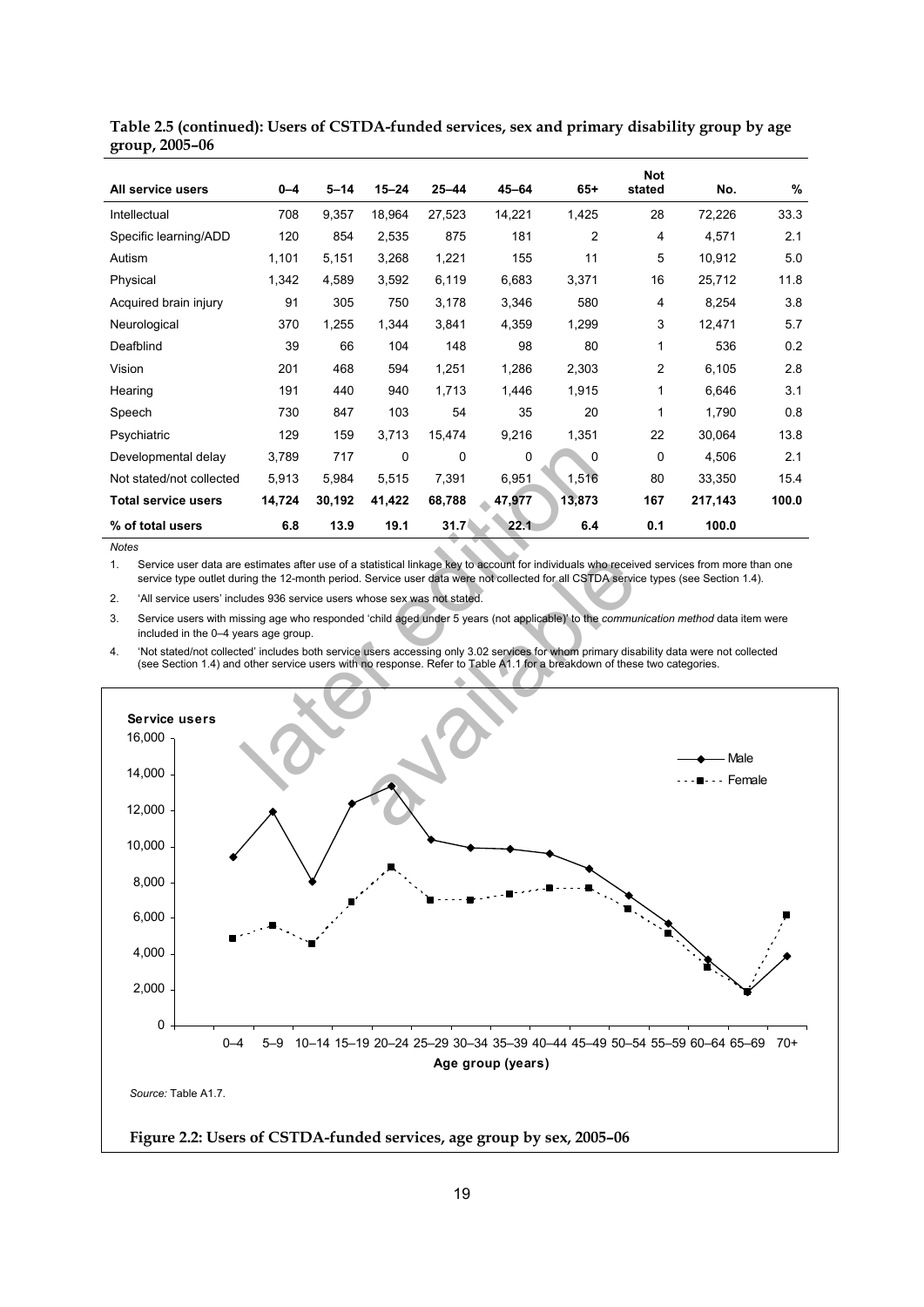Many service users reported more than one disability group. Of the 183,793 users whose primary disability group was known, 61,718 (34%) reported at least one other significant disability group (Table 2.6). Some disability groups were more likely to be associated with multiple disabilities. For example, 50% of people with acquired brain injury (ABI) as a primary disability reported other significant disabilities, whereas only 10% of people with a primary hearing disability reported other significant disabilities.

The average number of disability groups reported per service user was 1.6—this ranged from 1.1 for service users reporting a psychiatric or hearing disability, to 2.0 for those reporting ABI as a primary disability.

Taking into account both primary disability groups and other significant disability groups, the three most commonly reported disability groups were intellectual (reported by 39% of all service users), physical (21%) and psychiatric (18%) (Table 2.7).

Some disabilities were more likely to be reported as an 'other significant' disability than as a primary disability. Such disabilities included speech, vision, deafblind, and neurological disabilities. The most significant of these was speech; less than 1% of service users reported speech as a primary disability group, whereas 9.5% reported speech as a significant other disability group.

| disability group.        | disabilities. The most significant of these was speech; less than 1% of service users reported<br>speech as a primary disability group, whereas 9.5% reported speech as a significant other<br>Table 2.6: Users of CSTDA-funded services with known primary disability group, with or without<br>the presence of other significant disability groups, 2005-06 |      |                                                          |               |              |       |                                           |  |  |  |  |  |
|--------------------------|---------------------------------------------------------------------------------------------------------------------------------------------------------------------------------------------------------------------------------------------------------------------------------------------------------------------------------------------------------------|------|----------------------------------------------------------|---------------|--------------|-------|-------------------------------------------|--|--|--|--|--|
|                          | <b>With other</b><br>significant<br>disability groups                                                                                                                                                                                                                                                                                                         |      | <b>Without other</b><br>significant<br>disability groups |               | <b>Total</b> |       | Average<br>number of<br>disability groups |  |  |  |  |  |
| Primary disability group | No.                                                                                                                                                                                                                                                                                                                                                           | $\%$ | No.                                                      | $\frac{9}{6}$ | No.          | %     | recorded                                  |  |  |  |  |  |
| Intellectual             | 31,899                                                                                                                                                                                                                                                                                                                                                        | 44.2 | 40,327                                                   | 55.8          | 72,226       | 100.0 | 1.8                                       |  |  |  |  |  |
| Specific learning/ADD    | 676                                                                                                                                                                                                                                                                                                                                                           | 14.8 | 3,895                                                    | 85.2          | 4,571        | 100.0 | 1.2                                       |  |  |  |  |  |
| Autism                   | 4,837                                                                                                                                                                                                                                                                                                                                                         | 44.3 | 6,075                                                    | 55.7          | 10,912       | 100.0 | 1.7                                       |  |  |  |  |  |
| Physical                 | 8,803                                                                                                                                                                                                                                                                                                                                                         | 34.2 | 16,909                                                   | 65.8          | 25,712       | 100.0 | 1.7                                       |  |  |  |  |  |
| Acquired brain injury    | 4,123                                                                                                                                                                                                                                                                                                                                                         | 50.0 | 4,131                                                    | 50.0          | 8,254        | 100.0 | 2.0                                       |  |  |  |  |  |
| Neurological             | 4,278                                                                                                                                                                                                                                                                                                                                                         | 34.3 | 8,193                                                    | 65.7          | 12,471       | 100.0 | 1.6                                       |  |  |  |  |  |
| Deafblind                | 239                                                                                                                                                                                                                                                                                                                                                           | 44.6 | 297                                                      | 55.4          | 536          | 100.0 | 1.8                                       |  |  |  |  |  |
| Vision                   | 2,181                                                                                                                                                                                                                                                                                                                                                         | 35.7 | 3,924                                                    | 64.3          | 6,105        | 100.0 | 1.5                                       |  |  |  |  |  |
| Hearing                  | 659                                                                                                                                                                                                                                                                                                                                                           | 9.9  | 5,987                                                    | 90.1          | 6,646        | 100.0 | 1.1                                       |  |  |  |  |  |
| Speech                   | 272                                                                                                                                                                                                                                                                                                                                                           | 15.2 | 1,518                                                    | 84.8          | 1,790        | 100.0 | 1.2                                       |  |  |  |  |  |
| Psychiatric              | 2,064                                                                                                                                                                                                                                                                                                                                                         | 6.9  | 28,000                                                   | 93.1          | 30,064       | 100.0 | 1.1                                       |  |  |  |  |  |
| Developmental delay      | 1,687                                                                                                                                                                                                                                                                                                                                                         | 37.4 | 2,819                                                    | 62.6          | 4,506        | 100.0 | 1.6                                       |  |  |  |  |  |
| <b>Total</b>             | 61,718                                                                                                                                                                                                                                                                                                                                                        | 33.6 | 122,075                                                  | 66.4          | 183,793      | 100.0 | 1.6                                       |  |  |  |  |  |

#### **Table 2.6: Users of CSTDA-funded services with known primary disability group, with or without the presence of other significant disability groups, 2005–06**

*Notes* 

1. Service user data are estimates after use of a statistical linkage key to account for individuals who received services from more than one service type outlet during the 12-month period. Service user data were not collected for all CSTDA service types (see Section 1.4 for details).

2. This table excludes 33,350 service users for whom no disability information was available; hence the total does not match those in other tables.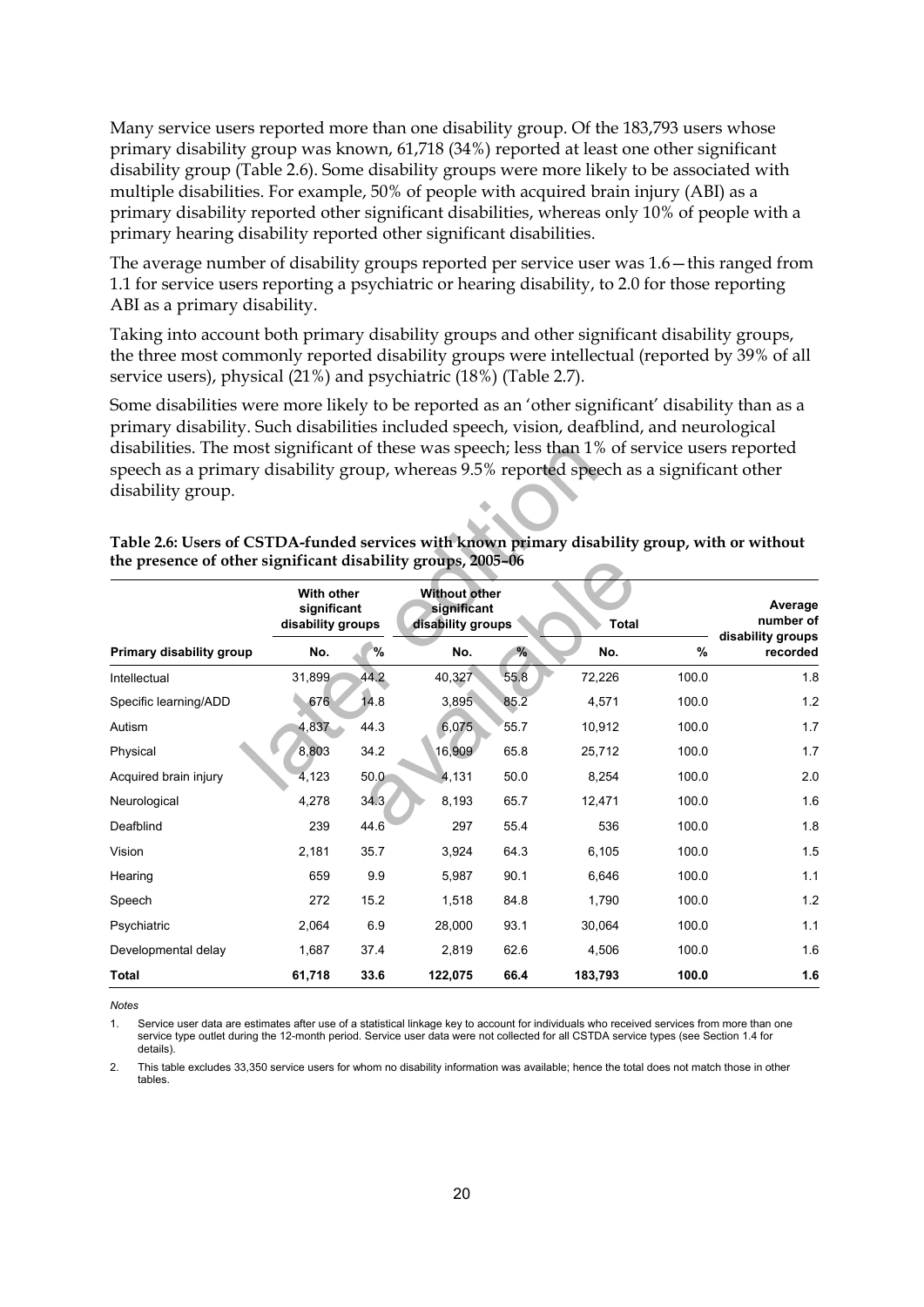| Disability group                                                                                                                                                                                                                                                                                                                                                                                                                                                                                                                                                                            | <b>Number</b><br>reporting as a<br>primary<br>disability | Percentage<br>of all service<br>users | <b>Number</b><br>reporting as a<br>significant other<br>disability | Percentage<br>of all service<br>users | <b>Total number</b><br>reporting<br>disability group | Percentage<br>of all service<br>users |  |  |  |  |
|---------------------------------------------------------------------------------------------------------------------------------------------------------------------------------------------------------------------------------------------------------------------------------------------------------------------------------------------------------------------------------------------------------------------------------------------------------------------------------------------------------------------------------------------------------------------------------------------|----------------------------------------------------------|---------------------------------------|--------------------------------------------------------------------|---------------------------------------|------------------------------------------------------|---------------------------------------|--|--|--|--|
| Intellectual                                                                                                                                                                                                                                                                                                                                                                                                                                                                                                                                                                                | 72,226                                                   | 33.3                                  | 11,507                                                             | 5.3                                   | 83,733                                               | 38.6                                  |  |  |  |  |
| Specific learning/ADD                                                                                                                                                                                                                                                                                                                                                                                                                                                                                                                                                                       | 4,571                                                    | 2.1                                   | 4,783                                                              | 2.2                                   | 9,354                                                | 4.3                                   |  |  |  |  |
| Autism                                                                                                                                                                                                                                                                                                                                                                                                                                                                                                                                                                                      | 10,912                                                   | 5                                     | 6,801                                                              | 3.1                                   | 17,713                                               | 8.2                                   |  |  |  |  |
| Physical                                                                                                                                                                                                                                                                                                                                                                                                                                                                                                                                                                                    | 25,712                                                   | 11.8                                  | 20,462                                                             | 9.4                                   | 46,174                                               | 21.3                                  |  |  |  |  |
| Acquired brain injury                                                                                                                                                                                                                                                                                                                                                                                                                                                                                                                                                                       | 8,254                                                    | 3.8                                   | 3,894                                                              | 1.8                                   | 12,148                                               | 5.6                                   |  |  |  |  |
| Neurological                                                                                                                                                                                                                                                                                                                                                                                                                                                                                                                                                                                | 12,471                                                   | 5.7                                   | 16,425                                                             | 7.6                                   | 28,896                                               | 13.3                                  |  |  |  |  |
| Deafblind                                                                                                                                                                                                                                                                                                                                                                                                                                                                                                                                                                                   | 536                                                      | 0.2                                   | 809                                                                | 0.4                                   | 1,345                                                | 0.6                                   |  |  |  |  |
| Vision                                                                                                                                                                                                                                                                                                                                                                                                                                                                                                                                                                                      | 6,105                                                    | 2.8                                   | 10,140                                                             | 4.7                                   | 16,245                                               | 7.5                                   |  |  |  |  |
| Hearing                                                                                                                                                                                                                                                                                                                                                                                                                                                                                                                                                                                     | 6,646                                                    | 3.1                                   | 5,198                                                              | 2.4                                   | 11,844                                               | 5.5                                   |  |  |  |  |
| Speech                                                                                                                                                                                                                                                                                                                                                                                                                                                                                                                                                                                      | 1,790                                                    | 0.8                                   | 20,597                                                             | 9.5                                   | 22,387                                               | 10.3                                  |  |  |  |  |
| Psychiatric                                                                                                                                                                                                                                                                                                                                                                                                                                                                                                                                                                                 | 30,064                                                   | 13.8                                  | 8,022                                                              | 3.7                                   | 38,086                                               | 17.5                                  |  |  |  |  |
| Developmental delay                                                                                                                                                                                                                                                                                                                                                                                                                                                                                                                                                                         | 4,506                                                    | 2.1                                   | 1,514                                                              | 0.7                                   | 6,020                                                | 2.8                                   |  |  |  |  |
| Not stated/not collected                                                                                                                                                                                                                                                                                                                                                                                                                                                                                                                                                                    | 33,350                                                   | 15.4                                  | n.a.                                                               | n.a.                                  | n.a.                                                 | n.a.                                  |  |  |  |  |
| <b>Notes</b><br>1.<br>Service user data are estimates after use of a statistical linkage key to account for individuals who received services from more than one<br>service type outlet during the 12-month period. Service user data were not collected for all CSTDA service types (see Section 1.4 for<br>details).<br>2.<br>'Not stated/not collected' includes both service users accessing only 3.02 services for whom disability data were not collected (see<br>Section 1.4) and other service users with no response. Refer to Table A1.1 for a breakdown of these two categories. |                                                          |                                       |                                                                    |                                       |                                                      |                                       |  |  |  |  |

#### **Table 2.7: Users of CSTDA-funded services, primary disability group and all significant disability groups, 2005–06**

1. Service user data are estimates after use of a statistical linkage key to account for individuals who received services from more than one service type outlet during the 12-month period. Service user data were not collected for all CSTDA service types (see Section 1.4 for details). statistical linkage key to account for individuals who received a Service user data were not collected for all CSTDA services accessing only 3.02 services for whom disability dasponse. Refer to Table A1.1 for a breakdown o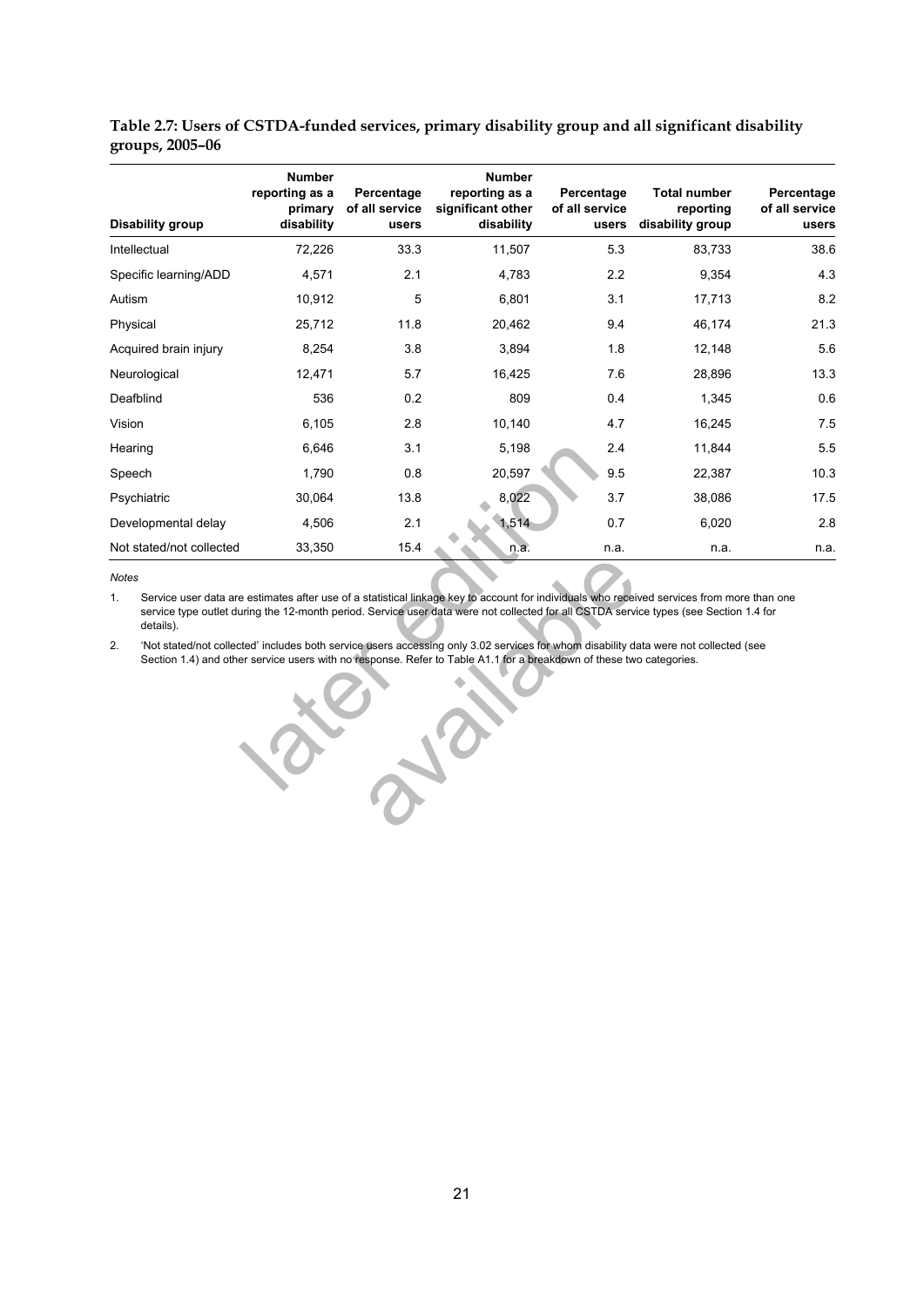

**four major disability groupings, 2005–06** 

## **2.3 Aboriginal and Torres Strait Islander service users**

People of Aboriginal and Torres Strait Islander origin have been found to experience a higher rate of disability than non-Indigenous people. Data from the 2002 National Aboriginal and Torres Strait Islander Social Survey (NATSISS) indicated that around 8% of Indigenous Australians aged 15 years or over had a severe or profound core activity limitation (ABS & AIHW 2005), and that Aboriginal and Torres Strait Islander peoples have severe disability rates approximately 2.4 times that of other Australians (AIHW 2006c).

In 2005–06, there were 7,182 Indigenous CSTDA-funded service users (3.3% of all users). The percentage of service users who were of Indigenous origin has changed little over the past three years. However, the 'not stated' rate for this item has changed radically since the 2003–04 collection, from 9.5% to 21.2% and back to 10.7% (Table 2.8; AIHW 2005b; AIHW 2006b). Given this high and variable not stated rate for the data item, it is very difficult to make comparisons over years.

The percentage of Indigenous service users varies between jurisdictions, and is generally consistent with overall population rates (Table 2.8). The Northern Territory reported the highest percentage of Indigenous users (30%), followed by Queensland (4.7%) followed by Western Australia (4.3%) and New South Wales (3.3%).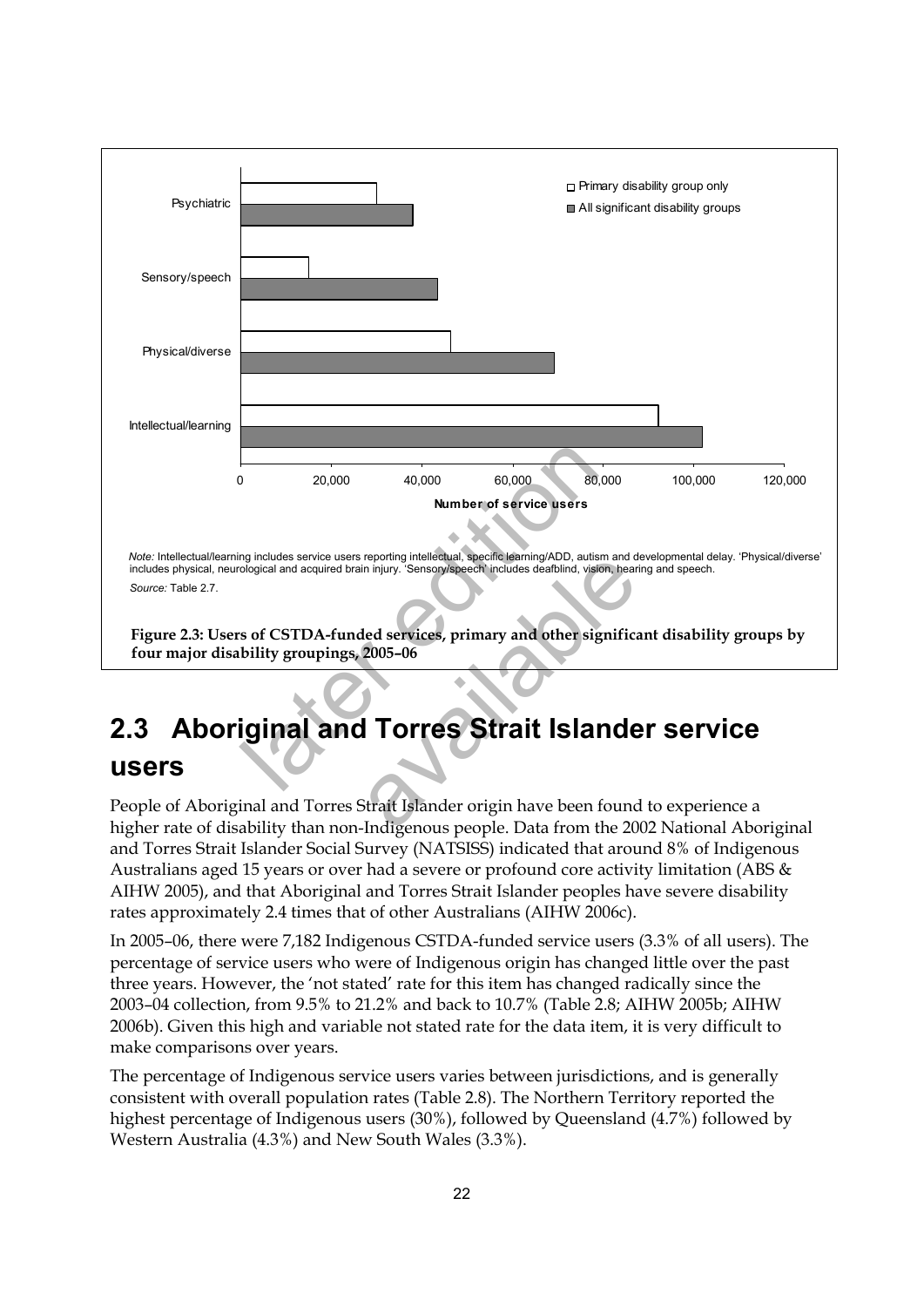The Australian Indigenous population as a whole has a younger age structure than non-Indigenous population (ABS & AIHW 2005), which is reflected in the service user population. Indigenous service users were more likely to be in younger age groups (0–19 years) than non-Indigenous users and less likely to be in the older age groups (40–44 years and older) (Figure 2.4). The median age for Indigenous service users was 24.7 years compared with 31.5 years for non-Indigenous users (Table A1.9).

In general, reported primary disability groups were similar for Indigenous and non-Indigenous service users. The most commonly reported primary disability groups for Indigenous service users were intellectual (39%) and physical (14%), followed by psychiatric (12%) and acquired brain injury (6.3%) (Table 2.9). In comparison, non-Indigenous service users most commonly reported intellectual (36%), psychiatric (15%), physical (11%) and neurological (6.1%) disability. Indigenous service users were more likely than non-Indigenous users to report a primary disability of physical (14% compared with 11%), developmental delay (3.8% compared with 2.2%) and ABI (6.3% compared with 4.0%). Indigenous users were less likely to report a psychiatric primary disability (12% compared with 15%).

Service users who were Indigenous more often reported multiple disability groups; 46% reported a primary disability group and at least one other significant disability group, compared with 34% of non-Indigenous users (Table 2.10). Similarly, for Indigenous users the mean number of disability groups reported was 1.9 and whereas for non-Indigenous users it was 1.6. For all disability types the mean number of disability groups recorded was higher for people of Indigenous origin (Table A1.10) indicating that Indigenous service users may experience more complex disabilities than non-Indigenous service users.

Patterns of service use were very similar for Indigenous and non-Indigenous users. As for non-Indigenous users, community support provided services to the most Indigenous service users followed by employment, accommodation, community access, and respite services. However, Indigenous service users were more likely than non-Indigenous users to access respite (20% compared with 13%), and accommodation (20% and 18%) and community support (53% compared with 42%) services. A lower proportion of Indigenous users accessed employment (24% compared with 38%) and community access (20% compared with 23%) services (Table 2.11). Differences in services accessed may reflect different availability of services in regional/remote areas rather than differing needs of Indigenous and non-Indigenous service users. o were Indigenous more often reported multiple disay disability group and at least one other significant 4% of non-Indigenous users (Table 2.10). Similarly, for disability groups reported was 1.9 and whereas for r isabilit e mean number of disability groups is<br>
Table A1.10) indicating that Indigeno<br>
ties than non-Indigenous service use<br>
similar for Indigenous and non-Indig<br>
y support provided services to the m<br>
ccommodation, community access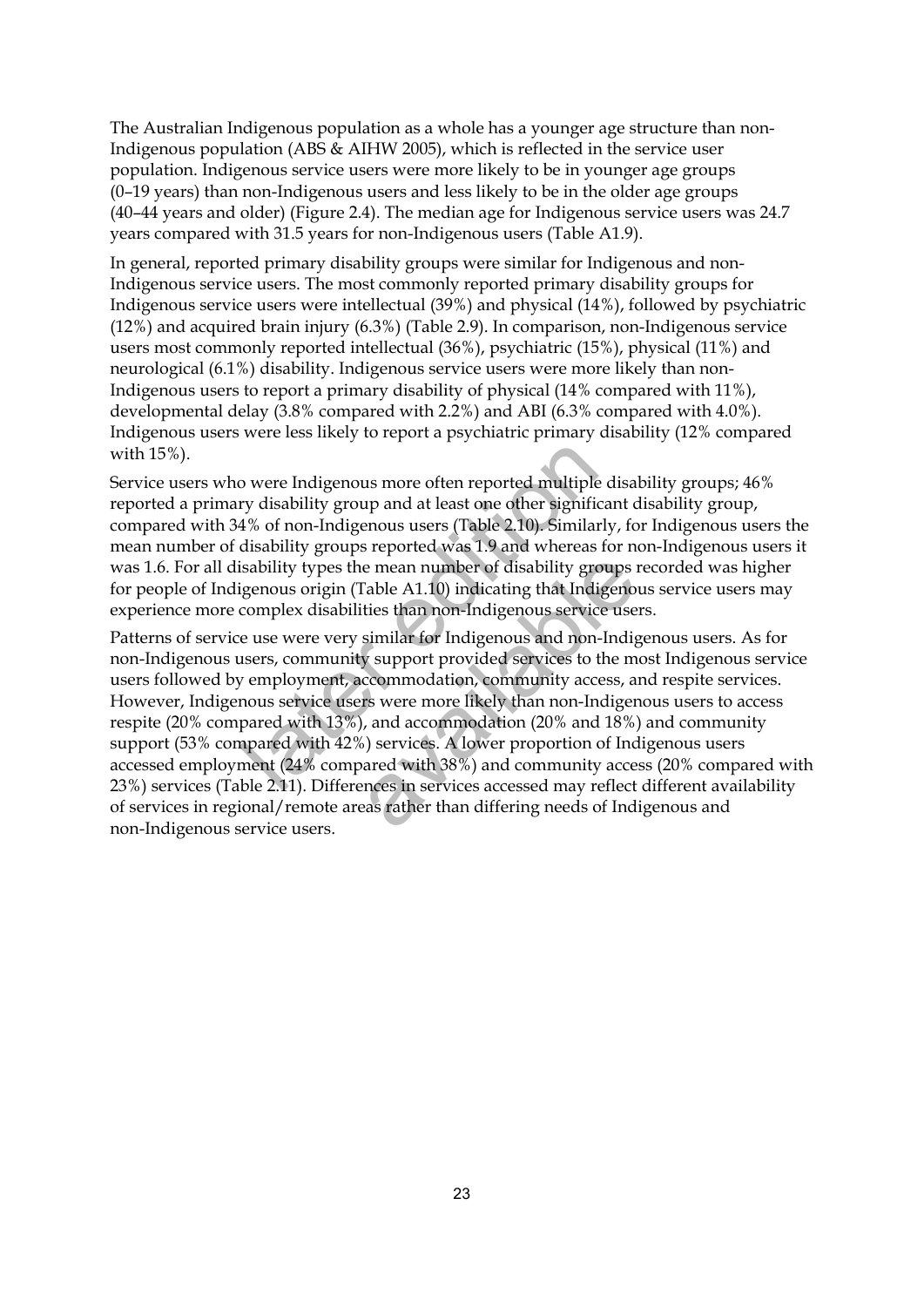**Table 2.8: Users of CSTDA-funded services, Indigenous status by state/territory and proportion of Indigenous people aged 0–64 years, 2005–06** 

|                        | Indigenous |      | Non-Indigenous |      | Not stated/<br>not collected |                   | <b>Total</b> |       | People of<br>Indigenous origin<br>in the population<br>aged 0-64 years |
|------------------------|------------|------|----------------|------|------------------------------|-------------------|--------------|-------|------------------------------------------------------------------------|
| <b>State/territory</b> | No.        | %    | No.            | %    | No.                          | %                 | No.          | %     | %                                                                      |
| <b>NSW</b>             | 1,709      | 3.3  | 47,860         | 93.6 | 1,564                        | 3.1               | 51,133       | 100.0 | 2.4                                                                    |
| Vic                    | 1,795      | 2.2  | 64,727         | 80.0 | 14,431                       | 17.8              | 80,953       | 100.0 | 0.7                                                                    |
| Qld                    | 1,433      | 4.7  | 28,270         | 91.8 | 1,101                        | 3.6               | 30,804       | 100.0 | 3.8                                                                    |
| <b>WA</b>              | 1,045      | 4.3  | 18,282         | 76.0 | 4,715                        | 19.6              | 24,042       | 100.0 | 3.9                                                                    |
| <b>SA</b>              | 634        | 3.1  | 19,212         | 93.2 | 761                          | 3.7               | 20,607       | 100.0 | 2.1                                                                    |
| Tas                    | 168        | 2.9  | 5,291          | 92.6 | 257                          | 4.5               | 5,716        | 100.0 | 4.3                                                                    |
| <b>ACT</b>             | 42         | 1.3  | 3,082          | 92.6 | 203                          | 6.1               | 3,327        | 100.0 | 1.4                                                                    |
| <b>NT</b>              | 410        | 29.5 | 853            | 61.4 | 126                          | 9.1               | 1,389        | 100.0 | 30.3                                                                   |
| <b>Australia</b>       | 7,182      | 3.3  | 186,805        | 86.0 | 23,156                       | 10.7 <sub>•</sub> | 217,143      | 100.0 | 2.7                                                                    |

*Notes* 

1. Service user data are estimates after use of a statistical linkage key to account for individuals who received services from more than one service type outlet during the 12-month period. Totals for Australia may not be the sum of components because individuals may have accessed services in more than one state/territory during the 12-month period. Service user data were not collected for all CSTDA service types (see Section 1.4 for details).

2. In tables the term 'Indigenous' refers to service users who identified as Aboriginal and/or Torres Strait Islander people. 'Non-Indigenous' refers to service users who reported not being of Aboriginal or Torres Strait Islander background.

3. 'Not stated/not collected' includes both service users accessing only 3.02 services for whom Indigenous data were not collected (see Section 1.4) and other service users with no response. Refer to Table A1.1 for a breakdown of these two categories.

*Sources:* ABS 2005a and ABS 2004b (for population data).

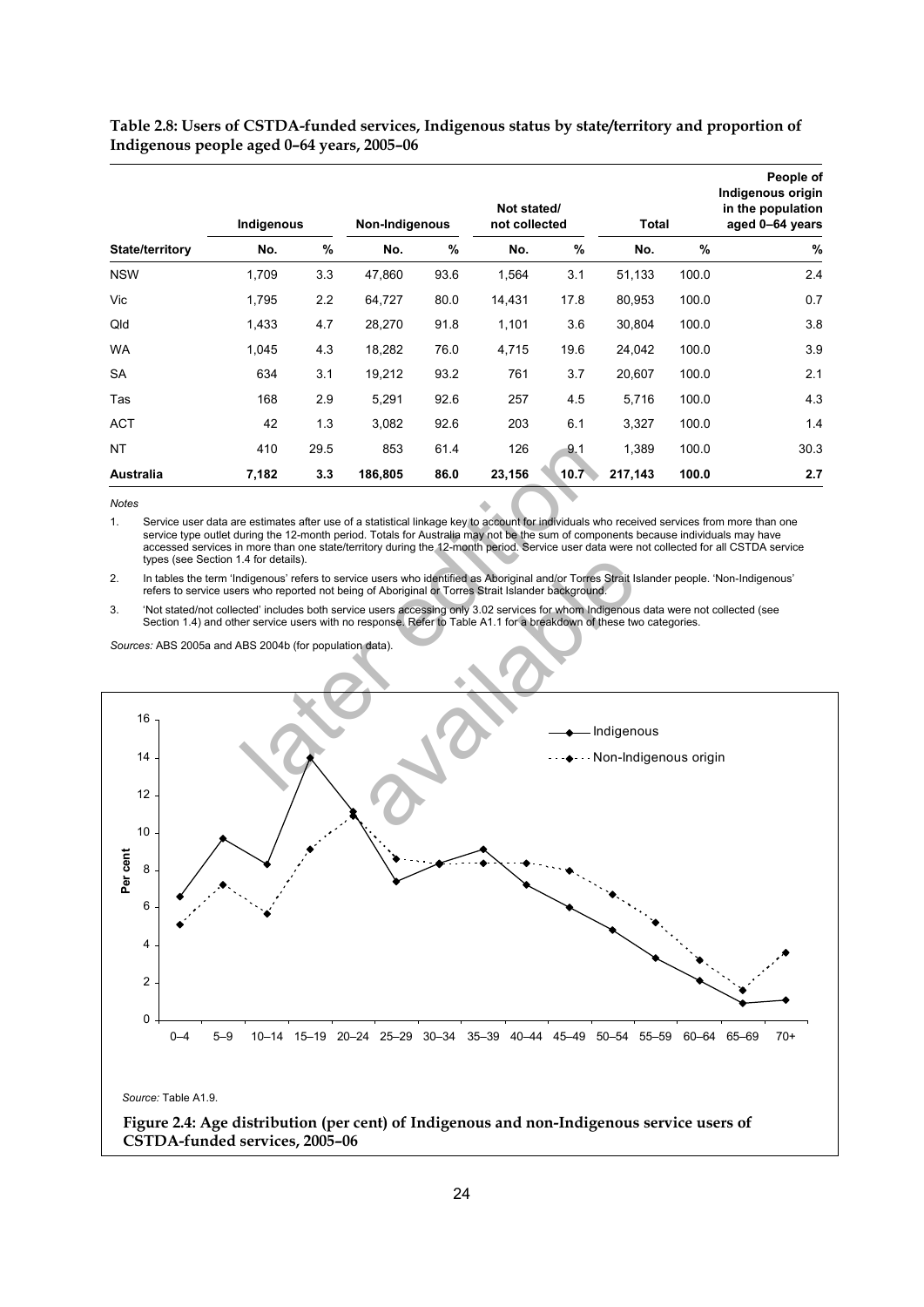|              |                                                                                                                                                                                                                                                                                                  | Indigenous |       | Non-Indigenous |                  | Not stated/<br>not collected |       | <b>Total</b> |       |  |
|--------------|--------------------------------------------------------------------------------------------------------------------------------------------------------------------------------------------------------------------------------------------------------------------------------------------------|------------|-------|----------------|------------------|------------------------------|-------|--------------|-------|--|
|              | Primary disability group                                                                                                                                                                                                                                                                         | No.        | %     | No.            | %                | No.                          | %     | No.          | %     |  |
|              | Intellectual                                                                                                                                                                                                                                                                                     | 2,765      | 38.5  | 67,483         | 36.1             | 1,978                        | 8.5   | 72,226       | 33.3  |  |
|              | Specific learning/ADD                                                                                                                                                                                                                                                                            | 160        | 2.2   | 4,207          | 2.3              | 204                          | 0.9   | 4,571        | 2.1   |  |
| Autism       |                                                                                                                                                                                                                                                                                                  | 291        | 4.1   | 10,391         | 5.6              | 230                          | 1.0   | 10,912       | 5.0   |  |
| Physical     |                                                                                                                                                                                                                                                                                                  | 1,014      | 14.1  | 20,388         | 10.9             | 4,310                        | 18.6  | 25,712       | 11.8  |  |
|              | Acquired brain injury                                                                                                                                                                                                                                                                            | 456        | 6.3   | 7,484          | 4.0              | 314                          | 1.4   | 8,254        | 3.8   |  |
|              | Neurological                                                                                                                                                                                                                                                                                     | 299        | 4.2   | 11,357         | 6.1              | 815                          | 3.5   | 12.471       | 5.7   |  |
|              | Deafblind                                                                                                                                                                                                                                                                                        | 25         | 0.3   | 489            | 0.3              | 22                           | 0.1   | 536          | 0.2   |  |
| Vision       |                                                                                                                                                                                                                                                                                                  | 145        | 2.0   | 5,839          | 3.1              | 121                          | 0.5   | 6,105        | 2.8   |  |
| Hearing      |                                                                                                                                                                                                                                                                                                  | 159        | 2.2   | 6,106          | 3.3              | 381                          | 1.6   | 6,646        | 3.1   |  |
| Speech       |                                                                                                                                                                                                                                                                                                  | 67         | 0.9   | 1,600          | 0.9              | 123                          | 0.5   | 1,790        | 0.8   |  |
|              | Psychiatric                                                                                                                                                                                                                                                                                      | 862        | 12.0  | 27,140         | 14.5             | 2,062                        | 8.9   | 30.064       | 13.8  |  |
|              | Developmental delay                                                                                                                                                                                                                                                                              | 276        | 3.8   | 4,053          | 2.2 <sub>2</sub> | 177                          | 0.8   | 4,506        | 2.1   |  |
|              | Not stated/not collected                                                                                                                                                                                                                                                                         | 663        | 9.2   | 20,268         | 10.8             | 12,419                       | 53.6  | 33,350       | 15.4  |  |
| <b>Total</b> |                                                                                                                                                                                                                                                                                                  | 7,182      | 100.0 | 186,805        | 100.0            | 23,156                       | 100.0 | 217,143      | 100.0 |  |
| Notes        |                                                                                                                                                                                                                                                                                                  |            |       |                |                  |                              |       |              |       |  |
| 1.           | Service user data are estimates after use of a statistical linkage key to account for individuals who received services from<br>more than one service type outlet during the 12-month period. Service user data were not collected for all CSTDA<br>service types (see Section 1.4 for details). |            |       |                |                  |                              |       |              |       |  |
| 2.           | In tables the term 'Indigenous' refers to service users who identified as Aboriginal and/or Torres Strait Islander people.<br>'Non-Indigenous' refers to service users who reported not being of Aboriginal or Torres Strait Islander background.                                                |            |       |                |                  |                              |       |              |       |  |
| 3.           | 'Not stated/not collected' includes both service users accessing only 3.02 services for whom Indigenous and primary<br>disability data were not collected (see Section 1.4) and other service users with no response. Refer to Table A1.1 for a<br>breakdown of these two categories.            |            |       |                |                  |                              |       |              |       |  |
| 4.           | Row percentages may not add to 100% due to rounding.                                                                                                                                                                                                                                             |            |       |                |                  |                              |       |              |       |  |

#### **Table 2.9: Users of CSTDA-funded services, primary disability group by Indigenous status, 2005–06**

3. 'Not stated/not collected' includes both service users accessing only 3.02 services for whom Indigenous and primary disability data were not collected (see Section 1.4) and other service users with no response. Refer to Table A1.1 for a breakdown of these two categories. 186,805 100.0 23,156 100.0 21<br>
Statistical linkage key to account for individuals who recent<br>
2-month period. Service user data were not collected for<br>
2-month period. Service user data were not collected for<br>
2-month peri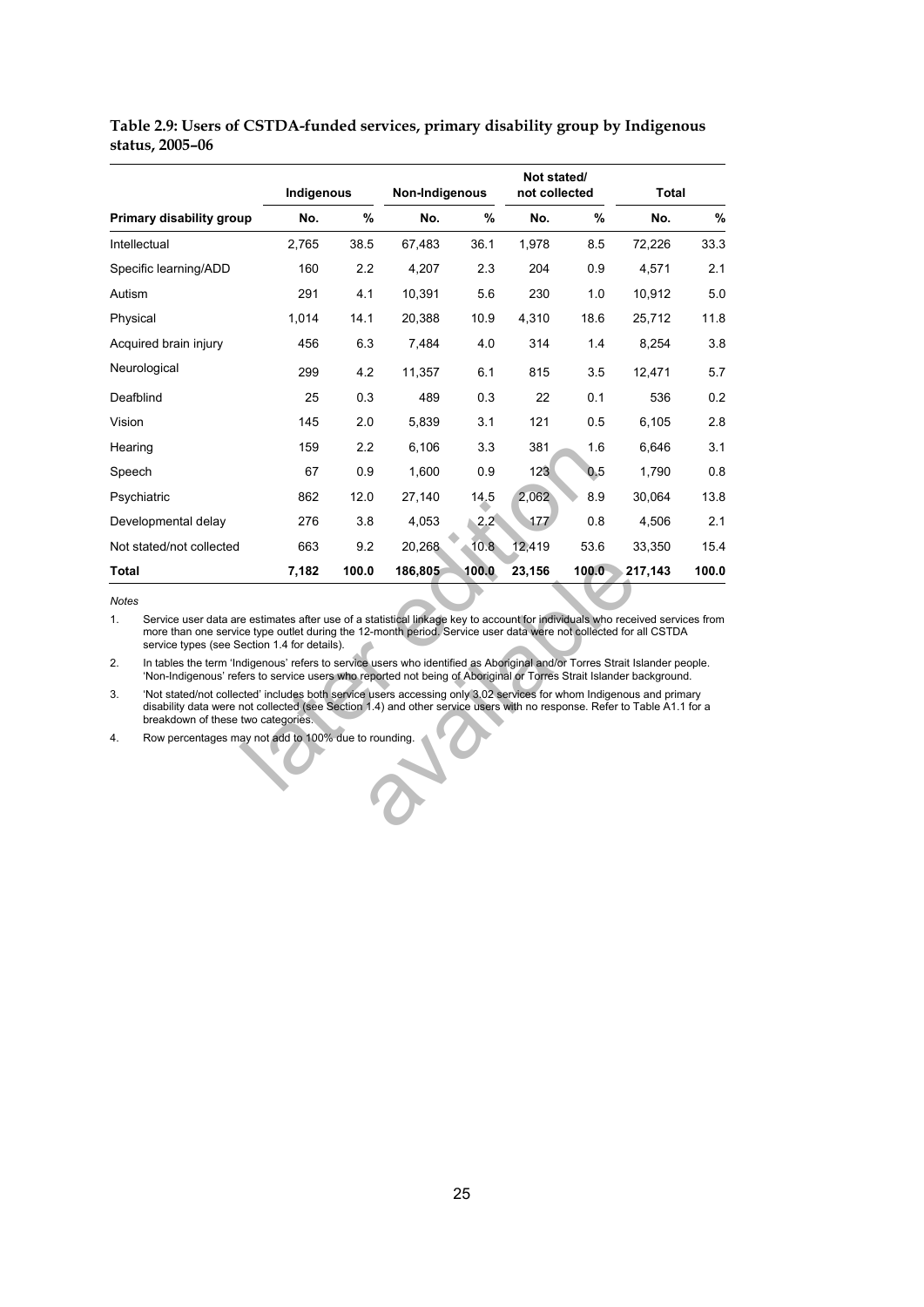|                                                | Indigenous |       | Non-Indigenous |       |         | <b>Total</b> |  |
|------------------------------------------------|------------|-------|----------------|-------|---------|--------------|--|
| <b>Number of disability</b><br>groups reported | No.        | %     | No.            | %     | No.     | %            |  |
| 1                                              | 3,506      | 53.8  | 109,188        | 65.6  | 122,075 | 66.4         |  |
| 2                                              | 1,539      | 23.6  | 31,003         | 18.6  | 33,279  | 18.1         |  |
| 3                                              | 701        | 10.8  | 14,349         | 8.6   | 15,522  | 8.4          |  |
| $\overline{4}$                                 | 440        | 6.7   | 7,335          | 4.4   | 7,876   | 4.3          |  |
| 5                                              | 210        | 3.2   | 3,233          | 1.9   | 3,471   | 1.9          |  |
| 6                                              | 82         | 1.3   | 1,099          | 0.7   | 1,196   | 0.7          |  |
| $\overline{7}$                                 | 34         | 0.5   | 267            | 0.2   | 303     | 0.2          |  |
| 8 or more                                      | 7          | 0.1   | 63             | 0.0   | 71      | 0.0          |  |
| Total                                          | 6,519      | 100.0 | 166,537        | 100.0 | 183,793 | 100.0        |  |

**Table 2.10: Users of CSTDA-funded services, number of disability groups reported by Indigenous status, 2005–06** 

| Table 2.11: Users of CSTDA-funded services, service group by Indigenous status, 2005-06 |  |  |
|-----------------------------------------------------------------------------------------|--|--|
|                                                                                         |  |  |
|                                                                                         |  |  |
|                                                                                         |  |  |

| <b>TOTAL</b> |                                                                                                                                                                                                                                                                                                                                                                                  |                                                                                                                                                                                                                                                   | 0,519 | 100.U                       |      | 100.037                    |      | 1 VV.V         |      | 183.793           | 100.U |                       |       |
|--------------|----------------------------------------------------------------------------------------------------------------------------------------------------------------------------------------------------------------------------------------------------------------------------------------------------------------------------------------------------------------------------------|---------------------------------------------------------------------------------------------------------------------------------------------------------------------------------------------------------------------------------------------------|-------|-----------------------------|------|----------------------------|------|----------------|------|-------------------|-------|-----------------------|-------|
| <b>Notes</b> |                                                                                                                                                                                                                                                                                                                                                                                  |                                                                                                                                                                                                                                                   |       |                             |      |                            |      |                |      |                   |       |                       |       |
| 1.           | Service user data are estimates after use of a statistical linkage key to account for individuals who received services from<br>more than one service type outlet during the 12-month period. Service user data were not collected for all CSTDA<br>service types (see Section 1.4 for details).                                                                                 |                                                                                                                                                                                                                                                   |       |                             |      |                            |      |                |      |                   |       |                       |       |
| 2.           |                                                                                                                                                                                                                                                                                                                                                                                  | In tables the term 'Indigenous' refers to service users who identified as Aboriginal and/or Torres Strait Islander people.<br>'Non-Indigenous' refers to service users who reported not being of Aboriginal or Torres Strait Islander background. |       |                             |      |                            |      |                |      |                   |       |                       |       |
| 3.           | 'Not stated/not collected' includes both service users accessing only 3.02 services for whom Indigenous and primary<br>disability data were not collected (see Section 1.4) and other service users with no response. Refer to Table A1.1 for a<br>breakdown of these two categories.<br>Table 2.11: Users of CSTDA-funded services, service group by Indigenous status, 2005–06 | Accommodation<br>support                                                                                                                                                                                                                          |       | <b>Community</b><br>support |      | <b>Community</b><br>access |      | <b>Respite</b> |      | <b>Employment</b> |       | All service<br>groups |       |
|              |                                                                                                                                                                                                                                                                                                                                                                                  | No.                                                                                                                                                                                                                                               | %     | No.                         | $\%$ | No.                        | %    | No.            | %    | No.               | $\%$  | No.                   | %     |
|              | Indigenous                                                                                                                                                                                                                                                                                                                                                                       | 1,443                                                                                                                                                                                                                                             | 20.1  | 3,819                       | 53.2 | 1,402                      | 19.5 | 1,404          | 19.5 | 1,748             | 24.3  | 7,182                 | 100.0 |
|              | Non-Indigenous                                                                                                                                                                                                                                                                                                                                                                   | 32,909                                                                                                                                                                                                                                            | 17.6  | 77,831                      | 41.7 | 42,063                     | 22.5 | 23,971         | 12.8 | 70,121            | 37.5  | 186,805               | 100.0 |
|              | Not stated/not<br>collected                                                                                                                                                                                                                                                                                                                                                      | 1,214                                                                                                                                                                                                                                             | 5.2   | 15,014                      | 64.8 | 4,273                      | 18.5 | 1,944          | 8.4  | 1,288             | 5.6   | 23,156                |       |
| <b>Total</b> |                                                                                                                                                                                                                                                                                                                                                                                  |                                                                                                                                                                                                                                                   |       |                             |      |                            |      |                |      |                   |       |                       | 100.0 |

*Notes* 

1. Service user data are estimates after use of a statistical linkage key to account for individuals who received services from more than one service type outlet during the 12-month period. Total for all service groups may not be the sum of components because individuals may have accessed services from more than one service group over the 12-month period. Service user data were not collected for all CSTDA service types (see Section 1.4 for details).

2. 'Not stated/not collected' includes both service users accessing only 3.02 services for whom Indigenous data were not collected (see Section 1.4) and other service users with no response. Refer to Table A1.1 for a breakdown of these two categories.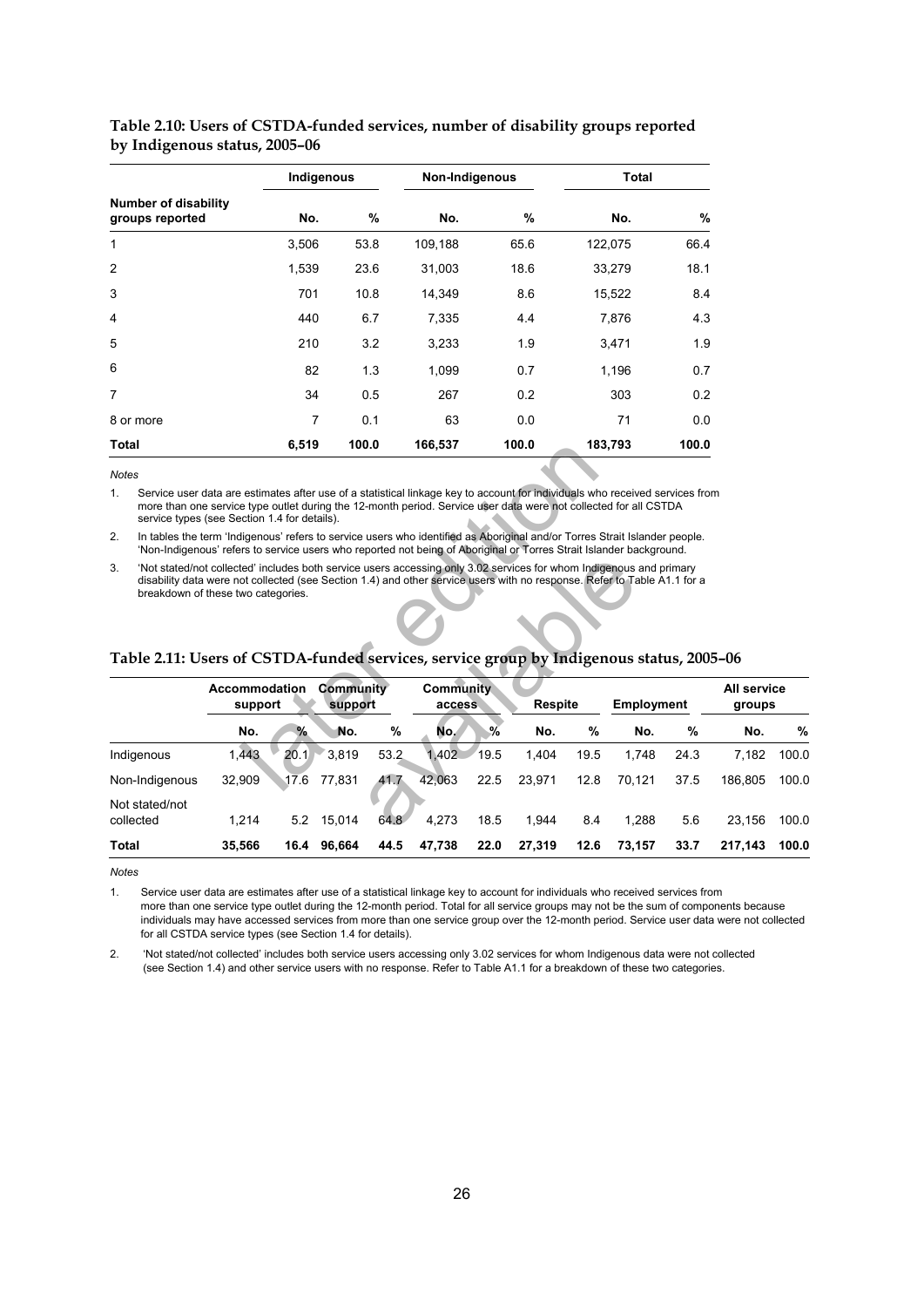### **2.4 Country of birth**

<u>.</u>

The CSTDA NMDS collects the country of birth of service users. In this report the 2001 Classification of Countries into English Proficiency Groups (DIMA 2003) is used to classify country of birth for analysis. This classification places countries into one of four groups based on the relative English proficiency (EP) of its recent arrivals to Australia, based on 1996 census data. English Proficiency Group 1 (EP1) is the group with the highest relative proficiency and English Proficiency Group 4 (EP4) the lowest. This is considered to be a more objective grouping than the former 'English-speaking countries' and 'other countries' grouping. See Appendix 6 for more details, including a full list of countries and their EP group.8

CSTDA services are predominately accessed by people who were born in Australia, (171,144 of 217,143 users, or 79%) (Table 2.12). An additional 6,229 service users (2.9%) were born in countries belonging to EP1, 4,646 (2.1%) to EP2, 5,446 (2.5%) to EP3 and 1,320 (0.6%) to EP4. There has been little change over the past three years in the proportion of service users from non-English speaking backgrounds. The proportion of users who were born in Australia has dropped from 83% in 2003–04 to 79% in 2005–06, and a slight rise has occurred in the proportion of people from EP Groups 2 and 3 (Table A2.5). When considering specific countries, England was the second-most reported country of birth (1.1%), followed by New Zealand (0.9%) and Italy (0.5%) (Table 2.13). The top 10 reported countries of birth have remained unchanged between 2004–05 and 2005–06. king backgrounds. The proportion of users who wer<br>% in 2003-04 to 79% in 2005-06, and a slight rise has<br>pple from EP Groups 2 and 3 (Table A2.5). When con<br>d was the second-most reported country of birth (1.1<br>nd Italy (0.5

Patterns of reported disability groups were similar for people born outside Australia to those born in Australia, with some small differences. Service users born outside Australia were more likely than Australian-born service users to report primary disability groups of neurological (3.1–13% compared with 5.6%), and psychiatric (19–32% compared with 13%), and less likely to report developmental delay (0.2–0.6% compared with 2.5%), intellectual (20–25% compared with 39%), or autism (2.3–3.6% compared with 5.8%) (Table 2.12). 04-05 and 2005-06.<br>
2010-06.<br>
2010-06.<br>
2010 Uldifferences. Service users born outs<br>
service users to report primary disak<br>
with 5.6%), and psychiatric (19-32%)<br>
2010-0.6% compared with 5.8%<br>
2010-0.6% compared with 5.8%<br>

Service users born in Australia also had a lower median age (30 years) than users born outside Australia (Table A1.11). Among service users born outside Australia, those born in EP4 countries had the youngest median age (36 years), followed by EP2 (40 years), EP3 (42 years) and EP1 (44 years). The varying age structures of the four EP groups may reflect the historical pattern of migration 'waves' from the various countries categorised into each EP group.

<sup>8</sup> The Australian Bureau of Statistics has developed a set of standards for statistics on cultural and language diversity (ABS 1999). These standards were designed to provide a comparative basis for the collection of data on cultural and linguistic backgrounds. The classification used in the report is consistent with these standards.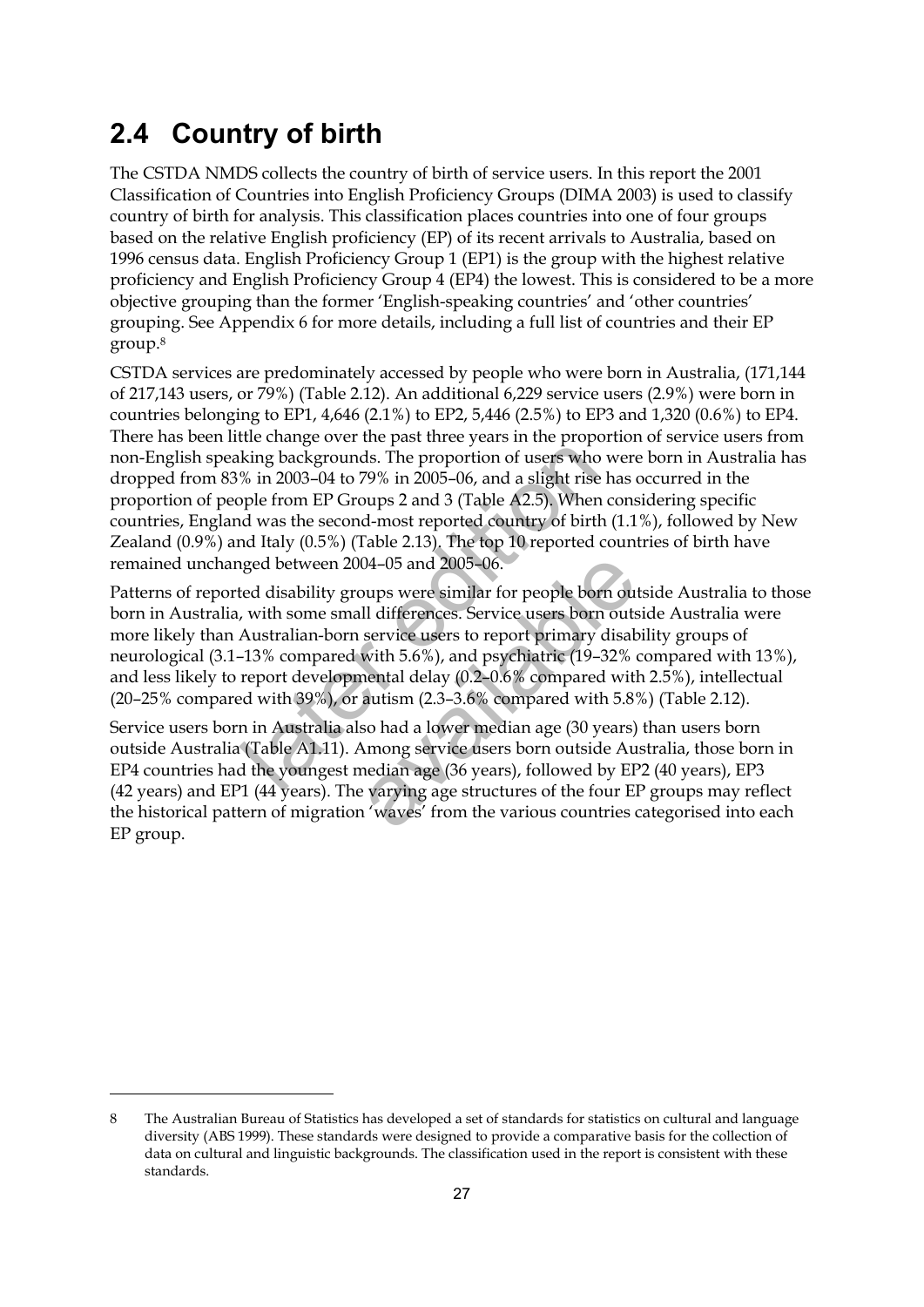|              | Primary disability group                                                                                                                                                                                                                                                                                                                                                                                                                                                                                                                                                                                                                                                                                                                    | <b>Australia</b> | <b>English</b><br>Proficiency<br>Group 1 | <b>English</b><br>Proficiency<br>Group <sub>2</sub> | English<br>Proficiency<br>Group 3 | <b>English</b><br>Proficiency<br>Group 4 | Not stated/<br>not<br>collected | <b>Total</b> |  |  |  |  |
|--------------|---------------------------------------------------------------------------------------------------------------------------------------------------------------------------------------------------------------------------------------------------------------------------------------------------------------------------------------------------------------------------------------------------------------------------------------------------------------------------------------------------------------------------------------------------------------------------------------------------------------------------------------------------------------------------------------------------------------------------------------------|------------------|------------------------------------------|-----------------------------------------------------|-----------------------------------|------------------------------------------|---------------------------------|--------------|--|--|--|--|
|              | Intellectual                                                                                                                                                                                                                                                                                                                                                                                                                                                                                                                                                                                                                                                                                                                                | 38.7             | 19.8                                     | 22.4                                                | 20.9                              | 25.0                                     | 8.2                             | 33.3         |  |  |  |  |
|              | Specific learning/ADD                                                                                                                                                                                                                                                                                                                                                                                                                                                                                                                                                                                                                                                                                                                       | 2.4              | 1.1                                      | 1.2                                                 | 0.9                               | 1.2                                      | 1.0                             | 2.1          |  |  |  |  |
| Autism       |                                                                                                                                                                                                                                                                                                                                                                                                                                                                                                                                                                                                                                                                                                                                             | 5.8              | 3.6                                      | 3.4                                                 | 2.3                               | 2.7                                      | 1.7                             | 5.0          |  |  |  |  |
|              | Physical                                                                                                                                                                                                                                                                                                                                                                                                                                                                                                                                                                                                                                                                                                                                    | 11.0             | 11.3                                     | 13.1                                                | 12.2                              | 12.9                                     | 16.8                            | 11.8         |  |  |  |  |
|              | Acquired brain injury                                                                                                                                                                                                                                                                                                                                                                                                                                                                                                                                                                                                                                                                                                                       | 3.9              | 6.5                                      | 5.8                                                 | 6.5                               | 8.3                                      | 1.3                             | 3.8          |  |  |  |  |
|              | Neurological                                                                                                                                                                                                                                                                                                                                                                                                                                                                                                                                                                                                                                                                                                                                | 5.6              | 13.1                                     | 6.7                                                 | 8.2                               | 3.1                                      | 4.4                             | 5.7          |  |  |  |  |
|              | Deafblind                                                                                                                                                                                                                                                                                                                                                                                                                                                                                                                                                                                                                                                                                                                                   | 0.3              | 0.4                                      | 0.3                                                 | 0.4                               | 0.2                                      | 0.1                             | 0.2          |  |  |  |  |
| Vision       |                                                                                                                                                                                                                                                                                                                                                                                                                                                                                                                                                                                                                                                                                                                                             | 2.8              | 8.1                                      | 5.0                                                 | 4.4                               | 2.1                                      | 1.4                             | 2.8          |  |  |  |  |
|              | Hearing                                                                                                                                                                                                                                                                                                                                                                                                                                                                                                                                                                                                                                                                                                                                     | 3.1              | 5.6                                      | 5.3                                                 | 4.6                               | 2.7                                      | 1.8                             | 3.1          |  |  |  |  |
|              | Speech                                                                                                                                                                                                                                                                                                                                                                                                                                                                                                                                                                                                                                                                                                                                      | 0.9              | 0.1                                      | 0.4                                                 | 0.2                               | 0.3                                      | 0.5                             | 0.8          |  |  |  |  |
|              | Psychiatric                                                                                                                                                                                                                                                                                                                                                                                                                                                                                                                                                                                                                                                                                                                                 | 13.4             | 18.8                                     | 22.4                                                | 27.2                              | 31.8                                     | 10.7                            | 13.8         |  |  |  |  |
|              | Developmental delay                                                                                                                                                                                                                                                                                                                                                                                                                                                                                                                                                                                                                                                                                                                         | 2.5              | 0.6                                      | 0.5                                                 | $0.\overline{4}$                  | 0.2                                      | 0.8                             | 2.1          |  |  |  |  |
|              | Not stated/not collected                                                                                                                                                                                                                                                                                                                                                                                                                                                                                                                                                                                                                                                                                                                    | 9.8              | 11.0                                     | 13.4                                                | 11.8                              | 9.6                                      | 51.3                            | 15.4         |  |  |  |  |
| <b>Total</b> |                                                                                                                                                                                                                                                                                                                                                                                                                                                                                                                                                                                                                                                                                                                                             | 100.0            | 100.0                                    | 100.0                                               | 100.0                             | 100.0                                    | 100.0                           | 100.0        |  |  |  |  |
|              | <b>Total number</b>                                                                                                                                                                                                                                                                                                                                                                                                                                                                                                                                                                                                                                                                                                                         | 171,144          | 6,229                                    | 4,646                                               | 5,446                             | 1,320                                    | 28,358                          | 217,143      |  |  |  |  |
| 1.<br>2.     | <b>Notes</b><br>Service user data are estimates after use of a statistical linkage key to account for individuals who received services from more than one<br>service type outlet during the 12-month period. Service user data were not collected for all CSTDA service types (see Section 1.4 for<br>details).<br>'Not stated/not collected' includes both service users accessing only 3.02 services for whom primary disability and country of birth data were<br>not collected (see Section 1.4) and other service users with no response. Refer to Table A1.1 for a breakdown of these two categories.<br>Table 2.13: CSTDA-funded service users by top 10 reported countries of birth, 2004-05 and 2005-06<br>$2004 - 05$<br>2005-06 |                  |                                          |                                                     |                                   |                                          |                                 |              |  |  |  |  |
|              | <b>Country of birth</b>                                                                                                                                                                                                                                                                                                                                                                                                                                                                                                                                                                                                                                                                                                                     |                  | <b>Number</b>                            |                                                     | %                                 |                                          | <b>Number</b>                   | %            |  |  |  |  |

 **Table 2.12: Users of CSTDA-funded services, primary disability group by English Proficiency Group, 2005–06 (per cent)**

#### **Table 2.13: CSTDA-funded service users by top 10 reported countries of birth, 2004–05 and 2005–06**

| Total                                                                                             | 100.0                                                                                                                                                                                                                                                                                    | 100.0         | U.UUP   | 100.U | 100.0         | 100.U   |         |
|---------------------------------------------------------------------------------------------------|------------------------------------------------------------------------------------------------------------------------------------------------------------------------------------------------------------------------------------------------------------------------------------------|---------------|---------|-------|---------------|---------|---------|
| <b>Total number</b>                                                                               | 171,144                                                                                                                                                                                                                                                                                  | 6,229         | 4,646   | 5,446 | 1,320         | 28,358  | 217,143 |
| <b>Notes</b>                                                                                      |                                                                                                                                                                                                                                                                                          |               |         |       |               |         |         |
| 1.<br>details).                                                                                   | Service user data are estimates after use of a statistical linkage key to account for individuals who received services from more than one<br>service type outlet during the 12-month period. Service user data were not collected for all CSTDA service types (see Section 1.4 for      |               |         |       |               |         |         |
| 2.                                                                                                | 'Not stated/not collected' includes both service users accessing only 3.02 services for whom primary disability and country of birth data were<br>not collected (see Section 1.4) and other service users with no response. Refer to Table A1.1 for a breakdown of these two categories. |               |         |       |               |         |         |
| Table 2.13: CSTDA-funded service users by top 10 reported countries of birth, 2004-05 and 2005-06 |                                                                                                                                                                                                                                                                                          |               |         |       |               |         |         |
|                                                                                                   |                                                                                                                                                                                                                                                                                          |               | 2004-05 |       |               | 2005-06 |         |
|                                                                                                   |                                                                                                                                                                                                                                                                                          |               |         |       |               |         |         |
| <b>Country of birth</b>                                                                           |                                                                                                                                                                                                                                                                                          | <b>Number</b> |         | $\%$  | <b>Number</b> |         | %       |
| Australia                                                                                         |                                                                                                                                                                                                                                                                                          | 159.724       |         | 79.7  | 171.144       |         | 78.8    |
| England                                                                                           |                                                                                                                                                                                                                                                                                          | 3.144         |         | 1.6   |               | 2,492   | 1.1     |
| New Zealand                                                                                       |                                                                                                                                                                                                                                                                                          | 1,588         |         | 0.8   |               | 2,039   | 0.9     |
| Italy                                                                                             |                                                                                                                                                                                                                                                                                          | 861           |         | 0.4   |               | 982     | 0.5     |
| Viet Nam                                                                                          |                                                                                                                                                                                                                                                                                          | 833           |         | 0.4   |               | 868     | 0.4     |
| Greece                                                                                            |                                                                                                                                                                                                                                                                                          | 568           |         | 0.3   |               | 583     | 0.3     |
| Germany                                                                                           |                                                                                                                                                                                                                                                                                          | 451           |         | 0.2   |               | 500     | 0.2     |
| India                                                                                             |                                                                                                                                                                                                                                                                                          | 405           |         | 0.2   |               | 456     | 0.2     |
| <b>Philippines</b>                                                                                |                                                                                                                                                                                                                                                                                          | 357           |         | 0.2   |               | 433     | 0.2     |
| Scotland                                                                                          |                                                                                                                                                                                                                                                                                          | 462           |         | 0.2   |               | 370     | 0.2     |

*Notes* 

1. Service user data are estimates after use of a statistical linkage key to account for individuals who received services from more than one service type outlet during the 12-month period. Service user data were not collected for all CSTDA service types (see Section 1.4 for details).

2. 'Not stated/not collected' includes both service users accessing only 3.02 services for whom primary disability and country of birth data were not collected (see Section 1.4) and other service users with no response. Refer to Table A1.1 for a breakdown of these two categories.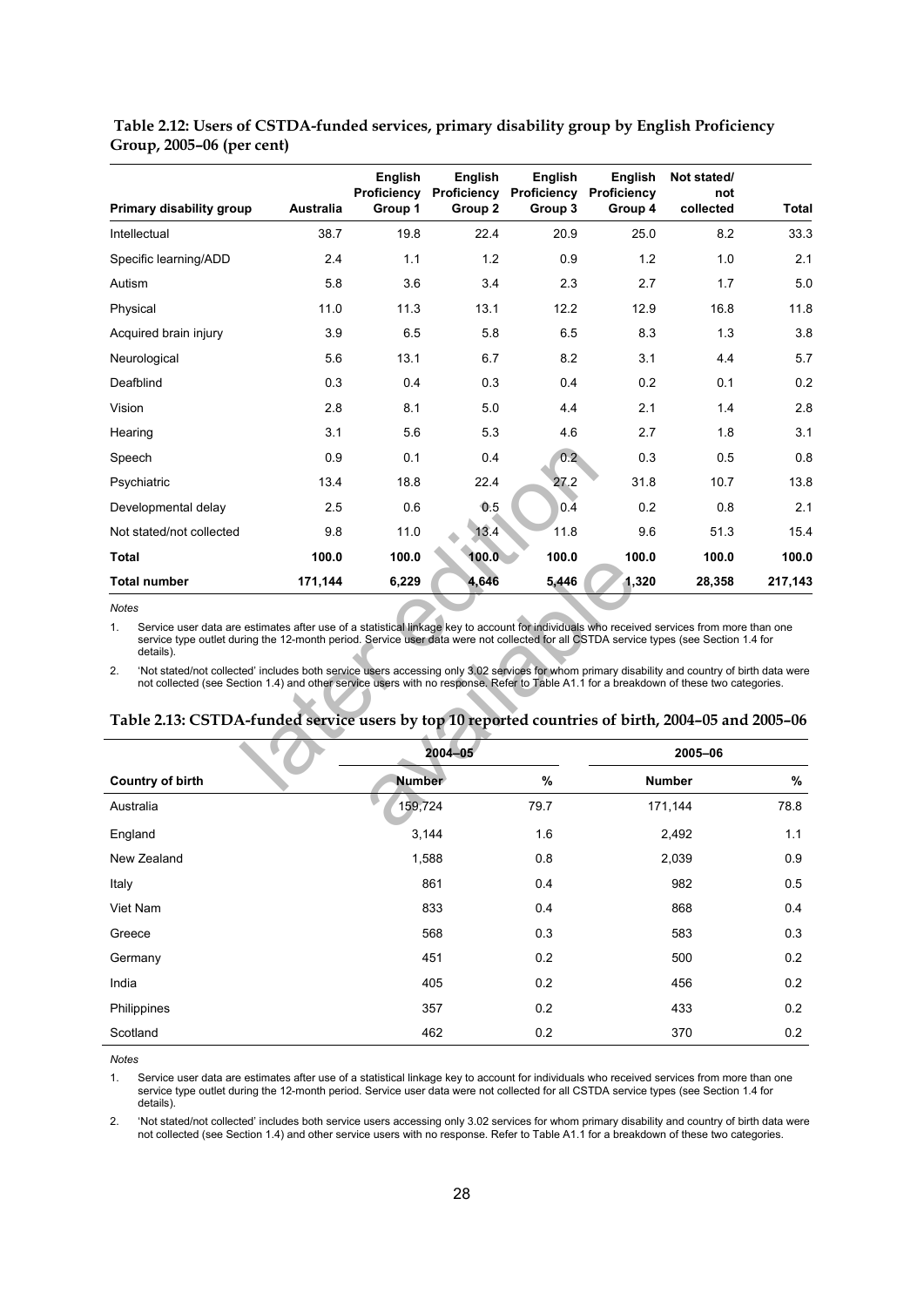## **2.5 Communication method and need for an interpreter**

Most service users (60%) reported 'spoken language' as their most effective method of communication (Table 2.14). A further 13% of users reported little or no effective communication, and 2% of users reported effective sign language. The communication method of an additional 7% of service users was not collected as these were children under 5 years. Communication method was not stated for 16% of users.

Service users reporting a primary disability of developmental delay, speech or deafblind were least likely to report spoken language as the most effective method of communication (2.5%, 27% and 42%, respectively—compared with 88% of service users with a primary disability of psychiatric). However, note that many of the users reporting developmental delay and speech as their primary disability were aged under 5 years and were therefore not able to report effective spoken language as a response. Just over one in four users (26%) with a primary disability of intellectual reported little or no effective method of communication. Other groups with a high representation of people with little or no effective communication were autism (24%), deafblind (16%) and physical (12%).

The majority of service users did not need interpreter services (81%). However, a total of 4,953 (2.3%) needed an interpreter for non-spoken communication, and 3,768 service users (1.7%) needed an interpreter for a spoken language other than English (Table 2.15). For 31,592 users (15%), no response was recorded for this item. ity of intellectual reported little or no effective method.<br>
A a high representation of people with little or no effective method), deafblind (16%) and physical (12%).<br>
ervice users did not need interpreter services (81%).

Service users with a primary disability of deafblind (21%) and hearing (11%) were more likely to report needing an interpreter for non-spoken communication than other users (Table 2.15). Service users with a primary disability of hearing (8.9%) were more likely than other users to report needing an interpreter for a spoken language other than English. spoken language other than English<br>has recorded for this item.<br>bility of deafblind (21%) and hearing<br>reter for non-spoken communication<br>primary disability of hearing (8.9%) where preter for a spoken language oth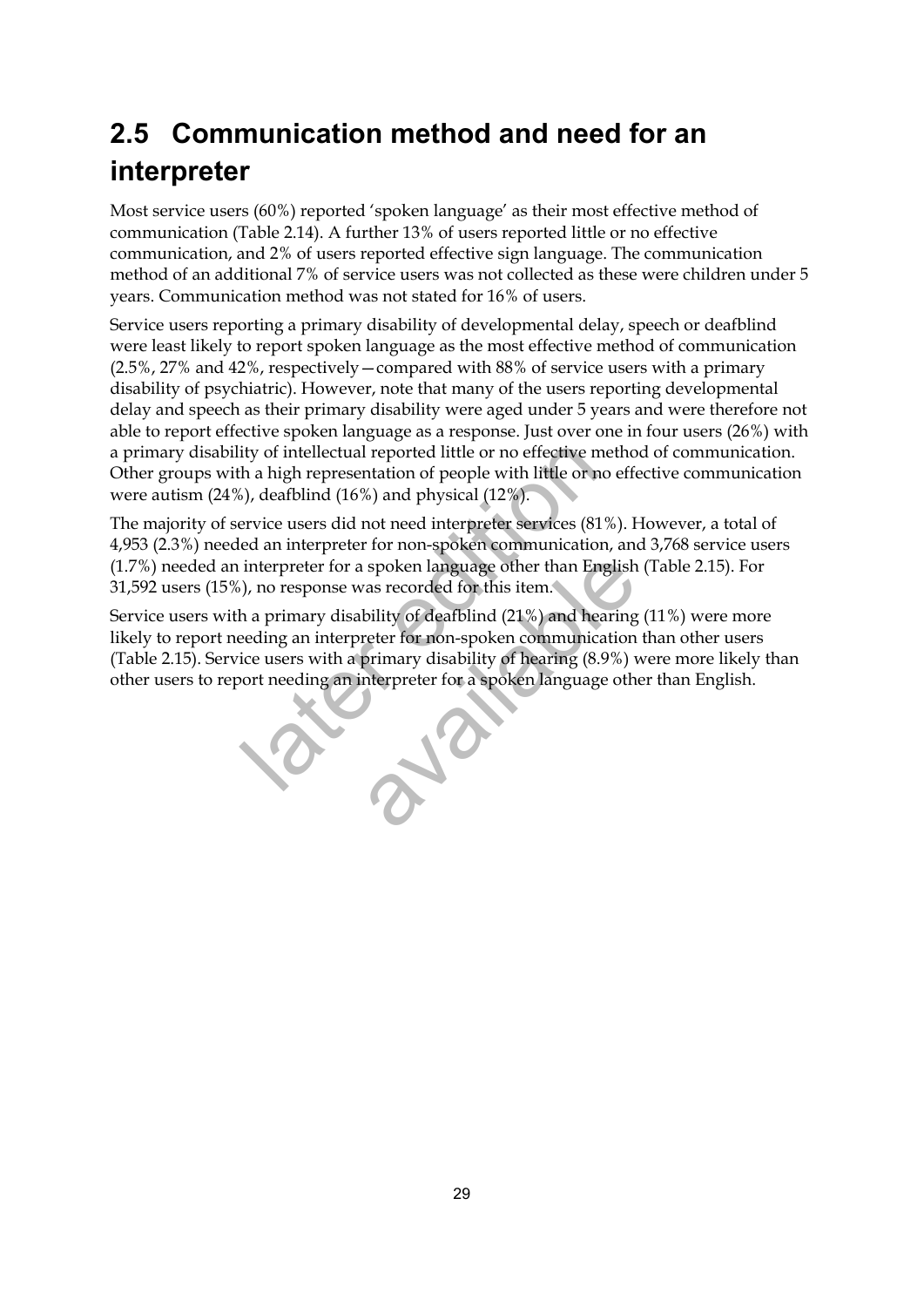| <b>Primary disability</b><br>group                                                                                                                                                                                                                                                          | Spoken<br>language<br>(effective) | Sign<br>language | Other effective<br>non-spoken<br>(effective) communication | Little, or no<br>effective | Child aged<br>vears | <b>Not</b><br>under 5 stated/not<br>collected | <b>Total</b> |
|---------------------------------------------------------------------------------------------------------------------------------------------------------------------------------------------------------------------------------------------------------------------------------------------|-----------------------------------|------------------|------------------------------------------------------------|----------------------------|---------------------|-----------------------------------------------|--------------|
| Intellectual                                                                                                                                                                                                                                                                                | 63.9                              | 2.1              | 2.3                                                        | 26.3                       | 1.0                 | 4.5                                           | 100.0        |
| Specific learning/ADD                                                                                                                                                                                                                                                                       | 83.6                              | 1.2              | 0.2                                                        | 2.0                        | 2.6                 | 10.3                                          | 100.0        |
| Autism                                                                                                                                                                                                                                                                                      | 54.2                              | 1.4              | 3.1                                                        | 23.9                       | 10.1                | 7.2                                           | 100.0        |
| Physical                                                                                                                                                                                                                                                                                    | 59.2                              | 1.6              | 2.4                                                        | 12.2                       | 5.2                 | 19.3                                          | 100.0        |
| Acquired brain injury                                                                                                                                                                                                                                                                       | 78.4                              | 1.7              | 2.6                                                        | 10.7                       | 1.1                 | 5.5                                           | 100.0        |
| Neurological                                                                                                                                                                                                                                                                                | 70.3                              | 1.3              | 1.3                                                        | 8.2                        | 3.0                 | 15.9                                          | 100.0        |
| Deafblind                                                                                                                                                                                                                                                                                   | 42.4                              | 22.9             | 3.7                                                        | 15.7                       | 7.3                 | 8.0                                           | 100.0        |
| Vision                                                                                                                                                                                                                                                                                      | 81.6                              | 1.1              | 0.2                                                        | 2.0                        | 3.3                 | 11.7                                          | 100.0        |
| Hearing                                                                                                                                                                                                                                                                                     | 61.1                              | 22.6             | 0.6                                                        | 3.2                        | 2.9                 | 9.6                                           | 100.0        |
| Speech                                                                                                                                                                                                                                                                                      | 27.0                              | 1.2              | 1.0                                                        | 8.1                        | 40.8                | 21.8                                          | 100.0        |
| Psychiatric                                                                                                                                                                                                                                                                                 | 87.5                              | 1.0              | 0.1                                                        | 0.8                        | 0.4                 | 10.1                                          | 100.0        |
| Developmental delay                                                                                                                                                                                                                                                                         | 2.5                               | 0.0              | 0.4                                                        | 5.3                        | 84.1                | 7.7                                           | 100.0        |
| Not stated/not collected                                                                                                                                                                                                                                                                    | 25.4                              | 0.5              | 0.2                                                        | 1.2                        | 17.7                | 55.0                                          | 100.0        |
| Total %                                                                                                                                                                                                                                                                                     | 60.3                              | 2.1              | 1.5                                                        | 13.0                       | 6.8                 | 16.3                                          | 100.0        |
| <b>Total number</b>                                                                                                                                                                                                                                                                         | 130,976                           | 4,625            | 3,199                                                      | 28,168                     | 14,724              | 35,451                                        | 217,143      |
| <b>Notes</b><br>Service user data are estimates after use of a statistical linkage key to account for individuals who received services from more than one<br>1.                                                                                                                            |                                   |                  |                                                            |                            |                     |                                               |              |
| service type outlet during the 12-month period. Service user data were not collected for all CSTDA service types (see Section 1.4 for<br>details).                                                                                                                                          |                                   |                  |                                                            |                            |                     |                                               |              |
| 'Not stated/not collected' includes both service users accessing only 3.02 services for whom primary disability and communication data were<br>2.<br>not collected (see Section 1.4) and other service users with no response. Refer to Table A1.1 for a breakdown of these two categories. |                                   |                  |                                                            |                            |                     |                                               |              |

**Table 2.14: Users of CSTDA-funded services, primary disability group by most effective method of communication, 2005–06 (per cent)**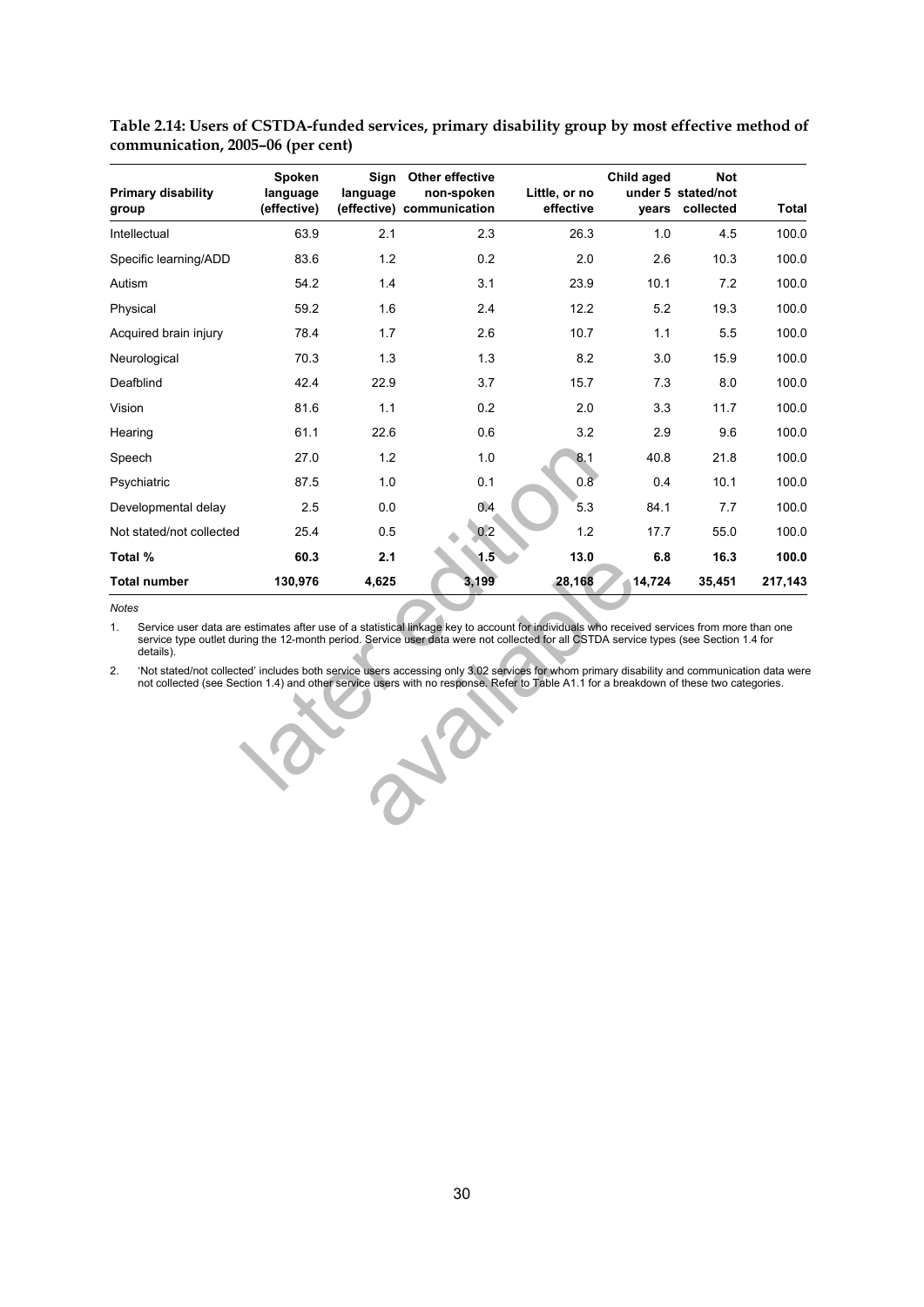**Table 2.15: Users of CSTDA-funded services, need for interpreter services by primary disability, 2005–06** 

|                                                                                                                                                                                                                                                                                                                                                                                                                                                                                                                                                                                                                                                                                                                                                                        | interpreter for<br>spoken language<br>other than English | Needs an | interpreter for<br>communication | Needs an<br>non-spoken |         | Does not need<br>an interpreter |        | Not stated/<br>not collected |         | <b>Total</b> |
|------------------------------------------------------------------------------------------------------------------------------------------------------------------------------------------------------------------------------------------------------------------------------------------------------------------------------------------------------------------------------------------------------------------------------------------------------------------------------------------------------------------------------------------------------------------------------------------------------------------------------------------------------------------------------------------------------------------------------------------------------------------------|----------------------------------------------------------|----------|----------------------------------|------------------------|---------|---------------------------------|--------|------------------------------|---------|--------------|
| Primary disability group                                                                                                                                                                                                                                                                                                                                                                                                                                                                                                                                                                                                                                                                                                                                               | No.                                                      | %        | No.                              | %                      | No.     | %                               | No.    | %                            | No.     | %            |
| Intellectual                                                                                                                                                                                                                                                                                                                                                                                                                                                                                                                                                                                                                                                                                                                                                           | 1,206                                                    | 1.7      | 2,587                            | 3.6                    | 66,428  | 92.0                            | 2,005  | 2.8                          | 72,226  | 100.0        |
| Specific learning/ADD                                                                                                                                                                                                                                                                                                                                                                                                                                                                                                                                                                                                                                                                                                                                                  | 81                                                       | 1.8      | 12                               | 0.3                    | 4,231   | 92.6                            | 247    | 5.4                          | 4,571   | 100.0        |
| Autism                                                                                                                                                                                                                                                                                                                                                                                                                                                                                                                                                                                                                                                                                                                                                                 | 148                                                      | 1.4      | 346                              | 3.2                    | 9,927   | 91.0                            | 491    | 4.5                          | 10,912  | 100.0        |
| Physical                                                                                                                                                                                                                                                                                                                                                                                                                                                                                                                                                                                                                                                                                                                                                               | 432                                                      | 1.7      | 677                              | 2.6                    | 20,224  | 78.7                            | 4,379  | 17.0                         | 25,712  | 100.0        |
| Acquired brain injury                                                                                                                                                                                                                                                                                                                                                                                                                                                                                                                                                                                                                                                                                                                                                  | 245                                                      | 3.0      | 126                              | 1.5                    | 7,639   | 92.5                            | 244    | 3.0                          | 8,254   | 100.0        |
| Neurological                                                                                                                                                                                                                                                                                                                                                                                                                                                                                                                                                                                                                                                                                                                                                           | 169                                                      | 1.4      | 147                              | 1.2                    | 10,371  | 83.2                            | 1,784  | 14.3                         | 12,471  | 100.0        |
| Deafblind                                                                                                                                                                                                                                                                                                                                                                                                                                                                                                                                                                                                                                                                                                                                                              | 16                                                       | 3.0      | 113                              | 21.1                   | 358     | 66.8                            | 49     | 9.1                          | 536     | 100.0        |
| Vision                                                                                                                                                                                                                                                                                                                                                                                                                                                                                                                                                                                                                                                                                                                                                                 | 100                                                      | 1.6      | 20                               | 0.3                    | 5,776   | 94.6                            | 209    | 3.4                          | 6,105   | 100.0        |
| Hearing                                                                                                                                                                                                                                                                                                                                                                                                                                                                                                                                                                                                                                                                                                                                                                | 591                                                      | 8.9      | 749                              | 11.3                   | 4,905   | 73.8                            | 401    | 6.0                          | 6,646   | 100.0        |
| Speech                                                                                                                                                                                                                                                                                                                                                                                                                                                                                                                                                                                                                                                                                                                                                                 | 23                                                       | 1.3      | 26                               | 1.5                    | 1,672   | 93.4                            | 69     | 3.9                          | 1,790   | 100.0        |
| Psychiatric                                                                                                                                                                                                                                                                                                                                                                                                                                                                                                                                                                                                                                                                                                                                                            | 494                                                      | 1.6      | 76                               | 0.3                    | 27,353  | 91.0                            | 2,141  | 7.1                          | 30,064  | 100.0        |
| Developmental delay                                                                                                                                                                                                                                                                                                                                                                                                                                                                                                                                                                                                                                                                                                                                                    | 57                                                       | 1.3      | $5\bar{4}$                       | 1.2                    | 4,193   | 93.1                            | 202    | 4.5                          | 4,506   | 100.0        |
| Not stated/not collected                                                                                                                                                                                                                                                                                                                                                                                                                                                                                                                                                                                                                                                                                                                                               | 206                                                      | 0.6      | 20 <sub>2</sub>                  | 0.1                    | 13,753  | 41.2                            | 19,371 | 58.1                         | 33,350  | 100.0        |
| <b>Total</b>                                                                                                                                                                                                                                                                                                                                                                                                                                                                                                                                                                                                                                                                                                                                                           | 3,768                                                    | 1.7      | 4,953                            | 2.3                    | 176,830 | 81.4                            | 31,592 | 14.5                         | 217,143 | 100.0        |
| <b>Notes</b><br>Service user data are estimates after use of a statistical linkage key to account for individuals who received services from more than one<br>1.<br>service type outlet during the 12-month period. Service user data were not collected for all CSTDA service types (see Section 1.4 for<br>details).<br>2.<br>'Not stated/not collected' includes both service users accessing only 3.02 services for whom primary disability and need for interpreter data<br>were not collected (see Section 1.4) and other service users with no response. Refer to Table A1.1 for a breakdown of these two categories.<br><b>Income and labour force status</b><br>2.6<br>The NMDS collects selected information relating to income and employment. Labour force |                                                          |          |                                  |                        |         |                                 |        |                              |         |              |
| status was collected for service users aged 15 years or over (that is, those of working age).                                                                                                                                                                                                                                                                                                                                                                                                                                                                                                                                                                                                                                                                          |                                                          |          |                                  |                        |         |                                 |        |                              |         |              |

## **2.6 Income and labour force status**

The NMDS collects selected information relating to income and employment. Labour force status was collected for service users aged 15 years or over (that is, those of working age). For users aged 16 years or over, information was also collected on main income source. For users aged under 16 years, information was collected about whether a parent/guardian was in receipt of the Carer Allowance (child).

Of the 158,187 service users who were aged between 15 and 64 years, 50,905 (32%) were employed, 39,650 (25%) were unemployed, and 51,769 (33%) were not in the labour force (Table 2.16). A further 15,863 (10%) did not provide information for this item. Within the general population in 2005–06, approximately 72% were employed, 3.8% were unemployed, and 24% were not in the labour force (ABS 2007b).

Service users who were using employment services were most likely to be employed. For those aged 15–64 years, 41,852 (58%) were employed. An alternative way of viewing this is that 82% of users who were employed were using employment services. Service users accessing community support were most likely to report that they were not in the labour force (62%) and least likely to be employed (14%) (Table 2.16).

Of service users aged 16 years and over, the most commonly reported main source of income was the Disability Support Pension (DSP) (56%), followed by other pension or benefit (10%),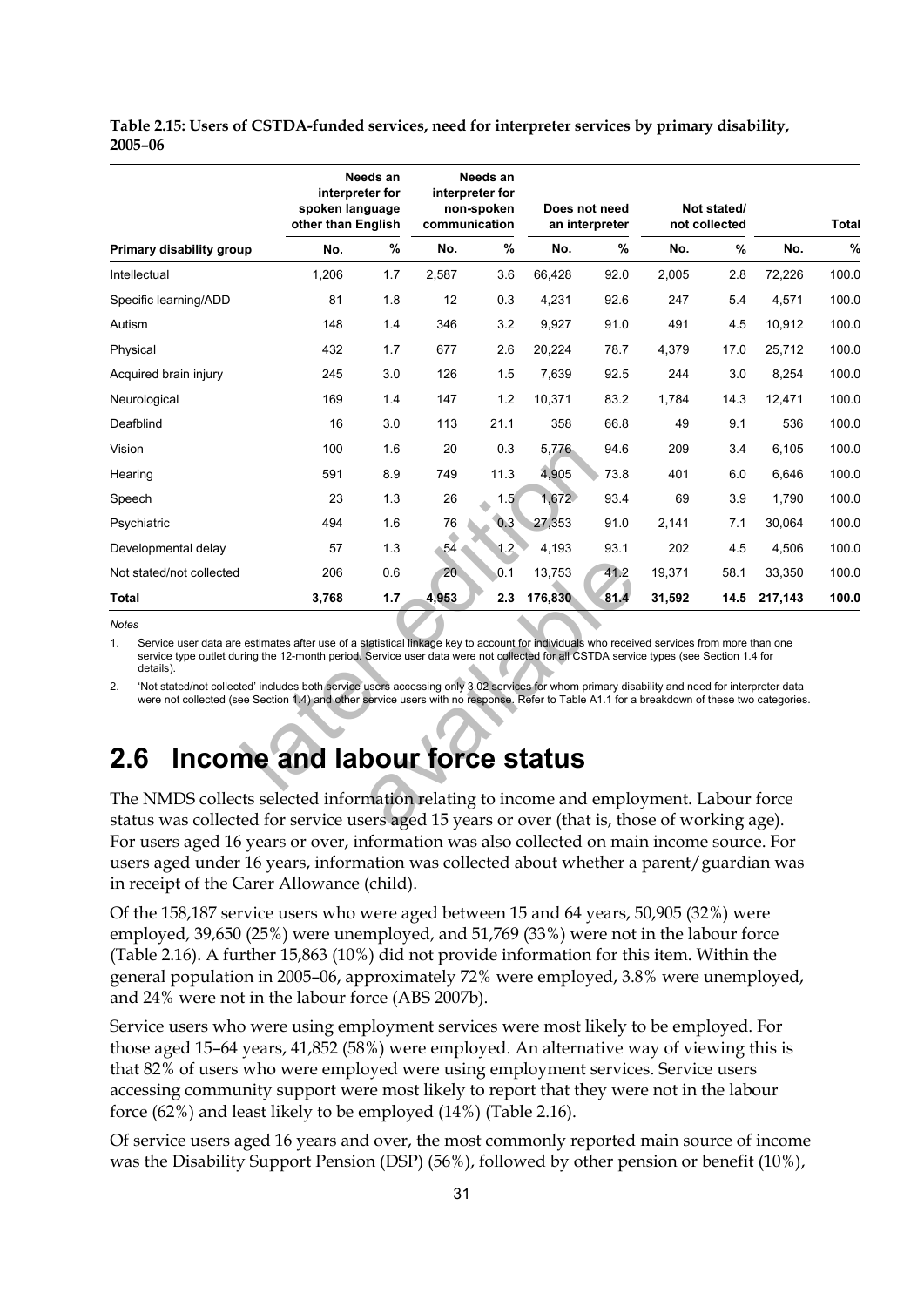and paid employment (7%) (Table 2.17). However, this information was not stated for almost a quarter (24%) of all users in this age group. Among service users whose main source of income was known, almost three-quarters (74%) reported the DSP as their main source of income. Of those users who were employed, only 23% recorded paid employment as their main source of income and 55% recorded disability support pension as their main source of income (Table 2.18).

Of the 47,614 service users aged under 16 years, 29% had a parent/guardian receiving the Carer Allowance (child) and 8% did not (Table 2.19). The remaining 63% of users aged under 16 years did not report this item. A higher proportion of users whose primary disability was in the broad group of physical/diverse or intellectual/learning (47% and 38% respectively) reported that a parent/guardian was in receipt of the Carer Allowance (child).

|              |                                                                                                                                                                                                                                                                                                                                                                                                                                                                             | <b>Employed</b> |      |        | Unemployed |        | Not in the<br>labour force |        | Not stated/<br>not collected | Total   |       |
|--------------|-----------------------------------------------------------------------------------------------------------------------------------------------------------------------------------------------------------------------------------------------------------------------------------------------------------------------------------------------------------------------------------------------------------------------------------------------------------------------------|-----------------|------|--------|------------|--------|----------------------------|--------|------------------------------|---------|-------|
|              | Service user age and<br>service group                                                                                                                                                                                                                                                                                                                                                                                                                                       | No.             | %    | No.    | %          | No.    | $\%$                       | No.    | %                            | No.     | %     |
|              | Service users aged<br>15–64 vears                                                                                                                                                                                                                                                                                                                                                                                                                                           |                 |      |        |            |        |                            |        |                              |         |       |
|              | Accommodation support                                                                                                                                                                                                                                                                                                                                                                                                                                                       | 6,626           | 21.1 | 4,107  | 13.1       | 19,010 | 60.6                       | 1,637  | 5.2                          | 31,380  | 100.0 |
|              | Community support                                                                                                                                                                                                                                                                                                                                                                                                                                                           | 10,381          | 21.0 | 6,682  | 13.5       | 24,922 | 50.4                       | 7,426  | 15.0                         | 49,411  | 100.0 |
|              | Community access                                                                                                                                                                                                                                                                                                                                                                                                                                                            | 5,522           | 13.7 | 5,211  | 13.0       | 24,967 | 62.1                       | 4,527  | 11.3                         | 40,227  | 100.0 |
|              | Respite                                                                                                                                                                                                                                                                                                                                                                                                                                                                     | 2,622           | 14.2 | 2,129  | 11.6       | 10,723 | 58.2                       | 2,946  | 16.0                         | 18,420  | 100.0 |
|              | Employment                                                                                                                                                                                                                                                                                                                                                                                                                                                                  | 41,897          | 57.7 | 29,556 | 40.7       | 395    | 0.5                        | 777    | 1.1                          | 72,625  | 100.0 |
| Total        |                                                                                                                                                                                                                                                                                                                                                                                                                                                                             | 50,905          | 32.2 | 39,650 | 25.1       | 51,769 | 32.7                       | 15,863 | 10.0                         | 158,187 | 100.0 |
| <b>Notes</b> |                                                                                                                                                                                                                                                                                                                                                                                                                                                                             |                 |      |        |            |        |                            |        |                              |         |       |
| 1.           | Service user data are estimates after use of a statistical linkage key to account for individuals who received services from more than one<br>service type outlet during the 12-month period. Total for all service groups may not be the sum of components because individuals may have<br>accessed services from more than one service group over the 12-month period. Service user data were not collected for all CSTDA service<br>types (see Section 1.4 for details). |                 |      |        |            |        |                            |        |                              |         |       |
| 2.           | Only those aged 15 years and over were asked to respond about labour force status. Working-age service users include those CSTDA<br>service users in this age group or service users whose age was unknown but where a response was provided about labour force status.                                                                                                                                                                                                     |                 |      |        |            |        |                            |        |                              |         |       |
| 3.           | Please refer to AIHW 2005a for full definitions of 'employed', 'unemployed' and 'not in the labour force'.                                                                                                                                                                                                                                                                                                                                                                  |                 |      |        |            |        |                            |        |                              |         |       |

#### **Table 2.16: Users of CSTDA-funded services aged 15–64 years, labour force status by service group, 2005–06**

3. Please refer to AIHW 2005a for full definitions of 'employed', 'unemployed' and 'not in the labour force'.

4. 'Not stated/not collected' includes both service users accessing only 3.02 services for whom primary disability and labour force status data were not collected (see Section 1.4) and other service users with no response. Refer to Table A1.1 for a breakdown of these two categories.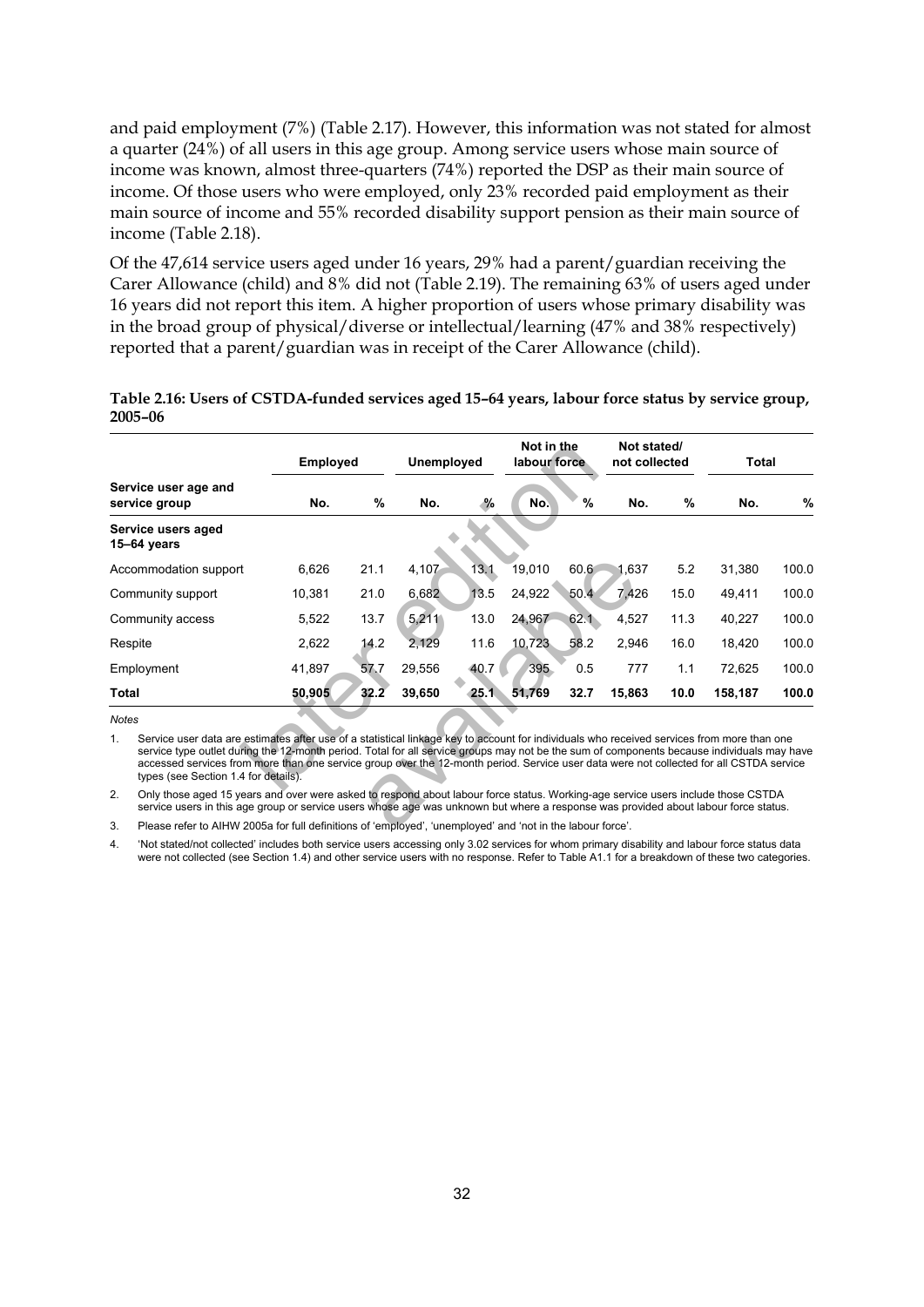| <b>Broad primary</b><br>disability group | <b>Disability</b><br>support<br>pension | <b>Other</b><br>pension<br>or<br>benefit | Paid<br>employment | Compensation<br>payments | Other<br>income | Nil<br>income | <b>Not</b><br>known/<br>stated | Total | Total<br>number |
|------------------------------------------|-----------------------------------------|------------------------------------------|--------------------|--------------------------|-----------------|---------------|--------------------------------|-------|-----------------|
| Intellectual/learning                    | 76.0                                    | 5.1                                      | 5.1                | 0.1                      | 0.4             | 1.1           | 12.1                           | 100.0 | 68,702          |
| Physical/diverse                         | 51.5                                    | 8.2                                      | 8.7                | 1.2                      | 1.9             | 1.8           | 26.6                           | 100.0 | 37,948          |
| Sensory/speech                           | 26.5                                    | 23.6                                     | 11.7               | 0.3                      | 3.7             | 1.3           | 32.9                           | 100.0 | 11,971          |
| Psychiatric                              | 55.0                                    | 15.8                                     | 8.7                | 0.3                      | 1.5             | 2.0           | 16.8                           | 100.0 | 29,728          |
| Not stated                               | 19.7                                    | 9.0                                      | 8.0                | 0.2                      | 0.7             | 1.5           | 60.9                           | 100.0 | 21,020          |
| <b>Total</b>                             | 56.4                                    | 9.5                                      | 7.3                | 0.4                      | 1.2             | 1.5           | 23.7                           | 100.0 | 169,369         |
| % of valid<br>responses                  | 73.9                                    | 12.4                                     | 9.6                | 0.6                      | 1.6             | 1.9           | 31.1                           |       |                 |

**Table 2.17: Users of CSTDA-funded services aged 16 years and over, main income source by primary disability group (per cent), 2005–06**

*Notes* 

#### **Table 2.18: Users of CSTDA-funded services aged 16 to 64 years, labour force status by main source of income, 2005–06**

| 1.           | details).                                                                                                                                                                                                                                                                                       | Service user data are estimates after use of a statistical linkage key to account for individuals who received services from more than one<br>service type outlet during the 12-month period. Service user data were not collected for all CSTDA service types (see Section 1.4 for                                                                                                  |                 |        |            |                            |       |                      |       |         |       |  |  |  |  |
|--------------|-------------------------------------------------------------------------------------------------------------------------------------------------------------------------------------------------------------------------------------------------------------------------------------------------|--------------------------------------------------------------------------------------------------------------------------------------------------------------------------------------------------------------------------------------------------------------------------------------------------------------------------------------------------------------------------------------|-----------------|--------|------------|----------------------------|-------|----------------------|-------|---------|-------|--|--|--|--|
| 2.           | Only those aged 16 years and over were asked to respond about income other than Carer Allowance. Adults include those CSTDA service<br>users in this age group or service users whose age was unknown but where a response was provided about income sources other than the<br>carer allowance. |                                                                                                                                                                                                                                                                                                                                                                                      |                 |        |            |                            |       |                      |       |         |       |  |  |  |  |
| 3.           | There were 284 service users of unknown age and income source who are not included in this table, or in Table 3.19.                                                                                                                                                                             |                                                                                                                                                                                                                                                                                                                                                                                      |                 |        |            |                            |       |                      |       |         |       |  |  |  |  |
| 4.           | of income, 2005-06                                                                                                                                                                                                                                                                              | 'Not stated/not collected' includes both service users accessing only 3.02 services for whom primary disability and income data were not<br>collected (see Section 1.4) and other service users with no response. Refer to Table A1.1 for a breakdown of these two categories.<br>Table 2.18: Users of CSTDA-funded services aged 16 to 64 years, labour force status by main source |                 |        |            |                            |       |                      |       |         |       |  |  |  |  |
|              |                                                                                                                                                                                                                                                                                                 |                                                                                                                                                                                                                                                                                                                                                                                      | <b>Employed</b> |        | Unemployed | Not in the<br>labour force |       | Not stated/<br>known |       |         | Total |  |  |  |  |
|              | <b>Main source of income</b>                                                                                                                                                                                                                                                                    | No.                                                                                                                                                                                                                                                                                                                                                                                  | %               | No.    | $\%$       | No.                        | %     | No.                  | $\%$  | No.     | %     |  |  |  |  |
|              | Disability support pension                                                                                                                                                                                                                                                                      | 28,460                                                                                                                                                                                                                                                                                                                                                                               | 55.3            | 22.128 | 55.1       | 43,986                     | 70.9  | 894                  | 5.7   | 95.468  | 56.4  |  |  |  |  |
|              | Other pension or benefit                                                                                                                                                                                                                                                                        | 3,383                                                                                                                                                                                                                                                                                                                                                                                | 6.6             | 7,713  | 19.2       | 4,735                      | 7.6   | 245                  | 1.6   | 16,076  | 9.5   |  |  |  |  |
|              | Paid employment                                                                                                                                                                                                                                                                                 | 12,028                                                                                                                                                                                                                                                                                                                                                                               | 23.4            | 99     | 0.2        | 273                        | 0.4   | 27                   | 0.2   | 12.427  | 7.3   |  |  |  |  |
|              | Compensation payments                                                                                                                                                                                                                                                                           | 128                                                                                                                                                                                                                                                                                                                                                                                  | 0.2             | 181    | 0.5        | 402                        | 0.6   | 5                    | 0.0   | 716     | 0.4   |  |  |  |  |
|              | Other income                                                                                                                                                                                                                                                                                    | 443                                                                                                                                                                                                                                                                                                                                                                                  | 0.9             | 520    | 1.3        | 1,027                      | 1.7   | 31                   | 0.2   | 2,021   | 1.2   |  |  |  |  |
|              | Nil income                                                                                                                                                                                                                                                                                      | 522                                                                                                                                                                                                                                                                                                                                                                                  | 1.0             | 1,160  | 2.9        | 769                        | 1.2   | 61                   | 0.4   | 2,512   | 1.5   |  |  |  |  |
|              | Not known/stated/collected                                                                                                                                                                                                                                                                      | 6,525                                                                                                                                                                                                                                                                                                                                                                                | 12.7            | 8,325  | 20.7       | 10,810                     | 17.4  | 14,489               | 92.0  | 40,149  | 23.7  |  |  |  |  |
| <b>Total</b> |                                                                                                                                                                                                                                                                                                 | 51,489                                                                                                                                                                                                                                                                                                                                                                               | 100.0           | 40,126 | 100.0      | 62,002                     | 100.0 | 15,752               | 100.0 | 169,369 | 100.0 |  |  |  |  |

*Notes* 

1. Service user data are estimates after use of a statistical linkage key to account for individuals who received services from more than one service type outlet during the 12-month period. Service user data were not collected for all CSTDA service types (see Section 1.4 for details).

2. Only those aged 16 years and over were asked to respond about income other than Carer Allowance. Adults include those CSTDA service users in this age group or service users whose age was unknown but where a response was provided about income sources other than the carer allowance.

3. 'Not known/stated/collected' includes both service users accessing only 3.02 services for whom primary disability and income data were not collected (see Section 1.4) and other service users with no response. Refer to Table A1.1 for a breakdown of these two categories.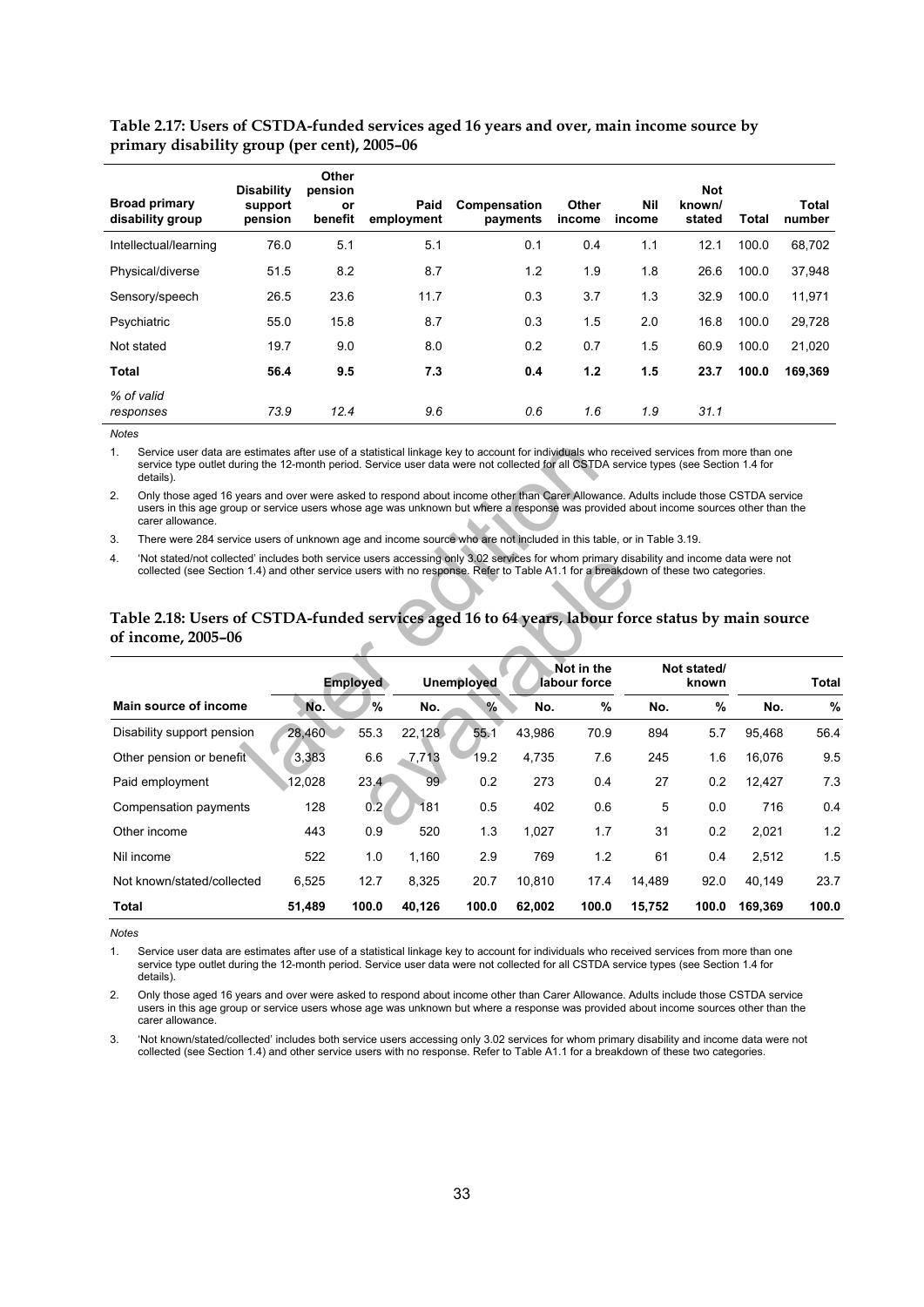|                          | <b>With Carer</b><br>Allowance (child) |      | <b>Without Carer</b><br>Allowance (child) |      | <b>Carer Allowance (child)</b><br>not known/collected | <b>Total</b> |        |       |
|--------------------------|----------------------------------------|------|-------------------------------------------|------|-------------------------------------------------------|--------------|--------|-------|
| Primary disability group | No.                                    | %    | No.                                       | %    | No.                                                   | %            | No.    | $\%$  |
| Intellectual/learning    | 8,936                                  | 38.1 | 1.794                                     | 7.6  | 12.746                                                | 54.3         | 23.476 | 100.0 |
| Physical/diverse         | 3.968                                  | 46.9 | 859                                       | 10.1 | 3.640                                                 | 43.0         | 8,467  | 100.0 |
| Sensory/speech           | 681                                    | 22.0 | 596                                       | 19.2 | 1,824                                                 | 58.8         | 3,101  | 100.0 |
| Psychiatric              | 53                                     | 16.6 | 39                                        | 12.2 | 228                                                   | 71.3         | 320    | 100.0 |
| Not stated/not collected | 263                                    | 2.1  | 618                                       | 5.0  | 11.369                                                | 92.8         | 12.250 | 100.0 |
| <b>Total</b>             | 13.901                                 | 29.2 | 3.906                                     | 8.2  | 29.807                                                | 62.6         | 47.614 | 100.0 |

**Table 2.19: Users of CSTDA-funded services aged under 16 years, income to parents from the Carer Allowance (child) by primary disability group, 2005–06** 

*Notes* 

<u>.</u>

1. Service user data are estimates after use of a statistical linkage key to account for individuals who received services from more than one service type outlet during the 12-month period. Service user data were not collected for all CSTDA service types (see Section 1.4 for details).

2. Only those aged less than 16 years were asked to respond about Carer Allowance (child) income. Children include those CSTDA service users in this age group or service users whose age was unknown but where a response was provided about child income sources.

3. There were 284 service users of unknown age and income source who are not included in this table or in Table 2.17.

4. 'Not stated/not collected' includes both service users accessing only 3.02 services for whom primary disability and income data were not collected (see Section 1.4) and other service users with no response. Refer to Table A1.1 for a breakdown of these two categories.

### **2.7 Individualised funding**

As well as funding agencies directly, jurisdictions may provide 'individualised funding' for the purchase of approved services. Individualised funding is allocated to individual service users on the basis of a needs assessment, funding application or similar process. It involves the application of funding to a particular service outlet or outlets that the service user (or advocate/carer) has chosen as relevant to his or her needs. Individual funding programs allow for greater flexibility and choice of services, and funding is able to move with the individual if he or she chooses to use another service. than 16 years were asked to respond about Carer Allowance (child) income. Child<br>p or service users whose age was unknown but where a response was provided a<br>ce users of unknown age and income source who are not included in **funding**<br>tly, jurisdictions may provide 'indivi<br>s. Individualised funding is allocated<br>ssment, funding application or similar<br>tricular service outlet or outlets that<br>evant to his or her needs. Individual<br>noice of services

A total of 93,476 service users (43%) reported that they received individualised funding during 2005–06 (Table 2.20). Those in community support services were the least likely to report being in receipt of individualised funding (20%). All service users accessing employment services are recorded as receiving individualised funding. However, it should be noted that employment service users receive 'case based' funding, which is different to individualised funding.9 There has been an increase in the percentage of people receiving individualised funding over the last 3 years, across all five service groups (Figure 2.5 and Table A2.6). Respite has risen from 6% to 28%, accommodation support from 21% to 37%, community access from 15% to 29%, and community support from 14% to 20%.

<sup>9</sup> Case-based funding is a fee-for-service arrangement in which fees are paid to providers to assist job seekers with disability to find and keep employment. The fees are based on the job seekers' support needs and their employment outcomes.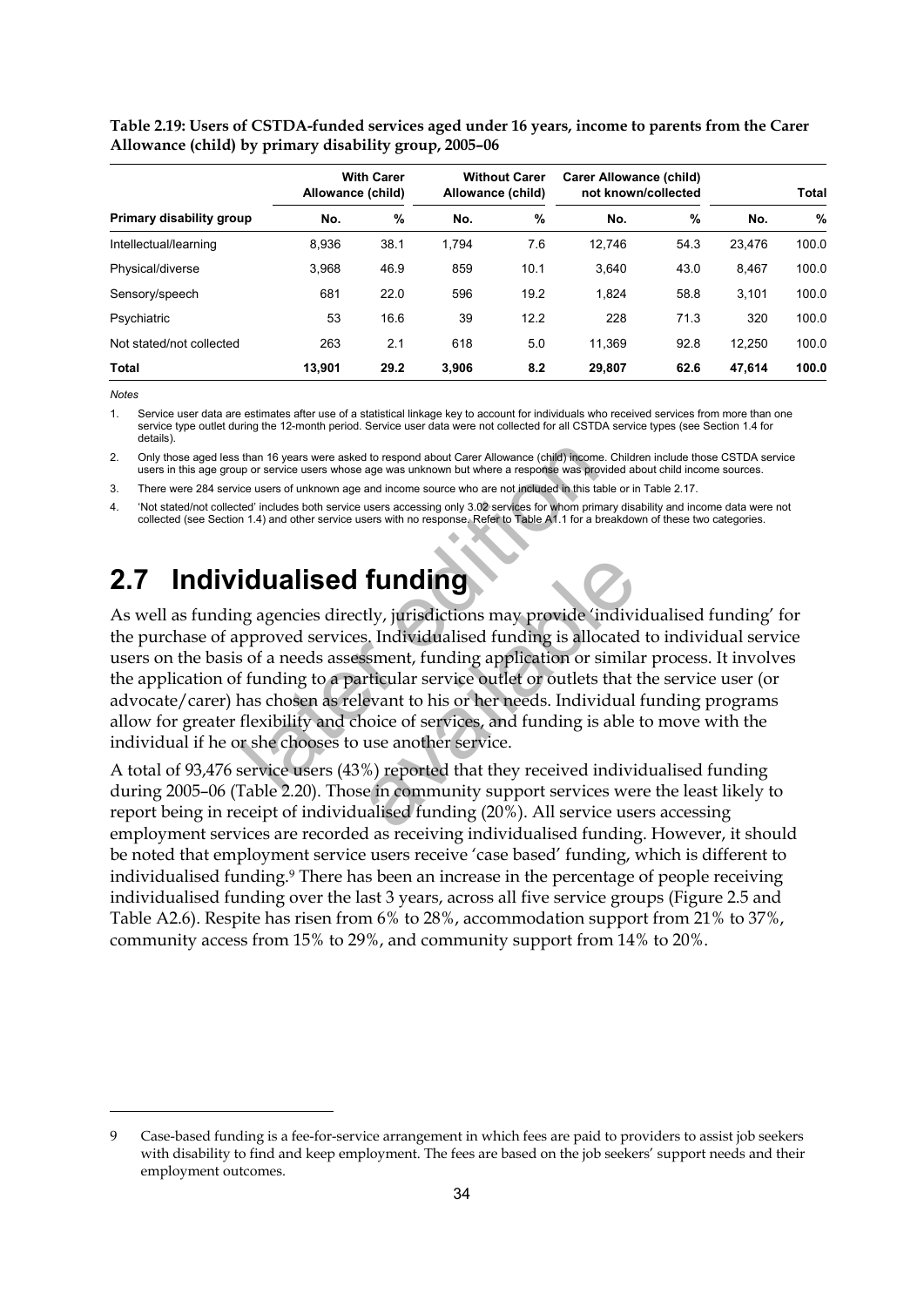|                       | Has individualised<br>funding |       |         | Does not have<br>individualised<br>funding |       | Not known |        | Not stated/<br>not collected |         | <b>Total</b> |  |
|-----------------------|-------------------------------|-------|---------|--------------------------------------------|-------|-----------|--------|------------------------------|---------|--------------|--|
| Service group         | No.                           | %     | No.     | %                                          | No.   | %         | No.    | $\%$                         | No.     | %            |  |
| Accommodation support | 13.094                        | 36.8  | 21.324  | 60.0                                       | 589   | 1.7       | 559    | 1.6                          | 35.566  | 100.0        |  |
| Community support     | 19,648                        | 20.3  | 60,227  | 62.3                                       | 4,684 | 4.8       | 12.105 | 12.5                         | 96.664  | 100.0        |  |
| Community access      | 14.017                        | 29.4  | 29.598  | 62.0                                       | 1,203 | 2.5       | 2.920  | 6.1                          | 47.738  | 100.0        |  |
| Respite               | 7.590                         | 27.8  | 17.998  | 65.9                                       | 1,069 | 3.9       | 662    | 2.4                          | 27.319  | 100.0        |  |
| Employment            | 73.157                        | 100.0 | 0       | 0.0                                        | 0     | 0.0       | 0      | 0.0                          | 73.157  | 100.0        |  |
| Total                 | 93.476                        | 43.0  | 100.668 | 46.4                                       | 6,916 | 3.2       | 16.083 | 7.4                          | 217.143 | 100.0        |  |

#### **Table 2.20: Users of CSTDA-funded services, individual funding status by service group, 2005–06**

*Notes* 

1. Service user data are estimates after use of a statistical linkage key to account for individuals who received services from more than one service type outlet during the 12-month period. Total for all service groups may not be the sum of components because individuals may have accessed services from more than one service group over the 12-month period. Service user data were not collected for all CSTDA service types (see Section 1.4 for details).

2. Case-based funding is currently being implemented within employment services. Once fully implemented, 100% of employment service users will be funded under this mechanism.

3. 'Not stated/not collected' includes both service users accessing only 3.02 services for whom individualised funding data were not collected (see Section 1.4) and other service users with no response. Refer to Table A1.1 for a breakdown of these two categories.



 *Source*: Table A2.6.

 **Figure 2.5: Users of CSTDA-funded services, individualised funding by service type (per cent), 2005–06**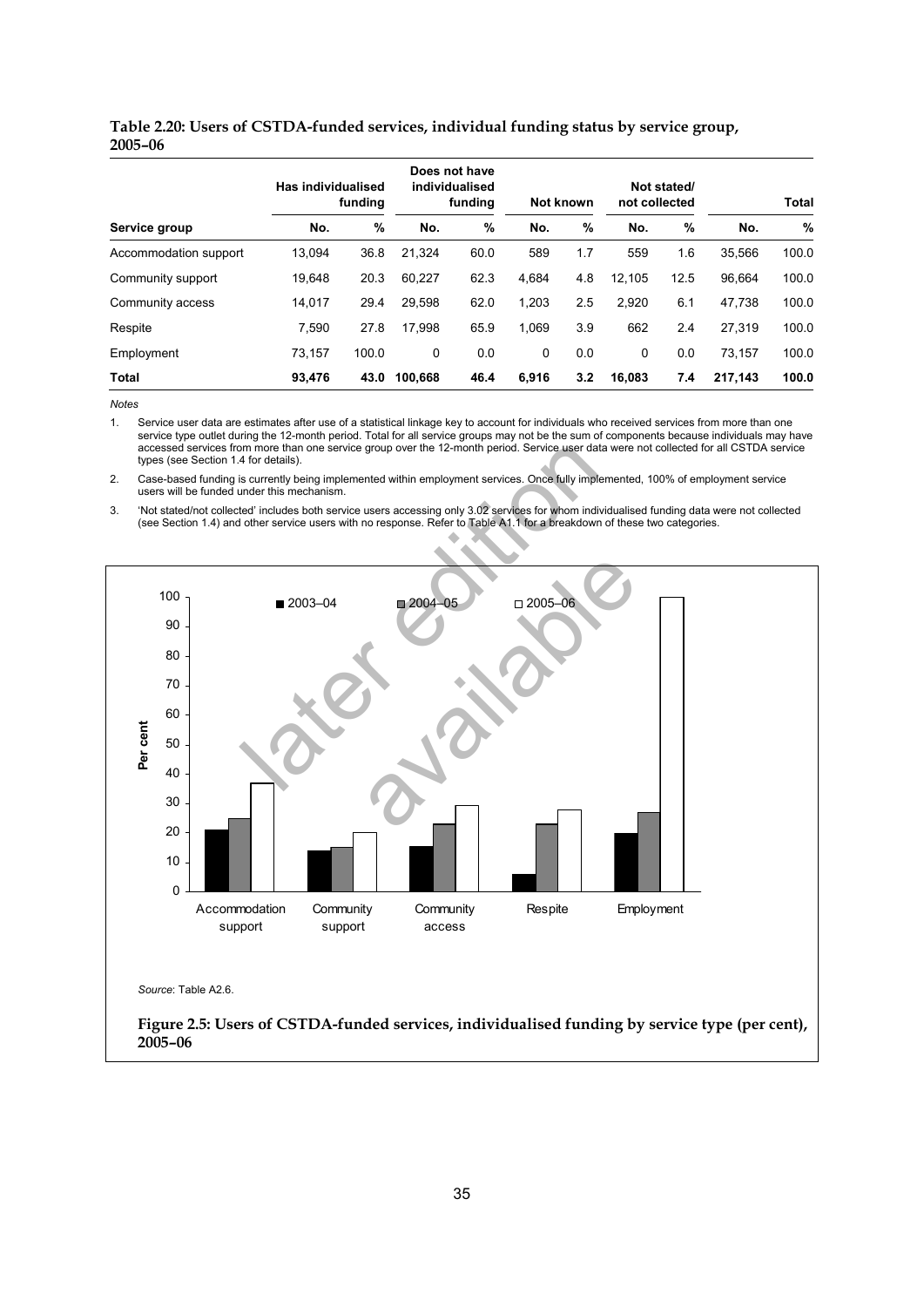### **2.8 Location of service users**

Service user information collected in the NMDS included the residential postcode of service users. This report uses Remoteness Areas (RAs) of the ABS Australian Standard Geographical Classification (ASGC) (ABS 2001) to classify remoteness of service user location based on postcode. There are five major RAs into which service user postcodes are placed: major cities; inner regional areas; outer regional areas; remote areas; and very remote areas.

Of the 203,103 service users whose residential location was known, 125,750 (62%) lived in major cities. A further 49,229 (24%) were in inner regional areas, 20,278 (10%) outer regional, 2,217 (1.1%) remote and 982 (0.7%) very remote (Table 2.21). The rate of people accessing CSTDA-funded services was highest in inner regional areas (13.4 users per 1,000 population aged under 65 years), followed by outer regional areas (11.3) and major cities (10.7). People in remote areas and very remote areas were the least likely to access CSTDA-funded services (7.6 and 5.9, respectively).

The number of service users per 1,000 population aged under 65 years in major cities was highest for Victoria (15.1) and South Australia (13.8) (Table 2.21). In inner regional areas, the rate was highest for the Australian Capital Territory (85.8) (note that the absolute numbers in Australia Capital Territory were very small) and Victoria (21.8); for outer regional areas Victoria (21.6) and Western Australia (13.1) had the highest rates. In remote areas, rates were highest in Victoria (20.4), Western Australia (9.7) and South Australia (also 9.7), and in very remote areas New South Wales (9.4) and Western Australia (8.1) had the highest rates. Fruce users per 1,000 population aged under 65 years<br>
ia (15.1) and South Australia (13.8) (Table 2.21). In ir<br>
for the Australian Capital Territory (85.8) (note that t<br>
Territory were very small) and Victoria (21.8); for

The proportion of Indigenous service users was lower in major cities (2.0%) and inner regional areas (3.4%) compared with for other geographical areas. As remoteness increased, so too did the proportion of Indigenous users, who represented 8% of service users in outer regional areas 19% in remote areas and 39% in very remote areas (Table A1.12). A) and Western Australia (8.1) had twice users was lower in major cities (<br>vith for other geographical areas. As a<br>genous users, who represented 8% of<br>s and 39% in very remote areas (Tab.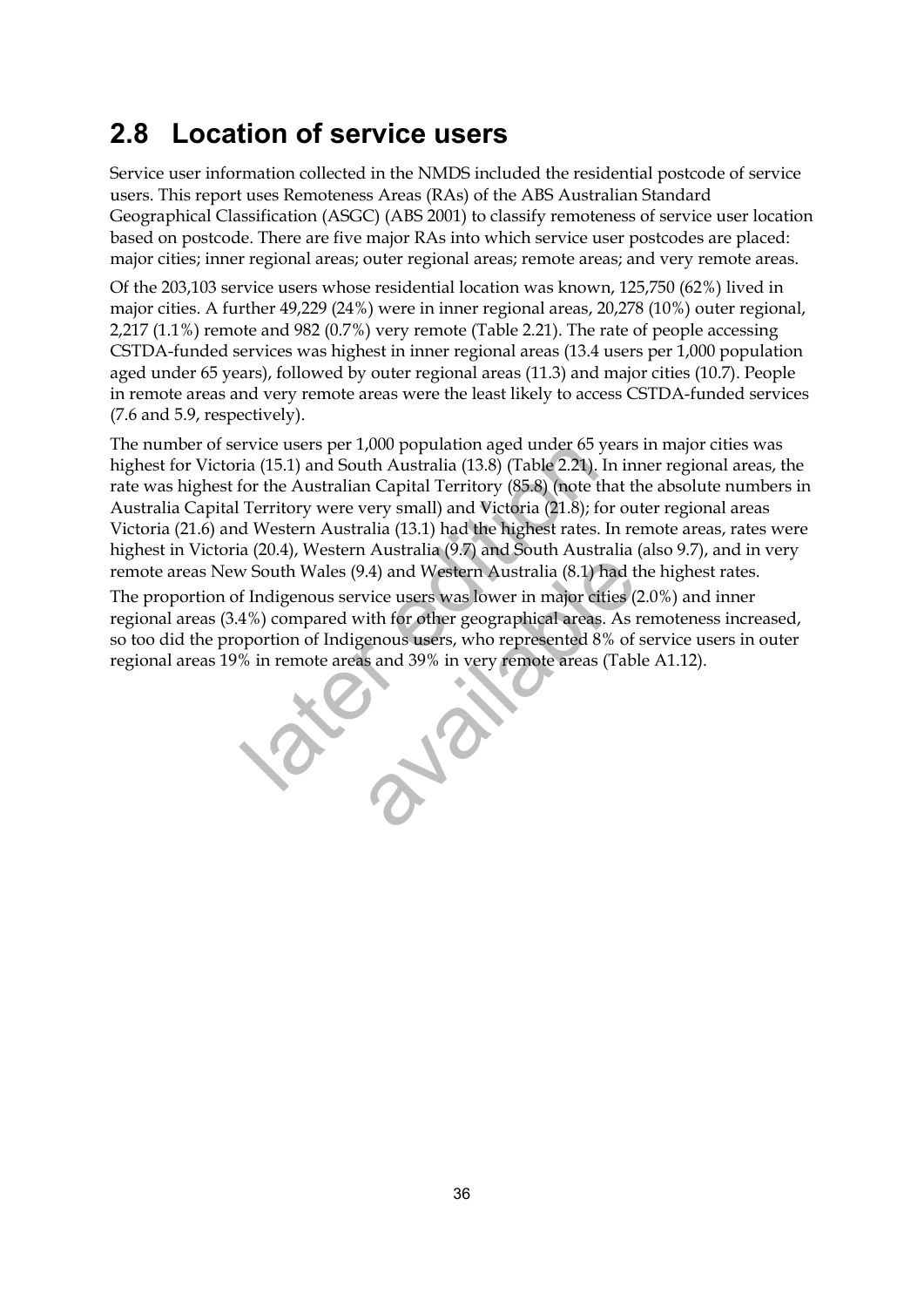| <b>Location of</b><br>service user | <b>NSW</b>                                                                                                                                                                                                                                                                                                          | Vic       | Qld              | WA        | SΑ        | Tas            | <b>ACT</b> | <b>NT</b> | Australia  |
|------------------------------------|---------------------------------------------------------------------------------------------------------------------------------------------------------------------------------------------------------------------------------------------------------------------------------------------------------------------|-----------|------------------|-----------|-----------|----------------|------------|-----------|------------|
|                                    | People aged under 65 years                                                                                                                                                                                                                                                                                          |           |                  |           |           |                |            |           |            |
| Major cities                       | 4,222,850                                                                                                                                                                                                                                                                                                           | 3,203,386 | 1,849,710        | 1,245,906 | 937,160   | $\mathbf 0$    | 293,991    | 0         | 11,753,003 |
| Inner regional                     | 1,178,355                                                                                                                                                                                                                                                                                                           | 924,128   | 896,838          | 233,628   | 169,170   | 265,959        | 583        | 0         | 3,669,197  |
| Outer regional                     | 401,717                                                                                                                                                                                                                                                                                                             | 212,614   | 615,168          | 163,747   | 149,320   | 139,928        | 0          | 105,648   | 1,788,142  |
| Remote                             | 33,153                                                                                                                                                                                                                                                                                                              | 4,651     | 85,733           | 82,142    | 39,899    | 7,264          | 0          | 40,326    | 293,169    |
| Very remote                        | 7,030                                                                                                                                                                                                                                                                                                               | 0         | 48,581           | 47,756    | 12,152    | 2.092          | 0          | 47,984    | 167,600    |
| All Australians                    | 5.843.105                                                                                                                                                                                                                                                                                                           | 4.344.779 | 3,496,030        | 1,773,179 | 1,307,701 | 415.243        | 294.574    | 193.958   | 17,671,111 |
|                                    | Service users aged under 65                                                                                                                                                                                                                                                                                         |           |                  |           |           |                |            |           |            |
| Major cities                       | 31,575                                                                                                                                                                                                                                                                                                              | 48,412    | 15,640           | 14,441    | 12,905    | 30             | 3,160      | 15        | 125,750    |
| Inner regional                     | 12,890                                                                                                                                                                                                                                                                                                              | 20,124    | 7,995            | 2,565     | 2,141     | 3.699          | 50         | 18        | 49,229     |
| Outer regional                     | 4,409                                                                                                                                                                                                                                                                                                               | 4,593     | 4,998            | 2,148     | 1,826     | 1,561          | 9          | 856       | 20,278     |
| Remote                             | 199                                                                                                                                                                                                                                                                                                                 | 95        | 513              | 798       | 388       | 51             | 1          | 182       | 2,217      |
| Very remote                        | 66                                                                                                                                                                                                                                                                                                                  | 1         | 344              | 388       | 62        | $\overline{7}$ | 0          | 120       | 982        |
| All service users                  | 49.719                                                                                                                                                                                                                                                                                                              | 75.485    | 29,993           | 20,592    | 17,995    | 5,564          | 3,307      | 1.273     | 203,103    |
|                                    | Service users per 1,000 population aged under 65 years                                                                                                                                                                                                                                                              |           |                  |           |           |                |            |           |            |
| Major cities                       | 7.5                                                                                                                                                                                                                                                                                                                 | 15.1      | 8.5              | 11.6      | 13.8      |                | 10.7       |           | 10.7       |
| Inner regional                     | 10.9                                                                                                                                                                                                                                                                                                                | 21.8      | 8.9              | 11.0      | 12.7      | 13.9           | 85.8       |           | 13.4       |
| Outer regional                     | 11.0                                                                                                                                                                                                                                                                                                                | 21.6      | 8.1 <sub>1</sub> | 13.1      | 12.2      | 11.2           |            | 8.1       | 11.3       |
| Remote                             | 6.0                                                                                                                                                                                                                                                                                                                 | $20.4 -$  | 6.0              | 9.7       | 9.7       | 7.0            |            | 4.5       | 7.6        |
| Very remote                        | 9.4                                                                                                                                                                                                                                                                                                                 |           | 7.1              | 8.1       | 5.1       | 3.3            |            | 2.5       | 5.9        |
| All service users                  | 8.5                                                                                                                                                                                                                                                                                                                 | 17.4      | 8.6              | 11.6      | 13.8      | 13.4           | 11.2       | 6.6       | 11.5       |
| <b>Notes</b>                       |                                                                                                                                                                                                                                                                                                                     |           |                  |           |           |                |            |           |            |
| 1.<br>details).                    | Service user data are estimates after use of a statistical linkage key to account for individuals who received services from more than one<br>service type outlet during the 12-month period. Service user data were not collected for all CSTDA service types (see Section 1.4 for                                 |           |                  |           |           |                |            |           |            |
| 2.                                 | The number of service users in each remoteness area (RA) were estimated based on service users' residential postcodes. Some postcode<br>areas were split between two or more RAs. Where this was the case, the data were weighted according to the proportion of the population<br>of the postcode area in each RA. |           |                  |           |           |                |            |           |            |
|                                    |                                                                                                                                                                                                                                                                                                                     |           |                  |           |           |                |            |           |            |

| Table 2.21: Users of CSTDA-funded services, service user location by state/territory, 2005-06 |  |  |  |
|-----------------------------------------------------------------------------------------------|--|--|--|

3. Data for service users aged under 65 years include 4,648 service users whose location was not known. Location was classified as 'not known' only if all the service user postcodes provided by all services attended by the service user were not stated or not collected.

4. Service users may appear in remoteness areas for which there is no population within that state or territory. In such cases, the user's residential postcode is located within another jurisdiction. This may be due to service users living in one jurisdiction and accessing one or more service in another jurisdiction, or service users moving between jurisdictions within the reporting period.

*Source:* ABS Statistical Local Area estimates for June 2005.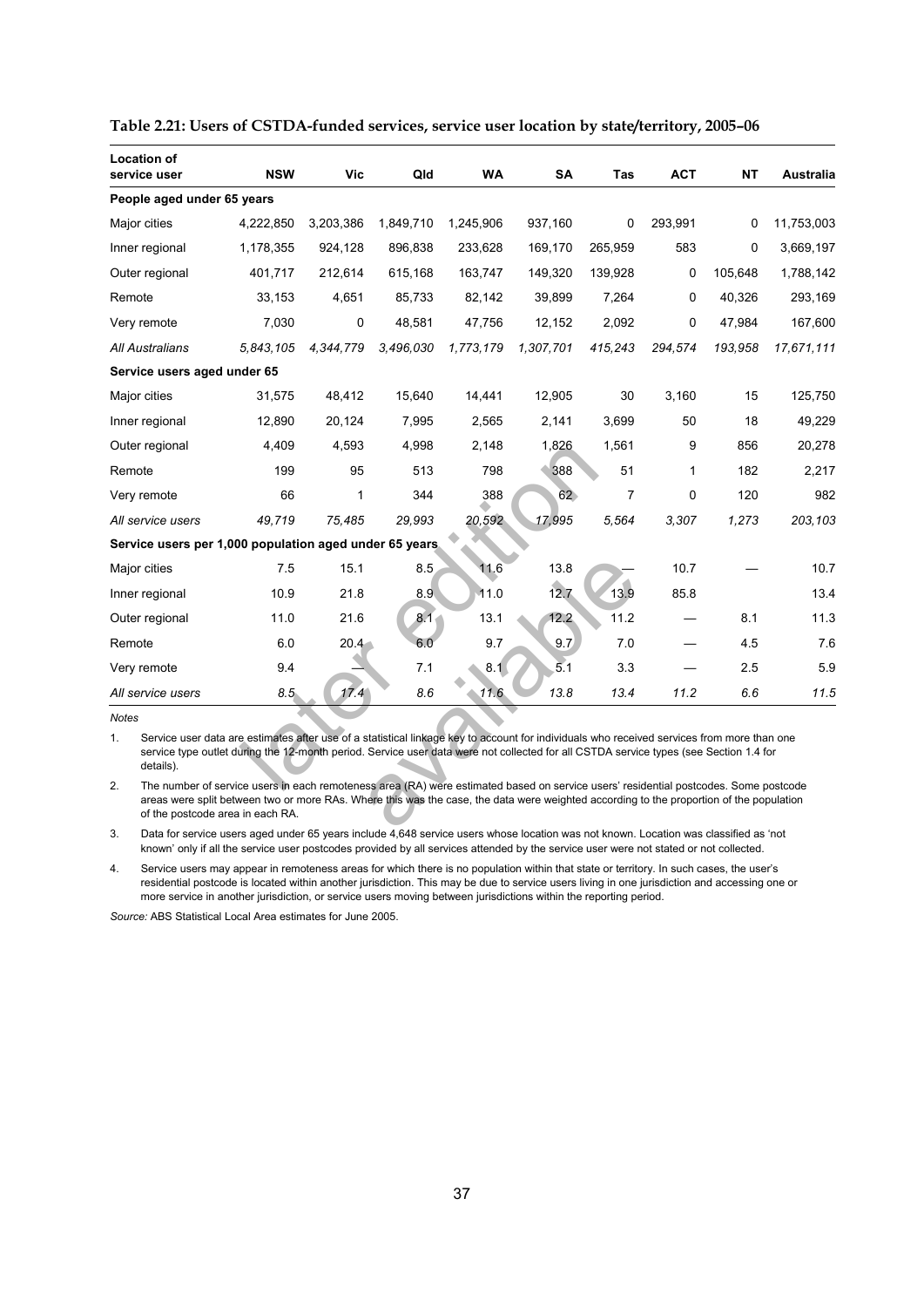# **3 Informal carers, support needs and living arrangements**

This chapter presents information on informal carers, support needs and living arrangements for CSTDA-funded service users during 2005–06.

## **3.1 Presence of an informal carer**

An informal carer is considered to be a person, such as a family member, friend or neighbour, who provides regular and sustained care and assistance to a person requiring support (AIHW 2005a). Informal care is generally unpaid, though it does include carers who may receive a pension or benefit for their caring role.

In 2005–06, about 45% (or 97,410) of the 217,143 service users reported having an informal carer (Table 3.1). A further 36% (or 77,268) of users indicated that they did not have an informal carer, while for the remaining users, this information was either not stated or not collected. The proportion of service users who have an informal carer has slightly increased since 2003–04, when it was 42% (AIHW 2005b).

Service users accessing respite services were much more likely to report having an informal carer (90%) than those accessing any other service group (see Table 3.1). While the proportion of users with an informal carer was the lowest for employment services (33%), people accessing accommodation services where the most likely to state not having an informal carer (55%). This may, in part, be due to the high level of 'not stated' responses for employment services. 1.45% (or 97,410) of the 217,143 service users reported A further 36% (or 77,268) of users indicated that they hile for the remaining users, this information was eit pportion of service users who have an information was e Firm 2005b).<br>
The vices were much more likely to report<br>
in the service group (see Table 3.1<br>
anal carer was the lowest for employr<br>
services where the most likely to star<br>
part, be due to the high level of 'not<br>
conal are

Service users located in inner regional areas (44%) and major cities (45%) were less likely than those in any other locations to report the presence of an informal carer (Table 3.2). The likelihood of reporting an informal carer was considerably higher in remote (56%) and very remote (59%) locations.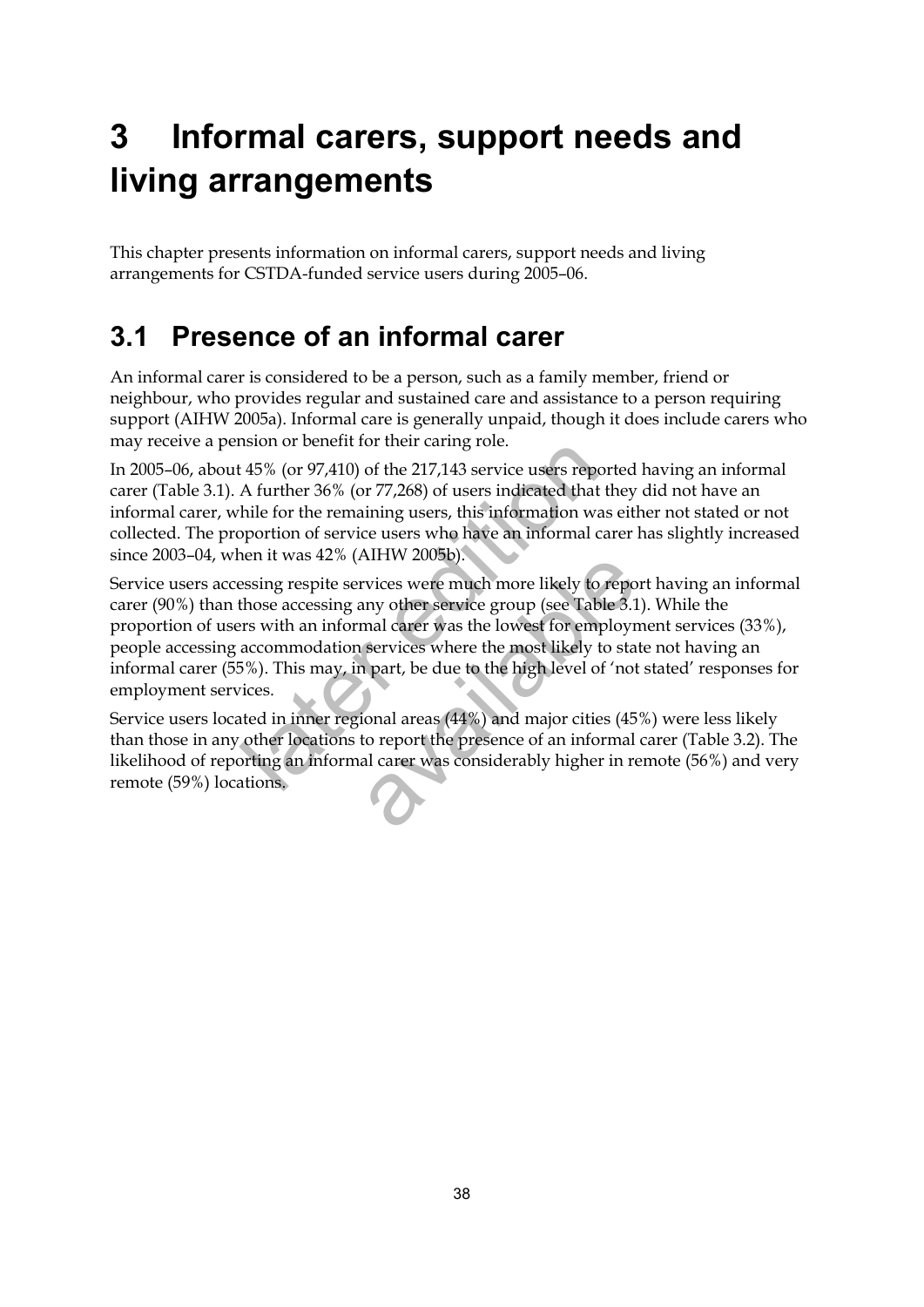|                       | Has an informal<br>carer |      | Does not have an<br>informal carer |      | Not stated/<br>not collected |      | Total   |               |  |
|-----------------------|--------------------------|------|------------------------------------|------|------------------------------|------|---------|---------------|--|
| Service group         | No.                      | %    | No.                                | %    | No.                          | %    | No.     | $\frac{0}{0}$ |  |
| Accommodation support | 14.696                   | 41.3 | 19,536                             | 54.9 | 1,334                        | 3.8  | 35.566  | 100.0         |  |
| Community support     | 53,341                   | 55.2 | 22,307                             | 23.1 | 21,016                       | 21.7 | 96,664  | 100.0         |  |
| Community access      | 22.396                   | 46.9 | 21.426                             | 44.9 | 3.916                        | 8.2  | 47.738  | 100.0         |  |
| Respite               | 24,648                   | 90.2 | 2,095                              | 7.7  | 576                          | 2.1  | 27.319  | 100.0         |  |
| Employment            | 24.448                   | 33.4 | 32,332                             | 44.2 | 16.377                       | 22.4 | 73.157  | 100.0         |  |
| Total                 | 97.410                   | 44.9 | 77.268                             | 35.6 | 42.465                       | 19.6 | 217.143 | 100.0         |  |

#### **Table 3.1: Users of CSTDA-funded services, existence of an informal carer by service group, 2005–06**

1. Service user data are estimates after use of a statistical linkage key to account for individuals who received services from more than one service type outlet during the 12-month period. Column totals may not be the sum of components because individuals may have accessed services in more than one service group over the 12-month period. Service user data were not collected for all CSTDA service types (see Section 1.4 for details).

| Table 3.2: Users of CSTDA-funded services, existence of an informal carer by location, 2005-06 |  |  |
|------------------------------------------------------------------------------------------------|--|--|
|------------------------------------------------------------------------------------------------|--|--|

| Section 1.4 for details).                                                                                                                                                                                                                                                                |                          |      |                                    |      |                              |      |         |       |
|------------------------------------------------------------------------------------------------------------------------------------------------------------------------------------------------------------------------------------------------------------------------------------------|--------------------------|------|------------------------------------|------|------------------------------|------|---------|-------|
| 2.<br>'Not stated/not collected' includes both service users accessing only 3.02 services for whom informal carer data were not collected (see<br>Section 1.4) and other service users with no response. Refer to Table A1.1 for a breakdown of these two categories.                    |                          |      |                                    |      |                              |      |         |       |
| Table 3.2: Users of CSTDA-funded services, existence of an informal carer by location, 2005-06                                                                                                                                                                                           |                          |      |                                    |      |                              |      |         |       |
|                                                                                                                                                                                                                                                                                          | Has an informal<br>carer |      | Does not have an<br>informal carer |      | Not stated/<br>not collected |      | Total   |       |
| Location                                                                                                                                                                                                                                                                                 | No.                      | %    | No.                                | %    | No.                          | $\%$ | No.     | %     |
| Major cities                                                                                                                                                                                                                                                                             | 60,522                   | 45.2 | 48,535                             | 36.2 | 24,983                       | 18.6 | 134,040 | 100.0 |
| Inner regional                                                                                                                                                                                                                                                                           | 23,022                   | 43.9 | 19,477                             | 37.1 | 9,972                        | 19.0 | 52,471  | 100.0 |
| Outer regional                                                                                                                                                                                                                                                                           | 10,686                   | 48.4 | 7,112                              | 32.2 | 4,269                        | 19.3 | 22,067  | 100.0 |
| Remote                                                                                                                                                                                                                                                                                   | 1,385                    | 56.1 | 648                                | 26.3 | 436                          | 17.7 | 2,469   | 100.0 |
| Very remote                                                                                                                                                                                                                                                                              | 657                      | 58.8 | 223                                | 20.0 | 237                          | 21.2 | 1,117   | 100.0 |
| Not stated/collected                                                                                                                                                                                                                                                                     | 1,139                    | 22.9 | 1,272                              | 25.5 | 2,568                        | 51.6 | 4,979   | 100.0 |
| Total                                                                                                                                                                                                                                                                                    | 97,410                   | 44.9 | 77,268                             | 35.6 | 42,465                       | 19.6 | 217,143 | 100.0 |
| <b>Notes</b>                                                                                                                                                                                                                                                                             |                          |      |                                    |      |                              |      |         |       |
| Service user data are estimates after use of a statistical linkage key to account for individuals who received services from more than one<br>1.<br>service type outlet during the 12-month period. Column totals may not be the sum of components because individuals may have accessed |                          |      |                                    |      |                              |      |         |       |

1. Service user data are estimates after use of a statistical linkage key to account for individuals who received services from more than one service type outlet during the 12-month period. Column totals may not be the sum of components because individuals may have accessed services in more than one service group over the 12-month period. Service user data were not collected for all CSTDA service types (see Section 1.4 for details).

2. 'Not stated/not collected' includes both service users accessing only 3.02 services for whom informal carer data were not collected (see Section 1.4) and other service users with no response. Refer to Table A1.1 for a breakdown of these two categories.

### **3.2 Carer age and relationship to service user**

Of the 97,410 service users who indicated the presence of an informal carer, the majority (59% or 57,786 users) also identified that this role was held by their mother (Table 3.3). A further 7,775 users (8%) reported a spouse/partner as their informal carer, followed by fathers or other family (both approximately 6%).

Mothers were most likely to be the informal carer of service users in the three youngest age groups, with the highest proportion (81%) reported for users aged 0–14 years. For the age groups 45–64 years and 65 and over, an informal carer was most likely to be a spouse/ partner (25% and 43%, respectively). Additionally, 'child' informal carers were reported for 21% of carer relationships for service users aged 65 or over.

*Notes*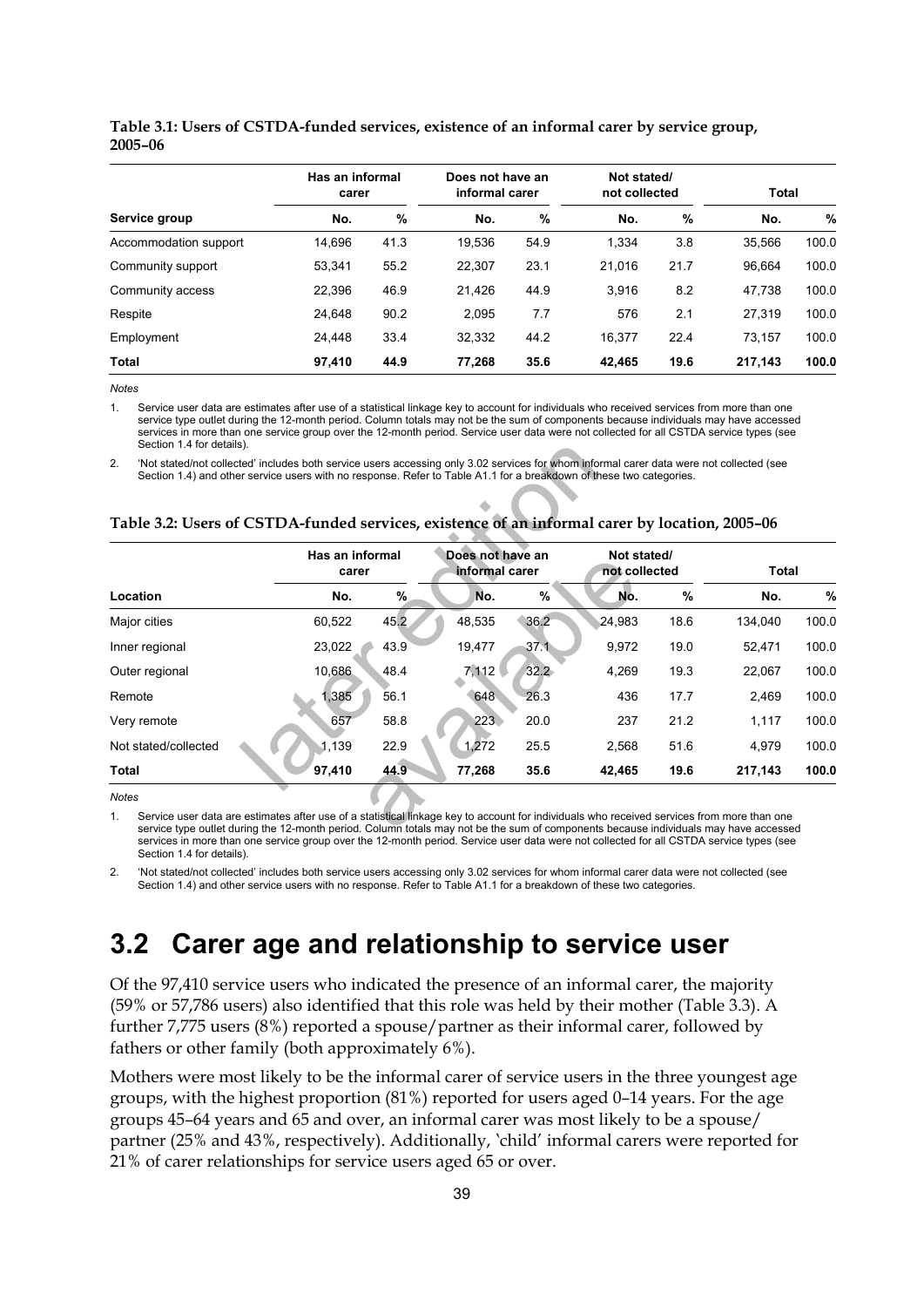Of the 68,984 informal carers for whom age was known, the majority were between 25–44 years (45% or 30,850 carers) or 45–64 years (40% or 27,865 carers) (Table 3.4). A further 8,554 (12%) of informal carers were aged 65+, with 1,483 aged 15–24, and 232 aged 0–14 years.

The highest number of service users with an informal carer was reported for the age group 0–14 years (29,538 users), followed by users aged 25–44 years (27,574) then 15–24 years (22,280) (Table 3.5). For 0–14 year olds, more than two-thirds (69% or 20,495) of informal carers were aged 25–44 years. Service users aged 15–24 years or 25–44 years were most likely to have an informal carer aged 45–64 years (both 40%).

|                                          |          |           |           | Age group of service user (years) |       |                   |              |
|------------------------------------------|----------|-----------|-----------|-----------------------------------|-------|-------------------|--------------|
| Relationship of carer to<br>service user | $0 - 14$ | $15 - 24$ | $25 - 44$ | $45 - 64$                         | $65+$ | <b>Not stated</b> | <b>Total</b> |
|                                          |          |           |           | <b>Number</b>                     |       |                   |              |
| Spouse                                   |          | 214       | 2,450     | 3,739                             | 1,358 | 14                | 7,775        |
| Mother                                   | 23,767   | 15,502    | 14,996    | 3,456                             | 44    | 21                | 57,786       |
| Father                                   | 1,351    | 1,681     | 2,139     | 623                               | 8     | 3                 | 5,805        |
| Child                                    |          | 65        | 178       | 580                               | 661   | 2                 | 1,486        |
| Other family                             | 713      | 886       | 1,576     | 2,048                             | 378   | 4                 | 5,605        |
| Friend/neighbour                         | 138      | 298       | 692       | 626                               | 166   |                   | 1,920        |
| Not stated                               | 3,569    | 3,634     | 5,543     | 3,692                             | 583   | 12                | 17,033       |
| <b>Total</b>                             | 29,538   | 22,280    | 27,574    | 14,764                            | 3,198 | 56                | 97,410       |
|                                          |          |           |           | Per cent                          |       |                   |              |
| Spouse                                   |          | $1.0\,$   | 8.9       | 25.3                              | 42.5  | 25.0              | 8.0          |
| Mother                                   | 80.5     | 69.6      | 54.4      | 23.4                              | 1.4   | 37.5              | 59.3         |
| Father                                   | 4.6      | 7.5       | 7.8       | 4.2                               | 0.3   | 5.4               | 6.0          |
| Child                                    |          | 0.3       | 0.6       | 3.9                               | 20.7  | 3.6               | 1.5          |
| Other family                             | 2.4      | 4.0       | 5.7       | 13.9                              | 11.8  | 7.1               | 5.8          |
| Friend/neighbour                         | 0.5      | 1.3       | 2.5       | 4.2                               | 5.2   |                   | 2.0          |
| Not stated                               | 12.1     | 16.3      | 20.1      | 25.0                              | 18.2  | 21.4              | 17.5         |
| <b>Total</b>                             | 100.0    | 100.0     | 100.0     | 100.0                             | 100.0 | 100.0             | 100.0        |

**Table 3.3: CSTDA-funded service users with an informal carer, relationship of carer to service user by service user age, 2005–06** 

*Notes* 

1. Service user data are estimates after use of a statistical linkage key to account for individuals who received services from more than one service type outlet during the 12-month period. Service user data were not collected for all CSTDA service types (see Section 1.4 for details).

2. Service users with missing age who responded 'child aged under 5 years (not applicable)' to the *communication method* data item were included in the 0–4 years age group.

3. 'Not stated/not collected' includes both service users accessing only 3.02 services for whom informal carer data were not collected (see Section 1.4) and other service users with no response. Refer to Table A1.1 for a breakdown of these two categories.

4. Informal carer relationship categories are grouped as follows: 'spouse' includes the categories 'wife/female partner' and 'husband/male partner'; 'child' includes 'daughter' and 'son'; 'other family' includes 'daughter-in-law', 'son-in-law', 'other female relative' and 'other male relative'; 'friend /neighbour' includes 'friend/neighbour—female' and 'friend/neighbour—male'.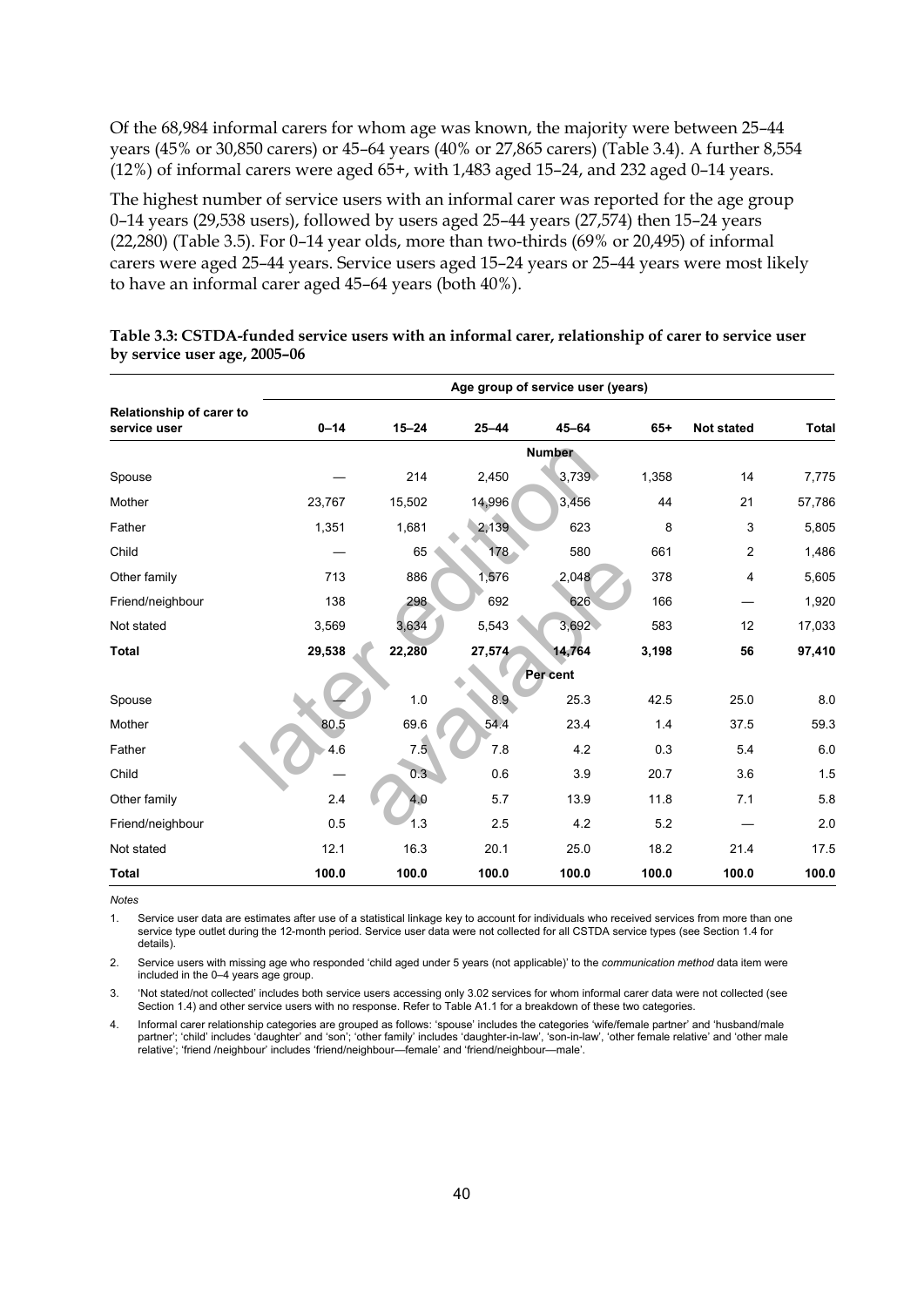|                                |                                                                                                                                                                                                                                                                                                                                                                                                                                                                                                                                                                                                                                                                                                                                                                                                                                                                                                                                                                                                                                                                                                                                         | Age group of carer (years) |           |        |               |       |                              |        |  |  |  |  |
|--------------------------------|-----------------------------------------------------------------------------------------------------------------------------------------------------------------------------------------------------------------------------------------------------------------------------------------------------------------------------------------------------------------------------------------------------------------------------------------------------------------------------------------------------------------------------------------------------------------------------------------------------------------------------------------------------------------------------------------------------------------------------------------------------------------------------------------------------------------------------------------------------------------------------------------------------------------------------------------------------------------------------------------------------------------------------------------------------------------------------------------------------------------------------------------|----------------------------|-----------|--------|---------------|-------|------------------------------|--------|--|--|--|--|
|                                | Relationship of carer to<br>service user                                                                                                                                                                                                                                                                                                                                                                                                                                                                                                                                                                                                                                                                                                                                                                                                                                                                                                                                                                                                                                                                                                | $0 - 14$                   | $15 - 24$ | 25–44  | 45-64         | $65+$ | Not stated/<br>not collected | Total  |  |  |  |  |
|                                |                                                                                                                                                                                                                                                                                                                                                                                                                                                                                                                                                                                                                                                                                                                                                                                                                                                                                                                                                                                                                                                                                                                                         |                            |           |        | <b>Number</b> |       |                              |        |  |  |  |  |
|                                | Spouse                                                                                                                                                                                                                                                                                                                                                                                                                                                                                                                                                                                                                                                                                                                                                                                                                                                                                                                                                                                                                                                                                                                                  |                            | 210       | 2,103  | 3,476         | 1,246 | 740                          | 7,775  |  |  |  |  |
|                                | Mother                                                                                                                                                                                                                                                                                                                                                                                                                                                                                                                                                                                                                                                                                                                                                                                                                                                                                                                                                                                                                                                                                                                                  |                            | 797       | 25,078 | 18,112        | 5,182 | 8,617                        | 57,786 |  |  |  |  |
| Father                         |                                                                                                                                                                                                                                                                                                                                                                                                                                                                                                                                                                                                                                                                                                                                                                                                                                                                                                                                                                                                                                                                                                                                         |                            | 20        | 1,109  | 2,241         | 1,048 | 1,387                        | 5,805  |  |  |  |  |
| Child                          |                                                                                                                                                                                                                                                                                                                                                                                                                                                                                                                                                                                                                                                                                                                                                                                                                                                                                                                                                                                                                                                                                                                                         | 74                         | 266       | 415    | 450           | 47    | 234                          | 1,486  |  |  |  |  |
|                                | Other family                                                                                                                                                                                                                                                                                                                                                                                                                                                                                                                                                                                                                                                                                                                                                                                                                                                                                                                                                                                                                                                                                                                            | 9                          | 91        | 1,141  | 2,259         | 743   | 1,362                        | 5,605  |  |  |  |  |
|                                | Friend/neighbour                                                                                                                                                                                                                                                                                                                                                                                                                                                                                                                                                                                                                                                                                                                                                                                                                                                                                                                                                                                                                                                                                                                        | $\overline{2}$             | 22        | 510    | 743           | 174   | 469                          | 1,920  |  |  |  |  |
|                                | Not stated                                                                                                                                                                                                                                                                                                                                                                                                                                                                                                                                                                                                                                                                                                                                                                                                                                                                                                                                                                                                                                                                                                                              | 147                        | 77        | 494    | 584           | 114   | 15,617                       | 17,033 |  |  |  |  |
| <b>Total</b>                   |                                                                                                                                                                                                                                                                                                                                                                                                                                                                                                                                                                                                                                                                                                                                                                                                                                                                                                                                                                                                                                                                                                                                         | 232                        | 1,483     | 30,850 | 27,865        | 8,554 | 28,426                       | 97,410 |  |  |  |  |
|                                |                                                                                                                                                                                                                                                                                                                                                                                                                                                                                                                                                                                                                                                                                                                                                                                                                                                                                                                                                                                                                                                                                                                                         |                            |           |        | Per cent      |       |                              |        |  |  |  |  |
|                                | Spouse                                                                                                                                                                                                                                                                                                                                                                                                                                                                                                                                                                                                                                                                                                                                                                                                                                                                                                                                                                                                                                                                                                                                  |                            | 14.2      | 6.8    | 12.5          | 14.6  | 2.6                          | 8.0    |  |  |  |  |
|                                | Mother                                                                                                                                                                                                                                                                                                                                                                                                                                                                                                                                                                                                                                                                                                                                                                                                                                                                                                                                                                                                                                                                                                                                  |                            | 53.7      | 81.3   | 65.0          | 60.6  | 30.3                         | 59.3   |  |  |  |  |
| Father                         |                                                                                                                                                                                                                                                                                                                                                                                                                                                                                                                                                                                                                                                                                                                                                                                                                                                                                                                                                                                                                                                                                                                                         |                            | 1.3       | 3.6    | 8.0           | 12.3  | 4.9                          | 6.0    |  |  |  |  |
| Child                          |                                                                                                                                                                                                                                                                                                                                                                                                                                                                                                                                                                                                                                                                                                                                                                                                                                                                                                                                                                                                                                                                                                                                         | 31.9                       | 17.9      | 1.3    | 1.6           | 0.5   | 0.8                          | 1.5    |  |  |  |  |
|                                | Other family                                                                                                                                                                                                                                                                                                                                                                                                                                                                                                                                                                                                                                                                                                                                                                                                                                                                                                                                                                                                                                                                                                                            | 3.9                        | 6.1       | 3.7    | 8.1           | 8.7   | 4.8                          | 5.8    |  |  |  |  |
|                                | Friend/neighbour                                                                                                                                                                                                                                                                                                                                                                                                                                                                                                                                                                                                                                                                                                                                                                                                                                                                                                                                                                                                                                                                                                                        | 0.9                        | 1.5       | 1.7    | 2.7           | 2.0   | 1.6                          | 2.0    |  |  |  |  |
|                                | Not stated                                                                                                                                                                                                                                                                                                                                                                                                                                                                                                                                                                                                                                                                                                                                                                                                                                                                                                                                                                                                                                                                                                                              | 63.4                       | 5.2       | 1.6    | 2.1           | 1.3   | 54.9                         | 17.5   |  |  |  |  |
| <b>Total</b>                   |                                                                                                                                                                                                                                                                                                                                                                                                                                                                                                                                                                                                                                                                                                                                                                                                                                                                                                                                                                                                                                                                                                                                         | 100.0                      | 100.0     | 100.0  | 100.0         | 100.0 | 100.0                        | 100.0  |  |  |  |  |
| <b>Notes</b><br>1.<br>2.<br>3. | Service user data are estimates after use of a statistical linkage key to account for individuals who received services from more than one<br>service type outlet during the 12-month period. Service user data were not collected for all CSTDA service types (see Section 1.4 for<br>details).<br>'Not stated/not collected' includes both service users accessing only 3.02 services for whom informal carer data were not collected (see<br>Section 1.4) and other service users with no response. Refer to Table A1.1 for a breakdown of these two categories. Service users who<br>accessed employment services only (service types 5.01 and 5.02) and did not submit a response are also included in the 'not collected'<br>category for 'age group of carer'. These service users were not required to complete this data item.<br>Informal carer relationship categories are grouped as follows: 'spouse' includes the categories 'wife/female partner' and 'husband/male<br>partner'; 'child' includes 'daughter' and 'son'; 'other family' includes 'daughter-in-law', 'son-in-law', 'other female relative' and 'other male |                            |           |        |               |       |                              |        |  |  |  |  |

**Table 3.4: CSTDA-funded service users with an informal carer, relationship of carer to service user by age group of carer, 2005–06** 

3. Informal carer relationship categories are grouped as follows: 'spouse' includes the categories 'wife/female partner' and 'husband/male partner'; 'child' includes 'daughter' and 'son'; 'other family' includes 'daughter-in-law', 'son-in-law', 'other female relative' and 'other male relative'; 'friend /neighbour' includes 'friend/neighbour—female' and 'friend/neighbour—male'.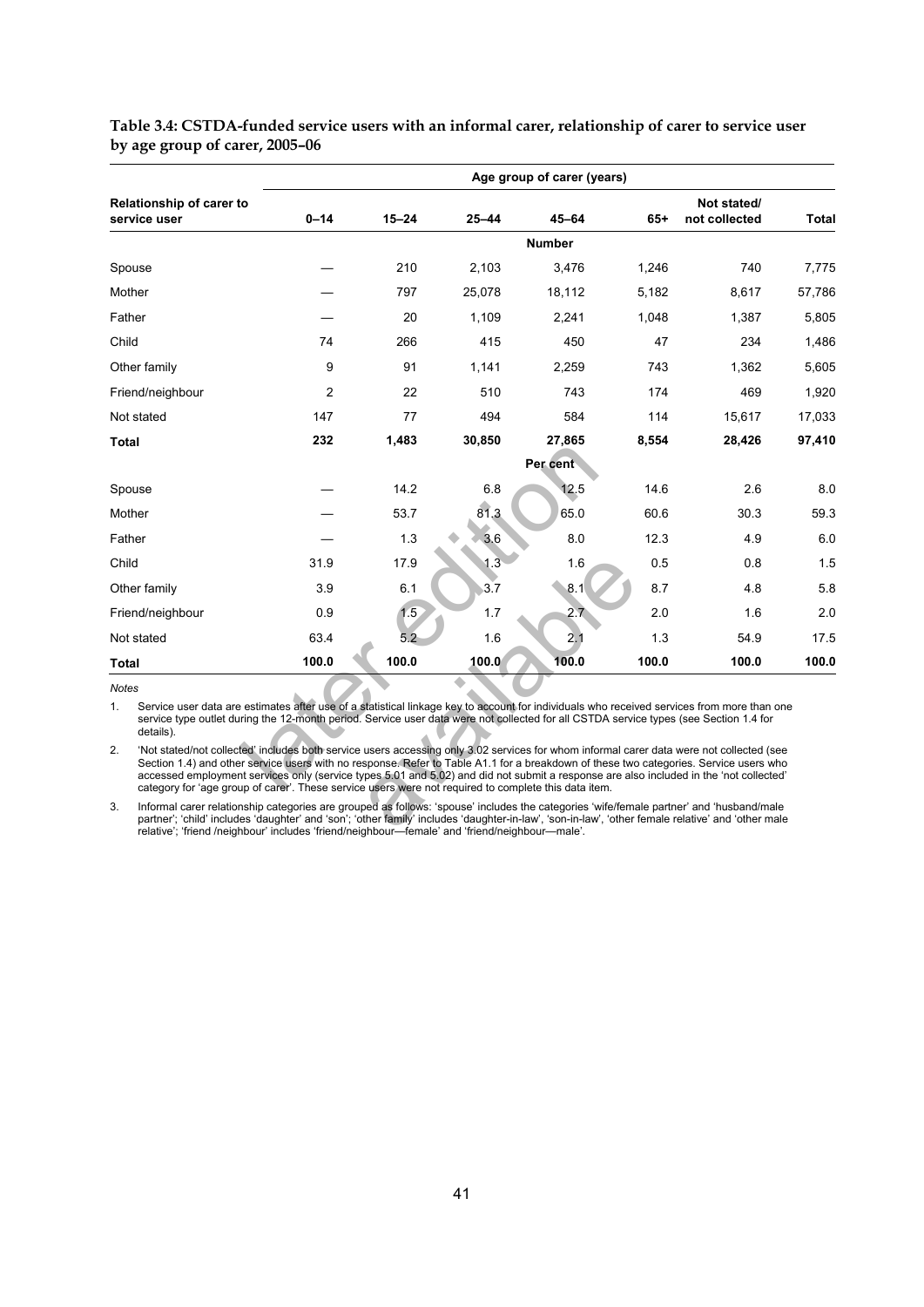|              |                                                                                                                                                                                                                                                                                                                                                                                                                                                                                                                                     |                                                                                                      |                |           | Age group of carer (years) |       |                              |              |
|--------------|-------------------------------------------------------------------------------------------------------------------------------------------------------------------------------------------------------------------------------------------------------------------------------------------------------------------------------------------------------------------------------------------------------------------------------------------------------------------------------------------------------------------------------------|------------------------------------------------------------------------------------------------------|----------------|-----------|----------------------------|-------|------------------------------|--------------|
|              | Age group of service<br>user (years)                                                                                                                                                                                                                                                                                                                                                                                                                                                                                                | $0 - 14$                                                                                             | $15 - 24$      | $25 - 44$ | 45–64                      | $65+$ | Not stated/<br>not collected | <b>Total</b> |
|              |                                                                                                                                                                                                                                                                                                                                                                                                                                                                                                                                     |                                                                                                      |                |           | <b>Number</b>              |       |                              |              |
| $0 - 14$     |                                                                                                                                                                                                                                                                                                                                                                                                                                                                                                                                     | 33                                                                                                   | 830            | 20,495    | 2,382                      | 148   | 5.650                        | 29,538       |
| $15 - 24$    |                                                                                                                                                                                                                                                                                                                                                                                                                                                                                                                                     | 31                                                                                                   | 143            | 6,120     | 8.904                      | 377   | 6,705                        | 22,280       |
| $25 - 44$    |                                                                                                                                                                                                                                                                                                                                                                                                                                                                                                                                     | 130                                                                                                  | 231            | 2,922     | 11,075                     | 3,640 | 9,576                        | 27,574       |
| $45 - 64$    |                                                                                                                                                                                                                                                                                                                                                                                                                                                                                                                                     | 36                                                                                                   | 271            | 1,121     | 4,559                      | 3,120 | 5,657                        | 14,764       |
| $65+$        |                                                                                                                                                                                                                                                                                                                                                                                                                                                                                                                                     | $\overline{c}$                                                                                       | $\overline{7}$ | 183       | 927                        | 1,265 | 814                          | 3,198        |
|              | Not stated                                                                                                                                                                                                                                                                                                                                                                                                                                                                                                                          |                                                                                                      | 1              | 9         | 18                         | 4     | 24                           | 56           |
| <b>Total</b> |                                                                                                                                                                                                                                                                                                                                                                                                                                                                                                                                     | 232                                                                                                  | 1,483          | 30,850    | 27,865                     | 8,554 | 28,426                       | 97,410       |
|              |                                                                                                                                                                                                                                                                                                                                                                                                                                                                                                                                     |                                                                                                      |                |           | Per cent                   |       |                              |              |
| $0 - 14$     |                                                                                                                                                                                                                                                                                                                                                                                                                                                                                                                                     | 0.1                                                                                                  | 2.8            | 69.4      | 8.1                        | 0.5   | 19.1                         | 100.0        |
| $15 - 24$    |                                                                                                                                                                                                                                                                                                                                                                                                                                                                                                                                     | 0.1                                                                                                  | 0.6            | 27.5      | 40.0                       | 1.7   | 30.1                         | 100.0        |
| $25 - 44$    |                                                                                                                                                                                                                                                                                                                                                                                                                                                                                                                                     | 0.5                                                                                                  | 0.8            | 10.6      | 40.2                       | 13.2  | 34.7                         | 100.0        |
| $45 - 64$    |                                                                                                                                                                                                                                                                                                                                                                                                                                                                                                                                     | 0.2                                                                                                  | 1.8            | 7.6       | 30.9                       | 21.1  | 38.3                         | 100.0        |
| $65+$        |                                                                                                                                                                                                                                                                                                                                                                                                                                                                                                                                     | 0.1                                                                                                  | 0.2            | 5.7       | 29.0                       | 39.6  | 25.5                         | 100.0        |
|              | Not stated                                                                                                                                                                                                                                                                                                                                                                                                                                                                                                                          |                                                                                                      | 1.8            | 16.1      | 32.1                       | 7.1   | 42.9                         | 100.0        |
| <b>Total</b> |                                                                                                                                                                                                                                                                                                                                                                                                                                                                                                                                     | 0.2                                                                                                  | $1.5 -$        | 31.7      | 28.6                       | 8.8   | 29.2                         | 100.0        |
| <b>Notes</b> |                                                                                                                                                                                                                                                                                                                                                                                                                                                                                                                                     |                                                                                                      |                |           |                            |       |                              |              |
| 1.           | Service user data are estimates after use of a statistical linkage key to account for individuals who received services from more than one<br>service type outlet during the 12-month period. Service user data were not collected for all CSTDA service types (see Section 1.4 for<br>details).                                                                                                                                                                                                                                    |                                                                                                      |                |           |                            |       |                              |              |
| 2.           | Service users with missing age who responded 'child aged under 5 years (not applicable)' to the communication method data item were<br>included in the 0-14 years age group.                                                                                                                                                                                                                                                                                                                                                        |                                                                                                      |                |           |                            |       |                              |              |
| 3.           | 'Not stated/not collected' includes both service users accessing only 3.02 services for whom informal carer data were not collected (see<br>Section 1.4) and other service users with no response. Refer to Table A1.1 for a breakdown of these two categories. Service users who<br>accessed employment services only (service types 5.01 and 5.02) and did not submit a response are also included in the 'not collected'<br>category for 'age group of carer'. These service users were not required to complete this data item. |                                                                                                      |                |           |                            |       |                              |              |
|              |                                                                                                                                                                                                                                                                                                                                                                                                                                                                                                                                     | $\mathop{\mathsf{C}ar}$ er primary status and $\mathop{\mathsf{co-res}}$ iden $\mathop{\mathsf{cv}}$ |                |           |                            |       |                              |              |

**Table 3.5: CSTDA-funded service users with an informal carer, age of service user by age of carer, 2005–06** 

### **3.3 Carer primary status and co-residency**

A 'primary carer' is a carer who assists the service user with one of the core activities of daily living—self-care, mobility or communication (AIHW 2005a). In 2005–06, roughly 81% (79,316 of 97,410 users) of service users with an informal carer considered that carer to be a primary carer (Table 3.6). Almost two-thirds (65%) of these primary carers were reported to be co-resident carers, with 18% reported as non-resident primary carers. The remaining 17 % of primary carers did not provide information on their residency status. Co-resident carers accounted for over half (57%) of all informal carers during 2005–06. Of all users with an informal carer, respite service users were most likely to report that this was a primary carer (93%) and community support users a co-resident carer (78%) (Table A1.13). Mothers are even more likely to be considered as primary carers (65%) than informal carers overall (59%) (Tables 3.3 and A1.13).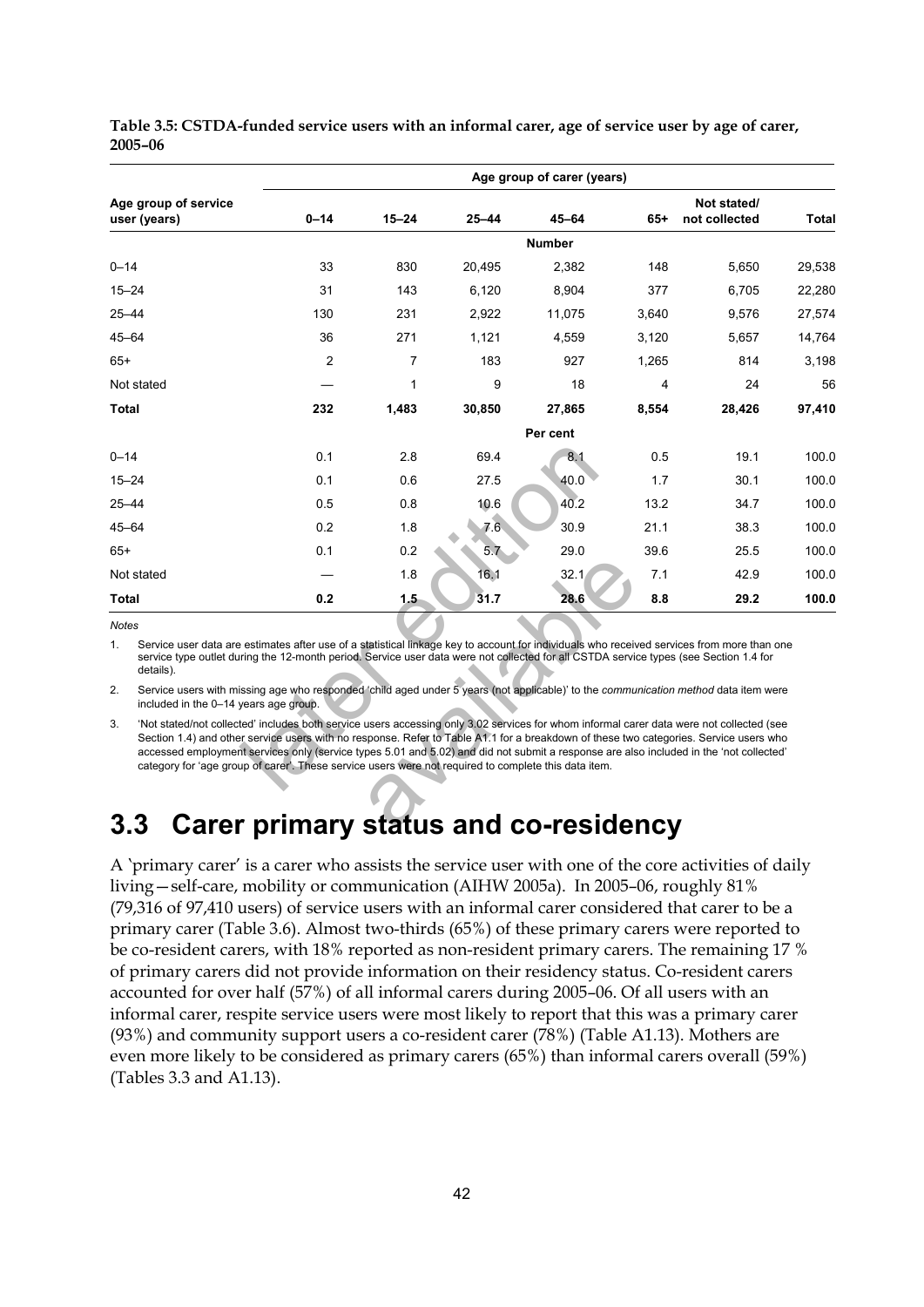|                                  | <b>Primary Carer</b> |       | <b>Not a Primary Carer</b> |       | Not stated/<br>not collected |       | <b>Total</b> |       |
|----------------------------------|----------------------|-------|----------------------------|-------|------------------------------|-------|--------------|-------|
| <b>Residency status of carer</b> | No.                  | %     | No.                        | %     | No.                          | %     | No.          | %     |
| Co-resident carer                | 51,383               | 64.8  | 3.536                      | 24.7  | 700                          | 18.6  | 55.619       | 57.1  |
| Non-resident carer               | 14.369               | 18.1  | 7.847                      | 54.8  | 690                          | 18.3  | 22.906       | 23.5  |
| Not stated/not collected         | 13.564               | 17.1  | 2.940                      | 20.5  | 2.381                        | 63.1  | 18.885       | 19.4  |
| Total                            | 79.316               | 100.0 | 14.323                     | 100.0 | 3.771                        | 100.0 | 97.410       | 100.0 |

**Table 3.6: CSTDA-funded service users with an informal carer, residency status of carer by primary status of carer, 2005–06** 

*Notes* 

1. Service user data are estimates after use of a statistical linkage key to account for individuals who received services from more than one service type outlet during the 12-month period. Service user data were not collected for all CSTDA service types (see Section 1.4 for details).

2. 'Not stated/not collected' includes both service users accessing only 3.02 services for whom informal carer data were not collected (see Section 1.4) and other service users with no response. Refer to Table A1.1 for a breakdown of these two categories. Service users who accessed employment services only (service types 5.01 and 5.02) and did not submit a response are also included in the 'not collected' category for both 'primary status of carer' and 'residency status of carer'. These service users were not required to complete either of these data items.

## **3.4 Support needs**

Information on the support needs of service users are collected as part of the CSTDA NMDS (see question 11 of the service user form in Appendix 2). The nine data items, used to provide an indication of support needs, conform to a common framework that is consistent with national data standards and international classification standards, including the International Classification of Functioning, Disability and Health (ICF) (see AIHW 2003: Chapter 8). The support needs data item also relates to the concepts used in population surveys about disability (see, for example, ABS 2004a). later edition For the distribution of service users are conected as part<br>are form in Appendix 2). The nine data<br>needs, conform to a common framew<br>international classification standards<br>actioning, Disability and Health (ICF<br>ta item also

The nine data items used in the CSTDA to assess support needs can be simplified into three broad areas. These are defined as follows:

- activities of daily living (ADL)—self-care; mobility; and communication
- activities of independent living (AIL)—interpersonal interactions and relationships; learning, applying knowledge and general tasks and demands; and domestic life
- activities of work, education and community living (AWEC)—education; community (civic) and economic life; and working. This category is analysed for service users aged 5 years and over, as users under 5 years are allowed to respond 'not applicable due to age' for all three of these life areas. In Table 3.7, however, all age groups are shown for life areas in this category to show responses over all ages.

The data for support needs should be interpreted with some caution due to a high rate of 'not stated/not collected' responses.

Of all nine life areas, working (24%) had the highest proportion of those who indicated always needing support (or were unable perform that activity). Education (22%) was the next highest proportion, followed by community and economic life (21%). The lowest proportion was reported for mobility (14%). The highest three proportions for those always needing assistance were encompassed within the AWEC group. As such, the AWEC group (33%) had the highest proportion of service users who always needed assistance, followed by the AIL group (28%) with the lowest proportion reported for the ADL group (23%).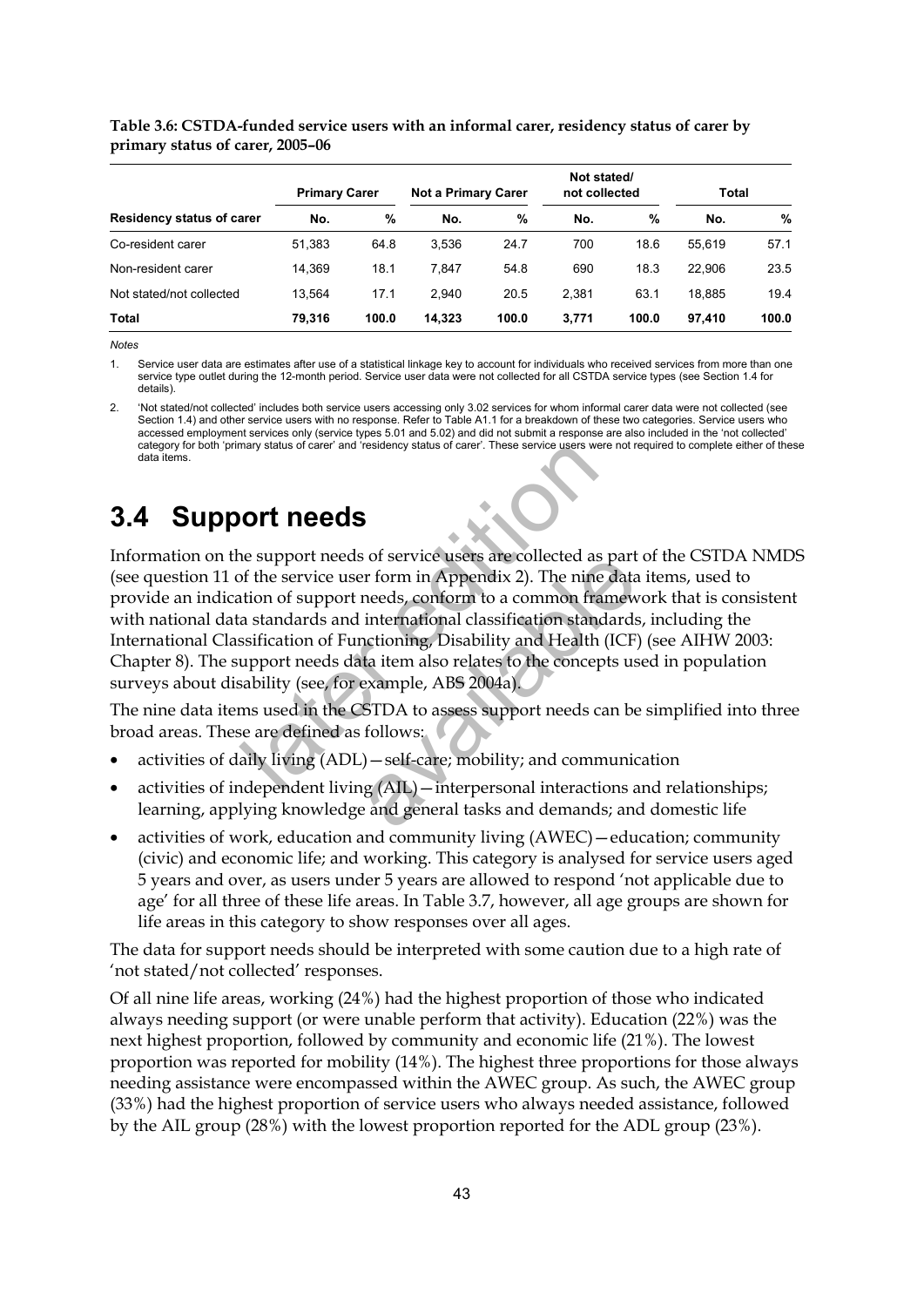|              |                                                                                                                                                                                                                                                                                                                                                                                                                                                                                                                                                                                                                                                                    | Always or<br>unable to do |      | <b>Sometimes</b> |      | None, but<br>uses aids |      | <b>None</b> |        | <b>Not</b><br>applicable |     | not collected | Not stated/ | Total         |      |
|--------------|--------------------------------------------------------------------------------------------------------------------------------------------------------------------------------------------------------------------------------------------------------------------------------------------------------------------------------------------------------------------------------------------------------------------------------------------------------------------------------------------------------------------------------------------------------------------------------------------------------------------------------------------------------------------|---------------------------|------|------------------|------|------------------------|------|-------------|--------|--------------------------|-----|---------------|-------------|---------------|------|
|              | <b>Frequency of</b><br>support needed                                                                                                                                                                                                                                                                                                                                                                                                                                                                                                                                                                                                                              | No.                       | %    | No.              | %    | No.                    | $\%$ | No.         | $\%$   | No.                      | %   | No.           | %           | No.           | $\%$ |
|              | <b>Activities of daily living (ADL)</b>                                                                                                                                                                                                                                                                                                                                                                                                                                                                                                                                                                                                                            |                           |      |                  |      |                        |      |             |        |                          |     |               |             |               |      |
| Self-care    |                                                                                                                                                                                                                                                                                                                                                                                                                                                                                                                                                                                                                                                                    | 38,998                    | 18.0 | 56,786           | 26.2 | 5,873                  | 2.7  | 63,340      | 29.2   |                          |     | 52,146        | 24.0        | 217,143 100.0 |      |
| Mobility     |                                                                                                                                                                                                                                                                                                                                                                                                                                                                                                                                                                                                                                                                    | 29,522                    | 13.6 | 50,171           | 23.1 | 11,073                 | 5.1  | 75,169      | - 34.6 |                          |     | 51,208        | 23.6        | 217,143 100.0 |      |
|              | Communication                                                                                                                                                                                                                                                                                                                                                                                                                                                                                                                                                                                                                                                      | 33,091                    | 15.2 | 69,140           | 31.8 | 5,431                  | 2.5  | 58,480      | 26.9   |                          |     | 51,001        | 23.5        | 217,143 100.0 |      |
| Any ADL      |                                                                                                                                                                                                                                                                                                                                                                                                                                                                                                                                                                                                                                                                    | 50,443 23.2               |      | 77,878           | 35.9 | 7,396                  |      | 3.4 32,797  | 15.1   |                          |     | 48,629        | 22.4        | 217,143 100.0 |      |
|              | Activities of independent living (AIL)                                                                                                                                                                                                                                                                                                                                                                                                                                                                                                                                                                                                                             |                           |      |                  |      |                        |      |             |        |                          |     |               |             |               |      |
|              | Interpersonal<br>interactions <sup>(a)</sup>                                                                                                                                                                                                                                                                                                                                                                                                                                                                                                                                                                                                                       | 35,956                    | 16.6 | 85,763           | 39.5 | 3,811                  | 1.8  | 37,362      | 17.2   |                          |     | 54,251        | 25.0        | 217,143 100.0 |      |
|              | Learning <sup>(b)</sup>                                                                                                                                                                                                                                                                                                                                                                                                                                                                                                                                                                                                                                            | 40,691                    | 18.7 | 84,131           | 38.7 | 5,326                  | 2.5  | 28,401      | 13.1   | 6,675                    | 3.1 | 51,919        | 23.9        | 217,143 100.0 |      |
|              | Domestic life                                                                                                                                                                                                                                                                                                                                                                                                                                                                                                                                                                                                                                                      | 37,525                    | 17.3 | 57,392           | 26.4 | 4,773                  | 2.2  | 35,326 16.3 |        | 18,802                   | 8.7 | 63,325        | 29.2        | 217,143 100.0 |      |
| Any AIL      |                                                                                                                                                                                                                                                                                                                                                                                                                                                                                                                                                                                                                                                                    | 59,918                    | 27.6 | 88,636           | 40.8 | 3,448                  |      | 1.6 14,655  | 6.7    | 5,962                    | 2.7 | 44,524        | 20.5        | 217,143 100.0 |      |
|              | Activities of work, education and community living (AWEC)                                                                                                                                                                                                                                                                                                                                                                                                                                                                                                                                                                                                          |                           |      |                  |      |                        |      |             |        |                          |     |               |             |               |      |
|              | Education                                                                                                                                                                                                                                                                                                                                                                                                                                                                                                                                                                                                                                                          | 48,076                    | 22.1 | 71,765           | 33.0 | 5,868                  | 2.7  | 28,254      | 13.0   | 7,152                    | 3.3 | 56,028        | 25.8        | 217,143 100.0 |      |
|              | Community (civic)<br>and economic life                                                                                                                                                                                                                                                                                                                                                                                                                                                                                                                                                                                                                             | 45,186                    | 20.8 | 68.096           | 31.4 | 5.997                  | 2.8  | 32,640      | 15.0   | 7.499                    | 3.5 | 57,725        | 26.6        | 217,143 100.0 |      |
| Working      |                                                                                                                                                                                                                                                                                                                                                                                                                                                                                                                                                                                                                                                                    | 52,110                    | 24.0 | 63,989           | 29.5 | 4,199                  | 1.9  | 14,249      | 6.6    | 19,867                   | 9.1 | 62,729        | 28.9        | 217,143 100.0 |      |
|              | Any AWEC                                                                                                                                                                                                                                                                                                                                                                                                                                                                                                                                                                                                                                                           | 72,611                    | 33.4 | 73,527 33.9      |      | 4,296                  | 2.0  | 9,920       |        | 4.6 10.424               | 4.8 | 46,365        | 21.4        | 217,143 100.0 |      |
| (a)          | The full name for the life area 'interpersonal interactions' is 'interpersonal interactions and relationships'.                                                                                                                                                                                                                                                                                                                                                                                                                                                                                                                                                    |                           |      |                  |      |                        |      |             |        |                          |     |               |             |               |      |
| (b)          | The full name for the life area 'learning' is 'learning, applying knowledge and general tasks and demands'.                                                                                                                                                                                                                                                                                                                                                                                                                                                                                                                                                        |                           |      |                  |      |                        |      |             |        |                          |     |               |             |               |      |
| <b>Notes</b> |                                                                                                                                                                                                                                                                                                                                                                                                                                                                                                                                                                                                                                                                    |                           |      |                  |      |                        |      |             |        |                          |     |               |             |               |      |
| 1.           | Service user data are estimates after use of a statistical linkage key to account for individuals who received services from more than one<br>service type outlet during the 12-month period. Service user data were not collected for all CSTDA service types (see Section 1.4 for<br>details).                                                                                                                                                                                                                                                                                                                                                                   |                           |      |                  |      |                        |      |             |        |                          |     |               |             |               |      |
| 2.           | The frequency of support needed for a service user for each of the three broad groups (ADL, AIL and AWEC) is based on the highest<br>support need category of the service user for that group. For example, if a service user reports 'always or unable to do' for the life area of<br>self-care (one of the ADL areas) then that service user will be placed into the 'always or unable to do' category for ADL, regardless of their<br>support needs for mobility or communication (the other two ADL areas). Therefore the totals for each of the broad groups (ADL, AIL and<br>AWEC) cannot be calculated by adding totals from the three component life areas |                           |      |                  |      |                        |      |             |        |                          |     |               |             |               |      |

**Table 3.7: Users of CSTDA-funded services, life area by frequency of support or assistance needed, 2005–06** 

2. The frequency of support needed for a service user for each of the three broad groups (ADL, AIL and AWEC) is based on the highest support need category of the service user for that group. For example, if a service user reports 'always or unable to do' for the life area of self-care (one of the ADL areas) then that service user will be placed into the 'always or unable to do' category for ADL, regardless of their support needs for mobility or communication (the other two ADL areas). Therefore the totals for each of the broad groups (ADL, AIL and AWEC) cannot be calculated by adding totals from the three component life areas.

3. 'Not stated/not collected' includes both service users accessing only 3.02 services for whom support needs data were not collected (see Section 1.4) and other service users with no response. Refer to Table A1.1 for a breakdown of these two categories.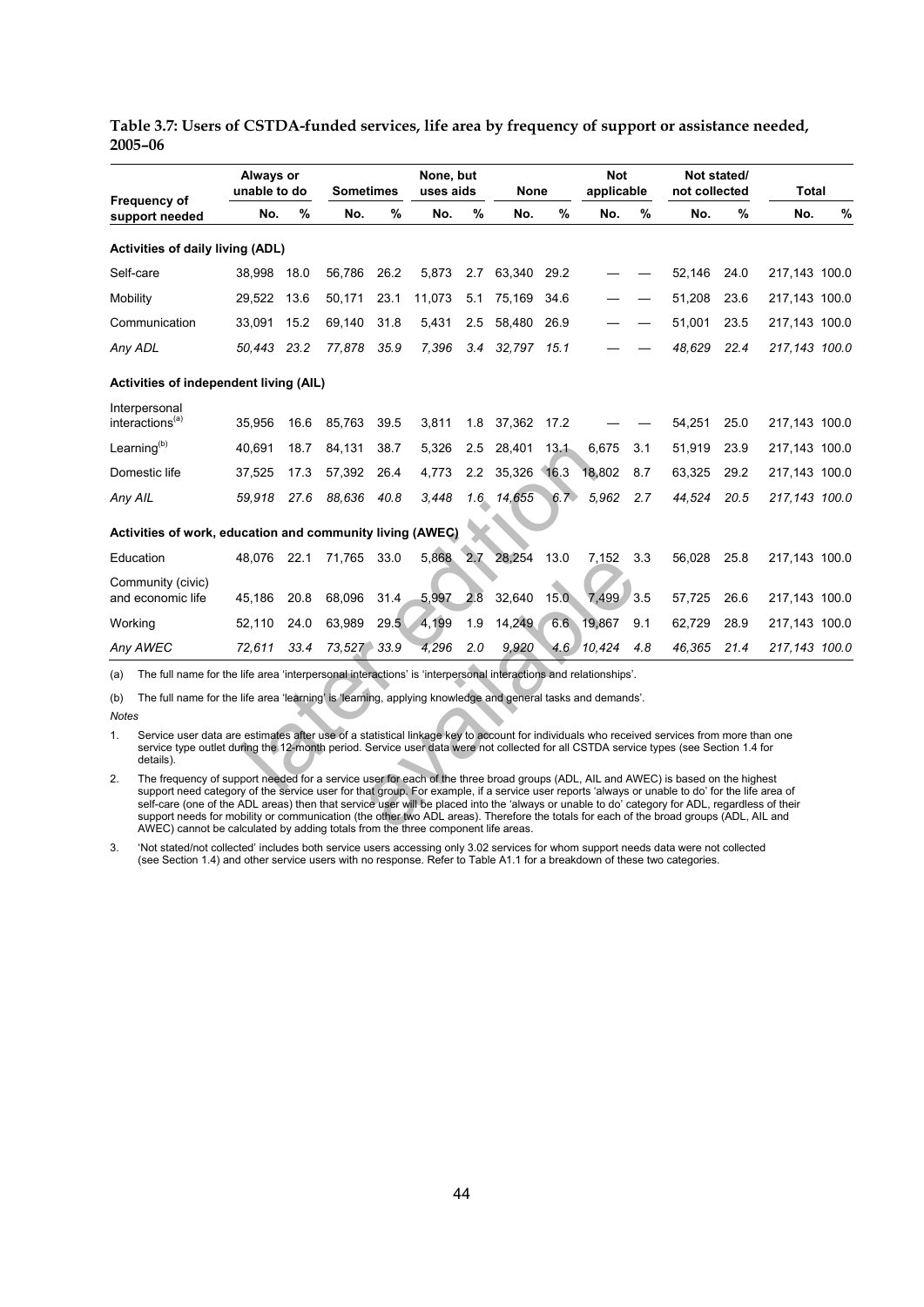

Across the three life areas, those who sometimes need assistance comprised the highest proportion of service users—accounting for at least 45% of users within each life area who responded to the question (Figure 3.1). Between 30–45% of service users reported always needing support with specific life areas, with the highest proportion reported for AWEC support needs, while those who indicated no need for support (including those who used aids) ranged from 9% to 24% of users. wing (AWEC), 2005-06<br>who sometimes need assistance compuning for at least 45% of users within<br>e 3.1). Between 30-45% of service use<br>areas, with the highest proportion rendicated no need for support (includ<br>sers.<br>pommodatio

Across all the three life areas, accommodation support (40% for ADL, 47% for AIL, 60% for AWEC) and respite (41% for ADL, 47% for AIL, 57% AWEC) service users were most likely to report always needing assistance (Table 3.8). The highest proportion of people always needing assistance was for accommodation support users (60%), who required assistance with AWEC. Users of employment services were more likely to sometimes require assistance, with high proportions across all three life areas— AIL 58%, AWEC 57%, and ADL 46%.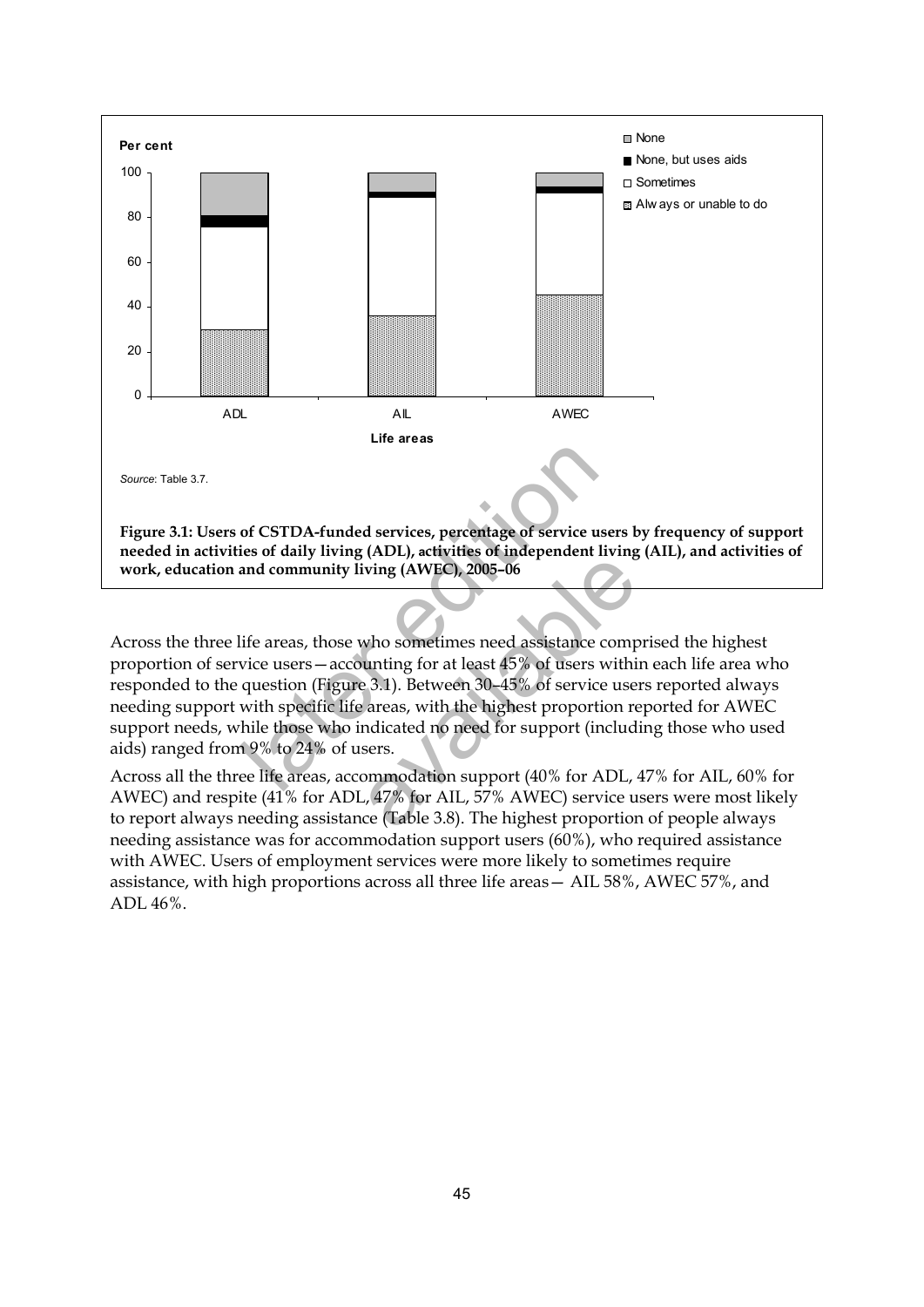**Table 3.8: Users of CSTDA-funded services, service group by frequency of support needed in activities of daily living (ADL), activities of independent living (AIL) and activities of work, education and community living (AWEC), 2005–06** 

|                                                                                                                                                                                                                                                                                                                                                                                                                                       | Accommodation<br>support |       | Community<br>support |      | Community<br>access |      | <b>Respite</b> |       | <b>Employment</b> |      | All service<br>groups |      |
|---------------------------------------------------------------------------------------------------------------------------------------------------------------------------------------------------------------------------------------------------------------------------------------------------------------------------------------------------------------------------------------------------------------------------------------|--------------------------|-------|----------------------|------|---------------------|------|----------------|-------|-------------------|------|-----------------------|------|
| <b>Frequency of support</b><br>needed                                                                                                                                                                                                                                                                                                                                                                                                 | No.                      | %     | No.                  | %    | No.                 | %    | No.            | %     | No.               | %    | No.                   | %    |
| <b>ADL</b>                                                                                                                                                                                                                                                                                                                                                                                                                            |                          |       |                      |      |                     |      |                |       |                   |      |                       |      |
| Always or unable to do                                                                                                                                                                                                                                                                                                                                                                                                                | 14,190                   | 39.9  | 30,503               | 31.6 | 14,649              | 30.7 | 11,092         | 40.6  | 7,177             | 9.8  | 50,443                | 23.2 |
| Sometimes                                                                                                                                                                                                                                                                                                                                                                                                                             | 14,394                   | 40.5  | 28,080               | 29.0 | 18,424              | 38.6 | 10,009         | 36.6  | 33,457            | 45.7 | 77,878                | 35.9 |
| None, but uses aids                                                                                                                                                                                                                                                                                                                                                                                                                   | 842                      | 2.4   | 3,209                | 3.3  | 1,880               | 3.9  | 309            | 1.1   | 2,734             | 3.7  | 7,396                 | 3.4  |
| None                                                                                                                                                                                                                                                                                                                                                                                                                                  | 4,259                    | 12.0  | 7,488                | 7.7  | 6,208               | 13.0 | 2,092          | 7.7   | 19,152            | 26.2 | 32,797                | 15.1 |
| Not stated/not collected                                                                                                                                                                                                                                                                                                                                                                                                              | 1,881                    | 5.3   | 27,384               | 28.3 | 6,577               | 13.8 | 3,817          | 14.0  | 10,637            | 14.5 | 48,629                | 22.4 |
| Total                                                                                                                                                                                                                                                                                                                                                                                                                                 | 35,566                   | 100.0 | 96,664 100.0         |      | 47,738 100.0        |      | 27,319         | 100.0 | 73,157 100.0      |      | 217,143 100.0         |      |
| AIL                                                                                                                                                                                                                                                                                                                                                                                                                                   |                          |       |                      |      |                     |      |                |       |                   |      |                       |      |
| Always or unable to do                                                                                                                                                                                                                                                                                                                                                                                                                | 16,797                   | 47.2  | 33,063               | 34.2 | 18,154              | 38.0 | 12,703         | 46.5  | 11,623            | 15.9 | 59,918                | 27.6 |
| Sometimes                                                                                                                                                                                                                                                                                                                                                                                                                             | 15,178                   | 42.7  | 29,148               | 30.2 | 19,041              | 39.9 | 9.762          | 35.7  | 42,037            | 57.5 | 88,636                | 40.8 |
| None, but uses aids                                                                                                                                                                                                                                                                                                                                                                                                                   | 397                      | 1.1   | 1,331                | 1.4  | 1,174               | 2.5  | 183            | 0.7   | 1,089             | 1.5  | 3,448                 | 1.6  |
| None                                                                                                                                                                                                                                                                                                                                                                                                                                  | 1,255                    | 3.5   | 4,457                | 4.6  | 2,535               | 5.3  | 733            | 2.7   | 7,478             | 10.2 | 14,655                | 6.7  |
| Not stated/not collected/<br>not applicable                                                                                                                                                                                                                                                                                                                                                                                           | 1,939                    | 5.5   | 28.665               | 29.7 | 6,834               | 14.3 | 3.938          | 14.4  | 10,930            | 14.9 | 50,486                | 23.3 |
| <b>Total</b>                                                                                                                                                                                                                                                                                                                                                                                                                          | 35,566                   | 100.0 | 96,664 100.0         |      | 47,738 100.0        |      | 27,319         | 100.0 | 73,157 100.0      |      | 217,143 100.0         |      |
| AWEC (5 years and over)                                                                                                                                                                                                                                                                                                                                                                                                               |                          |       |                      |      |                     |      |                |       |                   |      |                       |      |
| Always or unable to do                                                                                                                                                                                                                                                                                                                                                                                                                | 21,265                   | 60.1  | 34.367               | 41.7 | 24,009              | 50.5 | 15,112         | 56.7  | 17,110            | 23.4 | 71,578                | 35.4 |
| Sometimes                                                                                                                                                                                                                                                                                                                                                                                                                             | 10,210                   | 28.9. | 20,831               | 25.3 | 12,197              | 25.7 | 6,692          | 25.1  | 41,306            | 56.5 | 72,968                | 36.1 |
| None, but uses aids                                                                                                                                                                                                                                                                                                                                                                                                                   | 499                      | 1.4   | 1,534                | 1.9  | 1,979               | 4.2  | 187            | 0.7   | 758               | 1.0  | 4,256                 | 2.1  |
| None                                                                                                                                                                                                                                                                                                                                                                                                                                  | 1,385                    | 3.9   | 3,550                | 4.3  | 2.458               | 5.2  | 649            | 2.4   | 3,290             | 4.5  | 9,839                 | 4.9  |
| Not stated/not collected/<br>not applicable                                                                                                                                                                                                                                                                                                                                                                                           | 1,997                    | 5.6   | 22,048 26.8          |      | 6,905               | 14.5 | 4,025          | 15.1  | 10,586            | 14.5 | 43,622                | 21.6 |
| Total                                                                                                                                                                                                                                                                                                                                                                                                                                 | 35,356                   | 100.0 | 82,330 100.0         |      | 47,548 100.0        |      | 26,665         | 100.0 | 73,050 100.0      |      | 202,263 100.0         |      |
| <b>Notes</b>                                                                                                                                                                                                                                                                                                                                                                                                                          |                          |       |                      |      |                     |      |                |       |                   |      |                       |      |
| Service user data are estimates after use of a statistical linkage key to account for individuals who received services from more than one<br>1.<br>service type outlet during the 12-month period. Row totals may not be the sum of components because individuals may have accessed more<br>than one service type during the 12-month period. Service user data were not collected for all CSTDA service types (see Section 1.4 for |                          |       |                      |      |                     |      |                |       |                   |      |                       |      |

1. Service user data are estimates after use of a statistical linkage key to account for individuals who received services from more than one service type outlet during the 12-month period. Row totals may not be the sum of components because individuals may have accessed more details).

2. 'Not stated/not collected' includes both service users accessing only 3.02 services for whom support needs data were not collected (see Section 1.4) and other service users with no response. Refer to Table A1.1 for a breakdown of these two categories.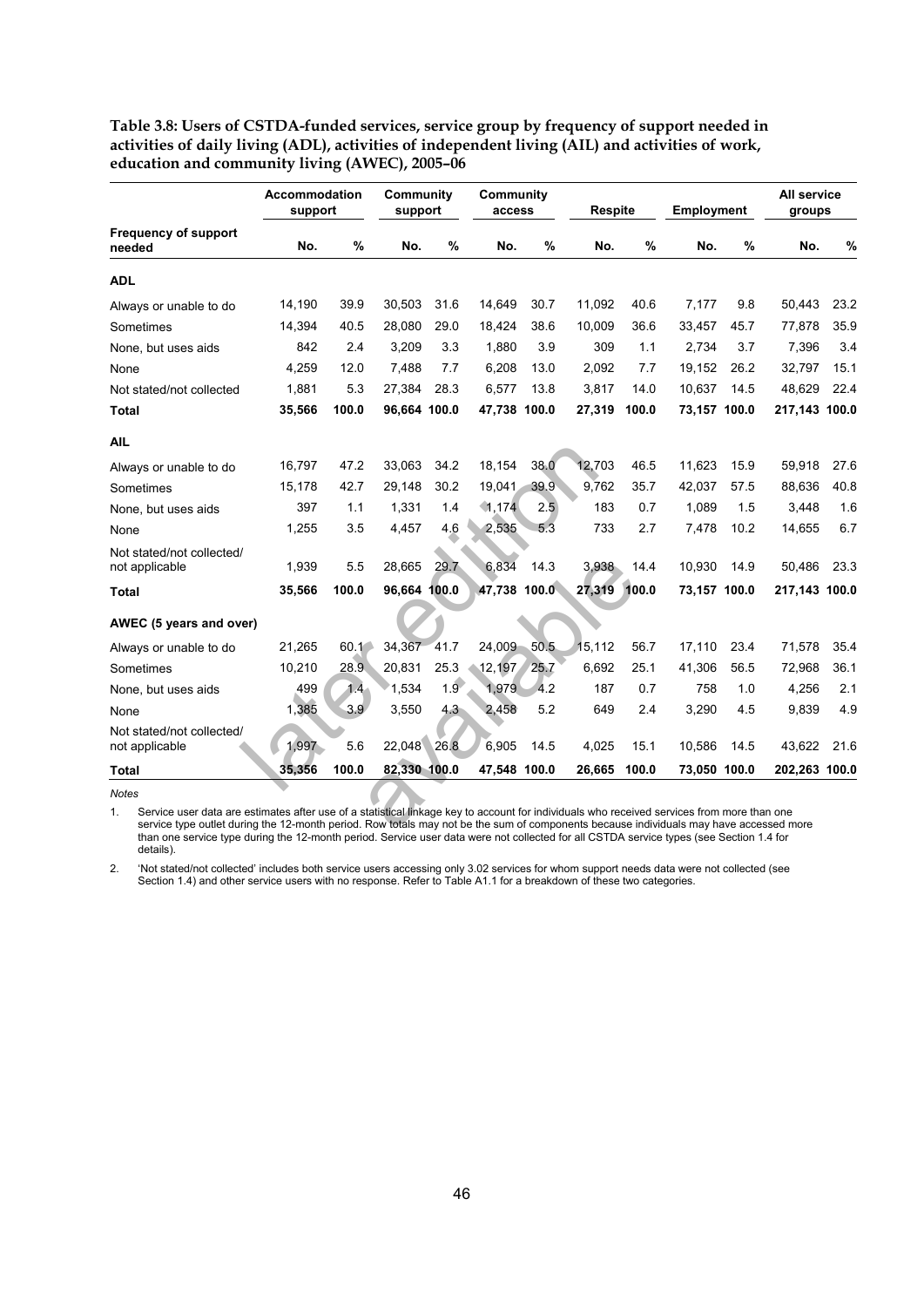

Figure 3.2 represents the proportion of service users within a given age group who always or sometimes need help with ADL, and whether they had an informal carer. For service users under 15 years of age, approximately 87% had an informal carer and always or sometimes required assistance with ADL. With an increase in age, the proportion of users who had an informal carer decreases (to roughly 41% for the age group 65+). This indicates that, proportionally, older service users were less likely to have an informal carer despite requiring assistance with ADL. Age<br>
ence of an informal carer for service users who always or<br>
group, 2005-06<br>
ents the proportion of service users within a given age<br>
encep with ADL, and whether they had an informal care<br>
is age, approximately 87% had on of service users within a given agent on of service users within a given and<br>tely 87% had an informal carer and a<br>tih an increase in age, the proportion<br>hy 41% for the age group 65+). This is<br>were less likely to have an

## **3.5 Living arrangements and residential setting**

Of the 217,143 service users, more than half (55% or 119,060) reported living with their family (Table 3.9). A further 18% (38,279 users) indicated that they lived with others, while 12% (25,424 users) reported living alone. Service users accessing accommodation support were the most likely to report living with others (57%), while respite users were the most likely to report living with family (77%). Those using accommodation support services also had the highest proportion of service users who reported living alone (18%).

Approximately 80–90% of service users living with others (not including family) always or sometimes needed assistance with ADL (79%), AIL (87%) or AWEC (88%; Figure 3.3). For those who live alone or live with family, these proportions were somewhat lower, ranging from 56–77%. The proportion of those needing support for ADL was lower than for AIL or AWEC across the various types of living arrangements.

The three most common residential settings reported among CSTDA service users in 2005–06 were private residential setting (68%), domestic-scale supported (for example, group homes; 7%) and supported accommodation facility (e.g. hostels or supported residential services; 5%) (Table A1.17). Service users with a primary intellectual/learning disability were the most likely to report living in these residential settings (ranging from 50–82%) (Figure 3.4).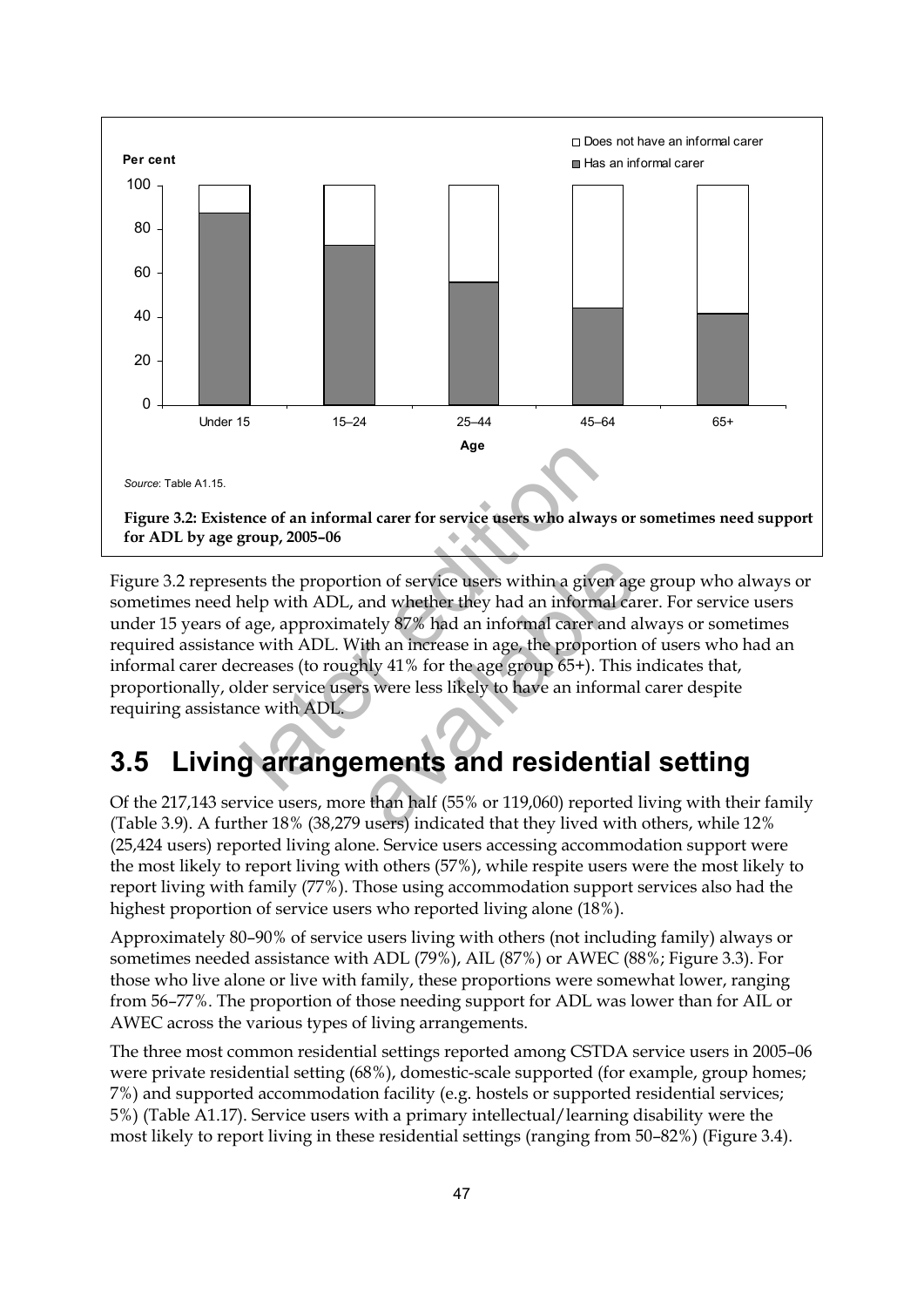For all other residential settings people with psychiatric disability were a more common resident than other primary disability types.

|                       | Lives alone |      |         | Lives with<br>family |        | Lives with<br>others |        | Not stated/<br>not collected |         | <b>Total</b> |  |
|-----------------------|-------------|------|---------|----------------------|--------|----------------------|--------|------------------------------|---------|--------------|--|
| Service group         | No.         | %    | No.     | %                    | No.    | %                    | No.    | %                            | No.     | %            |  |
| Accommodation support | 6,241       | 17.5 | 7,585   | 21.3                 | 20.376 | 57.3                 | 1,364  | 3.8                          | 35,566  | 100.0        |  |
| Community support     | 6,951       | 7.2  | 59,885  | 62.0                 | 14.192 | 14.7                 | 15,636 | 16.2                         | 96.664  | 100.0        |  |
| Community access      | 6,400       | 13.4 | 20.409  | 42.8                 | 15.627 | 32.7                 | 5.302  | 11.1                         | 47.738  | 100.0        |  |
| Respite               | 1.450       | 5.3  | 20.922  | 76.6                 | 2.948  | 10.8                 | 1,999  | 7.3                          | 27.319  | 100.0        |  |
| Employment            | 11,970      | 16.4 | 40.033  | 54.7                 | 10.451 | 14.3                 | 10.703 | 14.6                         | 73,157  | 100.0        |  |
| Total                 | 25.424      | 11.7 | 119.060 | 54.8                 | 38.279 | 17.6                 | 34.380 | 15.8                         | 217.143 | 100.0        |  |

#### **Table 3.9: Users of CSTDA-funded services, living arrangements by service group, 2005–06**

*Notes* 

1. Service user data are estimates after use of a statistical linkage key to account for individuals who received services from more than one service type outlet during the 12-month period. Column totals may not be the sum of components because individuals may have accessed more than one service type during the 12-month period. Service user data were not collected for all CSTDA service types (see Section 1.4 for details).

2. 'Not stated/not collected' includes both service users accessing only 3.02 services for whom living arrangement data were not collected (see Section 1.4) and other service users with no response. Refer to Table A1.1 for a breakdown of these two categories.



**sometimes needing support, by broad life areas and living arrangements, 2005–06**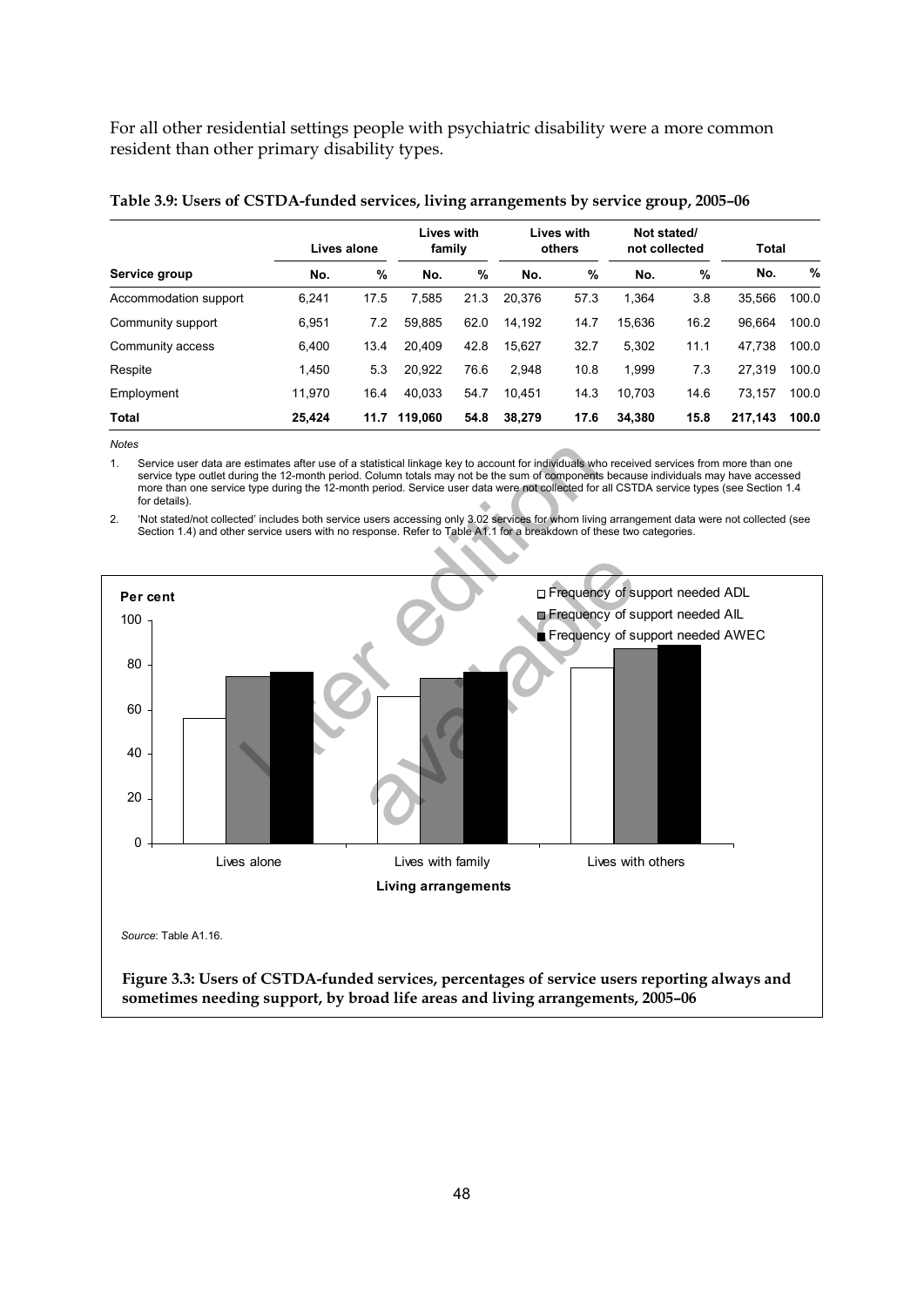

later ed.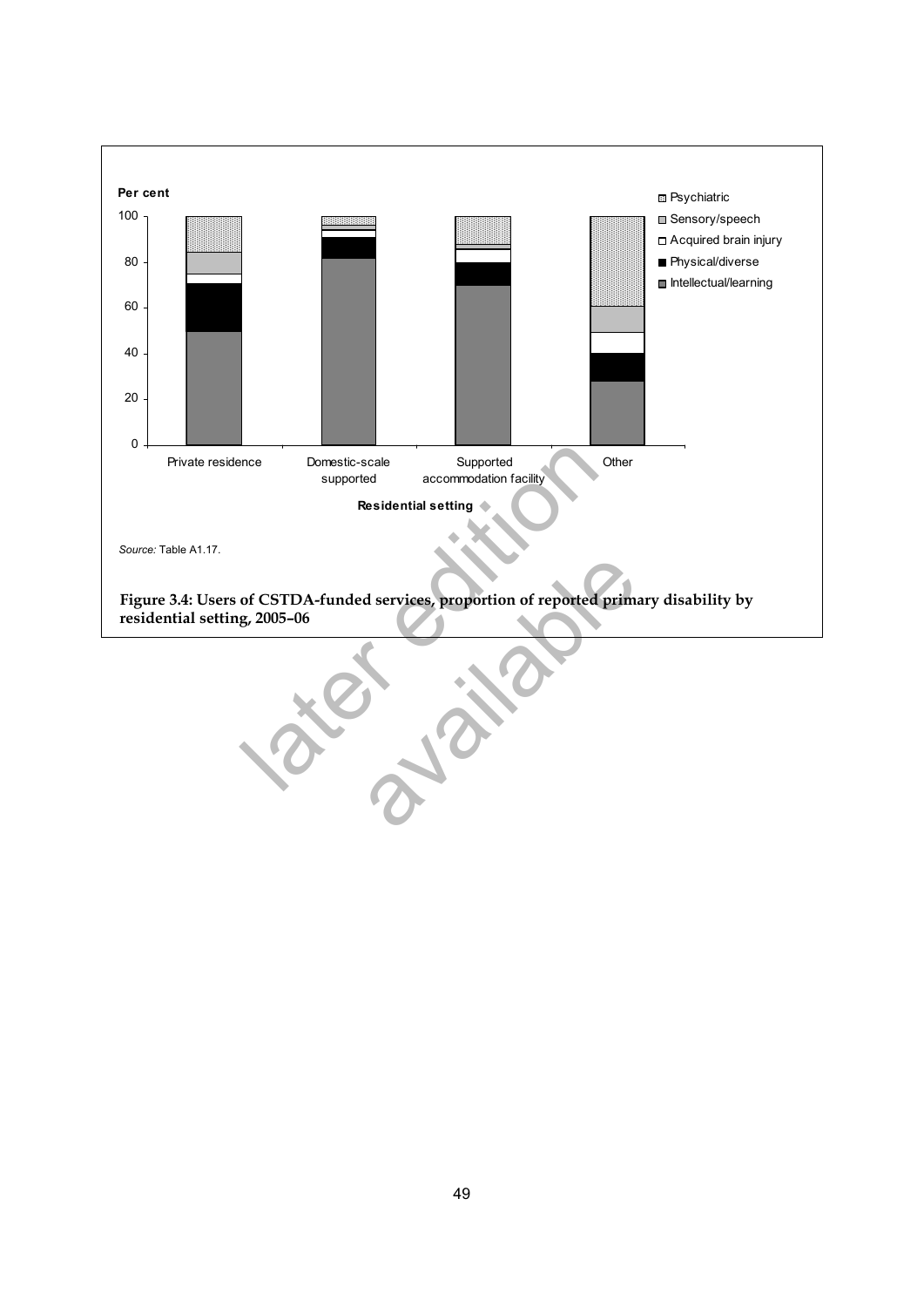# **4 Service users with autism spectrum disorders**

Chapter 4 is a special focus chapter, included for the first time in the *Disability support services* report. This chapter illustrates the type of analyses that can be conducted for any disability type, or any subgroup, within the CSTDA. The intention for future annual reports is to focus on a different subgroup of service users each year.

Autism is a lifelong disability that can affect many aspects of a person's life—in particular communication (understanding and being understood by others), forming and managing personal relationships, behaviour and interaction with one's environment (A4 2006).

This chapter focuses on CSTDA service users who have reported autism as their primary or 'other significant' disability group. Under the CSTDA NMDS definition, autism is defined as 'a pervasive developmental disorder involving disturbances in cognition, interpersonal communication, social interactions and behaviour (in particular obsessional, ritualistic, stereotyped and rigid behaviours)' (AIHW 2005a). All conditions under the autism spectrum are included under this category for CSTDA NMDS reporting purposes—including Asperger's syndrome and Pervasive Developmental Delay. Throughout this chapter, 'autism' will refer to this broad definition. It should be noted that CSTDA services are only one means of assistance for people with an autism spectrum disorder, and that other services, such as clinical/health services, also provide assistance. lateration and behaviour (in particular obsessocial interactions and behaviour (in particular obsessigid behaviours)' (AIHW 2005a). All conditions und<br>er this category for CSTDA NMDS reporting purpos<br>ome and Pervasive Deve

### **4.1 Autism in the Australian population**

<u>.</u>

According to the 2003 ABS Survey of Disability, Ageing and Carers, an estimated 30,000 people had autism as a health condition (AIHW 2007 forthcoming). Of these, 24,100 (80%) also reported a severe or profound core activity limitation<sup>10</sup>. This equates to a prevalence rate of 0.1% of the Australian population (AIHW 2005c). There is an increasing trend in the estimated number of people with autism—since 1998 the number of people with autism has doubled from 13,000 people (including 12,400 as a severe or profound core activity limitation) (AIHW 2007). This trend is at least partly due to increased public awareness about autism spectrum disorders and a greater understanding by the community and medical practitioners in the diagnosis and/or reporting of autism. efinition. It should be noted that CST<br>e with an autism spectrum disorder,<br>ervices, also provide assistance.<br>**Australian population**<br>y of Disability, Ageing and Carers, an<br>dition (AIHW 2007 forthcoming). Of<br>d core activity

Autism spectrum diagnoses are most common among primary school-aged children. A report from the Australian Advisory Board on Autism Spectrum Disorders (AABASD 2007) estimated the prevalence rate for children aged 6–12 years to be 62.5 per 10,000, which equates to more than 10,000 children in this age group nationally<sup>11</sup>.

<sup>10</sup> The three 'core' activities relate to the three Activities of Daily Living (ADL) — self-care, mobility and communication. A person's overall level of core activity limitation is determined by the highest level of limitation the person experienced in any of the core activity areas. A profound limitation means that the person is unable to perform a core activity or always needs assistance; a severe limitation means that they sometimes need assistance to perform a core activity, they have difficulty understanding or being understood by family or friends, or can communicate more easily using sign language or other non-spoken forms of communication.

<sup>11</sup> Note that this report stated that 'the prevalence of ASD in Australia is not certain from existing data'.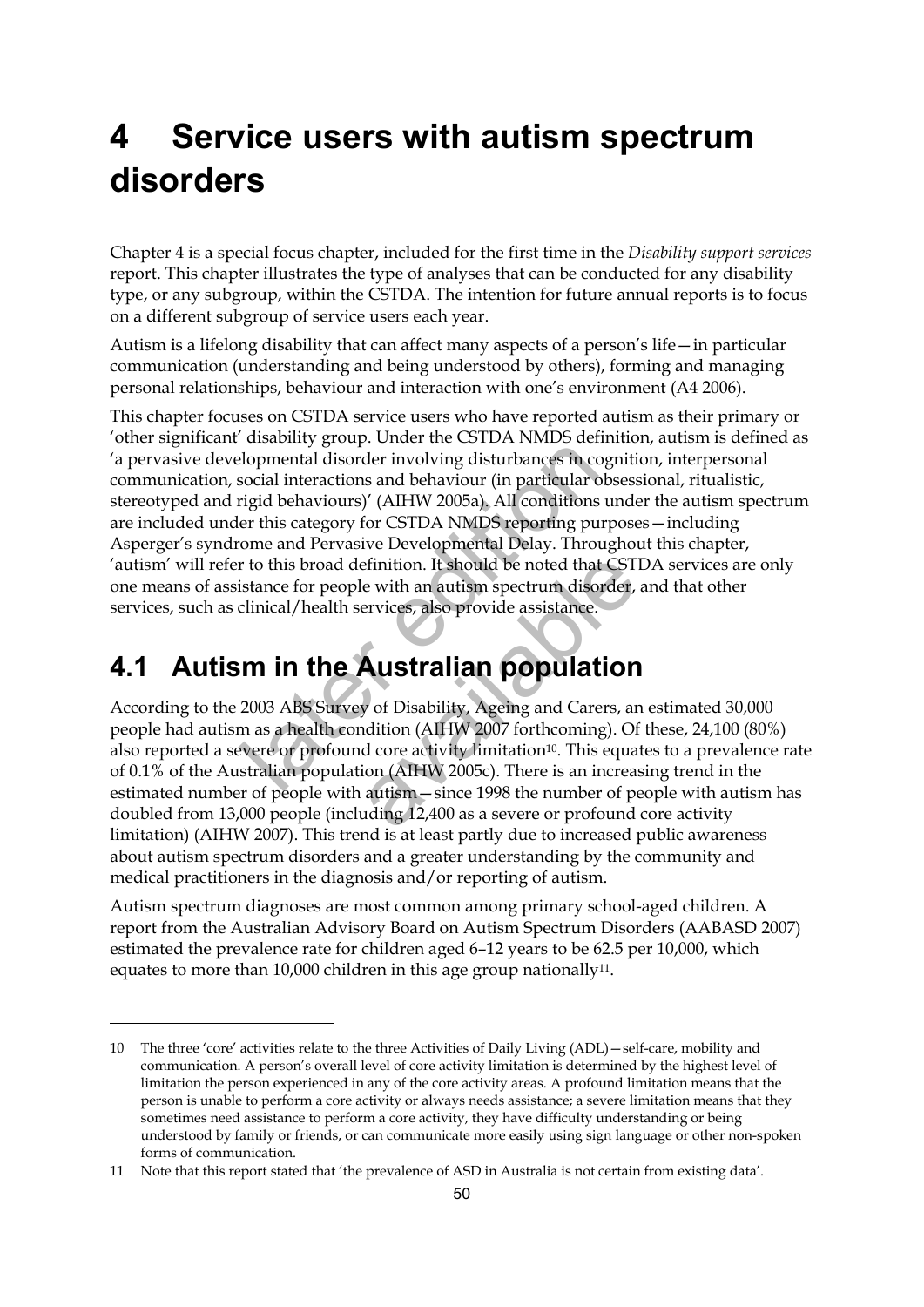#### **4.2 Disability groups, age and sex**

In 2005–06, there were 17,713 service users who reported autism as either a primary (10,912) or an 'other significant' (6,801) disability group (Table 4.1). This represents 8.2% of all 217,143 users; a similar proportion reported autism in 2004–05 (8.1%) and 2003–04 (8.0%) (AIHW 2005b; AIHW 2006b). The proportion of service users reporting a primary disability of autism has increased from 4.8% in 2003–04 and 2004–05 to 5.9% in 2005–06 (Table A2.4), while over the same period the proportion of users reporting an 'other significant' disability of autism has decreased from 3.6% to 3.1% (AIHW 2005b; AIHW 2006b).

Just over three-fifths (61%) of the 10,912 service users reporting a primary disability of autism in 2005–06 did not report any other disability groups (Table 4.1). A further 27% of these users reported an intellectual disability and 17% a speech disability. Of the 6,801 users reporting autism as a secondary disability group, the vast majority (6,218 or 91%) also reported an intellectual disability. Over one-third (35%) of users who reported autism as an 'other' disability also reported a speech disability, a quarter (25%) neurological and 23% physical. Service users with a primary disability of autism reported an average of 1.74 disability groups (see Table 2.6), meaning they were slightly more likely than other users to report multiple disability groups (overall, the average was 1.60 disability groups).

| physical. Service users with a primary disability of autism reported an<br>disability groups (see Table 2.6), meaning they were slightly more like<br>report multiple disability groups (overall, the average was 1.60 disabil |                      |                    |                                                            |       |  |  |  |  |
|--------------------------------------------------------------------------------------------------------------------------------------------------------------------------------------------------------------------------------|----------------------|--------------------|------------------------------------------------------------|-------|--|--|--|--|
| Table 4.1: Users of CSTDA-funded services reporting autism, by other<br>disability groups reported, 2005-06                                                                                                                    |                      |                    |                                                            |       |  |  |  |  |
|                                                                                                                                                                                                                                | Autism reported as a | primary disability | Autism reported as an<br>'other significant'<br>disability |       |  |  |  |  |
| Additional disability group(s)<br>reported                                                                                                                                                                                     | No.                  | %                  | No.                                                        | %     |  |  |  |  |
| Intellectual                                                                                                                                                                                                                   | 2,901                | 26.6               | 6,218                                                      | 91.4  |  |  |  |  |
| Specific learning/ADD                                                                                                                                                                                                          | 834                  | 7.6                | $\overline{7}$ 10                                          | 10.4  |  |  |  |  |
| Physical                                                                                                                                                                                                                       | 540                  | 4.9                | 1,566                                                      | 23.0  |  |  |  |  |
| Acquired brain injury                                                                                                                                                                                                          | 68                   | 0.6                | 312                                                        | 4.6   |  |  |  |  |
| Neurological                                                                                                                                                                                                                   | 624                  | 5.7                | 1,701                                                      | 25.0  |  |  |  |  |
| Deafblind                                                                                                                                                                                                                      | 19                   | 0.2                | 103                                                        | 1.5   |  |  |  |  |
| Vision                                                                                                                                                                                                                         | 213                  | 2.0                | 830                                                        | 12.2  |  |  |  |  |
| Hearing                                                                                                                                                                                                                        | 156                  | 1.4                | 477                                                        | 7.0   |  |  |  |  |
| Speech                                                                                                                                                                                                                         | 1,807                | 16.6               | 2,343                                                      | 34.5  |  |  |  |  |
| Psychiatric                                                                                                                                                                                                                    | 353                  | 3.2                | 916                                                        | 13.5  |  |  |  |  |
| Developmental delay                                                                                                                                                                                                            | 543                  | 5.0                | 288                                                        | 4.2   |  |  |  |  |
| No additional groups reported                                                                                                                                                                                                  | 6,075                | 61.4               |                                                            |       |  |  |  |  |
| <b>Total</b>                                                                                                                                                                                                                   | 10,912               | 100.0              | 6,801                                                      | 100.0 |  |  |  |  |

#### **Table 4.1: Users of CSTDA-funded services reporting autism, by other disability groups reported, 2005–06**

*Notes* 

1. Service user data are estimates after use of a statistical linkage key to account for individuals who received services from more than one service type outlet during the 12-month period. Service user data were not collected for all CSTDA service types (see Section 1.4 for details).

2. Totals do not represent the sum of their components because service users may nominate more than one additional disability group alongside their primary disability.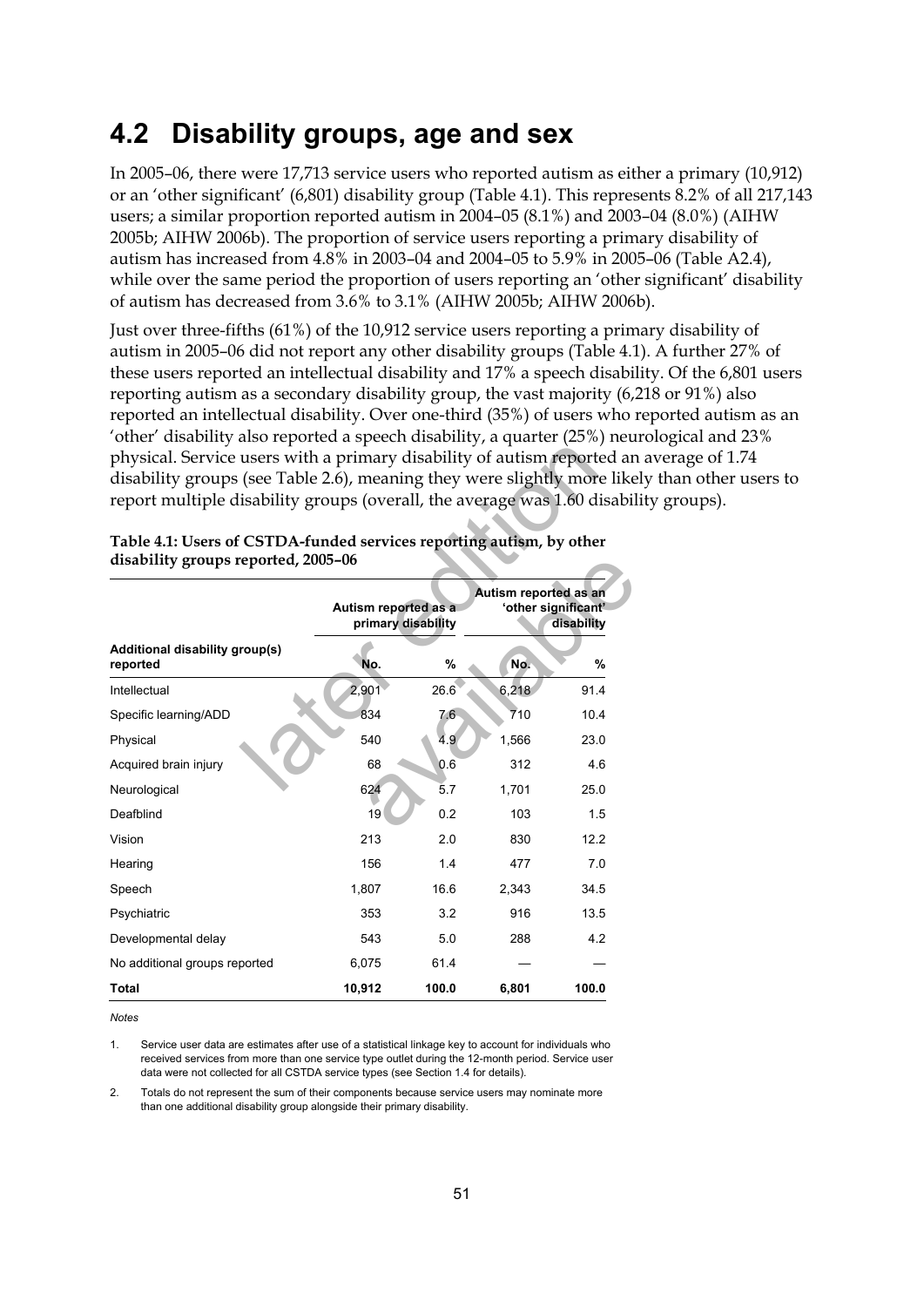Four in five service users with autism (14,074 of 17,713, or 80%) were male (Table 4.2). Males outnumbered females in all 5-year age groups, particularly in the younger ages.

The majority of service users with autism (70%) were aged between 5 and 24 years; with the peak age group being those aged 5–9 years (22%) (Figure 4.1 and Table 4.2). Around 8% of users with autism were aged under 5 years, while 7% were aged 25–29 years. A further 15% of service users with autism were 30 years or older. The median age of service users with autism was 15.8 years—males with autism were on the whole younger than females (15.4 years, compared with 17.8 years; Table 4.2).

|                                                                                                                                                                                                                                                                                                        | Male   |       | Female |       | <b>Total</b> |       |
|--------------------------------------------------------------------------------------------------------------------------------------------------------------------------------------------------------------------------------------------------------------------------------------------------------|--------|-------|--------|-------|--------------|-------|
| Age group (years)                                                                                                                                                                                                                                                                                      | No.    | %     | No.    | %     | No.          | %     |
| $0 - 4$                                                                                                                                                                                                                                                                                                | 1,103  | 7.8   | 240    | 6.6   | 1,343        | 7.6   |
| $5 - 9$                                                                                                                                                                                                                                                                                                | 3,146  | 22.4  | 687    | 19.0  | 3,833        | 21.7  |
| $10 - 14$                                                                                                                                                                                                                                                                                              | 2,617  | 18.6  | 597    | 16.5  | 3,214        | 18.2  |
| $15 - 19$                                                                                                                                                                                                                                                                                              | 2,546  | 18.1  | 575    | 15.9  | 3,121        | 176   |
| $20 - 24$                                                                                                                                                                                                                                                                                              | 1,753  | 12.5  | 494    | 13.6  | 2,247        | 12.7  |
| $25 - 29$                                                                                                                                                                                                                                                                                              | 945    | 6.7   | 300    | 8.3   | 1,245        | 7.0   |
| $30 - 34$                                                                                                                                                                                                                                                                                              | 650    | 4.6   | 226    | 6.2   | 876          | 4.9   |
| $35 - 39$                                                                                                                                                                                                                                                                                              | 460    | 3.3   | 168    | 4.6   | 628          | 3.5   |
| $40 - 44$                                                                                                                                                                                                                                                                                              | 343    | 2.4   | 116    | 3.2   | 459          | 2.6   |
| $45 - 49$                                                                                                                                                                                                                                                                                              | 224    | 1.6   | 85     | 2.3   | 309          | 1.7   |
| $50+$                                                                                                                                                                                                                                                                                                  | 287    | 2.0   | 134    | 3.7   | 421          | 2.4   |
| Total                                                                                                                                                                                                                                                                                                  | 14,076 | 100.0 | 3,623  | 100.0 | 17,713       | 100.0 |
| Median age (years)                                                                                                                                                                                                                                                                                     | 15.4   |       | 17.6   |       | 15.8         |       |
| <b>Notes</b>                                                                                                                                                                                                                                                                                           |        |       |        |       |              |       |
| Service user data are estimates after use of a statistical linkage key to account for individuals who received services<br>1.<br>from more than one service type outlet during the 12-month period. Service user data were not collected for all<br>CSTDA service types (see Section 1.4 for details). |        |       |        |       |              |       |
| 2.<br>Row totals include 14 service users whose sex was 'not stated'. Column totals include 5 service users whose age                                                                                                                                                                                  |        |       |        |       |              |       |

**Table 4.2: Users of CSTDA-funded services reporting a primary or 'other significant' disability group of autism by age and sex, 2005–06** 

2. Row totals include 14 service users whose sex was 'not stated'. Column totals include 5 service users whose age was 'not stated'.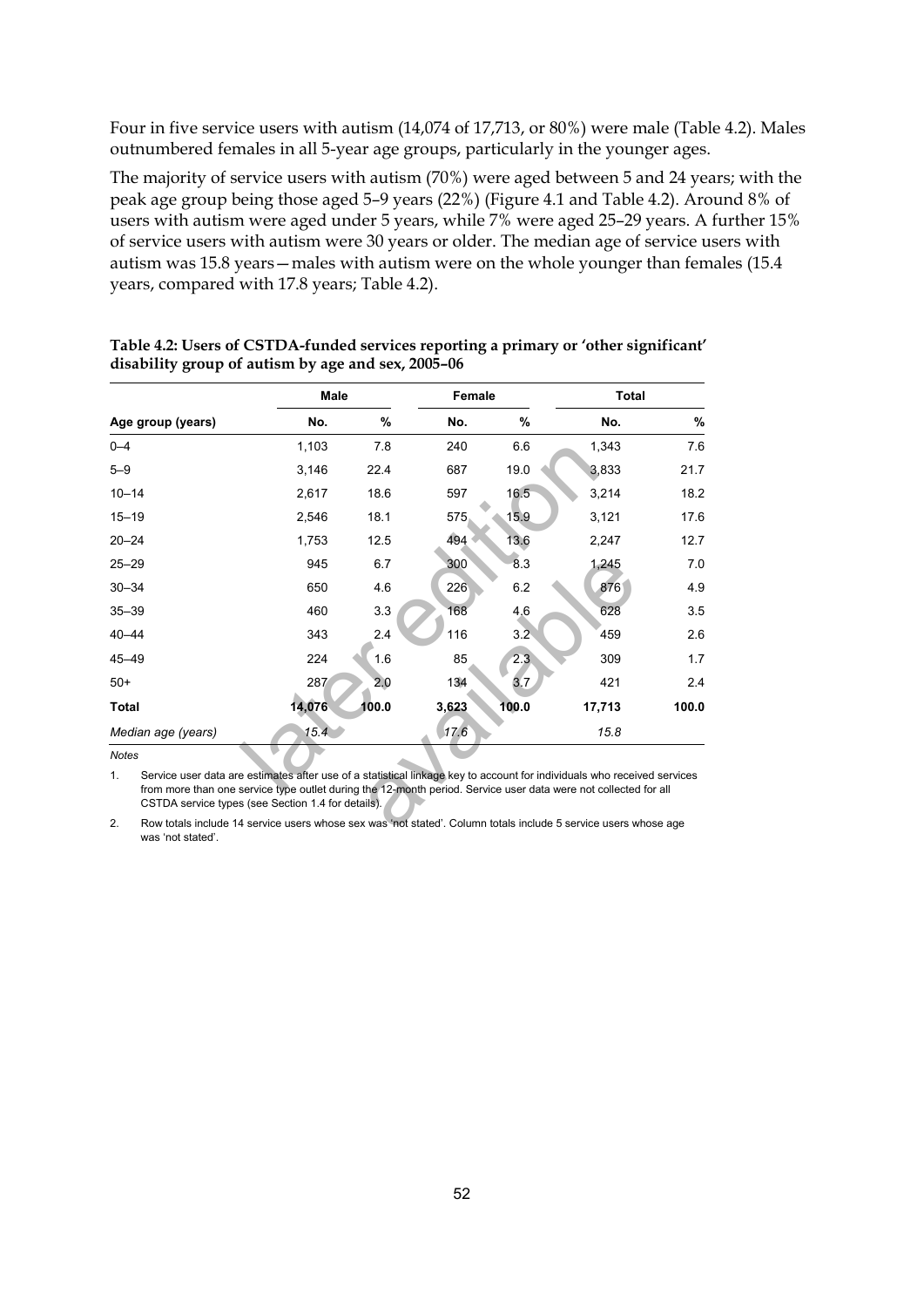

#### **4.3 Service usage**

Service users with autism were most likely to access community support services (66%), followed by respite (29%) and community access (23%) services (Table 4.3). There was some variation between the proportion of users accessing different service groups depending on whether autism was reported as a primary or 'other significant' disability group. Service users with an 'other significant' disability of autism were much more likely to use community access (39%, compared with 13% for those with a primary disability of autism), accommodation support (32% compared with 8%) and respite (36% compared with 25%). In contrast, employment services were much more widely accessed by users with autism as a primary disability (20%) than as an 'other' disability (8%). **d services reporting autism by age and<br>
Consider the service state of the service of the services (Table<br>
of users accessing different service g<br>
primary or 'other significant' disabi<br>
isability of autism were much more l** 

Service users with autism were much more likely than the general service user population to access respite services (29% of users with autism, compared with 13% of all users) and community support services (66% compared with 45%) (Table 4.3). In contrast, service users with autism were much less likely to access employment services (15% compared with 34% overall). Rates of usage for accommodation support and community access services were very similar across the two groups.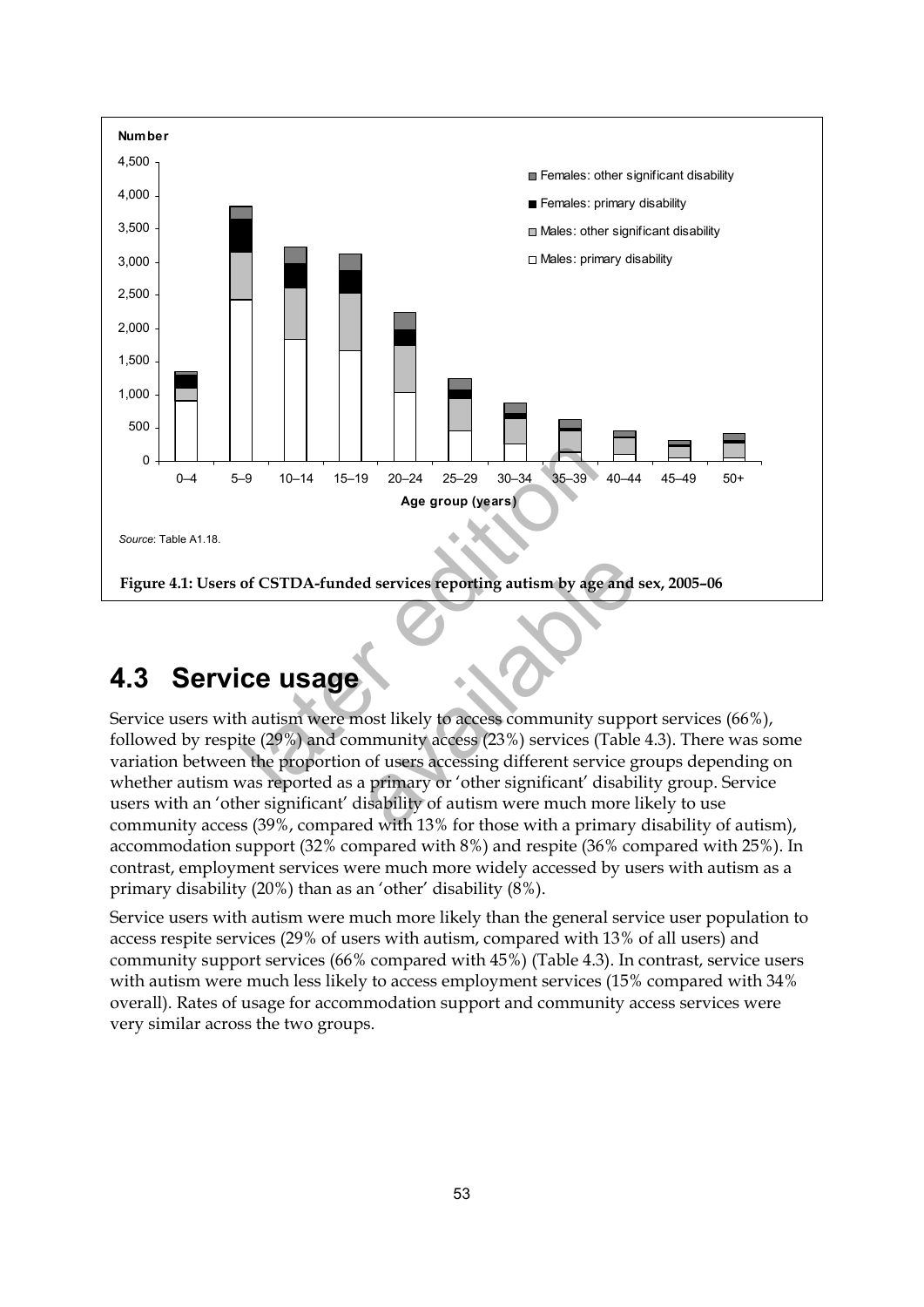| Table 4.3: Users of CSTDA-funded services reporting autism by service group, 2005-06 |  |  |
|--------------------------------------------------------------------------------------|--|--|
|                                                                                      |  |  |

|                                                                  |        | Accommodation<br>support |        | Community<br>support |        | Community<br>access |        | <b>Respite</b> |        | <b>Employment</b> |         | All service<br>groups |  |
|------------------------------------------------------------------|--------|--------------------------|--------|----------------------|--------|---------------------|--------|----------------|--------|-------------------|---------|-----------------------|--|
|                                                                  | No.    | %                        | No.    | %                    | No.    | %                   | No.    | %              | No.    | $\%$              | No.     | %                     |  |
| Autism reported as a<br>primary disability group                 | 867    | 7.9                      | 7.004  | 64.2                 | 1.395  | 12.8                | 2.739  | 25.1           | 2.131  | 19.5              | 10.912  | 100.0                 |  |
| Autism reported as an<br>'other significant'<br>disability group | 2.126  | 31.3                     | 4.610  | 67.8                 | 2.679  | 39.4                | 2.438  | 35.8           | 558    | 8.2               | 6.801   | 100.0                 |  |
| <b>Total</b>                                                     | 2.993  | 16.9                     | 11,614 | 65.6                 | 4,074  | 23.0                | 5,177  | 29.2           | 2,689  | 15.2              | 17,713  | 100.0                 |  |
| All CSTDA service users                                          | 35.566 | 16.4                     | 96.664 | 44.5                 | 47.738 | 22.0                | 27.319 | 12.6           | 73.157 | 33.7              | 217.143 | 100.0                 |  |

*Note:* Service user data are estimates after use of a statistical linkage key to account for individuals who received services from more than one service type outlet during the 12-month period. Total for all service groups may not be the sum of components because individuals may have accessed services from more than one service group over the 12-month period. Service user data were not collected for all CSTDA service types (see Section 1.4 for details).

### **4.4 Support needs**

Service users with autism reported high support needs over most life areas. The proportion of users with autism always needing support in the nine life areas ranged from 20% for mobility to 48% in community (civic) and economic life (Table 4.4). The proportion of service users with autism needing no support was by far the highest for mobility (39%), followed by self-care (14%) and communication (13%).

Service users with autism generally reported a much higher level of support needs than service users overall (Figure 4.2). Similar proportions of the two groups reported sometimes needing help with the three broad life areas (ADL, AIL and AWEC); however, for those with autism the proportion of users reporting always needing help was substantially higher for all three areas— 48% for ADL (compared with 23% of all users), 56% for AIL (compared with 28%) and 58% for AWEC (compared with 33%). The proportion of service users with autism needing some form of help (always or sometimes) within these three areas was between 80 and 90%, compared with around 60–70% for all users. **Ort needs**<br>
h autism reported high support needs over most life<br>
ism always needing support in the nine life areas ran<br>
n community (civic) and economic life (Table 4.4). Th<br>
n needing no support was by far the highest fo vic) and economic life (Table 4.4). The<br>port was by far the highest for mobil<br>in (13%).<br>Iy reported a much higher level of sumilar proportions of the two group<br>I life areas (ADL, AIL and AWEC); h<br>borting always needing hel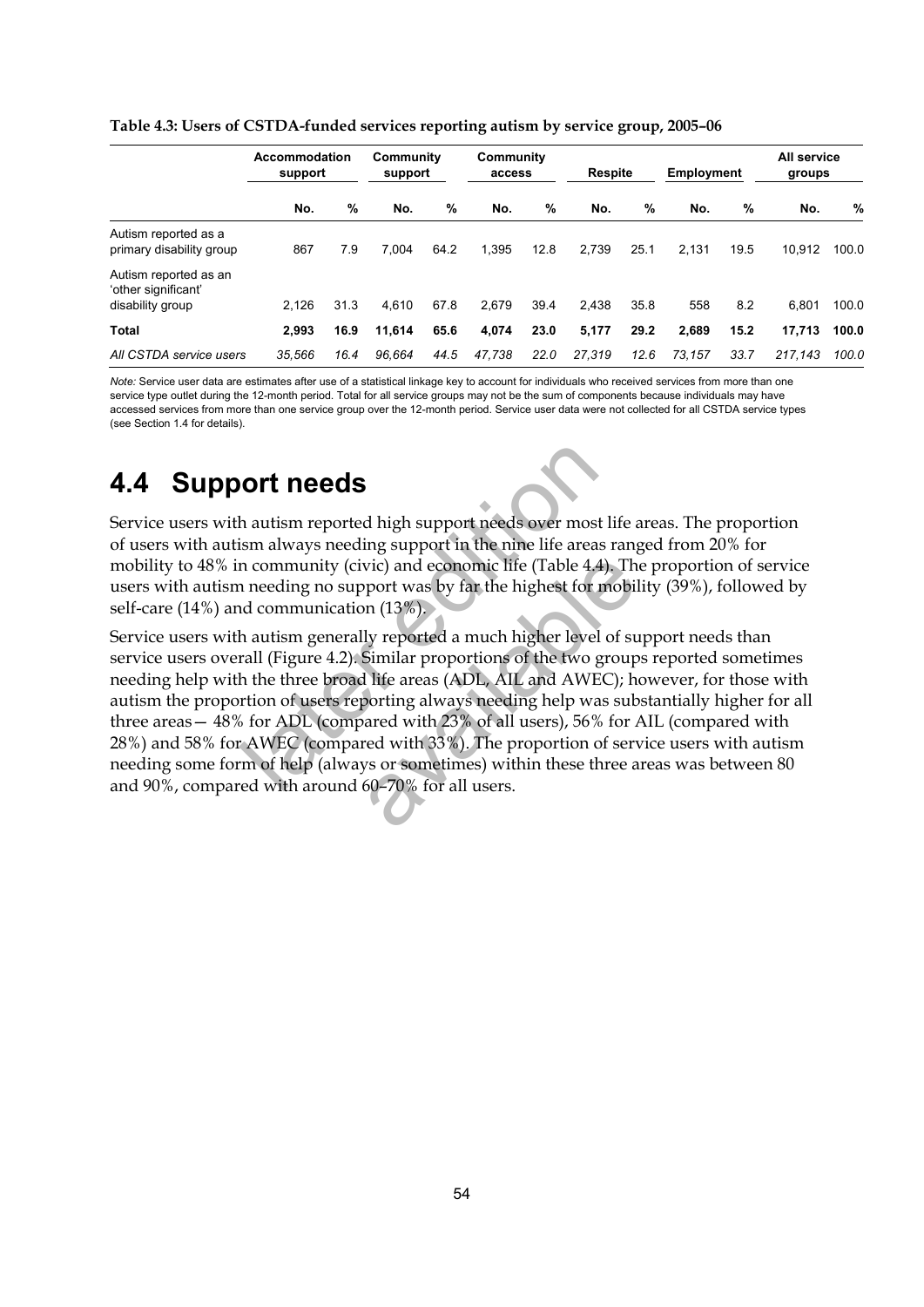|              |                                                                                                                                                                                                                                                                                                                                                                                                                                                                                                                                                                                                                                                                    | Always or<br>unable to do |      | <b>Sometimes</b> |      | None, but<br>uses aids |     | None  |      | <b>Not</b><br>applicable |      | not collected | Not stated/ | <b>Total</b> |       |
|--------------|--------------------------------------------------------------------------------------------------------------------------------------------------------------------------------------------------------------------------------------------------------------------------------------------------------------------------------------------------------------------------------------------------------------------------------------------------------------------------------------------------------------------------------------------------------------------------------------------------------------------------------------------------------------------|---------------------------|------|------------------|------|------------------------|-----|-------|------|--------------------------|------|---------------|-------------|--------------|-------|
|              | <b>Frequency of</b><br>support needed                                                                                                                                                                                                                                                                                                                                                                                                                                                                                                                                                                                                                              | No.                       | $\%$ | No.              | $\%$ | No.                    | %   | No.   | $\%$ | No.                      | $\%$ | No.           | %           | No.          | %     |
|              | <b>Activities of daily living (ADL)</b>                                                                                                                                                                                                                                                                                                                                                                                                                                                                                                                                                                                                                            |                           |      |                  |      |                        |     |       |      |                          |      |               |             |              |       |
|              | Self-care                                                                                                                                                                                                                                                                                                                                                                                                                                                                                                                                                                                                                                                          | 6.471                     | 36.5 | 7,017            | 39.6 | 195                    | 1.1 | 2,507 | 14.2 |                          |      | 1.523         | 8.6         | 17,713 100.0 |       |
| Mobility     |                                                                                                                                                                                                                                                                                                                                                                                                                                                                                                                                                                                                                                                                    | 3,552                     | 20.1 | 5,316            | 30.0 | 451                    | 2.5 | 6,986 | 39.4 |                          |      | 1,408         | 7.9         | 17,713 100.0 |       |
|              | Communication                                                                                                                                                                                                                                                                                                                                                                                                                                                                                                                                                                                                                                                      | 6,581                     | 37.2 | 7,301            | 41.2 | 296                    | 1.7 | 2,338 | 13.2 |                          |      | 1,197         | 6.8         | 17,713 100.0 |       |
|              | Any ADL                                                                                                                                                                                                                                                                                                                                                                                                                                                                                                                                                                                                                                                            | 8.444                     | 47.7 | 6.828            | 38.5 | 164                    | 0.9 | 1,195 | 6.7  |                          |      | 1,082         | 6.1         | 17,713 100.0 |       |
|              | Activities of independent living (AIL)                                                                                                                                                                                                                                                                                                                                                                                                                                                                                                                                                                                                                             |                           |      |                  |      |                        |     |       |      |                          |      |               |             |              |       |
|              | Interpersonal<br>interactions <sup>(a)</sup>                                                                                                                                                                                                                                                                                                                                                                                                                                                                                                                                                                                                                       | 7,348                     | 41.5 | 7,707            | 43.5 | 126                    | 0.7 | 763   | 4.3  |                          |      | 1,769         | 10.0        | 17,713 100.0 |       |
|              | Learning <sup>(b)</sup>                                                                                                                                                                                                                                                                                                                                                                                                                                                                                                                                                                                                                                            | 7,456                     | 42.1 | 7,273            | 41.1 | 173                    | 1.0 | 591   | 3.3  | 640                      | 3.6  | 1,580         | 8.9         | 17,713 100.0 |       |
|              | Domestic life                                                                                                                                                                                                                                                                                                                                                                                                                                                                                                                                                                                                                                                      | 5,011                     | 28.3 | 3,793            | 21.4 | 118                    | 0.7 | 879   | 5.0  | 3,561                    | 20.1 | 4,351         | 24.6        | 17,713 100.0 |       |
| Any AIL      |                                                                                                                                                                                                                                                                                                                                                                                                                                                                                                                                                                                                                                                                    | 9.812 55.4                |      | 6,291            | 35.5 | 80                     | 0.5 | 278   | 1.6  | 189                      | 1.1  | 1.063         | 6.0         | 17,713 100.0 |       |
|              | Activities of work, education and community living (AWEC)                                                                                                                                                                                                                                                                                                                                                                                                                                                                                                                                                                                                          |                           |      |                  |      |                        |     |       |      |                          |      |               |             |              |       |
|              | Education                                                                                                                                                                                                                                                                                                                                                                                                                                                                                                                                                                                                                                                          |                           |      | 8,015 45.2 6,549 | 37.0 | 179                    | 1.0 | 572   | 3.2  | 692                      | 3.9  | 1,706         | 9.6         | 17,713 100.0 |       |
|              | Community (civic)<br>and economic life                                                                                                                                                                                                                                                                                                                                                                                                                                                                                                                                                                                                                             | 8,521                     | 48.1 | 5.419            | 30.6 | 130                    | 0.7 | 766   | 4.3  | 750                      | 4.2  | 2.127         | 12.0        | 17,713       | 100.0 |
| Working      |                                                                                                                                                                                                                                                                                                                                                                                                                                                                                                                                                                                                                                                                    | 5,435                     | 30.7 | 2,952            | 16.7 | 81                     | 0.5 | 300   | 1.7  | 4,073                    | 23.0 | 4,872         | 27.5        | 17,713 100.0 |       |
|              | Any AWEC                                                                                                                                                                                                                                                                                                                                                                                                                                                                                                                                                                                                                                                           | 10,257                    | 57.9 | 5,029            | 28.4 | 59                     | 0.3 | 163   | 0.9  | 875                      | 4.9  | 1,330         | 7.5         | 17,713 100.0 |       |
| (a)          | The full name for the life area 'interpersonal interactions' is 'interpersonal interactions and relationships'.                                                                                                                                                                                                                                                                                                                                                                                                                                                                                                                                                    |                           |      |                  |      |                        |     |       |      |                          |      |               |             |              |       |
| (b)          | The full name for the life area 'learning' is 'learning, applying knowledge and general tasks and demands'.                                                                                                                                                                                                                                                                                                                                                                                                                                                                                                                                                        |                           |      |                  |      |                        |     |       |      |                          |      |               |             |              |       |
| <b>Notes</b> |                                                                                                                                                                                                                                                                                                                                                                                                                                                                                                                                                                                                                                                                    |                           |      |                  |      |                        |     |       |      |                          |      |               |             |              |       |
| 1.           | Service user data are estimates after use of a statistical linkage key to account for individuals who received services from more than one<br>service type outlet during the 12-month period. Service user data were not collected for all CSTDA service types (see Section 1.4 for<br>details).                                                                                                                                                                                                                                                                                                                                                                   |                           |      |                  |      |                        |     |       |      |                          |      |               |             |              |       |
| 2.           | The frequency of support needed for a service user for each of the three broad groups (ADL, AIL and AWEC) is based on the highest<br>support need category of the service user for that group. For example, if a service user reports 'always or unable to do' for the life area of<br>self-care (one of the ADL areas) then that service user will be placed into the 'always or unable to do' category for ADL, regardless of their<br>support needs for mobility or communication (the other two ADL areas). Therefore the totals for each of the broad groups (ADL, AIL and<br>AWEC) cannot be calculated by adding totals from the three component life areas |                           |      |                  |      |                        |     |       |      |                          |      |               |             |              |       |

**Table 4.4: Users of CSTDA-funded services with autism, life area by frequency of support or assistance needed, 2005–06** 

2. The frequency of support needed for a service user for each of the three broad groups (ADL, AIL and AWEC) is based on the highest support need category of the service user for that group. For example, if a service user reports 'always or unable to do' for the life area of self-care (one of the ADL areas) then that service user will be placed into the 'always or unable to do' category for ADL, regardless of their support needs for mobility or communication (the other two ADL areas). Therefore the totals for each of the broad groups (ADL, AIL and AWEC) cannot be calculated by adding totals from the three component life areas.

3. 'Not stated/not collected' includes both service users accessing only 3.02 services for whom support needs data were not collected (see Section 1.4) and other service users with no response. Refer to Table A1.1 for a breakdown of these two categories.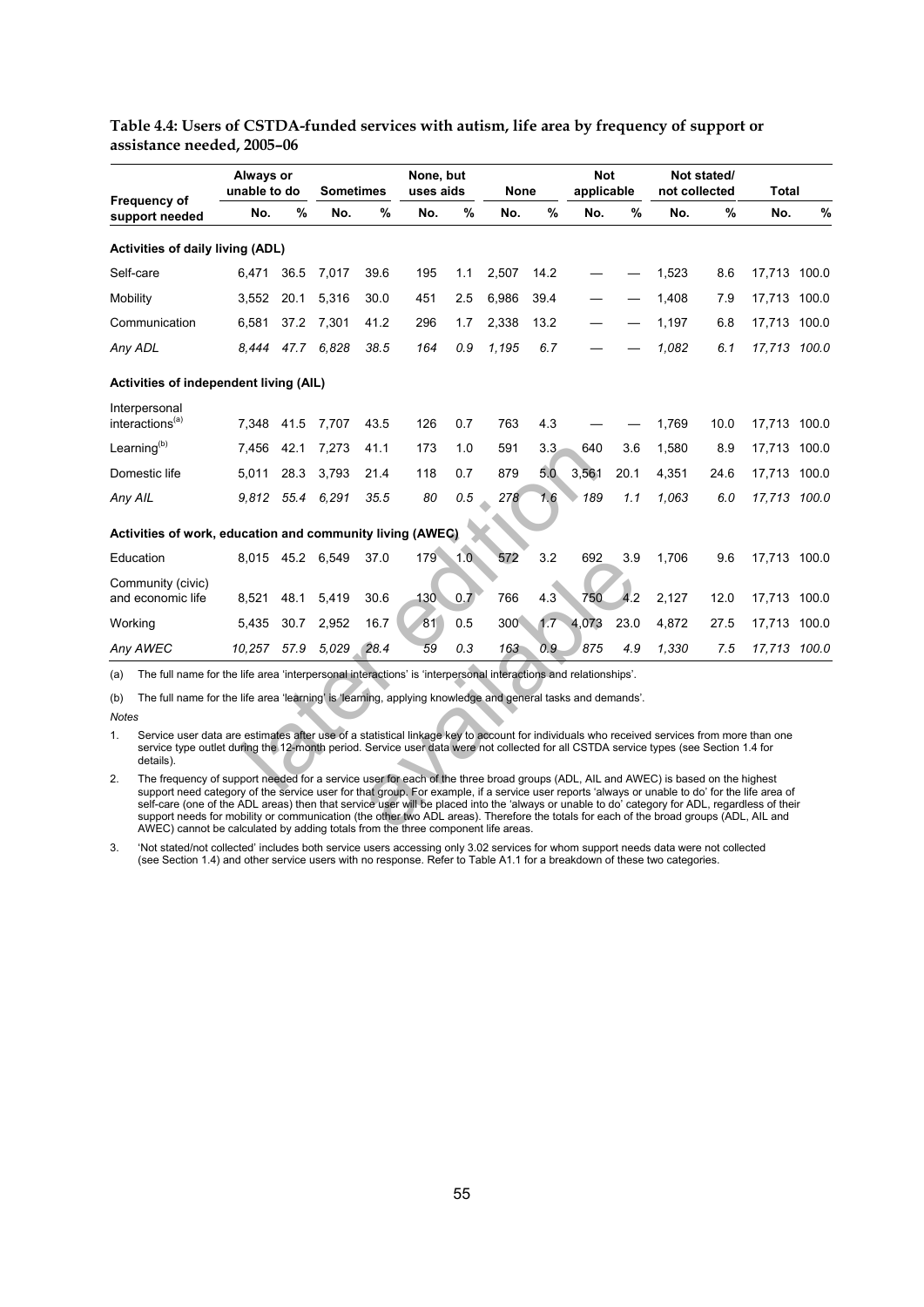

**(AWEC), for service users reporting autism and all service users, 2005–06** 

#### **4.5 Informal carers**

Of the 17,713 service users with autism, 13,779 (78%) reported that they had an informal carer during 2005–06 (Table 4.5). This proportion was much higher than for all CSTDAfunded service users (45%). This can, in part, be attributed to the low median age of users with autism (15.8 years; see Table 4.2), as younger people are generally more likely to require a carer. People with a primary disability of autism (81%) were slightly more likely than other users with autism (72%) to report having a carer. available

|                                                                  | Has an informal<br>carer |      | Does not have an<br>informal carer |      | Not stated/<br>not collected |      | Total   |       |  |
|------------------------------------------------------------------|--------------------------|------|------------------------------------|------|------------------------------|------|---------|-------|--|
| Service group                                                    | No.                      | %    | No.                                | %    | No.                          | %    | No.     | %     |  |
| Autism reported as a<br>primary disability group                 | 8.861                    | 81.2 | 1.547                              | 14.2 | 504                          | 4.6  | 10.912  | 100.0 |  |
| Autism reported as an<br>'other significant' disability<br>group | 4.918                    | 72.3 | 1.788                              | 26.3 | 95                           | 1.3  | 6.801   | 100.0 |  |
|                                                                  |                          |      |                                    |      |                              |      |         |       |  |
| Total                                                            | 13,779                   | 77.8 | 3.335                              | 18.8 | 599                          | 3.4  | 17,713  | 100.0 |  |
| All CSTDA service users                                          | 97.410                   | 44.9 | 77.268                             | 35.6 | 42.465                       | 19.6 | 217.143 | 100.0 |  |

| Table 4.5: Users of CSTDA-funded services with autism, existence of an informal carer, 2005–06 |  |  |  |
|------------------------------------------------------------------------------------------------|--|--|--|
|------------------------------------------------------------------------------------------------|--|--|--|

*Notes* 

1. Service user data are estimates after use of a statistical linkage key to account for individuals who received services from more than one service type outlet during the 12-month period. Column totals may not be the sum of components because individuals may have accessed services in more than one service group over the 12-month period. Service user data were not collected for all CSTDA service types (see Section 1.4 for details).

2. 'Not stated/not collected' includes both service users accessing only 3.02 services for whom informal carer data were not collected (see Section 1.4) and other service users with no response. Refer to Table A1.1 for a breakdown of these two categories.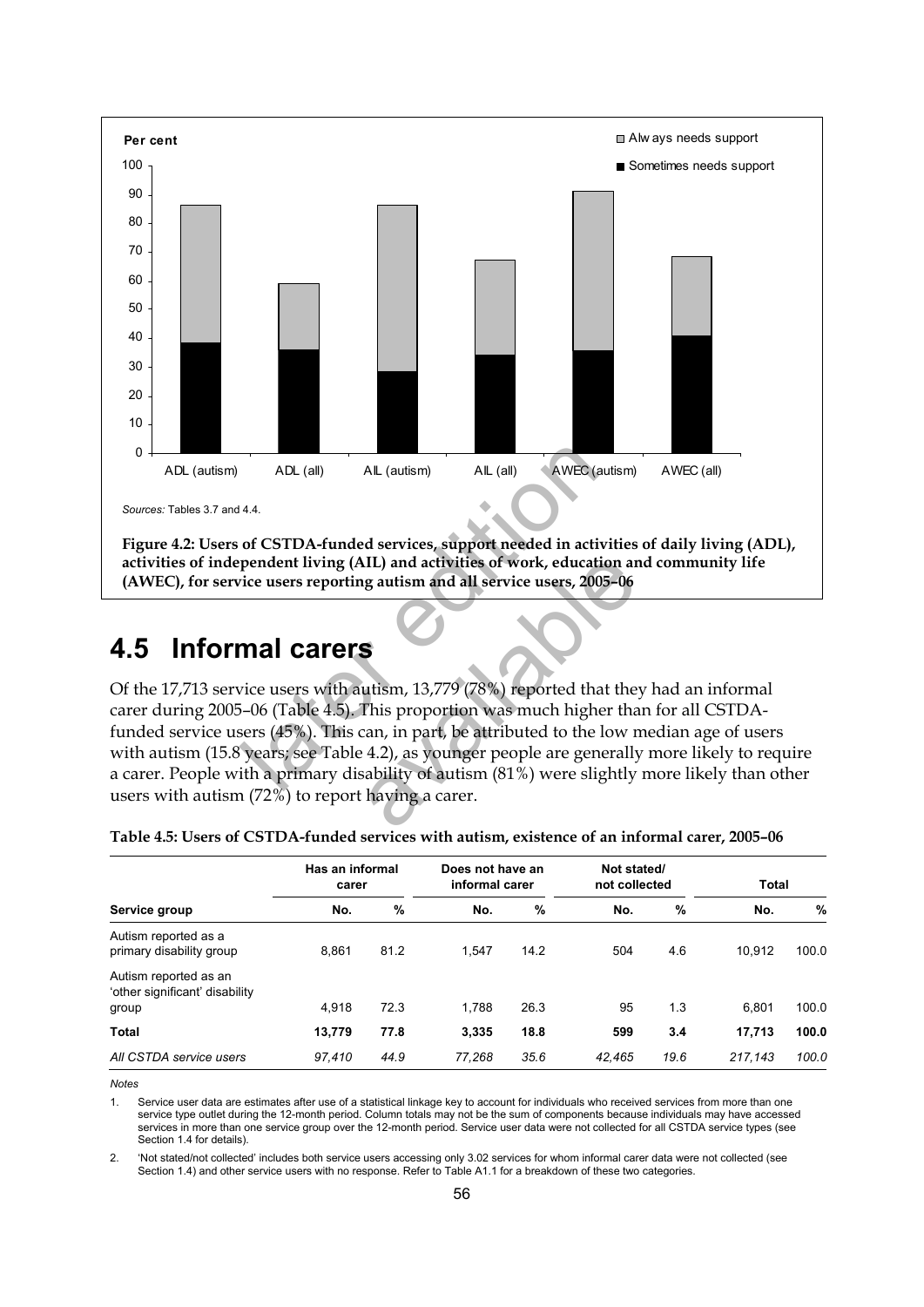The vast majority of the 13,779 service users with autism who reported having an informal carer (12,761, or 93%) reported that this was their primary carer (Table 4.6). More than three quarters (76%) of informal carers for this service user group were mothers—this was much higher for primary carers (78%) than for non-primary (53%), and was higher than the proportion of service users overall reporting their mother as a carer (59%; see Table 3.4). Fathers were the next most commonly reported carer (6.1%) for users with autism, followed by other family members (2.6%).

|              |                                                                                                                                                                                                                                                                                                                                                                                                                                                            | <b>Primary carer</b> |       | Non-primary<br>carer |       | Not stated/<br>not collected |       | <b>Total</b> |       |
|--------------|------------------------------------------------------------------------------------------------------------------------------------------------------------------------------------------------------------------------------------------------------------------------------------------------------------------------------------------------------------------------------------------------------------------------------------------------------------|----------------------|-------|----------------------|-------|------------------------------|-------|--------------|-------|
|              | Relationship of carer to<br>service user                                                                                                                                                                                                                                                                                                                                                                                                                   | No.                  | $\%$  | No.                  | %     | No.                          | $\%$  | No.          | %     |
|              | Spouse                                                                                                                                                                                                                                                                                                                                                                                                                                                     | 27                   | 0.2   | 12                   | 1.7   | $\overline{2}$               | 0.6   | 41           | 0.3   |
|              | Mother                                                                                                                                                                                                                                                                                                                                                                                                                                                     | 9,931                | 77.8  | 377                  | 53.4  | 99                           | 31.7  | 10,407       | 75.5  |
|              | Father                                                                                                                                                                                                                                                                                                                                                                                                                                                     | 771                  | 6.0   | 53                   | 7.5   | 21                           | 6.7   | 845          | 6.1   |
| Child        |                                                                                                                                                                                                                                                                                                                                                                                                                                                            | 13                   | 0.1   | $\overline{4}$       | 0.6   |                              |       | 17           | 0.1   |
|              | Other family member                                                                                                                                                                                                                                                                                                                                                                                                                                        | 318                  | 2.5   | 35 <sub>2</sub>      | 5.0   | 9                            | 2.9   | 362          | 2.6   |
|              | Friend/neighbour                                                                                                                                                                                                                                                                                                                                                                                                                                           | 109                  | 0.9   | 6                    | 0.8   | 4                            | 1.3   | 119          | 0.9   |
|              | Not stated                                                                                                                                                                                                                                                                                                                                                                                                                                                 | 1,592                | 12.5  | 219                  | 31.0  | 177                          | 56.7  | 1,988        | 14.4  |
| <b>Total</b> |                                                                                                                                                                                                                                                                                                                                                                                                                                                            | 12,761               | 100.0 | 706                  | 100.0 | 312                          | 100.0 | 13,779       | 100.0 |
| <b>Notes</b> |                                                                                                                                                                                                                                                                                                                                                                                                                                                            |                      |       |                      |       |                              |       |              |       |
| 1.           | Service user data are estimates after use of a statistical linkage key to account for individuals who received services from more than one<br>service type outlet during the 12-month period. Column totals may not be the sum of components because individuals may have accessed<br>services in more than one service group over the 12-month period. Service user data were not collected for all CSTDA service types (see<br>Section 1.4 for details). |                      |       |                      |       |                              |       |              |       |
| 2.           | 'Not stated/not collected' includes both service users accessing only 3.02 services for whom informal carer data were not collected (see<br>Section 1.4) and other service users with no response. Refer to Table A1.1 for a breakdown of these two categories.                                                                                                                                                                                            |                      |       |                      |       |                              |       |              |       |
| 3.           | Informal carer relationship categories are grouped as follows: 'spouse' includes the categories 'wife/female partner' and 'husband/male<br>partner'; 'child' includes 'daughter' and 'son'; 'other family' includes 'daughter-in-law', 'son-in-law', 'other female relative' and 'other male<br>relative'; 'friend /neighbour' includes 'friend/neighbour-female' and 'friend/neighbour-male'.                                                             |                      |       |                      |       |                              |       |              |       |
|              |                                                                                                                                                                                                                                                                                                                                                                                                                                                            |                      |       |                      |       |                              |       |              |       |

**Table 4.6: Users of CSTDA-funded services with autism, relationship of carer to service user by primary status of carer, 2005–06** 

### **4.6 Summary**

There were 17,713 service users with autism in 2005–06, making up a little over 8% of the service user group. The disability profile of these users shows a strong link with intellectual disability in particular, but also speech and neurological disabilities.

CSTDA service users with autism, when compared with the general CSTDA service user group were:

- much younger, with a median age of 15.8 years (compared with 31.4 years)
- more likely to be male (80% compared with 58%)
- more likely to access respite and community support services
- in need of a greater level of support across all life areas
- much more likely to report having an informal carer (78% compared with 46%).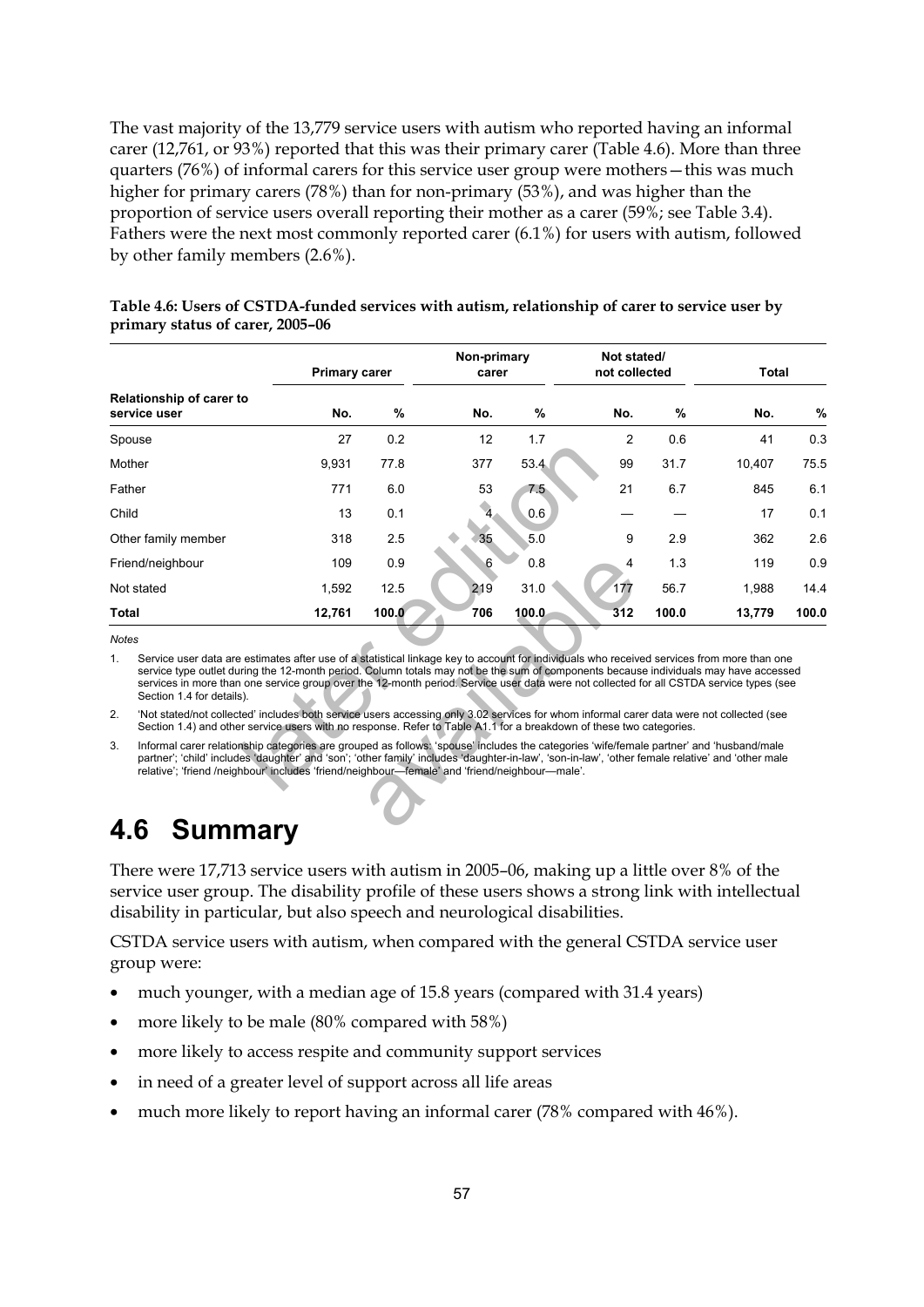# **5 Service outlets**

At total of 9,093 service type outlets were identified as providing CSTDA-funded services throughout Australia in 2005–06 (Table 5.1)—an increase of 645 outlets from 2004–05 (AIHW 2006b). The data items within this section are provided mainly by the funded agencies themselves. Selected items are provided by jurisdictions; see Appendix 3 for more details.

#### **5.1 Agency sector**

In 2005–06, 2,802 service type outlets (31%) providing CSTDA-funded services were classified as government outlets (Table 5.1). Non-government outlets accounted for 69% (6,284). Of the 2,802 government outlets, the majority were for accommodation support (1,606 outlets or 57%), followed by community support (690 outlets or 25%). Among the 6,284 non-government outlets, accommodation support was also most prominent (2,316 or 37%), followed by community access (1,421 or 23%), then community support (651 or 10%). A large proportion of non-government outlets were classified as charities; however, a cumulative total of charities is not available. May Halowed by Commany Support (bookdies of ment outlets, accommodation support was also moss<br>y community access (1,421 or 23%), then community<br>on of non-government outlets were classified as chari<br>of charities is not avai

### **5.2 State distribution and service type**

#### **State/territory-funded outlets**

Of the 9,093 CSTDA-funded service type outlets, a total of 8,288 (91%) were funded by state/territory governments (Table 5.2). The total number of state/territory-funded outlets has increased by 637 outlets from 2004–05 (AIHW 2006b). Victoria (2,725) had the most service type outlets, followed by New South Wales (1,880) then Queensland (1,557). **ion and service type**<br> **tlets**<br>
ce type outlets, a total of 8,288 (91%)<br>
le 5.2). The total number of state/tern<br>
2004–05 (AIHW 2006b). Victoria (2,7<br>
New South Wales (1,880) then Queen<br>
accounted for the majority of stat

Accommodation support services accounted for the majority of state/territory-funded service type outlets (3,926 of the 8,288 outlets or 47%) in 2005–06. Within accommodation support, 2,580 outlets were group homes and a further 904 outlets provided in-home support. Community access services provided 1,646 (20%) outlets, with community support contributing a further 1,341 (16%) service type outlets. Respite (776 outlets), advocacy, information and print disability (389) and other support (210) provided the remaining state/territory-funded outlets.

#### **Australian Government-funded outlets**

During 2005–06, the Australian Government provided funding for 805 CSTDA service type outlets. Employment support accounted for 91% (or 729 outlets) of all Australian Government-funded outlets (Table 5.3). Within employment support, there were 395 outlets providing supported employment services with a further 334 outlets providing open employment services. The remaining 76 Australian Government-funded service type outlets comprised advocacy, information and print disability services.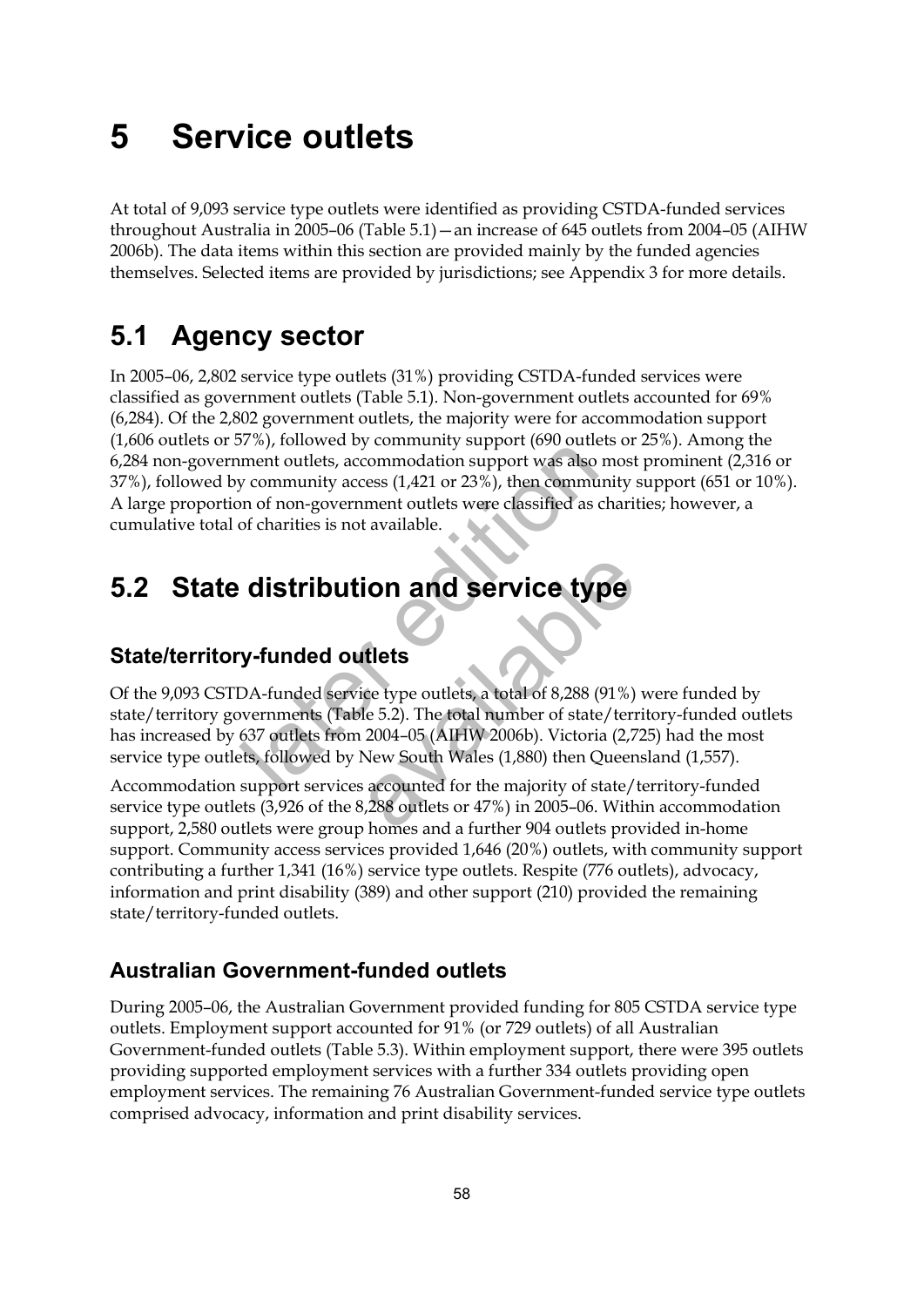|                                                  |            | Government          |                         |                         |                                                 | Non-government                  |          |                            |              |
|--------------------------------------------------|------------|---------------------|-------------------------|-------------------------|-------------------------------------------------|---------------------------------|----------|----------------------------|--------------|
| Service type                                     | Aus<br>Gov | State/<br>territory | Local                   |                         | Income<br>tax<br>Sub- exempt<br>total (charity) | Non-<br>income<br>tax<br>exempt | Sub-     | <b>Not</b><br>total stated | <b>Total</b> |
|                                                  | 0          | 30                  | 0                       |                         |                                                 |                                 |          |                            |              |
| Large residential/institution                    | 0          | 11                  |                         | 30                      | 20                                              | 13                              | 33       | 0                          | 63           |
| Small residential/institution                    | 0          | 3                   | 0<br>0                  | 11<br>3                 | 5<br>17                                         | 61<br>6                         | 66<br>23 | 0<br>0                     | 77<br>26     |
| Hostels                                          |            |                     |                         |                         |                                                 |                                 |          |                            |              |
| Group homes                                      | 0          | 1,362               | 48                      | 1,410                   | 835                                             | 332                             | 1,167    | 3                          | 2,580        |
| Attendant care/personal care                     | 0          | 10                  | 4                       | 14                      | 43                                              | 96                              | 139      | 0                          | 153          |
| In-home accommodation support                    | 0          | 120                 | 7                       | 127                     | 463                                             | 313                             | 776      | 1                          | 904          |
| Alternative family placement                     | 0          | 1                   | 0                       | 1                       | 30                                              | 13                              | 43       | 0                          | 44           |
| Other accommodation support                      | 0          | 9                   | 1                       | 10                      | 59                                              | 10                              | 69       | 0                          | 79           |
| Total accommodation support                      | 0          | 1,546               | 60                      | 1,606                   | 1,472                                           | 844                             | 2,316    | 4                          | 3,926        |
| Therapy support for individuals                  | 0          | 43                  | 0                       | 43                      | 67                                              | 26                              | 93       | 0                          | 136          |
| Early childhood intervention                     | 0          | 92                  | 7                       | 99                      | 119                                             | 15                              | 134      | 0                          | 233          |
| Behaviour/specialist intervention                | 0          | 66                  | 0                       | 66                      | 34                                              | 16                              | 50       | 0                          | 116          |
| Counselling (individual/family/group)            | 0          | 9                   | 0                       | $9^{\circ}$             | 14                                              | 17                              | 31       | 0                          | 40           |
| Regional resource and support teams              | 0          | 99                  | 0                       | 99                      | 1                                               | 3                               | 4        | 0                          | 103          |
| Case management, local coord. and development    | 0          | 346                 | 10 <sup>1</sup>         | 356                     | 183                                             | 104                             | 287      | 0                          | 643          |
| Other community support                          | 0          | 17                  |                         | 18                      | 33                                              | 19                              | 52       | 0                          | 70           |
| Total community support                          |            | 672                 | 18                      | 690                     | 451                                             | 200                             | 651      | 0                          | 1,341        |
| Learning and life skills development             | 0          | 117                 | 14                      | 131                     | 655                                             | 409                             | 1,064    | 1                          | 1,196        |
| Recreation/holiday programs                      | 0          | $\overline{1}4$     | 7                       | 21                      | 58                                              | 58                              | 116      | 0                          | 137          |
| Other community access                           |            | 61                  | 10                      | 71                      | 170                                             | 71                              | 241      | 1                          | 313          |
| Total community access                           |            | 192                 | 31                      | 223                     | 883                                             | 538                             | 1,421    | 2                          | 1,646        |
| Own home respite                                 |            | 4                   |                         | 8                       | 31                                              | 41                              | 72       | 0                          | 80           |
| Centre-based respite/respite homes               | 0          | 110                 | $\overline{\mathbf{c}}$ | 112                     | 94                                              | 81                              | 175      | 0                          | 287          |
| Host family respite/peer support respite         |            | 5                   | 0                       | 5                       | 15                                              | 9                               | 24       | 0                          | 29           |
| Flexible respite                                 | 0          | 28                  | 22                      | 50                      | 187                                             | 108                             | 295      | 1                          | 346          |
| Other respite                                    |            | 6                   | 0                       | 6                       | 15                                              | 13                              | 28       | 0                          | 34           |
| Total respite                                    |            | 153                 | 28                      | 181                     | 342                                             | 252                             | 594      | 1                          | 776          |
| Open employment                                  |            | 0                   | 1                       | 1                       | n.a.                                            | n.a.                            | 333      | 0                          | 334          |
| Supported employment                             |            | 2                   | 1                       | 3                       | 389                                             | 3                               | 392      | 0                          | 395          |
| Total employment                                 |            | $\overline{c}$      | $\overline{c}$          | 4                       | n.a.                                            | n.a.                            | 725      | 0                          | 729          |
| Advocacy                                         |            | 0                   | 0                       | 0                       | 99                                              | 32                              | 131      | 0                          | 131          |
| Information/referral                             |            | 18                  | 0                       | 18                      | 79                                              | 40                              | 119      | 0                          | 137          |
| Combined information/advocacy                    | 0          | 1                   | 0                       | 1                       | 26                                              | 20                              | 46       | 0                          | 47           |
| Mutual support/self-help groups                  | 0          | 1                   | 0                       | 1                       | 85                                              | 35                              | 120      | 0                          | 121          |
| Alternative formats of communication             | 0          | 0                   | 0                       | 0                       | 18                                              | 11                              | 29       | 0                          | 29           |
| Total advocacy, information and print disability | 0          | 20                  | 0                       | 20                      | 307                                             | 138                             | 445      | 0                          | 465          |
| Research and evaluation                          | 0          | 5                   | 0                       | 5                       | 0                                               | 1                               | 1        | 0                          | 6            |
| Training and development                         | 0          | 6                   | 1                       | 7                       | 6                                               | 5                               | 11       | 0                          | 18           |
| Peak bodies                                      | 0          | 2                   | 0                       | $\overline{\mathbf{c}}$ | 5                                               | 7                               | 12       | 0                          | 14           |
| Other support services                           | 0          | 21                  | 43                      | 64                      | 27                                              | 81                              | 108      | 0                          | 172          |
| Total other support                              | 0          | 34                  | 44                      | 78                      | 38                                              | 94                              | 132      | 0                          | 210          |
| Total                                            | 0          | 2,619               | 183                     | 2,802                   | n.a.                                            | n.a.                            | 6,284    | 7                          | 9,093        |
| Total per cent                                   | 0.0        | 28.8                | 2.0                     | 30.8                    | n.a.                                            | n.a.                            | 69.1     | 0.0                        | 100.0        |

*Notes* 

1. Australian government-related employment services are not directly provided services, but funded organisations such as universities classified as 'Australian government-related'.

2. 'Open and supported' employment services ceased to be operational from 1 December 2004.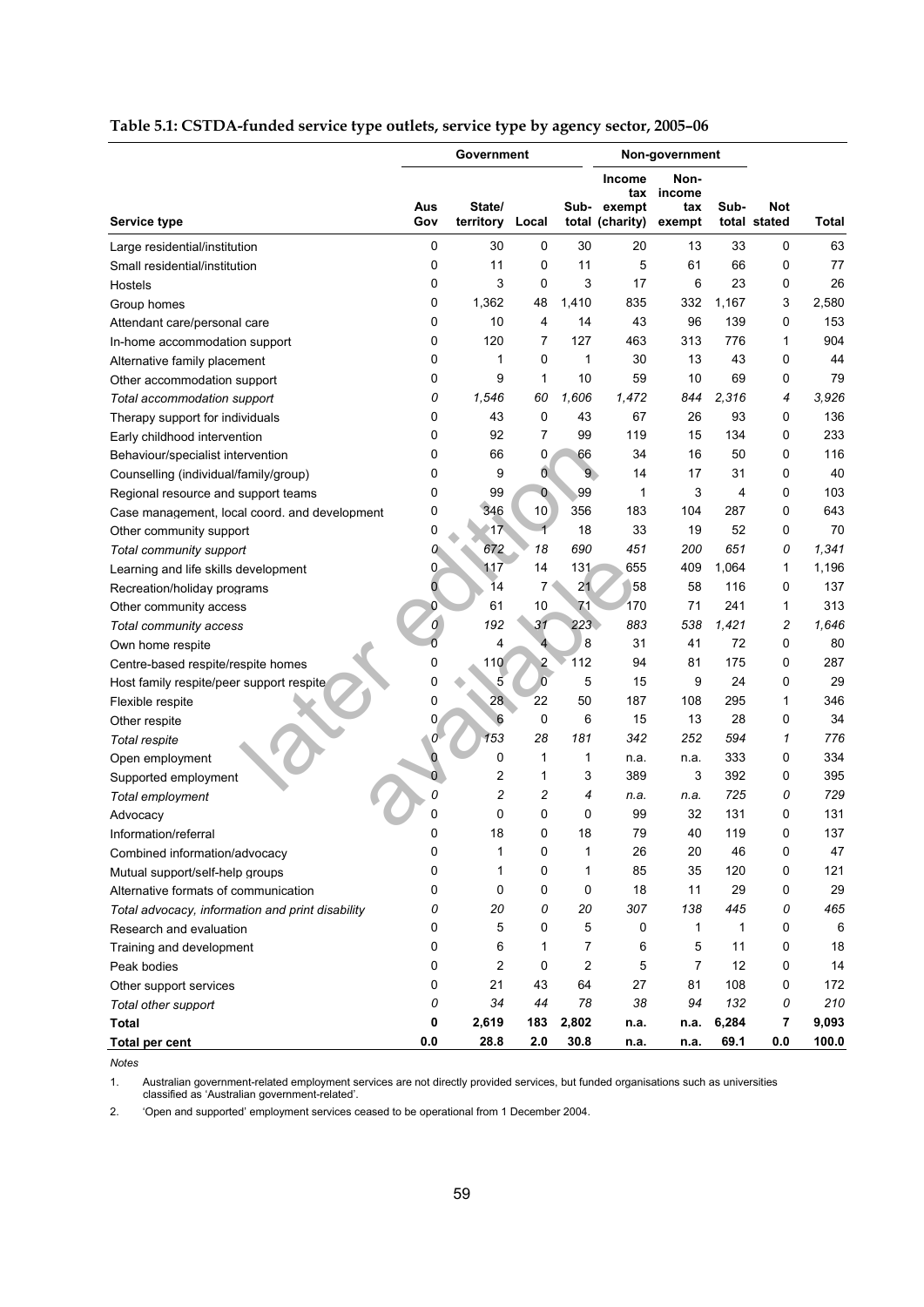| Service type                                           | <b>NSW</b> | Vic            | Qld            | WA             | <b>SA</b> | Tas            | <b>ACT</b> | <b>NT</b>      | <b>Total</b> |
|--------------------------------------------------------|------------|----------------|----------------|----------------|-----------|----------------|------------|----------------|--------------|
| Large residential/institution                          | 25         | 6              | 11             | 11             | 7         | 3              | 0          | $\mathbf 0$    | 63           |
| Small residential/institution                          | 6          | 0              | 59             | 10             | 1         | 1              | 0          | 0              | 77           |
| Hostels                                                | 7          | 13             | 0              | 0              | 1         | 5              | 0          | 0              | 26           |
| Group homes                                            | 798        | 857            | 316            | 239            | 234       | 37             | 62         | 37             | 2,580        |
| Attendant care/personal care                           | 10         | 30             | 40             | 1              | 35        | 29             | 2          | 6              | 153          |
| In-home accommodation support                          | 138        | 257            | 232            | 185            | 53        | 14             | 14         | 11             | 904          |
| Alternative family placement                           | 3          | 1              | 10             | 24             | 2         | 0              | 0          | 4              | 44           |
| Other accommodation support                            | 22         | 37             | 11             | 5              | 0         | 3              | 0          | 1              | 79           |
| Total accommodation support                            | 1,009      | 1,201          | 679            | 475            | 333       | 92             | 78         | 59             | 3,926        |
| Therapy support for individuals                        | 12         | 51             | 27             | 24             | 13        | $\overline{2}$ | 1          | 6              | 136          |
| Early childhood intervention                           | 96         | 94             | 19             | 10             | 13        | 0              | 0          | 1              | 233          |
| Behaviour/specialist intervention                      | 34         | 39             | 26             | 4              | 7         | 1              | 1          | 4              | 116          |
| Counselling (individual/family/group)                  | 4          | 0              | 20             | 2              | 13        | 0              | 0          | 1              | 40           |
| Regional resource and support teams                    | 90         | 0              | 1              | 1              | 5         | 4              | 0          | 2              | 103          |
| Case management, local coordination and<br>development | 27         | 226            | 157            | 136            | 64        | 7              | 16         | 10             | 643          |
| Other community support                                | 28         | $\overline{0}$ | $\overline{9}$ | 15             | 13        | 0              | 2          | 3              | 70           |
| Total community support                                | 291        | 410            | 259            | 192            | 128       | 14             | 20         | 27             | 1,341        |
| Learning and life skills development                   | 203        | 531            | 258            | 105            | 61        | 16             | 10         | 12             | 1,196        |
| Recreation/holiday programs                            | 27         | $\overline{7}$ | 23             | 28             | 40        | 7              | 3          | 2              | 137          |
| Other community access                                 | 152        | 67             | 46             | $\overline{3}$ | 10        | 28             | 2          | 5              | 313          |
| Total community access                                 | 382        | 605            | 327            | 136            | 111       | 51             | 15         | 19             | 1,646        |
| Own home respite                                       | 3          | 15             | 22             | 10             | 24        | 2              | 1          | 3              | 80           |
| Centre-based respite/respite homes                     | 78         | 82             | 58             | 24             | 23        | 6              | 7          | 9              | 287          |
| Host family respite/peer support respite               | 9          | 6              | 4              | 1              | 6         | 1              | 0          | 2              | 29           |
| Flexible respite                                       | 73         | 125            | 75             | 52             | 13        | 1              | 3          | 4              | 346          |
| Other respite                                          |            | 6              | 11             | 3              | 9         | 1              | 0          | 0              | 34           |
| Total respite                                          | 167        | 234            | 170            | 90             | 75        | 11             | 11         | 18             | 776          |
| Advocacy                                               | 3          | 26             | 11             | 15             | 3         | 6              | 4          | 2              | 70           |
| Information/referral                                   | 10         | 67             | 18             | 2              | 17        | 13             | 6          | $\overline{2}$ | 135          |
| Combined information/advocacy                          | 6          | 17             | 6              | 3              | 5         | 7              | 1          | 2              | 47           |
| Mutual support/self-help groups                        | 0          | 91             | 18             | 1              | 10        | 0              | 1          | 0              | 121          |
| Alternative formats of communication                   | 1          | 0              | 8              | 0              | 1         | 3              | 3          | 0              | 16           |
| Total advocacy, information and print disability       | 20         | 201            | 61             | 21             | 36        | 29             | 15         | 6              | 389          |
| Research and evaluation                                | 0          | 0              | 5              | 0              | 0         | 1              | 0          | 0              | 6            |
| Training and development                               | 5          | 6              | 3              | $\mathbf{1}$   | 0         | 1              | 1          | 1              | 18           |
| Peak bodies                                            | 0          | 3              | 3              | 1              | 1         | 3              | 1          | 2              | 14           |
| Other support services                                 | 6          | 65             | 50             | 8              | 37        | 3              | 3          | 0              | 172          |
| Total other support                                    | 11         | 74             | 61             | 10             | 38        | 8              | 5          | 3              | 210          |
| <b>Total</b>                                           | 1,880      | 2,725          | 1,557          | 924            | 721       | 205            | 144        | 132            | 8,288        |

**Table 5.2: State/territory-funded CSTDA service type outlets, service type by state/territory, 2005–06**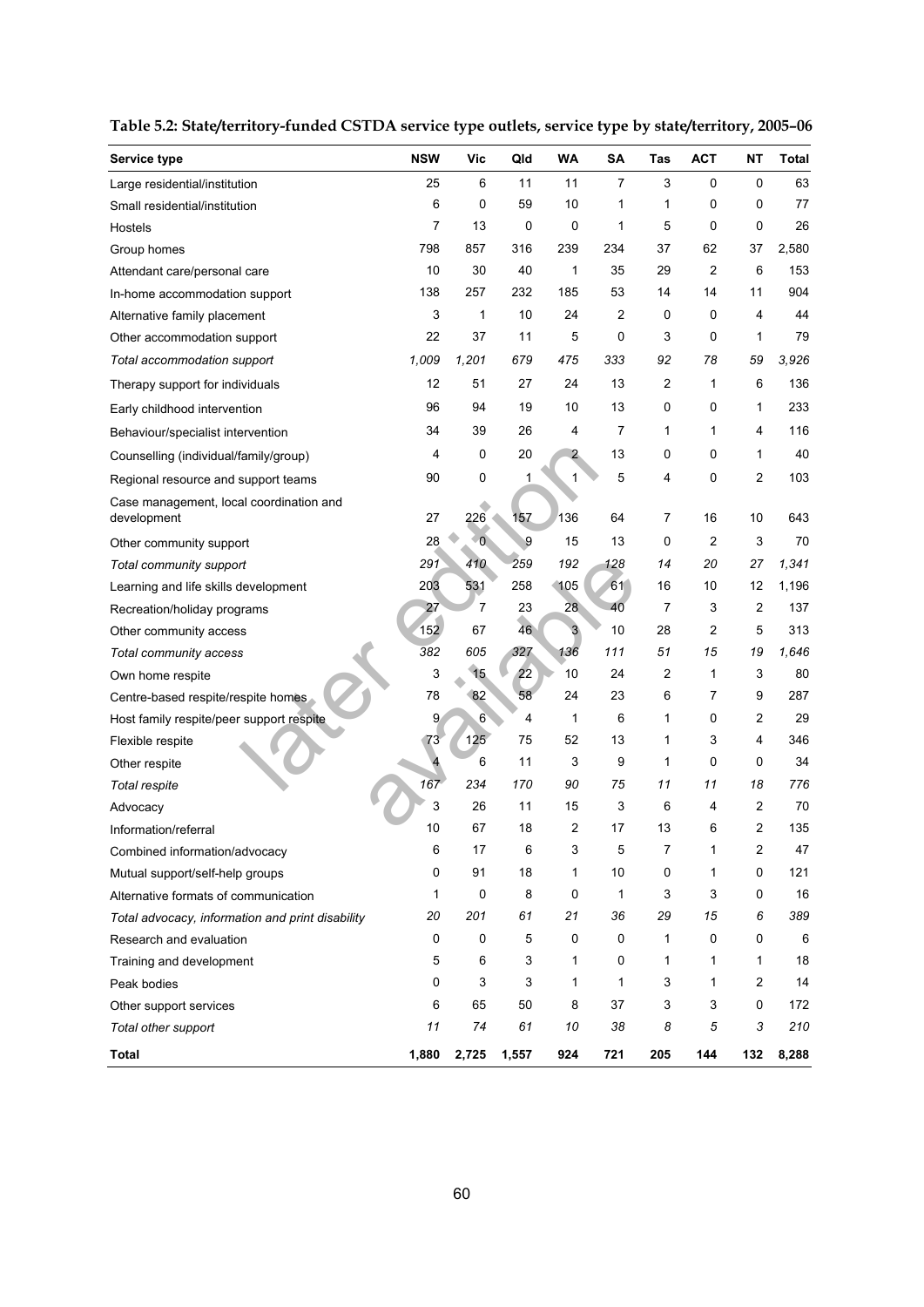| Service type                                     | <b>NSW</b> | Vic | Qld | <b>WA</b> | <b>SA</b> | Tas | <b>ACT</b> | ΝT | Total |
|--------------------------------------------------|------------|-----|-----|-----------|-----------|-----|------------|----|-------|
| Open employment                                  | 102        | 65  | 70  | 33        | 37        | 15  | 6          | 6  | 334   |
| Supported employment                             | 148        | 97  | 47  | 30        | 44        | 16  | 8          | 5  | 395   |
| Total employment support                         | 250        | 162 | 117 | 63        | 81        | 31  | 14         | 11 | 729   |
| Advocacy                                         | 12         | 20  | 7   | 8         | 6         | 3   | 2          | 3  | 61    |
| Information/referral                             |            |     |     |           |           |     |            |    | 2     |
| Alternative formats of communication             | 4          | 3   | 1   | 2         | 1         | 1   | 1          |    | 13    |
| Total advocacy, information and print disability | 17         | 23  | 8   | 10        | 7         | 4   | 4          | 3  | 76    |
| <b>Total</b>                                     | 267        | 185 | 125 | 73        | 88        | 35  | 18         | 14 | 805   |

**Table 5.3: Australian Government-funded CSTDA service type outlets, service type by state and territory, 2005–06**

*Note:* 'Open and supported' employment services ceased to be operational from 1 December 2004.

#### **5.3 Period of operation**

Of the 8,552 service type outlets that provided information relating to operating hours, 6,328 outlets (74%) were operating more than 7 hours per day (Table 5.4). This included 3,015 outlets (35%) which operated for 24 hours a day, with the majority of these being for accommodation support services. Approximately 16% (1,346) of all service type outlets reported no regular pattern of daily operating hours.

More than two-thirds (2,553 or 69%) of service type outlets providing accommodation services and roughly two-fifths (297 or 42%) of respite services were open 24 hours a day (Table 5.4). For all other service groups, the most commonly reported number of hours provided was between 7–9 hours per day—ranging from 42% of all community access outlets to 94% of all outlets providing employment services. Outlets providing community access services were the most likely to operate less than 7 hours per day with one-third (33%) of outlets open between 3–6 hours per day. **d of operation**<br>ce type outlets that provided information relating to<br>re operating more than 7 hours per day (Table 5.4). T<br>ich operated for 24 hours a day, with the majority of<br>support services. Approximately 16% (1,346) Approximately 16% (1,346) or all set<br>ily operating hours.<br>%) of service type outlets providing a<br>97 or 42%) of respite services were or<br>roups, the most commonly reported per day — ranging from 42% of all co<br>ding employmen

Of the 8,467 outlets which provided information on days of operation per week, 3,439 outlets (41%) indicated opening 5 days per week and 4,078 outlets (48%) reported opening 7 days per week (Table 5.5). Accommodation support services and respite services were most likely of all service groups to operate 7 days per week (89% of accommodation outlets and 59% of respite outlets), with all other services more commonly reporting 5 days per week. The proportion of services operating 5 days per week ranged between 66% (advocacy, information and print disability; 285 of 437) and 94% (employment; 652 of 696) within each service group.

The vast majority of service type outlets (93% or 7,890 out of 8,519) reported operating for at least 48 weeks per year, with 71% (6,079) indicating that they remained open for the full 52 weeks (Table 5.6). All service groups, except for community access, were most likely to report operating for 52 weeks per year. Approximately 94% of accommodation services, 63% of community support services, 68% of respite services, 60% of employment services and 48% of advocacy, information and print services were provided year round. Almost half (48%) of community access outlets operated between 48 and 51 weeks, with slightly more than a third (36%) open for the full 52 weeks.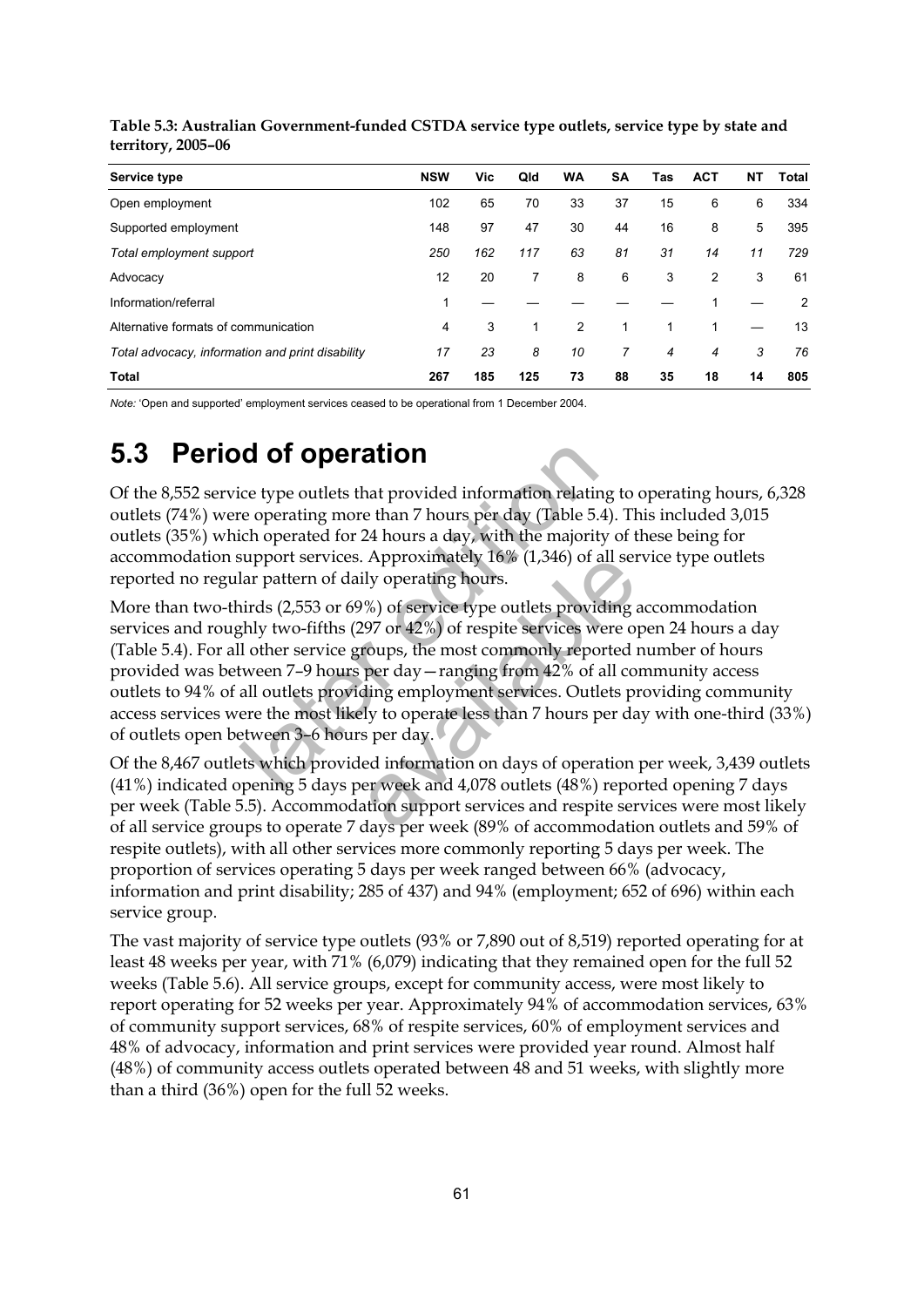| Hours of           | Accom-  | modation Community Community |        |     |                           | Advocacy,<br>info. and print |       |              |
|--------------------|---------|------------------------------|--------|-----|---------------------------|------------------------------|-------|--------------|
| operation per day  | support | support                      | access |     | <b>Respite Employment</b> | disability                   | Other | <b>Total</b> |
| Less than 3 hours  | 14      | 10                           | 6      | 8   | 0                         | 0                            |       | 39           |
| 3-6 hours          | 111     | 51                           | 510    | 36  | 26                        | 90                           | 15    | 839          |
| 7-9 hours          | 244     | 925                          | 648    | 126 | 654                       | 305                          | 111   | 3,013        |
| $10-12$ hours      | 44      | 24                           | 36     | 14  | 13                        | 5                            | 4     | 140          |
| 13-18 hours        | 91      | 9                            | 10     | 17  | $\overline{2}$            | 0                            | 0     | 129          |
| 19-23 hours        | 18      | 2                            | 4      | 7   | 0                         | 0                            | 0     | 31           |
| 24 hours           | 2,553   | 65                           | 89     | 297 | 0                         | 5                            | 6     | 3,015        |
| No regular pattern | 652     | 186                          | 231    | 209 | 0                         | 34                           | 34    | 1,346        |
| <b>Total</b>       | 3,727   | 1,272                        | 1,534  | 714 | 695                       | 439                          | 171   | 8,552        |

#### **Table 5.4: CSTDA-funded service type outlets, number of operating hours per day by service group, 2005–06**

#### **Table 5.5: CSTDA-funded service type outlets, number of operating days per week by service group, 2005–06**

| <b>Notes</b> |                                                                                                   |                   |                                         |        |     |                           |                                                                                                                                    |       |              |
|--------------|---------------------------------------------------------------------------------------------------|-------------------|-----------------------------------------|--------|-----|---------------------------|------------------------------------------------------------------------------------------------------------------------------------|-------|--------------|
| 1.           | discussion of the definition of 'service type outlet').                                           |                   |                                         |        |     |                           | A service type outlet may, in some cases, represent two or more locations that provide the same service type. (See Section 1.4 for |       |              |
| 2.           | Column totals exclude 641 service type outlets for which hours of operation per day were missing. |                   |                                         |        |     |                           |                                                                                                                                    |       |              |
|              | group, 2005-06                                                                                    |                   |                                         |        |     |                           | Table 5.5: CSTDA-funded service type outlets, number of operating days per week by service                                         |       |              |
| per week     | Days of operation                                                                                 | Accom-<br>support | modation Community Community<br>support | access |     | <b>Respite Employment</b> | Advocacy,<br>info. and print<br>disability                                                                                         | Other | <b>Total</b> |
| 1 day        |                                                                                                   | 6                 | 18                                      | 29     | 20  | 0                         | 66                                                                                                                                 | 3     | 142          |
| 2 days       |                                                                                                   | 16                | 20                                      | 26     | 18  | 1                         | 11                                                                                                                                 | 2     | 94           |
| 3 days       |                                                                                                   | 17                | 32                                      | 39     | 23  | 4                         | 11                                                                                                                                 | 3     | 129          |
| 4 days       |                                                                                                   | 15                | 24                                      | 28     | 21  | 6                         | 25                                                                                                                                 | 5     | 124          |
| 5 days       |                                                                                                   | 240               | 982                                     | 1,067  | 91  | 652                       | 285                                                                                                                                | 122   | 3,439        |
| 6 days       |                                                                                                   | 23                | 10 <sup>°</sup>                         | 59     | 16  | 11                        | 4                                                                                                                                  | 2     | 125          |
| 7 days       |                                                                                                   | 3,325             | 98                                      | 203    | 408 | 22                        | 8                                                                                                                                  | 14    | 4,078        |
|              | No regular pattern                                                                                | 91                | 53                                      | 54     | 93  | 0                         | 27                                                                                                                                 | 18    | 336          |
| <b>Total</b> |                                                                                                   | 3,733             | 1,237                                   | 1,505  | 690 | 696                       | 437                                                                                                                                | 169   | 8,467        |

*Notes* 

1. A service type outlet may, in some cases, represent two or more locations that provide the same service type. (See Section 1.4 for discussion of the definition of 'service type outlet').

2. Column totals exclude 726 service type outlets for which days of operation per week were missing.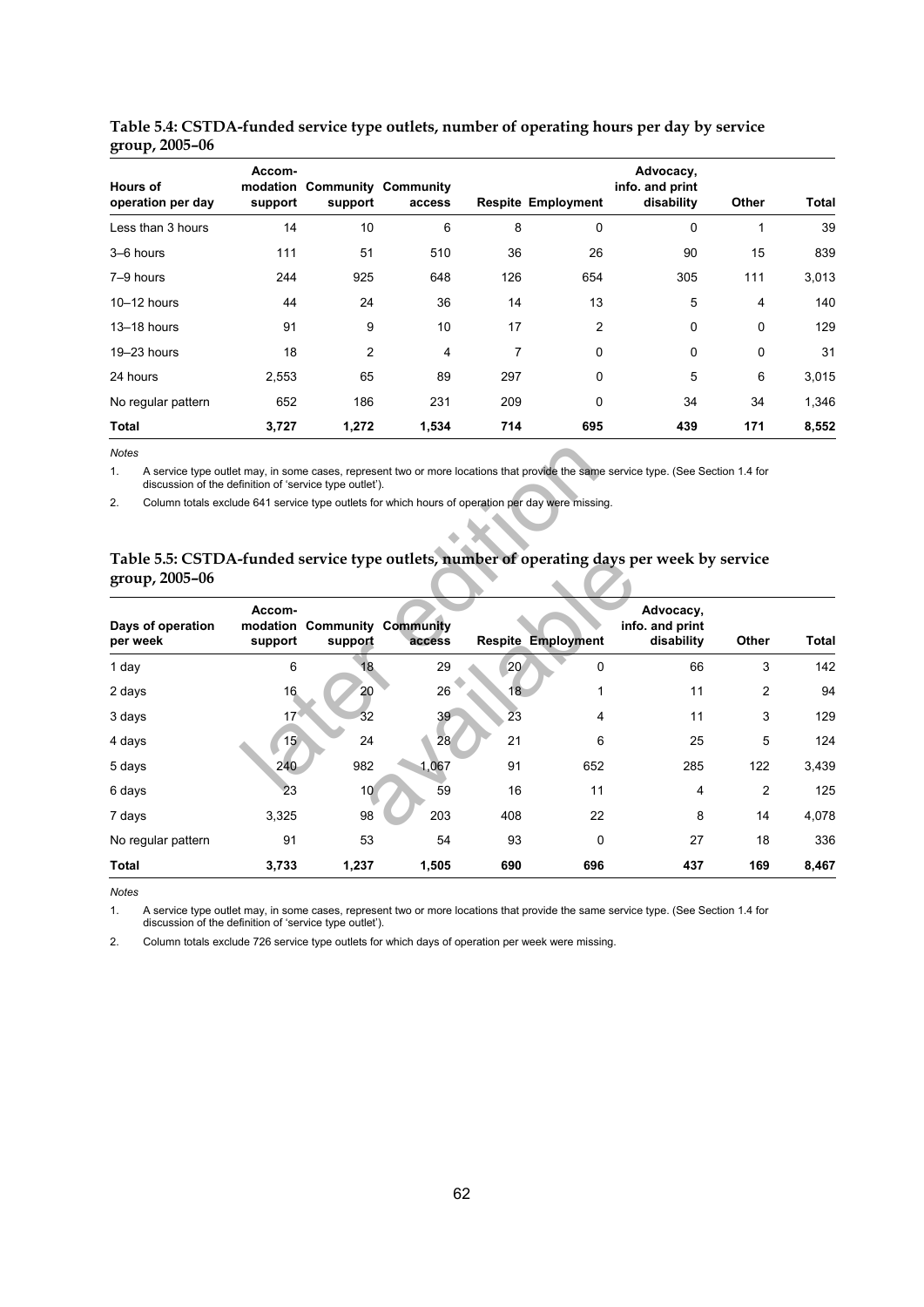| Weeks of<br>operation per year | Accom-<br>support | modation Community Community<br>support | access |     | <b>Respite Employment</b> | Advocacy,<br>info. and print<br>disability | Other | <b>Total</b> |
|--------------------------------|-------------------|-----------------------------------------|--------|-----|---------------------------|--------------------------------------------|-------|--------------|
| $1-39$ weeks                   | 51                | 8                                       | 37     | 41  | 3                         | 12                                         | 3     | 155          |
| $40-47$ weeks                  | 32                | 63                                      | 178    | 17  | 7                         | 20                                         | 4     | 321          |
| 48-51 weeks                    | 112               | 356                                     | 725    | 112 | 269                       | 189                                        | 48    | 1,811        |
| 52 weeks                       | 3,539             | 781                                     | 548    | 480 | 417                       | 212                                        | 102   | 6,079        |
| No regular pattern             | 20                | 33                                      | 25     | 53  | 0                         | 4                                          | 18    | 153          |
| <b>Total</b>                   | 3,754             | 1.241                                   | 1,513  | 703 | 696                       | 437                                        | 175   | 8,519        |

**Table 5.6: CSTDA-funded service type outlets, number of operating weeks per year by service group, 2005–06** 

*Notes* 

1. A service type outlet may, in some cases, represent two or more locations that provide the same service type. (See Section 1.4 for discussion of the definition of 'service type outlet').

2. Column totals exclude 674 service type outlets for which weeks of operation per year were missing.

# **5.4 Location of service type outlet**

Of the 9,093 CSTDA-funded service type outlets throughout Australia, the majority were located in major cities (61% or 5,570 outlets; Table 5.7). Inner regional areas accounted for approximately one quarter of all outlets (25%or 2,256 outlets), while outer regional, remote, and very remote areas represented a combined total of 1,232 outlets (14%). Service type outlets in very remote areas represented the smallest proportion, and accounted for less than 1% of all outlets (0.7%). This distribution of outlets is very similar to proportions of service users based on residential postcode (see Section 2.8), with the only notable difference being the proportion of users in very remote areas (0.5%) being slightly lower than the comparable outlet proportion (0.7%). **tion of service type outlet**<br>
DA-funded service type outlets throughout Australia<br>
cities (61% or 5,570 outlets; Table 5.7). Inner regional<br>
ne quarter of all outlets (25%or 2,256 outlets), while o<br>
areas represented a c 70 outlets, Table 9.7). Inner regional a<br>soutlets (25%or 2,256 outlets), while or<br>d a combined total of 1,232 outlets (1<br>sented the smallest proportion, and a<br>ibution of outlets is very similar to p:<br>de (see Section 2.8),

The potential population of service users can offer some context to the fewer number of outlets in the more remote regions. Approximately 62% of users under 65 years live in major cities, with 24% living in inner regional areas and a combined 12% of service users living in outer regional, remote and very remote locations. However, the proportion of service users in very remote areas is only 0.48% of the potential population. When the proportions of outlets are compared with the potential populations in each location type it is apparent that the percentages are roughly the same.

Accommodation support service type outlets had the highest number in all geographical locations except very remote areas (Table 5.7). As the level of remoteness increased, the proportion of accommodation support outlets decreased, from 47% in major cities to 40% in inner regional areas, 36% in outer regional, 27% in remote and 12% in very remote. Community support outlets followed the reverse trend, making up 14–17% of all outlets in major cities, inner regional and outer regional areas, but a much larger proportion of remote (26%) and very remote (39%) outlets. A similar pattern was seen for respite outlets, with 8–11% of outlets in major cities, inner and outer regional areas increasing to 13% of remote and 19% of very remote outlets.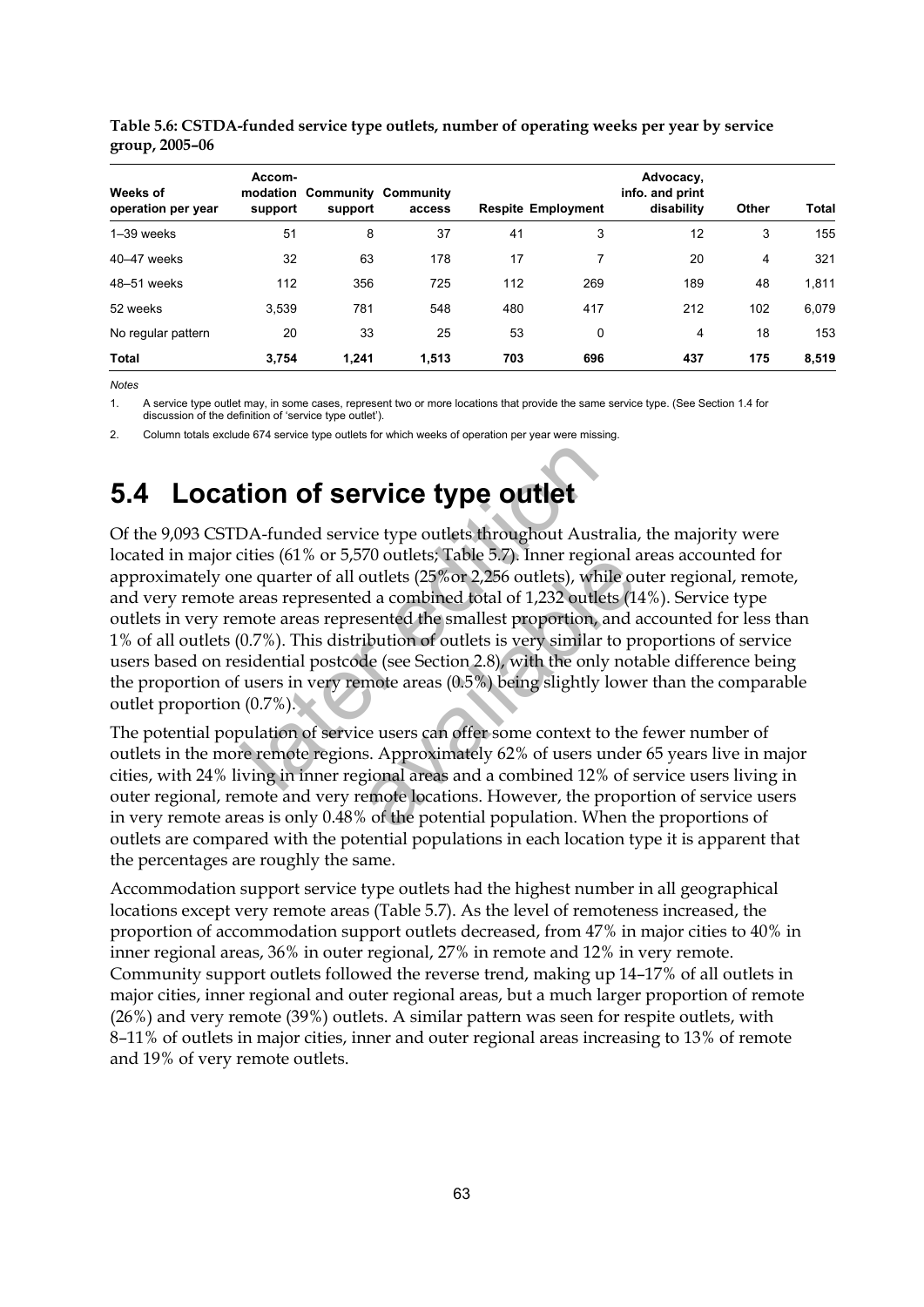|                                                                                                                                                                                                     | Major<br>cities | Inner<br>regional | Outer<br>regional | Remote           | Very<br>remote | <b>Not</b><br>Known | <b>Total</b> |  |
|-----------------------------------------------------------------------------------------------------------------------------------------------------------------------------------------------------|-----------------|-------------------|-------------------|------------------|----------------|---------------------|--------------|--|
|                                                                                                                                                                                                     |                 |                   |                   | <b>Number</b>    |                |                     |              |  |
| <b>Accommodation Support</b>                                                                                                                                                                        | 2,600           | 908               | 368               | 37               | $\bf 8$        | 6                   | 3,926        |  |
| <b>Community Support</b>                                                                                                                                                                            | 769             | 327               | 171               | 35               | 25             | 13                  | 1,341        |  |
| <b>Community Access</b>                                                                                                                                                                             | 933             | 461               | 220               | 19               | 9              | 3                   | 1,646        |  |
| Respite                                                                                                                                                                                             | 451             | 181               | 111               | 18               | 12             | 3                   | 776          |  |
| Employment                                                                                                                                                                                          | 396             | 202               | 98                | 17               | $\overline{7}$ | 9                   | 729          |  |
| Advocacy, info. and print disability                                                                                                                                                                | 300             | 127               | 32                | 5                | 0              | 1                   | 465          |  |
| Other support                                                                                                                                                                                       | 121             | 50                | 30                | 5                | 3              | 0                   | 210          |  |
| <b>Total</b>                                                                                                                                                                                        | 5,570           | 2,256             | 1,031             | 136              | 65             | 35                  | 9,093        |  |
|                                                                                                                                                                                                     |                 |                   |                   | Per cent         |                |                     |              |  |
| <b>Accommodation Support</b>                                                                                                                                                                        | 46.7            | 40.2              | 35.7              | 27.2             | 12.3           | 17.1                | 43.2         |  |
| <b>Community Support</b>                                                                                                                                                                            | 13.8            | 14.5              | 16.6              | 25.7             | 38.5           | 37.1                | 14.7         |  |
| <b>Community Access</b>                                                                                                                                                                             | 16.8            | 20.4              | 21.3              | 14.0             | 13.8           | 8.6                 | 18.1         |  |
| Respite                                                                                                                                                                                             | 8.1             | 8.0               | 10.8              | 13.2             | 18.5           | 8.6                 | 8.5          |  |
| Employment                                                                                                                                                                                          | 7.1             | 9,0               | 9.5               | 12.5             | 10.8           | 25.7                | 8.0          |  |
| Advocacy, info. and print disability                                                                                                                                                                | 5.4             | 5.6               | 3.1               | 3.7              | 0.0            | 2.9                 | 5.1          |  |
| Other support                                                                                                                                                                                       | 2.2             | 2.2               | 2.9               | $3.\overline{7}$ | 4.6            | 0.0                 | 2.3          |  |
| Total                                                                                                                                                                                               | 100.0           | 100.0             | 100.0             | 100.0            | 100.0          | 100.0               | 100.0        |  |
| Note: A service type outlet may, in some cases, represent two or more locations that provide the same service type. (See Section 1.4 for<br>discussion of the definition of 'service type outlet'). |                 |                   |                   |                  |                |                     |              |  |

#### **Table 5.7: CSTDA-funded service type outlets, remote location by service group, 2005–06**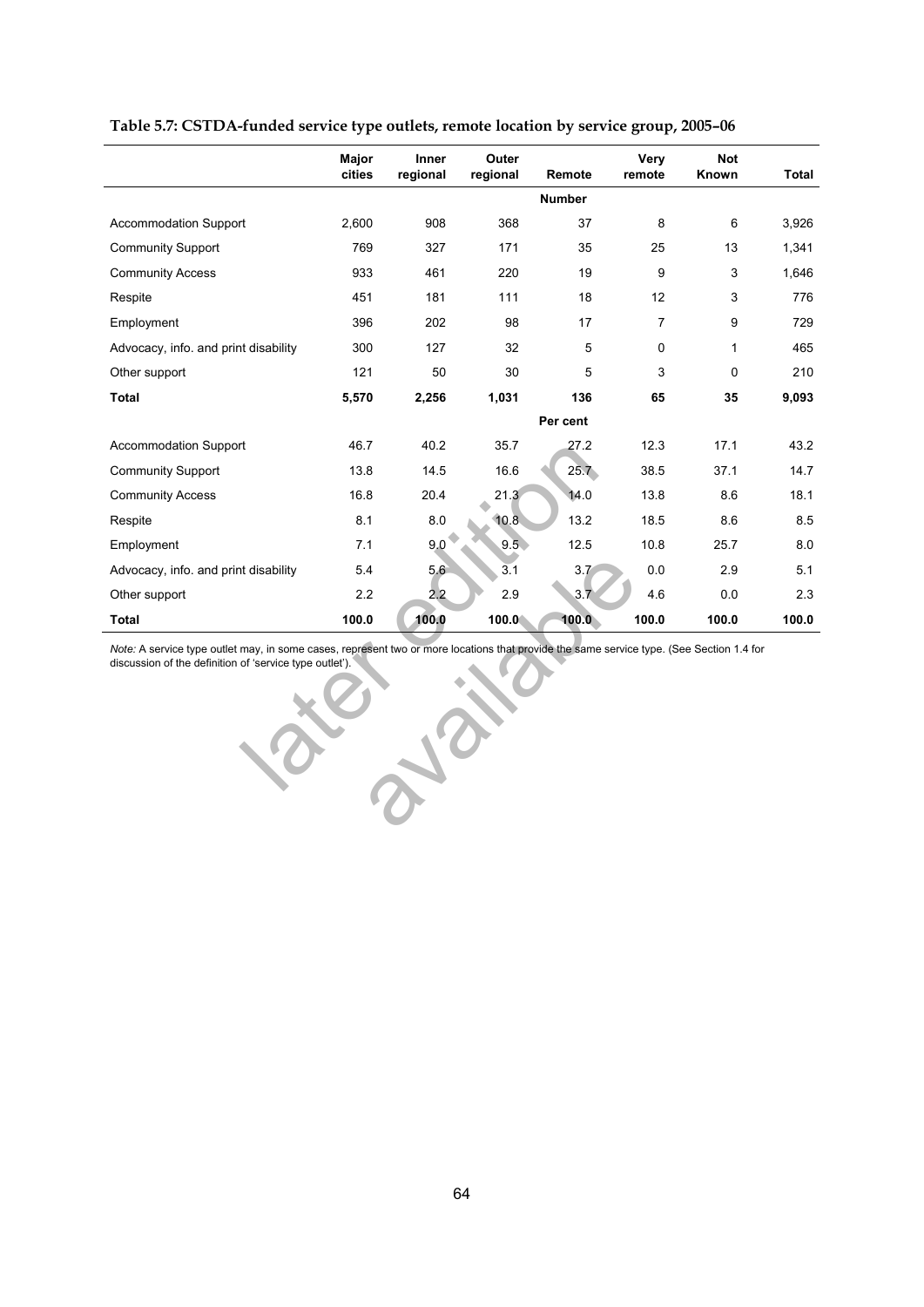# **6 Service usage**

# **6.1 Measures of service quantity**

Data on service quantity include both hours of service provided (staff hours) and hours of service received (for users of selected service types; see below for details). These data were collected based on two measures:

- Hours in the reference week—for most jurisdictions, this was the last week of the reporting period.
- Hours in a typical week—this item was collected so that, if hours reported for the reference week were not considered typical by the agency, an indication of average or typical hours could be provided.

## **Hours received**

Data on hours received were collected for selected service types. These data were not collected for all service types within each service group—for example, they were collected for service users of all respite service types but not all accommodation support service types (see Section 1.4 and footnotes to Tables 6.1 and 6.2 for details).

For the 2,430 service type outlets for which hours of service received in the reference week were collected, the mean number of hours reported in the reference week was 325, with a median value of 82 hours (Table 6.1). Outlets which reported reference week hours supported 17 service users on average. Respite services provided the highest mean and median number of hours during the reference week (641 and 155, respectively), with 'centrebased respite/respite homes 'providing the highest mean number of hours (1,136). The lowest mean and median hours were reported by community support outlets (collected only by the single service type, case management, local coordination and development)—with 69 and 24 hours, respectively. **COMOTE EXECT:**<br>Cervice types within each service group – for example<br>of all respite service types but not all accommodation<br>of all respite service types but not all accommodation<br>and footnotes to Tables 6.1 and 6.2 for de The Sables 6.1 and 6.2 for details).<br>
for which hours of service received in<br>
of hours reported in the reference we<br>
i.1). Outlets which reported reference<br>
rage. Respite services provided the h<br>
the reference week (641 an

There were 2,599 service type outlets that reported hours received in a typical week (Table 6.2). The overall mean and median reported hours were higher than those for a reference week—350 and 103 hours, respectively. Respite outlets reported the highest mean typical hours of service (644) and community support services (119) the lowest. Within specific service type categories, centre-based respite/respite homes reported the highest mean typical hours (1,120). The lowest reported mean hours was reported for case management, local coordination and development (119), which was marginally lower than own home respite services (138).

Mean hours were higher than median hours overall for both reference and typical week for two main reasons. Firstly, several outlets reported large numbers, which increased the overall calculated mean. Secondly, there were a large number of outlets with a very small number of hours reported, which decreased the overall median.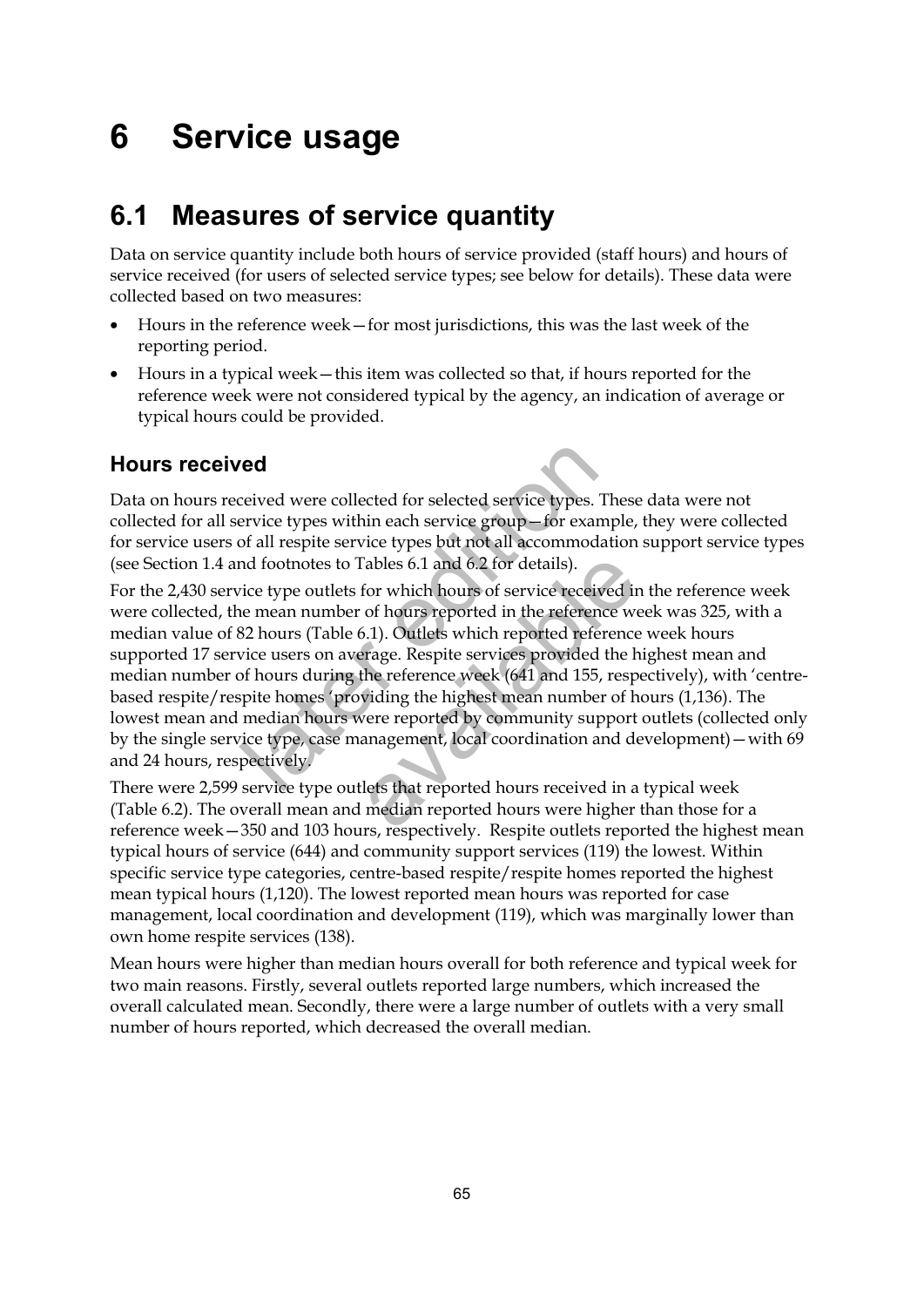| Service type                                                                                                                                                                                                                                                                                                                                                                                                                                                                                                                                                                                                                                                                                                                                                                                                                              | Number of<br>service type<br>outlets | Mean hours in<br>the reference<br>week per outlet | Median hours in<br>the reference<br>week per outlet | Mean number of<br>service users with<br>hours received in<br>reference week |
|-------------------------------------------------------------------------------------------------------------------------------------------------------------------------------------------------------------------------------------------------------------------------------------------------------------------------------------------------------------------------------------------------------------------------------------------------------------------------------------------------------------------------------------------------------------------------------------------------------------------------------------------------------------------------------------------------------------------------------------------------------------------------------------------------------------------------------------------|--------------------------------------|---------------------------------------------------|-----------------------------------------------------|-----------------------------------------------------------------------------|
| <b>Accommodation support</b>                                                                                                                                                                                                                                                                                                                                                                                                                                                                                                                                                                                                                                                                                                                                                                                                              |                                      |                                                   |                                                     |                                                                             |
| 1.05 Attendant care/personal care                                                                                                                                                                                                                                                                                                                                                                                                                                                                                                                                                                                                                                                                                                                                                                                                         | 118                                  | 179                                               | 59                                                  | 10                                                                          |
| 1.06 In-home accommodation support                                                                                                                                                                                                                                                                                                                                                                                                                                                                                                                                                                                                                                                                                                                                                                                                        | 610                                  | 333                                               | 80                                                  | 11                                                                          |
| 1.07 Alternative family placement                                                                                                                                                                                                                                                                                                                                                                                                                                                                                                                                                                                                                                                                                                                                                                                                         | 34                                   | 843                                               | 168                                                 | 6                                                                           |
| Total accommodation support                                                                                                                                                                                                                                                                                                                                                                                                                                                                                                                                                                                                                                                                                                                                                                                                               | 762                                  | 332                                               | 82                                                  | 11                                                                          |
| <b>Community support</b>                                                                                                                                                                                                                                                                                                                                                                                                                                                                                                                                                                                                                                                                                                                                                                                                                  |                                      |                                                   |                                                     |                                                                             |
| 2.06 Case management, local coordination<br>and development                                                                                                                                                                                                                                                                                                                                                                                                                                                                                                                                                                                                                                                                                                                                                                               | 414                                  | 69                                                | 24                                                  | 28                                                                          |
| <b>Community access</b>                                                                                                                                                                                                                                                                                                                                                                                                                                                                                                                                                                                                                                                                                                                                                                                                                   |                                      |                                                   |                                                     |                                                                             |
| 3.01 Learning and life skills development                                                                                                                                                                                                                                                                                                                                                                                                                                                                                                                                                                                                                                                                                                                                                                                                 | 618                                  | 27 <sub>1</sub>                                   | 135                                                 | 17                                                                          |
| 3.03 Other community access                                                                                                                                                                                                                                                                                                                                                                                                                                                                                                                                                                                                                                                                                                                                                                                                               | 205                                  | 318                                               | 132                                                 | 20                                                                          |
| Total community access                                                                                                                                                                                                                                                                                                                                                                                                                                                                                                                                                                                                                                                                                                                                                                                                                    | 823                                  | 283                                               | 133                                                 | 18                                                                          |
| <b>Respite</b>                                                                                                                                                                                                                                                                                                                                                                                                                                                                                                                                                                                                                                                                                                                                                                                                                            |                                      |                                                   |                                                     |                                                                             |
| 4.01 Own home respite                                                                                                                                                                                                                                                                                                                                                                                                                                                                                                                                                                                                                                                                                                                                                                                                                     | 60                                   | 96                                                | 29                                                  | 10                                                                          |
| 4.02 Centre-based respite/respite homes                                                                                                                                                                                                                                                                                                                                                                                                                                                                                                                                                                                                                                                                                                                                                                                                   | 163                                  | 1,136                                             | 432                                                 | 22                                                                          |
| 4.03 Host family respite/peer support respite                                                                                                                                                                                                                                                                                                                                                                                                                                                                                                                                                                                                                                                                                                                                                                                             | 15                                   | 284                                               | 105                                                 | 15                                                                          |
| 4.04 Flexible respite                                                                                                                                                                                                                                                                                                                                                                                                                                                                                                                                                                                                                                                                                                                                                                                                                     | 173                                  | 411                                               | 94                                                  | 17                                                                          |
| 4.05 Other respite                                                                                                                                                                                                                                                                                                                                                                                                                                                                                                                                                                                                                                                                                                                                                                                                                        | 20                                   | 507                                               | 26                                                  | 22                                                                          |
| Total respite                                                                                                                                                                                                                                                                                                                                                                                                                                                                                                                                                                                                                                                                                                                                                                                                                             | 431                                  | 641                                               | 155                                                 | 18                                                                          |
| All services reporting hours                                                                                                                                                                                                                                                                                                                                                                                                                                                                                                                                                                                                                                                                                                                                                                                                              | 2,430                                | 325                                               | 82                                                  | 17                                                                          |
| <b>Notes</b><br>Service users who, according to their start date and date of last service received or exit date, were not receiving a service in the<br>1.<br>reference week were not included even if they had recorded hours received in the reference week. Service type outlets for which no<br>service users have hours received in the reference week recorded were not included. Where a service type outlet had both service<br>users with valid hours received and service users with missing hours received data, then the latter were assigned the average number<br>of hours per service user for that outlet, before the total hours received for the outlet was calculated.<br>2.<br>Not all service types were required to collect data on hours received—reference week. The following service types did not collect this |                                      |                                                   |                                                     |                                                                             |

#### **Table 6.1: Mean and median hours of service provided by CSTDA-funded service type outlets during the reference week, June 2006**

2. Not all service types were required to collect data on hours received—reference week. The following service types did not collect this data item—1.01–1.04, 1.08, 2.01–2.05, 2.07, 3.02, 5.01, 5.02, 6.01–6.05 and 7.01–7.04.

3. Data are based on a reference week during June 2006 and should be interpreted accordingly.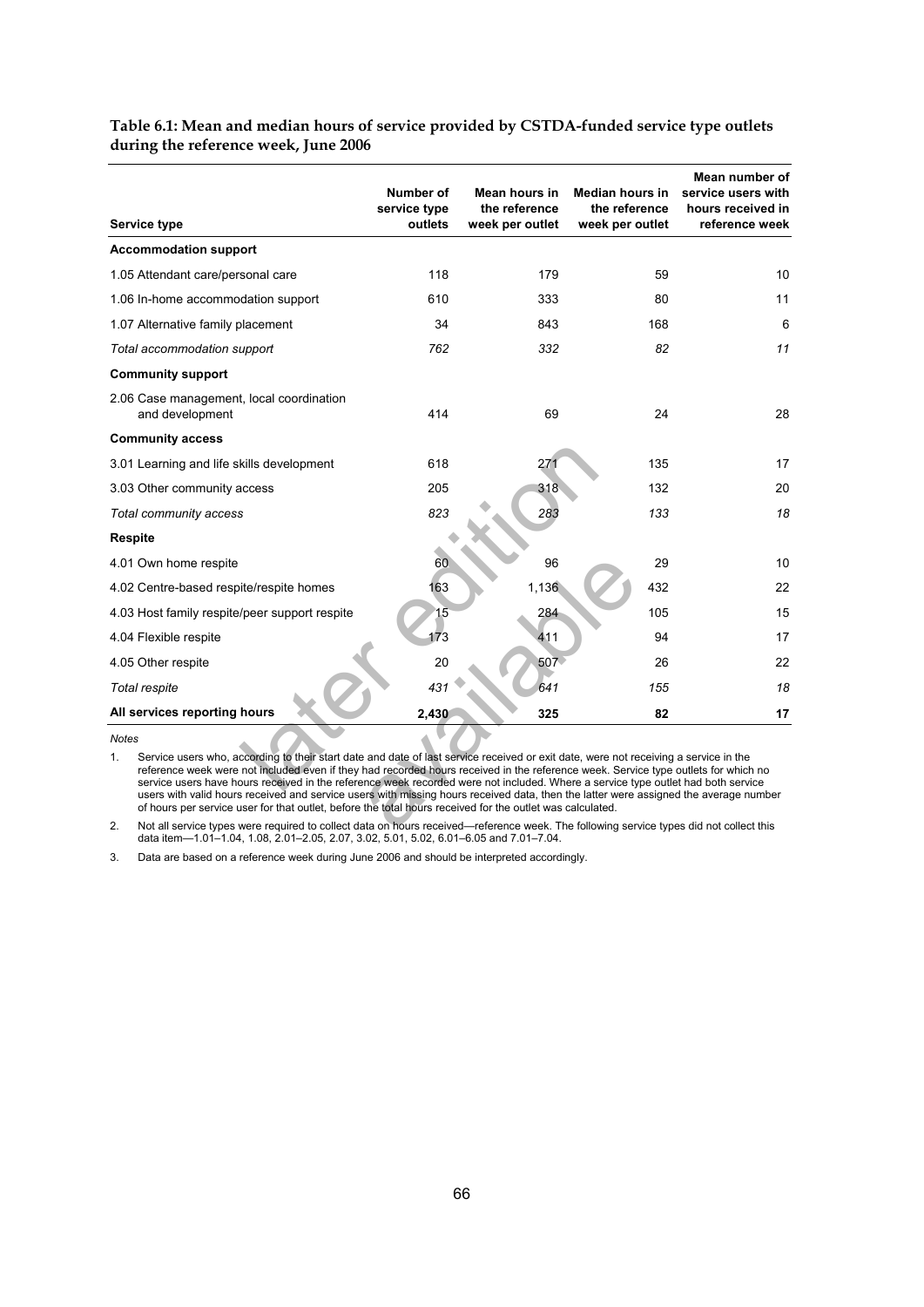|                | Service type                                                                                                                                                                                                                                                                                                                                                                                                          | type outlets | Number of service Mean hours in a typical<br>week per outlet | Median hours in a<br>typical week per outlet |
|----------------|-----------------------------------------------------------------------------------------------------------------------------------------------------------------------------------------------------------------------------------------------------------------------------------------------------------------------------------------------------------------------------------------------------------------------|--------------|--------------------------------------------------------------|----------------------------------------------|
|                | <b>Accommodation support</b>                                                                                                                                                                                                                                                                                                                                                                                          |              |                                                              |                                              |
|                | 1.05 Attendant care/personal care                                                                                                                                                                                                                                                                                                                                                                                     | 121          | 222                                                          | 66                                           |
|                | 1.06 In-home accommodation support                                                                                                                                                                                                                                                                                                                                                                                    | 628          | 356                                                          | 104                                          |
|                | 1.07 Alternative family placement                                                                                                                                                                                                                                                                                                                                                                                     | 42           | 693                                                          | 168                                          |
|                | Total accommodation support                                                                                                                                                                                                                                                                                                                                                                                           | 791          | 354                                                          | 105                                          |
|                | <b>Community support</b>                                                                                                                                                                                                                                                                                                                                                                                              |              |                                                              |                                              |
|                | 2.06 Case management, local coordination<br>and development                                                                                                                                                                                                                                                                                                                                                           | 395          | 119                                                          | 50                                           |
|                | <b>Community access</b>                                                                                                                                                                                                                                                                                                                                                                                               |              |                                                              |                                              |
|                | 3.01 Learning and life skills development                                                                                                                                                                                                                                                                                                                                                                             | 650          | 271                                                          | 120                                          |
|                | 3.03 Other community access                                                                                                                                                                                                                                                                                                                                                                                           | 240          | 294                                                          | 161                                          |
|                | Total community access                                                                                                                                                                                                                                                                                                                                                                                                | 890          | 277                                                          | 136                                          |
| <b>Respite</b> |                                                                                                                                                                                                                                                                                                                                                                                                                       |              |                                                              |                                              |
|                | 4.01 Own home respite                                                                                                                                                                                                                                                                                                                                                                                                 | 64           | 138                                                          | 38                                           |
|                | 4.02 Centre-based respite/respite homes                                                                                                                                                                                                                                                                                                                                                                               | 197          | 1,120                                                        | 541                                          |
|                | 4.03 Host family respite/peer support respite                                                                                                                                                                                                                                                                                                                                                                         | 20           | 534                                                          | 299                                          |
|                | 4.04 Flexible respite                                                                                                                                                                                                                                                                                                                                                                                                 | 214          | 417                                                          | 130                                          |
|                | 4.05 Other respite                                                                                                                                                                                                                                                                                                                                                                                                    | 28           | 253                                                          | 61                                           |
|                | Total respite                                                                                                                                                                                                                                                                                                                                                                                                         | 523          | 644                                                          | 178                                          |
|                | All services reporting hours                                                                                                                                                                                                                                                                                                                                                                                          | 2.599        | 350                                                          | 103                                          |
| <b>Notes</b>   |                                                                                                                                                                                                                                                                                                                                                                                                                       |              |                                                              |                                              |
| 1.             | Service type outlets for which no service users have hours received in the typical week recorded were not included. Where a service type<br>outlet had both service users with valid hours received and service users with missing hours received data, then the latter were assigned the<br>average number of hours per service user for that outlet, before the total hours received for the outlet was calculated. |              |                                                              |                                              |
| 2.             | Not all service types were required to collect data on hours received—typical week. The following service types did not collect this data<br>item-1.01-1.04, 1.08, 2.01-2.05, 2.07, 3.02, 5.01, 5.02, 6.01-6.05 and 7.01-7.04.                                                                                                                                                                                        |              |                                                              |                                              |
| 3.             | Victoria did not collect data on hours received in a typical week.                                                                                                                                                                                                                                                                                                                                                    |              |                                                              |                                              |

**Table 6.2: Mean and median hours of service provided by CSTDA-funded service type outlets during a typical week, 2005–06** 

## **Duration**

Service duration has been calculated for users of residential accommodation support services (1.01 to 1.04). This provides a measure of the amount of time a service user has been receiving support from a particular accommodation service within the 12 month reporting period. Calculations were based on the number of days between 1 July 2005 (or the service user's start date, if later) and the service end date (exit date if recorded; otherwise last date of service received, or end of financial year if last date is missing).

For the 16,475 service users accessing residential accommodation support services, the mean duration of service was 306 days (Table 6.3). This is close to 10 months of service per service user. There was some variation within the specific service type categories—mean duration was highest for large residentials/institutions (338 days) and lowest for hostels (258 days). Lower mean values indicate that a higher number of service users either joined the service after the start of the financial year, or exited before the end of the year. The median value of 365 days (a full year) indicates that the majority of service users were supported by these services all year round.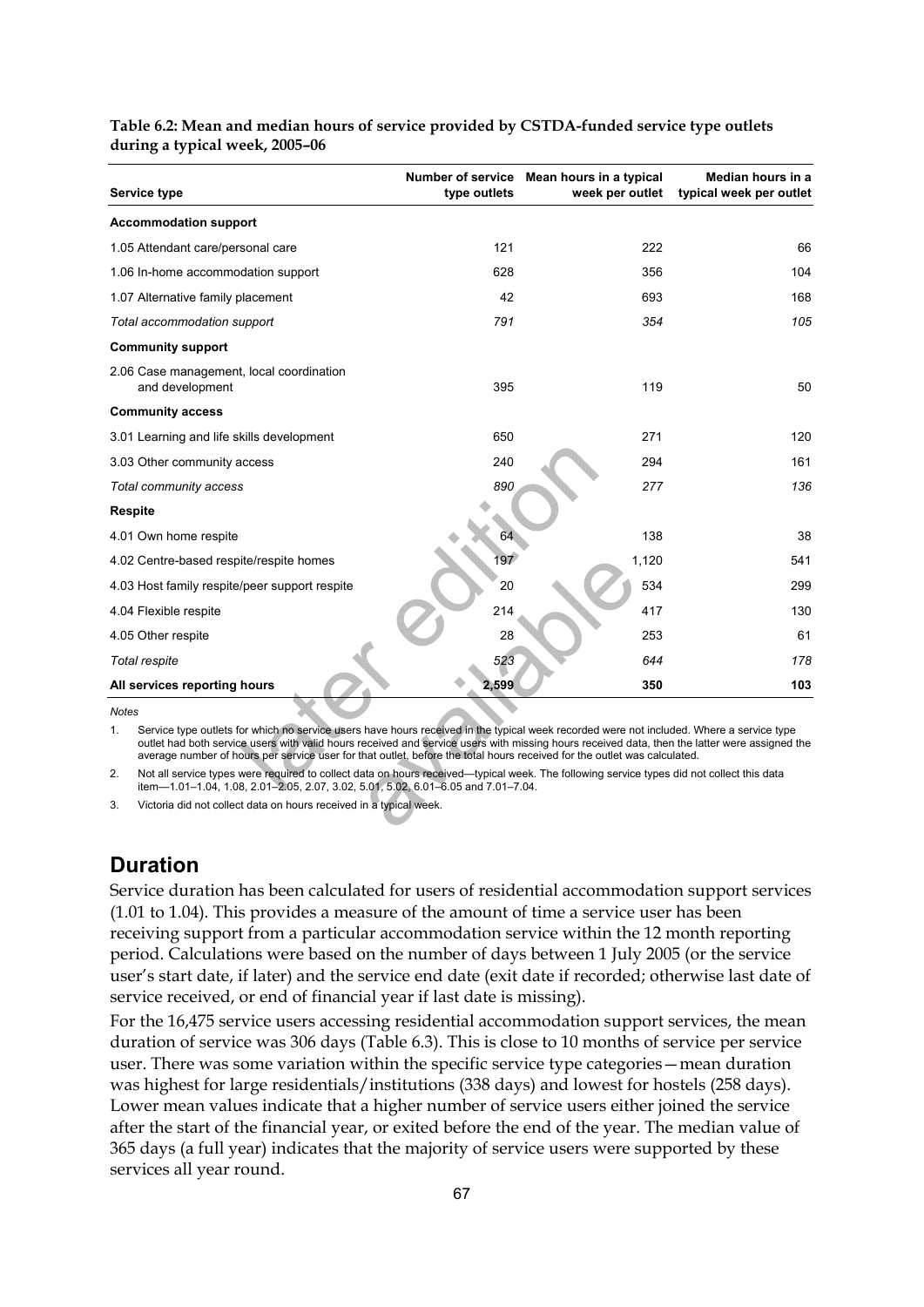| Service type                       | Number of<br>service users | <b>Mean duration (days)</b> | <b>Median duration (days)</b> |
|------------------------------------|----------------------------|-----------------------------|-------------------------------|
| 1.01 Large residential/institution | 3.844                      | 338                         | 365                           |
| 1.02 Small residential/institution | 868                        | 304                         | 365                           |
| 1.03 Hostels                       | 349                        | 258                         | 365                           |
| 1.04 Group homes                   | 11.414                     | 298                         | 365                           |
| All services (1.01-1.04)           | 16.475                     | 306                         | 365                           |

**Table 6.3: Users of CSTDA-funded services, mean and median duration of service (in total days) by service type for residential accommodation support services (1.01–1.04), 2005–06** 

*Notes* 

1. For each service user, duration is calculated as the number of days between 1 July 2005 or the start date, if later, and either the exit date, if applicable, or date of last service inclusive. Service users who were missing start and/or end dates were assumed to have been accessing the service from 1 July 2005 and/or until 30 June 2006, unless they were recorded as accessing more than one accommodation support outlet, in which case they were not included.

2. The 12-month collection period lasted for a total of 365 days (1 July 2005–30 June 2006).

## **Staff hours**

The mean reported number of paid staff hours per service type outlet during the 2005–06 reference week was 196 (Table 6.4). This was equivalent to approximately 5.2 paid Full Time Equivalent (FTE) staff per outlet. Paid staff hours were highest for employment (353 hours; 9.3 FTE staff) and accommodation support (244 hours; 6.4 FTE staff). Mean unpaid staff hours during the reference week were much lower—6 hours per outlet, or 0.2 FTE staff. Unpaid staff includes regular staff, volunteers, students and others who do not receive payment for the work they perform (AIHW 2005a). tion period lasted for a total of 365 days (1 July 2005–30 June 2006).<br>
Ed number of paid staff hours per service type outlet<br>
ras 196 (Table 6.4). This was equivalent to approxima<br>
staff per outlet. Paid staff hours were extending the Machinettics). This was equivalent to approximate Paid staff hours were highest for emparison as approximately approach and others when (AIHW 2005a).<br>
The volunteers, students and others when (AIHW 2005a).<br>
T

Staff hours during the typical week were slightly higher overall than for the reference week—230 paid (6.0 FTE) and 9 unpaid (0.2 FTE) staff hours were reported on average (Table 6.5). Patterns of reporting were very similar to reference week staff hours, with employment (374 hours) and accommodation support services (277) reporting the highest mean hours.

During the reference week, CSTDA-funded services reported, on average, 7.7 staff hours per user. Institutions and group homes (residential services) reported by far the highest average, with 36.5 staff hours per service user, followed by in-home support services (15.0 hours; Figure 6.1).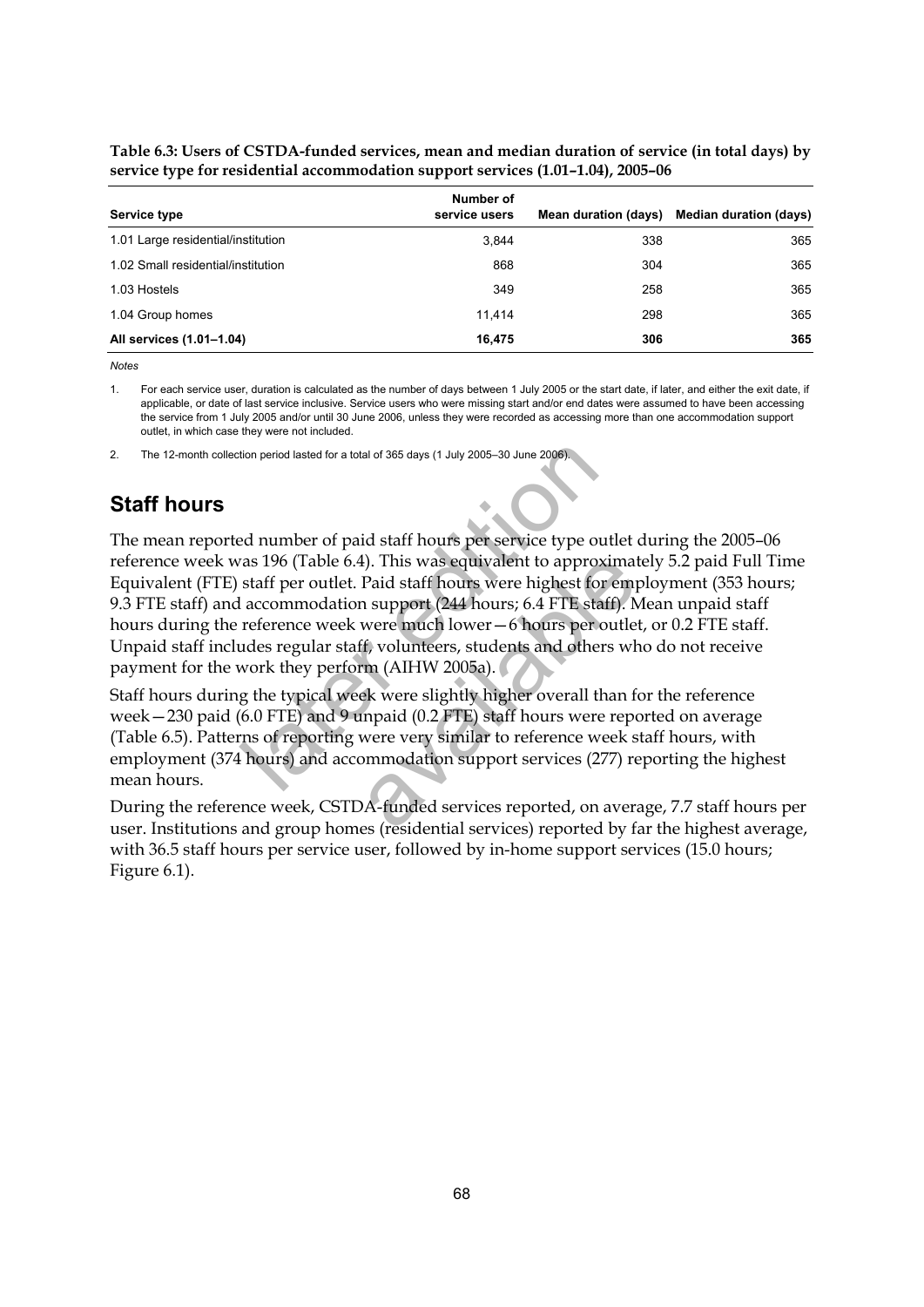#### **Table 6.4: Mean hours worked in the reference week by paid and unpaid staff for CSTDA-funded service type outlets, by service group, 2005–06**

| Service group                              | Mean paid staff<br>hours per outlet |     | staff per outlet hours per outlet | Mean FTE paid Mean unpaid staff Mean FTE unpaid<br>staff per outlet |
|--------------------------------------------|-------------------------------------|-----|-----------------------------------|---------------------------------------------------------------------|
| Accommodation support                      | 244                                 | 6.4 | 3                                 | 0.1                                                                 |
| Community support                          | 110                                 | 2.9 |                                   | 0.0                                                                 |
| Community access                           | 139                                 | 3.7 | 10                                | 0.3                                                                 |
| Respite                                    | 140                                 | 3.7 | 9                                 | 0.2                                                                 |
| Employment                                 | 353                                 | 9.3 | 6                                 | 0.1                                                                 |
| Advocacy, information and print disability | 84                                  | 2.2 | 27                                | 0.7                                                                 |
| Other support services                     | 96                                  | 2.5 | 5                                 | 0.1                                                                 |
| All services                               | 196                                 | 5.2 | 6                                 | 0.2                                                                 |

*Notes* 

#### **Table 6.5: Mean hours worked in a typical week by paid and unpaid staff for CSTDA-funded service type outlets, by service group, 2005–06**

| 1. | A service type outlet may, in some cases, represent two or more locations that provide the same service type (see Section 1.4).                                                                                                                                     |                  |                  |                                   |                  |  |  |  |  |  |
|----|---------------------------------------------------------------------------------------------------------------------------------------------------------------------------------------------------------------------------------------------------------------------|------------------|------------------|-----------------------------------|------------------|--|--|--|--|--|
| 2. | Data for hours worked are the mean number of hours worked over one 7-day week in June 2006.                                                                                                                                                                         |                  |                  |                                   |                  |  |  |  |  |  |
| 3. | Data exclude 955 services where mean staff hours could not be calculated due to missing data. These were for outlets with both paid and<br>unpaid staff hours in the reference week missing; if only one of these variables was missing, it was assumed to be zero. |                  |                  |                                   |                  |  |  |  |  |  |
| 4. | Full-time equivalent (FTE) staff numbers are based on a 38-hour working week.                                                                                                                                                                                       |                  |                  |                                   |                  |  |  |  |  |  |
|    |                                                                                                                                                                                                                                                                     |                  |                  |                                   |                  |  |  |  |  |  |
|    |                                                                                                                                                                                                                                                                     |                  |                  |                                   |                  |  |  |  |  |  |
|    |                                                                                                                                                                                                                                                                     |                  |                  |                                   |                  |  |  |  |  |  |
|    | Table 6.5: Mean hours worked in a typical week by paid and unpaid staff for CSTDA-funded                                                                                                                                                                            |                  |                  |                                   |                  |  |  |  |  |  |
|    | service type outlets, by service group, 2005-06                                                                                                                                                                                                                     |                  |                  |                                   |                  |  |  |  |  |  |
|    |                                                                                                                                                                                                                                                                     |                  |                  |                                   |                  |  |  |  |  |  |
|    |                                                                                                                                                                                                                                                                     | Mean paid staff  | Mean FTE paid    | Mean unpaid staff Mean FTE unpaid |                  |  |  |  |  |  |
|    | Service group                                                                                                                                                                                                                                                       | hours per outlet | staff per outlet | hours per outlet                  | staff per outlet |  |  |  |  |  |
|    | Accommodation support                                                                                                                                                                                                                                               | 277              | 7.3              | 5                                 | 0.1              |  |  |  |  |  |
|    | Community support                                                                                                                                                                                                                                                   | 129              | 3.4              | 3                                 | 0.1              |  |  |  |  |  |
|    | Community access                                                                                                                                                                                                                                                    | 168              | 4.4              | 13                                | 0.3              |  |  |  |  |  |
|    | Respite                                                                                                                                                                                                                                                             | 171              | 4.5              | 18                                | 0.5              |  |  |  |  |  |
|    | Employment                                                                                                                                                                                                                                                          | 374              | 9.8              | 6                                 | 0.1              |  |  |  |  |  |
|    | Advocacy, information and print disability                                                                                                                                                                                                                          | 119              | 3.1              | 38                                | 1.0              |  |  |  |  |  |
|    | Other support services                                                                                                                                                                                                                                              | 126              | 3.3              | 11                                | 0.3              |  |  |  |  |  |
|    | All services                                                                                                                                                                                                                                                        | 230              | 6.0              | 9                                 | 0.2              |  |  |  |  |  |

*Notes* 

1. A service type outlet may, in some cases, represent two or more locations that provide the same service type (see Section 1.4).

2. Data for hours worked are the mean number of hours worked over one 7-day week in June 2005.

3. Data exclude 3,137 services where the mean staff hours could not be calculated due to missing data. These were for outlets with both paid and unpaid staff hours in a typical week missing; if only one of these variables was missing, it was assumed to be zero.

4. Full-time equivalent (FTE) staff numbers are based on a 38-hour working week.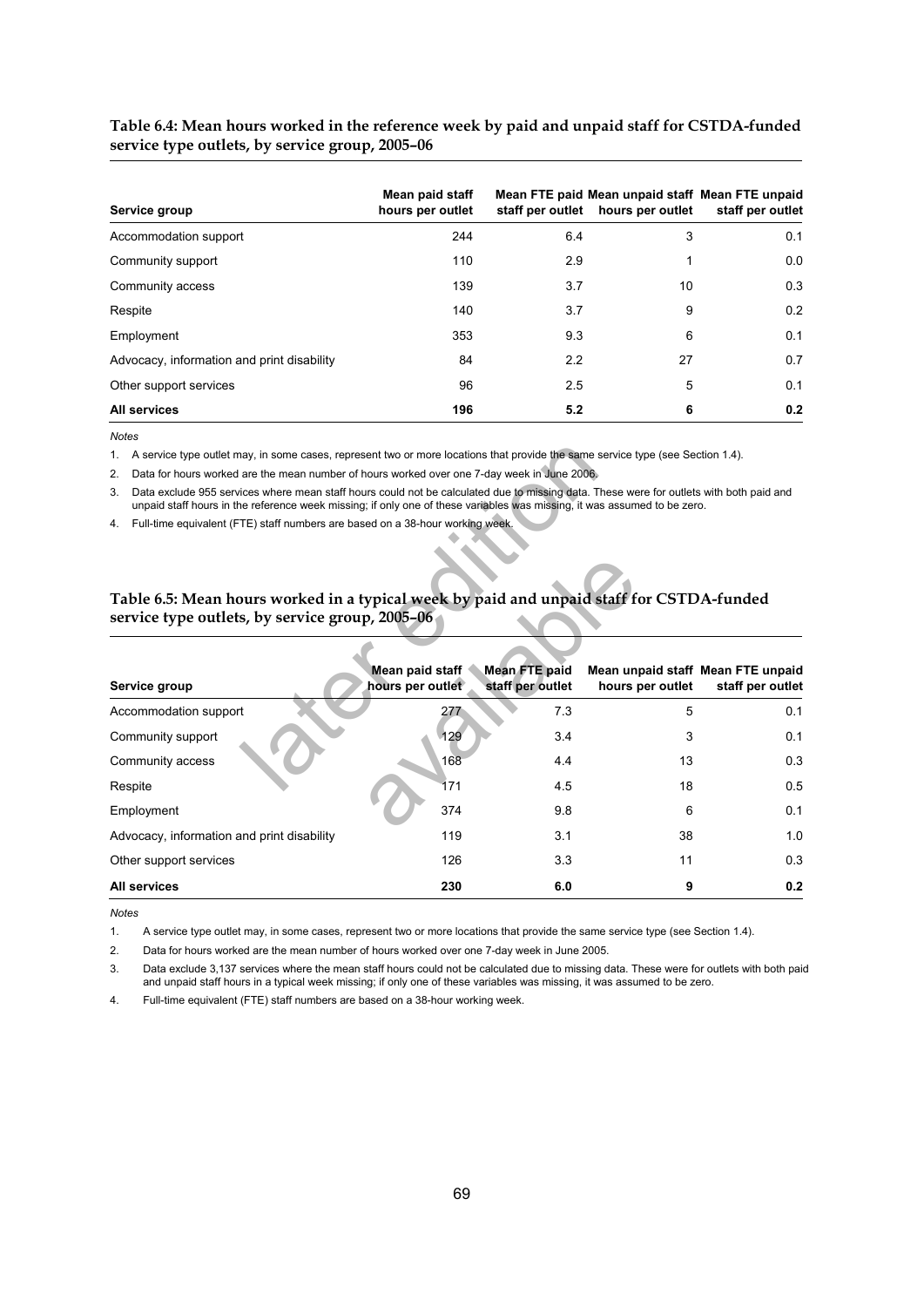

# **6.2 Multiple service usage**

## **Multiple service outlets, service types and service groups**

During 2005–06, 65,875 of 217,143 service users (30%) accessed outlets from more than one CSTDA-funded service type (Table 6.6). Of these users, approximately half (32,622) accessed service outlets from two service groups. A further 18% (11,940) used three service groups, with 3% and 0.2% (respectively) accounting for those who accessed four and five service groups. This equates to approximately 22% of all service users who accessed between two and five different service groups. Additionally, slightly more than a quarter of all service users (26%) accessed more than one service type.

Overall, service users accessed an average of 1.6 service type outlets (Table 6.7). Users of respite accessed the most service type outlets on average (2.6 per user) and users of employment the least (1.4). Within specific service types, users of behaviour/specialist intervention were most likely to access multiple service type outlets (83% of these users accessed multiple outlets; with a mean of 3.4 outlets per user), and open employment the least likely (14%; with a mean of 1.2 outlets). Community support service users were most likely to be using other services within the same service group (26% of multiple service users within that service group), with service users accessing regional resource and support teams the most likely to use another service of the same type (26%).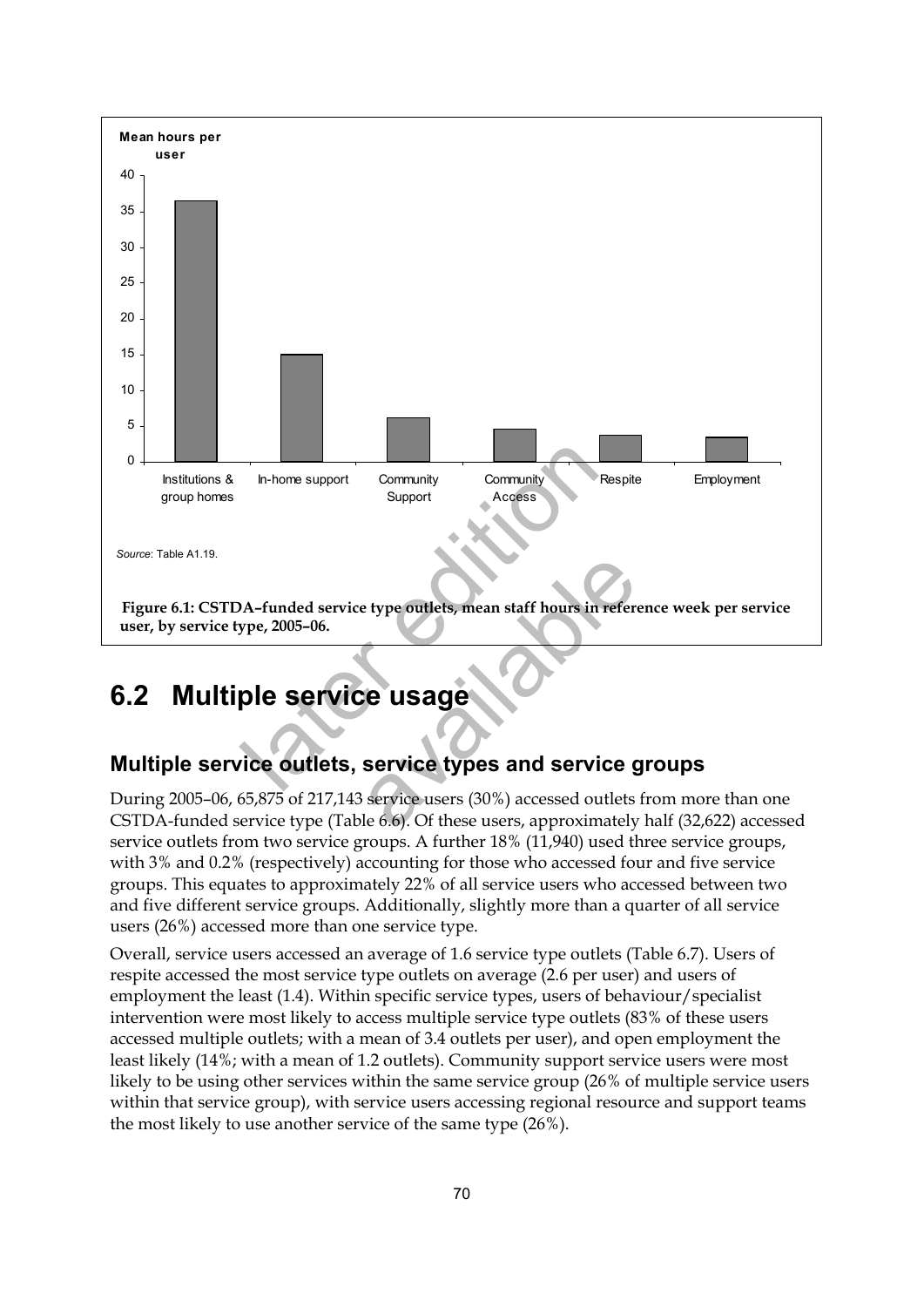On average, each user accessed services from 1.3 service groups during 2005–06 (Table 6.8). Service users in accommodation support had the highest mean service group usage (2.0) and those in employment the lowest (1.3). Overall, community support service users were most likely to access services from other service groups (14%) and employment the least (6%) (see total row of Table 6.8). Of the 25 service type categories (1.01–5.02), 15 contained service users whose most other frequently accessed service type was case management, local coordination and development (service type 2.06). This was the most frequently accessed specific service type amongst all service groups except accommodation support (where it was 3.01—learning and life skills development).

|              |                                                                                                                                                                                                                                                                                  |         | <b>Service users</b> |                                                         |
|--------------|----------------------------------------------------------------------------------------------------------------------------------------------------------------------------------------------------------------------------------------------------------------------------------|---------|----------------------|---------------------------------------------------------|
|              | Service usage                                                                                                                                                                                                                                                                    | No.     | %                    | % of service users<br>accessing more<br>than one outlet |
|              | Total with known service usage                                                                                                                                                                                                                                                   | 217,143 | 100.0                |                                                         |
|              | Using only one service type outlet                                                                                                                                                                                                                                               | 151,268 | 69.7                 |                                                         |
|              | Using more than one service type outlet                                                                                                                                                                                                                                          | 65,875  | 30.3                 | 100.0                                                   |
|              | Using more than one service type                                                                                                                                                                                                                                                 | 57,370  | 26.4                 | 87.1                                                    |
|              | Using more than one service group (number of groups)                                                                                                                                                                                                                             |         |                      |                                                         |
| Two          |                                                                                                                                                                                                                                                                                  | 32,622  | 15.0                 | 49.5                                                    |
|              | Three                                                                                                                                                                                                                                                                            | 11,940  | 5.5                  | 18.1                                                    |
|              | Four                                                                                                                                                                                                                                                                             | 2,077   | 1.0                  | 3.2                                                     |
|              | Five                                                                                                                                                                                                                                                                             | 142     | 0.1                  | 0.2                                                     |
|              | Subtotal                                                                                                                                                                                                                                                                         | 46,781  | 21.5                 | 71.0                                                    |
|              | Using more than one outlet of the same service group                                                                                                                                                                                                                             | 38,094  | 17.5                 | 57.8                                                    |
|              | Using more than one outlet of the same service type                                                                                                                                                                                                                              | 22,243  | 10.2                 | 33.8                                                    |
| <b>Notes</b> |                                                                                                                                                                                                                                                                                  |         |                      |                                                         |
| 1.           | Service user numbers reflect use of any of five service groups: accommodation support, community support, community access,<br>respite and employment.                                                                                                                           |         |                      |                                                         |
| 2.           | Groups of users of multiple services are not mutually exclusive. For example, a service user can have accessed two outlets of the one<br>service type and another outlet of a different service type, and would be included in those users accessing outlets of the same service |         |                      |                                                         |

#### **Table 6.6: Users of CSTDA-funded services, multiple service use, 2005–06**

2. Groups of users of multiple services are not mutually exclusive. For example, a service user can have accessed two outlets of the one service type and another outlet of a different service type, and would be included in those users accessing outlets of the same service type as well as those accessing outlets of different service types.

3. See Box 1.1 for definitions of service types, service groups and service outlets.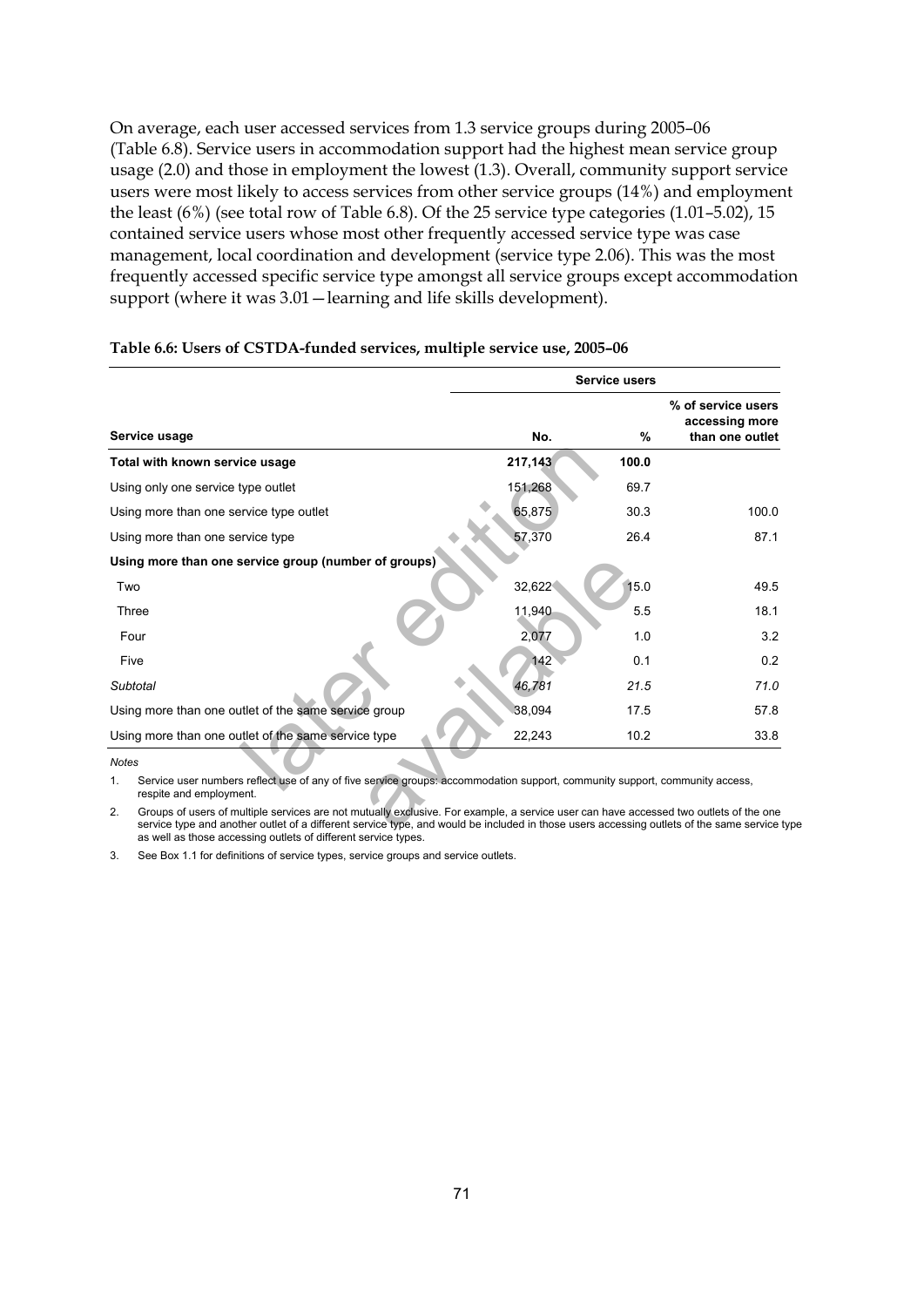| Table 6.7: Users of CSTDA-funded services, service type by multiple service usage, 2005-06 |  |  |  |
|--------------------------------------------------------------------------------------------|--|--|--|
|                                                                                            |  |  |  |

|                                                             |                                | Service users accessing more than one service type outlet |                                                                   |      |                                     |                                      |                          |                         |  |
|-------------------------------------------------------------|--------------------------------|-----------------------------------------------------------|-------------------------------------------------------------------|------|-------------------------------------|--------------------------------------|--------------------------|-------------------------|--|
|                                                             | <b>Number</b><br>οf<br>service | Mean<br>outlets<br>per<br>service                         | <b>Total accessing</b><br>more than one<br>service type<br>outlet |      | <b>Multiple</b><br>service<br>types | <b>Multiple</b><br>service<br>groups | Same<br>service<br>group | Same<br>service<br>type |  |
| Service type                                                | users                          | user                                                      | No.                                                               | $\%$ | %                                   | %                                    | %                        | $\%$                    |  |
| <b>Accommodation support</b>                                |                                |                                                           |                                                                   |      |                                     |                                      |                          |                         |  |
| 1.01 Large residential/institution                          | 3,844                          | 2.3                                                       | 2,896                                                             | 75.3 | 70.5                                | 70.0                                 | 10.5                     | 5.7                     |  |
| 1.02 Small residential/institution                          | 868                            | 2.4                                                       | 694                                                               | 80.0 | 79.4                                | 78.7                                 | 10.4                     | 2.9                     |  |
| 1.03 Hostels                                                | 349                            | 2.2                                                       | 224                                                               | 64.2 | 64.2                                | 63.9                                 | 4.9                      | 0.0                     |  |
| 1.04 Group homes                                            | 11,414                         | 2.7                                                       | 8,936                                                             | 78.3 | 78.0                                | 77.5                                 | 7.1                      | 2.7                     |  |
| 1.05 Attendant care/personal care                           | 1,835                          | 2.8                                                       | 1,237                                                             | 67.4 | 67.2                                | 64.0                                 | 24.7                     | 2.3                     |  |
| 1.06 In-home accommodation support                          | 17,175                         | 2.5                                                       | 11,554                                                            | 67.3 | 65.7                                | 64.8                                 | 13.4                     | 8.4                     |  |
| 1.07 Alternative family placement                           | 242                            | 3.1                                                       | 175                                                               | 72.3 | 71.5                                | 68.6                                 | 16.9                     | 1.2                     |  |
| 1.08 Other accommodation support                            | 1,039                          | 2.0                                                       | 529                                                               | 50.9 | 49.6                                | 45.4                                 | 18.7                     | 2.8                     |  |
| Total accommodation support                                 | 35,566                         | 2.5                                                       | 25,045                                                            | 70.4 | 69.0                                | 68.5                                 | 8.8                      | 5.8                     |  |
| <b>Community support</b>                                    |                                |                                                           |                                                                   |      |                                     |                                      |                          |                         |  |
| 2.01 Therapy support for individuals                        | 27,203                         | 2.2                                                       | 13,994                                                            | 51.4 | 49.2                                | 29.4                                 | 42.1                     | 10.0                    |  |
| 2.02 Early childhood intervention                           | 16,552                         | 1.4                                                       | 4,371                                                             | 26.4 | 18.9                                | 3.8                                  | 25.3                     | 9.8                     |  |
| 2.03 Behaviour/specialist intervention                      | 5,851                          | 3.4                                                       | 4,833                                                             | 82.6 | 82.5                                | 57.0                                 | 67.1                     | 4.8                     |  |
| 2.04 Counselling                                            | 2,902                          | 2.5                                                       | 1,704                                                             | 58.7 | 58.6                                | 39.5                                 | 37.6                     | 3.1                     |  |
| 2.05 Regional resource and support                          | 14,270                         | 2.3                                                       | 9,331                                                             | 65.4 | 53.9                                | 40.9                                 | 43.1                     | 26.0                    |  |
| 2.06 Case management, local<br>coordination and development | 42,702                         | 2.4                                                       | 25,704                                                            | 60.2 | 57.0                                | 42.4                                 | 37.1                     | 10.9                    |  |
| 2.07 Other community support                                | 6,917                          | 2.2                                                       | 3,100                                                             | 44.8 | 44.5                                | 35.0                                 | 32.4                     | 2.7                     |  |
| Total community support                                     | 96,664                         | 1.9                                                       | 43,304                                                            | 44.8 | 39.8                                | 30.8                                 | 26.0                     | 13.3                    |  |
| <b>Community access</b>                                     |                                |                                                           |                                                                   |      |                                     |                                      |                          |                         |  |
| 3.01 Learning and life skills                               | 28,784                         | 2.4                                                       | 18,332                                                            | 63.7 | 61.4                                | 60.6                                 | 15.7                     | 10.2                    |  |
| 3.02 Recreation/holiday programs                            | 7,867                          | 2.8                                                       | 4,972                                                             | 63.2 | 62.8                                | 60.3                                 | 21.6                     | 3.7                     |  |
| 3.03 Other community access                                 | 13,200                         | 1.9                                                       | 6,720                                                             | 50.9 | 48.9                                | 47.5                                 | 12.2                     | 6.2                     |  |
| Total community access                                      | 47,738                         | 2.3                                                       | 27.911                                                            | 58.5 | 56.5                                | 55.8                                 | 12.0                     | 8.4                     |  |
| <b>Respite</b>                                              |                                |                                                           |                                                                   |      |                                     |                                      |                          |                         |  |
| 4.01 Own home respite                                       | 2,520                          | 3.1                                                       | 2,042                                                             | 81.0 | 81.0                                | 75.8                                 | 32.6                     | 2.9                     |  |
| 4.02 Centre-based respite/respite                           | 11,691                         | 3.2                                                       | 9,046                                                             | 77.4 | 75.7                                | 70.6                                 | 37.1                     | 14.0                    |  |
| 4.03 Host family respite/peer support                       | 1,051                          | 2.8                                                       | 679                                                               | 64.6 | 64.6                                | 60.1                                 | 28.6                     | 0.2                     |  |
| 4.04 Flexible respite                                       | 14,435                         | 2.6                                                       | 8,946                                                             | 62.0 | 60.6                                | 56.5                                 | 27.2                     | 9.1                     |  |
| 4.05 Other respite                                          | 1,841                          | 2.4                                                       | 1,042                                                             | 56.6 | 56.4                                | 50.6                                 | 23.5                     | $1.2$                   |  |
| <b>Total respite</b>                                        | 27,319                         | 2.6                                                       | 17,536                                                            | 64.2 | 62.7                                | 60.1                                 | 20.5                     | 10.5                    |  |
| Employment                                                  |                                |                                                           |                                                                   |      |                                     |                                      |                          |                         |  |
| 5.01 Open employment                                        | 53,440                         | 1.2                                                       | 7,576                                                             | 14.2 | 11.2                                | $9.9\,$                              | 5.4                      | 3.5                     |  |
| 5.02 Supported employment                                   | 20,810                         | 1.8                                                       | 8,897                                                             | 42.8 | 41.8                                | 38.4                                 | 7.0                      | $2.0\,$                 |  |
| Total employment                                            | 73,157                         | 1.4                                                       | 15,380                                                            | 21.0 | 18.6                                | 17.6                                 | 4.5                      | 3.1                     |  |
| <b>Total</b>                                                | 217,143                        | 1.6                                                       | 65,875                                                            | 30.3 | 26.4                                | 21.5                                 | 17.5                     | 10.2                    |  |

*Notes* 

1. Service user data are estimates after use of a statistical linkage key to account for individuals who received services from more than one service type outlet during the 12-month period.

2. Groups of users of multiple services are not mutually exclusive. For example, a service user can have accessed two outlets of the one service type and another outlet of a different service type, and would be included in those users accessing outlets of the same service type as well as those accessing multiple service types. Service users using three or more service types are included under all relevant combinations.

3. 'Open and supported' employment services ceased to be operational from 1 December 2004.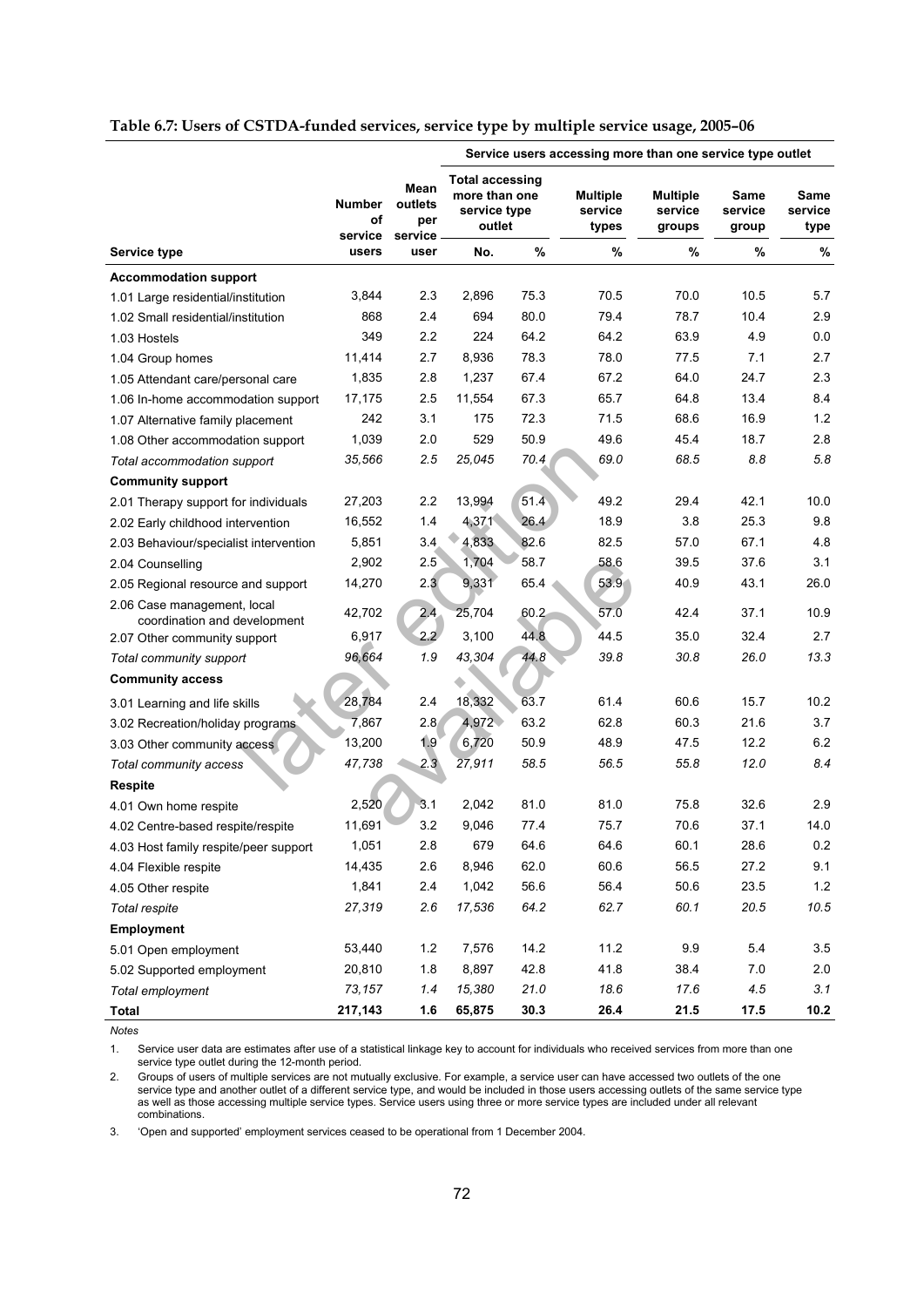|                                                             | Mean<br>service<br>Number |                                  |                    | Percentage of service users accessing other<br>service groups |                          |                |                        | Code of<br>most                      |
|-------------------------------------------------------------|---------------------------|----------------------------------|--------------------|---------------------------------------------------------------|--------------------------|----------------|------------------------|--------------------------------------|
| Service type                                                | οf<br>service<br>users    | groups<br>per<br>service<br>user | Accom-<br>modation | Com-<br>munity<br>support support                             | Com-<br>munity<br>access | <b>Respite</b> | <b>Employ</b><br>-ment | frequent<br>other<br>service<br>type |
| <b>Accommodation support</b>                                |                           |                                  |                    |                                                               |                          |                |                        |                                      |
| 1.01 Large residential/institution                          | 3,844                     | 2.0                              | 4.9                | 29.4                                                          | 54.3                     | 2.4            | 12.1                   | 3.01                                 |
| 1.02 Small residential/institution                          | 868                       | 2.0                              | 7.7                | 20.9                                                          | 46.1                     | 3.9            | 33.3                   | 3.01                                 |
| 1.03 Hostels                                                | 349                       | 1.9                              | 4.9                | 32.7                                                          | 38.1                     | 4.0            | 19.2                   | 3.01                                 |
| 1.04 Group homes                                            | 11,414                    | 2.2                              | 4.6                | 44.2                                                          | 52.4                     | 6.4            | 17.4                   | 3.01                                 |
| 1.05 Attendant care/personal care                           | 1,835                     | 2.0                              | 23.4               | 50.0                                                          | 24.0                     | 15.3           | 7.2                    | 2.06                                 |
| 1.06 In-home accommodation support                          | 17,175                    | 2.0                              | 5.5                | 31.9                                                          | 37.2                     | 14.1           | 15.7                   | 2.06                                 |
| 1.07 Alternative family placement                           | 242                       | 2.3                              | 16.1               | 54.1                                                          | 30.6                     | 31.4           | 10.3                   | 2.06                                 |
| 1.08 Other accommodation support                            | 1,039                     | 1.6                              | 16.6               | 12.2                                                          | 31.3                     | 6.8            | 14.3                   | 3.03                                 |
| Total accommodation support                                 | 35,566                    | 2.0                              | 3.3                | 34.8                                                          | 42.8                     | 9.9            | 15.8                   | 3.01                                 |
| <b>Community support</b>                                    |                           |                                  |                    |                                                               |                          |                |                        |                                      |
| 2.01 Therapy support for individuals                        | 27,203                    | 1.4                              | 14.0               | 38.0                                                          | 13.7                     | 12.7           | 3.7                    | 2.06                                 |
| 2.02 Early childhood intervention                           | 16,552                    | 1.0                              | 0.6                | 17.6                                                          | 0.8                      | 3.0            | 0.0                    | 2.06                                 |
| 2.03 Behaviour/specialist intervention                      | 5,851                     | 1.9                              | 34.2               | 66.6                                                          | 28.9                     | 19.8           | 9.5                    | 2.06                                 |
| 2.04 Counselling (individual/family/group)                  | 2,902                     | 16                               | 24.3               | 36.0                                                          | 24.7                     | 9.8            | 3.7                    | 2.01                                 |
| 2.05 Regional resource and support                          | 14,270                    | 1.6                              | 13.3               | 22.7                                                          | 14.8                     | 20.9           | 8.0                    | 4.02                                 |
| 2.06 Case management, local<br>coordination and development | 42,702                    | 1.6                              | 17.1               | 30.1                                                          | 18.7                     | 17.4           | 10.1                   | 2.01                                 |
| 2.07 Other community support                                | 6,917                     | 1.6                              | 18.4               | 31.8                                                          | 17.4                     | 9.1            | 13.2                   | 2.06                                 |
| Total community support                                     | 96,664                    | 1.5                              | 12.8               | 17.3                                                          | 13.8                     | 12.1           | 6.7                    | 2.06                                 |
| <b>Community access</b>                                     |                           |                                  |                    |                                                               |                          |                |                        |                                      |
| 3.01 Learning and life skills development                   | 28,784                    | 1.9 <sub>2</sub>                 | 35.5               | 33.7                                                          | 6.4                      | 14.8           | 9.1                    | 2.06                                 |
| 3.02 Recreation/holiday programs                            | 7,867                     | 2.0                              | 26.6               | 39.2                                                          | 19.0                     | 18.2           | 18.4                   | 2.06                                 |
| 3.03 Other community access                                 | 13,200                    | 1.7                              | 30.7               | 12.8                                                          | 6.4                      | 11.7           | 9.8                    | 1.06                                 |
| Total community access                                      | 47,738                    | 1.8                              | 31.9               | 27.9                                                          | 4.3                      | 14.2           | 10.5                   | 2.06                                 |
| <b>Respite</b>                                              |                           |                                  |                    |                                                               |                          |                |                        |                                      |
| 4.01 Own home respite                                       | 2,520                     | 2.0                              | 14.0               | 65.4                                                          | 20.8                     | 31.7           | 4.6                    | 2.06                                 |
| 4.02 Centre-based respite/respite homes                     | 11,691                    | 2.1                              | 13.4               | 54.6                                                          | 30.9                     | 28.8           | 8.1                    | 2.06                                 |
| 4.03 Host family respite/peer support                       | 1,051                     | 1.9                              | 10.8               | 46.9                                                          | 19.2                     | 28.6           | 9.1                    | 1.06                                 |
| 4.04 Flexible respite                                       | 14,435                    | $1.8\,$                          | 12.8               | 37.0                                                          | 25.3                     | 22.3           | $8.0\,$                | 2.06                                 |
| 4.05 Other respite                                          | 1,841                     | $1.8\,$                          | 18.7               | 32.1                                                          | 16.2                     | 22.9           | 16.3                   | 2.06                                 |
| <b>Total respite</b>                                        | 27,319                    | 1.9                              | 12.9               | 42.8                                                          | 24.8                     | 14.3           | 8.5                    | 2.06                                 |
| <b>Employment</b>                                           |                           |                                  |                    |                                                               |                          |                |                        |                                      |
| 5.01 Open employment                                        | 53,440                    | 1.1                              | 2.8                | 5.2                                                           | 4.3                      | 1.5            | $2.0\,$                | 2.06                                 |
| 5.02 Supported employment                                   | 20,810                    | $1.6$                            | 20.4               | 18.7                                                          | 13.8                     | 7.5            | 5.3                    | 2.06                                 |
| Total employment                                            | 73,157                    | 1.3                              | 7.7                | $8.8\,$                                                       | $6.8\,$                  | 3.2            | 1.5                    | 2.06                                 |
| <b>Total</b>                                                | 217,143                   | $1.3$                            | 11.2               | 13.7                                                          | 12.3                     | 7.6            | 5.9                    | 2.06                                 |

#### **Table 6.8: Users of CSTDA-funded services, service type by use of other service groups, 2005–06**

1. Service user data are estimates after use of a statistical linkage key to account for individuals who received services from more than one service type outlet during the 12-month period.

2. Where the service groups are the same, the 'percentage of service users accessing other service groups' includes service users who use two or more different service types in that group. For example, 38% of the27,203 service users who accessed a therapy support service (2.01) also accessed another type of community support.

3. The overall 'mean service groups per service user' does not equate to the average across service groups. This is because service users accessing more than one service group are counted once in the overall mean, but are counted multiple times if all service group means are considered separately.

4. 'Open and supported' employment services ceased to be operational from 1 December 2004.

*Notes*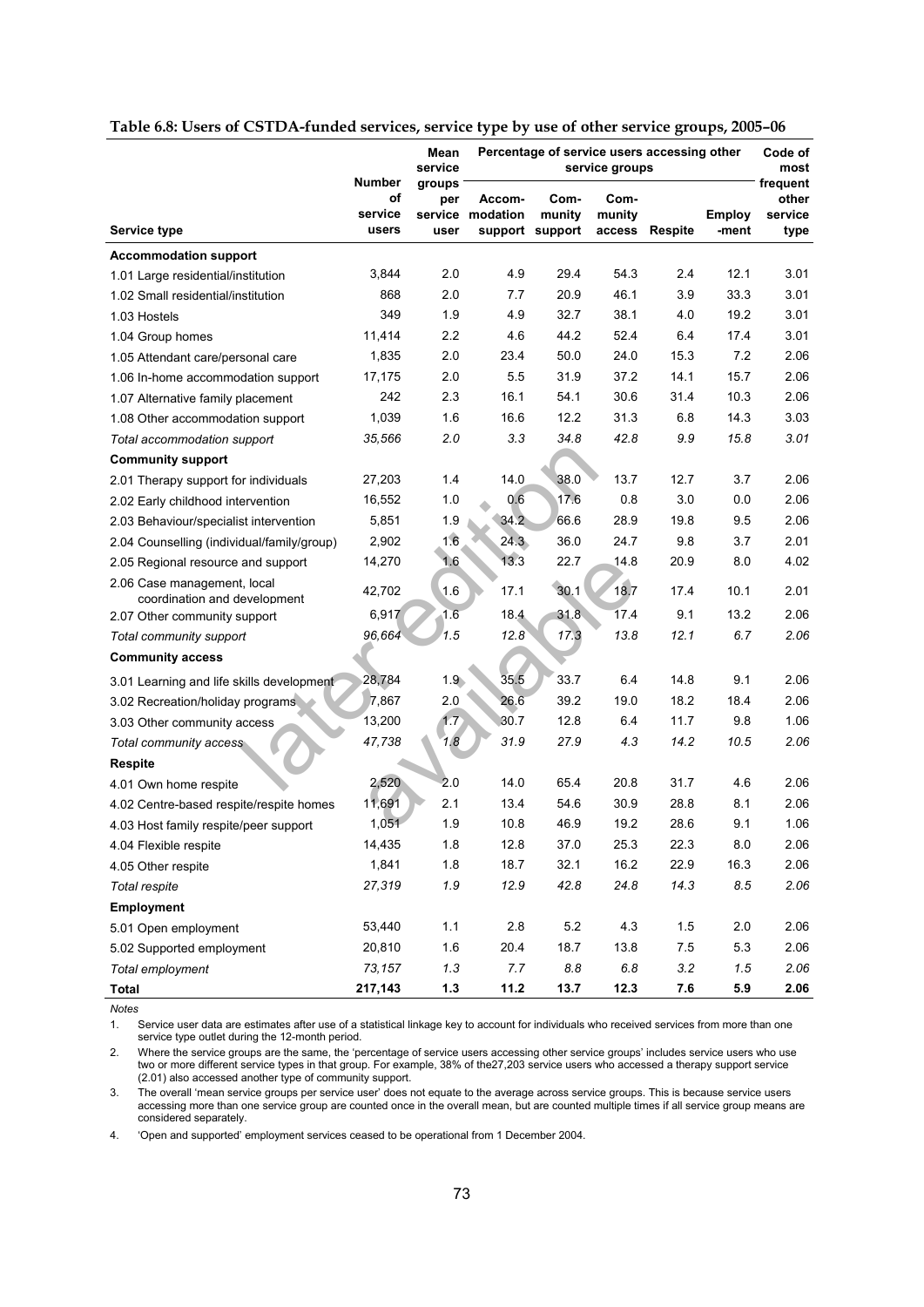## **Most common service combinations**

The most common combination of service groups accessed was accommodation support and community access (Table 6.9). This combination of services was received by 15,240 service users (33% of those using two or more services). Other common combinations included community support and community access (29%), and accommodation support and community support (27%).

Within specific service types, the most common combination was therapy support for individuals and case management, local coordination and development (Table 6.10). This combination was received by 7,927 service users, 17% of those accessing two or more service groups. The most common combination of services across service groups was that of case management, local coordination and development and learning and life skills development—a total of 6,019 received both these service types during 2005–06 (13% of service users accessing two or more service groups, and 45% of users accessing a combination of community access and community support services).

#### **Table 6.9: Users of CSTDA-funded services, service group combinations most commonly received by people using two or more services, 2005–06**

| Table 6.9: Users of CSTDA-funded services, service group combinations most commonly received<br>by people using two or more services, 2005-06 |        |                                                     |                        |
|-----------------------------------------------------------------------------------------------------------------------------------------------|--------|-----------------------------------------------------|------------------------|
| Service groups used                                                                                                                           | No.    | % of service users<br>using two or more<br>services | % of all service users |
| Five most common combinations                                                                                                                 |        |                                                     |                        |
| Accommodation support and community access                                                                                                    | 15,240 | 32.6                                                | 7.0                    |
| Community support and community access                                                                                                        | 13,340 | 28.5                                                | 6.1                    |
| Accommodation support and community support                                                                                                   | 12,386 | 26.5                                                | 5.7                    |
| Community support and respite                                                                                                                 | 11,691 | 25.0                                                | 5.4                    |
| Community access and respite                                                                                                                  | 6,776  | 14.5                                                | 3.1                    |
| <b>Other combinations</b>                                                                                                                     |        |                                                     |                        |
| Three or more services involving above<br>combinations                                                                                        | 13,987 | 29.9                                                | 6.4                    |
| All other combinations                                                                                                                        | 8,671  | 18.5                                                | 4.0                    |
| Total                                                                                                                                         | 46,781 | 100.0                                               | 21.5                   |

*Notes* 

1. Service user numbers reflect use of any of five service groups: accommodation support, community support, community access, respite and employment.

2. Service users with three, four or five service groups are included under all relevant combinations. Thus, numbers in a column may not add up to the total.

3. 'All other combinations' includes three two-way combinations for service users of respite services other than with accommodation support, the combination of community support and employment, and other three-, four- and five-way combinations of service groups.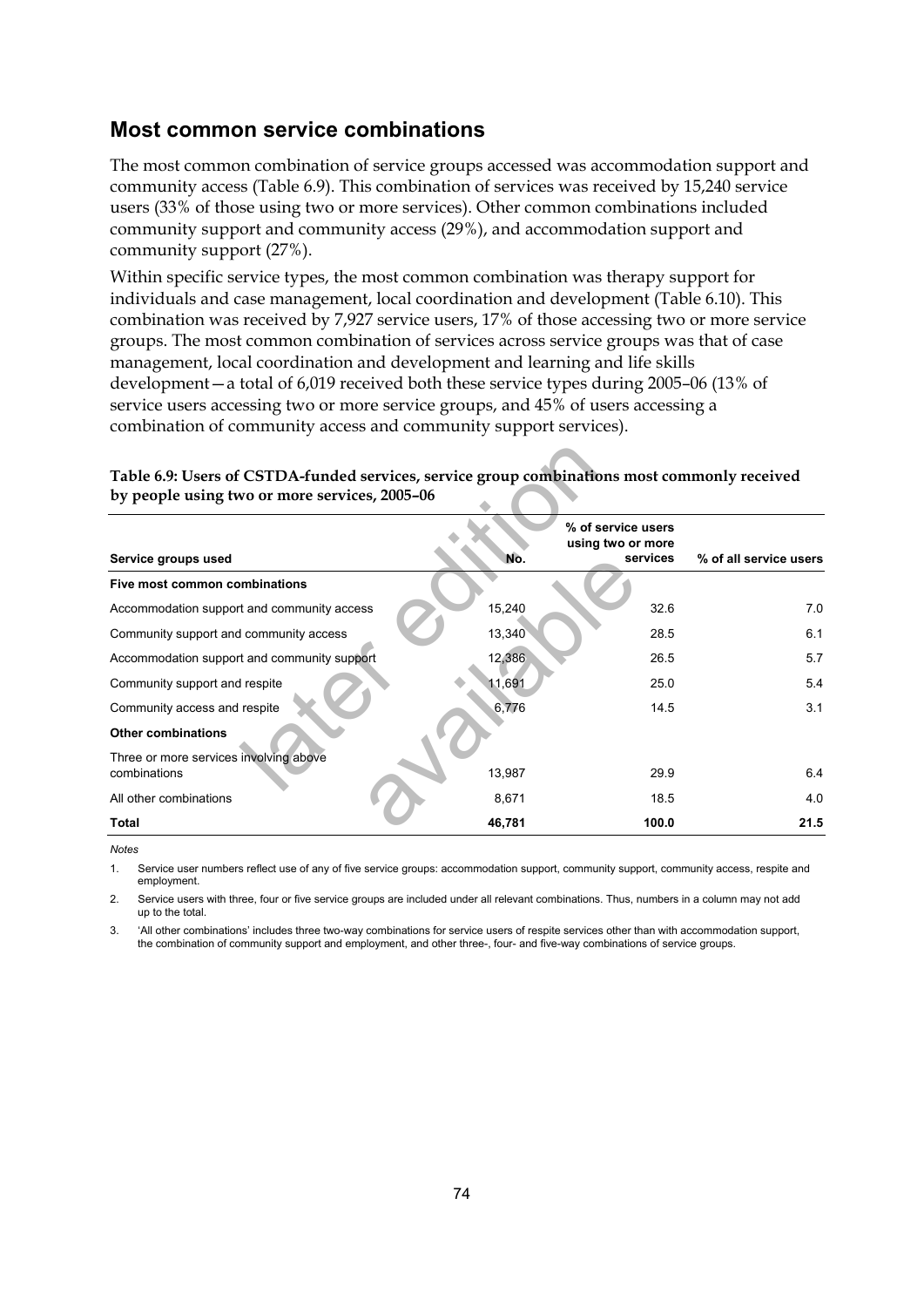#### **Table 6.10: Users of CSTDA-funded service users, people accessing the ten most common service type combinations, 2005–06**

|                                                                                                                 | Number of     | % of service<br>users using two<br>or more service | % of service<br>users using<br>the two service |
|-----------------------------------------------------------------------------------------------------------------|---------------|----------------------------------------------------|------------------------------------------------|
| <b>Combination of service types used</b>                                                                        | service users | groups                                             | groups                                         |
| More than one service from community support                                                                    |               |                                                    |                                                |
| Therapy support for individuals and case management, local<br>coordination and development (2.01 and 2.06)      | 7,927         | 17.0                                               | n.a.                                           |
| Behaviour/specialist intervention and case management, local<br>coordination and development (2.03 and 2.06)    | 2,765         | 5.9                                                | n.a.                                           |
| Accommodation support and community access                                                                      |               |                                                    |                                                |
| Group homes and learning and life skills development (1.04 and 3.01)                                            | 4,817         | 10.3                                               | 31.6                                           |
| In-home accommodation support and learning and life skills<br>development (1.06 and 3.01)                       | 3,215         | 6.9                                                | 21.1                                           |
| In-home accommodation support and other community access<br>$(1.06$ and $3.03)$                                 | 2,724         | 5.8                                                | 17.9                                           |
| Community access and community support                                                                          |               |                                                    |                                                |
| Case management, local coordination and development and learning<br>and life skills development (2.06 and 3.01) | 6.019         | 12.9                                               | 45.1                                           |
| Accommodation support and community support                                                                     |               |                                                    |                                                |
| In-home accommodation support and case management, local<br>coordination and development (1.06 and 2.06)        | 4.439         | 9.5                                                | 35.8                                           |
| <b>Community support and respite</b>                                                                            |               |                                                    |                                                |
| Case management, local coordination and development and centre-<br>based respite/respite homes (2.06 and 4.02)  | 3,892         | 8.3                                                | 33.3                                           |
| Case management, local coordination and development and flexible<br>respite (2.06 and 4.04)                     | 3,857         | 8.2                                                | 33.0                                           |
| More than one service from respite support                                                                      |               |                                                    |                                                |
| Centre-based respite/respite homes and flexible respite (4.02 and 4.04)                                         | 2,757         | 5.9                                                | n.a.                                           |
| Ten most common combinations                                                                                    | 42,412        |                                                    |                                                |
| Total service users                                                                                             | 19,654        | 46.3                                               |                                                |
| Notes                                                                                                           |               |                                                    |                                                |

*Notes* 

1. Service user numbers reflect use of service types from within the five service groups: accommodation support, community support, community access, respite and employment.

2. Service users with three, four or five service groups are included under all relevant combinations. Thus, the total number of combinations (42,412) is greater than the total number of users accessing these combinations (19,654).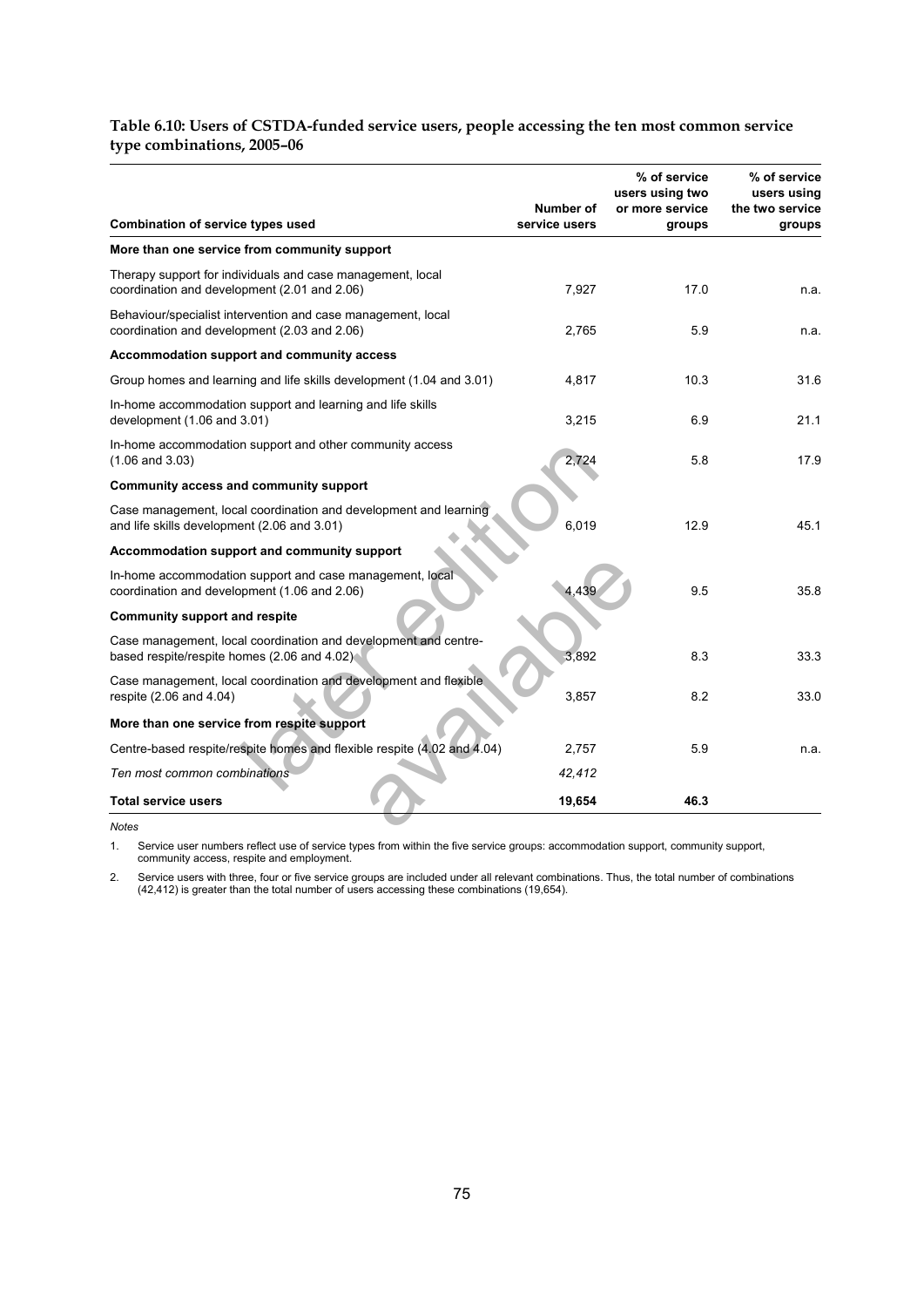# **6.3 Service exits**

A total of 45,691 service users (21%) were recorded as exiting one or more services during 2005–06 (Table 6.11). Employment service users were most likely to report an exit date (24%), while users of community access services were the least likely (9.2%).

Around 28% of service users with an exit date did not report a reason for leaving the service. For a further 29% service of users the exit reason was reported as 'other'. The main specific reason reported for exiting a service was that the service user no longer needed assistance (23%)—either due to moving to mainstream services (8.3%) or some other reason (14%). Three per cent of service users had moved out of the geographical area.

|                                                                              | <b>Accommodation</b><br>support |                  |              | Community<br>support |       | Community<br>access |       | <b>Respite</b> |        | <b>Employment</b> |              | <b>All service</b><br>groups |
|------------------------------------------------------------------------------|---------------------------------|------------------|--------------|----------------------|-------|---------------------|-------|----------------|--------|-------------------|--------------|------------------------------|
| Main reason for<br>cessation of services                                     | No.                             | %                | No.          | %                    | No.   | %                   | No.   | %              | No.    | %                 | No.          | %                            |
| No longer needs<br>assistance-moved to<br>mainstream services                | 346                             | 8.8              | 1,490        | 7.9                  | 374   | 8.5                 | 626   | 15.9           | 1,136  | 6.4               | 3,794        | 8.3                          |
| No longer needs<br>assistance-other reason                                   | 451                             |                  | 11.5 4,217   | 22.5                 | 635   | 14.4                | 429   | 10.9           | 1,101  | 6.2               | 6,540        | 14.3                         |
| Moved to residential,<br>institutional or supported<br>accommodation setting | 278                             | 7.1              | 151          | 0.8                  | 75    | 1.7                 | 98    | 2.5            | 1      | 0.0               | 496          | 1.1                          |
| Needs have increased-<br>other service type required                         | 147                             | 3.7 <sub>2</sub> | 339          | 1.8                  | 88    | 2.0                 | 47    | 1.2            | 685    | 3.9               | 1,213        | 2.7                          |
| Services terminated due to<br>budget/staffing constraints                    | 21                              | 0.5              | 90           | 0.5                  | 221   | 5.0                 | 152   | 3.9            | 36     | 0.2               | 489          | 1.1                          |
| Services terminated due to<br>OHS reasons                                    | 24                              | 0.6              | 24           | 0.1                  | 14    | 0.3                 | 5     | 0.1            | 74     | 0.4               | 129          | 0.3                          |
| Service user moved out<br>of area                                            | 215                             | 5.5              | 814          | 4.3                  | 225   | 5.1                 | 81    | 2.1            | 118    | 0.7               | 1,303        | 2.9                          |
| Service user died                                                            | 334                             | 8.5              | 480          | 2.6                  | 217   | 4.9                 | 81    | 2.1            | 135    | 0.8               | 1,001        | 2.2                          |
| Service user terminated<br>service                                           | 200                             | 5.1              | 438          | 2.3                  | 301   | 6.8                 | 98    | 2.5            | 3,812  | 21.4              | 4,671        | 10.2                         |
| Other reason                                                                 | 963                             | 24.5             | 6,772        | 36.1                 | 1,419 | 32.2                | 1.788 | 45.5           | 3,317  | 18.6              | 13,232       | 29.0                         |
| Reason not stated                                                            | 944                             |                  | 24.1 3,966   | 21.1                 | 833   | 18.9                | 524   | 13.3           | 7,375  | 41.5              | 12,823       | 28.1                         |
| <b>Total number</b>                                                          | 3,923                           |                  | 100.0 18,781 | 100.0                | 4,402 | 100.0               | 3,929 | 100.0          | 17,790 | 100.0             | 45,691 100.0 |                              |
| Total % of all<br>service users                                              | 11.0                            |                  | 19.4         |                      | 9.2   |                     | 14.4  |                | 24.3   |                   | 21.0         |                              |

**Table 6.11: Service users with an exit date, main reason for cessation of services by service group, 2005–06** 

*Notes* 

1. Service user data are estimates after use of a statistical linkage key to account for individuals who received services from more than one service type outlet during the 12-month period. Row totals may not be the sum of components because individuals may have accessed more than one service type during the 12-month period. Service user data were not collected for all CSTDA service types (see Section 1.4 for details).

2. Total number includes all service users who reported an exit date. Although service users of 3.02 services were not required to report an exit date or exit reason, some did so and are therefore included in this table.

3. In cases where an individual service user exited more than one service within the same service group, the most recent exit reason was included in this table.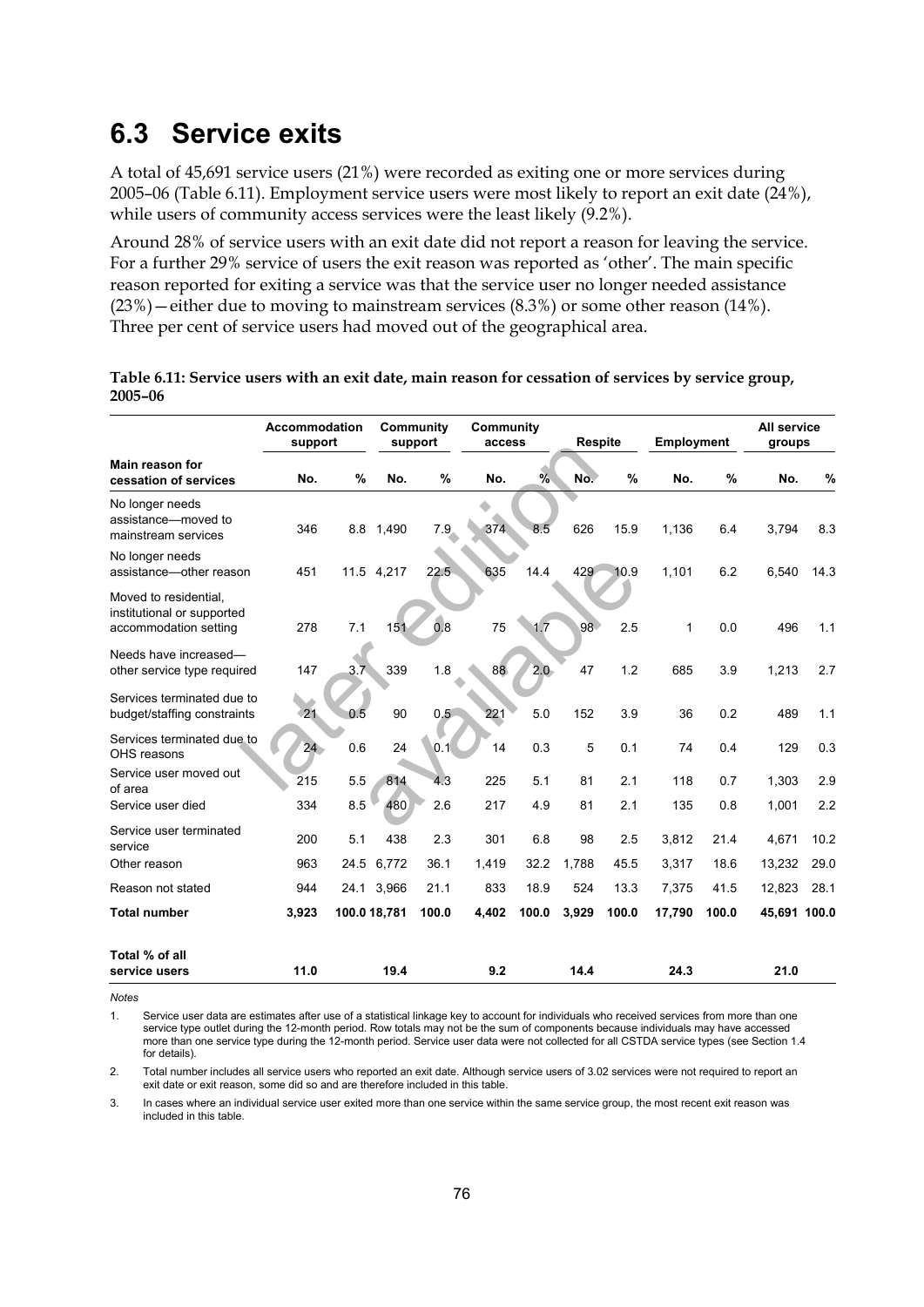# **7 Data quality**

There are three aspects of the quality of data reported on in this chapter:

- service type outlet response rates
- service user response rates
- 'not stated'/'not known' rates for individual data items.

The first two of these affect the accuracy of the counts for service users—nationally and by jurisdiction and service type—and all three affect the accuracy of analyses of individual data items.

# **7.1 Service type outlet response rates**

Jurisdictions reported response rates based on the number of service type outlets responding out of the total number of outlets in the jurisdiction. These reported response rates are shown in Table 7.1.

The overall national service type outlet response rate has increased from 82% in 2002–03 to 94% in 2005–06. Since the 2002–03 collection, service type outlet response rates have reached 100% in most jurisdictions. The response rate in New South Wales has increased from 70% to 89% over the period and similarly the Queensland rate has increased from 93% to 99%. The service type outlet response rate in Victoria has declined in the last three years from 94% in 2003–04 to 90% in the current reporting year. Table 7.1 shows the effect that response rates in the larger jurisdictions have on the overall response rate. orted response rates based on the number of service t<br>umber of outlets in the jurisdiction. These reported re<br>also are the 2002–03 collection, service type outlet respo<br>solicitions. The response rate in New South Wales has between the Ukrain New South Wales has<br>the Queensland rate has increased f<br>in Victoria has declined in the last thro<br>tring year. Table 7.1 shows the effec<br>e overall response rate.<br>type outlets by jurisdictions, 2002-03 t<br>a

|             | <b>NSW</b>   | Vic | Qld | <b>WA</b> | <b>SA</b> | Tas | <b>ACT</b> | <b>NT</b> | Aus<br>Gov | Total |
|-------------|--------------|-----|-----|-----------|-----------|-----|------------|-----------|------------|-------|
| 2002-03     | $70^{\circ}$ | 79  | 93  | 100       | 100       | 100 | 98         | 97        | 100        | 82    |
| 2003-04     | 80           | 94  | 97  | 100       | 100       | 100 | 93         | 95        | 100        | 93    |
| $2004 - 05$ | 85           | 92  | 99  | 100       | 100       | 96  | 98         | 70        | 100        | 94    |
| 2005-06     | 89           | 90  | 99  | 100       | 100       | 100 | 100        | 100       | 100        | 94    |

**Table 7.1: Response rates for service type outlets by jurisdictions, 2002–03 to 2005–06 (per cent)** 

*Notes* 

1. Response rates are based on figures provided by jurisdictions.

2. The 'total' response rate is based on the number of outlets in the data set, divided by the number of total outlets that would have been in the data set if all jurisdictions had a 100% response rate.

3. The response rate for ACT in 2003–04 is based on agency response rates rather than service type outlets.

4. During 2003–04, Queensland reported 38 service users as not providing consent for their data to be transmitted, and ACT 35 service users.

5. During 2004–05, Queensland reported 133 service users as not providing consent for their data to be transmitted, and ACT 36 service users.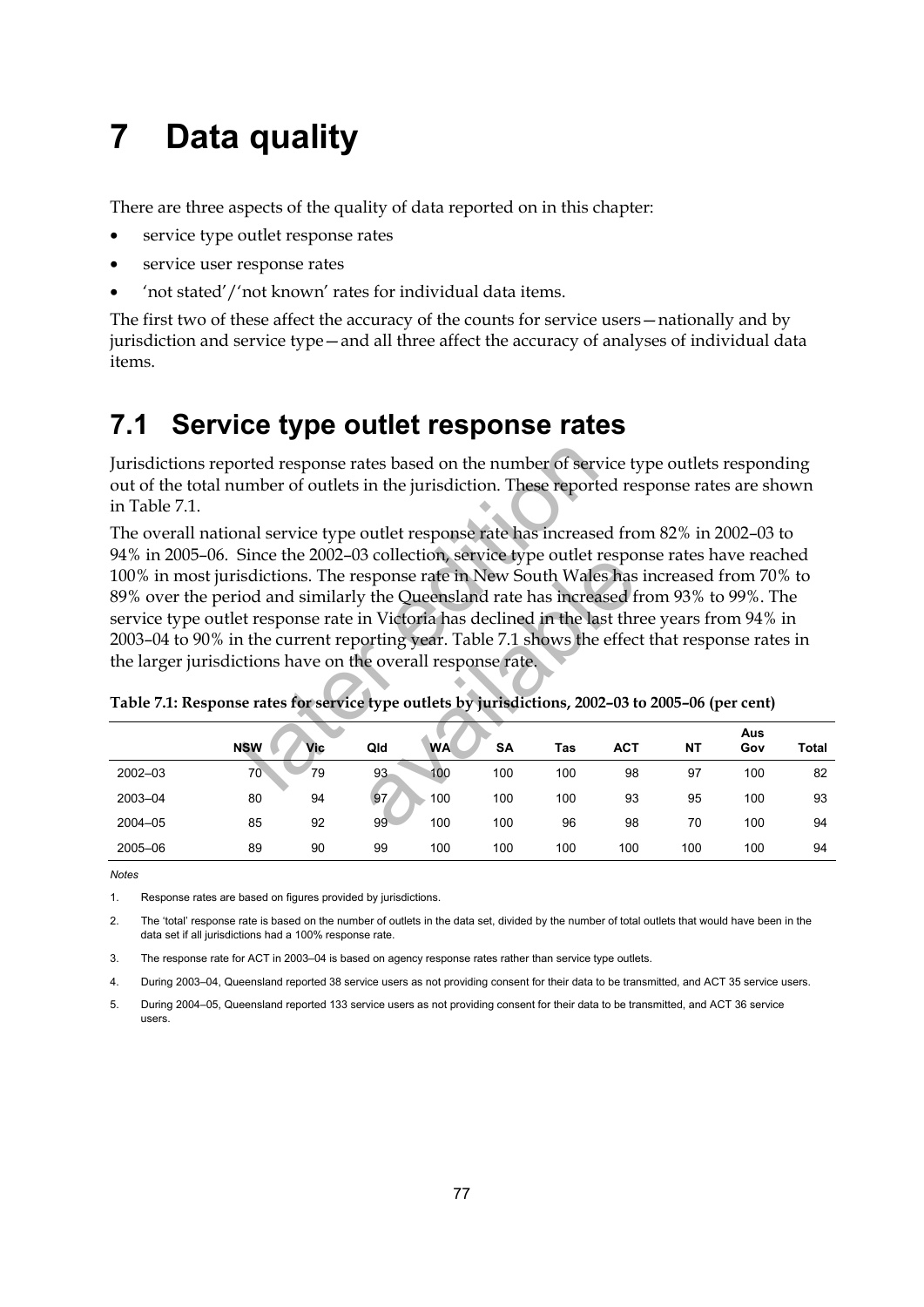# **7.2 Service user response rate**

Service user information may be missing from the data set for a number of reasons. There are outlets that, through administrative or other error, neglect to report on all of their service users. It is not possible to estimate the number of service users who may be missing from the data set for this reason. It should also be recognised that particular service types with a high volume of users and minimal contact (for example, information/referral services) are not required to report service user information under the CSTDA NMDS. The data item *number of service users* on the service type outlet form was designed to provide this information for all service types, but it is apparent, both from examination of the data for this item and reports from jurisdictions, that the quality of analysis may be somewhat hindered by the reliability of the data.

# **7.3 'Not stated' and 'not known' rates**

### **Service user data items**

There were some marked improvements in 'not stated' rates for service user data items in the 2005–06 collection compared with corresponding rates in 2004–05 (Table 7.2; see also AIHW 2006b: Table 7.2). Most basic demographic details were recorded well. *Age, date of birth, sex* and *postcode* had 'not stated' responses of 0.1%, 0.2%, 0.4% and 1.5%—an improvement from the 2004–05 rates of 0.1%, 2.9% 2.9% and 4.7%, respectively. Importantly, the 'not stated' for Indigenous status had improved from the previous years reporting from 21% to 10%, but was still above the 2003–04 collection level of 8%. The 'not stated' rate for *primary disability* continued to increase—from 10% in 2003–04 up to 20% in 2005–06. However, the principal contribution to the overall figure was from Victoria (42%). In areas of support and assistance the 'not stated' response rates were between 20% and 30%, which were mostly higher than the 2004–05 numbers but lower than those recorded for the 2003–04 collection. The exception was in the support area of *working*, which had one of the highest 'not stated' rates in the support area (28%), and had a 'not stated' response rate higher than both the previous two years. **data items**<br>marked improvements in 'not stated' rates for service a compared with corresponding rates in 2004–05 (Ta)<br>Most basic demographic details were recorded well<br>'not stated' responses of 0.1%, 0.2%, 0.4% and  $1.5\$ ographic details were recorded well.<br>
Someographic details were recorded well.<br>
Someon of 0.1%, 0.2%, 0.4% and  $1.5\%$ <br>  $\rightarrow$  3% and 4.7%, respectively. Important<br>
from the previous years reporting from the previous years

Data collection relating to carers appears to be an increasing problem for certain categories. In particular, increases in the 'not stated' over the last three years for *carer-residency status, carer-relationship to service user, carer-age group and receipt of carer allowance* indicates a need for closer focus on these items. In fact the 'not stated' figure for carer allowance (44%) is by far the highest of figures reported against items of interest.

'Not stated' rates once again varied quite widely between jurisdictions for most data items. Western Australia and Victoria both recorded high levels of 'not stated' responses for *Indigenous status, country of birth, need for interpreter services, method of communication, living arrangement* and *residential setting,* which strongly influenced the national aggregate measures for these user characteristics. Queensland is quite outstanding in reporting low 'not stated' responses across all reported data items in Table 7.2, with South Australia and Tasmania also having low 'not stated' levels in all data items except those related to carers.

In the 'not known' category, South Australia had a high recorded rate (21%) for *main income source* compared with other jurisdictions, but the aggregate rate across all jurisdictions was 8%. Victoria stood out in the 'not known' categories *main income source, carer allowance* and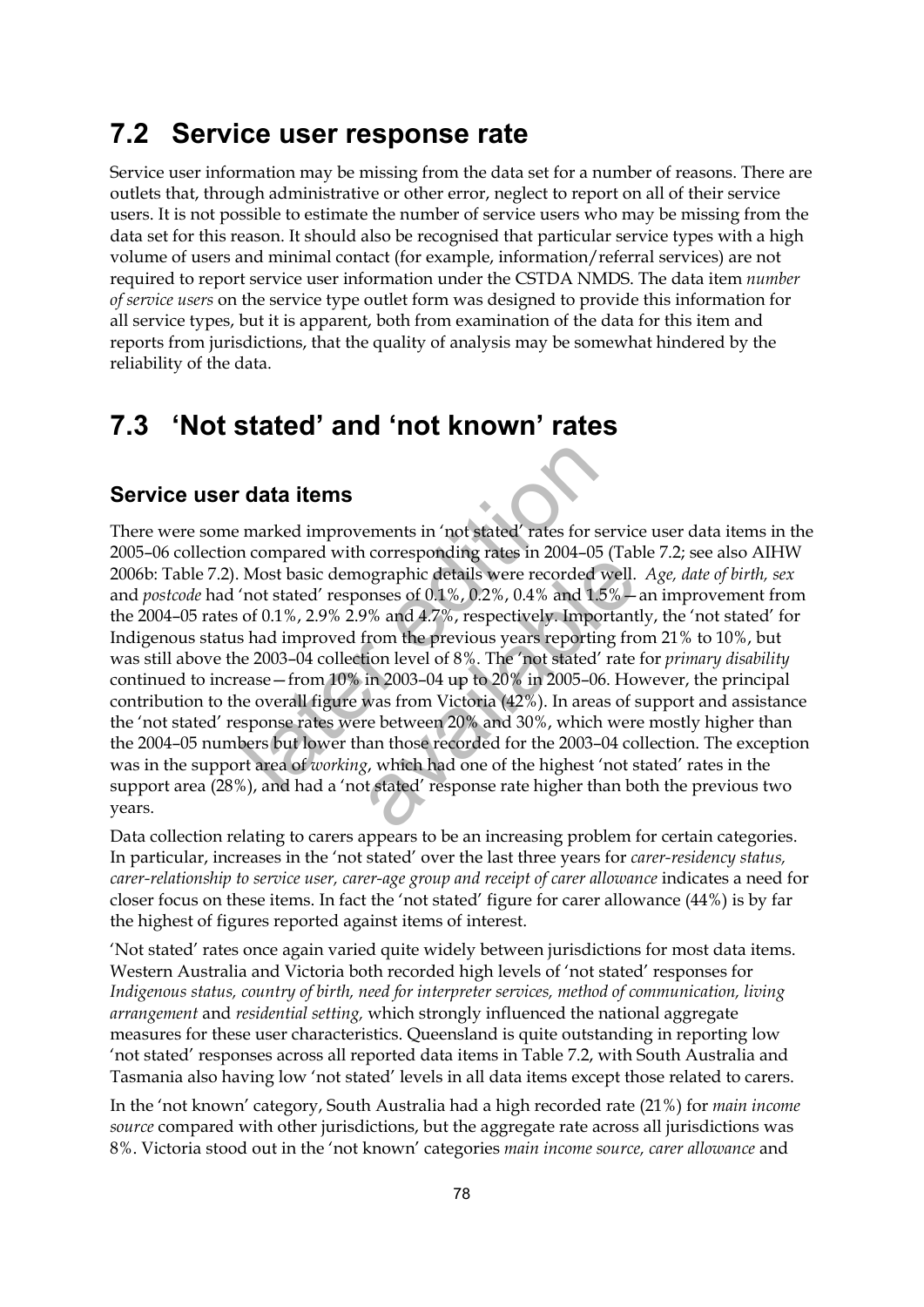*individual funding* in Table 7.2 with reported rates of 0.2%, 0.9% and 0.0%, respectively compared with the corresponding Australia wide rates of 8%, 18% and 3.2%.

| Data item                                                     | <b>NSW</b> | Vic  | Qld                      | <b>WA</b> | SA   | Tas  | <b>ACT</b> | <b>NT</b> | Aus  | Gov Australia |
|---------------------------------------------------------------|------------|------|--------------------------|-----------|------|------|------------|-----------|------|---------------|
| <b>Not stated</b>                                             |            |      |                          |           |      |      |            |           |      |               |
| Age                                                           |            | 0.0  | —                        | 0.2       |      |      |            |           | 0.1  | 0.1           |
| Date of birth                                                 |            | 0.3  | $\overline{\phantom{0}}$ | 0.2       |      | 0.0  |            |           | 0.1  | 0.2           |
| Sex                                                           | 0.4        | 1.0  | 0.1                      | 0.1       | 0.1  | 0.6  | 0.5        |           | 0.1  | 0.4           |
| Indigenous status                                             | 3.5        | 21.6 | 2.8                      | 23.7      | 1.1  | 0.4  | 4.6        | 2.2       | 1.8  | 10.0          |
| Country of birth                                              | 6.9        | 20.2 | 1.2                      | 29.4      | 1.5  | 0.2  | 11.5       | 0.6       | 6.8  | 12.3          |
| Need for interpreter services                                 | 9.7        | 30.7 | 1.4                      | 27.2      | 0.6  | 1.1  | 5.8        | 1.8       | 1.4  | 13.7          |
| Method of communication                                       | 15.0       | 21.0 | 2.2                      | 25.5      | 3.5  | 1.8  | 8.2        | 3.6       | 12.6 | 15.5          |
| Living arrangement                                            | 10.7       | 20.6 | 1.3                      | 23.8      | 1.1  | 0.9  | 8.2        | 1.5       | 14.6 | 15.1          |
| Postcode of usual residence                                   | 0.3        | 3.8  | 0.1                      | 1.5       | 1.6  | 0.7  | 0.0        |           | 0.3  | 1.5           |
| Residential setting                                           | 8.8        | 26.6 | 1.0                      | 23.3      | 2.4  | 1.2  | 3.0        | 8.9       | 10.6 | 15.2          |
| Primary disability group                                      | 11.1       | 41.8 | 0.8                      | 3.5       | 1.8  | 0.6  | 21.0       | 27.6      | 13.9 | 19.7          |
| Frequency of support or assistance needed                     |            |      |                          |           |      |      |            |           |      |               |
| Self-care                                                     | 24.7       | 35.5 | 2.3                      | 26.1      | 4.7  | 1.0  | 38.1       | 29.8      | 16.6 | 23.2          |
| Mobility                                                      | 24.5       | 34.8 | 2.3                      | 25.5      | 4.7  | 0.8  | 37.9       | 29.3      | 16.5 | 22.8          |
| Communication                                                 | 23.8       | 34.4 | 2.5                      | 26.2      | 4.8  | 0.9  | 36.1       | 29.3      | 16.5 | 22.7          |
| Interpersonal interactions and<br>relationships               | 29.9       | 36.4 | 3.0                      | 26.4      | 4.8  | 1.5  | 31.2       | 29.2      | 16.5 | 24.2          |
| Learning, applying knowledge and<br>general tasks and demands | 20.3       | 35.0 | 5.2                      | 29.8      | 6.8  | 3.8  | 48.7       | 29.3      | 16.0 | 23.1          |
| Education                                                     | 21.9       | 35.9 | 6.8                      | 30.6      | 5.8  | 5.2  | 49.1       | 29.6      | 19.8 | 25.0          |
| Community (civic) and economic life                           | 25.5       | 35.3 | 4.9                      | 28.3      | 6.0  | 2.6  | 63.9       | 30.0      | 21.8 | 25.8          |
| Domestic life                                                 | 35.1       | 39.4 | 4.6                      | 27.4      | 5.0  | 3.7  | 66.7       | 25.6      | 22.5 | 28.5          |
| Working                                                       | 41.0       | 40.9 | 8.8                      | 30.4      | 7.2  | 6.5  | 62.9       | 25.5      | 15.5 | 28.2          |
| Carer-existence of                                            | 9.8        | 22.4 | 2.0                      | 26.1      | 1.6  |      | 31.8       | 28.2      | 22.4 | 18.7          |
| Carer-primary status                                          | 1.5        | 2.7  | 6.8                      | 0.7       | 2.1  | 44.2 | 13.5       | 6.6       | 7.5  | 4.7           |
| Carer-residency status                                        | 18.6       | 34.4 | 7.6                      | 1.8       | 20.4 | 43.6 | 8.9        | 5.4       | 18.4 | 20.7          |
| Carer-relationship to service user                            | 5.2        | 33.2 | 7.3                      | 6.0       | 22.0 | 43.0 | 15.8       | 4.3       | 19.3 | 18.7          |
| Carer-age group                                               | 30.1       | 37.3 | 10.8                     | 7.9       | 27.6 | 44.5 | 19.8       | 5.0       | 29.3 | 26.6          |
| Main income source (adult)                                    | 15.7       | 30.9 | 3.3                      | 38.7      | 2.4  | 3.5  | 6.4        | 10.8      | 1.6  | 14.7          |
| Receipt of carer allowance (child)                            | 40.9       | 70.5 | 9.7                      | 10.0      | 57.4 | 7.2  | 14.7       | 10.3      | 96.7 | 44.2          |
| Labour force status                                           | 15.4       | 18.5 | 3.9                      | 16.6      | 2.3  | 7.4  | 6.9        | 8.5       | 1.1  | 9.3           |
| Individual funding status                                     | 11.3       | 14.3 | 3.1                      |           |      | 16.8 | 23.3       | 9.3       |      | 6.8           |
| Not known                                                     |            |      |                          |           |      |      |            |           |      |               |
| Main income source (adult)                                    | 3.7        | 0.2  | 3.0                      | 3.0       | 20.9 | 2.9  | 8.9        | 7.4       | 13.6 | 8.3           |
| Receipt of carer allowance (child)                            | 23.8       | 0.9  | 25.7                     | 25.1      | 17.3 | 42.4 | 71.8       | 43.2      | 1.1  | 17.7          |
| Individual funding status                                     | 10.9       | 0.0  | 8.4                      | 3.0       |      | 4.8  | 41.6       | 17.3      |      | 3.2           |

**Table 7.2: 'Not stated' and 'not known' response rates for service user data items, 2005–06** 

*Notes* 

1. Figures are the percentage of total data item responses for each data source.

2. Service users accessing service type 3.02 were only required to report on data items relating to age and sex. Service users who accessed only this service type over the 12-month period are therefore excluded from calculations of 'not stated' rates for all other data items.

3. Service types 6.01–6.05 and 7.01–7.04 did not collect service user data and are therefore excluded from this table.

4. Service types 5.01 and 5.02 were not required to collect data on carer—primary status, carer—residency status, and carer—age group. 'Not stated' rate calculations therefore exclude 5.01and 5.02 service types for these data items.

5. 'Not stated' rates for carer—primary status, carer—residency status, carer—relationship to service user, and carer—age group are based only on those service users who answered 'yes' to the item carer—existence of.

6. The high level 'not stated/not known' on some data items for the ACT is due to the inclusion of therapy services in the collection process, which were able to submit minimal client information only. Therapy ACT have committed to improving their data collection processes.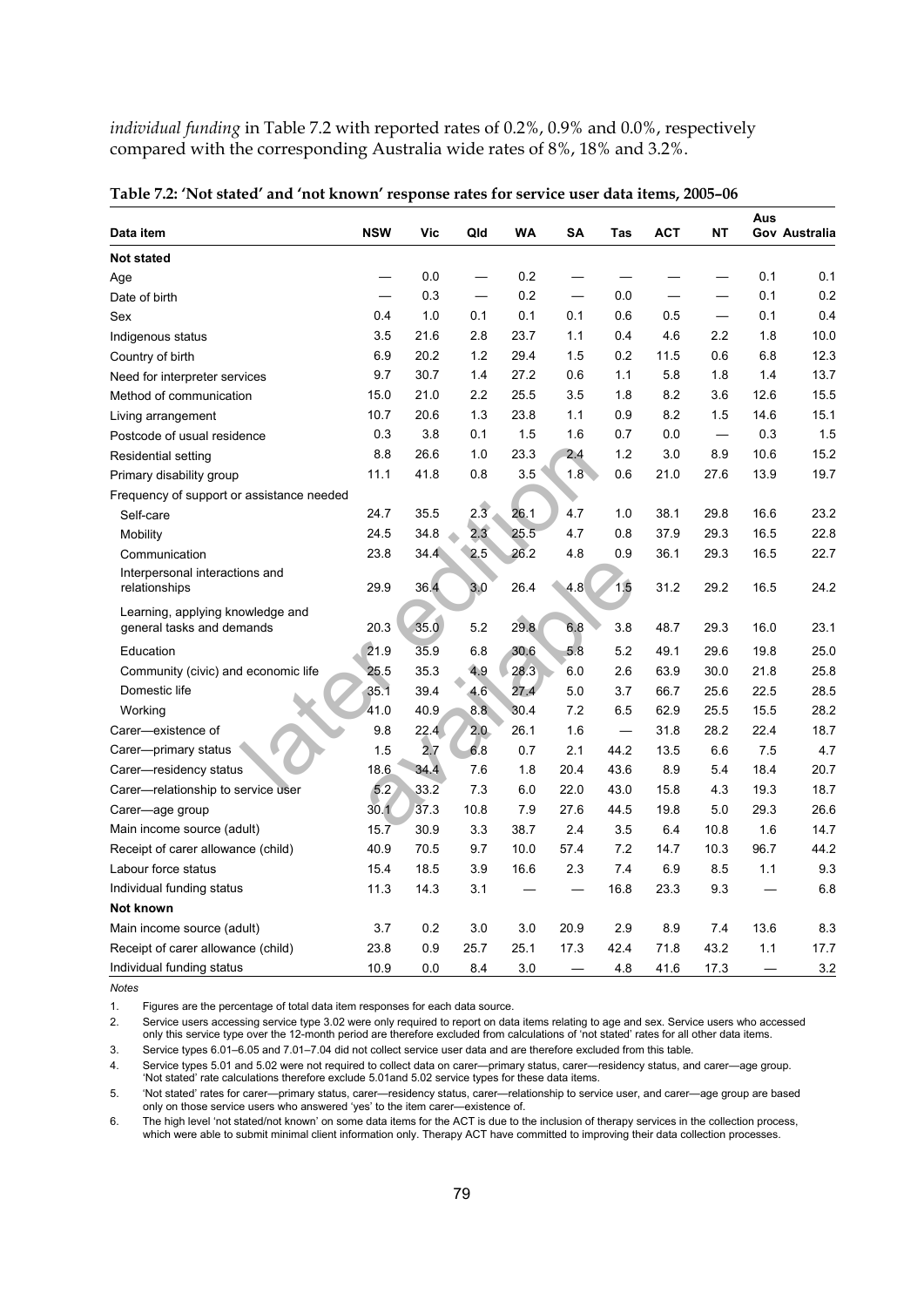### **Service usage data items**

'Not stated' rates decreased between 2004–05 and 2005–06 for three of the six service usage data items—*service start date* decreased from 3% to 0.7%, *hours received in the reference week* decreased from 38% to 23% and *hours received in a typical week* decreased from 7% to 2% (Table 7.3; see also AIHW 2005b: Table 7.3). The three remaining service usage data items all saw increases in their 'not stated' rates—*date service last received* increased from 11% in 2004–05 to 14% in 2005–06, *main reason for cessation of services* increased from 16% to 28% and *snapshot date flag* increased from 6% to 13%.

As with service user items, service usage items showed considerable variation in 'not stated' rates across jurisdictions. For example, while Queensland, South Australia and the Northern Territory recorded responses for *main reason for cessation of services* around 2%, the remaining jurisdictions recorded responses ranging from 8.1% to 41%.

|                | Table 7.3: 'Not stated' response rates for service usage data items, 2005-06 (for applicable |  |
|----------------|----------------------------------------------------------------------------------------------|--|
| service types) |                                                                                              |  |

|                | service types)                                                                                                                                                                                                                                                                                             |            |            |      |                  |           |     |            |     |      |                      |
|----------------|------------------------------------------------------------------------------------------------------------------------------------------------------------------------------------------------------------------------------------------------------------------------------------------------------------|------------|------------|------|------------------|-----------|-----|------------|-----|------|----------------------|
|                | Data item                                                                                                                                                                                                                                                                                                  | <b>NSW</b> | <b>Vic</b> | Qld  | WA               | <b>SA</b> | Tas | <b>ACT</b> | NΤ  | Aus  | <b>Gov Australia</b> |
|                | Service start date                                                                                                                                                                                                                                                                                         |            | 0.2        |      |                  |           | 2.8 | 1.1        | 4.4 | 2.3  | 0.7                  |
|                | Date service last received                                                                                                                                                                                                                                                                                 |            | 28.4       |      | 44.5             |           | 3.1 | 22.4       | 4.4 | 0.1  | 13.8                 |
|                | Snapshot date flag                                                                                                                                                                                                                                                                                         | 48.3       | 13.7       |      | 9.9              |           | 2.7 | 21.7       | 1.0 | 0.1  | 12.7                 |
|                | Main reason for cessation of services                                                                                                                                                                                                                                                                      | 31.4       | 19.6       | 1.5  | 15.7             | 1.5       | 8.1 | 40.5       | 1.8 | 41.0 | 27.6                 |
|                | Hours received in the reference week                                                                                                                                                                                                                                                                       |            | 36.9       | 20.5 | 19.2             |           | 0.1 | 1.2        | 2.2 | n.a. | 23.3                 |
|                | Hours received in a typical week                                                                                                                                                                                                                                                                           |            | n.a.       | 6.8  | 0.7 <sub>2</sub> |           |     | 0.1        |     | n.a. | 2.2                  |
| <b>Notes</b>   |                                                                                                                                                                                                                                                                                                            |            |            |      |                  |           |     |            |     |      |                      |
| $\mathbf{1}$ . | Figures are the percentage of total data item responses for each data source.                                                                                                                                                                                                                              |            |            |      |                  |           |     |            |     |      |                      |
| 2.             | Service users accessing service types 3.02, 6.01–6.05 and 7.01–7.04 were not required to collect service usage data, and are therefore<br>excluded from this table.                                                                                                                                        |            |            |      |                  |           |     |            |     |      |                      |
| 3.             | Some service types were not required to report on hours received (reference week) and hours received (typical week). These service types<br>are therefore excluded from calculations of 'not stated' rates for these data items (namely service types 1.01–1.04, 1.08, 2.01–2.05, 2.07,<br>5.01 and 5.02). |            |            |      |                  |           |     |            |     |      |                      |
| 4.             | Victoria did not collect data on hours received in a typical week.                                                                                                                                                                                                                                         |            |            |      |                  |           |     |            |     |      |                      |
| 5.             | 'Not stated' rates for main reason for cessation of services are based only on service users who entered a service exit date. Exit dates left<br>blank were treated as indicating that the service user had remained with the service; therefore the response rate for this item was 100%.                 |            |            |      |                  |           |     |            |     |      |                      |
| 6.             | A response of '0' was considered as a 'not stated' response, except for snapshot date flag and hours received (both reference week and                                                                                                                                                                     |            |            |      |                  |           |     |            |     |      |                      |

6. A response of '0' was considered as a 'not stated' response, except for snapshot date flag and hours received (both reference week and typical week).

## **Service type outlet data items**

All but three of the service type outlet items saw a increase in 'not stated' rates between 2004–05 and 2005–06 (Table 7.4; see also AIHW 2005b: Table 7.4). Increases in these rates were for *agency sector* (up from 0.3% to 3%), *staff hours in the reference week* (7% to 10%), s*taff hours in a typical week* (4% to 6%), *operating weeks per year* (4% to 7%), *operating days per week* (4% to 8%), *operating hours per day* (5% to 7%). The only service type outlet data items to have decreased, 'not stated' rates between 2004–05 and 2005–06 were *full financial year of operation*  and *number of services users over the year* and these were marginal changes*.* As in 2003–04 and 2004–05, there were no missing *service types* in 2005–06.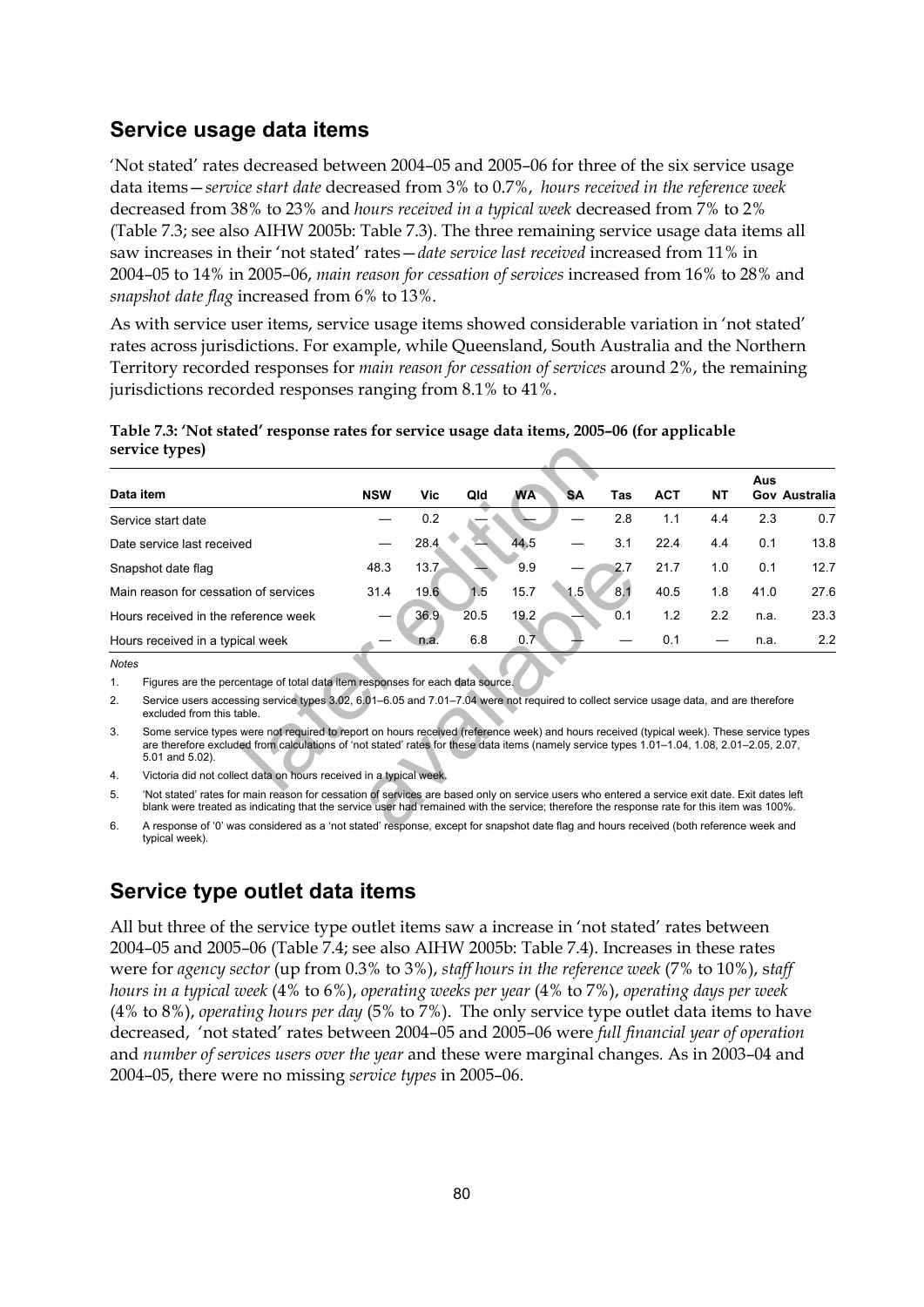| Data item                             | <b>NSW</b> | Vic  | Qld | WA  | <b>SA</b> | Tas | <b>ACT</b> | <b>NT</b> | Aus  | Gov Australia |
|---------------------------------------|------------|------|-----|-----|-----------|-----|------------|-----------|------|---------------|
|                                       |            |      |     |     |           |     |            |           |      |               |
| Agency sector                         | 0.2        |      |     |     |           |     | 2.1        |           | 24.6 | 2.5           |
| Service type                          |            |      |     |     |           |     |            |           |      |               |
| Full financial year operation         | 1.3        |      |     |     |           |     | 2.1        |           | 14.7 | 1.8           |
| Staff hours in the reference week     | 4.7        | 23.9 | 0.4 | 0.1 | 7.6       |     | 10.4       | 2.3       | 14.8 | 10.4          |
| Staff hours in a typical week         | 8.7        | n.a. | 2.1 | 1.3 | 5.0       | 2.0 | 4.2        | 2.3       | 17.0 | 6.4           |
| Operating weeks per year              | 6.5        | 10.1 | 7.8 |     | 2.4       |     | 2.1        |           | 14.7 | 7.3           |
| Operating days per week               | 8.6        | 9.7  | 7.8 |     | 5.5       |     | 2.1        |           | 14.7 | 7.9           |
| Operating hours per day               | 0.3        | 11.3 | 7.8 | 0.1 | 8.7       |     | 4.9        |           | 14.8 | 7.0           |
| Number of service users over the year | 5.1        | 1.2  | 0.1 |     | 0.6       | 7.6 | 11.5       | 13.2      | 14.6 | 3.5           |

#### **Table 7.4: 'Not stated' response rates for service type outlet data items, 2005–06**

*Notes* 

1. Figures are the percentage of total data item responses for each data source.

2. Service types 7.01–7.04 were not required to report on the data item 'number of service users over the year'; hence these outlets are excluded from the 'not stated' calculations for this data item.

3. Victoria did not collect data on staff hours in a typical week.

4. A response of '0' was considered as a 'not stated' response, except for staff hours (for both reference week and typical week)—if only one staff hours (paid or unpaid) variable was missing, it was assumed to be validly recorded as zero.

## **Statistical linkage key validity**

The overall rate of invalid linkage keys in 2005–06 was 0.9%, ranging among jurisdictions from 0% to 2.6% of the total number of service user records (Table 7.5). This was a significant improvement on the 2004–05 data set (3.1% were invalid overall, ranging from 0 to 10%). A small number of invalid linkage keys were recovered by comparison with records from current or previous year's data. 1.04 were not required to report on the data item 'number of service users over the<br>
not stated' calculations for this data item.<br>
ct data on staff hours in a typical week.<br>
sconsidered as a 'not stated' response, except f **and Solution 1988**<br>
Level in 2005-06 was 0.9%, ranging a<br>
ber of service user records (Table 7.5)<br>
a set (3.1% were invalid overall, ranging<br>
deys were recovered by comparison v<br>
linkage key in the CSTDA NMDS, 2005

#### **Table 7.5: Validity of the statistical linkage key in the CSTDA NMDS, 2005–06**

| $\mathsf{Vic}^{\textsf{(a)}}$<br><b>WA</b><br><b>NSW</b><br><b>SA</b><br><b>ACT</b><br>Qld<br>Tas |        |        |        |        |        |       |       | Aus<br>NΤ<br>Gov<br><b>Total</b> |        |         |  |
|---------------------------------------------------------------------------------------------------|--------|--------|--------|--------|--------|-------|-------|----------------------------------|--------|---------|--|
|                                                                                                   |        |        |        |        |        |       |       |                                  |        |         |  |
| Number of service<br>user records (unlinked)                                                      | 38,450 | 86,746 | 23,972 | 29,841 | 21,334 | 5,857 | 3,197 | 1.127                            | 76,899 | 287,423 |  |
| Number with invalid<br>linkage keys                                                               | 4      | 2,228  | 197    | 68     | 15     |       |       | 0                                | 123    | 2,637   |  |
| % invalid linkage<br>keys <sup>(b)</sup>                                                          | 0.0    | 2.6    | 0.8    | 0.2    | 0.1    | 0.0   | 0.0   | 0.0                              | 0.2    | 0.9     |  |

(a) For Victoria, 'pseudo' linkage keys are included as valid—see Appendix 4 for details.

(b) Statistical linkage keys missing sex only are counted as valid.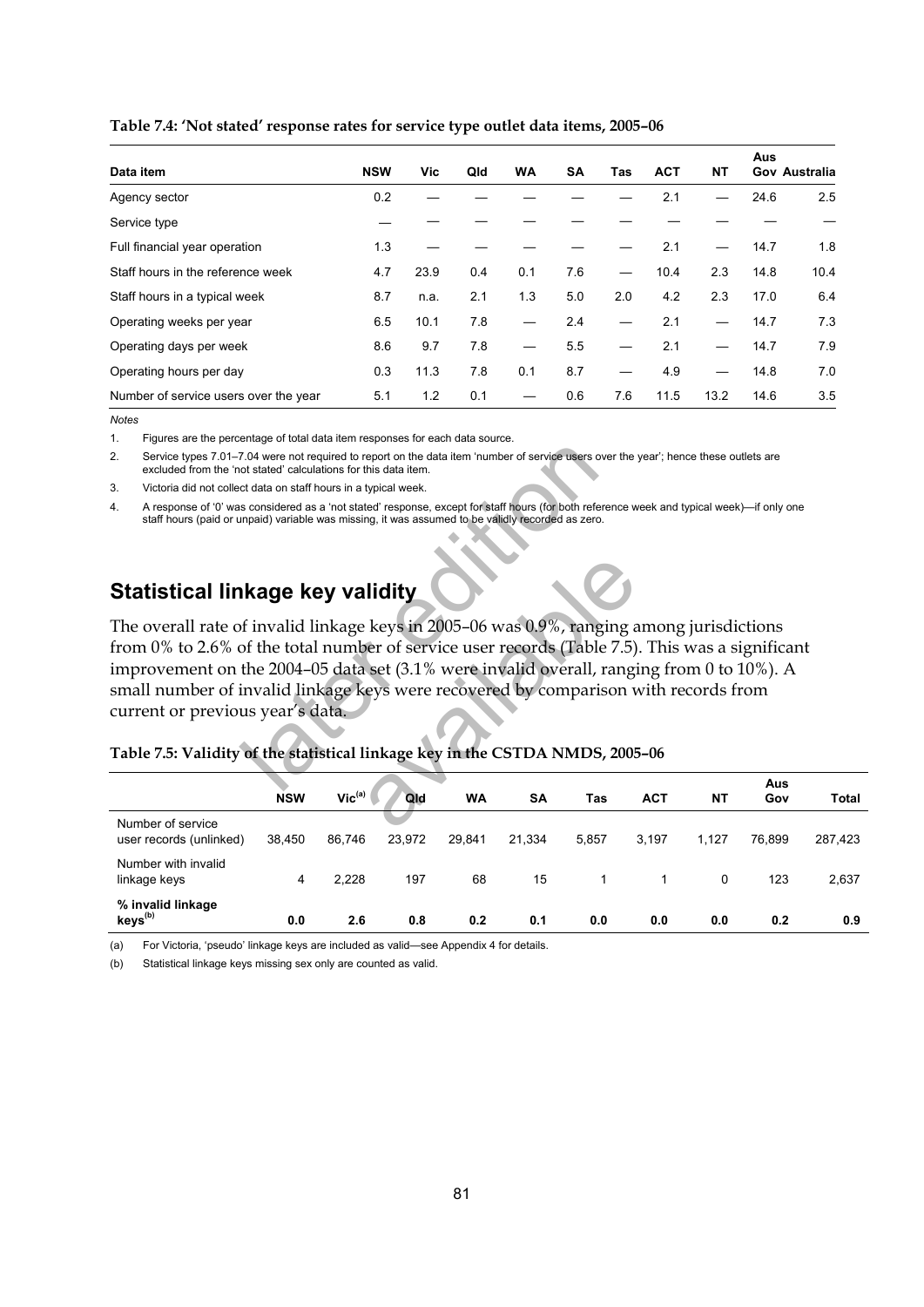# **Appendixes**

# **Appendix 1: Detailed tables**

# **Data item frequencies**

Tables A1.1–A1.3 list service user, service use, and service type outlet data item frequencies by state/territory.

## **Accommodation support categories**

Table A1.4 lists service users by three main accommodation support categories and by state/territory.

# **Potential population**

Tables A1.5–A1.6 provide information on 'potential population' data, including calculations of these populations (Table A1.5) and the Indigenous factor (Table A1.6).

Potential population figures were calculated as follows:

- National 5-year age- and sex-specific rates of severe/profound core activity limitation were calculated using data from the 2003 ABS Survey of Disability, Ageing and Carers (number of people in Australia with a severe/profound core activity limitation in each sex and 5-year age group, divided by total population for each age group within each sex). **DUIRITON**<br>provide information on 'potential population' data,<br>ons (Table A1.5) and the Indigenous factor (Table A1<br>ion figures were calculated as follows:<br>ear age- and sex-specific rates of severe/profound co<br>ed using da specific rates of severe/ profound com<br>
om the 2003 ABS Survey of Disability<br>
ia with a severe/ profound core activ<br>
ided by total population for each age<br>
multiplied by) estimated resident pop<br>
30 June 2005, to produce es
- These rates were applied to (multiplied by) estimated resident population numbers in each state and territory, as at 30 June 2005, to produce estimates of the number of people with severe/profound core activity limitations in each sex and 5-year age group.
- Five-year age group estimates were then appropriately summed into age categories (0–64 years and 15–64 years) to produce an estimated number of people with a severe/profound core activity limitation in each state/territory as at 30 June 2005.
- An Indigenous factor was calculated (for people aged 0–64 years and 15–64 years) by weighting the Indigenous population at 2.4, and all other Australians at 1 (see AIHW 2006c).
- Potential populations for accommodation support, community support and community access (0–64 years) were calculated by multiplying the estimated number of people with a severe/profound core activity limitation aged 0–64 years by the Indigenous factor.
- Potential populations for respite were obtained as above, but by selecting only people from the 2003 ABS Survey of Disability, Ageing and Carers who had a primary carer.
- Potential populations for employment (that is, 15–64 years) were calculated by multiplying the estimated number of people with a severe/profound core activity limitation aged 15–64 years by the Indigenous factor and by state/territory-specific labour force participation rates (ABS 2005b).

# **Other supporting tables**

Tables A1.7–A1.19 provide source data for the figures presented throughout this report as well as median age tables.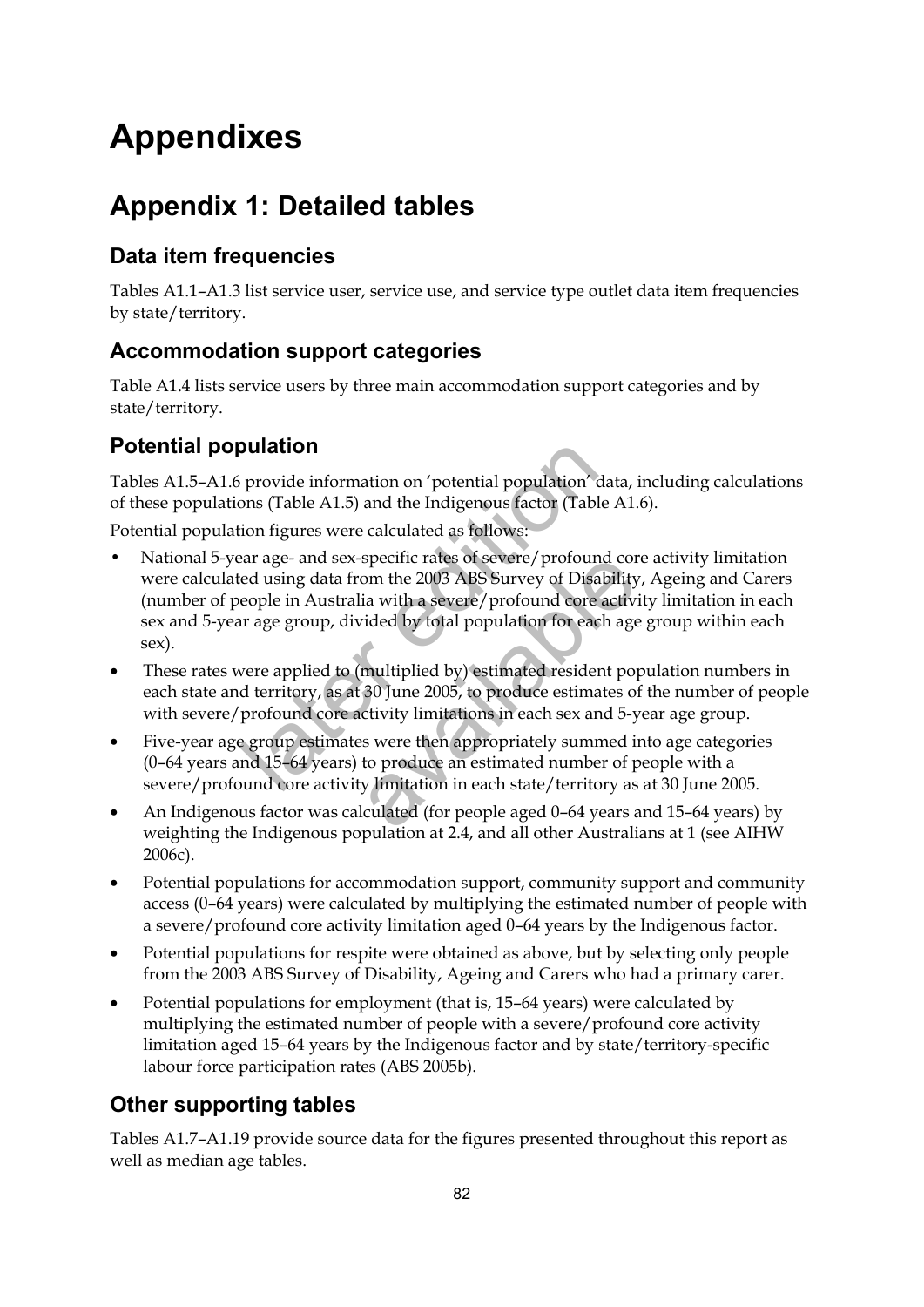| Service user characteristic                                 | <b>NSW</b> | Vic    | Qld    | WA     | <b>SA</b> | Tas   | <b>ACT</b> | NΤ  | Aus<br>Gov | <b>Total</b>   |
|-------------------------------------------------------------|------------|--------|--------|--------|-----------|-------|------------|-----|------------|----------------|
| Age (years)                                                 |            |        |        |        |           |       |            |     |            |                |
| $0 - 4$                                                     | 4,700      | 6,103  | 1,120  | 915    | 763       | 434   | 666        | 82  | 0          | 14,724         |
| $5 - 14$                                                    | 8,297      | 9,762  | 3,502  | 4,583  | 2,317     | 659   | 1,041      | 153 | 4          | 30,192         |
| $15 - 24$                                                   | 5,181      | 9,470  | 3,416  | 2,925  | 2,161     | 661   | 248        | 162 | 20,527     | 41,422         |
| $25 - 44$                                                   | 7,342      | 18,787 | 5,624  | 3,914  | 3,924     | 1,067 | 457        | 325 | 34,037     | 68,788         |
| 45–59                                                       | 4,334      | 12,556 | 3,262  | 2,745  | 3,361     | 806   | 157        | 153 | 16,631     | 41,027         |
| $60+$                                                       | 2,043      | 7,817  | 1,266  | 4,069  | 3,432     | 275   | 37         | 146 | 2,086      | 20,823         |
| Not stated                                                  | 0          | 20     | 0      | 40     | 0         | 0     | 0          | 0   | 107        | 167            |
| Sex                                                         |            |        |        |        |           |       |            |     |            |                |
| Male                                                        | 19,143     | 35,423 | 10,345 | 10,292 | 8,399     | 2,235 | 1,625      | 483 | 46,229     | 126,072        |
| Female                                                      | 12,628     | 28,455 | 7,821  | 8,877  | 7,547     | 1,643 | 968        | 538 | 27,085     | 90,135         |
| Not stated                                                  | 126        | 637    | 24     | 22     | 12        | 24    | 13         | 0   | 78         | 936            |
| Indigenous status                                           |            |        |        |        |           |       |            |     |            |                |
| Aboriginal                                                  | 1,145      | 1,399  | 736    | 877    | 545       | 75    | 31         | 341 | 1,687      | 6,443          |
| <b>Torres Strait Islander</b>                               | 27         | 59     | 148    | 7      | 5         | 1     | 0          | 4   | 26         | 263            |
| Aboriginal and Torres Strait Islander                       | 70         | 203    | 121    | 40     |           | 8     | 8          | 11  | 50         | 476            |
| Not Indigenous                                              | 29,547     | 48,702 | 16,241 | 13,651 | 14,835    | 3,613 | 2,372      | 561 | 70,340     | 186,805        |
| Not stated                                                  | 1,087      | 13,882 | 498    | 4,409  | 172       | 15    | 115        | 21  | 1,289      | 21,465         |
| Not collected<br>(recreation/holiday program service users) | 21         | 270    | 446    | 207    | 394       | 190   | 80         | 83  | 0          | 1,691          |
| <b>Country of birth</b>                                     |            |        |        |        |           |       |            |     |            |                |
| Australia                                                   | 27,702     | 44,549 | 16,460 | 12,412 | 13,710    | 3,592 | 2,144      | 851 |            | 62,178 171,144 |
| English Proficiency Group 1                                 | 495        | 2,136  | 623    | 629    | 795       | 62    | 28         | 27  | 1,875      | 6,229          |
| English Proficiency Group 2                                 | 472        | 1,644  | 245    | 226    | 303       | 30    | 24         | 29  | 1,916      | 4,646          |
| English Proficiency Group 3                                 | 513        | 2,338  | 181    | 222    | 445       | 18    | 31         | 15  | 1,914      | 5,446          |
| <b>English Proficiency Group 4</b>                          | 81         | 609    | 29     | 34     | 73        | 2     | 9          | 10  | 529        | 1,320          |
| Not stated or not specified                                 | 2,176      | 12.968 | 207    | 5,484  | 238       | 8     | 290        | 6   | 4.980      | 26,253         |
| Not collected<br>(recreation/holiday program service users) | 458        | 271    | 445    | 184    | 394       | 190   | 80         | 83  | 0          | 2,105          |
| Need for interpreter services                               |            |        |        |        |           |       |            |     |            |                |
| For spoken language other than English                      | 493        | 740    | 303    | 309    | 473       | 30    | 34         | 68  | 1.640      | 3,768          |
| For non-spoken communication                                | 827        | 580    | 1,526  | 641    | 621       | 173   | 120        | 24  | 960        | 4,953          |
| Does not need an interpreter                                | 27,083     | 43,218 | 15,627 | 12,899 | 14,374    | 3,469 | 2,225      | 829 | 69,773     | 176,830        |
| Not stated                                                  | 3,043      | 19,704 | 240    | 5,058  | 95        | 39    | 147        | 17  | 1,019      | 29,341         |
| Not collected<br>(recreation/holiday program service users) | 451        | 273    | 494    | 284    | 395       | 191   | 80         | 83  | 0          | 2,251          |

### **Table A1.1: Characteristics of service users, CSTDA-funded services, 2005–06**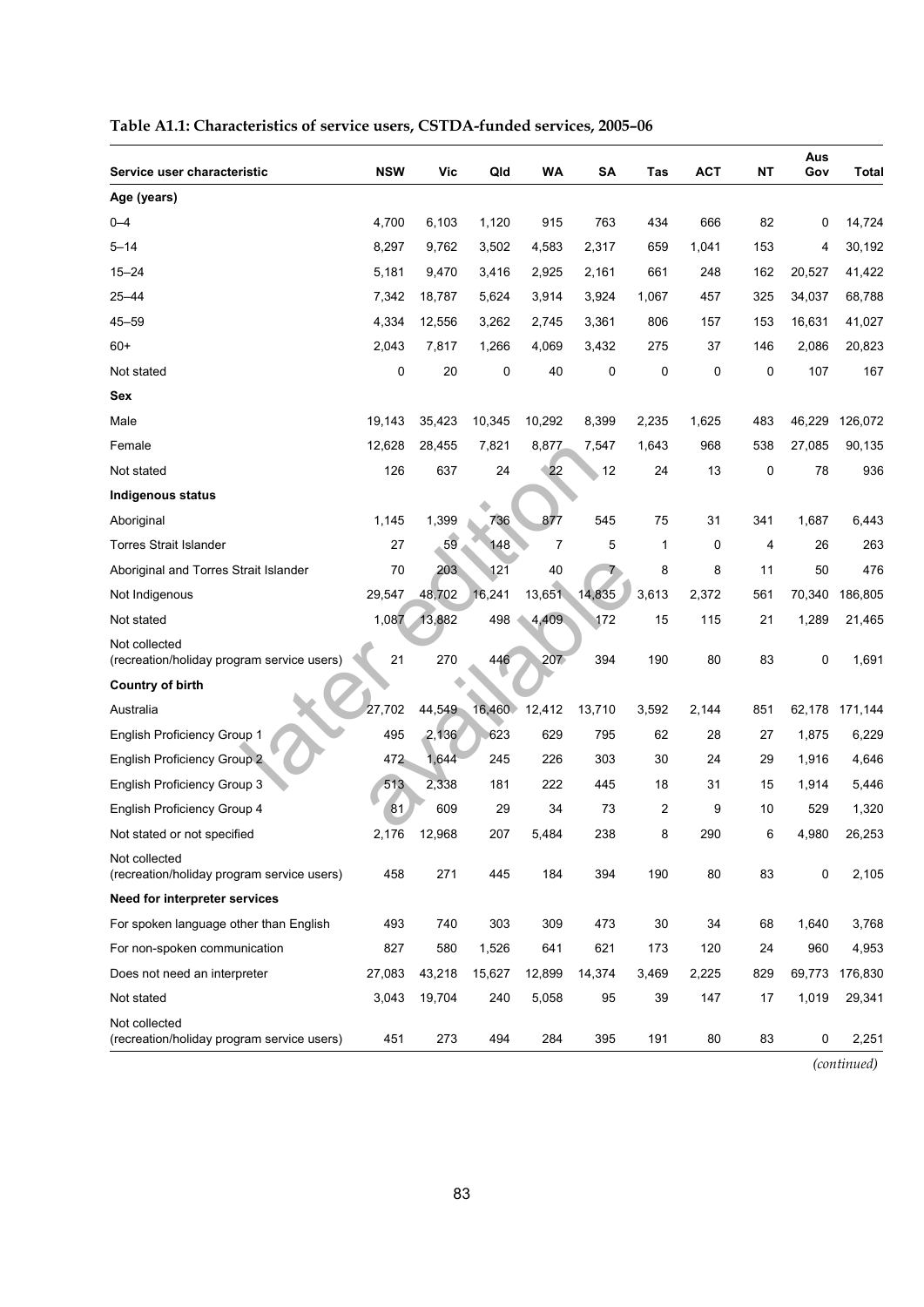|  |  | Table A1.1 (continued): Characteristics of service users, CSTDA-funded services, 2005-06 |
|--|--|------------------------------------------------------------------------------------------|
|--|--|------------------------------------------------------------------------------------------|

| Service user characteristic                                   | <b>NSW</b>      | Vic    | Qld     | WA             | SΑ     | Tas            | АСТ         | <b>NT</b>   | Aus<br>Gov  | <b>Total</b> |
|---------------------------------------------------------------|-----------------|--------|---------|----------------|--------|----------------|-------------|-------------|-------------|--------------|
| <b>Method of communication</b>                                |                 |        |         |                |        |                |             |             |             |              |
| Spoken language (effective)                                   | 13.045          | 33,531 | 11,388  | 9,839          | 11,330 | 2,308          | 1,087       | 641         | 58,529      | 130,976      |
| Sign language (effective)                                     | 384             | 1,983  | 291     | 126            | 222    | 25             | 35          | 17          | 1,903       | 4,625        |
| Other effective non-spoken communication                      | 635             | 1,166  | 441     | 396            | 269    | 60             | 180         | 20          | 242         | 3,199        |
| Little, or no, effective communication                        | 7,995           | 7,991  | 4,088   | 2,909          | 2,444  | 822            | 352         | 144         | 3,459       | 28,168       |
| Child aged under 5 years (not applicable)                     | 4,700           | 6,103  | 1,120   | 915            | 763    | 434            | 666         | 82          | 0           | 14,724       |
| Not stated                                                    | 4,689           | 13,474 | 379     | 4,751          | 538    | 66             | 206         | 34          | 9,259       | 33,255       |
| Not collected<br>(recreation/holiday program service users)   | 449             | 267    | 483     | 255            | 392    | 187            | 80          | 83          | 0           | 2,196        |
| Living arrangements                                           |                 |        |         |                |        |                |             |             |             |              |
| Lives alone                                                   | 1,478           | 7,034  | 2,272   | 1,340          | 2,978  | 420            | 90          | 94          | 12,017      | 25,424       |
| Lives with family                                             | 19,297          | 30,748 | 10,691  | 10,634         | 9,244  | 2,157          | 1,883       | 605         | 40,172      | 119,060      |
| Lives with others                                             | 7,302           | 13,215 | 4,512   | 2,642          | 3,171  | 1,101          | 346         | 225         | 10,485      | 38,279       |
| Not stated                                                    | 3,364           | 13,246 | 222     | 4,430          | 171    | 34             | 206         | 14          | 10,718      | 32,266       |
| Not collected<br>(recreation/holiday program service users)   | 456             | 272    | 493     | 145            | 394    | 190            | 81          | 83          | $\mathbf 0$ | 2,114        |
| <b>Residential setting</b>                                    |                 |        |         |                |        |                |             |             |             |              |
| Private residence                                             | 21,567          | 34,570 | 13,750  | 12,306         | 11,825 | 2,582          | 2,129       | 535         | 58,543      | 148,364      |
| Residence within an Aboriginal community                      | 127             | 82     | 129     | 209            | 123    | $\overline{2}$ | 3           | 118         | 10          | 787          |
| Domestic-scale supported living facility                      | 2,991           | 6,396  | 1,158   | 1,377          | 665    | 603            | 219         | 16          | 2,987       | 14,337       |
| Supported accommodation facility                              | 2,864           | 2,076  | 1,787   | 576            | 1,466  | 381            | 54          | 143         | 2,271       | 10,154       |
| Boarding house/private hotel                                  | 419             | 508    | 71      | 18             | 23     | 6              | 4           | $\mathbf 1$ | 644         | 1,583        |
| Independent unit within a retirement village                  | 26              | 181    | 51      | 33             | 206    | 4              | 1           | $\Omega$    | 80          | 570          |
| Residential aged care facility                                | 155             | 383    | $121 -$ | 51             | 470    | 23             | 9           | 10          | 108         | 1,302        |
| Psychiatric/mental health community care<br>facility          | 8               | 931    | 95      | 23             | 37     | 10             | $\mathbf 1$ | 11          | 290         | 1,283        |
| Hospital                                                      | 33 <sup>2</sup> | 71     | 147     | 20             | 49     | 13             | 22          | 5           | 8           | 358          |
| Short-term crisis, emergency or transitional<br>accommodation | 88              | 684    | 86      | 40             | 24     | 24             | 0           | 3           | 237         | 1,075        |
| Public place/temporary shelter                                | 18              | 148    | 15      | $\overline{2}$ | 10     | $\overline{4}$ | 2           | 4           | 18          | 199          |
| Other                                                         | 385             | 1,126  | 111     | 49             | 290    | 16             | 6           | 9           | 391         | 2,372        |
| Not stated                                                    | 2,766           | 17,085 | 173     | 4,338          | 376    | 44             | 76          | 83          | 7,805       | 32,643       |
| Not collected<br>(recreation/holiday program service users)   | 450             | 274    | 496     | 149            | 394    | 190            | 80          | 83          | 0           | 2,116        |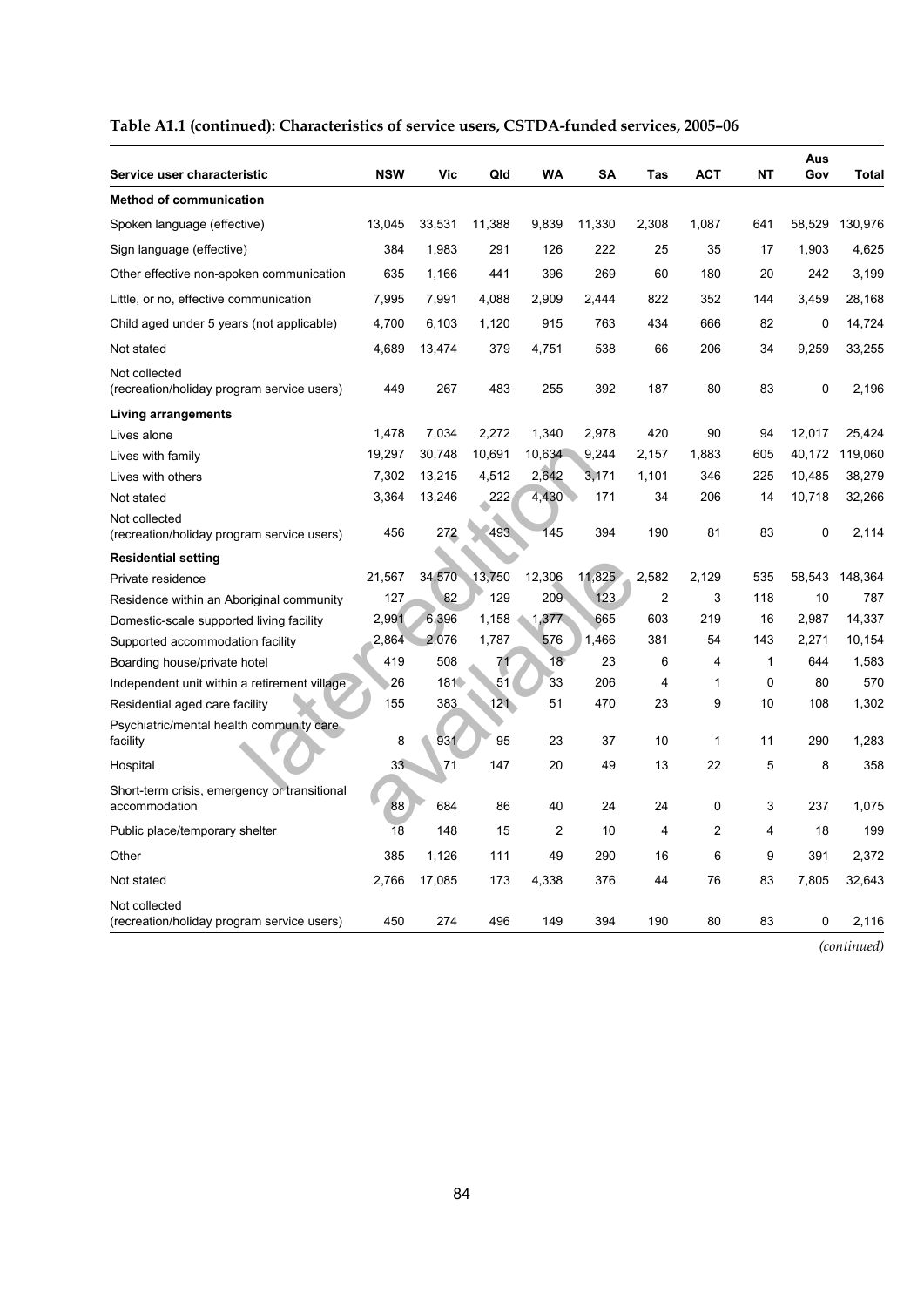|  |  | Table A1.1 (continued): Characteristics of service users, CSTDA-funded services, 2005–06 |
|--|--|------------------------------------------------------------------------------------------|
|--|--|------------------------------------------------------------------------------------------|

| Service user characteristic                                 | <b>NSW</b> | Vic    | Qld   | WA    | <b>SA</b> | Tas   | <b>ACT</b> | NΤ             | Aus<br>Gov | <b>Total</b> |
|-------------------------------------------------------------|------------|--------|-------|-------|-----------|-------|------------|----------------|------------|--------------|
| Primary disability group                                    |            |        |       |       |           |       |            |                |            |              |
| Intellectual                                                | 13,951     | 17,518 | 7,401 | 7,298 | 5,530     | 1,750 | 755        | 248            | 26,700     | 72,226       |
| Specific learning/ADD                                       | 319        | 696    | 142   | 202   | 12        | 119   | 50         | 3              | 3,149      | 4,571        |
| Autism                                                      | 2,273      | 2,063  | 1,528 | 1,974 | 989       | 205   | 234        | 52             | 2,142      | 10,912       |
| Physical                                                    | 3,313      | 4,841  | 3,238 | 5,513 | 2,030     | 600   | 234        | 130            | 6,833      | 25,712       |
| Acquired brain injury                                       | 790        | 2.599  | 712   | 500   | 1,779     | 306   | 52         | 46             | 1,899      | 8,254        |
| Neurological                                                | 1,952      | 3,699  | 1,385 | 1,633 | 1,639     | 270   | 57         | 44             | 2,212      | 12,471       |
| Deafblind                                                   | 67         | 247    | 27    | 42    | 42        | 2     | 1          | 4              | 145        | 536          |
| Vision                                                      | 284        | 749    | 491   | 257   | 2,560     | 30    | 7          | 87             | 1,925      | 6,105        |
| Hearing                                                     | 923        | 2,836  | 124   | 244   | 313       | 5     | 13         | 6              | 2,301      | 6,646        |
| Speech                                                      | 1,006      | 105    | 35    | 38    | 17        | 125   | 330        | 4              | 141        | 1,790        |
| Psychiatric                                                 | 578        | 12,860 | 1,834 | 247   | 35        | 166   | 11         | 20             | 15,819     | 30,064       |
| Developmental delay                                         | 2,516      | 94     | 658   | 522   | 344       | 113   | 251        | 35             | 0          | 4,506        |
| Not stated                                                  | 3,467      | 15,936 | 148   | 644   | 273       | 21    | 531        | 259            | 10,126     | 31,328       |
| Not collected<br>(recreation/holiday program service users) | 458        | 272    | 467   | 77    | 395       | 190   | 80         | 83             | 0          | 2,022        |
| Other significant disability groups                         |            |        |       |       |           |       |            |                |            |              |
| Intellectual                                                | 2,428      | 4,557  | 2,445 | 653   | 681       | 301   | 103        | 118            | 1,387      | 11,507       |
| Specific learning/ADD                                       | 686        | 1,817  | 900   | 553   | 387       | 88    | 80         | 39             | 902        | 4,783        |
| Autism                                                      | 1,630      | 2,749  | 1,027 | 443   | 669       | 177   | 98         | 19             | 560        | 6,801        |
| Physical                                                    | 4,441      | 6,395  | 3,467 | 1,542 | 3,234     | 803   | 132        | 148            | 1,907      | 20,462       |
| Acquired brain injury                                       | 500        | 2,087  | 720   | 212   | 261       | 46    | 25         | 20             | 446        | 3,894        |
| Neurological                                                | 3,728      | 5,975  | 2,810 | 1,543 | 1,679     | 447   | 71         | 104            | 1,687      | 16,425       |
| Deafblind                                                   | 201        | 271    | 106   | 113   | 72        | 34    | 15         | $\overline{c}$ | 80         | 809          |
| Vision                                                      | 2,821      | 3,722  | 1,608 | 523   | 1,079     | 258   | 32         | 81             | 980        | 10,140       |
| Hearing                                                     | 1,101      | 1,883  | 897   | 396   | 658       | 138   | 23         | 41             | 690        | 5,198        |
| Speech                                                      | 5,100      | 6,513  | 4,210 | 1,836 | 1,997     | 662   | 99         | 205            | 1,349      | 20,597       |
| Psychiatric                                                 | 1,900      | 3,082  | 1,040 | 69    | 1,062     | 365   | 80         | 27             | 1,492      | 8,022        |
| Developmental delay                                         | 749        | 142    | 371   | 57    | 159       | 26    | 0          | 33             | 0          | 1,514        |
| Support needed: self-care                                   |            |        |       |       |           |       |            |                |            |              |
| Always                                                      | 9,985      | 10,305 | 6,646 | 4,247 | 4,378     | 1,404 | 502        | 297            | 2,689      | 38,998       |
| Sometimes                                                   | 9,447      | 15,169 | 6,424 | 6,552 | 5,386     | 1,349 | 652        | 193            | 17,727     | 56,786       |
| None, but uses aids                                         | 496        | 1,200  | 515   | 427   | 1,484     | 89    | 19         | 19             | 2,085      | 5,873        |
| None                                                        | 3,761      | 14,747 | 3,654 | 2,752 | 3,574     | 833   | 391        | 150            | 38,705     | 63,340       |
| Not stated                                                  | 7,747      | 22,822 | 412   | 4,860 | 728       | 37    | 961        | 279            | 12,186     | 49,759       |
| Not collected<br>(recreation/holiday program service users) | 461        | 272    | 539   | 353   | 408       | 190   | 81         | 83             | 0          | 2,387        |
| <b>Support needed: mobility</b>                             |            |        |       |       |           |       |            |                |            |              |
| Always                                                      | 6,371      | 7,624  | 5,202 | 2,410 | 3,545     | 1,155 | 402        | 244            | 3,850      | 29,522       |
| Sometimes                                                   | 7,369      | 13,717 | 5,623 | 4,240 | 5,343     | 1,084 | 469        | 223            | 16,384     | 50,171       |
| None, but uses aids                                         | 1,240      | 2,298  | 1,101 | 983   | 2,122     | 190   | 50         | 38             | 3,861      | 11,073       |
| None                                                        | 8,796      | 18,280 | 5,313 | 6,566 | 3,813     | 1,252 | 648        | 158            | 37,253     | 75,169       |
| Not stated                                                  | 7,660      | 22,324 | 410   | 4,754 | 727       | 31    | 956        | 275            | 12,044     | 48,934       |
| Not collected<br>(recreation/holiday program service users) | 461        | 272    | 541   | 238   | 408       | 190   | 81         | 83             | 0          | 2,274        |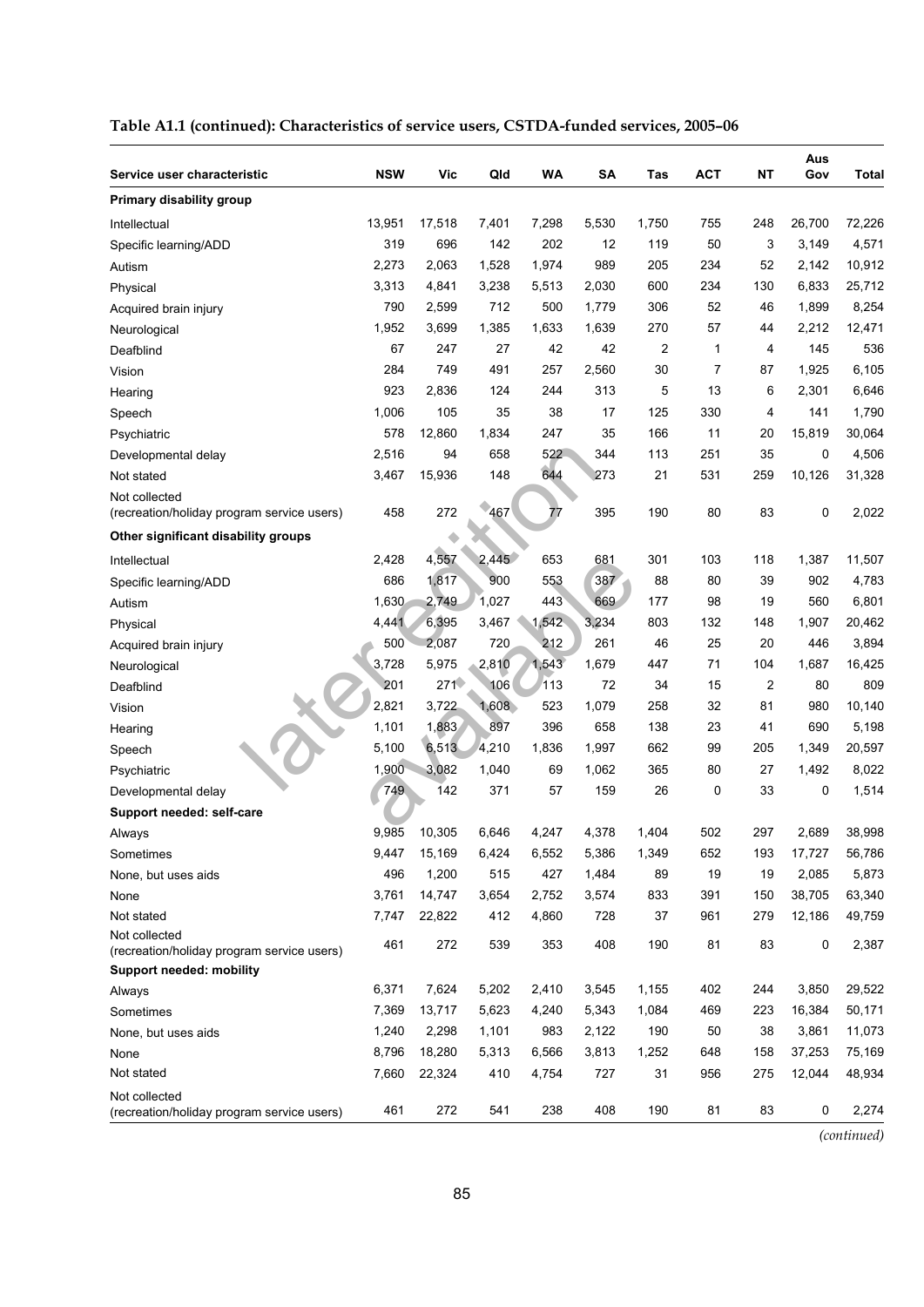|  | Table A1.1 (continued): Characteristics of service users, CSTDA-funded services, 2005–06 |  |
|--|------------------------------------------------------------------------------------------|--|
|--|------------------------------------------------------------------------------------------|--|

| Service user characteristic                                                   | <b>NSW</b> | Vic    | Qld   | WA    | <b>SA</b> | Tas   | АСТ   | NΤ  | Aus<br>Gov | Total  |
|-------------------------------------------------------------------------------|------------|--------|-------|-------|-----------|-------|-------|-----|------------|--------|
| Support needed: communication                                                 |            |        |       |       |           |       |       |     |            |        |
| Always                                                                        | 8,816      | 7,864  | 5,316 | 2,863 | 3,369     | 1,057 | 574   | 252 | 4,403      | 33,091 |
| Sometimes                                                                     | 9,180      | 17,217 | 6,074 | 6,617 | 5.190     | 1,334 | 327   | 189 | 29,528     | 69,140 |
| None, but uses aids                                                           | 545        | 1,449  | 360   | 394   | 906       | 96    | 368   | 15  | 1,633      | 5,431  |
| None                                                                          | 5,442      | 15,621 | 5,460 | 4,090 | 5,343     | 1,192 | 346   | 207 | 25,755     | 58,480 |
| Not stated                                                                    | 7,454      | 22,092 | 439   | 4,873 | 742       | 32    | 911   | 275 | 12,073     | 48,612 |
| Not collected<br>(recreation/holiday program service users)                   | 460        | 272    | 541   | 354   | 408       | 191   | 80    | 83  | 0          | 2,389  |
| Support needed: interpersonal<br>interactions and relationships               |            |        |       |       |           |       |       |     |            |        |
| Always                                                                        | 8,236      | 7,963  | 6,297 | 3,580 | 3,761     | 1,214 | 562   | 272 | 5,922      | 35,956 |
| Sometimes                                                                     | 10,459     | 22,686 | 7,637 | 7,576 | 5,949     | 1,703 | 870   | 209 | 37,288     | 85,763 |
| None, but uses aids                                                           | 399        | 1,135  | 249   | 257   | 734       | 63    | 16    | 10  | 1,204      | 3,811  |
| None                                                                          | 2,967      | 9,104  | 2,946 | 2,475 | 4,362     | 678   | 291   | 173 | 16,904     | 37,362 |
| Not stated                                                                    | 9,362      | 23,354 | 521   | 4,916 | 744       | 54    | 787   | 274 | 12,074     | 51,816 |
| Not collected<br>(recreation/holiday program service users)                   | 474        | 273    | 540   | 387   | 408       | 190   | 80    | 83  | 0          | 2,435  |
| Support needed: learning, applying knowledge<br>and general tasks and demands |            |        |       |       |           |       |       |     |            |        |
| Always                                                                        | 9,792      | 9,976  | 6,326 | 3,493 | 3,507     | 1,213 | 511   | 257 | 8,182      | 40,691 |
| Sometimes                                                                     | 10,945     | 19,663 | 6,923 | 7,174 | 6,251     | 1,490 | 609   | 219 | 39,569     | 84,131 |
| None, but uses aids                                                           | 387        | 2,237  | 327   | 321   | 906       | 72    | 20    | 14  | 1,321      | 5,326  |
| None                                                                          | 1,803      | 8,007  | 2,344 | 1,347 | 3,333     | 363   | 151   | 112 | 12,615     | 28,401 |
| Not applicable                                                                | 2,153      | 1,864  | 804   | 898   | 495       | 434   | 4     | 61  | 0          | 6,675  |
| Not stated                                                                    | 6,357      | 22,496 | 923   | 5,551 | 1,059     | 140   | 1,230 | 275 | 11,705     | 49,476 |
| Not collected<br>(recreation/holiday program service users)                   | 460        | 272    | 543   | 407   | 407       | 190   | 81    | 83  | 0          | 2,443  |
| <b>Support needed: education</b>                                              |            |        |       |       |           |       |       |     |            |        |
| Always                                                                        | 10,750     | 12,841 | 7,435 | 3,885 | 3,930     | 1,409 | 539   | 309 | 10,495     | 48,076 |
| Sometimes                                                                     | 9,416      | 16,871 | 5,657 | 6.735 | 5,766     | 1,281 | 586   | 176 | 32,915     | 71,765 |
| None, but uses aids                                                           | 463        | 2,253  | 446   | 384   | 914       | 79    | 21    | 16  | 1,608      | 5,868  |
| None                                                                          | 1,586      | 7,351  | 2,042 | 1,180 | 3,344     | 319   | 136   | 99  | 13,822     | 28,254 |
| Not applicable                                                                | 2,371      | 1,867  | 861   | 899   | 698       | 434   | 4     | 61  | 0          | 7,152  |
| Not stated                                                                    | 6,851      | 23,060 | 1,201 | 5,700 | 900       | 190   | 1,239 | 277 | 14,552     | 53,580 |
| Not collected<br>(recreation/holiday program service users)                   | 460        | 272    | 548   | 408   | 406       | 190   | 81    | 83  | 0          | 2,448  |
| Support needed: community (civic) and economic life                           |            |        |       |       |           |       |       |     |            |        |
| Always                                                                        | 10,438     | 12,652 | 7,395 | 4,203 | 4,332     | 1,289 | 321   | 262 | 7,248      | 45,186 |
| Sometimes                                                                     | 8,436      | 18,976 | 6,240 | 6,509 | 5,964     | 1,468 | 356   | 216 | 27,836     | 68,096 |
| None, but uses aids                                                           | 386        | 2,035  | 374   | 548   | 1,137     | 75    | 134   | 10  | 1,657      | 5,997  |
| None                                                                          | 1,511      | 6,046  | 1,887 | 1,354 | 2,497     | 348   | 96    | 108 | 20,645     | 32,640 |
| Not applicable                                                                | 2,683      | 1,870  | 894   | 902   | 698       | 434   | 4     | 61  | 0          | 7,499  |
| Not stated                                                                    | 7,979      | 22,663 | 855   | 5,264 | 924       | 96    | 1,614 | 281 | 16,006     | 55,270 |
| Not collected                                                                 |            |        |       |       |           |       |       |     |            |        |
| (recreation/holiday program service users)                                    | 464        | 273    | 545   | 411   | 406       | 192   | 81    | 83  | 0          | 2,455  |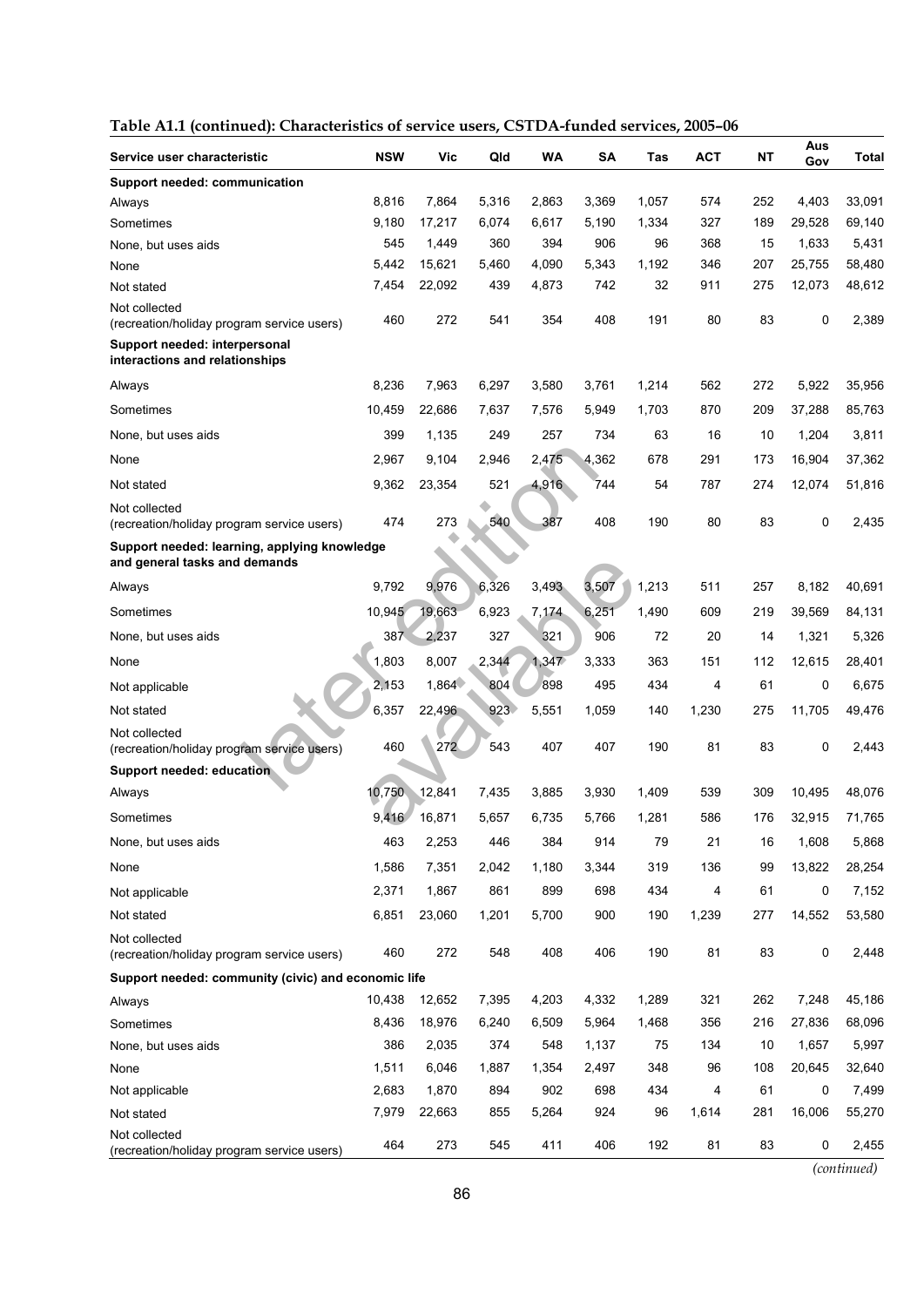| Service user characteristic                                 | <b>NSW</b> | Vic          | Qld    | <b>WA</b>      | SA           | Tas            | <b>ACT</b> | <b>NT</b>   | Aus<br>Gov  | Total  |
|-------------------------------------------------------------|------------|--------------|--------|----------------|--------------|----------------|------------|-------------|-------------|--------|
| Support needed: domestic life                               |            |              |        |                |              |                |            |             |             |        |
| Always                                                      | 8,244      | 9,695        | 6,841  | 2,953          | 4,411        | 1,147          | 334        | 285         | 6,359       | 37,525 |
| Sometimes                                                   | 7,504      | 15,855       | 6,070  | 4,194          | 5,877        | 1,105          | 272        | 185         | 24,174      | 57,392 |
| None, but uses aids                                         | 279        | 1,916        | 286    | 230            | 608          | 49             | 28         | 8           | 1,618       | 4,773  |
| None                                                        | 1,375      | 7.164        | 1,181  | 1,133          | 1,482        | 231            | 151        | 44          | 24,709      | 35,326 |
| Not applicable                                              | 3,022      | 4,293        | 2,470  | 5,382          | 2,414        | 1,092          | 57         | 176         | 0           | 18,802 |
| Not stated                                                  | 10,999     | 25,309       | 802    | 5,113          | 782          | 135            | 1,683      | 240         | 16,532      | 61,151 |
| Not collected<br>(recreation/holiday program service users) | 474        | 283          | 540    | 186            | 384          | 143            | 81         | 83          | 0           | 2,174  |
| Support needed: working                                     |            |              |        |                |              |                |            |             |             |        |
| Always                                                      | 9,326      | 15,938       | 8,171  | 3,501          | 5,028        | 1,632          | 418        | 372         | 12,420      | 52,110 |
| Sometimes                                                   | 4,926      | 10,614       | 3,556  | 3,405          | 3,910        | 639            | 393        | 87          | 44,061      | 63,989 |
| None, but uses aids                                         | 329        | 1,822        | 291    | 309            | 620          | 29             | 10         | 10          | 942         | 4,199  |
| None                                                        | 930        | 5,296        | 895    | 681            | 2,233        | 113            | 61         | 42          | 4,621       | 14,249 |
| Not applicable                                              | 3,075      | 4,298        | 3,179  | 5,448          | 2,647        | 1.092          | 57         | 188         | 0           | 19,867 |
| Not stated                                                  | 12,835     | 26,264       | 1,544  | 5,661          | 1,112        | 238            | 1,587      | 239         | 11,348      | 60,500 |
| Not collected<br>(recreation/holiday program service users) | 476        | 283          | 554    | 186            | 408          | 159            | 80         | 83          | 0           | 2,229  |
| Carer-existence of                                          |            |              |        |                |              |                |            |             |             |        |
| Yes                                                         | 18,751     | 24,967       | 11,665 | 11,519         | 11,031       | 2,139          | 1,409      | 423         | 24,558      | 97,410 |
| No                                                          | 9,613      | 24,894       | 5,662  | 2,610          | 4,291        | 1,469          | 315        | 251         | 32,440      | 77,268 |
| Not stated                                                  | 3,063      | 14,387       | 346    | 4,858          | 242          | 102            | 802        | 264         | 16,394      | 40,258 |
| Not collected<br>(recreation/holiday program service users) | 470        | 267          | 517    | 204            | 394          | 192            | 80         | 83          | 0           | 2,207  |
| Carer-primary status                                        |            |              |        |                |              |                |            |             |             |        |
| Yes                                                         | 17,541     | 21,075       | 9,913  | 10,436         | 8,517        | 1,857          | 1,065      | 375         | 6,590       | 70,439 |
| No                                                          | 925        | 3,208        | 961    | 1,001          | 2,279        | 174            | 154        | 20          | 1,503       | 8,711  |
| Not stated                                                  | 284        | 684          | 785    | 80             | 235          | 106            | 190        | 28          | 531         | 2,388  |
| Not collected<br>(recreation/holiday program service users) | 1          | $\mathbf{0}$ | 6      | $\overline{2}$ | $\mathbf{0}$ | $\overline{c}$ | 0          | $\mathbf 0$ | $\mathbf 0$ | 11     |
| Carer-residency status                                      |            |              |        |                |              |                |            |             |             |        |
| Yes, co-resident carer                                      | 13,119     | 12,898       | 9,301  | 9,752          | 7,397        | 1,847          | 980        | 324         | 3,532       | 55,335 |
| No, non-resident carer                                      | 2,131      | 3,491        | 1,470  | 1,562          | 1,394        | 221            | 304        | 76          | 3,601       | 10,624 |
| Not stated                                                  | 3,485      | 8,577        | 886    | 204            | 2,240        | 70             | 125        | 23          | 1,491       | 15,563 |
| Not collected<br>(recreation/holiday program service users) | 16         | 1            | 8      | 1              | 0            | 1              | 0          | 0           | 0           | 27     |

### **Table A1.1 (continued): Characteristics of service users, CSTDA-funded services, 2005–06**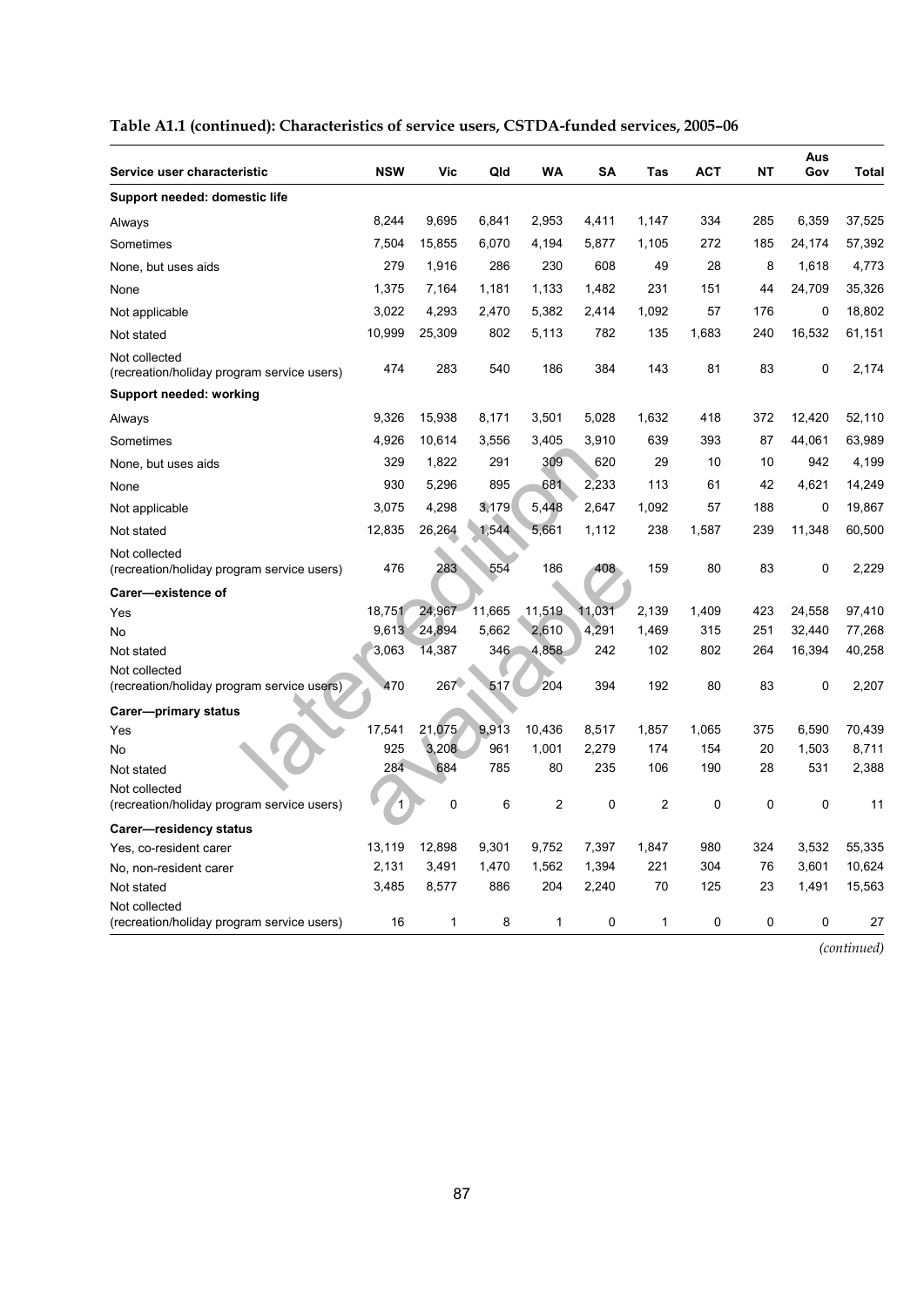| Service user characteristic                                 | NSW    | Vic            | Qld            | WA             | <b>SA</b> | Tas            | <b>ACT</b> | NΤ             | Aus<br>Gov | Total  |
|-------------------------------------------------------------|--------|----------------|----------------|----------------|-----------|----------------|------------|----------------|------------|--------|
| Carer-relationship to service user                          |        |                |                |                |           |                |            |                |            |        |
| Wife/female partner                                         | 261    | 1,306          | 363            | 257            | 793       | 75             | 19         | 18             | 1.002      | 3,859  |
| Husband/male partner                                        | 153    | 1,298          | 502            | 421            | 831       | 85             | 118        | 8              | 740        | 3,916  |
| Mother                                                      | 14,316 | 10,875         | 8,085          | 8,477          | 5,360     | 1,624          | 866        | 227            | 13,437     | 57,786 |
| Father                                                      | 1,387  | 1,091          | 677            | 649            | 535       | 135            | 98         | 20             | 1,885      | 5,805  |
| Daughter                                                    | 43     | 380            | 83             | 42             | 239       | 13             | 0          | 22             | 102        | 901    |
| Son                                                         | 18     | 223            | 71             | 22             | 128       | 9              | 0          | 14             | 115        | 585    |
| Daughter-in-law                                             | 5      | 15             | $\overline{c}$ | 6              | 9         | 1              | 0          | $\Omega$       | 4          | 41     |
| Son-in-law                                                  | 1      | $\overline{c}$ | 1              | $\mathbf 1$    | 1         | $\mathbf 0$    | 0          | 0              | 3          | 7      |
| Other female relative                                       | 1,052  | 815            | 531            | 458            | 380       | 97             | 73         | 72             | 1,343      | 4,222  |
| Other male relative                                         | 343    | 280            | 141            | 139            | 90        | 19             | 6          | 11             | 517        | 1,335  |
| Friend/neighbour-female                                     | 156    | 263            | 252            | 169            | 196       | 12             | 4          | 6              | 493        | 1,305  |
| Friend/neighbour-male                                       | 53     | 144            | 94             | 72             | 54        | $\overline{7}$ | 1          | $\overline{7}$ | 284        | 615    |
| Not stated                                                  | 962    | 8,273          | 853            | 673            | 2,415     | 61             | 223        | 18             | 4,633      | 16,885 |
| Not collected<br>(recreation/holiday program service users) | 1      | $\overline{c}$ | 10             | 133            | 0         | $\mathbf{1}$   | 1          | 0              | 0          | 148    |
| Carer—age group                                             |        |                |                |                |           |                |            |                |            |        |
| Under 15 years                                              | 33     | 37             | 21             | $\overline{7}$ | 19        | 1              | 114        | 3              | 14         | 232    |
| $15-24$ years                                               | 443    | $228 -$        | 218            | 139            | 114       | 80             | 157        | 33             | 76         | 1,404  |
| $25-44$ years                                               | 7,742  | 5,895          | 4,935          | 5,704          | 3,500     | 1,106          | 510        | 172            | 1,152      | 29,385 |
| 45-64 years                                                 | 3,869  | 7,147          | 4,060          | 3,516          | 3,164     | 650            | 293        | 154            | 3,729      | 22,774 |
| 65 years and over                                           | 1,023  | 2,356          | 1,168          | 1,025          | 1,196     | 186            | 56         | 40             | 1,216      | 7,028  |
| Not stated                                                  | 5,621  | 9,304          | 1,252          | 885            | 3,027     | 114            | 279        | 21             | 2,437      | 20,439 |
| Not collected<br>(recreation/holiday program service users) | 20     | 0              |                | 243            | 11        | $\overline{c}$ | 0          | 0              | 0          | 287    |
| Income source                                               |        |                |                |                |           |                |            |                |            |        |
| Carer Allowance (child): child under 16 yrs                 |        |                |                |                |           |                |            |                |            |        |
| Yes                                                         | 2,827  | 3,833          | 2,658          | 3,557          | 651       | 274            | 128        | 90             | 6          | 13,901 |
| No                                                          | 1,925  | 926            | 348            | 125            | 171       | 311            | 95         | 19             | $\Omega$   | 3,906  |
| Not known                                                   | 3,202  | 143            | 1,456          | 1,421          | 567       | 488            | 1,187      | 102            | 3          | 8,527  |
| Not stated                                                  | 5,499  | 11,683         | 449            | 566            | 1,866     | 83             | 243        | 24             | 267        | 20,637 |
| Not collected<br>(recreation/holiday program service users) | 84     | 82             | 27             | 238            | 60        | 61             | 73         | 18             | 0          | 643    |

### **Table A1.1 (continued): Characteristics of service users, CSTDA-funded services, 2005–06**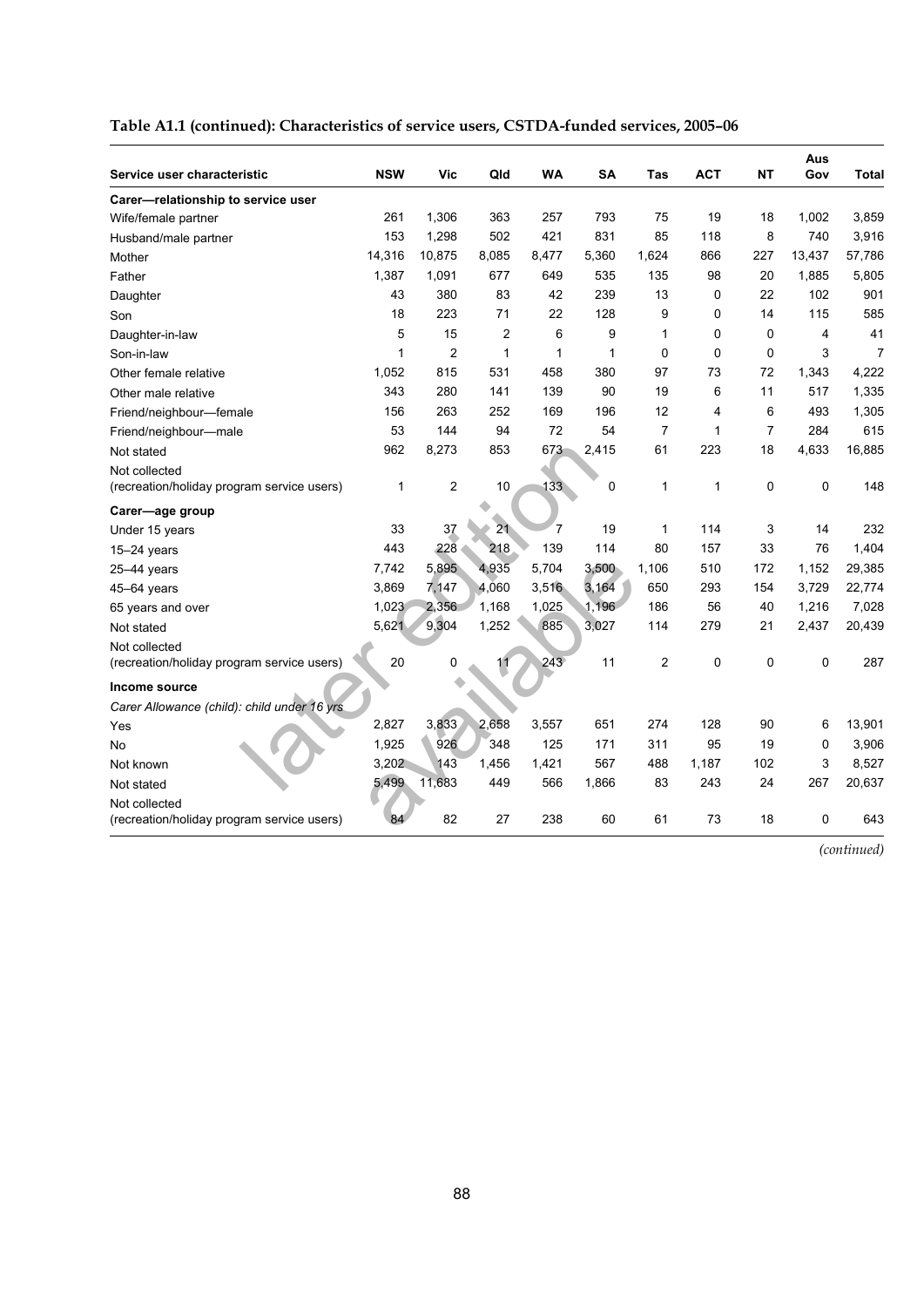| Service user characteristic                                                                                                                                                                                                                                                                                                                                                                                                                                                                                                                                                                                                                                              | <b>NSW</b> | Vic    | Qld    | WA     | SΑ     | Tas   | АСТ            | NT  | Aus<br>Gov | Total   |
|--------------------------------------------------------------------------------------------------------------------------------------------------------------------------------------------------------------------------------------------------------------------------------------------------------------------------------------------------------------------------------------------------------------------------------------------------------------------------------------------------------------------------------------------------------------------------------------------------------------------------------------------------------------------------|------------|--------|--------|--------|--------|-------|----------------|-----|------------|---------|
| Income source (continued)                                                                                                                                                                                                                                                                                                                                                                                                                                                                                                                                                                                                                                                |            |        |        |        |        |       |                |     |            |         |
| Main income source: adult 16+ yrs                                                                                                                                                                                                                                                                                                                                                                                                                                                                                                                                                                                                                                        |            |        |        |        |        |       |                |     |            |         |
| <b>Disability Support Pension</b>                                                                                                                                                                                                                                                                                                                                                                                                                                                                                                                                                                                                                                        | 12,733     | 25,320 | 10,721 | 6,554  | 7,752  | 2,115 | 541            | 359 | 40,141     | 95,468  |
| Other pension/benefit                                                                                                                                                                                                                                                                                                                                                                                                                                                                                                                                                                                                                                                    | 784        | 4,265  | 769    | 364    | 654    | 106   | 140            | 136 | 9,751      | 16,076  |
| Paid employment                                                                                                                                                                                                                                                                                                                                                                                                                                                                                                                                                                                                                                                          | 525        | 1,837  | 357    | 498    | 518    | 83    | 28             | 54  | 9,613      | 12,427  |
| Compensation payments                                                                                                                                                                                                                                                                                                                                                                                                                                                                                                                                                                                                                                                    | 94         | 139    | 43     | 29     | 184    | 41    | 13             | 8   | 202        | 716     |
| Other income                                                                                                                                                                                                                                                                                                                                                                                                                                                                                                                                                                                                                                                             | 81         | 779    | 143    | 105    | 242    | 27    | 10             | 15  | 718        | 2,021   |
| No income                                                                                                                                                                                                                                                                                                                                                                                                                                                                                                                                                                                                                                                                | 247        | 510    | 155    | 86     | 98     | 16    | $\overline{7}$ | 3   | 1,552      | 2,512   |
| Not known                                                                                                                                                                                                                                                                                                                                                                                                                                                                                                                                                                                                                                                                | 684        | 88     | 389    | 430    | 2.564  | 74    | 78             | 52  | 9,896      | 14,035  |
| Not stated                                                                                                                                                                                                                                                                                                                                                                                                                                                                                                                                                                                                                                                               | 2.812      | 14.695 | 430    | 5.005  | 289    | 87    | 56             | 76  | 1.136      | 24,544  |
| Not collected<br>(recreation/holiday program service users)                                                                                                                                                                                                                                                                                                                                                                                                                                                                                                                                                                                                              | 400        | 202    | 245    | 173    | 342    | 136   | 7              | 65  |            | 1,570   |
| Both age and income source not stated                                                                                                                                                                                                                                                                                                                                                                                                                                                                                                                                                                                                                                    |            | 13     |        | 40     |        |       |                |     | 107        | 160     |
| Labour force status (ages 15+)                                                                                                                                                                                                                                                                                                                                                                                                                                                                                                                                                                                                                                           |            |        |        |        |        |       |                |     |            |         |
| Employed                                                                                                                                                                                                                                                                                                                                                                                                                                                                                                                                                                                                                                                                 | 3.806      | 7.161  | 1.772  | 2,627  | 2.524  | 392   | 289            | 148 | 42.398     | 51,550  |
| Unemployed                                                                                                                                                                                                                                                                                                                                                                                                                                                                                                                                                                                                                                                               | 1,987      | 6,751  | 2,002  | 1,395  | 1,136  | 232   | 187            | 126 | 29,801     | 40,207  |
| Not in the labour force                                                                                                                                                                                                                                                                                                                                                                                                                                                                                                                                                                                                                                                  | 9.851      | 25,529 | 9,009  | 7,209  | 8,588  | 1.847 | 353            | 380 | 398        | 62,832  |
| Not stated                                                                                                                                                                                                                                                                                                                                                                                                                                                                                                                                                                                                                                                               | 2,831      | 8,983  | 512    | 2,221  | 285    | 193   | 61             | 61  | 788        | 15,900  |
| Not collected<br>(recreation/holiday program service users)                                                                                                                                                                                                                                                                                                                                                                                                                                                                                                                                                                                                              | 425        | 207    | 273    | 201    | 345    | 145   | 9              | 71  |            | 1,676   |
| Age range unknown                                                                                                                                                                                                                                                                                                                                                                                                                                                                                                                                                                                                                                                        |            | 19     |        | 40     |        |       |                |     | 3          | 62      |
| Individual funding status                                                                                                                                                                                                                                                                                                                                                                                                                                                                                                                                                                                                                                                |            |        |        |        |        |       |                |     |            |         |
| Yes                                                                                                                                                                                                                                                                                                                                                                                                                                                                                                                                                                                                                                                                      | 5.975      | 11.968 | 6,765  | 5,330  | 1,979  | 790   | 357            | 175 | 73,392     | 93,476  |
| No                                                                                                                                                                                                                                                                                                                                                                                                                                                                                                                                                                                                                                                                       | 18,527     | 43,131 | 8,840  | 13,282 | 13,979 | 2,124 | 531            | 514 |            | 100,668 |
| Not known                                                                                                                                                                                                                                                                                                                                                                                                                                                                                                                                                                                                                                                                | 3,420      | 5      | 1,533  | 579    |        | 178   | 1,050          | 162 |            | 6,916   |
| Not stated                                                                                                                                                                                                                                                                                                                                                                                                                                                                                                                                                                                                                                                               | 3,525      | 9,156  | 550    |        |        | 616   | 588            | 87  |            | 14,519  |
| Not collected                                                                                                                                                                                                                                                                                                                                                                                                                                                                                                                                                                                                                                                            |            |        |        |        |        |       |                |     |            |         |
| (recreation/holiday program service users)                                                                                                                                                                                                                                                                                                                                                                                                                                                                                                                                                                                                                               | 450        | 255    | 502    |        |        | 194   | 80             | 83  |            | 1,564   |
| <b>Notes</b><br>1.<br>Service user data are estimates after use of a statistical linkage key to account for individuals who received services from more than one<br>service type outlet during the 12-month period. Row totals may not be the sum of components because service users may have accessed<br>services in more than one state/territory. Service user data were not collected for all CSTDA service types (see Section 1.4 for details).<br>2.<br>'Not collected (recreation/holiday program service users)' is a count of service users who accessed only services from this service type and<br>did not provide a response for that particular data item. |            |        |        |        |        |       |                |     |            |         |

**Table A1.1 (continued): Characteristics of service users, CSTDA-funded services, 2005–06**

3. Service users with missing age who responded 'child aged under 5 years (not applicable)' to the *communication method* data item were included in the 0–4 years age group.

4. Service types 6.01–6.05 and 7.01–7.04 did not collect service user data and are therefore excluded from this table.

5. Service types 5.01 and 5.02 were not required to collect data on *carer—primary status*, *carer—residency status*, and *carer—age group*. Service user frequencies for these data items therefore exclude users of these service types.

6. Service user frequencies for *carer—primary status*, *carer—residency status*, *carer—relationship to service user* and *carer—age group* are based only on those service users who answered 'yes' to the item *carer—existence of*.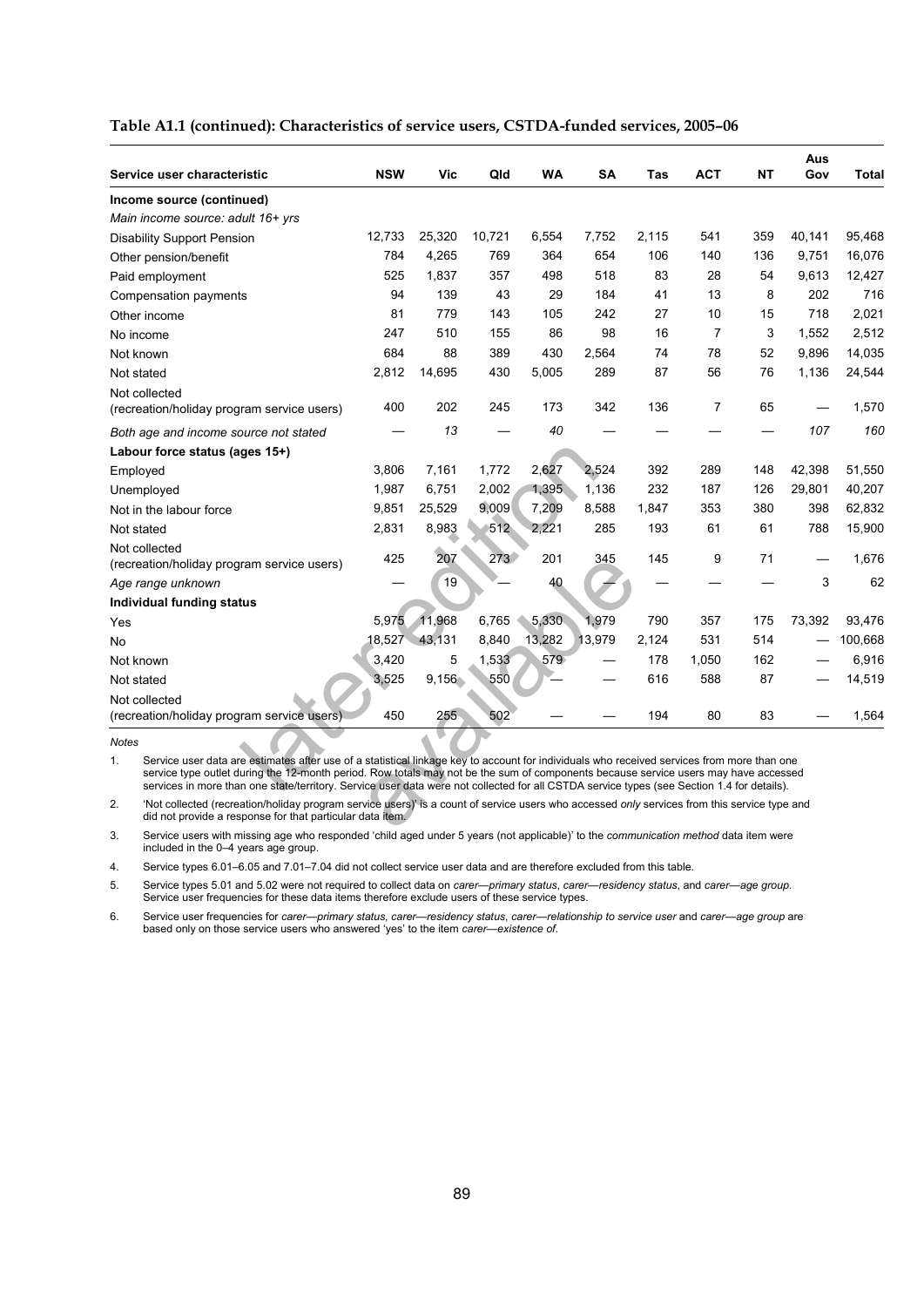|  | Table A1.2: Service use data item frequencies, CSTDA-funded services, 2005–06 |
|--|-------------------------------------------------------------------------------|
|  |                                                                               |

| Service use item      | <b>NSW</b> | Vic            | Qld    | WA     | SA     | Tas   | <b>ACT</b> | NT    | <b>Total</b> |
|-----------------------|------------|----------------|--------|--------|--------|-------|------------|-------|--------------|
| <b>Start date</b>     |            |                |        |        |        |       |            |       |              |
| Before 1970           | 68         | 246            | 16     | 21     | 93     | 19    |            |       | 463          |
| 1970-1979             | 276        | 503            | 120    | 174    | 398    | 112   |            | 1     | 1,584        |
| 1980-1989             | 834        | 2,498          | 314    | 322    | 707    | 278   | 68         | 12    | 5,033        |
| 1990-1999             | 2,010      | 12,391         | 914    | 712    | 4,357  | 1,356 | 408        | 146   | 22,294       |
| 2000                  | 1,096      | 2,871          | 358    | 150    | 674    | 323   | 125        | 53    | 5,650        |
| 2001                  | 706        | 3,973          | 410    | 200    | 847    | 245   | 170        | 96    | 6,647        |
| 2002                  | 2,343      | 9,975          | 2,108  | 1,747  | 2,869  | 826   | 347        | 161   | 20,376       |
| 2003                  | 4,362      | 13,538         | 808    | 986    | 2,396  | 398   | 301        | 147   | 22,936       |
| 2004                  | 6,290      | 17,267         | 953    | 6,609  | 2,957  | 527   | 619        | 153   | 35,375       |
| 2005                  | 34,229     | 41,343         | 31,016 | 28,599 | 13,942 | 2,312 | 1,561      | 608   | 153610       |
| 2006 (January-June)   | 19,309     | 18,163         | 9,329  | 2,427  | 3,399  | 1,092 | 476        | 192   | 54,387       |
| Not stated            | 678        | 645            | 395    | 76     | 140    | 39    | 23         | 20    | 2,016        |
| Date of last service  |            |                |        |        |        |       |            |       |              |
| <b>July 2005</b>      | 672        | 3,099          | 768    | 325    | 761    | 95    | 39         | 27    | 5,786        |
| August 2005           | 929        | 2,782          | 948    | 340    | 902    | 119   | 38         | 45    | 6,103        |
| September 2005        | 1,398      | 4,486          | 1,884  | 289    | 903    | 172   | 161        | 103   | 9,396        |
| October 2005          | 870        | 2,923          | 801    | 331    | 777    | 80    | 35         | 26    | 5,843        |
| November 2005         | 1,031      | 3,286          | 988    | 395    | 1,089  | 164   | 66         | 55    | 7,074        |
| December 2005         | 2,032      | 5,166          | 1,951  | 532    | 1,069  | 228   | 121        | 104   | 11,203       |
| January 2006          | 1,089      | 3,684          | 1,022  | 420    | 890    | 156   | 49         | 41    | 7,351        |
| February 2006         | 1,183      | 4,553          | 1,222  | 451    | 1,091  | 213   | 79         | 45    | 8,837        |
| March 2006            | 2,898      | 13,519         | 2,888  | 533    | 1,363  | 434   | 232        | 108   | 21,975       |
| April 2006            | 1,753      | 2,757          | 1,383  | 821    | 1,383  | 265   | 129        | 51    | 8,542        |
| May 2006              | 2,719      | 3,903          | 2,397  | 3,651  | 2,331  | 551   | 359        | 87    | 15,998       |
| June 2006             | 55,607     | 44,365         | 30,478 | 18,448 | 20,212 | 5,018 | 2,077      | 897   | 177,102      |
| Not stated            | $20 -$     | 28,890         | 11     | 15,487 | 8      | 32    | 713        |       | 45,161       |
| <b>Exit date</b>      |            |                |        |        |        |       |            |       |              |
| <b>July 2005</b>      | 384        | 2,200          | 385    | 205    | 242    | 52    | 26         | 11    | 3,505        |
| August 2005           | 524        | 1,669          | 470    | 229    | 298    | 58    | 20         | 11    | 3,279        |
| September 2005        | 457        | 2,428          | 476    | 157    | 266    | 47    | 13         | 14    | 3,858        |
| October 2005          | 409        | 1,724          | 380    | 196    | 216    | 56    | 15         | 6     | 3,002        |
| November 2005         | 547        | 1,618          | 453    | 203    | 237    | 87    | 18         | 10    | 3,173        |
| December 2005         | 714        | 2,201          | 426    | 300    | 313    | 69    | 6          | 27    | 4,056        |
| January 2006          | 538        | 1,661          | 518    | 258    | 299    | 65    | 16         | 15    | 3,370        |
| February 2006         | 696        | 1,628          | 555    | 236    | 306    | 68    | 21         | 13    | 3,523        |
| March 2006            | 694        | 2,624          | 600    | 263    | 305    | 93    | 18         | 17    | 4,614        |
| April 2006            | 599        | 1,287          | 456    | 143    | 259    | 74    | 15         | 12    | 2,845        |
| May 2006              | 971        | 1,528          | 680    | 251    | 410    | 116   | 29         | 18    | 4,003        |
| <b>June 2006</b>      | 8,797      | 2,129          | 741    | 261    | 607    | 147   | 67         | 25    | 12,774       |
| No exit date recorded |            | 56,871 100,716 | 40,601 | 39,321 | 29,021 | 6,595 | 3,834      | 1,410 | 278,369      |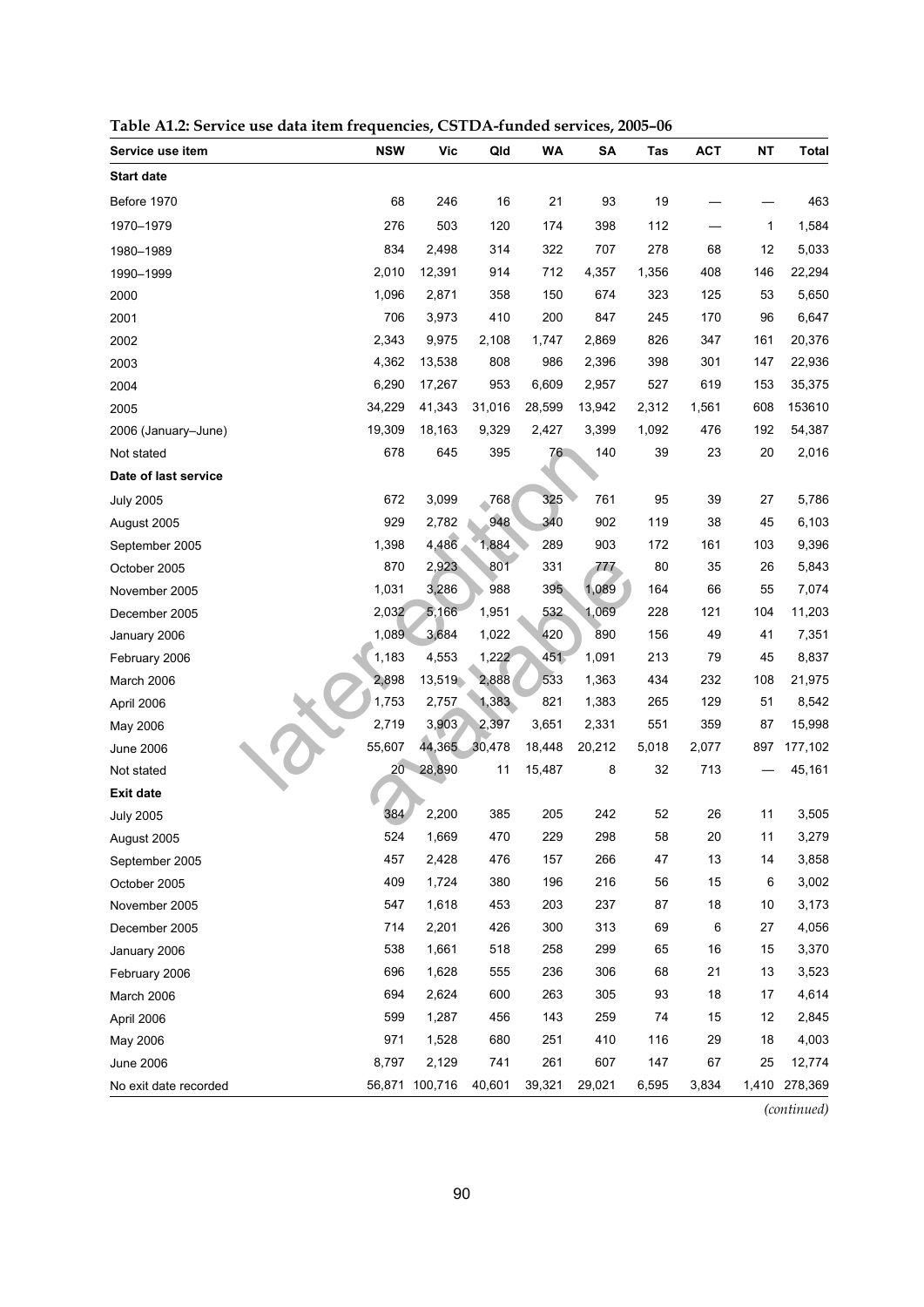|  |  |  |  |  |  | Table A1.2 (continued): Service use data item frequencies, CSTDA-funded services, 2005-06 |
|--|--|--|--|--|--|-------------------------------------------------------------------------------------------|
|--|--|--|--|--|--|-------------------------------------------------------------------------------------------|

| Service use item                                                          | <b>NSW</b> | Vic           | Qld       | WA                                 | SΑ           | Tas   | АСТ   | ΝT             | Total   |
|---------------------------------------------------------------------------|------------|---------------|-----------|------------------------------------|--------------|-------|-------|----------------|---------|
| Snapshot date flag                                                        |            |               |           |                                    |              |       |       |                |         |
| Yes                                                                       |            |               |           | 21,922 30,909 17,749 11,477        | 9,156        | 3,336 | 1,171 | 522            | 96,242  |
| No                                                                        |            |               |           | 26,830 78,669 28,992 27,256 23,623 |              | 4,191 | 2,217 | 1,055          | 192,833 |
| Not stated                                                                |            | 23,449 13,835 |           | 3,290                              |              |       | 710   | 12             | 41,296  |
| Main reason for cessation of services                                     |            |               |           |                                    |              |       |       |                |         |
| No longer needs assistance—moved to mainstream<br>services                | 1,152      | 1,993         | 486       | 178                                | 238          | 96    | 24    | 19             | 4,186   |
| No longer needs assistance—other reason                                   | 1,169      | 4,428         | 1,061     | 220                                | 277          | 155   | 37    | 24             | 7,371   |
| Moved to residential, institutional or supported<br>accommodation setting | 60         | 330           | 147       | 65                                 | 44           | 6     | 1     | 4              | 657     |
| Needs have increased—other service type required                          | 348        | 602           | 180       | 78                                 | 120          | 68    |       | 1              | 1,397   |
| Services terminated due to budget/staffing<br>constraints                 | 54         | 323           | 46        | 23                                 | 94           | 3     | 2     |                | 545     |
| Services terminated due to OHS reasons                                    | 34         | 61            | 21        | 15                                 | 7            | 1     |       | 9              | 148     |
| Service user moved out of area                                            | 248        | 556           | 295       | 93                                 | 321          | 26    | 4     | 12             | 1,555   |
| Service user died                                                         | 280        | 382           | 174       | 115                                | 382          | 43    | 1     | 8              | 1,385   |
| Service user terminated service                                           | 1,355      | 1,723         | 813       | 479                                | 459          | 175   | 31    | 30             | 5,065   |
| Other reason                                                              | 5,389      | 6,896         | 1,052     | 660                                | 1,343        | 93    | 57    | 17             | 15,507  |
| Not stated                                                                | 5,247      | 5,422         | 1,865     | 888                                | 517          | 271   | 107   | 56             | 14,373  |
| Hours received (reference week)<br>Zero                                   |            | 8,456 41,734  | 7,915     |                                    | 7,158 12,421 | 1.487 | 404   | 286            | 79,861  |
|                                                                           |            |               |           |                                    |              |       |       |                |         |
| $1 - 11$                                                                  | 2,969      | 3,605         | 7,100     | 3,595                              | 3,569        | 934   | 399   | 151            | 22,322  |
| $12 - 23$                                                                 | 1.458      | 763           | 1,482     | 689                                | 417          | 203   | 69    | 31             | 5,112   |
| $24 - 47$                                                                 | 1,747      | 603           | 1,154     | 427                                | 738          | 495   | 67    | 53             | 5,284   |
| $48 - 71$                                                                 | 318        | 45            | 291       | 121                                | 69           | 17    | 23    | 21             | 905     |
| 72-103                                                                    | 205        | 25            | 149       | 50                                 | 43           | 24    | 22    | 4              | 522     |
| 104-135                                                                   | 89         | 8             | 114       | 41                                 | 26           | 3     | 14    | 8              | 303     |
| 136-167                                                                   | 92         | 5             | 212       | 67                                 | 41           | 2     | 1     | 2              | 422     |
| 168                                                                       | 171        | 143           | 279       | 66                                 | 95           | 11    | 18    | 22             | 805     |
| Not stated                                                                |            | 27,423        | 4,810     | 2.900                              |              | 87    | 26    | 13             | 35,259  |
| Hours received (typical week)                                             |            |               |           |                                    |              |       |       |                |         |
| Zero                                                                      | 15         |               | 52        | 180                                | 9,084        | 134   | 150   | 5              | 9.620   |
| $1 - 11$                                                                  | 9,928      |               | $-16,140$ | 8,899                              | 6,853        | 1,660 | 501   | 390            | 44,371  |
| $12 - 23$                                                                 | 2,526      |               | 2,274     | 916                                | 451          | 259   | 132   | 79             | 6,637   |
| $24 - 47$                                                                 | 1,827      |               | 1,973     | 596                                | 742          | 579   | 60    | 60             | 5,837   |
| $48 - 71$                                                                 | 300        |               | 417       | 377                                | 85           | 48    | 5     | 3              | 1,235   |
| $72 - 103$                                                                | 80         | —             | 222       | 85                                 | 34           | 37    | 17    | $\overline{7}$ | 482     |
| 104-135                                                                   | 101        |               | 148       | 146                                | 23           | 17    | 19    | 7              | 461     |
| 136-167                                                                   | 209        |               | 258       | 70                                 | 33           | 7     | 15    | 5              | 597     |
| 168                                                                       | 519        |               | 422       | 80                                 | 85           | 20    | 74    | 35             | 1,235   |
| Not stated                                                                |            |               | 1,600     | 3,765                              | 29           | 502   | 70    |                | 5,966   |

*Notes* 

1. Service use data were not collected for all CSTDA service types (see Section 1.4 for details).<br>2. Service users accessing recreation/holiday programs (service type 3.02) were not required to

2. Service users accessing recreation/holiday programs (service type 3.02) were not required to report on any service use data items and are therefore excluded from this table.

3. Service users accessing service types 1.01–1.04, 1.08, 2.01–2.05, 2.07, 3.02, 5.01, 5.02, 6.01–6.05 and 7.01–7.04 were not required to report on the data items hours received (reference week) and hours received (typical week) and are therefore excluded from analysis of these data items in this table.

4. Counts of 'main reason for cessation of services' only include records where a service date has been recorded.

5. Victoria did not collect data on hours received in a typical week.

6. Some Australian Capital Territory service type outlets did not provide a full year of data. This may have affected the date of last service, the snapshot date flag, exit date and hours of service received in the reference week.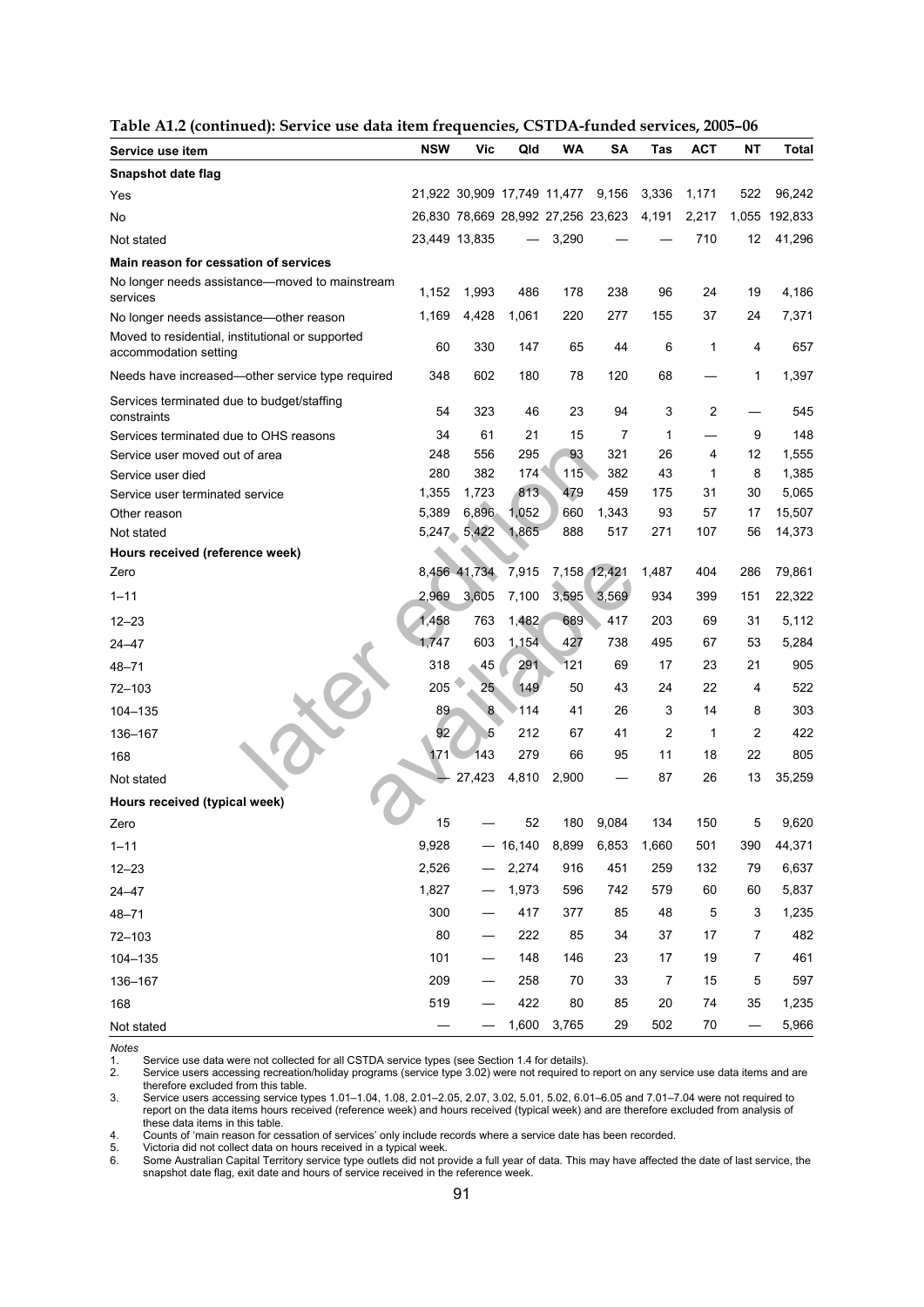| Data item                                   | NSW             | Vic             | Qld                       | WA                      | SΑ             | Tas            | <b>ACT</b>              | NΤ                      | Aus<br>Gov              | Total          |
|---------------------------------------------|-----------------|-----------------|---------------------------|-------------------------|----------------|----------------|-------------------------|-------------------------|-------------------------|----------------|
| <b>Agency sector</b>                        |                 |                 |                           |                         |                |                |                         |                         |                         |                |
| Australian Government                       |                 |                 |                           |                         |                |                |                         |                         | 0                       | 0              |
| State/territory government                  | 875             | 694             | 460                       | 246                     | 199            | 36             | 65                      | 42                      | 2                       | 2,619          |
| Local government                            | 78              | 87              |                           | 10                      | 6              |                |                         |                         | 2                       | 183            |
| Income tax exempt (charity)                 | 836             | 1,580           | 128                       | 654                     | 42             | 28             | 73                      | 78                      | n.a.                    | n.a.           |
| Non-income tax exempt                       | 87              | 364             | 969                       | 14                      | 474            | 141            | 3                       | 12                      | n.a.                    | n.a.           |
| Not stated                                  | 4               |                 |                           |                         |                |                | 3                       |                         | 0                       | $\overline{7}$ |
| Full 2005-06 financial year<br>of operation |                 |                 |                           |                         |                |                |                         |                         |                         |                |
| Yes                                         | 1,604           | 2,497           | 1,337                     | 870                     | 662            | 194            | 136                     | 126                     | 763                     | 8,189          |
| No                                          | 251             | 228             | 220                       | 54                      | 59             | 11             | 5                       | 6                       | 8                       | 842            |
| Not stated                                  | 25              |                 |                           |                         |                |                | 3                       |                         | 34                      | 62             |
| Weeks of operation per year                 |                 |                 |                           |                         |                |                |                         |                         |                         |                |
| 1-39 weeks                                  | 27              | 38              | 11                        | 47 <sub>2</sub>         | 22             | 6              |                         |                         | 4                       | 155            |
| 40-47 weeks                                 | 91              | 136             | 13                        | 27                      | 17             | 23             | 4                       | 2                       | 8                       | 321            |
| 48-51 weeks                                 | 401             | 340             | 402                       | 126                     | 140            | 46             | 27                      | 19                      | 310                     | 1,811          |
| 52 weeks                                    | 1,239           | 1,899           | 936                       | 694                     | 524            | 126            | 109                     | 103                     | 449                     | 6,079          |
| No regular annual pattern                   |                 | 36              | 73                        | 30                      | 1              |                | 1                       | 8                       |                         | 153            |
| Not stated                                  | 122             | 276             | 122                       |                         | 17             |                | 3                       |                         | 34                      | 574            |
| Days of operation per week                  |                 |                 |                           |                         |                |                |                         |                         |                         |                |
| 1 day                                       | 10              | 94              | 5                         | 15                      | 8              | 7              | 1                       | 1                       | 1                       | 142            |
| 2 days                                      | 23              | 38              | 4                         | 16                      | 8              | 3              | 1                       |                         | 1                       | 94             |
| 3 days                                      | 37 <sup>2</sup> | 42              | 12                        | 18                      | 8              | 6              | 1                       |                         | 5                       | 129            |
| 4 days                                      | $31 -$          | 42              | 18                        | 10                      | 5              | 2              | 3                       | $\overline{2}$          | 11                      | 124            |
| 5 days                                      | 523             | 1,022           | 434                       | 334                     | 241            | 72             | 43                      | 51                      | 719                     | 3,439          |
| 6 days                                      | 29              | 35 <sup>5</sup> | 28                        | 13                      | 4              | $\overline{c}$ | $\overline{2}$          | 1                       | 11                      | 125            |
| 7 days                                      | 1,065           | 1,139           | 772                       | 430                     | 390            | 101            | 90                      | 68                      | 23                      | 4,078          |
| No regular weekly pattern                   |                 | 48              | 162                       | 88                      | 17             | 12             |                         | 9                       |                         | 336            |
| Not stated                                  | 162             | 265             | 122                       |                         | 40             |                | 3                       |                         | 34                      | 626            |
| Hours of operation per day                  |                 |                 |                           |                         |                |                |                         |                         |                         |                |
| Less than 3 hours                           | $\,6$           | 12              | $\overline{7}$            | $\overline{\mathbf{4}}$ | 6              |                | 4                       |                         |                         | 39             |
| 3-6 hours                                   | 186             | 380             | 55                        | 110                     | $32\,$         | 29             | 13                      | 5                       | 29                      | 839            |
| 7-9 hours                                   | 325             | 874             | 411                       | 302                     | 243            | 57             | 30                      | 49                      | 722                     | 3,013          |
| 10-12 hours                                 | 23              | 33              | 38                        | 14                      | $\overline{7}$ | 1              | 5                       | $\overline{c}$          | 17                      | 140            |
| 13-18 hours                                 | 25              | 49              | 24                        | 16                      | 9              | 3              |                         | 1                       | $\overline{\mathbf{c}}$ | 129            |
| 19-23 hours                                 | $\overline{c}$  | 13              | $\ensuremath{\mathsf{3}}$ | 6                       | $\overline{c}$ |                | 3                       | $\overline{\mathbf{c}}$ |                         | 31             |
| 24 hours                                    | 576             | 968             | 591                       | 371                     | 325            | 65             | 78                      | 41                      |                         | 3,015          |
| No regular daily pattern                    | 732             | 88              | 306                       | 100                     | 34             | 50             | $\overline{\mathbf{4}}$ | 32                      |                         | 1,346          |
| Not stated                                  | 5               | 308             | 122                       | $\mathbf{1}$            | 63             |                | $\overline{7}$          |                         | 35                      | 541            |

## **Table A1.3: CSTDA-funded service type outlets, data item response categories, 2005–06**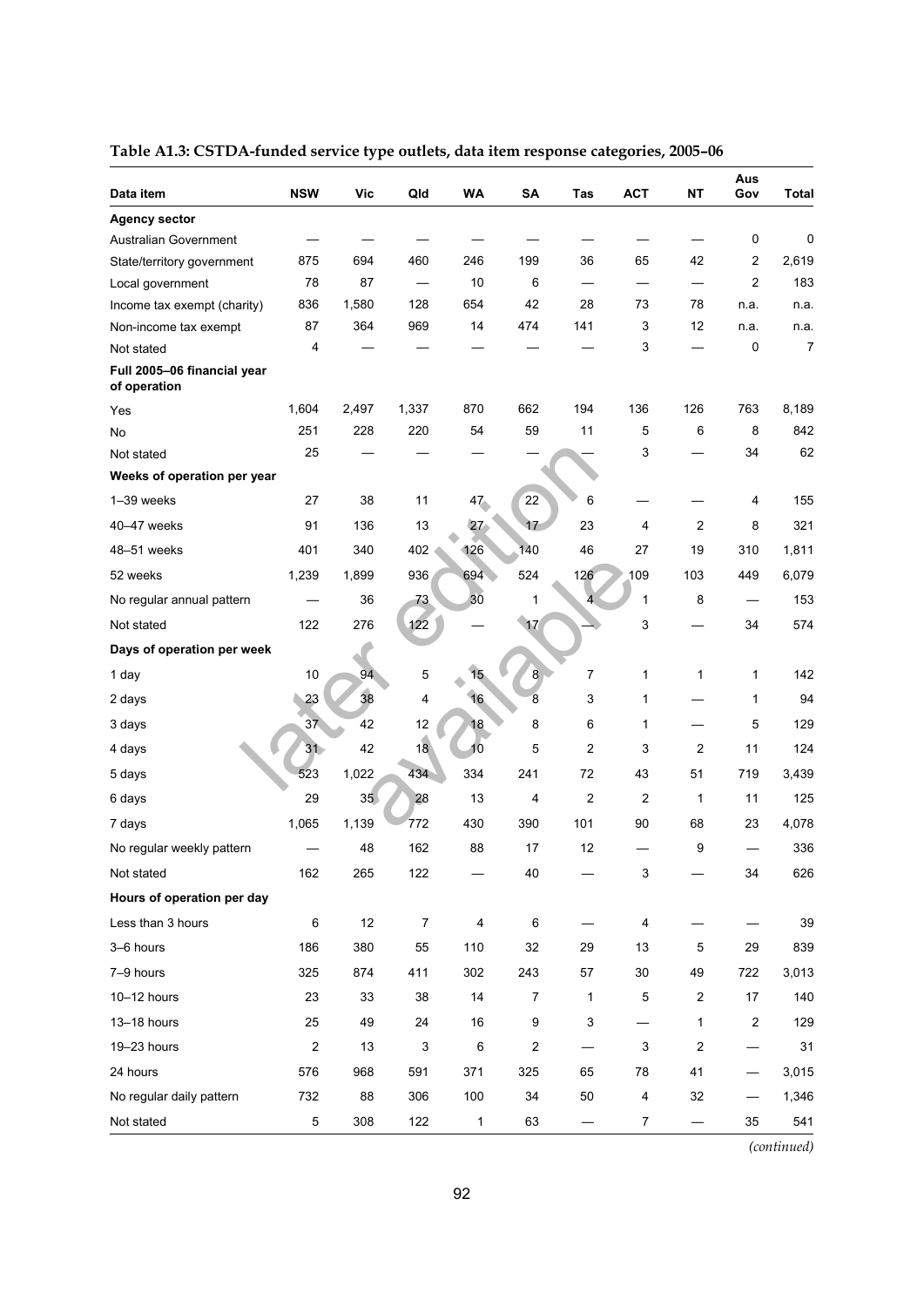| Data item                                               | <b>NSW</b> | Vic   | Qld   | WA             | SΑ                      | Tas | ACT | NΤ  | Aus<br>Gov   | Total       |
|---------------------------------------------------------|------------|-------|-------|----------------|-------------------------|-----|-----|-----|--------------|-------------|
| <b>Staff hours in the reference</b><br>week: paid staff |            |       |       |                |                         |     |     |     |              |             |
| Zero hours                                              | 360        | 199   | 186   | 50             |                         | 25  |     | 12  | 7            | 839         |
| Less than 20 hours                                      | 208        | 223   | 177   | 92             | 132                     | 16  | 30  | 16  | 9            | 903         |
| 20 to less than 38 hours                                | 133        | 146   | 117   | 72             | 87                      | 16  | 11  | 11  | 24           | 617         |
| 38 to less than 114 hours                               | 284        | 402   | 357   | 292            | 146                     | 53  | 17  | 33  | 162          | 1,746       |
| 114 to less than 228 hours                              | 418        | 547   | 408   | 182            | 148                     | 36  | 38  | 35  | 226          | 2,038       |
| 228 to less than 418 hours                              | 318        | 430   | 209   | 162            | 89                      | 22  | 22  | 19  | 180          | 1,451       |
| 418 to less than 570 hours                              | 17         | 59    | 31    | 27             | 11                      | 12  | 6   | 2   | 63           | 228         |
| 570 hours or more                                       | 49         | 67    | 64    | 46             | 40                      | 24  | 5   | 1   | 85           | 381         |
| Not stated                                              | 93         | 652   | 8     | 1              | 68                      | 1   | 15  | 3   | 49           | 890         |
| Staff hours in the reference<br>week: unpaid staff      |            |       |       |                |                         |     |     |     |              |             |
| Zero hours                                              | 1,216      | 1,425 | 1,109 | 291            | 2٠                      | 126 |     | 111 | 446          | 4,726       |
| Less than 20 hours                                      | 95         | 293   | 181   | 70             | 104                     | 29  | 16  | 7   | 91           | 886         |
| 20 to less than 38 hours                                | 32         | 82    | 47    | 15             | 12                      | 9   | 7   | 2   | 41           | 247         |
| 38 to less than 114 hours                               | 16         | 53    | 31    | 13             | 10                      | 16  |     | 7   | 36           | 182         |
| 114 to less than 228 hours                              | 2          | 12    | 10    |                | 5                       | 8   | 2   | 1   | 7            | 50          |
| 228 to less than 418 hours                              | 3          | 4     | 7     | 3              | 3                       |     | 1   |     | 4            | 27          |
| 418 to less than 570 hours                              |            |       |       |                |                         |     |     |     | 2            | 3           |
| 570 hours or more                                       | 1          |       |       | 2              | 3                       |     |     | 1   | $\mathbf{1}$ | 11          |
| Not stated                                              | 515        | 856   | 169   | 526            | 582                     | 15  | 118 | 3   | 177          | 2,961       |
| Staff hours in a typical week:<br>paid staff            |            |       |       |                |                         |     |     |     |              |             |
| Zero hours                                              | 112        |       | 47    |                |                         | 14  |     | 1   | 7            | 188         |
| Less than 20 hours                                      | 160        |       | 205   | 97             | 137                     | 15  | 41  | 21  | 9            | 685         |
| 20 to less than 38 hours                                | $132 -$    |       | 128   | 94             | 93                      | 20  | 18  | 7   | 23           | 515         |
| 38 to less than 114 hours                               | 368        |       | 412   | 286            | 148                     | 62  | 18  | 33  | 169          | 1,496       |
| 114 to less than 228 hours                              | 486        |       | 455   | 198            | 150                     | 32  | 33  | 43  | 212          | 1,609       |
| 228 to less than 418 hours                              | 441        |       | 217   | 164            | 102                     | 26  | 18  | 23  | 174          | 1,165       |
| 418 to less than 570 hours                              | 33         |       | 30    | 23             | 18                      | 10  | 4   | 1   | 65           | 184         |
| 570 hours or more                                       | 77         |       | 63    | 47             | 36                      | 26  | 6   |     | 98           | 353         |
| Not stated                                              | 71         | 2,725 |       | 8              | 37                      |     | 6   | 3   | 48           | 2,898       |
| Staff hours in a typical week:<br>unpaid staff          |            |       |       |                |                         |     |     |     |              |             |
| Zero hours                                              | 1,040      |       | 1,190 | 236            | $\overline{\mathbf{c}}$ | 127 |     | 108 | 449          | 3,152       |
| Less than 20 hours                                      | 209        |       | 270   | 78             | 103                     | 30  | 15  | 8   | 96           | 809         |
| 20 to less than 38 hours                                | 57         |       | 43    | 14             | 14                      | 6   | 3   | 4   | 37           | 178         |
| 38 to less than 114 hours                               | 45         |       | 33    | 17             | 13                      | 17  | 2   | 7   | 33           | 167         |
| 114 to less than 228 hours                              | 8          |       | 11    | 4              | 2                       | 7   | 4   | 1   | 9            | 46          |
| 228 to less than 418 hours                              | 7          |       | 6     | 2              | 3                       | 3   | 5   |     | 4            | 30          |
| 418 to less than 570 hours                              |            |       | 2     | $\overline{2}$ |                         |     |     |     | 3            | 7           |
| 570 hours or more                                       | 4          |       | 2     | 2              | 3                       |     |     | 1   |              | 12          |
| Not stated                                              | 510        | 2,725 |       | 569            | 581                     | 15  | 115 | 3   | 174          | 4,692       |
|                                                         |            |       |       |                |                         |     |     |     |              | (continued) |

**Table A1.3 (continued): CSTDA-funded service type outlets, data item response categories, 2005–06**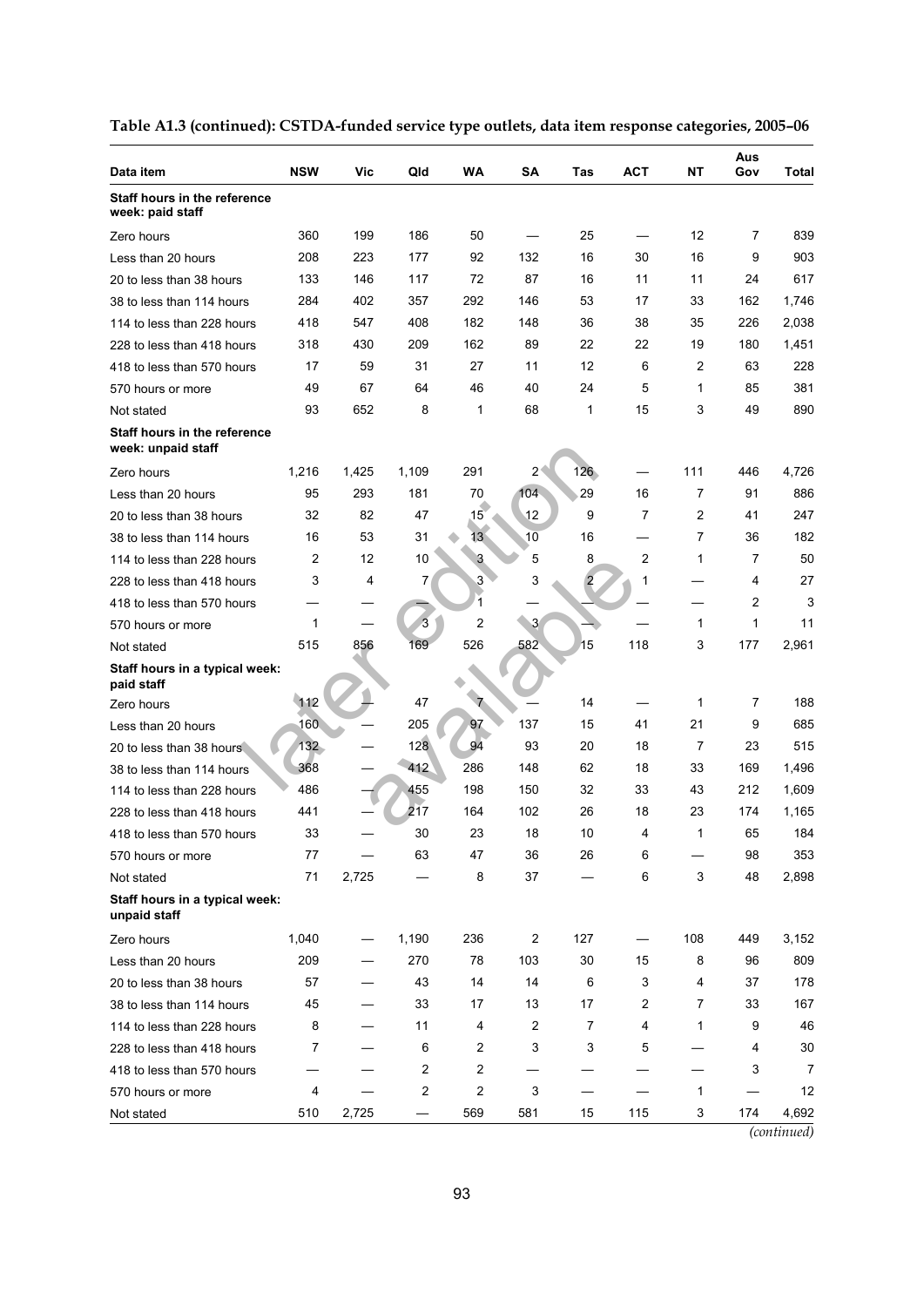| Data item                              | <b>NSW</b> | Vic | Qld | <b>WA</b> | SΑ  | Tas | <b>ACT</b> | <b>NT</b> | Aus<br>Gov | <b>Total</b> |
|----------------------------------------|------------|-----|-----|-----------|-----|-----|------------|-----------|------------|--------------|
| Service users over the<br>2005-06 year |            |     |     |           |     |     |            |           |            |              |
| $1 - 4$                                | 643        | 524 | 614 | 346       | 267 | 48  | 67         | 64        | 5          | 2,578        |
| $5 - 9$                                | 422        | 720 | 226 | 179       | 98  | 24  | 13         | 30        | 20         | 1,732        |
| $10 - 19$                              | 213        | 299 | 221 | 82        | 60  | 25  | 8          | 7         | 73         | 988          |
| $20 - 49$                              | 278        | 457 | 276 | 163       | 96  | 43  | 19         | 3         | 199        | 1,534        |
| $50 - 99$                              | 115        | 277 | 97  | 83        | 49  | 22  | 9          | 5         | 159        | 816          |
| 100 or more                            | 103        | 342 | 60  | 61        | 109 | 20  | 7          | 3         | 315        | 1,020        |
| Zero or not stated                     | 95         | 32  | 2   |           | 4   | 15  | 16         | 17        | 34         | 215          |

**Table A1.3 (continued): CSTDA-funded service type outlets, data item response categories, 2005–06**

*Notes* 

1. A service outlet may be a single outlet, or an aggregation of two or more outlets of the same service type for an organisation.

2. Data for CSTDA service outlets, including the data on service user numbers, were from the service form completed by funding jurisdictions and service providers. These data do not use a linkage key to estimate service user numbers. Service user numbers reflect the estimated number of people who received a service at the service outlet during the 2005–06 financial year.

#### **Table A1.4: Users of CSTDA-funded accommodation support services, by accommodation support category and state/territory, 2005–06**

| 2. | Data for CSTDA service outlets, including the data on service user numbers, were from the service form completed by funding jurisdictions<br>and service providers. These data do not use a linkage key to estimate service user numbers. Service user numbers reflect the estimated<br>number of people who received a service at the service outlet during the 2005–06 financial year. |            |        |       |           |               |       |            |           |              |
|----|------------------------------------------------------------------------------------------------------------------------------------------------------------------------------------------------------------------------------------------------------------------------------------------------------------------------------------------------------------------------------------------|------------|--------|-------|-----------|---------------|-------|------------|-----------|--------------|
| 3. | Service type outlets with a service type of research and evaluation, training and development, peak bodies, and other support services<br>(7.01–7.04) were excluded from the item 'service users over the financial year', as they are not required to report this data item.                                                                                                            |            |        |       |           |               |       |            |           |              |
|    | Table A1.4: Users of CSTDA-funded accommodation support services, by accommodation support<br>category and state/territory, 2005–06                                                                                                                                                                                                                                                      |            |        |       |           |               |       |            |           |              |
|    |                                                                                                                                                                                                                                                                                                                                                                                          | <b>NSW</b> | Vic.   | Qld   | <b>WA</b> | SA            | Tas   | <b>ACT</b> | <b>NT</b> | <b>Total</b> |
|    | <b>Accommodation support category</b>                                                                                                                                                                                                                                                                                                                                                    |            |        |       |           | <b>Number</b> |       |            |           |              |
|    | Institutional accommodation                                                                                                                                                                                                                                                                                                                                                              | 1,866      | 739    | 871   | 441       | 908           | 234   |            |           | 5,059        |
|    | Group homes                                                                                                                                                                                                                                                                                                                                                                              | 3,398      | 4,331  | 943   | 1,157     | 787           | 452   | 201        | 145       | 11,414       |
|    | Other accommodation types                                                                                                                                                                                                                                                                                                                                                                | 1,877      | 8,813  | 3,735 | 1,898     | 2,734         | 446   | 129        | 86        | 19,714       |
|    | Total accommodation support                                                                                                                                                                                                                                                                                                                                                              | 7,095      | 13,666 | 5,394 | 3,441     | 4,333         | 1,100 | 324        | 217       | 35,566       |
|    |                                                                                                                                                                                                                                                                                                                                                                                          |            |        |       |           | Per cent      |       |            |           |              |
|    | Institutional accommodation                                                                                                                                                                                                                                                                                                                                                              | 26.3       | 5.4    | 16.1  | 12.8      | 21.0          | 21.3  |            |           | 14.2         |
|    | Group homes                                                                                                                                                                                                                                                                                                                                                                              | 47.9       | 31.7   | 17.5  | 33.6      | 18.2          | 41.1  | 62.0       | 66.8      | 32.1         |
|    | Other accommodation types                                                                                                                                                                                                                                                                                                                                                                | 26.5       | 64.5   | 69.2  | 55.2      | 63.1          | 40.5  | 39.8       | 39.6      | 55.4         |

*Notes* 

1. Service user data are estimates after use of a statistical linkage key to account for individuals who received services from more than one service type outlet during the 12-month period. Totals for Australia may not be the sum of the components because individuals may have accessed services in more than one state or territory during the 12-month period. Total for accommodation support (numbers and percentages) may not be the sum of components because service users may have accessed services from more than one of the accommodation support categories listed.

2. 'Institutional accommodation' refers to service users accessing service types 1.01–1.03. 'Group homes' refers to service users accessing service type 1.04. 'In-home support' refers to service users accessing service types 1.05–1.08.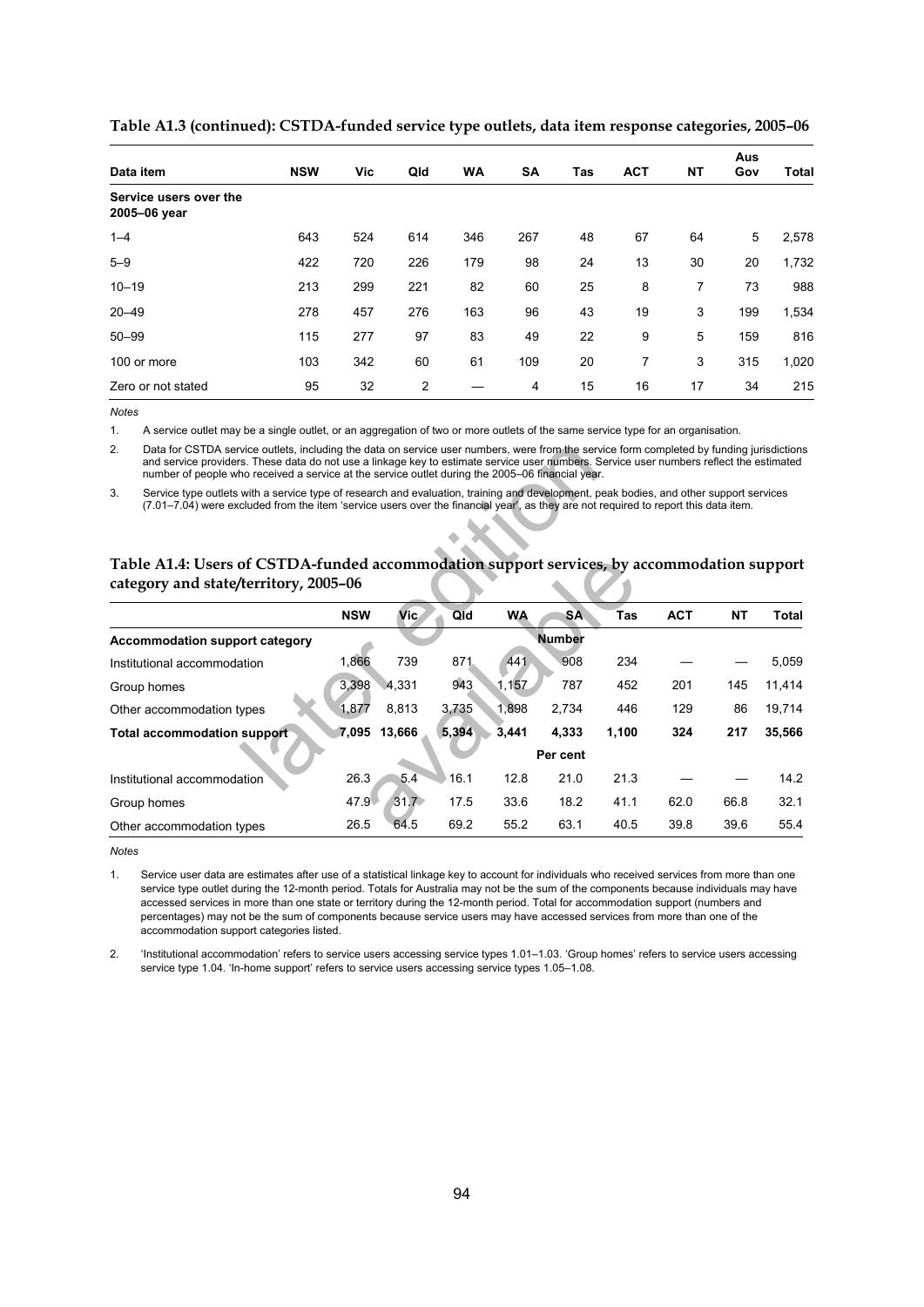|                |                                                                                                                                                                                                                                                                                                                                                                                            | <b>NSW</b> | <b>Vic</b> | Qld       | WA     | <b>SA</b>                   | Tas    | АСТ     | <b>NT</b> | Australia  |
|----------------|--------------------------------------------------------------------------------------------------------------------------------------------------------------------------------------------------------------------------------------------------------------------------------------------------------------------------------------------------------------------------------------------|------------|------------|-----------|--------|-----------------------------|--------|---------|-----------|------------|
|                | People under 65 years                                                                                                                                                                                                                                                                                                                                                                      |            |            |           |        |                             |        |         |           |            |
| All            |                                                                                                                                                                                                                                                                                                                                                                                            | 5,848,179  | 4,344,119  | 3,483,832 |        | 1,772,573 1,307,278 414,838 |        | 293,858 | 193,390   | 17,660,608 |
| All $(\% )$    |                                                                                                                                                                                                                                                                                                                                                                                            | 33.1       | 24.6       | 19.7      | 10.0   | 7.4                         | 2.3    | 1.7     | 1.1       | 100.0      |
|                | With profound or severe<br>core activity limitation                                                                                                                                                                                                                                                                                                                                        | 234,081    | 173,102    | 139,503   | 70,700 | 53,300                      | 17,146 | 11,484  | 7,293     | 706,608    |
|                | <b>Potential population</b><br>(accommodation support,<br>community support,<br>community access)                                                                                                                                                                                                                                                                                          | 233,061    | 168,354    | 141,593   | 71,817 | 52,824                      | 17,513 | 11,286  | 10,011    | 706,608    |
|                | With profound or severe<br>core activity limitation and a<br>primary carer                                                                                                                                                                                                                                                                                                                 | 72,814     | 53,770     | 43,459    | 21,978 | 16.640                      | 5,373  | 3,564   | 2,249     | 219,848    |
|                | <b>Potential population</b><br>(respite)                                                                                                                                                                                                                                                                                                                                                   | 72,497     | 52,296     | 44,110    | 22,326 | 16,491                      | 5,488  | 3,503   | 3,087     | 219,848    |
|                | People 15-64 years                                                                                                                                                                                                                                                                                                                                                                         |            |            |           |        |                             |        |         |           |            |
|                | With profound or severe<br>core activity limitation                                                                                                                                                                                                                                                                                                                                        | 177,783    | 132,179    | 104,956   | 53,589 | 41,138                      | 13,010 | 8,827   | 5,160     | 536,642    |
| rate $(\%)$    | Labour force participation                                                                                                                                                                                                                                                                                                                                                                 | 63.0       | 64.7       | 66.6      | 68.2   | $62.2^{\circ}$              | 59.8   | 71.9    | 67.1      | 64.7       |
|                | <b>Potential population</b><br>(employment)                                                                                                                                                                                                                                                                                                                                                | 111,575    | 83,643     | 70.712    | 37,026 | 25,407                      | 7,918  | 6,258   | 4,608     | 347,208    |
| Notes          |                                                                                                                                                                                                                                                                                                                                                                                            |            |            |           |        |                             |        |         |           |            |
| 1.<br>2.<br>3. | Data are estimates. Population estimates of 9,000 or less have a relative standard error of 25% or more.<br>Data for all people are ABS estimated resident populations at 30 June 2005 for people aged less than 65 years and 15–64 years.<br>30 June 2005 data for people with profound or severe core activity limitation are estimates derived using the ABS 2003 Survey of Disability, |            |            |           |        |                             |        |         |           |            |
| 4.             | Ageing and Carers data.<br>The potential population for accommodation support, community support and community access is the number of people aged under<br>65 years with severe or profound core activity limitation, multiplied by the Indigenous factor (Table A1.6) for that jurisdiction.                                                                                             |            |            |           |        |                             |        |         |           |            |
| 5.             | The potential population for respite is the number of people aged under 65 years with severe or profound core activity limitation and a<br>primary carer, multiplied by the Indigenous factor (Table A1.6) for that jurisdiction.                                                                                                                                                          |            |            |           |        |                             |        |         |           |            |
| 6.             | The potential population for employment services is the number of people aged 15-64 years with severe or profound core activity limitation,<br>multiplied by both the Indigenous factor (see Table A1.6) and the labour force participation rate for that jurisdiction.                                                                                                                    |            |            |           |        |                             |        |         |           |            |
| 7.             | Owing to the adjustment used in calculating the potential populations in each case, the sum of the jurisdictions is not necessarily equal to<br>the total population for Australia.                                                                                                                                                                                                        |            |            |           |        |                             |        |         |           |            |

#### **Table A1.5: Calculation of 'potential' populations: people aged less than 65 years and 15–64 years, by state and territory, 30 June 2005**

7. Owing to the adjustment used in calculating the potential populations in each case, the sum of the jurisdictions is not necessarily equal to the total population for Australia.

*Sources:* ABS 2005a; ABS 2005b; ABS 2004b; and AIHW analysis of the ABS 2003 Survey of Disability, Ageing and Carers data.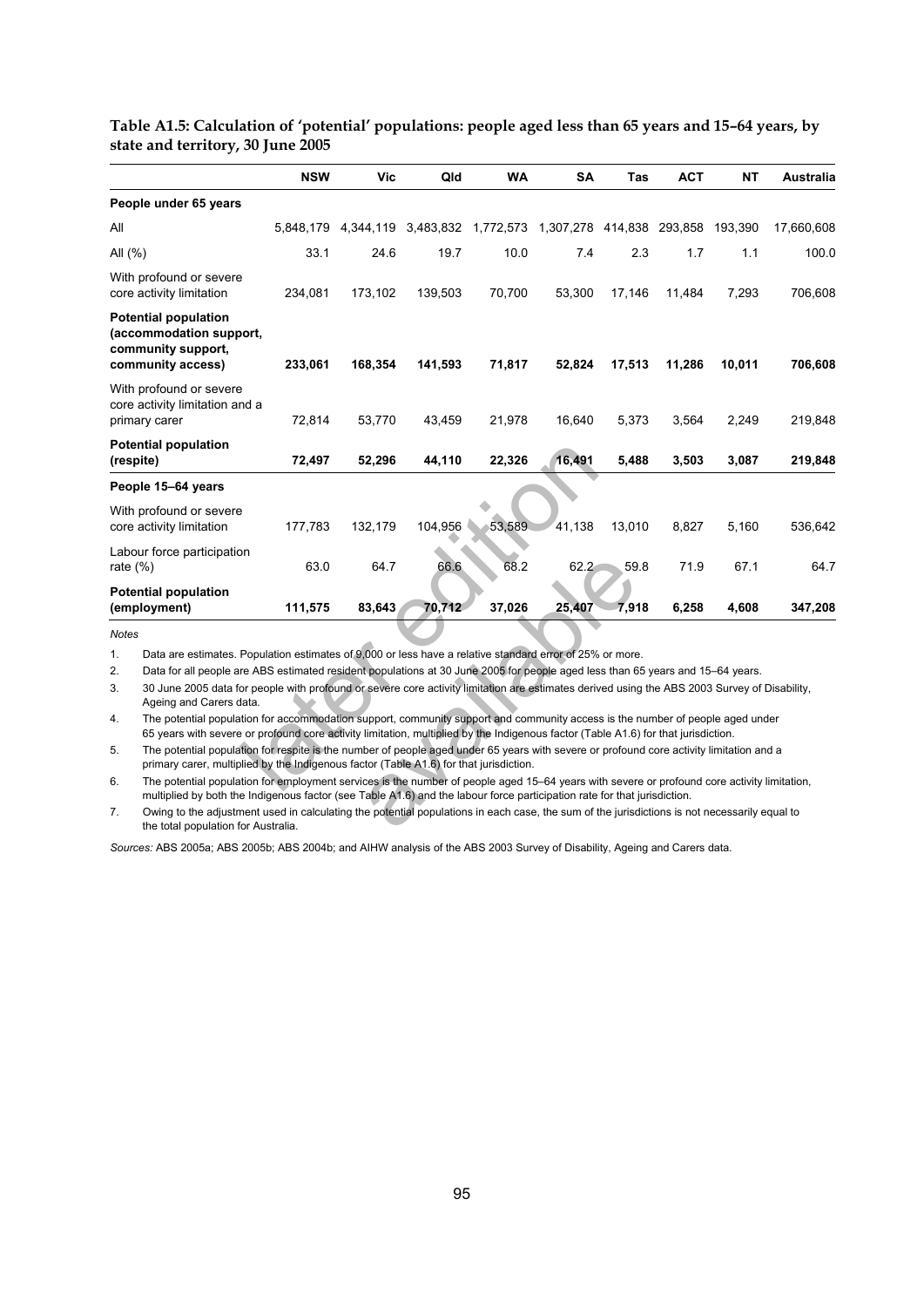|                                                                                                                                                                                                                                                                                                                         | <b>NSW</b>    | Vic                           | Qld                           | <b>WA</b>      | <b>SA</b>                                   | Tas            | <b>ACT</b> | <b>NT</b>      | Australia  |
|-------------------------------------------------------------------------------------------------------------------------------------------------------------------------------------------------------------------------------------------------------------------------------------------------------------------------|---------------|-------------------------------|-------------------------------|----------------|---------------------------------------------|----------------|------------|----------------|------------|
| People under<br>65 years                                                                                                                                                                                                                                                                                                |               |                               |                               |                |                                             |                |            |                |            |
| Indigenous Australians                                                                                                                                                                                                                                                                                                  | 139,762       | 29,501                        | 133,195                       | 68,845         | 26,803                                      | 17,842         | 4,224      | 58,679         | 479,078    |
| Non-Indigenous<br>Australians                                                                                                                                                                                                                                                                                           | 5,708,417     | 4,314,618                     | 3,350,637                     |                | 1,703,728 1,280,475 396,996 289,634         |                |            | 134,711        | 17,181,530 |
| All people (weighted)                                                                                                                                                                                                                                                                                                   |               | 6,043,846 4,385,420 3,670,305 |                               |                | 1,868,956 1,344,802 439,817 299,772 275,541 |                |            |                | 18,331,317 |
| All people<br>(weighted per person)                                                                                                                                                                                                                                                                                     | 1.03          | 1.01                          | 1.05                          | 1.05           | 1.03                                        | 1.06           | 1.02       | 1.42           | 1.04       |
| Indigenous factor                                                                                                                                                                                                                                                                                                       | 99.56         | 97.26                         | 101.50                        | 101.58         | 99.11                                       | 102.14         | 98.28      | 137.27         | 100.00     |
| People 15-64 years                                                                                                                                                                                                                                                                                                      |               |                               |                               |                |                                             |                |            |                |            |
| Indigenous Australians                                                                                                                                                                                                                                                                                                  | 85,291        | 18,601                        | 80,801                        | 42,968         | 16,836                                      | 11,031         | 2,629      | 37,883         | 296,191    |
| Non-Indigenous<br>Australians                                                                                                                                                                                                                                                                                           |               | 4,443,438 3,366,922 2,595,966 |                               | 1,330,331      | 1,006,832 307,291                           |                | 228.781    | 104.986        | 13,386,196 |
| All people (weighted)                                                                                                                                                                                                                                                                                                   |               |                               | 4,648,136 3,411,564 2,789,888 |                | 1,433,454 1,047,238 333,765 235,091         |                |            | 195,905        | 14,097,054 |
| All people<br>(weighted per person)                                                                                                                                                                                                                                                                                     | 1.03<br>99.62 | 1.01                          | 1.04                          | 1.04<br>101.31 | 1.02<br>99.29                               | 1.05<br>101.77 | 1.02       | 1.37<br>133.09 | 1.03       |
| Indigenous factor                                                                                                                                                                                                                                                                                                       |               | 97.81                         | 101.16                        |                |                                             |                | 98.60      |                | 100.00     |
| <b>Notes</b><br>Data are estimates. Figures for all people (weighted per person) and Indigenous factor are rounded to the nearest 0.01, though unrounded<br>1.<br>figures have been used for further calculations.                                                                                                      |               |                               |                               |                |                                             |                |            |                |            |
| Indigenous population figures are based on ABS projections of the Indigenous population by state/territory for June 2005.<br>2.                                                                                                                                                                                         |               |                               |                               |                |                                             |                |            |                |            |
| 3.<br>Data for all people (weighted) were calculated by multiplying the data for Indigenous Australians by 2.4 and adding the data for non-<br>Indigenous Australians. Hence Indigenous Australians are weighted at 2.4 and non-Indigenous Australians at 1.                                                            |               |                               |                               |                |                                             |                |            |                |            |
| Data for all people (weighted per person) were calculated by dividing the all people (weighted) data by the sum of the Indigenous<br>4.<br>Australians data and the non-Indigenous Australians data.                                                                                                                    |               |                               |                               |                |                                             |                |            |                |            |
| The Indigenous factors adjust the data for all people (weighted per person) to figures relative to an arbitrary figure for Australia of 100. They<br>5.<br>were calculated by multiplying the all people (weighted per person) data by 100 and dividing by the all people (weighted per person) total<br>for Australia. |               |                               |                               |                |                                             |                |            |                |            |
| Sources: ABS 2005a and ABS 2004b.                                                                                                                                                                                                                                                                                       |               |                               |                               |                |                                             |                |            |                |            |

#### **Table A1.6: Calculation of Indigenous factor: people aged less than 65 years and 15–64 years, Indigenous factor by state and territory, 2005**

5. The Indigenous factors adjust the data for all people (weighted per person) to figures relative to an arbitrary figure for Australia of 100. They were calculated by multiplying the all people (weighted per person) data by 100 and dividing by the all people (weighted per person) total for Australia. Figure 1997 and Indigenous factor are rounded to the Sample of the Indigenous factor are rounded to the Sample Sample Sample Sample Sample in the University of the Indigenous Australians by 2.4 stralians are weighted at 2.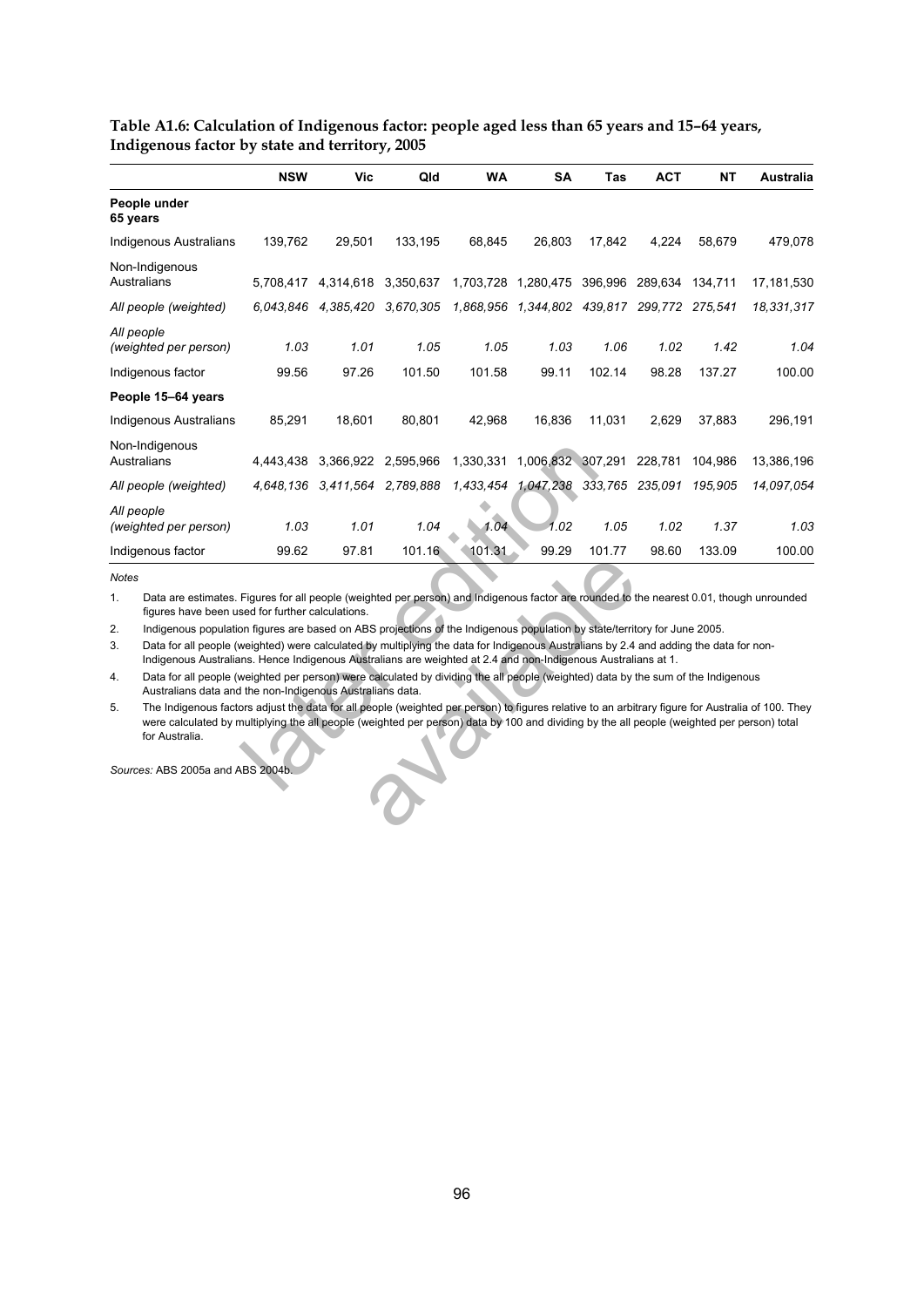|                                                                                                                                                                                                                                                                                                                                                                                                                                                                                                                                                                                                                               | <b>Males</b> |       | <b>Females</b> |       | <b>Not stated</b> |                | <b>Total</b>      |               |  |
|-------------------------------------------------------------------------------------------------------------------------------------------------------------------------------------------------------------------------------------------------------------------------------------------------------------------------------------------------------------------------------------------------------------------------------------------------------------------------------------------------------------------------------------------------------------------------------------------------------------------------------|--------------|-------|----------------|-------|-------------------|----------------|-------------------|---------------|--|
| Age group (years)                                                                                                                                                                                                                                                                                                                                                                                                                                                                                                                                                                                                             | No.          | $\%$  | No.            | $\%$  | No.               | %              | No.               | $\frac{9}{6}$ |  |
| $0 - 4$                                                                                                                                                                                                                                                                                                                                                                                                                                                                                                                                                                                                                       | 9,398        | 7.5   | 4,879          | 5.4   | 447               | 47.8           | 14,724            | 6.8           |  |
| $5 - 9$                                                                                                                                                                                                                                                                                                                                                                                                                                                                                                                                                                                                                       | 11,937       | 9.5   | 5,546          | 6.2   | 120               | 12.8           | 17,603            | 8.1           |  |
| $10 - 14$                                                                                                                                                                                                                                                                                                                                                                                                                                                                                                                                                                                                                     | 8,027        | 6.4   | 4,527          | 5.0   | 35                | 3.7            | 12,589            | 5.8           |  |
| $15 - 19$                                                                                                                                                                                                                                                                                                                                                                                                                                                                                                                                                                                                                     | 12.375       | 9.8   | 6,838          | 7.6   | 15                | 1.6            | 19,228            | 8.9           |  |
| $20 - 24$                                                                                                                                                                                                                                                                                                                                                                                                                                                                                                                                                                                                                     | 13,343       | 10.6  | 8,808          | 9.8   | 43                | 4.6            | 22,194            | 10.2          |  |
| $25 - 29$                                                                                                                                                                                                                                                                                                                                                                                                                                                                                                                                                                                                                     | 10,368       | 8.2   | 6,998          | 7.8   | 25                | 2.7            | 17,391            | 8.0           |  |
| $30 - 34$                                                                                                                                                                                                                                                                                                                                                                                                                                                                                                                                                                                                                     | 9,929        | 7.9   | 7,022          | 7.8   | 28                | 3.0            | 16,979            | 7.8           |  |
| $35 - 39$                                                                                                                                                                                                                                                                                                                                                                                                                                                                                                                                                                                                                     | 9,871        | 7.8   | 7,310          | 8.1   | 22                | 2.4            | 17,203            | 7.9           |  |
| $40 - 44$                                                                                                                                                                                                                                                                                                                                                                                                                                                                                                                                                                                                                     | 9,563        | 7.6   | 7,622          | 8.5   | 30                | 3.2            | 17,215            | 7.9           |  |
| $45 - 49$                                                                                                                                                                                                                                                                                                                                                                                                                                                                                                                                                                                                                     | 8,766        | 7.0   | 7,629          | 8.5   | 30                | 3.2            | 16,425            | 7.6           |  |
| $50 - 54$                                                                                                                                                                                                                                                                                                                                                                                                                                                                                                                                                                                                                     | 7,236        | 5.7   | 6,465          | 7.2   | 15                | 1.6            | 13,716            | 6.3           |  |
| $55 - 59$                                                                                                                                                                                                                                                                                                                                                                                                                                                                                                                                                                                                                     | 5,726        | 4.5   | 5,137          | 5.7   | 23                | 2.5            | 10,886            | 5.0           |  |
| $60 - 64$                                                                                                                                                                                                                                                                                                                                                                                                                                                                                                                                                                                                                     | 3,705        | 2.9   | 3,237          | 3.6   | 8                 | 0.9            | 6,950             | 3.2           |  |
| 65-69                                                                                                                                                                                                                                                                                                                                                                                                                                                                                                                                                                                                                         | 1,891        | 1.5   | 1,898          | 2.1   | $\overline{2}$    | 0.2            | 3,791             | 1.7           |  |
| $70+$                                                                                                                                                                                                                                                                                                                                                                                                                                                                                                                                                                                                                         | 3.885        | 3.1   | 6,186          | 6.9   | 11                | 1.2            | 10.082            | 4.6           |  |
| Not stated                                                                                                                                                                                                                                                                                                                                                                                                                                                                                                                                                                                                                    | 52           | 0.0   | 33             | 0.0   | 82                | 8.8            | 167               | 0.1           |  |
| <b>Total</b>                                                                                                                                                                                                                                                                                                                                                                                                                                                                                                                                                                                                                  | 126,072      | 100.0 | 90,135         | 100.0 | 936               | 100.0          | 217,143           | 100.0         |  |
| Total per cent                                                                                                                                                                                                                                                                                                                                                                                                                                                                                                                                                                                                                | 58.1         |       | 41.5           |       | 0.4               |                | 100.0             |               |  |
| Notes<br>1.<br>Service user data are estimates after use of a statistical linkage key to account for individuals who received services from more than one<br>service type outlet during the 12-month period. Service user data were not collected for all CSTDA service types (see Section 1.4 for<br>details).<br>Service users with missing age who responded 'child aged under 5 years (not applicable)' to the communication method data item were<br>2.<br>included in the 0-4 years age group.<br>Table A1.8: Users of CSTDA-funded community support services, median age (years) by sex and<br>service group, 2005-06 |              |       |                |       |                   |                |                   |               |  |
|                                                                                                                                                                                                                                                                                                                                                                                                                                                                                                                                                                                                                               |              |       |                |       | <b>Males</b>      | <b>Females</b> | All service users |               |  |
| Service type                                                                                                                                                                                                                                                                                                                                                                                                                                                                                                                                                                                                                  |              |       |                |       |                   |                |                   |               |  |

**Table A1.7: Users of CSTDA-funded services, age group by sex, 2005–06** 

#### **Table A1.8: Users of CSTDA-funded community support services, median age (years) by sex and service group, 2005–06**

| Service type                                        | <b>Males</b> | <b>Females</b> | All service users |
|-----------------------------------------------------|--------------|----------------|-------------------|
| Therapy support for individuals                     | 15.6         | 33.6           | 21.1              |
| Early childhood intervention                        | 4.5          | 4.2            | 4.4               |
| Behaviour/specialist intervention                   | 20.6         | 23.3           | 21.4              |
| Counselling (individual/family/group)               | 12.9         | 33.4           | 17.4              |
| Resource teams/regional teams                       | 12.7         | 15.6           | 13.7              |
| Case management, local coordination and development | 25.4         | 36.4           | 30.6              |
| Other community support                             | 36.4         | 41.4           | 39.4              |

*Notes* 

1. Service user data are estimates after use of a statistical linkage key to account for individuals who received services from more than one service type outlet during the 12-month period. Service user data were not collected for all CSTDA service types (see Section 1.4 for details).

2. 'All service users' includes median ages for the 936 service users with missing sex.

3. Service users with missing age who responded 'child aged under 5 years (not applicable)' to the *communication method* data item were included in the median age calculations as aged 2.5 years.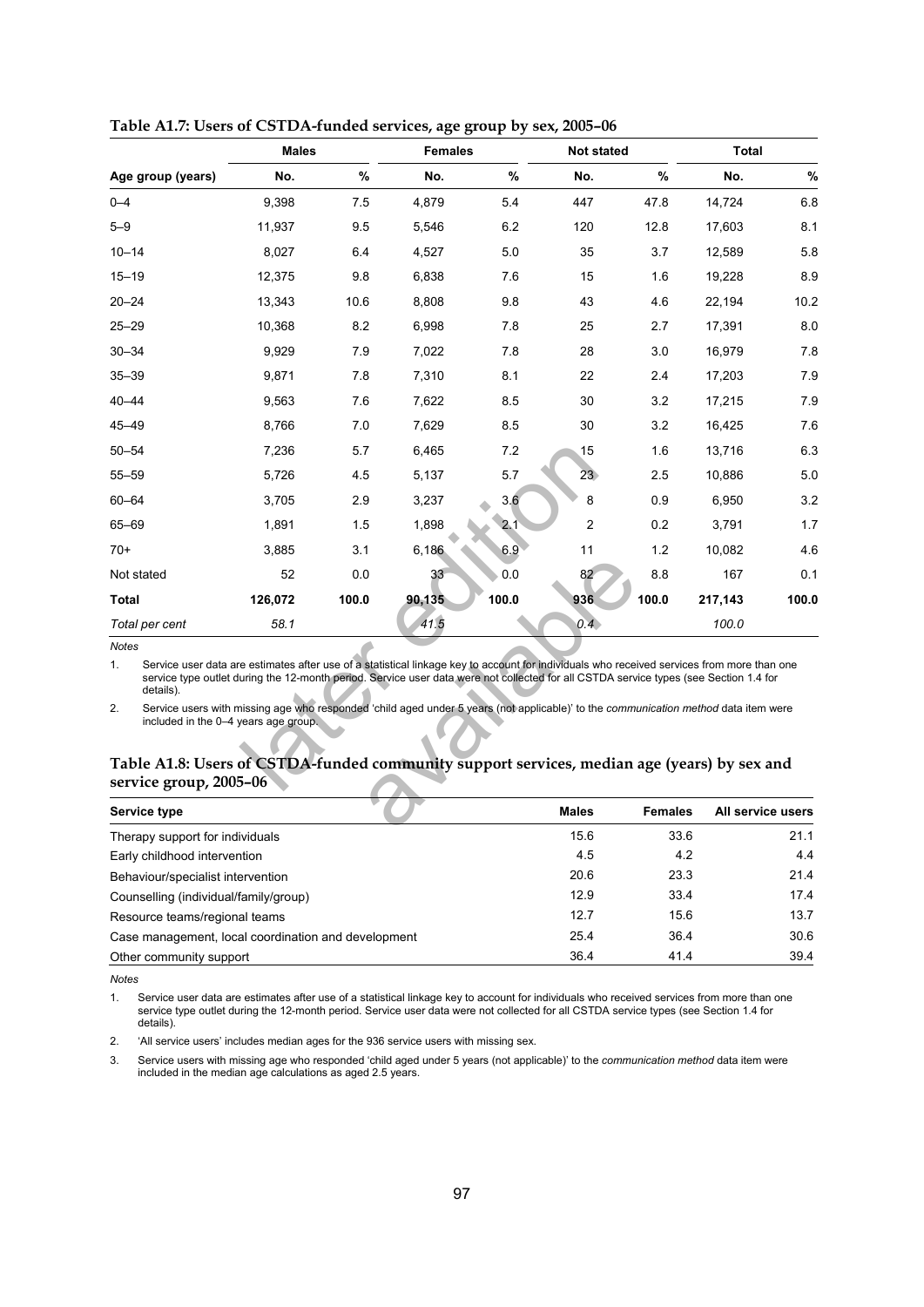|                                                                                                                                                                                                                                                                                                                                                                                                                                                                                                                    | Indigenous |       | Non-Indigenous |       | <b>Not stated</b> |       | <b>Total</b> |       |  |
|--------------------------------------------------------------------------------------------------------------------------------------------------------------------------------------------------------------------------------------------------------------------------------------------------------------------------------------------------------------------------------------------------------------------------------------------------------------------------------------------------------------------|------------|-------|----------------|-------|-------------------|-------|--------------|-------|--|
| Age group (years)                                                                                                                                                                                                                                                                                                                                                                                                                                                                                                  | No.        | $\%$  | No.            | $\%$  | No.               | $\%$  | No.          | $\%$  |  |
| $0 - 4$                                                                                                                                                                                                                                                                                                                                                                                                                                                                                                            | 477        | 6.6   | 9,566          | 5.1   | 4,681             | 20.2  | 14,724       | 6.8   |  |
| $5 - 9$                                                                                                                                                                                                                                                                                                                                                                                                                                                                                                            | 696        | 9.7   | 13,503         | 7.2   | 3,404             | 14.7  | 17,603       | 8.1   |  |
| $10 - 14$                                                                                                                                                                                                                                                                                                                                                                                                                                                                                                          | 595        | 8.3   | 10,599         | 5.7   | 1,395             | 6.0   | 12,589       | 5.8   |  |
| $15 - 19$                                                                                                                                                                                                                                                                                                                                                                                                                                                                                                          | 1,003      | 14.0  | 16,960         | 9.1   | 1,265             | 5.5   | 19,228       | 8.9   |  |
| $20 - 24$                                                                                                                                                                                                                                                                                                                                                                                                                                                                                                          | 797        | 11.1  | 20,330         | 10.9  | 1,067             | 4.6   | 22,194       | 10.2  |  |
| $25 - 29$                                                                                                                                                                                                                                                                                                                                                                                                                                                                                                          | 533        | 7.4   | 16,008         | 8.6   | 850               | 3.7   | 17,391       | 8.0   |  |
| $30 - 34$                                                                                                                                                                                                                                                                                                                                                                                                                                                                                                          | 602        | 8.4   | 15,527         | 8.3   | 850               | 3.7   | 16,979       | 7.8   |  |
| $35 - 39$                                                                                                                                                                                                                                                                                                                                                                                                                                                                                                          | 650        | 9.1   | 15,606         | 8.4   | 947               | 4.1   | 17,203       | 7.9   |  |
| $40 - 44$                                                                                                                                                                                                                                                                                                                                                                                                                                                                                                          | 520        | 7.2   | 15,712         | 8.4   | 983               | 4.2   | 17,215       | 7.9   |  |
| 45-49                                                                                                                                                                                                                                                                                                                                                                                                                                                                                                              | 428        | 6.0   | 15,026         | 8.0   | 971               | 4.2   | 16,425       | 7.6   |  |
| $50 - 54$                                                                                                                                                                                                                                                                                                                                                                                                                                                                                                          | 342        | 4.8   | 12,457         | 6.7   | 917               | 4.0   | 13,716       | 6.3   |  |
| $55 - 59$                                                                                                                                                                                                                                                                                                                                                                                                                                                                                                          | 238        | 3.3   | 9,789          | 5.2   | 859               | 3.7   | 10,886       | 5.0   |  |
| 60-64                                                                                                                                                                                                                                                                                                                                                                                                                                                                                                              | 151        | 2.1   | 5,935          | 3.2   | 864               | 3.7   | 6,950        | 3.2   |  |
| 65-69                                                                                                                                                                                                                                                                                                                                                                                                                                                                                                              | 65         | 0.9   | 2,967          | 1.6   | 759               | 3.3   | 3,791        | 1.7   |  |
| $70+$                                                                                                                                                                                                                                                                                                                                                                                                                                                                                                              | 79         | 1.1   | 6,762          | 3.6   | 3,241             | 14.0  | 10,082       | 4.6   |  |
| Not stated                                                                                                                                                                                                                                                                                                                                                                                                                                                                                                         | 6          | 0.1   | 58             | 0.0   | 103               | 0.4   | 167          | 0.1   |  |
| <b>Total</b>                                                                                                                                                                                                                                                                                                                                                                                                                                                                                                       | 7,182      | 100.0 | 186,805        | 100.0 | 23,156            | 100.0 | 217,143      | 100.0 |  |
| Total per cent                                                                                                                                                                                                                                                                                                                                                                                                                                                                                                     | 3.3        |       | 86.0           |       | 10.7              |       | 100.0        |       |  |
| Median age (years)                                                                                                                                                                                                                                                                                                                                                                                                                                                                                                 | 24.7       |       | 31.5           |       | 23.6              |       | 31.0         |       |  |
| <b>Notes</b><br>Service user data are estimates after use of a statistical linkage key to account for individuals who received services from more than one<br>1.<br>service type outlet during the 12-month period. Service user data were not collected for all CSTDA service types (see Section 1.4 for<br>details).<br>2.<br>Service users with missing age who responded 'child aged under 5 years (not applicable)' to the <i>communication method</i> data item were<br>included in the 0–4 years age group. |            |       |                |       |                   |       |              |       |  |

 **Table A1.9: Users of CSTDA-funded services, age group by Indigenous status, 2005–06**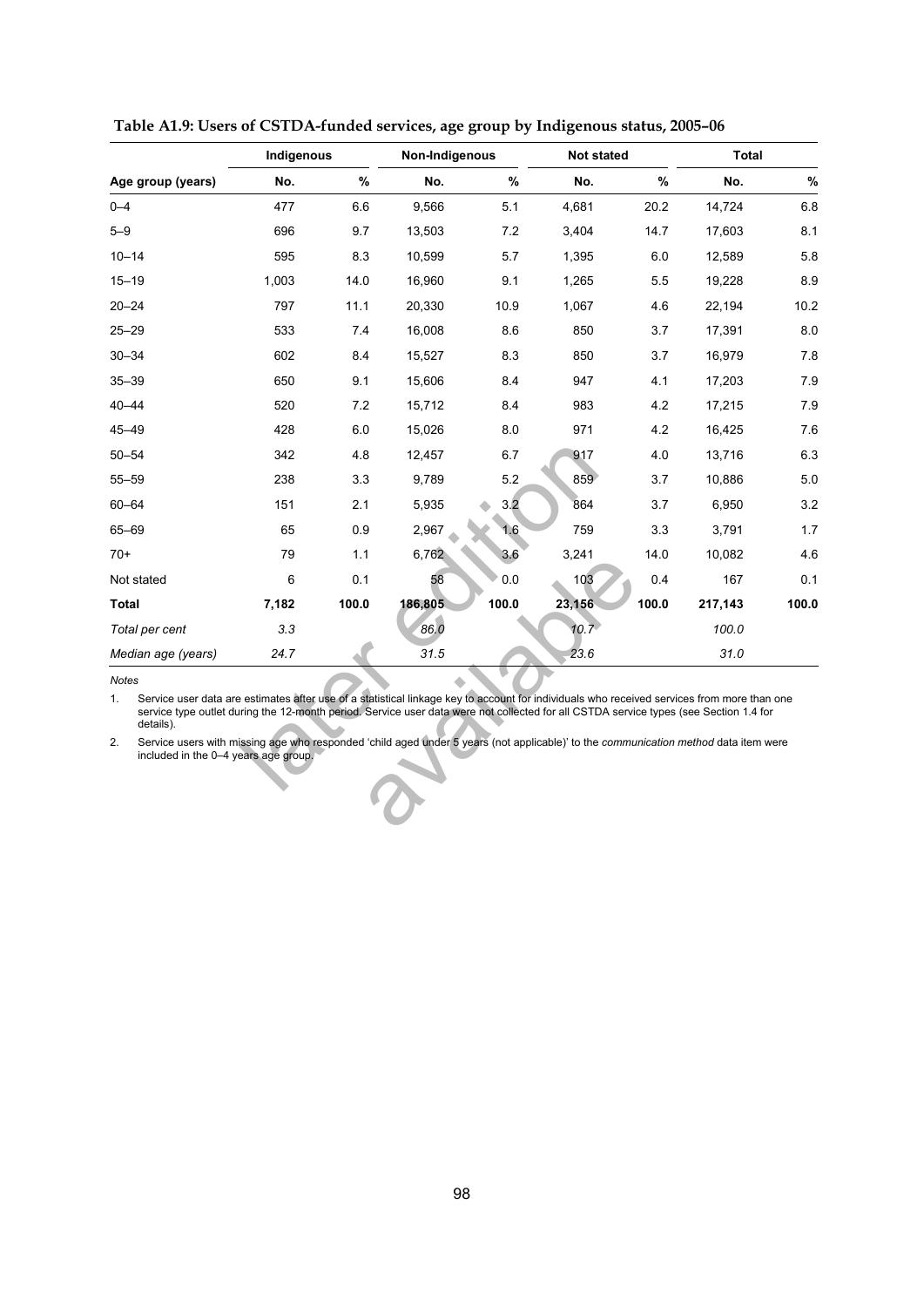|                                    | Mean number of disability groups                                                                                                                                                                                                                                      |                                           |                                                                                                                                                                                                                                                                                                                                                                                                                                                                                                                                                                                                                                             |  |  |  |  |  |
|------------------------------------|-----------------------------------------------------------------------------------------------------------------------------------------------------------------------------------------------------------------------------------------------------------------------|-------------------------------------------|---------------------------------------------------------------------------------------------------------------------------------------------------------------------------------------------------------------------------------------------------------------------------------------------------------------------------------------------------------------------------------------------------------------------------------------------------------------------------------------------------------------------------------------------------------------------------------------------------------------------------------------------|--|--|--|--|--|
|                                    | Non-Indigenous<br>service users                                                                                                                                                                                                                                       | Indigenous service users                  | All service users                                                                                                                                                                                                                                                                                                                                                                                                                                                                                                                                                                                                                           |  |  |  |  |  |
|                                    | 1.82                                                                                                                                                                                                                                                                  | 1.99                                      | 1.81                                                                                                                                                                                                                                                                                                                                                                                                                                                                                                                                                                                                                                        |  |  |  |  |  |
|                                    | 1.20                                                                                                                                                                                                                                                                  | 1.34                                      | 1.20                                                                                                                                                                                                                                                                                                                                                                                                                                                                                                                                                                                                                                        |  |  |  |  |  |
|                                    | 1.73                                                                                                                                                                                                                                                                  | 2.06                                      | 1.74                                                                                                                                                                                                                                                                                                                                                                                                                                                                                                                                                                                                                                        |  |  |  |  |  |
|                                    | 1.73                                                                                                                                                                                                                                                                  | 2.05                                      | 1.65                                                                                                                                                                                                                                                                                                                                                                                                                                                                                                                                                                                                                                        |  |  |  |  |  |
|                                    | 1.96                                                                                                                                                                                                                                                                  | 2.24                                      | 1.95                                                                                                                                                                                                                                                                                                                                                                                                                                                                                                                                                                                                                                        |  |  |  |  |  |
|                                    | 1.62                                                                                                                                                                                                                                                                  | 2.58                                      | 1.62                                                                                                                                                                                                                                                                                                                                                                                                                                                                                                                                                                                                                                        |  |  |  |  |  |
|                                    | 1.79                                                                                                                                                                                                                                                                  | 2.40                                      | 1.82                                                                                                                                                                                                                                                                                                                                                                                                                                                                                                                                                                                                                                        |  |  |  |  |  |
|                                    | 1.47                                                                                                                                                                                                                                                                  | 1.63                                      | 1.47                                                                                                                                                                                                                                                                                                                                                                                                                                                                                                                                                                                                                                        |  |  |  |  |  |
|                                    | 1.13                                                                                                                                                                                                                                                                  | 1.43                                      | 1.13                                                                                                                                                                                                                                                                                                                                                                                                                                                                                                                                                                                                                                        |  |  |  |  |  |
|                                    | 1.20                                                                                                                                                                                                                                                                  | 1.25                                      | 1.21                                                                                                                                                                                                                                                                                                                                                                                                                                                                                                                                                                                                                                        |  |  |  |  |  |
|                                    | 1.09                                                                                                                                                                                                                                                                  | 1.17                                      | 1.09                                                                                                                                                                                                                                                                                                                                                                                                                                                                                                                                                                                                                                        |  |  |  |  |  |
|                                    | 1.64                                                                                                                                                                                                                                                                  | 1.72                                      | 1.63                                                                                                                                                                                                                                                                                                                                                                                                                                                                                                                                                                                                                                        |  |  |  |  |  |
|                                    | • 1.61                                                                                                                                                                                                                                                                | 1.88                                      | 1.60                                                                                                                                                                                                                                                                                                                                                                                                                                                                                                                                                                                                                                        |  |  |  |  |  |
|                                    |                                                                                                                                                                                                                                                                       |                                           |                                                                                                                                                                                                                                                                                                                                                                                                                                                                                                                                                                                                                                             |  |  |  |  |  |
|                                    |                                                                                                                                                                                                                                                                       |                                           |                                                                                                                                                                                                                                                                                                                                                                                                                                                                                                                                                                                                                                             |  |  |  |  |  |
| <b>Males</b>                       | <b>Females</b>                                                                                                                                                                                                                                                        |                                           |                                                                                                                                                                                                                                                                                                                                                                                                                                                                                                                                                                                                                                             |  |  |  |  |  |
| 27.9<br>40.8<br>37.1<br>EP group 2 | 33.0<br>47.7<br>43.6                                                                                                                                                                                                                                                  | 30.0<br>44.1<br>40.0                      |                                                                                                                                                                                                                                                                                                                                                                                                                                                                                                                                                                                                                                             |  |  |  |  |  |
|                                    | Disability group<br>Intellectual<br>Specific learning/ADD<br>Autism<br>Physical<br>Acquired brain injury<br>Neurological<br>Deafblind<br>Vision<br>Hearing<br>Speech<br>Psychiatric<br>Developmental delay<br><b>Total</b><br><b>Notes</b><br>Australia<br>EP group 1 | <b>English Proficiency Group, 2005-06</b> | Service user data are estimates after use of a statistical linkage key to account for individuals who received services from more than one<br>service type outlet during the 12-month period. Service user data were not collected for all CSTDA service types (see Section 1.4).<br>'Not stated/not collected' includes both service users accessing only 3.02 services for whom disability data were not collected<br>(see Section 1.4) and other service users with no response. Refer to Table A1.1 for a breakdown of these two categories.<br>Table A1.11: Users of CSTDA-funded services, median age (years) by<br>All service users |  |  |  |  |  |

**Table A1.10: Service users of CSTDA-funded services, Indigenous status by disability group, and mean number of disability groups reported, 2005–06** 

### **Table A1.11: Users of CSTDA-funded services, median age (years) by English Proficiency Group, 2005–06**

| <b>Notes</b>   |                                                                                                                                                                                                                                                                                             |                |                   |  |  |  |  |  |  |  |
|----------------|---------------------------------------------------------------------------------------------------------------------------------------------------------------------------------------------------------------------------------------------------------------------------------------------|----------------|-------------------|--|--|--|--|--|--|--|
| $\mathbf{1}$ . | Service user data are estimates after use of a statistical linkage key to account for individuals who receive<br>service type outlet during the 12-month period. Service user data were not collected for all CSTDA service                                                                 |                |                   |  |  |  |  |  |  |  |
| 2.             | 'Not stated/not collected' includes both service users accessing only 3.02 services for whom disability da<br>(see Section 1.4) and other service users with no response. Refer to Table A1.1 for a breakdown of thes<br>Table A1.11: Users of CSTDA-funded services, median age (years) by |                |                   |  |  |  |  |  |  |  |
|                | <b>English Proficiency Group, 2005-06</b>                                                                                                                                                                                                                                                   |                |                   |  |  |  |  |  |  |  |
|                | <b>Males</b>                                                                                                                                                                                                                                                                                | <b>Females</b> | All service users |  |  |  |  |  |  |  |
| Australia      | 27.9                                                                                                                                                                                                                                                                                        | 33.0           | 30.0              |  |  |  |  |  |  |  |
| EP group 1     | 40.8                                                                                                                                                                                                                                                                                        | 47.7           | 44.1              |  |  |  |  |  |  |  |
| EP group 2     | 37.1                                                                                                                                                                                                                                                                                        | 43.6           | 40.0              |  |  |  |  |  |  |  |
| EP group 3     | 40.4                                                                                                                                                                                                                                                                                        | 44.5           | 42.1              |  |  |  |  |  |  |  |
| EP group 4     | 34.5                                                                                                                                                                                                                                                                                        | 37.5           | 35.6              |  |  |  |  |  |  |  |
| COB missing    | 22.9                                                                                                                                                                                                                                                                                        | 38.9           | 29.0              |  |  |  |  |  |  |  |

*Notes* 

1. Service user data are estimates after use of a statistical linkage key to account for individuals who received services from more than one service type outlet during the 12-month period. Service user data were not collected for all CSTDA service types (see Section 1.4 for details).

2. 'All service users' includes median ages for the 936 service users with missing sex data.

3. Service users with missing age data who responded 'child aged under 5 years (not applicable)' to the *communication method* data item were included in the median age calculations as aged 2.5 years.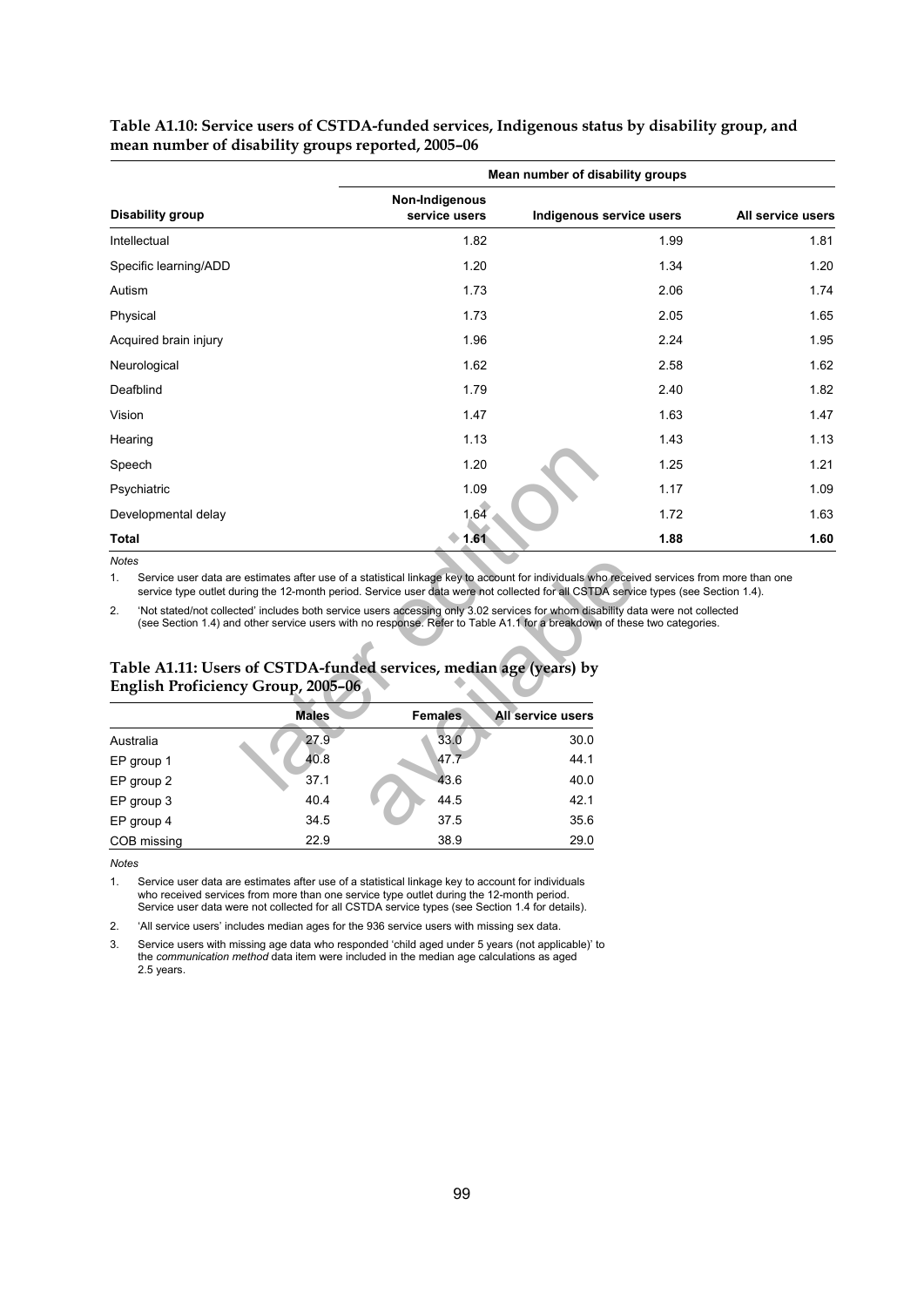|                | Major<br>cities | <b>Inner</b><br>regional | Outer<br>regional | Remote        | Very<br>remote | <b>Not</b><br>known | <b>Total</b> |
|----------------|-----------------|--------------------------|-------------------|---------------|----------------|---------------------|--------------|
|                |                 |                          |                   | <b>Number</b> |                |                     |              |
| Indigenous     | 2,629           | 1,761                    | 1,756             | 459           | 431            | 146                 | 7,182        |
| Non-Indigenous | 118,955         | 45,630                   | 18,309            | 1,773         | 514            | 1,624               | 186,805      |
| Not stated     | 12,456          | 5,080                    | 2,002             | 237           | 172            | 3,209               | 23,156       |
| Total          | 134,040         | 52,471                   | 22,067            | 2,469         | 1,117          | 4,979               | 217,143      |
|                |                 |                          |                   | Per cent      |                |                     |              |
| Indigenous     | 2.0             | 3.4                      | 8.0               | 18.6          | 38.6           | 2.9                 | 3.3          |
| Non-Indigenous | 88.7            | 87.0                     | 83.0              | 71.8          | 46.0           | 32.6                | 86.0         |
| Not stated     | 9.3             | 9.7                      | 9.1               | 9.6           | 15.4           | 64.5                | 10.7         |
| <b>Total</b>   | 100.0           | 100.0                    | 100.0             | 100.0         | 100.0          | 100.0               | 100.0        |

#### **Table A1.12: Users of CSTDA-funded services, location by Indigenous status, 2005–06**

*Notes* 

1. Service user data are estimates after use of a statistical linkage key to account for individuals who received services from more than one service type outlet during the 12-month period.

2. The number of service users in each remoteness area (RA) were estimated based on service users' residential postcodes. Some postcode areas were split between two or more RAs. Where this was the case, the data were weighted according to the proportion of the population of the postcode area in each RA.

### **Table A1.13: Users of CSTDA-funded services, number and percentage of users reporting a primary carer and co-resident carer by service group, 2005–06**

| $1$ vuud                                                                                                                                                                                                                                                                                                                                                                                                                                          |                     |          |                                  |                         |                     |                            |  |
|---------------------------------------------------------------------------------------------------------------------------------------------------------------------------------------------------------------------------------------------------------------------------------------------------------------------------------------------------------------------------------------------------------------------------------------------------|---------------------|----------|----------------------------------|-------------------------|---------------------|----------------------------|--|
| 1.<br>Service user data are estimates after use of a statistical linkage key to account for individuals who received services fro<br>service type outlet during the 12-month period.                                                                                                                                                                                                                                                              |                     |          |                                  |                         |                     |                            |  |
| The number of service users in each remoteness area (RA) were estimated based on service users' residential postcod<br>2.<br>areas were split between two or more RAs. Where this was the case, the data were weighted according to the proportio<br>of the postcode area in each RA.<br>Table A1.13: Users of CSTDA-funded services, number and percentage of users<br>reporting a primary carer and co-resident carer by service group, 2005-06 |                     |          |                                  |                         |                     |                            |  |
|                                                                                                                                                                                                                                                                                                                                                                                                                                                   | Has a primary carer |          |                                  | Has a co-resident carer |                     |                            |  |
| Service group                                                                                                                                                                                                                                                                                                                                                                                                                                     | No.                 | % of all | % of users<br>users with a carer | No.                     | $%$ of all<br>users | % of users<br>with a carer |  |
| Accommodation support                                                                                                                                                                                                                                                                                                                                                                                                                             | 11,247              | 31.6     | 76.5                             | 5,502                   | 15.5                | 37.4                       |  |
| Community support                                                                                                                                                                                                                                                                                                                                                                                                                                 | 47,611              | 49.3     | 89.3                             | 41,641                  | 43.1                | 78.1                       |  |
| Community access                                                                                                                                                                                                                                                                                                                                                                                                                                  | 18,674              | 39.1     | 83.4                             | 14,118                  | 29.6                | 63.0                       |  |
| Respite                                                                                                                                                                                                                                                                                                                                                                                                                                           | 22,854              | 83.7     | 92.7                             | 14,146                  | 51.8                | 57.4                       |  |
| Total                                                                                                                                                                                                                                                                                                                                                                                                                                             | 79,316              | 36.5     | 81.4                             | 55,619                  | 25.6                | 57.1                       |  |
| <b>Notes</b><br>Service user data are estimates after use of a statistical linkage key to account for individuals who received services<br>1.                                                                                                                                                                                                                                                                                                     |                     |          |                                  |                         |                     |                            |  |

1. Service user data are estimates after use of a statistical linkage key to account for individuals who received services from more than one service type outlet during the 12-month period. Column totals may not be the sum of components because individuals may have accessed services in more than one service group over the 12-month period.

2. Service users accessing employment services were not required to report 'carer—primary status' or 'carer–residency status'; however, some users did so. These counts are not reported separately but are included in totals.

3. Users of CSTDA-funded employment services were not required to report information on carer—primary status or carer—residency status.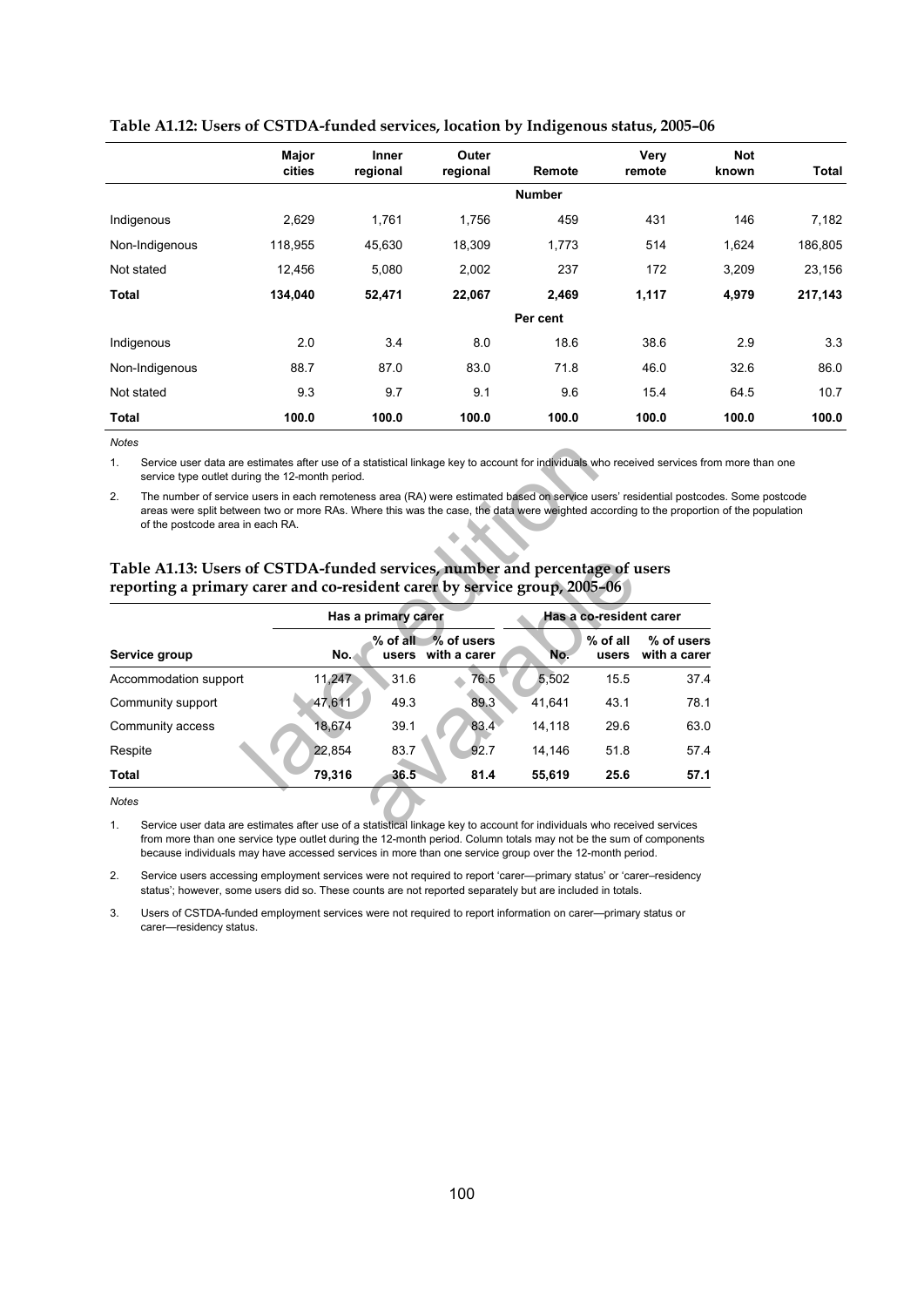|                                      | <b>Relationship of service</b><br>user to carer                                                                                                                                                                                                                                                                                                                                                                                                                                                                                                                                                                                                                                                                                                                                                                                                                                                                                                                                                                                                                                                                                               | Under 15 | $15 - 24$ | $25 - 44$ | $45 - 64$     | 65+            | <b>Not</b><br>stated | Total  |
|--------------------------------------|-----------------------------------------------------------------------------------------------------------------------------------------------------------------------------------------------------------------------------------------------------------------------------------------------------------------------------------------------------------------------------------------------------------------------------------------------------------------------------------------------------------------------------------------------------------------------------------------------------------------------------------------------------------------------------------------------------------------------------------------------------------------------------------------------------------------------------------------------------------------------------------------------------------------------------------------------------------------------------------------------------------------------------------------------------------------------------------------------------------------------------------------------|----------|-----------|-----------|---------------|----------------|----------------------|--------|
|                                      |                                                                                                                                                                                                                                                                                                                                                                                                                                                                                                                                                                                                                                                                                                                                                                                                                                                                                                                                                                                                                                                                                                                                               |          |           |           | <b>Number</b> |                |                      |        |
| Spouse                               |                                                                                                                                                                                                                                                                                                                                                                                                                                                                                                                                                                                                                                                                                                                                                                                                                                                                                                                                                                                                                                                                                                                                               |          | 147       | 1.689     | 2,950         | 1,190          | 13                   | 5,989  |
| Mother                               |                                                                                                                                                                                                                                                                                                                                                                                                                                                                                                                                                                                                                                                                                                                                                                                                                                                                                                                                                                                                                                                                                                                                               | 23,034   | 13,560    | 12,056    | 2,723         | 33             | 18                   | 51,424 |
| Father                               |                                                                                                                                                                                                                                                                                                                                                                                                                                                                                                                                                                                                                                                                                                                                                                                                                                                                                                                                                                                                                                                                                                                                               | 1,320    | 1,421     | 1.620     | 483           | $\overline{7}$ | 2                    | 4.853  |
| Child                                |                                                                                                                                                                                                                                                                                                                                                                                                                                                                                                                                                                                                                                                                                                                                                                                                                                                                                                                                                                                                                                                                                                                                               |          | 44        | 116       | 383           | 525            | 2                    | 1.070  |
|                                      | Other family                                                                                                                                                                                                                                                                                                                                                                                                                                                                                                                                                                                                                                                                                                                                                                                                                                                                                                                                                                                                                                                                                                                                  | 676      | 730       | 1,162     | 1,507         | 302            | 3                    | 4,380  |
|                                      | Friend/neighbour                                                                                                                                                                                                                                                                                                                                                                                                                                                                                                                                                                                                                                                                                                                                                                                                                                                                                                                                                                                                                                                                                                                              | 136      | 253       | 498       | 438           | 139            |                      | 1,464  |
|                                      | Not stated                                                                                                                                                                                                                                                                                                                                                                                                                                                                                                                                                                                                                                                                                                                                                                                                                                                                                                                                                                                                                                                                                                                                    | 3,194    | 2,433     | 2,528     | 1,637         | 342            | $\overline{2}$       | 10,136 |
| <b>Total</b>                         |                                                                                                                                                                                                                                                                                                                                                                                                                                                                                                                                                                                                                                                                                                                                                                                                                                                                                                                                                                                                                                                                                                                                               | 28,360   | 18,588    | 19,669    | 10,121        | 2,538          | 40                   | 79,316 |
|                                      |                                                                                                                                                                                                                                                                                                                                                                                                                                                                                                                                                                                                                                                                                                                                                                                                                                                                                                                                                                                                                                                                                                                                               |          |           |           | Per cent      |                |                      |        |
| Spouse                               |                                                                                                                                                                                                                                                                                                                                                                                                                                                                                                                                                                                                                                                                                                                                                                                                                                                                                                                                                                                                                                                                                                                                               |          | 0.8       | 8.6       | 29.1          | 46.9           | 32.5                 | 7.6    |
| Mother                               |                                                                                                                                                                                                                                                                                                                                                                                                                                                                                                                                                                                                                                                                                                                                                                                                                                                                                                                                                                                                                                                                                                                                               | 81.2     | 73.0      | 61.3      | 26.9          | 1.3            | 45.0                 | 64.8   |
| Father                               |                                                                                                                                                                                                                                                                                                                                                                                                                                                                                                                                                                                                                                                                                                                                                                                                                                                                                                                                                                                                                                                                                                                                               | 4.7      | 7.6       | 8.2       | 4.8           | 0.3            | 5.0                  | 6.1    |
| Child                                |                                                                                                                                                                                                                                                                                                                                                                                                                                                                                                                                                                                                                                                                                                                                                                                                                                                                                                                                                                                                                                                                                                                                               |          | 0.2       | 0.6       | 3.8           | 20.7           | 5.0                  | 1.3    |
|                                      | Other family                                                                                                                                                                                                                                                                                                                                                                                                                                                                                                                                                                                                                                                                                                                                                                                                                                                                                                                                                                                                                                                                                                                                  | 2.4      | 3.9       | 5.9       | 14.9          | 11.9           | 7.5                  | 5.5    |
|                                      | Friend/neighbour                                                                                                                                                                                                                                                                                                                                                                                                                                                                                                                                                                                                                                                                                                                                                                                                                                                                                                                                                                                                                                                                                                                              | 0.5      | 1.4       | 2.5       | 4.3           | 5.5            |                      | 1.8    |
|                                      | Not stated                                                                                                                                                                                                                                                                                                                                                                                                                                                                                                                                                                                                                                                                                                                                                                                                                                                                                                                                                                                                                                                                                                                                    | 11.3     | 13.1      | 12.9      | 16.2          | 13.5           | 5.0                  | 12.8   |
| <b>Total</b>                         |                                                                                                                                                                                                                                                                                                                                                                                                                                                                                                                                                                                                                                                                                                                                                                                                                                                                                                                                                                                                                                                                                                                                               | 100.0    | 100.0     | 100.0     | 100.0         | 100.0          | 100.0                | 100.0  |
| <b>Notes</b><br>1.<br>2.<br>3.<br>4. | Service user data are estimates after use of a statistical linkage key to account for individuals who received services from<br>more than one service type outlet during the 12-month period. Service user data were not collected for all CSTDA service<br>types (see Section 1.4 for details).<br>Service users with missing age who responded 'child aged under 5 years (not applicable)' to the communication method data<br>item were included in the 0–4 years age group.<br>'Not stated/not collected' includes both service users accessing only 3.02 services for whom informal carer data were not<br>collected (see Section 1.4) and other service users with no response. Refer to Table A1.1 for a breakdown of these two cated<br>Informal carer relationship categories are grouped as follows: 'spouse' includes the categories 'wife/female partner' and<br>'husband/male partner'; 'child' includes 'daughter' and 'son'; 'other family' includes 'daughter-in-law', 'son-in-law', 'other<br>female relative' and 'other male relative'; 'friend /neighbour' includes 'friend/neighbour-female' and 'friend/neighbour-male' |          |           |           |               |                |                      |        |

**Table A1.14: Users of CSTDA-funded services who reported the presence of a primary carer, relationship of carer by age of service user, 2005–06**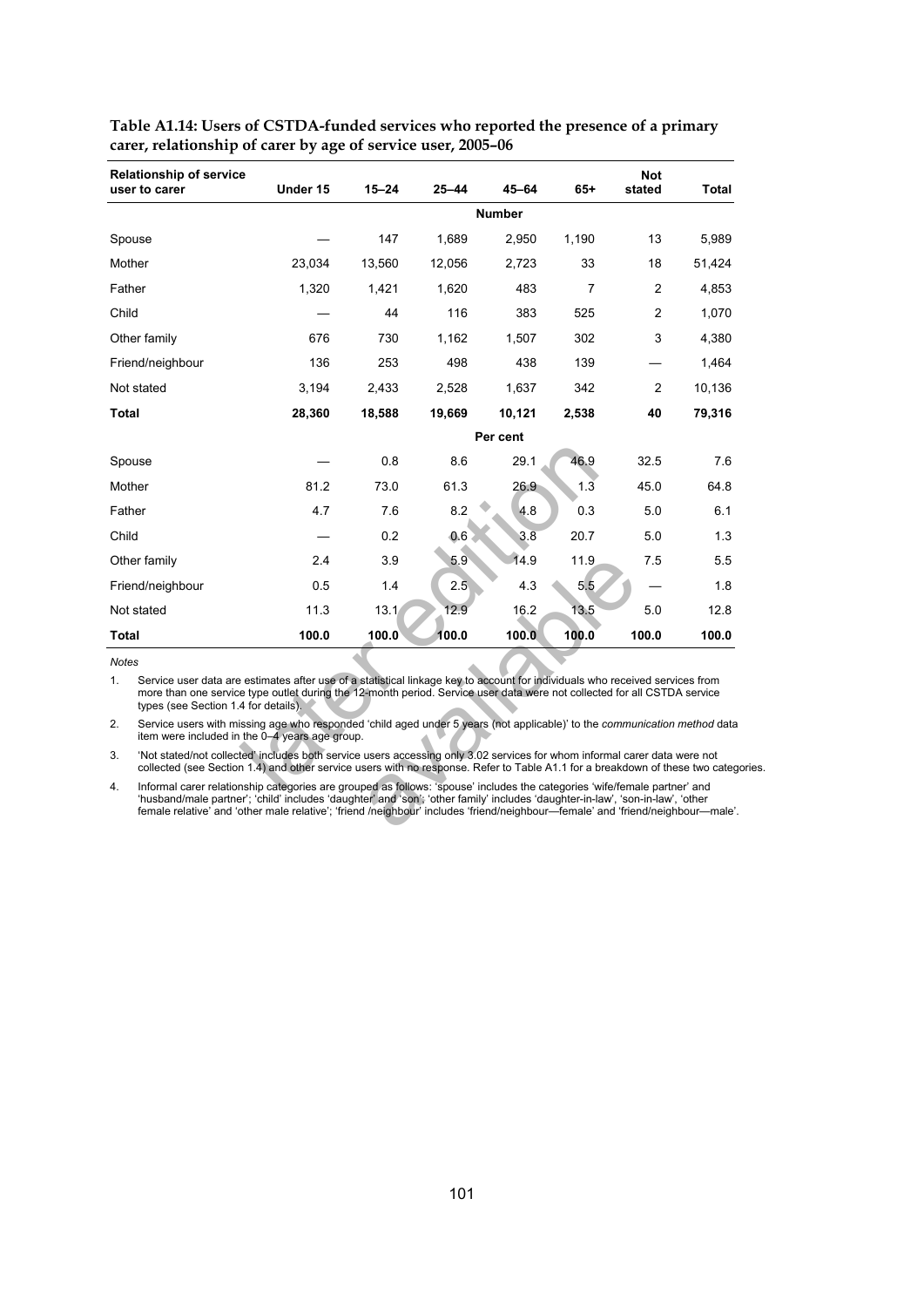| Level of support for<br>ADL and age of service |                | Has informal<br>carer |                | Does not have an<br>informal carer |                | <b>Not</b><br>stated/collected |         | <b>Total</b> |
|------------------------------------------------|----------------|-----------------------|----------------|------------------------------------|----------------|--------------------------------|---------|--------------|
| user                                           | No.            | $\%$                  | No.            | %                                  | No.            | %                              | No.     | $\%$         |
| Always or unable to do                         |                |                       |                |                                    |                |                                |         |              |
| Under 15                                       | 14,299         | 14.7                  | 2,143          | 2.8                                | 123            | 0.3                            | 16,565  | 7.6          |
| $15 - 24$                                      | 6,636          | 6.8                   | 1,477          | 1.9                                | 367            | 0.9                            | 8,480   | 3.9          |
| 25-44                                          | 8,170          | 8.4                   | 5,054          | 6.5                                | 592            | 1.4                            | 13,816  | 6.4          |
| $45 - 64$                                      | 4,492          | 4.6                   | 4,598          | 6.0                                | 531            | 1.3                            | 9,621   | 4.4          |
| $65+$                                          | 860            | 0.9                   | 946            | 1.2                                | 144            | 0.3                            | 1,950   | 0.9          |
| Not stated                                     | $\overline{7}$ | 0.0                   | $\overline{2}$ | 0.0                                | $\overline{2}$ | 0.0                            | 11      | 0.0          |
| <b>Sometimes</b>                               |                |                       |                |                                    |                |                                |         |              |
| Under 15                                       | 9,719          | 10.0                  | 1,311          | 1.7                                | 189            | 0.4                            | 11,219  | 5.2          |
| $15 - 24$                                      | 10,220         | 10.5                  | 4,908          | 6.4                                | 2,097          | 4.9                            | 17,225  | 7.9          |
| $25 - 44$                                      | 12,521         | 12.9                  | 11,488         | 14.9                               | 3,144          | 7.4                            | 27,153  | 12.5         |
| $45 - 64$                                      | 6,527          | 6.7                   | 9,442          | 12.2                               | 2,016          | 4.7                            | 17,985  | 8.3          |
| $65+$                                          | 1,576          | 1.6                   | 2,495          | 3.2                                | 181            | 0.4                            | 4,252   | 2.0          |
| Not stated                                     | 14             | 0.0                   | 5              | 0.0                                | 25             | 0.1                            | 44      | 0.0          |
| None, but uses aids                            |                |                       |                |                                    |                |                                |         |              |
| Under 15                                       | 272            | 0.3                   | 56             | 0.1                                | 69             | 0.2                            | 397     | 0.2          |
| $15 - 24$                                      | 475            | 0.5                   | 474            | 0.6                                | 165            | 0.4                            | 1,114   | 0.5          |
| $25 - 44$                                      | 781            | $0.8\,$               | 1,238          | 1.6                                | 326            | 0.8                            | 2,345   | 1.1          |
| 45-64                                          | 732            | 0.8                   | 1,218          | 1.6                                | 236            | 0.6                            | 2,186   | 1.0          |
| $65+$                                          | 287            | 0.3                   | 1,030          | 1.3                                | 33             | 0.1                            | 1,350   | 0.6          |
| Not stated                                     | 2              | 0.0                   |                |                                    | 2              | 0.0                            | 4       | 0.0          |
| <b>None</b>                                    |                |                       |                |                                    |                |                                |         |              |
| Under 15                                       | 956            | 1.0                   | 182            | 0.2                                | 65             | 0.2                            | 1,203   | 0.6          |
| $15 - 24$                                      | 3,010          | 3.1                   | 3,205          | 4.1                                | 1,593          | 3.8                            | 7,808   | 3.6          |
| $25 - 44$                                      | 4,250          | 4.4                   | 7,703          | 10.0                               | 2,194          | 5.2                            | 14,147  | 6.5          |
| $45 - 64$                                      | 1,877          | 1.9                   | 5,119          | 6.6                                | 1,303          | 3.1                            | 8,299   | 3.8          |
| $65+$                                          | 184            | 0.2                   | 1,074          | 1.4                                | 53             | 0.1                            | 1,311   | 0.6          |
| Not stated                                     | $\overline{7}$ | 0.0                   | 10             | 0.0                                | 12             | 0.0                            | 29      | 0.0          |
| Not stated/collected                           |                |                       |                |                                    |                |                                |         |              |
| Under 15                                       | 4,292          | 4.4                   | 1,042          | 1.3                                | 10,198         | 24.0                           | 15,532  | 7.2          |
| $15 - 24$                                      | 1,939          | $2.0\,$               | 2,320          | $3.0\,$                            | 2,536          | $6.0\,$                        | 6,795   | 3.1          |
| $25 - 44$                                      | 1,852          | 1.9                   | 4,524          | 5.9                                | 4,951          | 11.7                           | 11,327  | 5.2          |
| $45 - 64$                                      | 1,136          | $1.2$                 | 3,410          | 4.4                                | 5,340          | 12.6                           | 9,886   | 4.6          |
| $65+$                                          | 291            | 0.3                   | 784            | 1.0                                | 3,935          | 9.3                            | 5,010   | 2.3          |
| Not stated                                     | 26             | $0.0\,$               | $10\,$         | $0.0\,$                            | 43             | 0.1                            | 79      | 0.0          |
| <b>Total</b>                                   | 97,410         | 100.0                 | 77,268         | 100.0                              | 42,465         | 100.0                          | 217,143 | 100.0        |

**Table A1.15: Users of CSTDA-funded services, existence of an informal carer by level of ADL support needs and age group, 2005–06** 

*Notes* 

1. Service user data are estimates after use of a statistical linkage key to account for individuals who received services from more than one service type outlet during the 12-month period. Service user data were not collected for all CSTDA service types (see Section 1.4 for details).

2. The frequency of support needed for a service user ADL is based on the highest support need category of the service user for that group.

3. 'Not stated/not collected' includes both service users accessing only 3.02 services for whom support needs data were not collected (see Section 1.4) and other service users with no response. Refer to Table A1.1 for a breakdown of these two categories.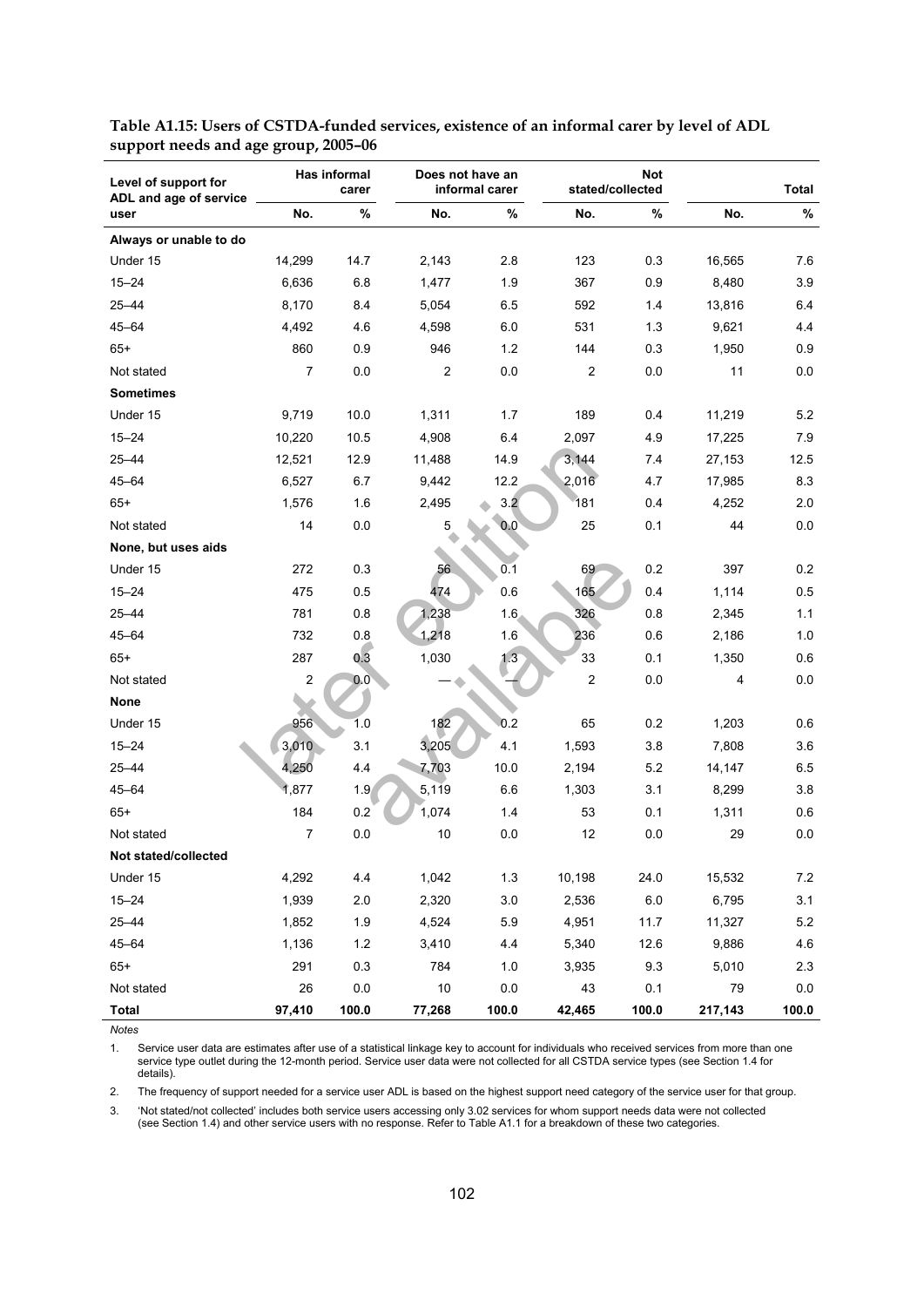|                                             | Lives alone |       | family        | <b>Lives with</b> |        | Lives with<br>others |        | Not stated/<br>not collected | <b>Total</b> |       |
|---------------------------------------------|-------------|-------|---------------|-------------------|--------|----------------------|--------|------------------------------|--------------|-------|
| <b>Frequency of support</b><br>needed       | No.         | %     | No.           | %                 | No.    | %                    | No.    | %                            | No.          | %     |
| <b>ADL</b>                                  |             |       |               |                   |        |                      |        |                              |              |       |
| Always or unable to do                      | 2,376       | 9.3   | 31,821        | 26.7              | 15,136 | 39.5                 | 1,110  | 3.2                          | 50,443       | 23.2  |
| Sometimes                                   | 11,850      | 46.6  | 46,319        | 38.9              | 14,994 | 39.2                 | 4,715  | 13.7                         | 77,878       | 35.9  |
| None, but uses aids                         | 1,931       | 7.6   | 4,070         | 3.4               | 847    | 2.2                  | 548    | 1.6                          | 7,396        | 3.4   |
| None                                        | 6,772       | 26.6  | 17,941        | 15.1              | 4,789  | 12.5                 | 3,295  | 9.6                          | 32,797       | 15.1  |
| Not stated/not collected/<br>not applicable | 2,495       | 9.8   | 18,909        | 15.9              | 2,513  | 6.6                  | 24,712 | 71.9                         | 48,629       | 22.4  |
| Total                                       | 25,424      | 100.0 | 119,060       | 100.0             | 38,279 | 100.0                | 34,380 | 100.0                        | 217,143      | 100.0 |
| <b>AIL</b>                                  |             |       |               |                   |        |                      |        |                              |              |       |
| Always or unable to do                      | 3,747       | 14.7  | 36,362        | 30.5              | 18,390 | 48.0                 | 1,419  | 4.1                          | 59,918       | 27.6  |
| Sometimes                                   | 15,347      | 60.4  | 51,954        | $43.6^{\circ}$    | 14,994 | 39.2                 | 6,341  | 18.4                         | 88,636       | 40.8  |
| None, but uses aids                         | 893         | 3.5   | 1,965         | 1.7               | 402    | 1.1                  | 188    | 0.5                          | 3,448        | 1.6   |
| None                                        | 2,835       | 11.2  | 8,824         | 7.4               | 1,731  | 4.5                  | 1,265  | 3.7                          | 14,655       | 6.7   |
| Not stated/not collected/<br>not applicable | 2,602       | 10.2  | 19,955        | 16.8              | 2,762  | 7.2 <sup>2</sup>     | 25,167 | 73.2                         | 50,486       | 23.3  |
| Total                                       | 25,424      | 100.0 | 119,060       | 100.0             | 38,279 | 100.0                | 34,380 | 100.0                        | 217,143      | 100.0 |
| AWEC (5 years and over)                     |             |       |               |                   |        |                      |        |                              |              |       |
| Always or unable to do                      | 6,786       | 26.7  | 39,864        | 36.8              | 23,025 | 60.5                 | 1,903  | 6.2                          | 71,578       | 35.4  |
| Sometimes                                   | 12,740      | 50.1  | 43,176        | 39.9              | 10,632 | 27.9                 | 6,420  | 21.0                         | 72,968       | 36.1  |
| None, but uses aids                         | 1,110       | 4.4   | 2,579         | 2.4               | 411    | 1.1                  | 156    | 0.5                          | 4,256        | 2.1   |
| None                                        | 2,176       | 8.6   | 5,783         | 5.3               | 1,196  | 3.1                  | 684    | 2.2                          | 9,839        | 4.9   |
| Not stated/not collected/<br>not applicable | 2,596       | 10.2  | 16,827        | 15.5              | 2,785  | 7.3                  | 21,414 | 70.0                         | 43,622       | 21.6  |
| Total                                       | 25,408      |       | 100.0 108,229 | 100.0             | 38,049 | 100.0                | 30,577 | 100.0                        | 202,263      | 100.0 |

**Table A1.16: Users of CSTDA-funded services, living arrangements by frequency of need for support for activities of daily living (ADL), activities of independent living (AIL) and activities of work, education and community living (AWEC), 2005–06** 

*Notes* 

1. Service user data are estimates after use of a statistical linkage key to account for individuals who received services from more than one service type outlet during the 12-month period. Column totals may not be the sum of components because individuals may have accessed more than one service type during the 12-month period. Service user data were not collected for all CSTDA service types (see Section 1.4 for details).

2. 'Not stated/not collected' includes both service users accessing only 3.02 services for whom living arrangement data were not collected (see Section 1.4) and other service users with no response. Refer to Table A1.1 for a breakdown of these two categories.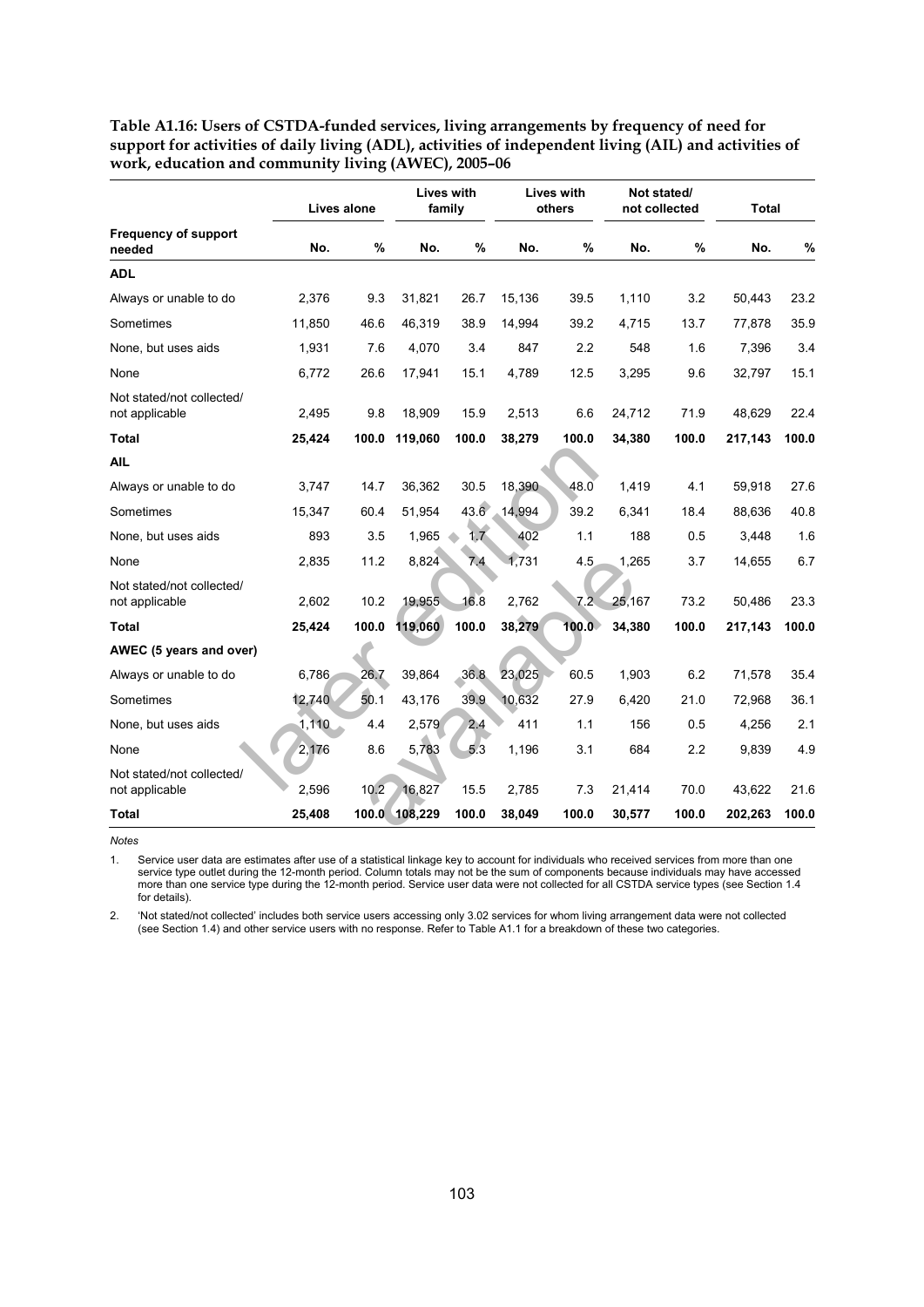| <b>Residential setting</b>          | Intellectual/<br>learning | Physical/<br>diverse | <b>Acquired</b><br>brain injury | Sensory/<br>speech | <b>Psychiatric</b> | Not stated/<br>collected | <b>Total</b> |
|-------------------------------------|---------------------------|----------------------|---------------------------------|--------------------|--------------------|--------------------------|--------------|
| Private residence                   | 67.424                    | 28,220               | 5.829                           | 12.537             | 21.580             | 12.774                   | 148.364      |
| Domestic-scale<br>supported         | 11.506                    | 1.257                | 446                             | 289                | 573                | 266                      | 14,337       |
| Supported<br>accommodation facility | 7.012                     | 976                  | 635                             | 169                | 1.236              | 126                      | 10.154       |
| Other                               | 2.561                     | 1.072                | 842                             | 1.063              | 3.574              | 417                      | 9,529        |
| Not stated                          | 3.712                     | 6.658                | 502                             | 1.019              | 3.101              | 19.767                   | 34,759       |
| <b>Total</b>                        | 92.215                    | 38,183               | 8.254                           | 15.077             | 30.064             | 33.350                   | 217,143      |

#### **Table A1.17: Users of CSTDA-funded services, reported primary disability group by residential setting, 2005–06**

*Notes* 

1. Service user data are estimates after use of a statistical linkage key to account for individuals who received services from more than one service type outlet during the 12-month period. Service user data were not collected for all CSTDA service types (see Section 1.4 for details).

| Table A1.18: Users of CSTDA-funded services reporting a primary or 'other significant' disability of |                                                                                                                        |  |  |
|------------------------------------------------------------------------------------------------------|------------------------------------------------------------------------------------------------------------------------|--|--|
| autism by age and sex, 2005-06                                                                       | <u>a serie de la provincia de la provincia de la provincia de la provincia de la provincia de la provincia de la p</u> |  |  |

| 2.<br>'Not stated/ collected' includes both service users accessing only 3.02 services for whom support needs data were not collected<br>(see Section 1.4) and other service users with no response. Refer to Table A1.1 for a breakdown of these two categories. |            |                       |                                           |                                  |                       |                                           |                                  |        |  |  |
|-------------------------------------------------------------------------------------------------------------------------------------------------------------------------------------------------------------------------------------------------------------------|------------|-----------------------|-------------------------------------------|----------------------------------|-----------------------|-------------------------------------------|----------------------------------|--------|--|--|
| Table A1.18: Users of CSTDA-funded services reporting a primary or 'other significant' disability of<br>autism by age and sex, 2005-06                                                                                                                            |            |                       |                                           |                                  |                       |                                           |                                  |        |  |  |
|                                                                                                                                                                                                                                                                   |            | <b>Males</b>          |                                           |                                  |                       | <b>Females</b>                            |                                  |        |  |  |
|                                                                                                                                                                                                                                                                   | Age groups | Primary<br>disability | <b>Other</b><br>significant<br>disability | <b>Total reporting</b><br>autism | Primary<br>disability | <b>Other</b><br>significant<br>disability | <b>Total reporting</b><br>autism | Total  |  |  |
| $0 - 4$                                                                                                                                                                                                                                                           |            | 909                   | 194                                       | 1,103                            | 191                   | 49                                        | 240                              | 1,343  |  |  |
| $5 - 9$                                                                                                                                                                                                                                                           |            | 2,440                 | 706                                       | 3,146                            | 500                   | 187                                       | 687                              | 3,833  |  |  |
| $10 - 14$                                                                                                                                                                                                                                                         |            | 1,841                 | 776                                       | 2,617                            | 365                   | 232                                       | 597                              | 3,214  |  |  |
| $15 - 19$                                                                                                                                                                                                                                                         |            | 1,670                 | 876                                       | 2,546                            | 325                   | 250                                       | 575                              | 3,121  |  |  |
| $20 - 24$                                                                                                                                                                                                                                                         |            | 1,040                 | 713                                       | 1,753                            | 232                   | 262                                       | 494                              | 2,247  |  |  |
| $25 - 29$                                                                                                                                                                                                                                                         |            | 449                   | 496                                       | 945                              | 127                   | 173                                       | 300                              | 1,245  |  |  |
| $30 - 34$                                                                                                                                                                                                                                                         |            | 256                   | 394                                       | 650                              | 70                    | 156                                       | 226                              | 876    |  |  |
| $35 - 39$                                                                                                                                                                                                                                                         |            | 144                   | 316                                       | 460                              | 37                    | 131                                       | 168                              | 628    |  |  |
| $40 - 44$                                                                                                                                                                                                                                                         |            | 109                   | 234                                       | 343                              | 29                    | 87                                        | 116                              | 459    |  |  |
| $45 - 49$                                                                                                                                                                                                                                                         |            | 56                    | 168                                       | 224                              | 15                    | 70                                        | 85                               | 309    |  |  |
| $50+$                                                                                                                                                                                                                                                             |            | 61                    | 226                                       | 287                              | 34                    | 100                                       | 134                              | 421    |  |  |
| <b>Total</b>                                                                                                                                                                                                                                                      |            | 8,977                 | 5,099                                     | 14,076                           | 1,926                 | 1,697                                     | 3,623                            | 17,713 |  |  |

*Notes* 

1. Service user data are estimates after use of a statistical linkage key to account for individuals who received services from more than one service type outlet during the 12-month period. Column totals may not be the sum of components because individuals may have accessed services in more than one service group over the 12-month period. Service user data were not collected for all CSTDA service types (see Section 1.4 for details).

2. Totals include 14 service users whose sex was 'not stated' and 5 service users whose age was 'not stated'.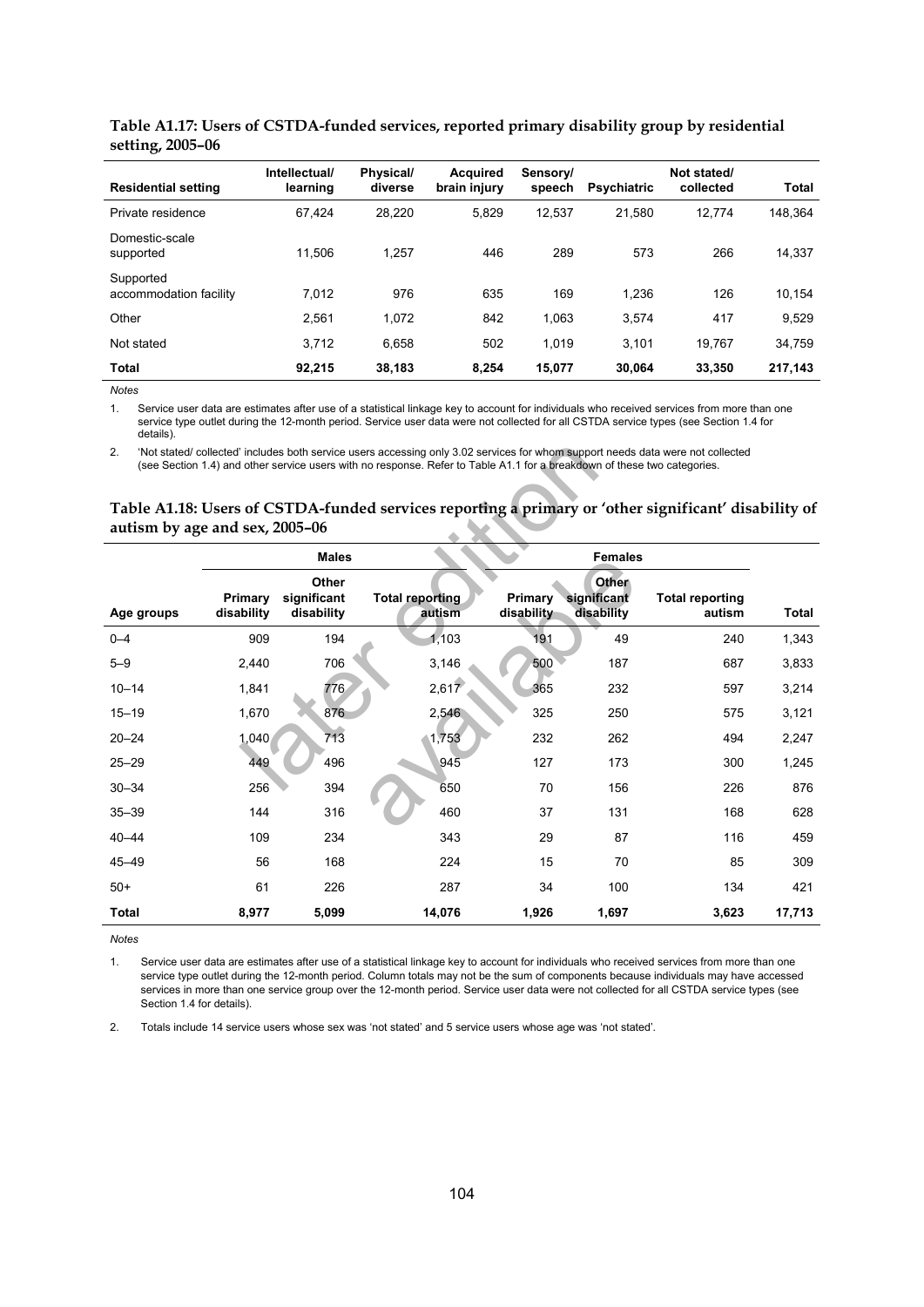| Service type                 | <b>Total staff hours</b> | Number of service users | Mean staff hours per service user |
|------------------------------|--------------------------|-------------------------|-----------------------------------|
| Institutions and group homes | 599,927                  | 16.475                  | 36.4                              |
| In-home support              | 304,319                  | 20.291                  | 15.0                              |
| Community support            | 124,262                  | 20.291                  | 6.1                               |
| Community access             | 217,423                  | 47,738                  | 4.6                               |
| Respite                      | 102,177                  | 27,319                  | 3.7                               |
| Employment                   | 248.454                  | 73.157                  | 3.4                               |
| Total                        | 599.927                  | 16,475                  | 36.4                              |

**Table A1.19: CSTDA-funded service type outlets, mean staff hours in the reference week per service user by service type, 2005–06** 

*Notes* 

1. Service user data are estimates after use of a statistical linkage key to account for individuals who received services from more than one service type outlet during the 12-month period. Service user data were not collected for all CSTDA service types (see Section 1.4 for details).

2. A service type outlet may, in some cases, represent two or more locations that provide the same service type. (See Section 1.4 for discussion of the definition of 'service type outlet').

3. 'Institutions and group homes' refers to service types 1.01–1.04. 'In-home support' refers to service users accessing service types 1.05–1.08.

later edition **Priders**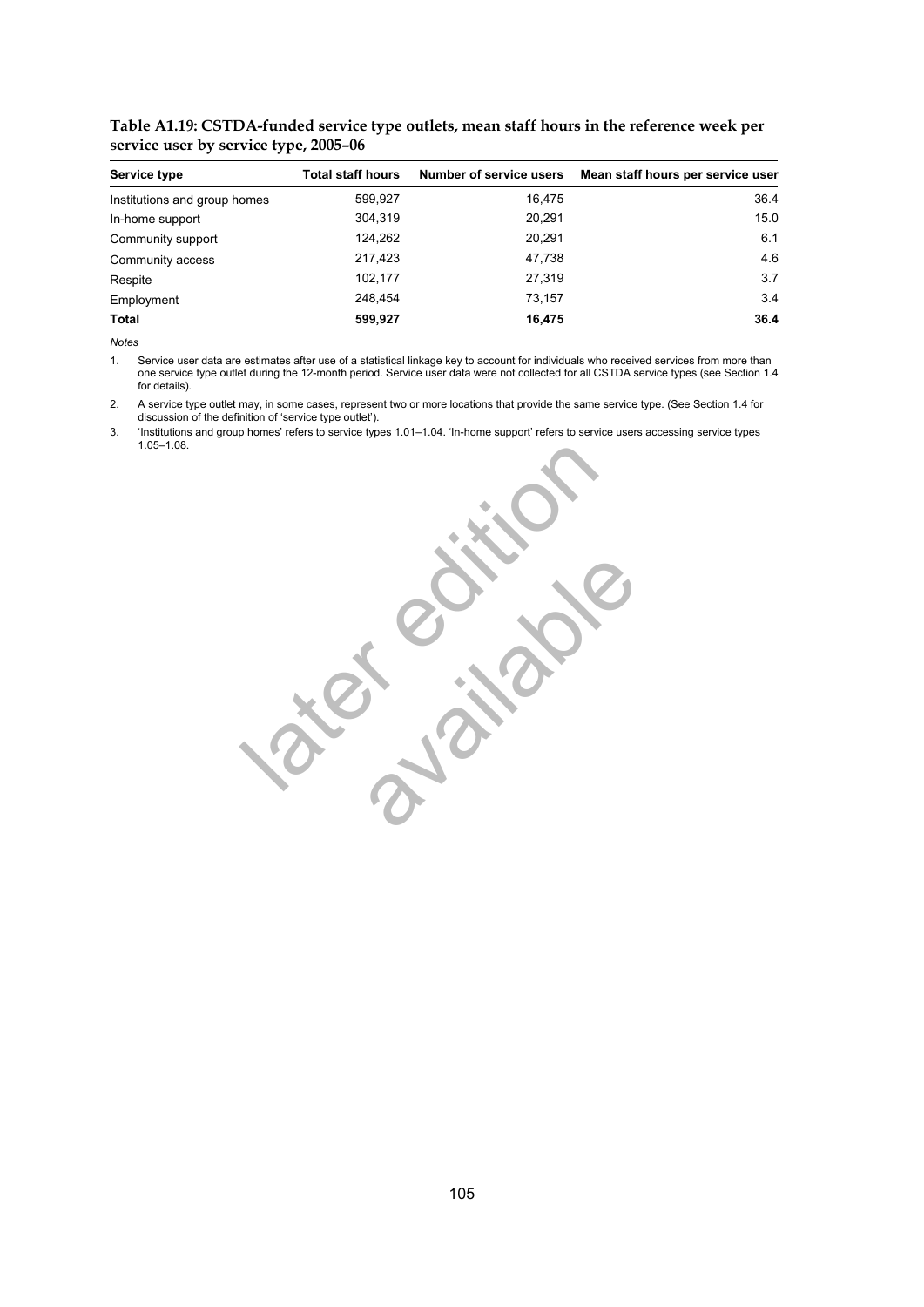# **Appendix 2: Trend tables**

**Table A2.1: Number and proportion of CSTDA-funded accommodation service users accessing accommodation service types, 2003–04 to 2005–06** 

| Service type                   |                                                                                                                                                                                                                                                                                                                                                                 | 2003-04  | 2004-05                                                                                                                                     | 2005-06 |  |  |  |  |
|--------------------------------|-----------------------------------------------------------------------------------------------------------------------------------------------------------------------------------------------------------------------------------------------------------------------------------------------------------------------------------------------------------------|----------|---------------------------------------------------------------------------------------------------------------------------------------------|---------|--|--|--|--|
|                                |                                                                                                                                                                                                                                                                                                                                                                 |          | <b>Number of service users</b>                                                                                                              |         |  |  |  |  |
| Institutions/hostels           |                                                                                                                                                                                                                                                                                                                                                                 | 5,311    | 5,071                                                                                                                                       | 5,061   |  |  |  |  |
| Group homes                    |                                                                                                                                                                                                                                                                                                                                                                 | 11,308   | 10,722                                                                                                                                      | 11,414  |  |  |  |  |
| In-home support                |                                                                                                                                                                                                                                                                                                                                                                 | 17,829   | 19,242                                                                                                                                      | 20,291  |  |  |  |  |
| <b>Total services provided</b> |                                                                                                                                                                                                                                                                                                                                                                 | 34,448   | 35,035                                                                                                                                      | 36,766  |  |  |  |  |
| Total service users            |                                                                                                                                                                                                                                                                                                                                                                 | 33,175   | 33,787                                                                                                                                      | 35,566  |  |  |  |  |
|                                |                                                                                                                                                                                                                                                                                                                                                                 | Per cent |                                                                                                                                             |         |  |  |  |  |
| Institutions/Hostels           |                                                                                                                                                                                                                                                                                                                                                                 | 15.4     | 14.5                                                                                                                                        | 13.8    |  |  |  |  |
| Group homes                    |                                                                                                                                                                                                                                                                                                                                                                 | 32.8     | 30.6                                                                                                                                        | 31.0    |  |  |  |  |
| In-home support                |                                                                                                                                                                                                                                                                                                                                                                 | 51.8     | 54.9                                                                                                                                        | 55.2    |  |  |  |  |
| <b>Total</b>                   |                                                                                                                                                                                                                                                                                                                                                                 | 100.0    | 100.0                                                                                                                                       | 100.0   |  |  |  |  |
| <b>Notes</b>                   |                                                                                                                                                                                                                                                                                                                                                                 |          |                                                                                                                                             |         |  |  |  |  |
| 1.                             |                                                                                                                                                                                                                                                                                                                                                                 |          | Within 'total services provided', service users who have used multiple services are counted once for each service type used.                |         |  |  |  |  |
| 2.<br>types 1.05-1.08.         |                                                                                                                                                                                                                                                                                                                                                                 |          | 'Institutions/hostels' refers to service types 1.01-1.03, 'Group homes' refers to service type 1.04 and 'In-home support' refers to service |         |  |  |  |  |
| 3.                             | For 'total service users,' a statistical linkage key was used to account for individuals who received services from more than one service type<br>outlet during the 12-month period. Total for all service groups may not be the sum of components because individuals may have accessed<br>services from more than one service group over the 12-month period. |          |                                                                                                                                             |         |  |  |  |  |

3. For 'total service users,' a statistical linkage key was used to account for individuals who received services from more than one service type outlet during the 12-month period. Total for all service groups may not be the sum of components because individuals may have accessed services from more than one service group over the 12-month period. The have used multiple services are counted once for each<br>
1-1.03, 'Group homes' refers to service type 1.04 and 'in-<br>
y was used to account for individuals who received service<br>
service groups may not be the sum of compon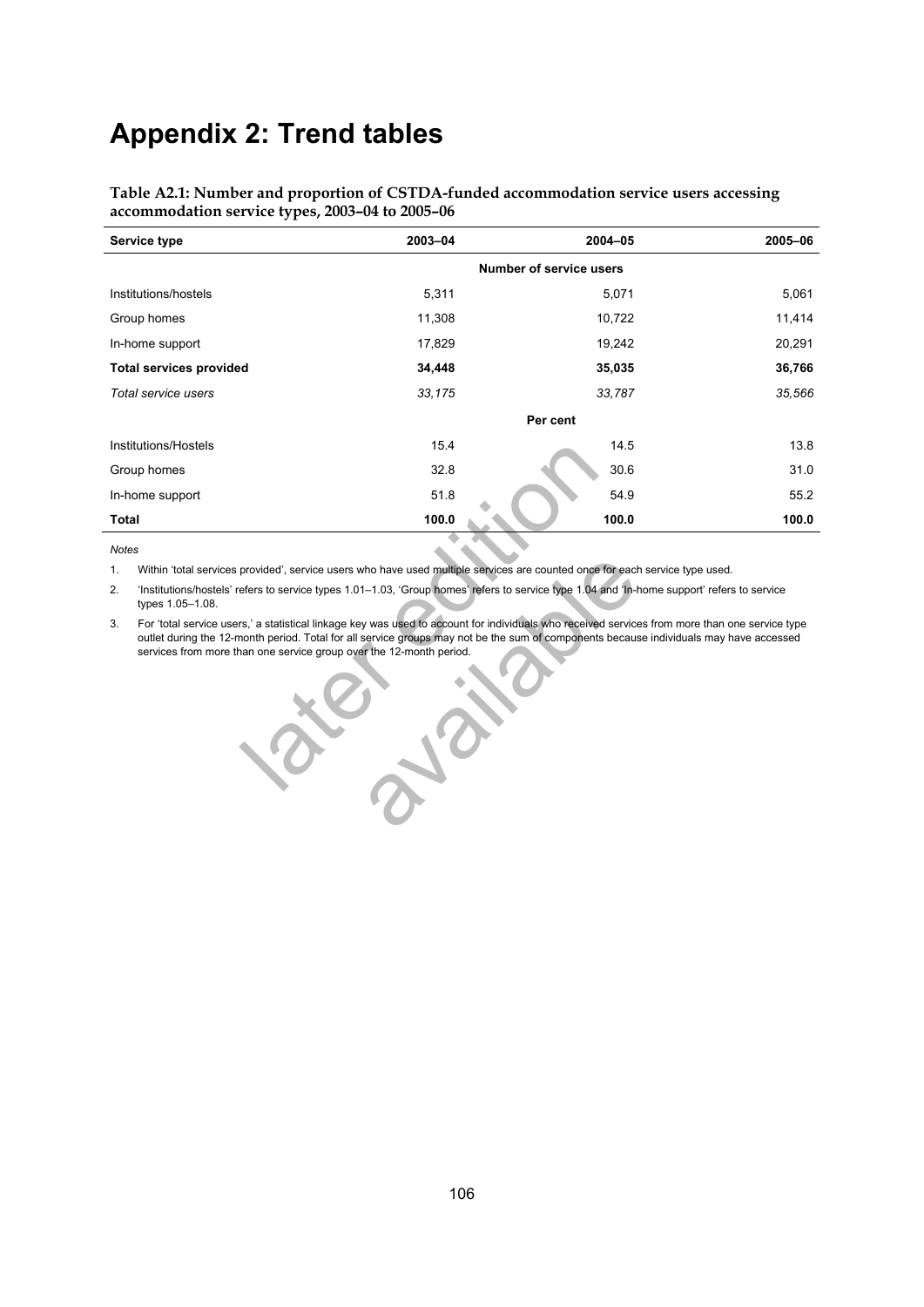|              | Service group                                                                                                                                                                                                                                                                                    | <b>Males</b> | <b>Females</b> | All service users |
|--------------|--------------------------------------------------------------------------------------------------------------------------------------------------------------------------------------------------------------------------------------------------------------------------------------------------|--------------|----------------|-------------------|
|              |                                                                                                                                                                                                                                                                                                  |              | 2003-04        |                   |
|              | Accommodation support                                                                                                                                                                                                                                                                            | 39.7         | 42.3           | 40.9              |
|              | Community support                                                                                                                                                                                                                                                                                | 15.5         | 23.4           | 18.4              |
|              | Community access                                                                                                                                                                                                                                                                                 | 34.5         | 38.3           | 36.0              |
|              | Respite                                                                                                                                                                                                                                                                                          | 18.0         | 22.6           | 19.8              |
|              | Employment                                                                                                                                                                                                                                                                                       | 33.1         | 33.8           | 33.3              |
|              | All services                                                                                                                                                                                                                                                                                     | 28.6         | 33.1           | 30.4              |
|              |                                                                                                                                                                                                                                                                                                  |              | 2004-05        |                   |
|              | Accommodation support                                                                                                                                                                                                                                                                            | 40.7         | 43.0           | 41.7              |
|              | Community support                                                                                                                                                                                                                                                                                | 17.9         | 30.5           | 20.0              |
|              | Community access                                                                                                                                                                                                                                                                                 | 35.9         | 39.6           | 37.5              |
|              | Respite                                                                                                                                                                                                                                                                                          | 18.6         | 23.2           | 20.4              |
|              | Employment                                                                                                                                                                                                                                                                                       | 33.1         | 34.2           | 33.5              |
| All services |                                                                                                                                                                                                                                                                                                  | 29.4         | 35.1           | 30.9              |
|              |                                                                                                                                                                                                                                                                                                  |              | 2005-06        |                   |
|              | Accommodation support                                                                                                                                                                                                                                                                            | 41.1         | 43.4           | 42.2              |
|              | Community support                                                                                                                                                                                                                                                                                | 16.2         | 29.5           | 20.3              |
|              | Community access                                                                                                                                                                                                                                                                                 | 36.3         | 40.0           | 37.9              |
|              | Respite                                                                                                                                                                                                                                                                                          | 19.2         | 24.5           | 21.3              |
|              | Employment                                                                                                                                                                                                                                                                                       | 33.4         | 35.0           | 34.0              |
|              | <b>All services</b>                                                                                                                                                                                                                                                                              | 28.7         | 35.3           | 31.4              |
| <b>Notes</b> |                                                                                                                                                                                                                                                                                                  |              |                |                   |
| 1.           | Service user data are estimates after use of a statistical linkage key to account for individuals who received services from more than one<br>service type outlet during the 12-month period. Service user data were not collected for all CSTDA service types (see Section 1.4 for<br>details). |              |                |                   |
| 2.           | 'All service users' includes median ages for 174 service users missing sex data in 2003-04; 5,760 service users missing sex data in 2004-<br>05; and 936 service users missing sex data in 2005-06.                                                                                              |              |                |                   |
| 3.           | Service users with missing age who responded 'child aged under 5 years (not applicable)' to the communication method data item were<br>included in the median age calculations as aged 2.5 years.                                                                                                |              |                |                   |
|              |                                                                                                                                                                                                                                                                                                  |              |                |                   |

#### **Table A2.2: Users of CSTDA-funded services, median age (years) by sex and service group, 2003–04 and 2005–06**

*Notes*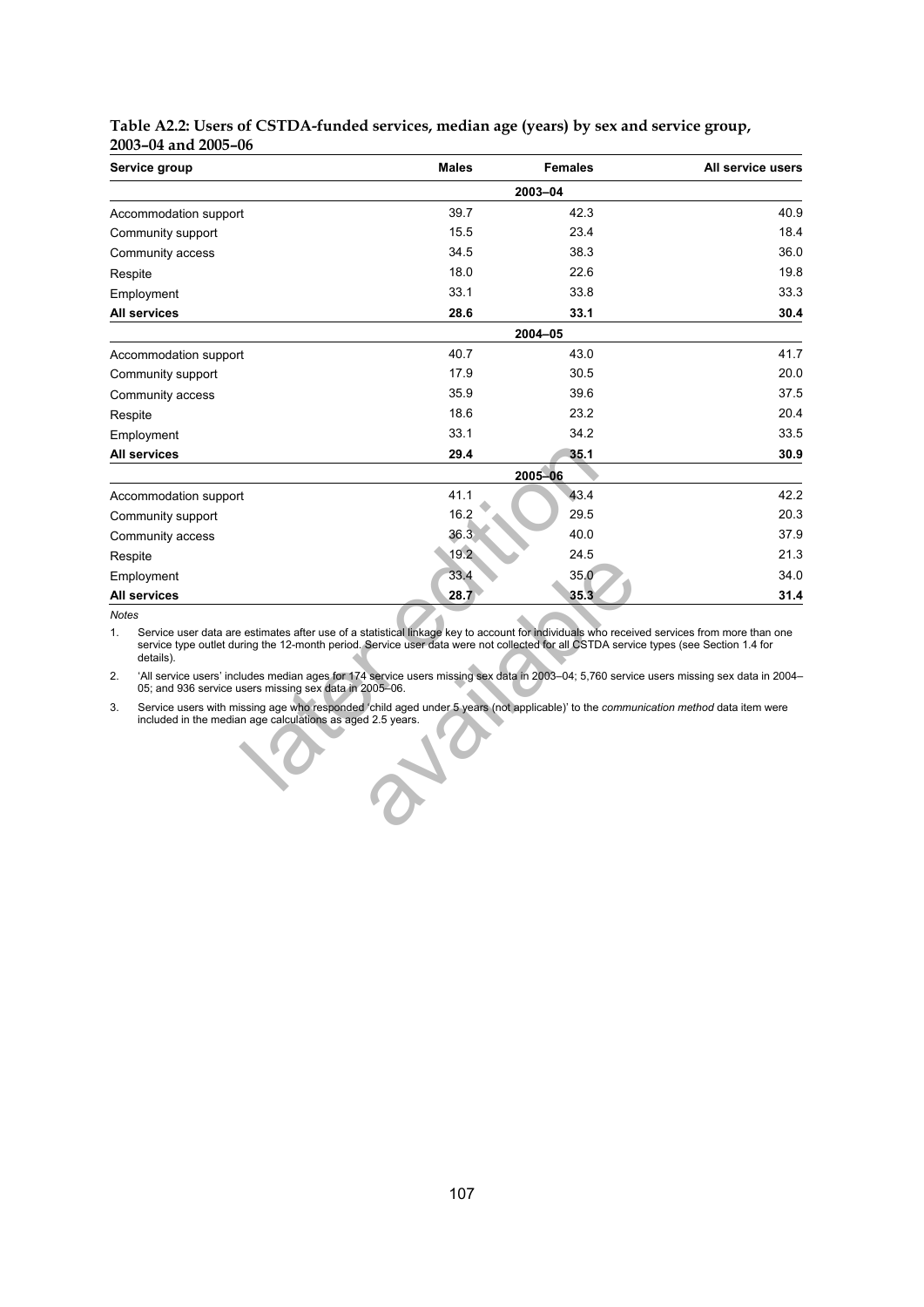|                       | 2003-04                                      | $2004 - 05$                                  | 2005-06                                      |
|-----------------------|----------------------------------------------|----------------------------------------------|----------------------------------------------|
|                       |                                              | Number of service users                      |                                              |
| Accommodation support | 33,175                                       | 33,787                                       | 35,556                                       |
| Community support     | 78,847                                       | 92,610                                       | 96,664                                       |
| Community access      | 47,636                                       | 44,166                                       | 47,738                                       |
| Respite               | 20,547                                       | 23,951                                       | 27,319                                       |
| Employment            | 64,281                                       | 64,835                                       | 73,157                                       |
|                       | Percentage change<br>between 03-04 and 04-05 | Percentage change<br>between 04-05 and 05-06 | Percentage change<br>between 03-04 and 05-06 |
| Accommodation support | 1.8                                          | 5.2                                          | 7.2                                          |
| Community support     | 17.5                                         | 4.4                                          | 22.6                                         |
| Community access      | $-7.3$                                       | 8.1                                          | 0.2                                          |
| Respite               | 16.6                                         | 14.1                                         | 33.0                                         |
| Employment            | 0.9                                          | 12.8                                         | 13.8                                         |
|                       |                                              |                                              |                                              |

#### **Table A2.3: Numbers and percentage changes in service user counts between 2003–04 and 2005–06, by service group**

*Notes* 

1. Service user data are estimates after use of a statistical linkage key to account for individuals who received services from more than one service type outlet during the 12-month period. Totals for Australia may not be the sum of the components because individuals may have accessed services in more than one state or territory during the 12-month period. Service group totals may not be the sum of service components because individuals may have accessed more than one service type outlet from a service group over the 12-month period. Grand totals may not be the sum of service group components because individuals may have accessed more than one service group over the 12-month period. 16.6<br>
16.6<br>
11.3<br>
16.6<br>
14.1<br>
0.9<br>
estimates after use of a statistical linkage key to account for individuals who receiving the 12-month period. Totals for Australia may not be the sum of the component<br>
incividuals may ha method during the 12-month period. Service group totals meased more than one service type outlet from a service group components because individuals may have accessed<br>TDA service types (see Section 1.4 for details).<br>ased t

2. Service user data were not collected for all CSTDA service types (see Section 1.4 for details).

3. 'Open and supported' employment services ceased to be operational from 1 December 2004.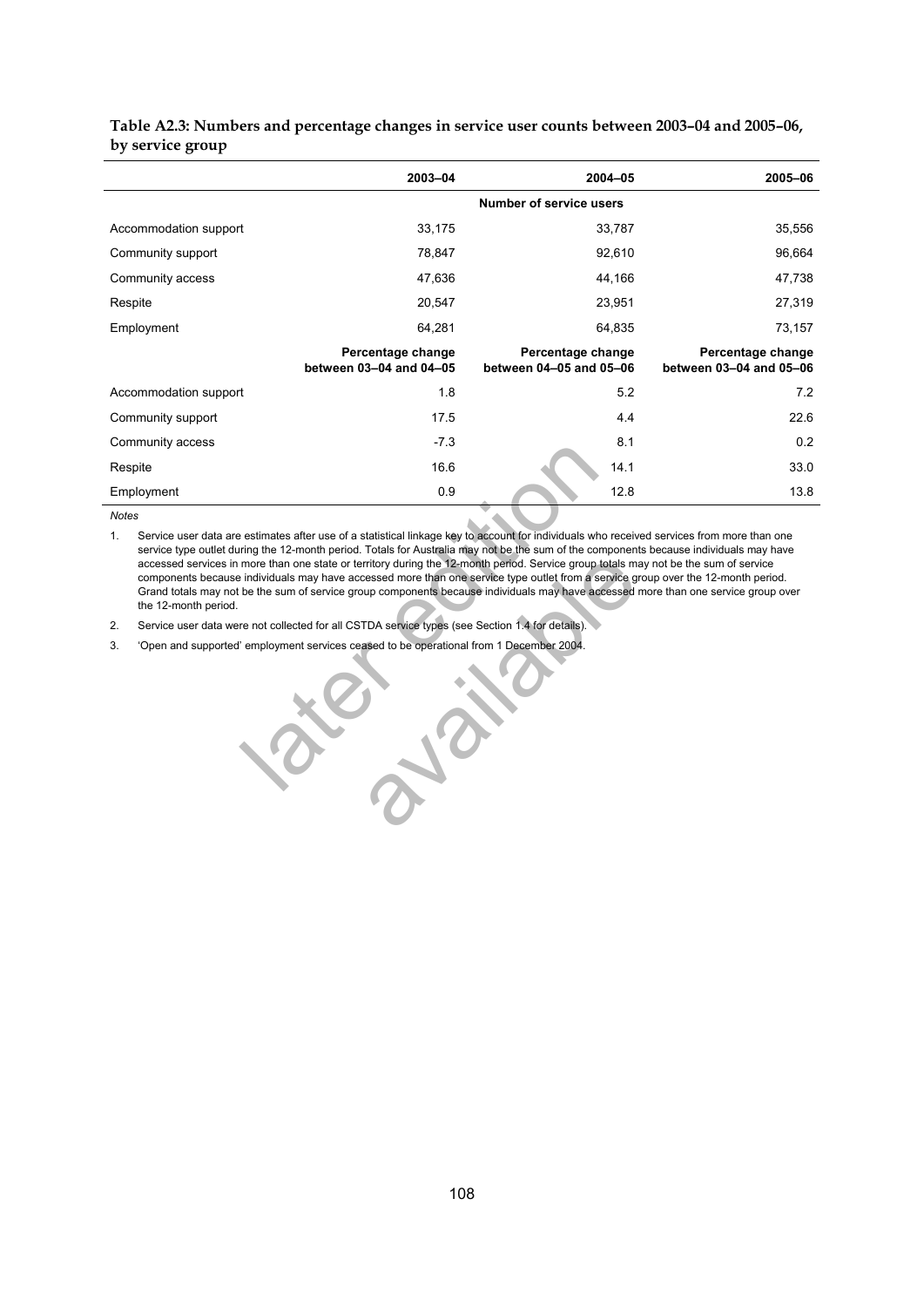|                                                                                                                                                                                                                                                                                                                                                                                                                                                                                                                                                                                                                                                               |              | 2003-04                            | 2004-05      |                                    | 2005-06      |                                    |  |
|---------------------------------------------------------------------------------------------------------------------------------------------------------------------------------------------------------------------------------------------------------------------------------------------------------------------------------------------------------------------------------------------------------------------------------------------------------------------------------------------------------------------------------------------------------------------------------------------------------------------------------------------------------------|--------------|------------------------------------|--------------|------------------------------------|--------------|------------------------------------|--|
| Primary disability group                                                                                                                                                                                                                                                                                                                                                                                                                                                                                                                                                                                                                                      | No.          | % of total<br>excluding<br>missing | No.          | % of total<br>excluding<br>missing | No.          | % of total<br>excluding<br>missing |  |
| Intellectual                                                                                                                                                                                                                                                                                                                                                                                                                                                                                                                                                                                                                                                  | 71,701       | 42.1                               | 70.614       | 42.5                               | 72,226       | 39.3                               |  |
| Specific learning/ADD                                                                                                                                                                                                                                                                                                                                                                                                                                                                                                                                                                                                                                         | 5,699        | 3.3                                | 5,864        | 3.5                                | 4,571        | 2.5                                |  |
| Autism                                                                                                                                                                                                                                                                                                                                                                                                                                                                                                                                                                                                                                                        | 8,249        | 4.8                                | 8,759        | 5.3                                | 10,912       | 5.9                                |  |
| Physical                                                                                                                                                                                                                                                                                                                                                                                                                                                                                                                                                                                                                                                      | 24.785       | 14.6                               | 26,303       | 15.8                               | 25,712       | 14.0                               |  |
| ABI                                                                                                                                                                                                                                                                                                                                                                                                                                                                                                                                                                                                                                                           | 7.917        | 4.7                                | 8.017        | 4.8                                | 8.254        | 4.5                                |  |
| Neurological                                                                                                                                                                                                                                                                                                                                                                                                                                                                                                                                                                                                                                                  | 10,081       | 5.9                                | 12,286       | 7.4                                | 12,471       | 6.8                                |  |
| Deafblind                                                                                                                                                                                                                                                                                                                                                                                                                                                                                                                                                                                                                                                     | 512          | 0.3                                | 1,705        | 1.0                                | 536          | 0.3                                |  |
| Vision                                                                                                                                                                                                                                                                                                                                                                                                                                                                                                                                                                                                                                                        | 9.245        | 5.4                                | 5,450        | 3.3                                | 6,105        | 3.3                                |  |
| Hearing                                                                                                                                                                                                                                                                                                                                                                                                                                                                                                                                                                                                                                                       | 5,440        | 3.2                                | 5,152        | 3.1                                | 6,646        | 3.6                                |  |
| Speech                                                                                                                                                                                                                                                                                                                                                                                                                                                                                                                                                                                                                                                        | 1,303        | 0.8                                | 1,508        | 0.9                                | 1,790        | 1.0                                |  |
| Psychiatric                                                                                                                                                                                                                                                                                                                                                                                                                                                                                                                                                                                                                                                   | 15,559       | 9.1                                | 16,018       | 9.6                                | 30,064       | 16.4                               |  |
| Developmental delay                                                                                                                                                                                                                                                                                                                                                                                                                                                                                                                                                                                                                                           | 9,728        | 5.7                                | 4,615        | 2.8                                | 4,506        | 2.5                                |  |
| Not stated                                                                                                                                                                                                                                                                                                                                                                                                                                                                                                                                                                                                                                                    | 17,587       |                                    | 34,202       |                                    | 33,350       |                                    |  |
| <b>Total</b>                                                                                                                                                                                                                                                                                                                                                                                                                                                                                                                                                                                                                                                  | 187,806      |                                    | 200,493      |                                    | 217,143      |                                    |  |
| Total excluding missing                                                                                                                                                                                                                                                                                                                                                                                                                                                                                                                                                                                                                                       | 170,219      |                                    | 166,291      |                                    | 183,793      |                                    |  |
| Notes<br>Service user data are estimates after use of a statistical linkage key to account for individuals who received services from more than one<br>1.<br>service type outlet during the 12-month period. Service user data were not collected for all CSTDA service types (see Section 1.4).<br>'Not stated/not collected' includes both service users accessing only 3.02 services for whom disability data were not collected<br>2.<br>(see Section 1.4) and other service users with no response. Refer to Table A1.1 for a breakdown of these two categories.<br>Table A2.5: Users of CSTDA services by English Proficiency Group, 2003-04 to 2005-06 |              |                                    |              |                                    |              |                                    |  |
|                                                                                                                                                                                                                                                                                                                                                                                                                                                                                                                                                                                                                                                               |              | $2003 - 04$                        | 2004-05      |                                    | 2005-06      |                                    |  |
| <b>EP Group</b>                                                                                                                                                                                                                                                                                                                                                                                                                                                                                                                                                                                                                                               | <b>Total</b> | $\%$                               | <b>Total</b> |                                    | <b>Total</b> | %                                  |  |
|                                                                                                                                                                                                                                                                                                                                                                                                                                                                                                                                                                                                                                                               |              |                                    |              |                                    |              |                                    |  |

**Table A2.4: Service users of CSTDA-funded services, primary disability group, number and percentage of service users reporting disability group, 2003–04 to 2005–06** 

|  |  | Table A2.5: Users of CSTDA services by English Proficiency Group, 2003-04 to 2005-06 |
|--|--|--------------------------------------------------------------------------------------|
|  |  |                                                                                      |

|                                    |              | $2003 - 04$ |         | $2004 - 05$ |         | 2005-06 |
|------------------------------------|--------------|-------------|---------|-------------|---------|---------|
| <b>EP Group</b>                    | <b>Total</b> | %           | Total   |             | Total   | %       |
| Australia                          | 156,181      | 83.2        | 159,724 | 79.7        | 171.144 | 78.8    |
| <b>English Proficiency Group 1</b> | 5.540        | 2.9         | 6,322   | 3.2         | 6.229   | 2.9     |
| <b>English Proficiency Group 2</b> | 3.385        | 1.8         | 3.693   | 1.8         | 4.646   | 2.1     |
| <b>English Proficiency Group 3</b> | 4,130        | 2.2         | 4,556   | 2.3         | 5.446   | 2.5     |
| <b>English Proficiency Group 4</b> | 1.192        | 0.6         | 1.367   | 0.7         | 1.320   | 0.6     |
| Not stated/not collected           | 17.378       | 9.3         | 24.831  | 12.4        | 28.358  | 13.1    |
| Total                              | 187,806      | 100.0       | 200,493 | 100.0       | 217,143 | 100.0   |

*Notes* 

1. Service user data are estimates after use of a statistical linkage key to account for individuals who received services from more than one service type outlet during the 12-month period. Service user data were not collected for all CSTDA service types (see Section 1.4 for details).

2. 'Not stated/not collected' includes both service users accessing only 3.02 services for whom primary disability and country of birth data were not collected (see Section 1.4) and other service users with no response. Refer to Table A1.1 for a breakdown of these two categories.

*Notes*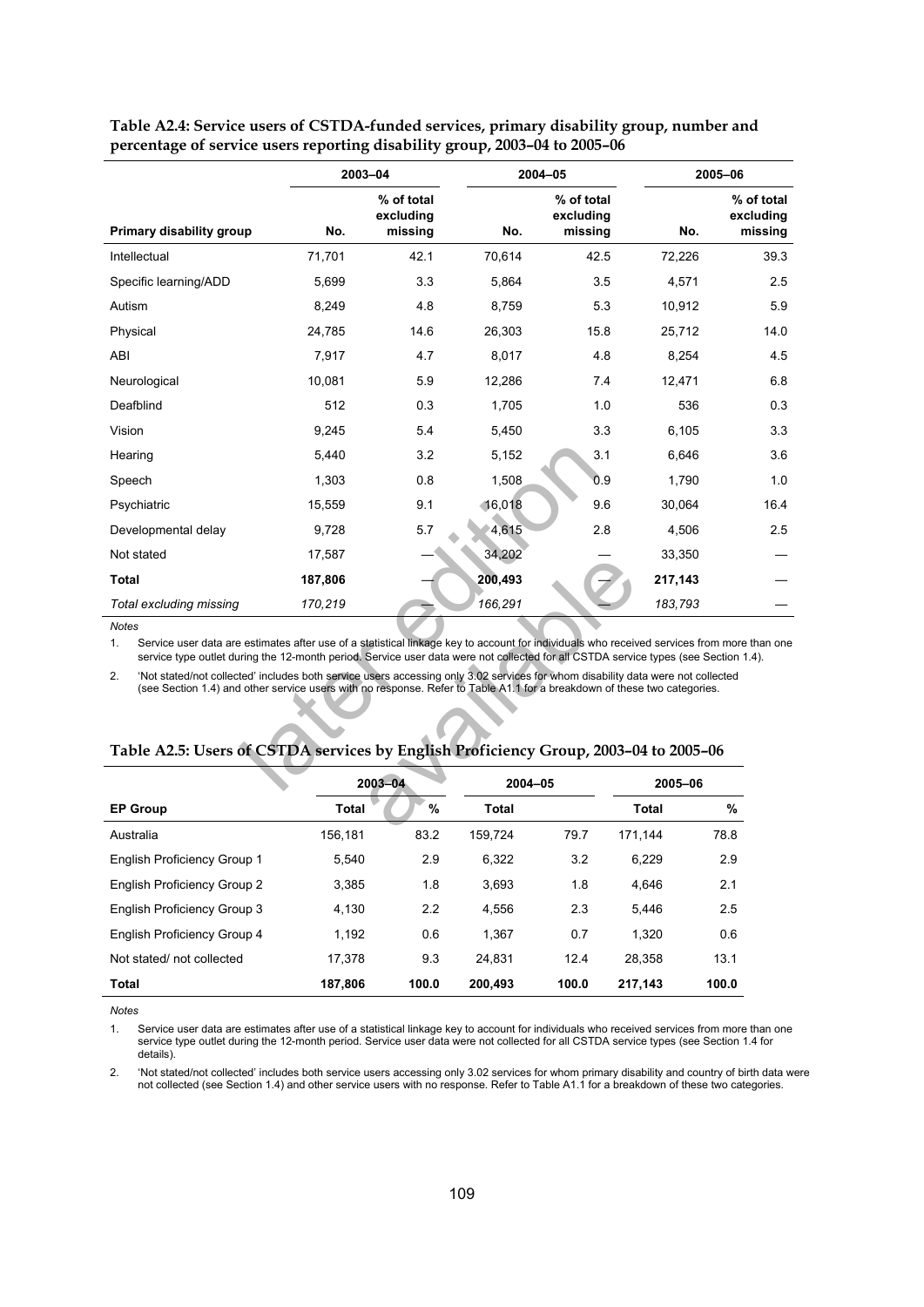#### **Table A2.6. Service users receiving individualised funding, by service group, 2003–04 to 2005–06**

|                       | Per cent receiving individualised funding |             |         |  |
|-----------------------|-------------------------------------------|-------------|---------|--|
| Service group         | 2003-04                                   | $2004 - 05$ | 2005-06 |  |
| Accommodation support | 21.1                                      | 24.8        | 36.8    |  |
| Community support     | 13.9                                      | 15.2        | 20.3    |  |
| Community access      | 15.4                                      | 22.9        | 29.4    |  |
| Respite               | 6.1                                       | 22.9        | 27.8    |  |
| Employment            | 19.6                                      | 26.7        | 100     |  |
| Total                 | 16.6                                      | 17.6        | 43      |  |

*Notes* 

1. Service user data are estimates after use of a statistical linkage key to account for individuals who received services from more than one service type outlet during the 12-month period. Totals for Australia may not be the sum of the components because individuals may have accessed services in more than one state or territory during the 12-month period. Service group totals may not be the sum of service components because individuals may have accessed more than one service type outlet from a service group over the 12-month period. Grand totals may not be the sum of service group components because individuals may have accessed more than one service group over the 12-month period.

### **Table A2.7: Users of CSTDA-funded services, existence of an informal carer, 2003–04 to 2005–06**

|                   | Grand totals may not be the sum of service group components because individuals may have accessed more than one service group over<br>the 12-month period.                                                                                                                                                                                                                                                                                                                                                                                                       |                          |      |                                    |      |                              |      |         |       |
|-------------------|------------------------------------------------------------------------------------------------------------------------------------------------------------------------------------------------------------------------------------------------------------------------------------------------------------------------------------------------------------------------------------------------------------------------------------------------------------------------------------------------------------------------------------------------------------------|--------------------------|------|------------------------------------|------|------------------------------|------|---------|-------|
| 2.                | Service user data were not collected for all CSTDA service types (see Section 1.4 for details).                                                                                                                                                                                                                                                                                                                                                                                                                                                                  |                          |      |                                    |      |                              |      |         |       |
| 3.                | 'Open and supported' employment services ceased to be operational from 1 December 2004.<br>Table A2.7: Users of CSTDA-funded services, existence of an informal carer, 2003-04 to 2005-06                                                                                                                                                                                                                                                                                                                                                                        |                          |      |                                    |      |                              |      |         |       |
|                   |                                                                                                                                                                                                                                                                                                                                                                                                                                                                                                                                                                  | Has an informal<br>carer |      | Does not have an<br>informal carer |      | Not stated/<br>not collected |      | Total   |       |
|                   |                                                                                                                                                                                                                                                                                                                                                                                                                                                                                                                                                                  | No.                      | $\%$ | No.                                | $\%$ | No.                          | $\%$ | No.     | %     |
|                   | 2003-04                                                                                                                                                                                                                                                                                                                                                                                                                                                                                                                                                          | 78,360                   | 41.7 | 72,138                             | 38.4 | 37,308                       | 19.9 | 187,806 | 100.0 |
|                   | 2004-05                                                                                                                                                                                                                                                                                                                                                                                                                                                                                                                                                          | 84,964                   | 42.4 | 74,536                             | 37.2 | 40,993                       | 20.4 | 200,493 | 100.0 |
|                   | 2005-06                                                                                                                                                                                                                                                                                                                                                                                                                                                                                                                                                          | 97,410                   | 44.9 | 77,268                             | 35.6 | 42,465                       | 19.6 | 217,143 | 100.0 |
| Notes<br>1.<br>2. | Service user data are estimates after use of a statistical linkage key to account for individuals who received services from more than one<br>service type outlet during the 12-month period. Service user data were not collected for all CSTDA service types (see Section 1.4 for details.)<br>'Not stated/not collected' includes both service users accessing only 3.02 services for whom informal carer data were not collected (see<br>Section 1.4) and other service users with no response. Refer to Table A1.1 for a breakdown of these two categories. |                          |      |                                    |      |                              |      |         |       |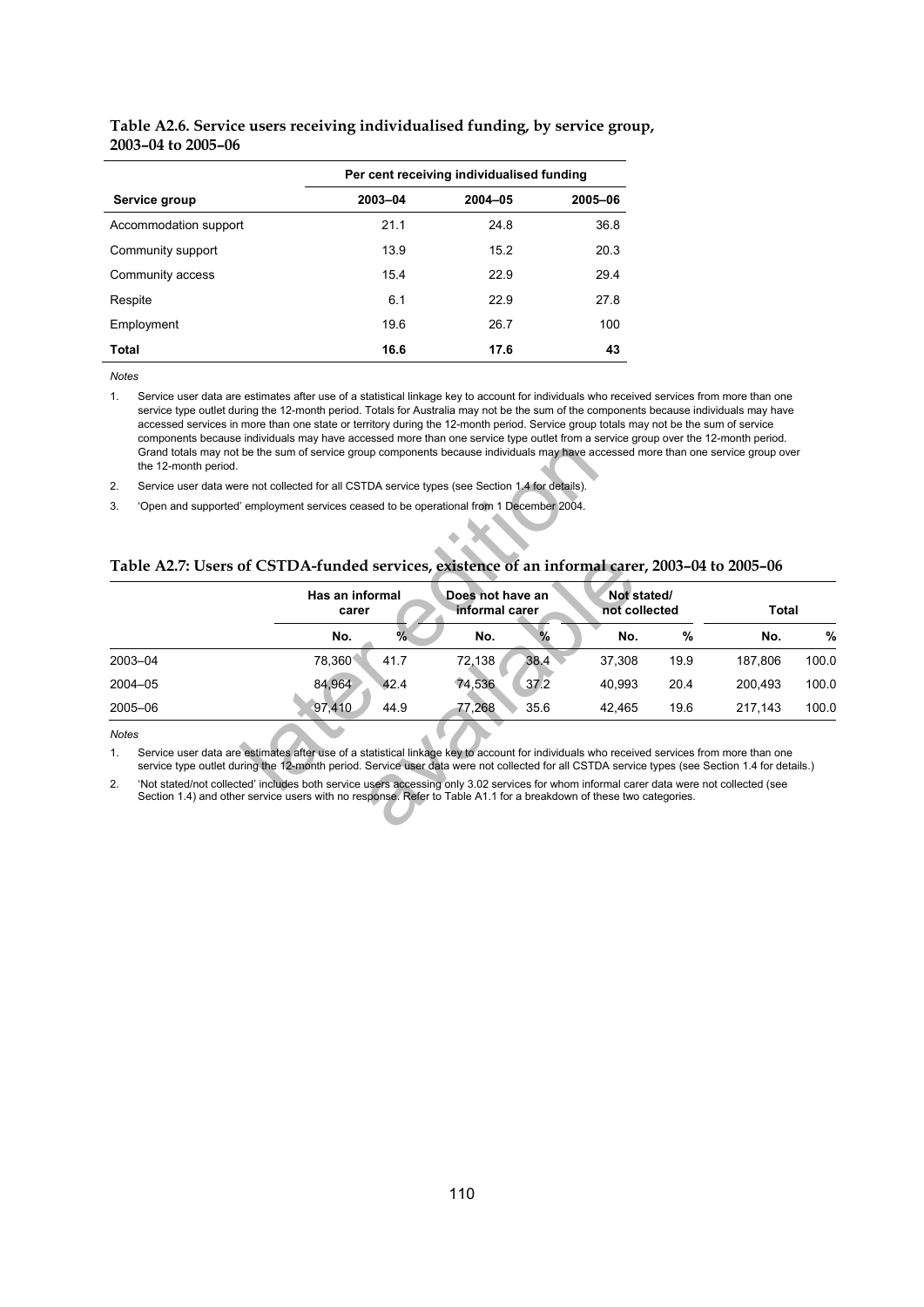# **Appendix 3: CSTDA NMDS 2005–06 collection forms**

The following CSTDA NMDS 2005–06 collection forms were used by service type outlets that did not collect data electronically.

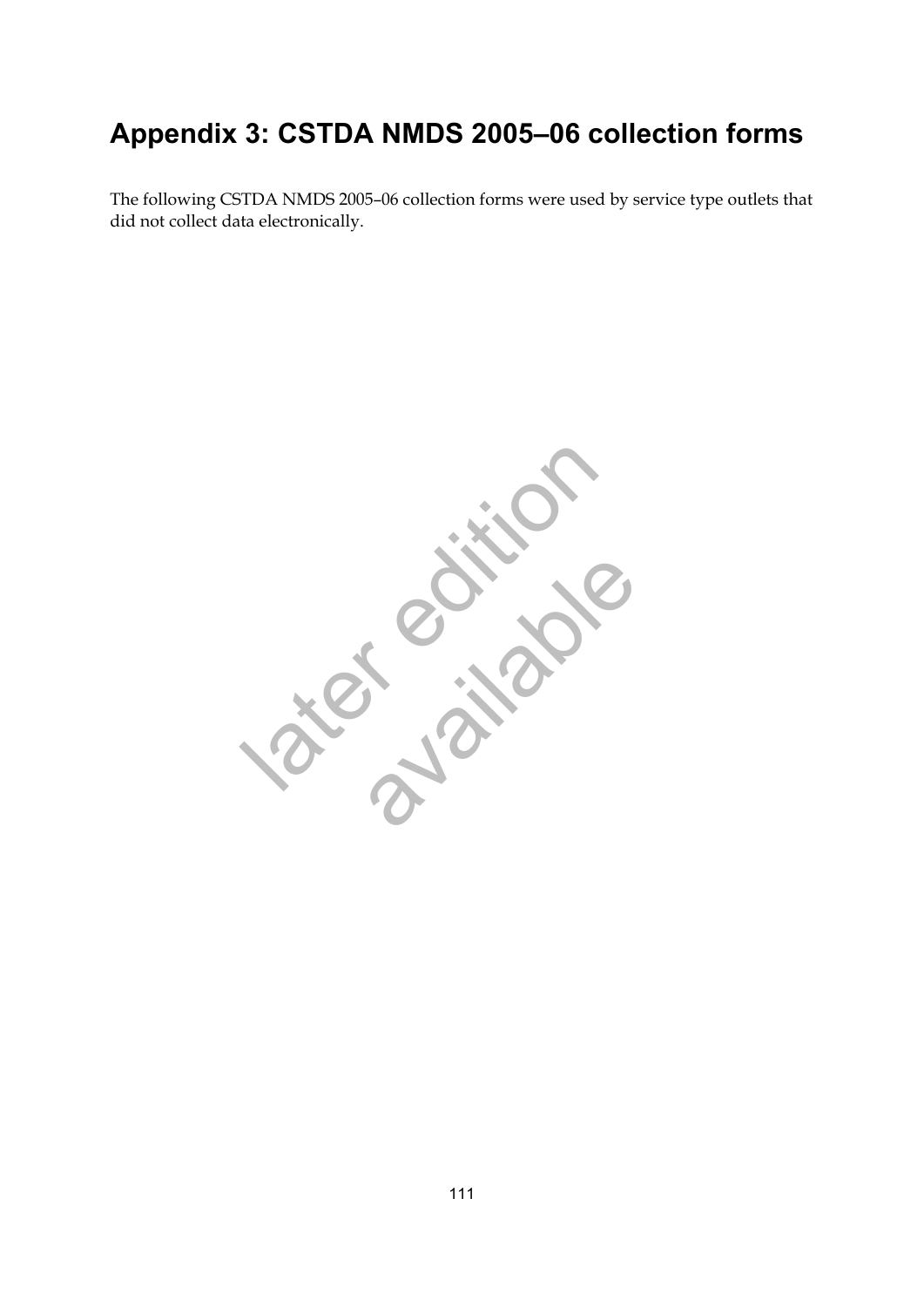# CSTDA**NMDS**

**Commonwealth State/Territory Disability Agreement**<br>*National Minimum Data Set Collection* 

### *Service User Form 2005–2006*

*Service types 1.05–1.07, 2.06, 3.01, 3.03, 4.01–4.05 should complete all questions on this form for each service user who received a service within the reporting period. Service types 1.01–1.04, 1.08, 2.01–2.05 and 2.07 should complete all questions except 17f and 17g; service type 3.02 should fill out at least questions B, 1 and 2—Linkage key elements, and may also complete the optional items 17a–17c; and service types 5.01–5.03 should fill out all questions except 12b–c and 12e (some carer questions).*

| <b>B. Service type outlet ID</b>                                                  | See Data Guide page 42                                                     |
|-----------------------------------------------------------------------------------|----------------------------------------------------------------------------|
| Please copy the Service type outlet ID from the related Service Type Outlet Form. |                                                                            |
|                                                                                   |                                                                            |
| 1. Record ID                                                                      | See Data Guide page 43                                                     |
| 2. Statistical Linkage Key                                                        |                                                                            |
| 2a. Letters of surname                                                            | See Data Guide page 44                                                     |
| 2nd<br>6th<br>3rd<br>1st<br>4th<br>5th                                            |                                                                            |
| 2b. Letters of given name                                                         | See Data Guide page 45                                                     |
|                                                                                   |                                                                            |
| 2c. Date of birth<br>d d m m y<br>$\vee$<br>У.<br>$\sqrt{y}$                      | If not known, estimate year, enter<br>01/01 for day and month and tick 2d. |
|                                                                                   |                                                                            |
| 2d. Is the service user's date of birth an estimate?<br>Yes<br>1                  |                                                                            |
|                                                                                   | See Data Guide page 48                                                     |
| Male<br>Female<br>2e. What is the service user's sex?<br>2<br>1                   |                                                                            |

*Service type 3.02 - Recreation/holiday program services, may stop here.*

### **3.** Is the service user of **Aboriginal** or **Torres Strait Islander origin**?

|                                                       | See Data Guide page 49                                                                                           |
|-------------------------------------------------------|------------------------------------------------------------------------------------------------------------------|
| Aboriginal but not Torres Strait Islander origin    1 |                                                                                                                  |
| Torres Strait Islander but not Aboriginal origin   2  | Responses must not be based on the<br>perceptions of anyone other than the                                       |
| Both Aboriginal and Torres Strait Islander origin   3 | person, or their advocate. The 'look'<br>of a person has proven to be an<br>unreliable way for another person to |
| Neither Aboriginal nor Torres Strait Islander origin  | assess someone's Indigenous origin.                                                                              |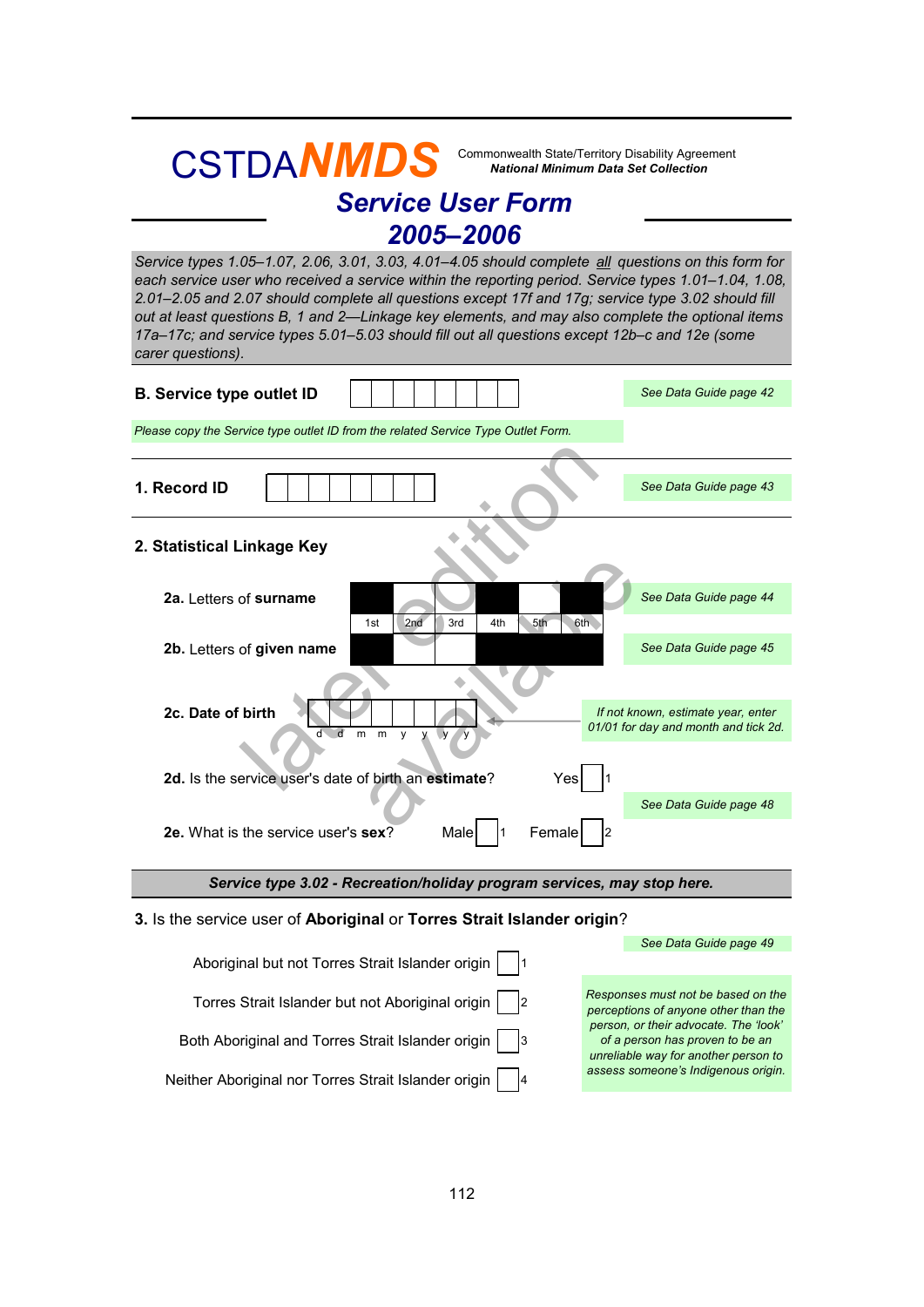| 4. In which country was the service user born?                                           |               | See Data Guide page 51                                                                                                        |
|------------------------------------------------------------------------------------------|---------------|-------------------------------------------------------------------------------------------------------------------------------|
| Australia<br>1101                                                                        | 3104<br>Italy |                                                                                                                               |
| England<br>Philippines<br>2102                                                           | 5204          |                                                                                                                               |
| New Zealand<br>Scotland<br>1201                                                          | 2105          |                                                                                                                               |
| Viet Nam<br>5105                                                                         | India<br>7103 | Where the country of birth<br>is known but is not                                                                             |
| South Africa<br>China<br>6101<br>(excl SARs & Taiwan)<br>If other country please specify | 9225          | specified in the<br>classification, please<br>specify it in the space<br>provided.                                            |
| 5. Does the service user require interpreter services?                                   |               | See Data Guide page 52                                                                                                        |
| Yes - for non-spoken<br>Yes - for spoken language<br>other than English<br>communication | 2.            | No<br>3                                                                                                                       |
| 6. What is the service user's most effective method of communication?                    |               |                                                                                                                               |
| Spoken language (effective)                                                              |               | See Data Guide page 53                                                                                                        |
| Sign language (effective)                                                                |               |                                                                                                                               |
| Other effective non-spoken communication<br>- e.g. Canon Communicator, Compic            |               | This item is considered<br>'not applicable' to young                                                                          |
| Little, or no effective communication                                                    |               | children. Hence children<br>aged 0-4 years should                                                                             |
| Child aged under 5 years (not applicable)                                                |               | always be coded as<br>'Child aged under 5<br>years'.                                                                          |
| Does the service user usually live alone or with others?                                 |               | See Data Guide page 54                                                                                                        |
| Lives alone<br>1                                                                         |               | 'Usually' means 4 or more days per week on                                                                                    |
| Lives with family<br>2                                                                   |               | average.                                                                                                                      |
| Lives with others<br>3                                                                   |               | The service user's living arrangements must<br>relate to the same place described in residential<br>setting (see question 9). |
|                                                                                          |               |                                                                                                                               |
| 8. What is the postcode of the service user's usual residence?                           |               | See Data Guide page 55                                                                                                        |
|                                                                                          |               | The service user's postcode must relate to<br>their residential setting (see question 9).                                     |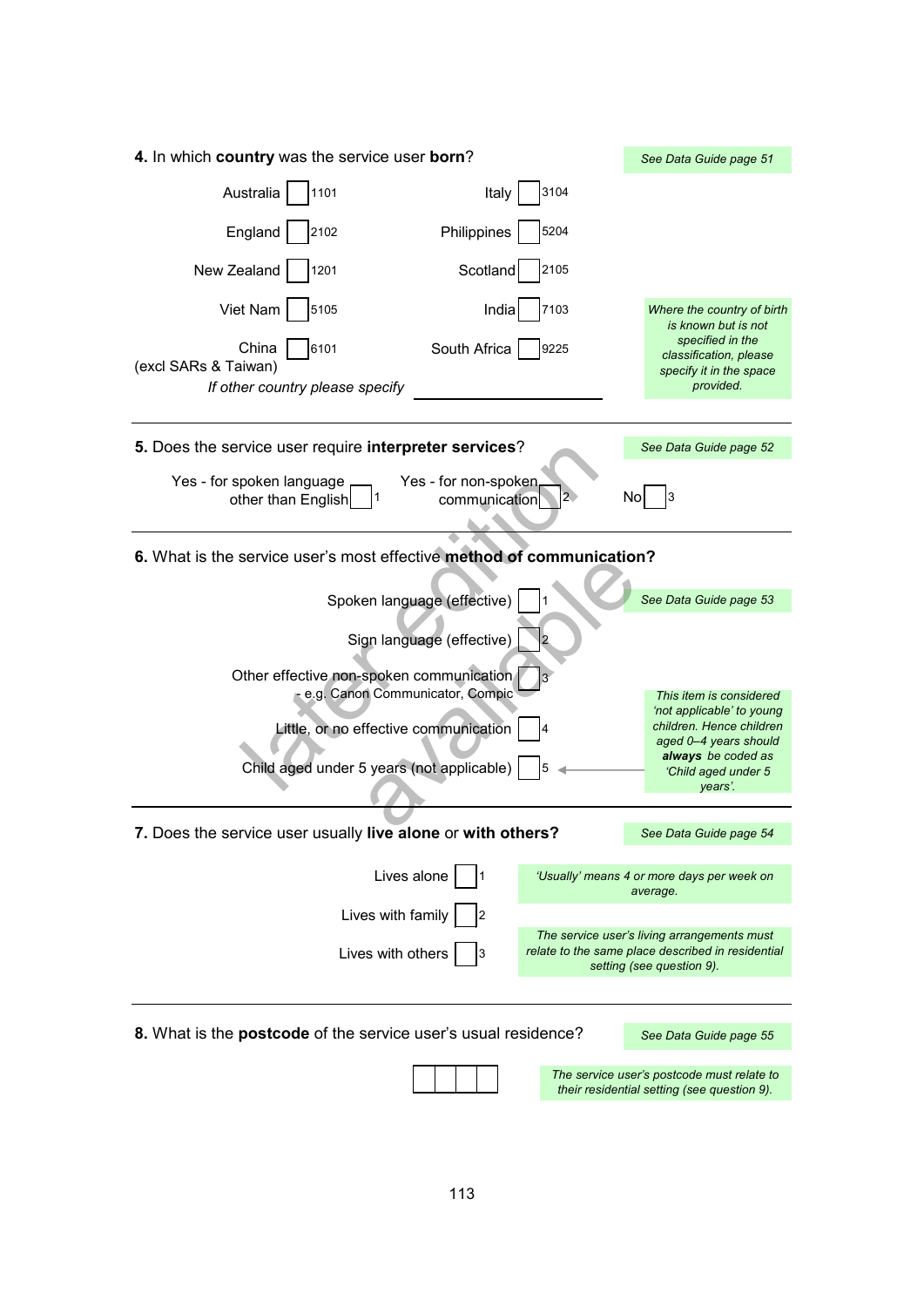| 9. What is the service users usual residential setting?                                                                                      | See Data Guide page 56                                       |
|----------------------------------------------------------------------------------------------------------------------------------------------|--------------------------------------------------------------|
| Private residence                                                                                                                            |                                                              |
| Residence within an Aboriginal community<br>I2                                                                                               |                                                              |
| Domestic-scale supported living facility<br>3<br>$-e.g.$ group homes                                                                         |                                                              |
| Supported accommodation facility<br>4<br>- e.g. hostels, supported residential services or facilities                                        | The type of physical<br>accommodation the                    |
| Boarding house/private hotel<br>15                                                                                                           | person usually resides in<br><i>('usually' means four or</i> |
| Independent living unit within a retirement village<br>l6                                                                                    | more days per week on<br>average).                           |
| Residential aged care facility<br>- nursing home or aged care hostel                                                                         |                                                              |
| Psychiatric/mental health community care facility<br>l8                                                                                      |                                                              |
| Hospital<br>9                                                                                                                                |                                                              |
| Short term crisis, emergency or transitional accommodation<br>10<br>- e.g. night shelters, refuges, hostels for the homeless, halfway houses |                                                              |
| Public place/temporary shelter<br>11                                                                                                         |                                                              |
| 12<br>Other                                                                                                                                  |                                                              |

**10.** What are the service user's **primary** and **other significant disability group(s)**?

|                                                                          | Hospital                                                                      | 9                                              |                               |
|--------------------------------------------------------------------------|-------------------------------------------------------------------------------|------------------------------------------------|-------------------------------|
| - e.g. night shelters, refuges, hostels for the homeless, halfway houses | Short term crisis, emergency or transitional accommodation                    | 10                                             |                               |
|                                                                          | Public place/temporary shelter                                                | 11                                             |                               |
|                                                                          | Other                                                                         | 12                                             |                               |
|                                                                          | hat are the service user's primary and other significant disability group(s)? |                                                |                               |
| a. Primary disability group                                              |                                                                               | b. Other significant disability group(s)       |                               |
| <b>Tick 1 box only</b>                                                   | Intellectual                                                                  | <b>Tick all other significant disabilities</b> |                               |
|                                                                          |                                                                               |                                                |                               |
| 2                                                                        | Specific learning/ADD - other than Intellectual                               |                                                | <b>Disability</b><br>group(s) |
| 3                                                                        | Autism - including Asperger's Syndrome                                        |                                                | (other than<br>that indicated |
|                                                                          |                                                                               |                                                | as being                      |
| 4                                                                        | Physical                                                                      |                                                | 'primary') that<br>also cause |
| 5                                                                        | Acquired brain injury                                                         |                                                | difficulty for<br>the person. |
| 6                                                                        | Neurological - including epilepsy & Alzheimer's Disease                       |                                                |                               |
| 7                                                                        | Deafblind - dual sensory                                                      |                                                | See Data<br>Guide pages       |
| 8                                                                        | Vision                                                                        |                                                | $58 - 62$                     |
| 9                                                                        | Hearing                                                                       |                                                |                               |
| 10                                                                       | Speech                                                                        |                                                |                               |
| 11                                                                       | Psychiatric                                                                   |                                                |                               |
| 12                                                                       | Developmental Delay - only valid for a child aged 0-5 years                   |                                                |                               |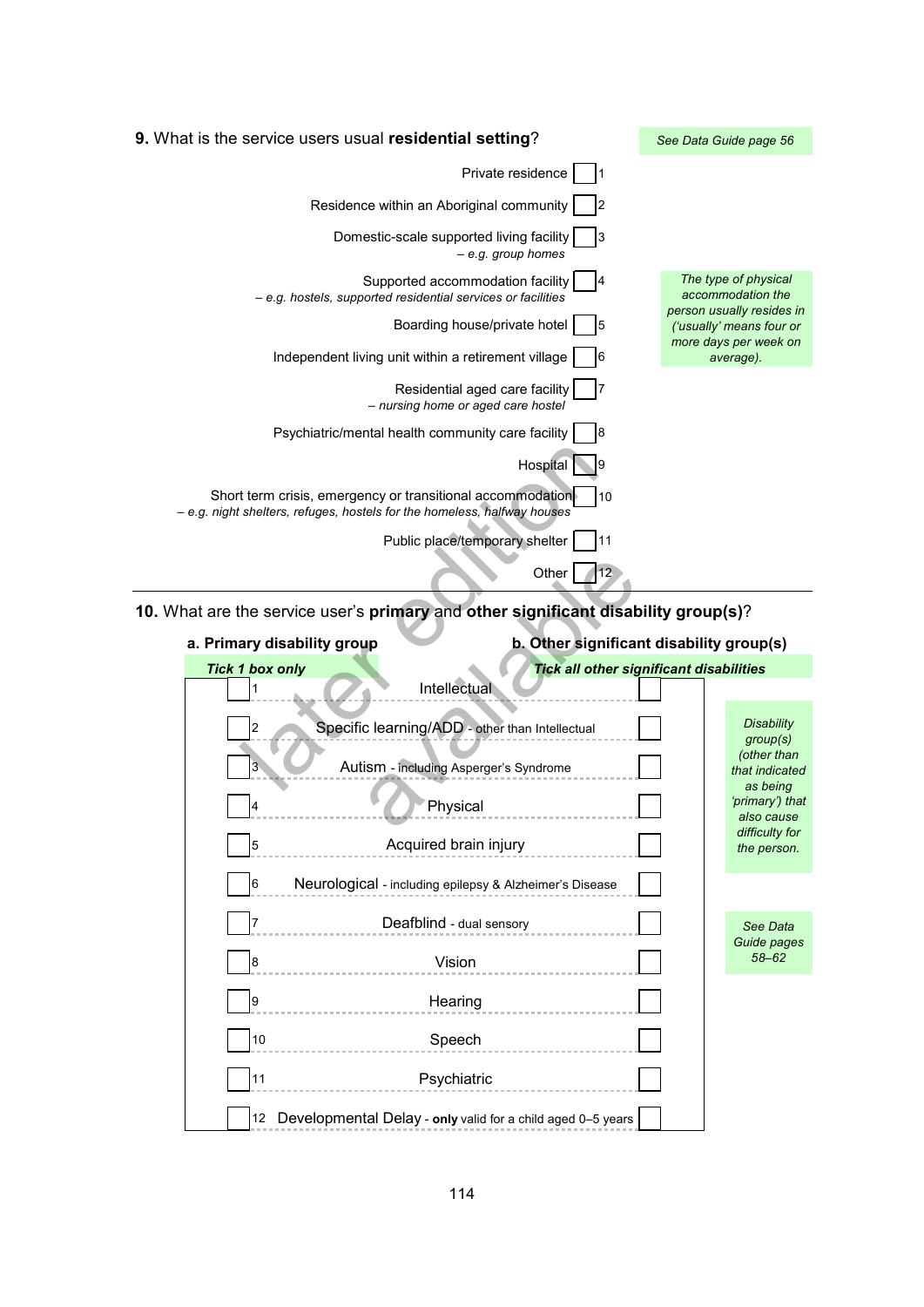### **11.** How often does the service user need personal **help** or

*See Data Guide page 63*

### **supervision** with **activities** or **participation** in the following life areas?

 *Please indicate the level of help or supervision required for each life area (rows a–i) by ticking only one level of help or supervision (columns 1–5).*

| The person can undertake activities or<br>participate in this life area with this level of<br>personal help or supervision (or would require<br>this level of help or supervision if the person<br>currently helping were not available)     | 1)<br>Unable to do or<br>always needs<br>help/ supervision supervision<br>in this life area | 2)<br>Sometimes<br>needs help/<br>in this life<br>area | 3)<br>Does not need<br>in this life area<br>but uses aids or<br>equipment | 4)<br>Does not need<br>help/ supervision help/ supervision applicable<br>in this life area<br>and does not<br>use aids or<br>equipment | 5)<br>Not |
|----------------------------------------------------------------------------------------------------------------------------------------------------------------------------------------------------------------------------------------------|---------------------------------------------------------------------------------------------|--------------------------------------------------------|---------------------------------------------------------------------------|----------------------------------------------------------------------------------------------------------------------------------------|-----------|
| <b>LIFE AREA</b>                                                                                                                                                                                                                             |                                                                                             |                                                        |                                                                           |                                                                                                                                        |           |
| a) Self-care e.g. washing oneself, dressing,<br>eating, toileting                                                                                                                                                                            |                                                                                             |                                                        |                                                                           |                                                                                                                                        |           |
| b) Mobility e.g. moving around the home<br>and/or moving around away from home<br>(including using public transport or driving a<br>motor vehicle), getting in or out of bed or a<br>chair                                                   |                                                                                             |                                                        | 3                                                                         |                                                                                                                                        |           |
| c) Communication e.g. making oneself<br>understood, in own native language or<br>preferred method of communication if<br>applicable, and understanding others                                                                                |                                                                                             |                                                        |                                                                           |                                                                                                                                        |           |
| d) Interpersonal interactions and<br>relationships e.g. actions and behaviours that<br>an individual does to make and keep friends<br>and relationships, behaving within accepted<br>limits, coping with feelings and emotions               |                                                                                             |                                                        |                                                                           |                                                                                                                                        |           |
| NOTE: In the following questions 'not applicable' is a valid response only if the person is 0-4 years old.                                                                                                                                   |                                                                                             |                                                        |                                                                           |                                                                                                                                        |           |
| e) Learning, applying knowledge and<br>general tasks and demands e.g.<br>understanding new ideas, remembering,<br>problem solving, decision making, paying<br>attention, undertaking single or multiple tasks,<br>carrying out daily routine |                                                                                             | 2                                                      | 3                                                                         |                                                                                                                                        |           |
| f) Education e.g. the actions, behaviours and<br>tasks an individual performs at school, college,<br>or any educational setting                                                                                                              |                                                                                             | $\overline{2}$                                         | 3                                                                         |                                                                                                                                        |           |
| g) Community (civic) and economic life e.g.<br>recreation and leisure, religion and spirituality,<br>human rights, political life and citizenship,<br>economic life such as handling money                                                   | 1                                                                                           | $\overline{c}$                                         | 3                                                                         | 4                                                                                                                                      | 5         |
| NOTE: In the following questions 'not applicable' is a valid response only if the person is 0-14 years old.                                                                                                                                  |                                                                                             |                                                        |                                                                           |                                                                                                                                        |           |
| h) Domestic life e.g. organising meals,<br>cleaning, disposing of garbage, housekeeping,<br>shopping, cooking, home maintenance                                                                                                              |                                                                                             | $\overline{2}$                                         | 3                                                                         | 4                                                                                                                                      |           |
| i) Working e.g. actions, behaviours and tasks<br>to obtain and retain paid employment                                                                                                                                                        |                                                                                             |                                                        | 3                                                                         |                                                                                                                                        |           |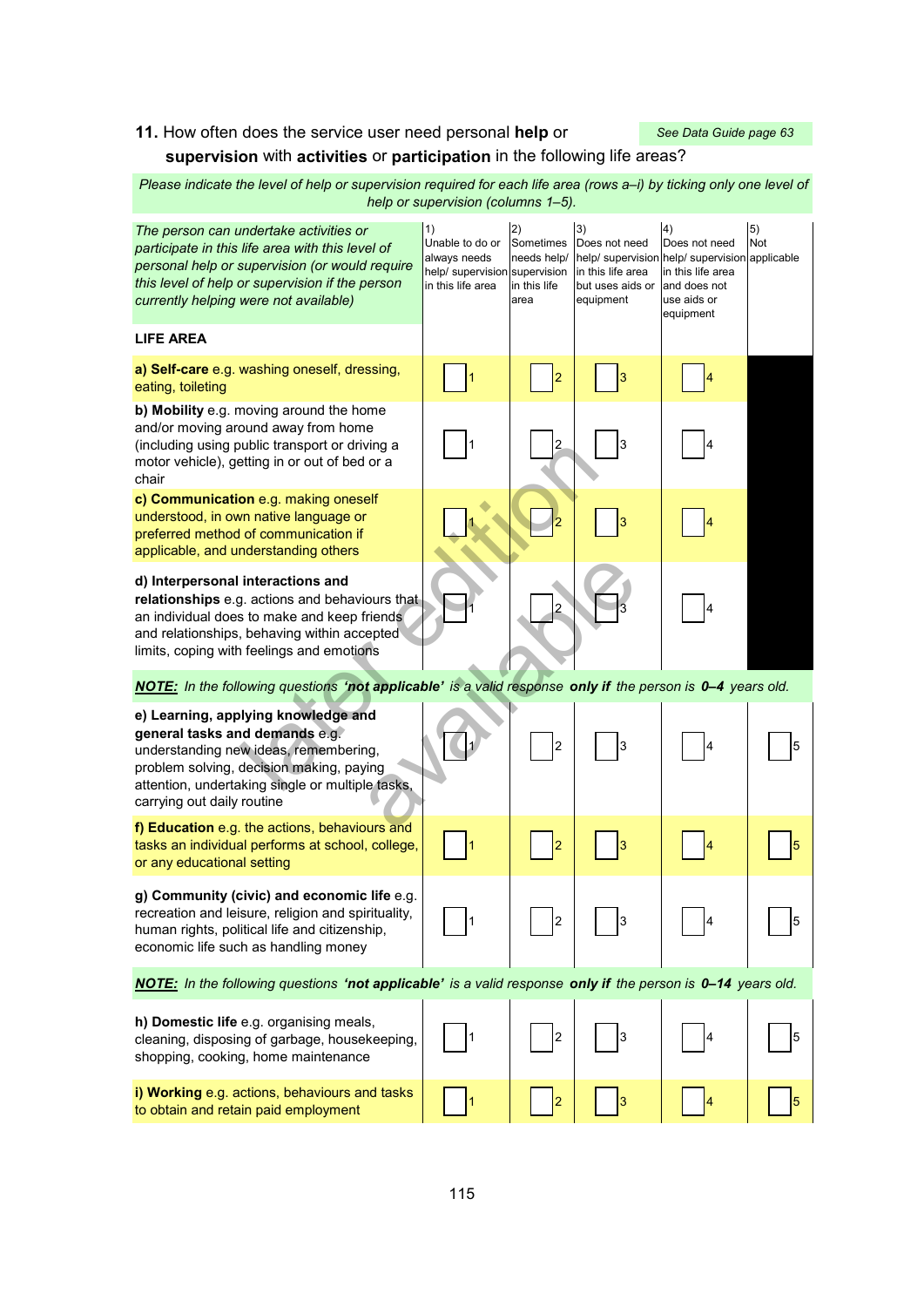| 12. Carer arrangements (informal)                                                                                                                                                                                        | See Data Guide page 66                                                                                                                                     |
|--------------------------------------------------------------------------------------------------------------------------------------------------------------------------------------------------------------------------|------------------------------------------------------------------------------------------------------------------------------------------------------------|
| The following questions are asking about the presence of an<br>informal carer who provides support to the service user<br>(i.e. these questions are not about paid carers)                                               |                                                                                                                                                            |
| 12a. Does the service user have an informal carer, such as<br>a family member, friend or neighbour, who provides<br>care and assistance on a regular and sustained basis?<br>$>Go$ to 13<br>Yes<br>>Go to 12b<br>No<br>2 | 'Regular' and 'sustained'<br>in this instance means<br>that care or assistance<br>has been ongoing, or<br>likely to be ongoing for at<br>least six months. |
| <b>12b.</b> Does the carer assist the service user in the area(s) of<br>self-care, mobility or communication?                                                                                                            | Questions 12b-e relate<br>the informal carer<br><i>identified in 12a</i>                                                                                   |
| Yes<br>No                                                                                                                                                                                                                | See Data Guide page 68                                                                                                                                     |
| 12c. Does the carer live in the same household as the service user?                                                                                                                                                      |                                                                                                                                                            |
| No, Non-resident carer<br>Yes, Co-resident carer<br>$\vert$ 1                                                                                                                                                            | See Data Guide page 69                                                                                                                                     |
| 12d. What is the relationship of the carer to the service user?                                                                                                                                                          | See Data Guide page 70                                                                                                                                     |
| Wife/female partner<br>Daughter-in-law<br>7                                                                                                                                                                              |                                                                                                                                                            |
| Husband/male partner<br>Son-in-law<br>8<br>Other female relative<br>Mother<br>3<br>9                                                                                                                                     | When answering this<br>question complete the<br>sentence The carer is<br>the service user's                                                                |
| Other male relative<br>Father<br>10                                                                                                                                                                                      | This question relates to<br>the informal carer                                                                                                             |
| Daughter<br>Friend/neighbour - female<br>11                                                                                                                                                                              | <i>identified in 12a</i>                                                                                                                                   |
| Friend/neighbour - male<br>Son<br>12<br>6                                                                                                                                                                                |                                                                                                                                                            |
| 12e. What is the age group of the carer?                                                                                                                                                                                 | See Data Guide page 72                                                                                                                                     |
| Less than 15 years<br>45 - 64 years<br>4<br>15 - 24 years<br>65 years and over<br>5<br>2                                                                                                                                 | When asking the service<br>user about the age of<br>their carer it is considered<br>more appropriate to ask                                                |
| 25 - 44 years<br>3                                                                                                                                                                                                       | about broad age groups<br>rather than actual age.                                                                                                          |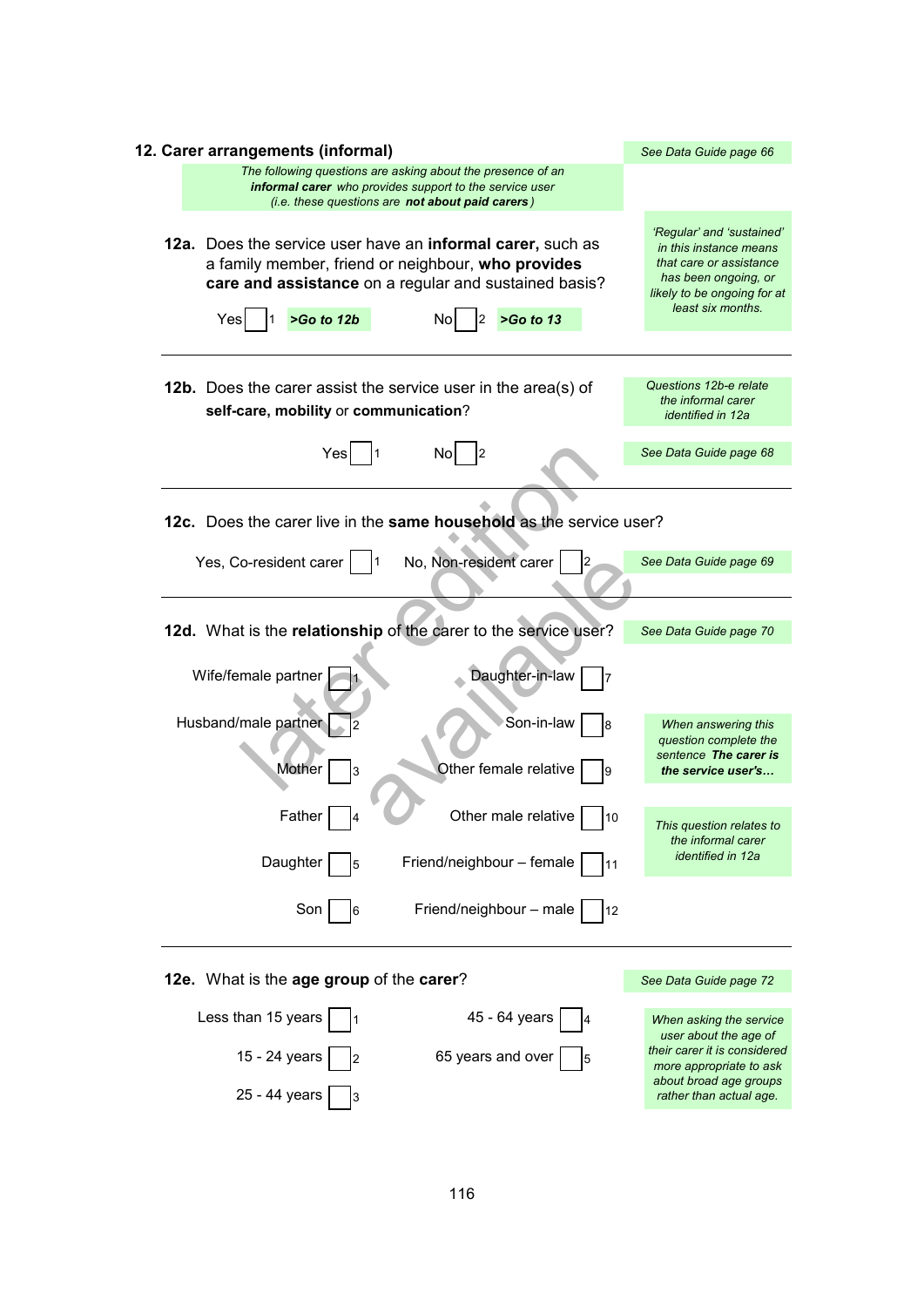| Only complete question 13 if the service user is aged under 16 years.                                                                                                |                                                                                                                                                                                                                                                                                                        |  |  |
|----------------------------------------------------------------------------------------------------------------------------------------------------------------------|--------------------------------------------------------------------------------------------------------------------------------------------------------------------------------------------------------------------------------------------------------------------------------------------------------|--|--|
| 13. If aged under 16 years: do the service user's parents or<br>guardians receive the Carer Allowance (Child)?<br>Not known<br>Yes<br>Νo<br>3                        | See Data Guide page 73<br>This question is not asking about Carer<br>Payment even though some parents of<br>children aged less than 16 years receive it in<br>addition to Carer Allowance (Child).                                                                                                     |  |  |
| Only complete question 14 if the service user is aged 15 years or more.                                                                                              |                                                                                                                                                                                                                                                                                                        |  |  |
| 14. If aged 15 years or more:<br>What is the service user's <b>labour force status</b> ?<br>Not in the labour force<br>Employed<br>Unemployed<br>I1<br>$\mathcal{P}$ | See Data Guide page 74<br>3                                                                                                                                                                                                                                                                            |  |  |
| Only complete question 15 if the service user is aged 16 years or more.                                                                                              |                                                                                                                                                                                                                                                                                                        |  |  |
| 15. If aged 16 years or more:<br>What is the service user's main source of income?                                                                                   | See Data Guide page 76                                                                                                                                                                                                                                                                                 |  |  |
| Other income<br>Disability Support Pension<br>Other pension or benefit<br>Nil income<br>Paid employment<br>Not known<br>Compensation payments                        | This item refers to the source<br>by which a person derives<br>most (equal to or greater than<br>50%) of his/her income. If the<br>person has multiple sources<br>of income and none are equal<br>to or greater than 50%, the<br>one which contributes the<br>largest percentage should be<br>counted. |  |  |
|                                                                                                                                                                      |                                                                                                                                                                                                                                                                                                        |  |  |
| Continue questions for service users of all ages.                                                                                                                    |                                                                                                                                                                                                                                                                                                        |  |  |
| 16. Is the service user currently receiving individualised funding under the CSTDA?                                                                                  |                                                                                                                                                                                                                                                                                                        |  |  |
| Not known<br>Yes<br>Νo<br>3                                                                                                                                          | See Data Guide page 77                                                                                                                                                                                                                                                                                 |  |  |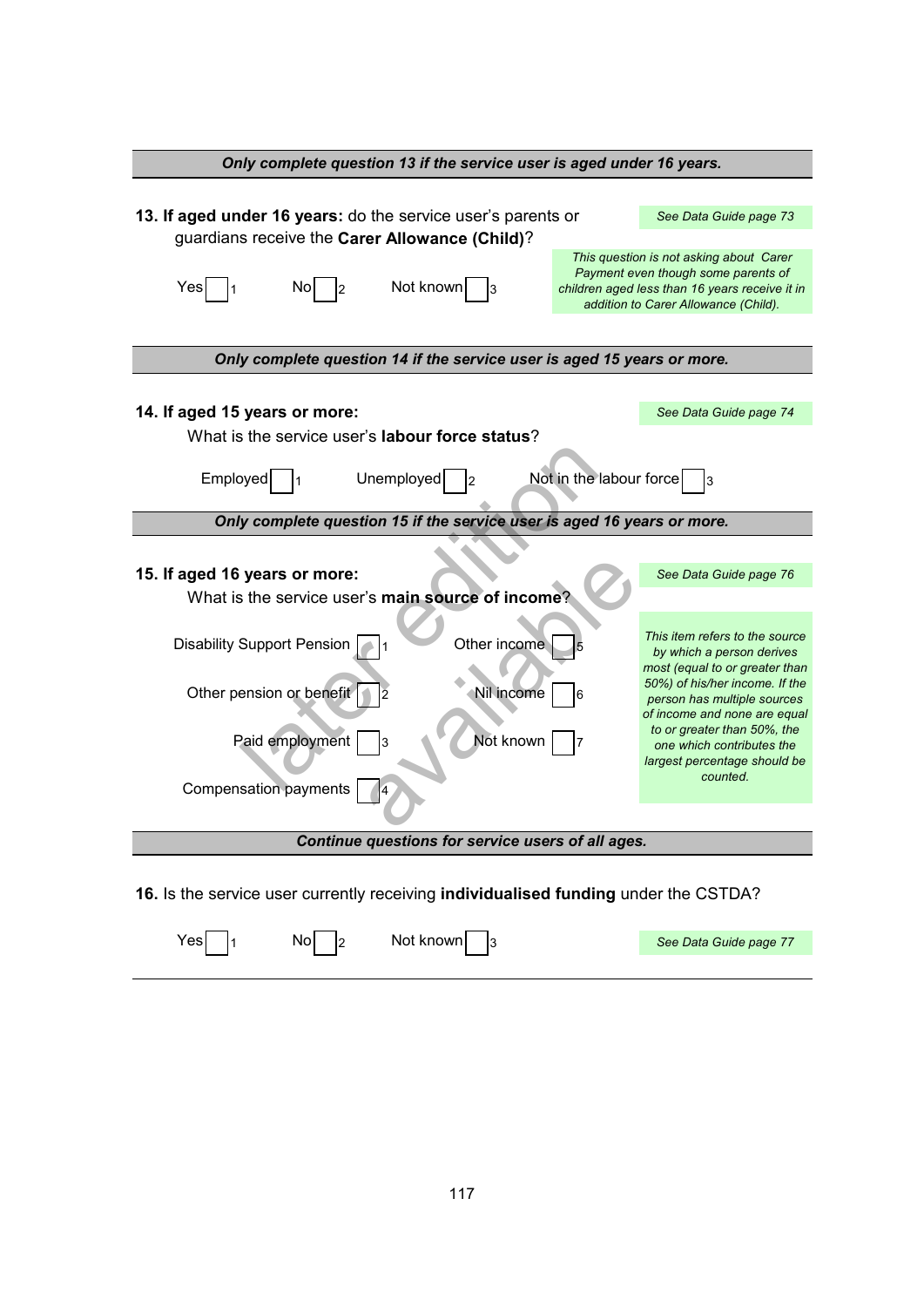### **17. Services received 2005–2006**

*For service types 1.05–1.07, 2.06, 3.01, 3.03 and 4.01–4.05 complete all sections (a) to (g). For all remaining service types (except 3.02, 6.01–6.05, 7.01–7.04), please complete sections (a) to (e) only. For service type 3.02, items (a), (b) and (c) are optional items.*

### **Responses to the remaining questions must relate to the service type outlet ID indicated in data item B of the Service User Form.**

*Note: if the service user received more than 1 service type from your agency you will need to complete a separate Service User Form (see Data Guide pages 15–16).*

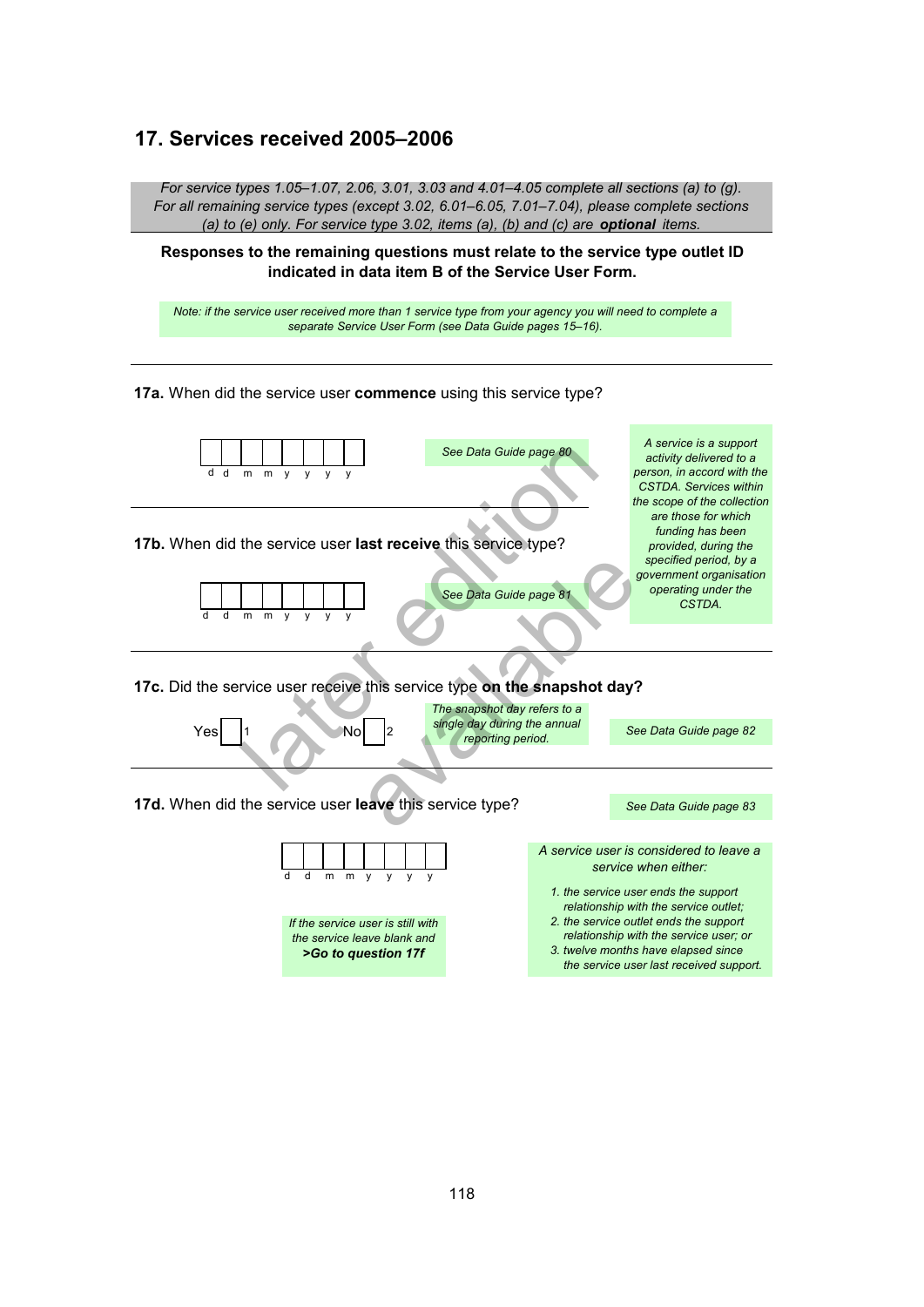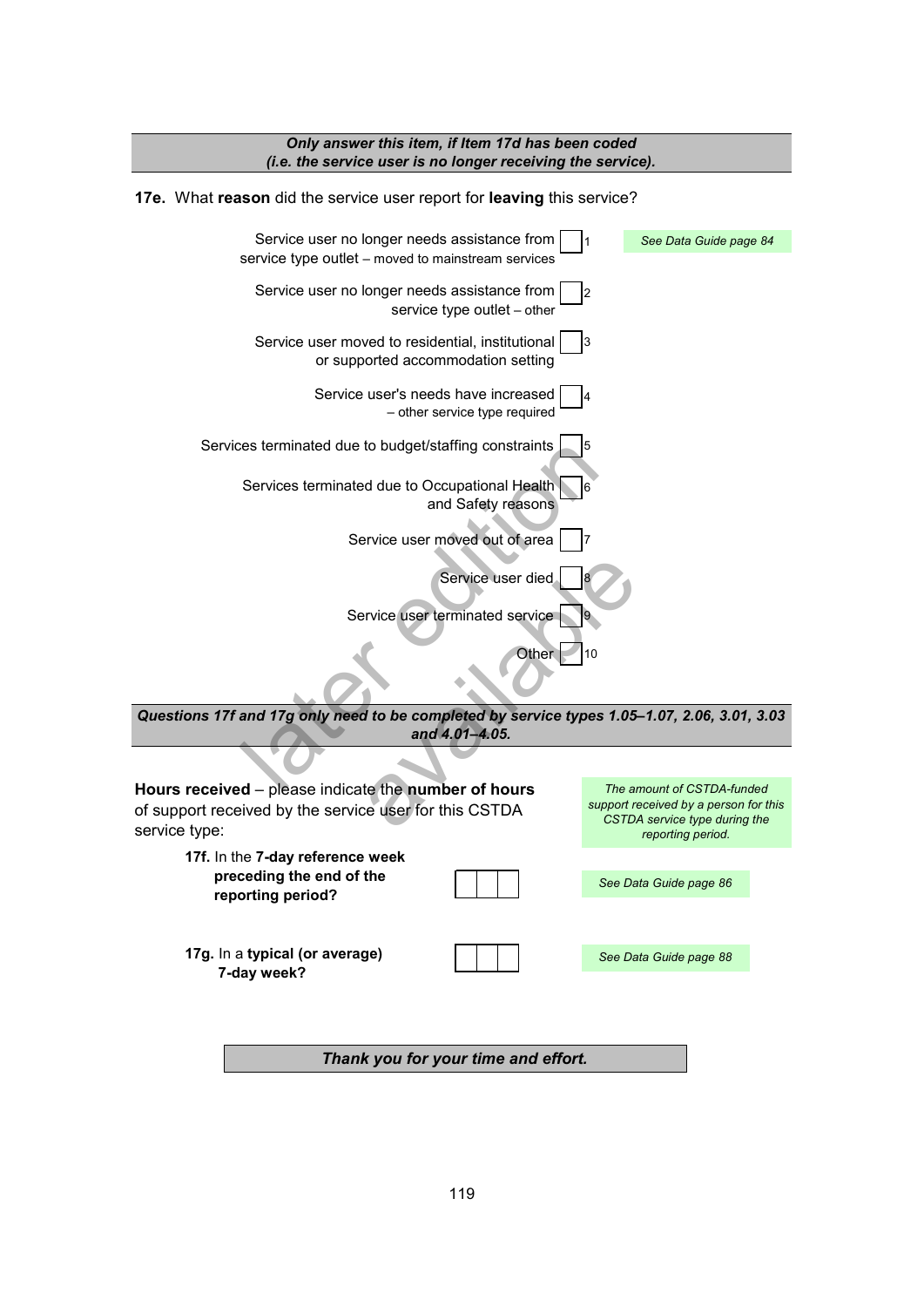

Commonwealth State/Territory Disability Agreement *National Minimum Data Set Collection* 

*Name and Address (please correct any errors)*

### *Service type outlet form 2005–2006*

*A separate Service type outlet form should be filled in for each CSTDA-funded service type outlet (i.e. for each CSTDA-funded service type provided at or from a given location). Your CSTDA funding department should have filled in items A–G before your agency received this form. Please check the responses using the Data Guide—pages 17–31, initially for any queries you may have.*

| A. Funded agency ID                                           |  |
|---------------------------------------------------------------|--|
| C. Service type<br>B. Service type outlet ID                  |  |
| E. Service type outlet SLA<br>D. Service type outlet postcode |  |
| G. Agency sector<br>F. Funding jurisdiction                   |  |
|                                                               |  |
| Service type outlet name:                                     |  |
| Funded service type:                                          |  |
|                                                               |  |
| Please verify the information provided above.                 |  |
|                                                               |  |

*Please name a person in your service type outlet/funded agency who is involved in completing the forms and can be contacted about any queries. Please print.*

| <b>Contact Name</b> |                              |
|---------------------|------------------------------|
| Title or position   | Email                        |
| Phone number        | $\blacksquare$<br>Fax number |

*Please turn over >*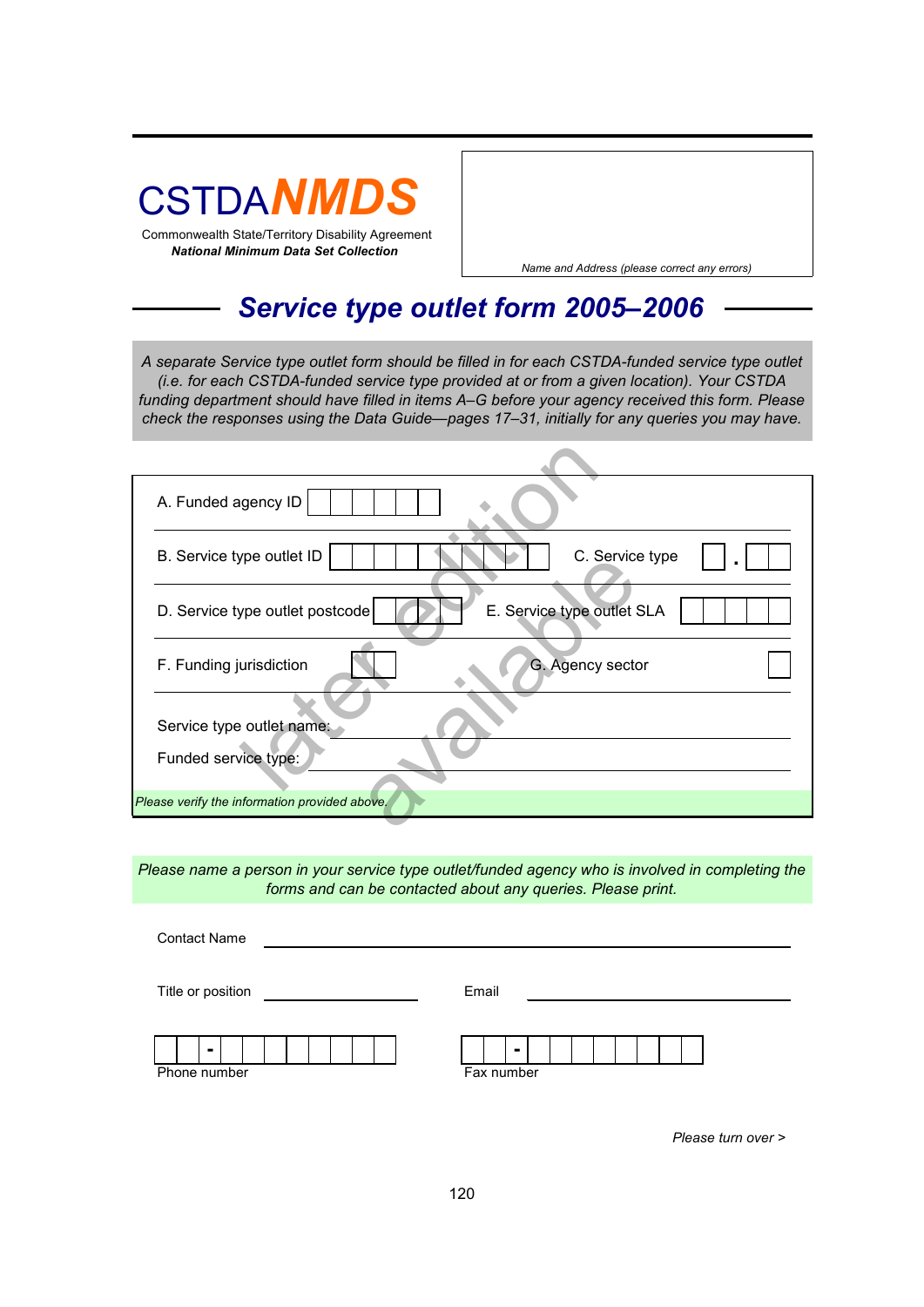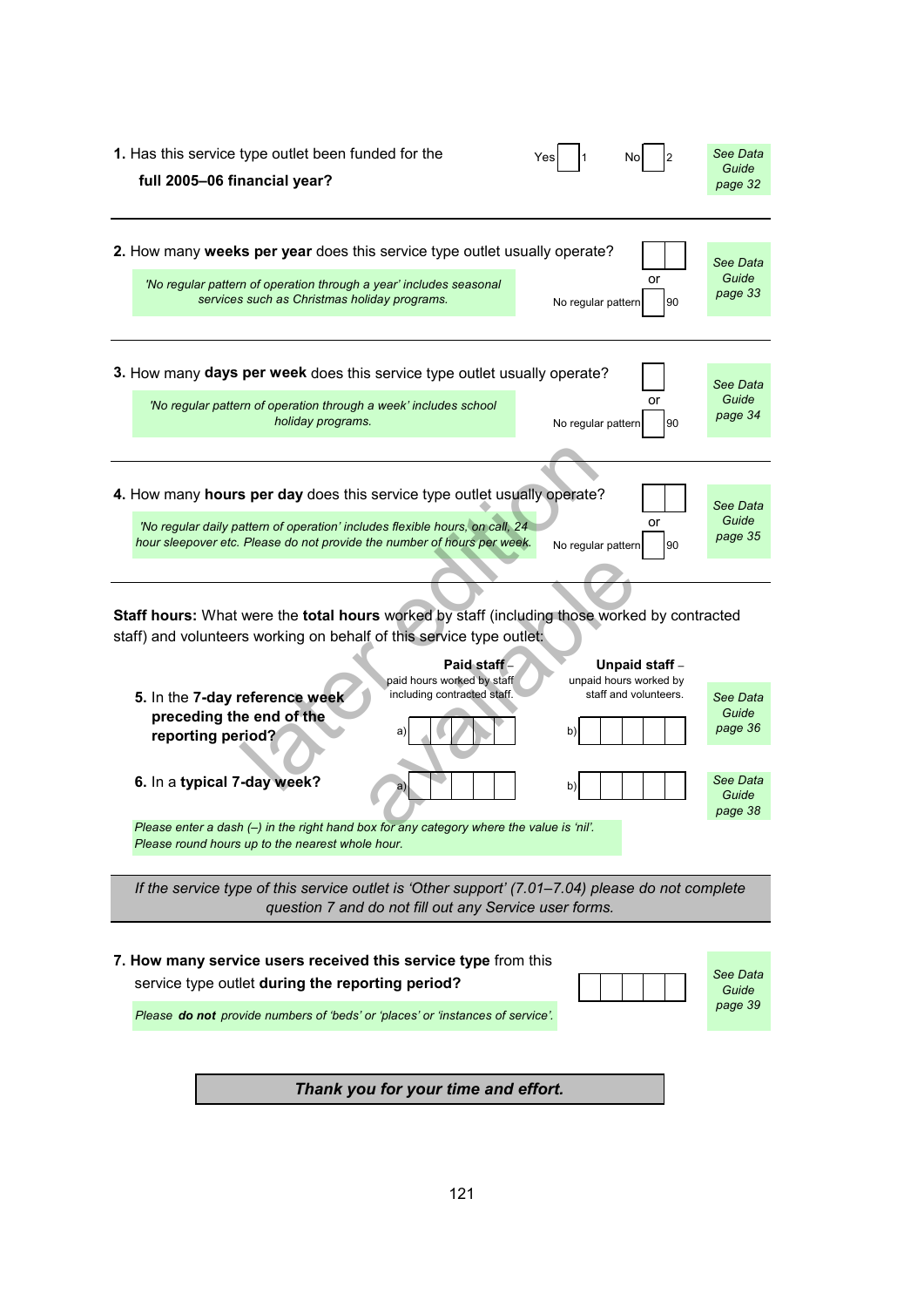### **Appendix 4: The statistical linkage key**

The statistical linkage key enables the number of service users to be estimated from data collected from service outlets and agencies.

To link records within the CSTDA data set, the statistical linkage key components of each record for a service received (questions 2a–2c and 2e on the service user form—see Appendix 2) are compared electronically with the statistical linkage key components of all other records. Records that have matching statistical linkage keys are assumed to belong to the same individual service user and are 'linked'. Some degree of false linking is expected. Because the statistical linkage key is not a unique identifier, there is a small probability that some of the linked records do not actually belong to the same individual and, conversely, that some records that did not link do belong to the same individual. For privacy reasons, the statistical linkage key is not constructed to enable the linking of records to the extent needed to be totally certain that a 'service user' is one individual person.

Linkage can identify two, three or more records as probably relating to the same person. These linked records are assumed to be for one person and are counted as one service user. Thus the total number of service users can be estimated.

Missing or invalid statistical linkage keys cannot be linked to other records and so must be treated as belonging to separate individual service users. This may result in the number of service users being overestimated.

Most linked records specify a response for each data item consistently, and the appropriate data for the service user (now counted as one) are easily determined. Sometimes linked records have inconsistent responses for some data items. Rules to resolve these inconsistencies have been used.

All counts of the number of service users are dependent upon the accuracy of the statistical linkage key. A linkage key is considered to be invalid if any, or all, parts of the key are missing (excluding sex). The overall rate of invalid linkage keys in 2005–06 was 0.9%, ranging among jurisdictions from 0% to 2.6% of the total number of service user records (see Table 7.5). A small number of invalid linkage keys were recovered by comparison with records from current or previous year's data. and the set of service users are dependent upon the small runder of service users can be estimated.<br>
d statistical linkage keys cannot be linked to other reling to separate individual service users. This may really overes shows for each data item consistently<br>
unted as one) are easily determined. S<br>
es for some data items. Rules to reso<br>
ce users are dependent upon the accuracy<br>
idered to be invalid if any, or all, parall rate of invalid li

For 19% of the original service user records for Victoria the appropriate letters of the first and last names were not collected. As for previous years' data, where possible the 'pseudo' linkage key was used for Victoria for these cases. This consists of date of birth (not estimated), sex and postcode and its use resulted in 5% of records being allocated a full valid linkage key, and another 11% being linked by using the pseudo linkage key. All these cases are included in the valid count in Table 7.5. The use of the pseudo linkage key increases the likelihood that some records could have been wrongly matched, or some records not matched when they should have been.

### **Methods for resolving discrepancies between linked records**

When records are matched by linkage key, they are assumed to then relate to the same service user. In the majority of cases, all the information on matching records will be the same. However, in some cases the other information on two or more matching records is not entirely consistent; that is, for some items the values recorded will differ between records. For example, of two records with the same linkage key, one may record the service user as 'living with others' and having 'other effective non-spoken communication', with the other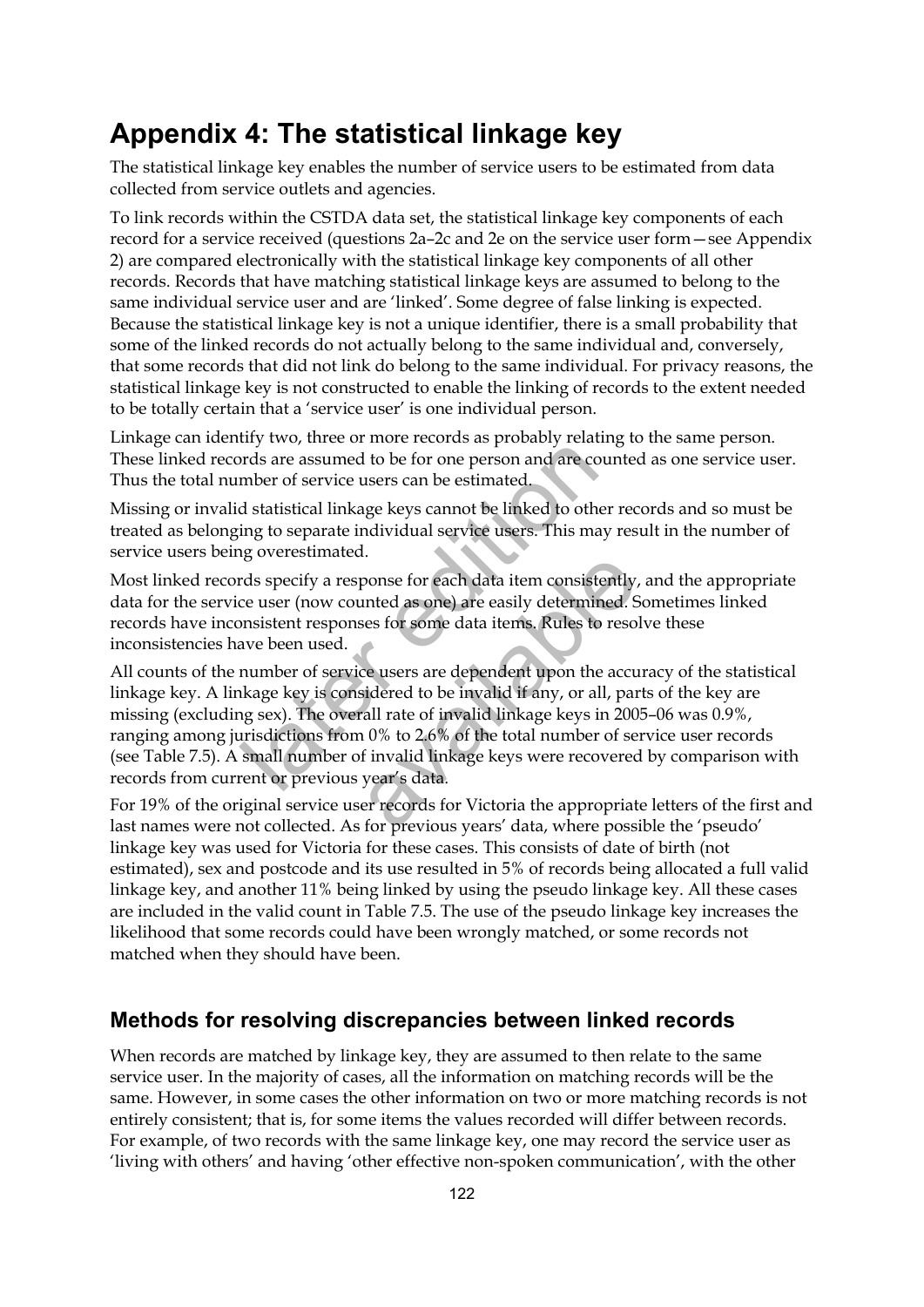recording the service user as 'living with family 'and having 'little or no effective communication'. Depending on the item in question, this may be due to differences in opinion, judgment or quality of information, or possibly because of miscoding on one record.

In order to produce any tabulations or analysis of items by service user, it is necessary to reconcile such discrepancies by some method that is consistent for each item. Standard agreed processes have been designed to select the data from the most reliable source. Depending on the nature of the item, these may involve selection on the basis of one or more of:

- the frequency of each value recorded
- an order of preference by the actual value of the item (this is also used to resolve any inconsistencies within a single record)
- an order of precedence by service type of the outlets that recorded the data
- some form of summation of all values for the item.

A further general principle used in all cases is that valid values for an item take precedence over missing ('not stated') or 'not known' values. This is on the basis that valid values imply the relevant information was known and could be given, whereas missing/not known values imply that the information was either unknown or would not be disclosed. Thus, where there are only two records and one has a particular item missing or not known, the value on the other record will be the one assigned to the service user.

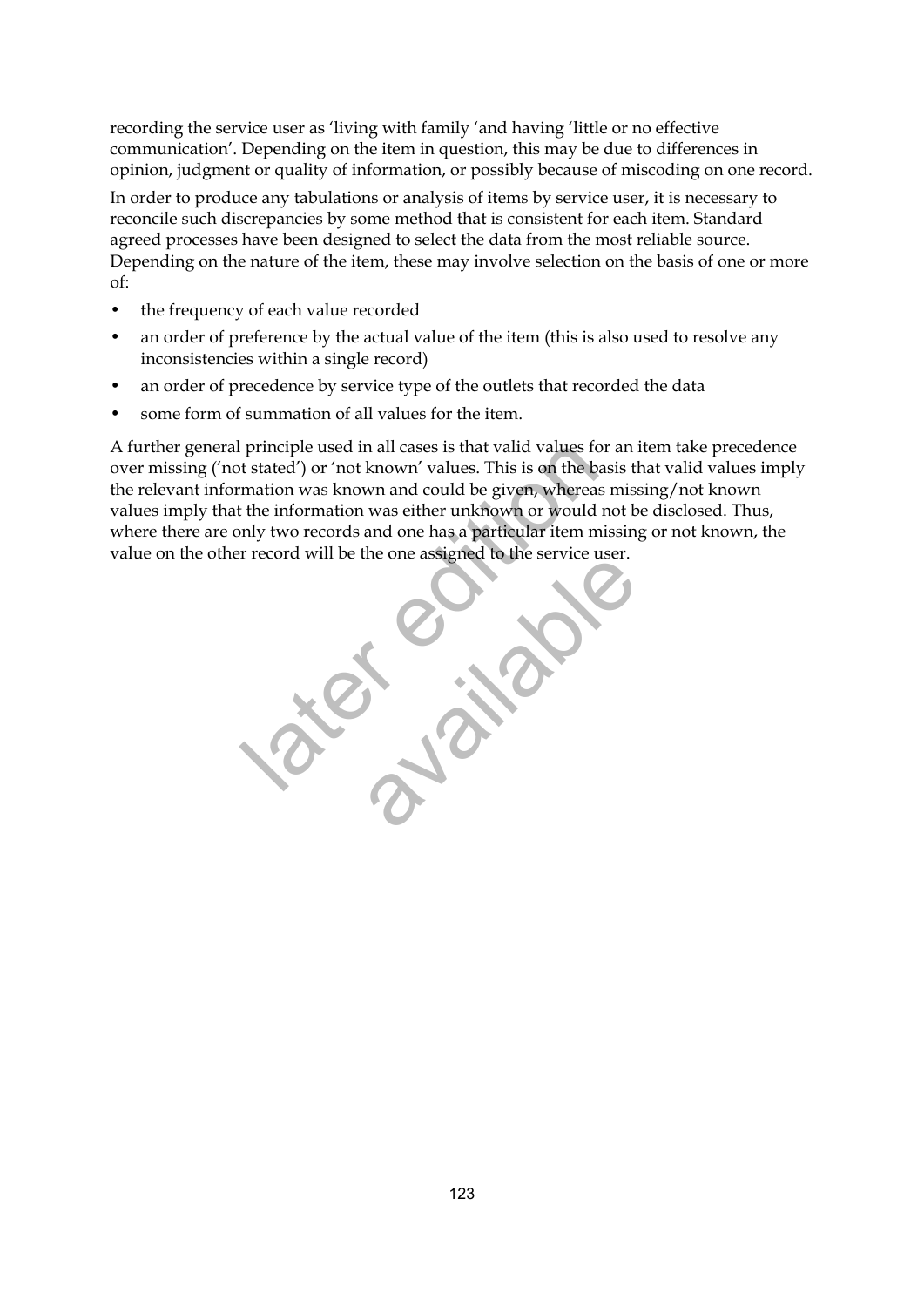## **Appendix 5: Service type classification (definitions)**

The following definitions are taken from the 2005–06 CSTDA NMDS Data Guide (AIHW 2005).

### **Accommodation support**

Services that provide accommodation to people with disability and services that provide support needed to enable a person with disability to remain in their existing accommodation or to move to more suitable or appropriate accommodation.

*1.01 Large residentials/institutions (>20 places)* 

 Large residentials/institutions are usually located on large parcels of land and provide 24 hour residential support in a congregate setting of more than 20 beds. In some cases a range of residential and vocational/day services, and/or respite services are provided on the one site. (Where this is the case, each additional service type should be funded and/or reported against under the CSTDA NMDS as a separate service type outlet.)

*1.02 Small residentials/institutions (7–20 places)* 

Small residentials/institutions are usually located on large parcels of land and provide 24 hour residential support in a congregate or cluster setting of 7 to 20 beds. In some cases a range of residential and vocational/day services, and/or respite services are provided on the one site. (Where this is the case, each additional service type should be funded and/or reported against under the CSTDA NMDS as a separate service type outlet.) I/or reported against under the CSIDA NMDS as a s<br>
intials/institutions (7–20 places)<br>
entials /institutions are usually located on large parc<br>
idential support in a congregate or cluster setting of<br>
ge of residential and

*1.03 Hostels* 

Hostels provide residential support in a congregate setting of usually less than 20 beds, and may or may not provide 24 hour residential support. Many are situated in an institutional setting and also have respite beds included on the premises. In contrast to residentials/institutions (1.01 and 1.02), hostels usually do not provide segregated specialist services. (Where this is the case, each additional service type should be funded and/or reported against under the CSTDA NMDS as a separate service type outlet.) In a congregate of cluster setting of 7<br>and vocational/day services, and/or<br>There this is the case, each additional<br>ainst under the CSTDA NMDS as a s<br>support in a congregate setting of us<br>e 24 hour residential support. Man

*1.04 Group homes (<7 places)* 

Group homes provide *combined* accommodation and community based residential support to people in a residential setting. Usually no more than six service users are located in any one house, although this can vary. Group homes are generally staffed 24 hours a day. The agency being funded to provide the service must have control of the residence, that is, own, lease, hold in trust, or in other ways be responsible for the residence, not just the support to enable the residents to remain in the residence. If the only service being provided is support to enable residents to remain in their existing accommodation, then see category 1.05 'attendant care/personal care' or 1.06 'in-home accommodation support'.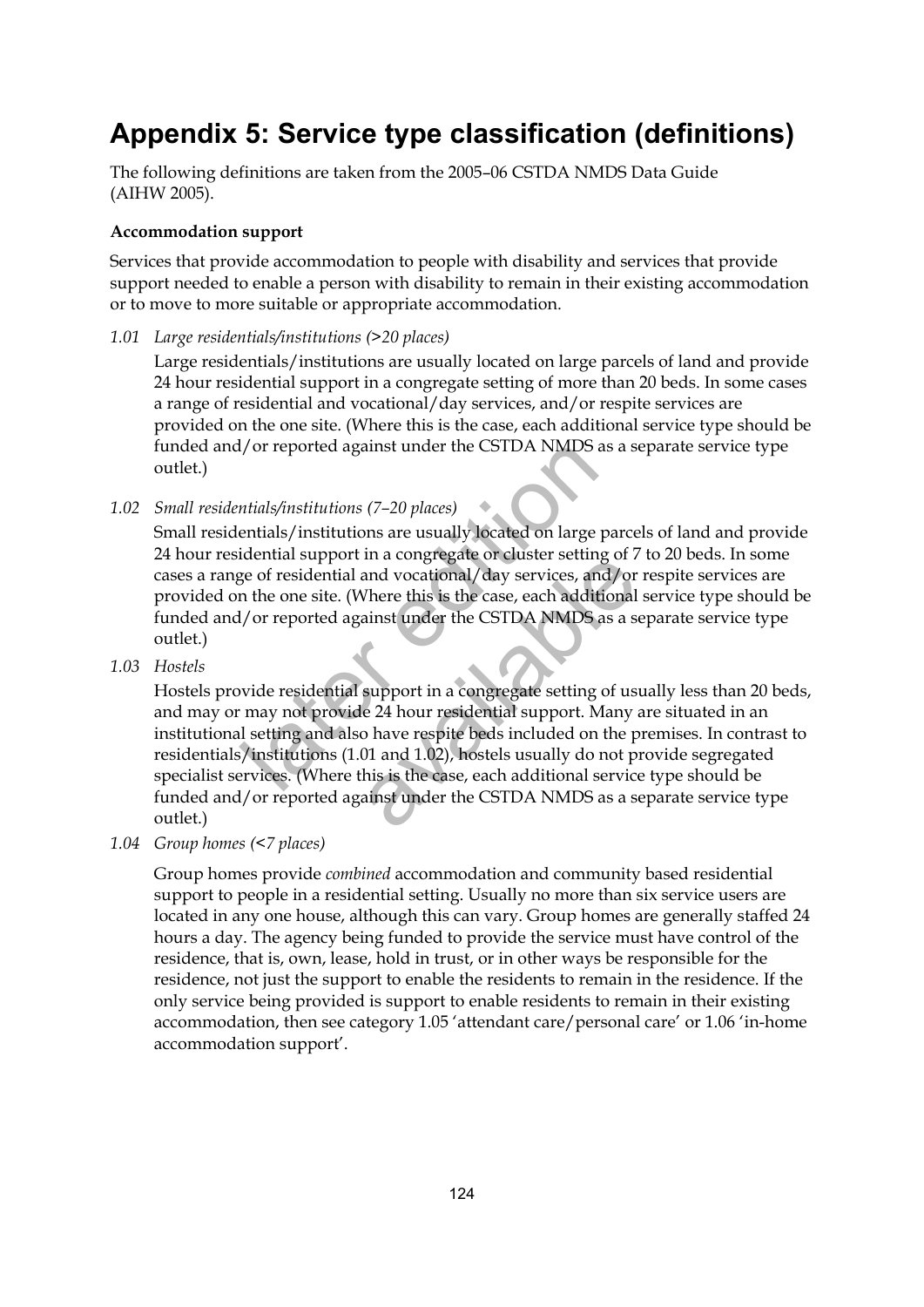### *1.05 Attendant care/personal care*

An attendant care program provides for an attendant(s) to assist people with daily activities that they are unable to complete for themselves because of physical, intellectual or any other disability. The service is provided to people to assist them to live in the community, and to live on their own.

*1.06 In-home accommodation support*

Support involves individual in-home living support and/or developmental programming services for people with disability, *supplied independently of accommodation*. The accommodation may be owned, rented, or otherwise provided, but should be independent of the agency providing the in-home support service; otherwise see code 1.04 'group homes'. Where an in-home accommodation support services also provides some other limited assistance—for example, help with banking once a week— then in-home accommodation should be recorded, as it is the primary focus of the support provided.

*1.07 Alternative family placement*

Placements of a person with disability with an alternative family who will provide care and support. Includes shared-care arrangements and host family placements.

*1.08 Other accommodation support* 

Accommodation support services that provide short-term, one-off instances of accommodation such as:

- accommodation provided so that individuals or families can access specialist services, or further education
- emergency or crisis accommodation support (for example, following the death of a parent or carer)
- houses or flats for holiday accommodation.

If the accommodation support is primarily for respite (that is, involves the separation of the service user from their usual support arrangements or the addition of extra support in their current environment) please refer to the relevant service type 4.01–4.05. Fractional of a person with disability with an alternative family<br>t. Includes shared-care arrangements and host family<br>modation support<br>lation support<br>ation support services that provide short-term, one-<br>ation such as:<br>mod ded so that individuals or families calcation<br>
commodation support (for example,<br>
day accommodation.<br>
ort is primarily for respite (that is, inv<br>
r usual support arrangements or the<br>
ironment) please refer to the relevant<br>

### **Community support**

Services that provide the support needed for a person with disability to live in a noninstitutional setting. Support with the basic needs of living, such as meal preparation, dressing, transferring, are included under accommodation support.

*2.01 Therapy support for individuals* 

Specialised, therapeutic care services, including occupational therapy, physiotherapy and speech pathology. These services are intended to improve, maintain or slow deterioration of a person's functional performance, and/or assist in the assessment and recommendation of equipment to enable people to perform as independently as possible in their environment.

*2.02 Early childhood intervention* 

Support services to assist children up to (but not including) 6 years of age with a developmental delay to integrate with peers into pre-schools and the wider community. This will include the full range of services that the child receives.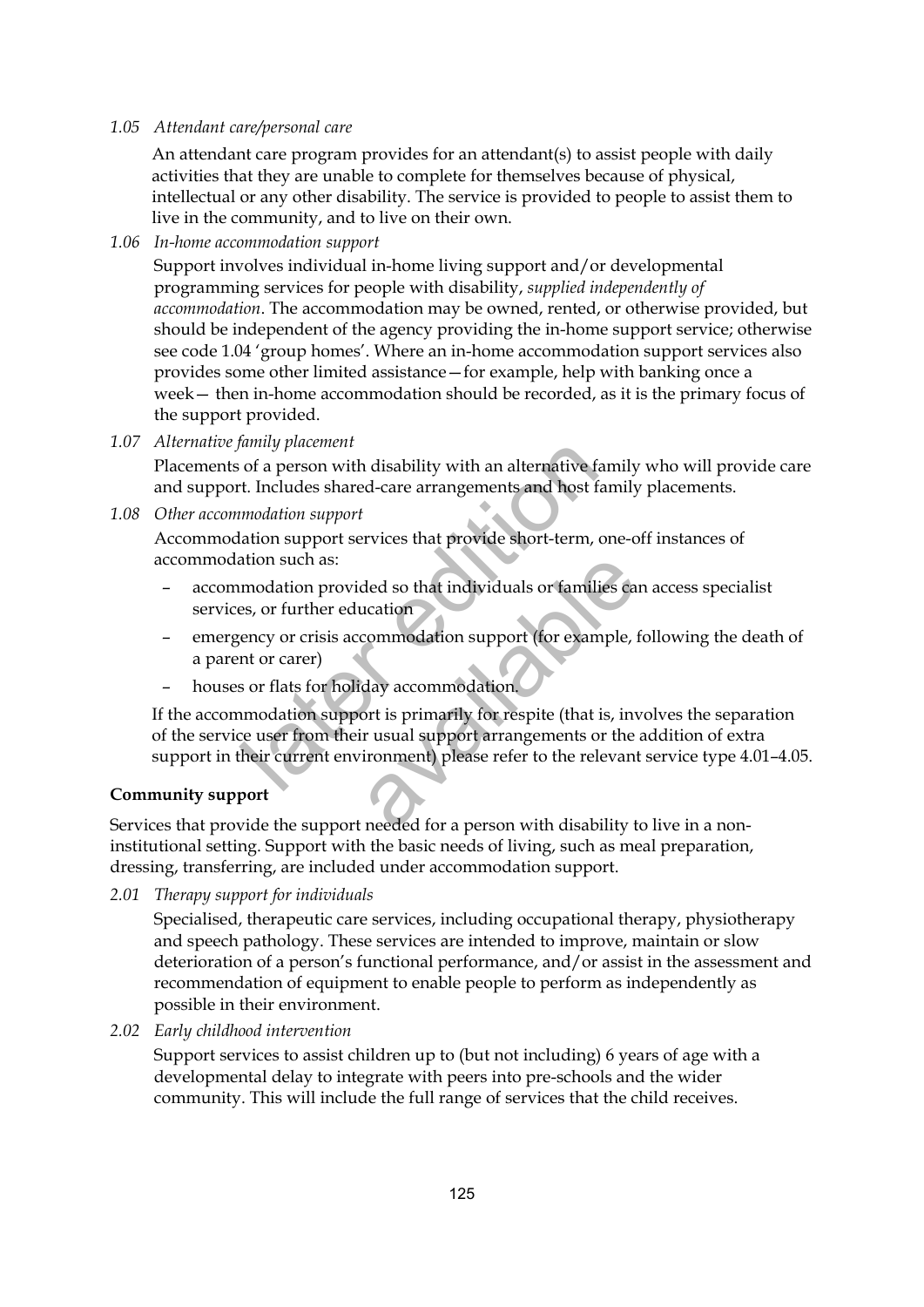### *2.03 Behaviour/specialist intervention*

These include the range of services relating to the management of challenging behaviours, including dangerous antisocial behaviour. Services include intensive intervention support, training and education in behaviour management, and consultancy services for other professionals. Behaviour/specialist intervention is often provided as a by-product of other services.

- *2.04 Counselling (individual/family/group)*  Services that provide counselling to individuals, families or groups.
- *2.05 Regional resource and support teams*

Regional resource and support teams are generally inter-disciplinary teams that provide a combination of services in the categories 2.01, 2.02 and 2.03, which cannot be broken down into the component parts. Regional resource and support teams may also assist service users to access mainstream services and/or support mainstream funded agencies. Except for early childhood intervention teams, these teams usually have an individual, rather than a family, focus.

*2.06 Case management, local coordination and development*

This is a broad service type category, including elements of individual or family focussed case management and brokerage as well as coordination and development activity within a specified geographical area. Services assist people with disability to maximise their independence and participation in the community through working with the individual, family and/or carers in care planning and/or facilitating access to appropriate services. rather than a ramily, rocus.<br>
Externent, local coordination and development<br>
bad service type category, including elements of indi<br>
se management and brokerage as well as coordination<br>
hin a specified geographical area. Se

Case management services are targeted to individuals who require assistance, for a period of time, to access necessary supports, including help with service coordination and with assisting services to respond to their service needs. Brokerage is one method of purchasing appropriate supports for an individual and should be included in this category. ce and participation in the community<br>and/or carers in care planning and/<br>are targeted to individuals who requessary supports, including help with<br>to respond to their service needs. Bro<br>upports for an individual and should

Other forms of local coordination and development generally involve working with the individual, family and/or carers and at the community level to facilitate positive changes that assist people with disability to live and participate in the community and assist families in their continued provision of care. Local coordination does not generally involve management of individuals' funds and does not generally involve ongoing case management. However, discretionary funds are sometimes available for one-off purchases (for example, respite, therapy) to enable a quick response until longer term supports can be put in place.

*2.07 Other community support* 

Community support services other than those outlined above (that is, other than 2.01–2.06).

### **Community access**

Services designed to provide opportunities for people with disability to gain and use their abilities to enjoy their full potential for social independence.

People who do not attend school, or who are not employed full-time, mainly use these services.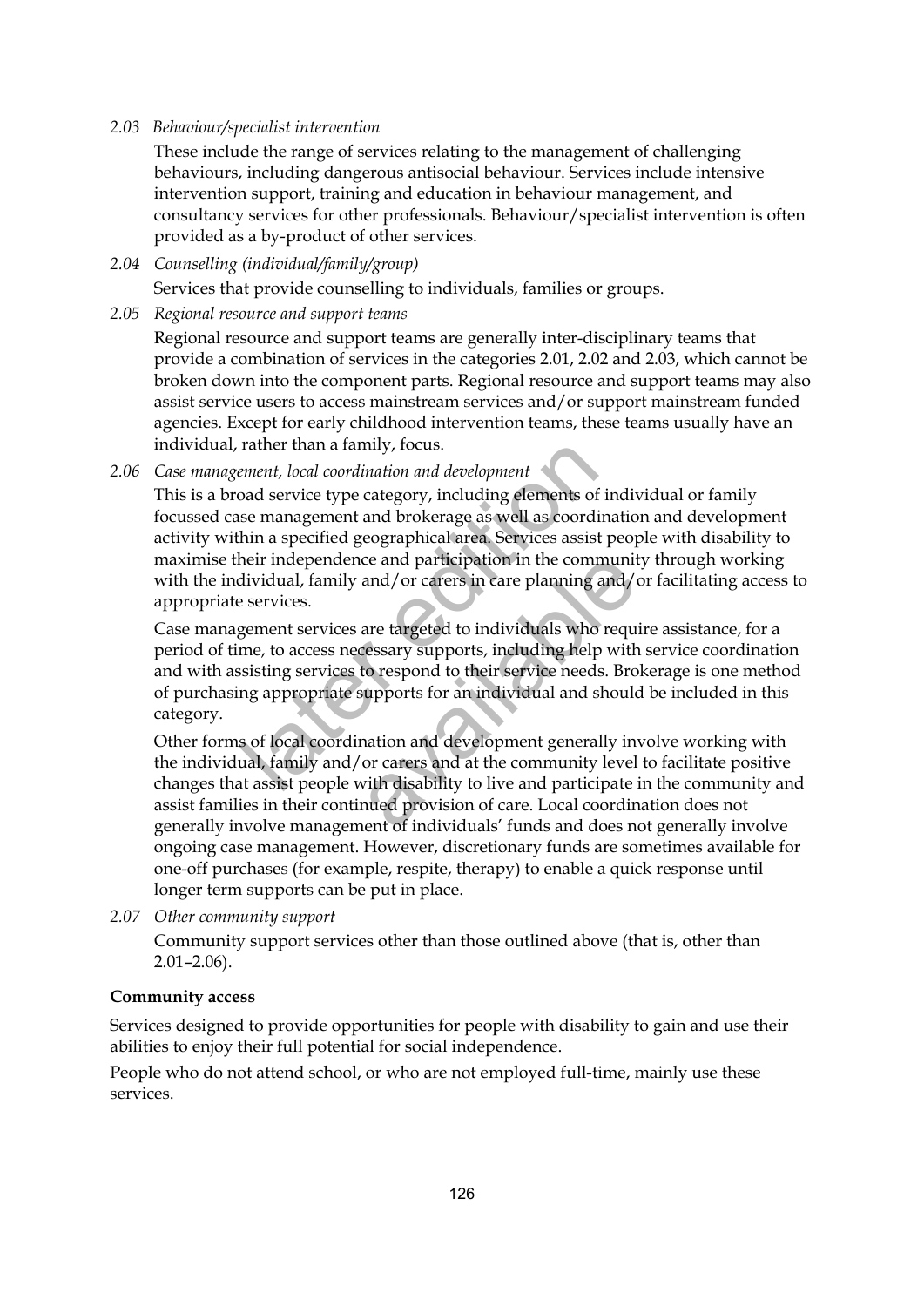The key features are that the services:

- are flexible and responsive to personal needs and interests
- range from educational to leisure and recreational pursuits
- range from facility to home-based activities
- include supervision and physical care, and models which link people into activities that are offered to the whole community
- range from-long term day support to time-limited and goal-oriented education that maximises personal independent functioning and may complement other community services.
- *3.01 Learning and life skills development*

These programs provide ongoing day-to-day support for service users to gain greater access and participate in community-based activities. Programs may focus on continuing education to develop skills and independence in a variety of life areas (for example, self-help, social skills and literacy and numeracy) or enjoyment, leisure and social interaction. They are often called Day Programs. See the 'guide for use' section below for examples of these services.

*3.02 Recreation/holiday programs* 

Recreation services and holiday programs aim to facilitate the integration and participation of people with disability in recreation and leisure activities available in the general community. These services may also enhance the capacity and responsiveness of mainstream sport and recreation agencies and community organisations to provide for people with disability. In Rep, social skills and include y and half radically y of eaction. They are often called Day Programs. See the 's<br>xamples of these services.<br>*Diday programs*<br>services and holiday programs aim to facilitate the in<br>n of pe

*3.03 Other community access* 

Community access services other than those outlined in 3.01–3.02.

### **Respite**

Respite services provide a short-term and time-limited break for families and other voluntary care givers of people with disability, to assist in supporting and maintaining the primary care giving relationship, while providing a positive experience for the person with disability. Figure 1<br>assumity in recreation and lesure a<br>see services may also enhance the cap<br>am sport and recreation agencies and<br>reople with disability.<br>other than those outlined in 3.01–3.0<br>erm and time-limited break for famil<br>ith

*4.01 Own home respite* 

Respite care provided in the individual's own home location.

*4.02 Centre-based respite/respite homes*

Respite care provided in community setting similar to a 'group home' structure and respite care provided in other centre-based settings. This service type includes respite care provided in any of the accommodation settings 1.01–1.04.

*4.03 Host family respite/peer support respite* 

Host family respite provides a network of 'host families' matched to the age, interests and background of the individual and their carer. Peer support is generally targeted at children or young adults up to 25 years of age, and matches the individual with a peer of similar age and interests, usually for group activities. Usually provided on a voluntary basis.

*4.04 Flexible respite* 

Respite services that offer any combination of own home, host family/peer support respite. Includes respite where day outings and camping trips are taken (this service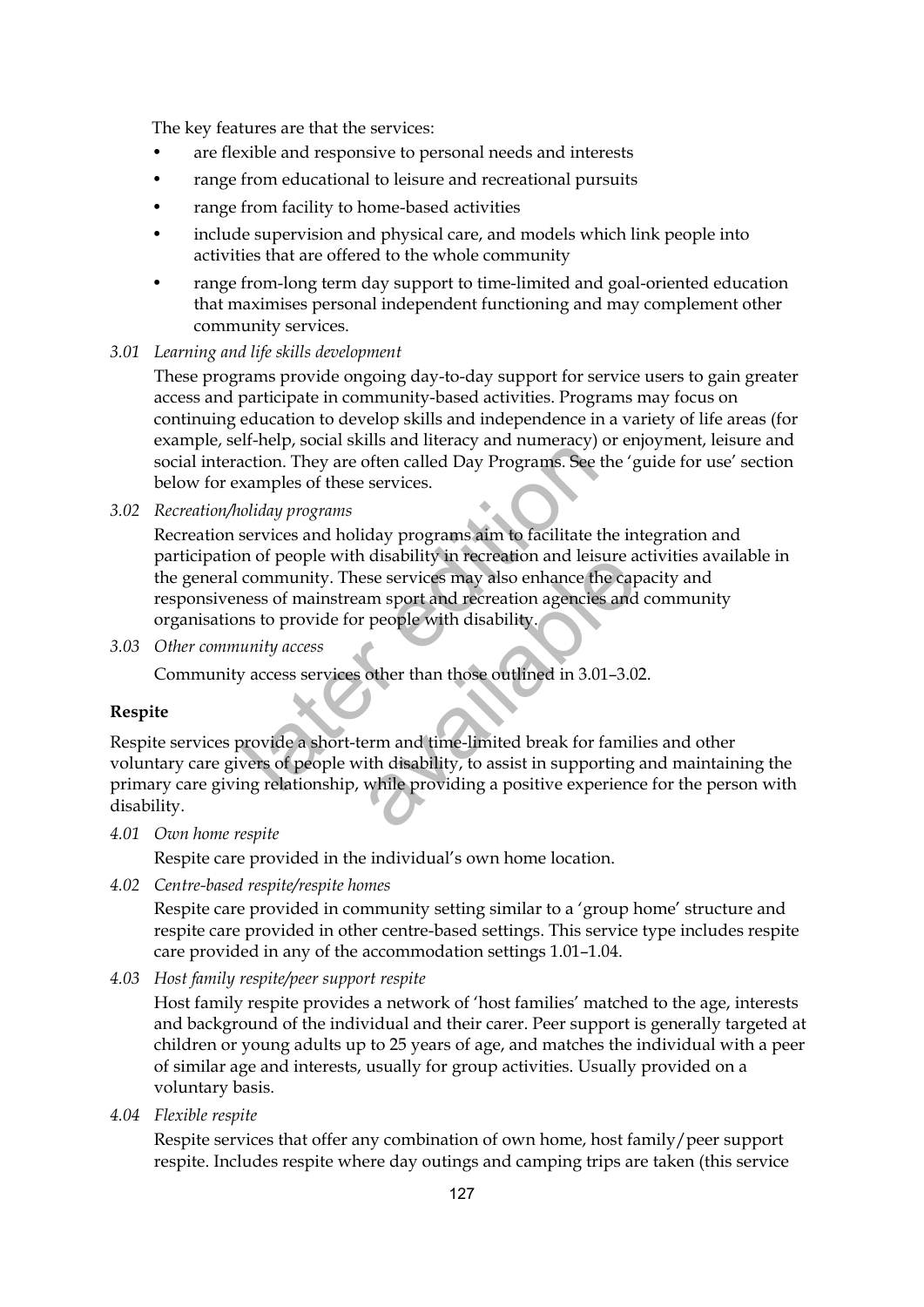type is distinguished from service type 3.02 'Recreation/holiday programs' because the primary purpose is respite). Flexible respite to meet an individual's needs may include brokerage for respite, only when the funding dollars come from respite resources.

*4.05 Other respite* 

Respite services other than those outlined in 4.01–4.04, including:

- crisis respite
- holidays for the person with the disability where the primary intention of the service is to provide respite support (rather than primarily a holiday experience) and the service user is generally separated from their usual support arrangements, such as family.

### **Employment**

*5.01 Open employment* 

Services that provide employment assistance to people with disability in obtaining and/or retaining paid employment in *another* organisation.

*5.02 Supported employment* 

Services that support or employ people with disability within the *same* organisation.

*5.03 Open and supported employment*  This is now a defunct service type code. Prior to 1 December 2004, these were services that provided a combination of both open and supported employment assistance. ining paid employment in *another* organisation.<br> *mployment*<br>
at support or employ people with disability within the<br> *pported employment*<br>
a defunct service type code. Prior to 1 December 200<br>
ed a combination of both op

### **Advocacy, information and alternative forms of communication**

*6.01 Advocacy* 

Services designed to enable people with disability to increase the control they have over their lives through the representation of their interests and views in the community. Examples include: e type code. Prior to 1 December 200<br>
a of both open and supported emplomative forms of communication<br>
people with disability to increase the<br>
representation of their interests and<br>
de:<br>
ual advocacy<br>
vocacy.

- self advocacy/individual advocacy
- citizen advocacy
- group advocacy
- system/systematic advocacy.
- *6.02 Information/referral*

Information services provide accessible information to people with disability, their carers, families and related professionals. This service type provides specific information about disability specific and generic services, equipment, and promotes the development of community awareness. Information includes contact by phone, print or e-mail that recommends a person to another service.

*6.03 Combined information/advocacy* 

Services that offer both information and advocacy services to individuals where these two components cannot reasonably be separated.

*6.04 Mutual support/self help groups* 

Focus, or special interest, groups to provide support and assistance for people with disability, their families and carers. These groups promote self advocacy through the provision of information, support and assistance.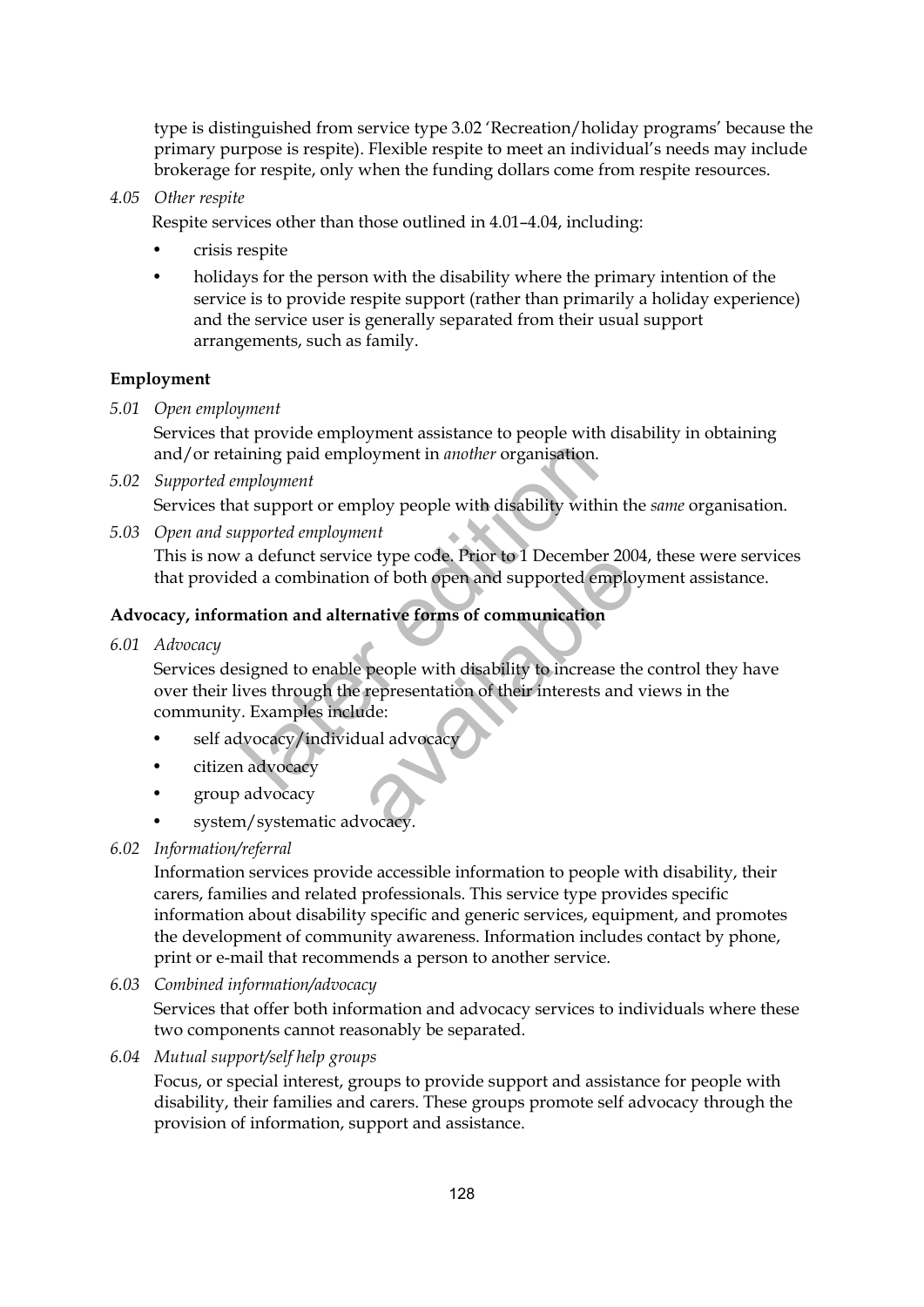### *6.05 Alternative formats of communication*

Includes alternative formats of communication for people who, by reason of their disabilities, are unable to access information provided in the standard format. May include interpreter services, radio and alternative formats of print medium, such as TTY or braille.

### **Other support**

*7.01 Research and evaluation* 

Research and evaluation with respect to the provision of services funded under the CSTDA for people with disability. This includes the investigation of the need for new services, or enhancement of existing services, and the measurement of outcomes for people with disability using these services. Responsibility for this service type is shared between the Commonwealth and state/territory governments.

### *7.02 Training and development*

Training and development services may be funded, for example, to train disability funded agencies to deliver higher quality or more appropriate services to people with disability or develop materials or methods that promote service system improvements.

*7.03 Peak bodies* 

Peak bodies are generally funded to support non-government disability funded agencies in achieving positive outcomes for people with disability.

*7.04 Other support services* 

Services that are completely outside any of the defined service types above (that is, outside service types, 1.01–1.08, 2.01–2.07, 3.01–3.03, 4.01–4.05, 5.01, 5.02, 6.01–6.05 and 7.01–7.03). This service type also includes the provision of one-off funding for a defined event (such as for promotional activities) or for the purchase of aids and equipment for a community facility (not for an individual). d development<br>
d development services may be funded, for example<br>
ncies to deliver higher quality or more appropriate s<br>
r develop materials or methods that promote service<br>
s are generally funded to support non-government unded to support non-government dive outcomes for people with disability<br>outside any of the defined service ty<br>.08, 2.01-2.07, 3.01-3.03, 4.01-4.05, 5.<br>also includes the provision of one-of<br>nal activities) or for the purch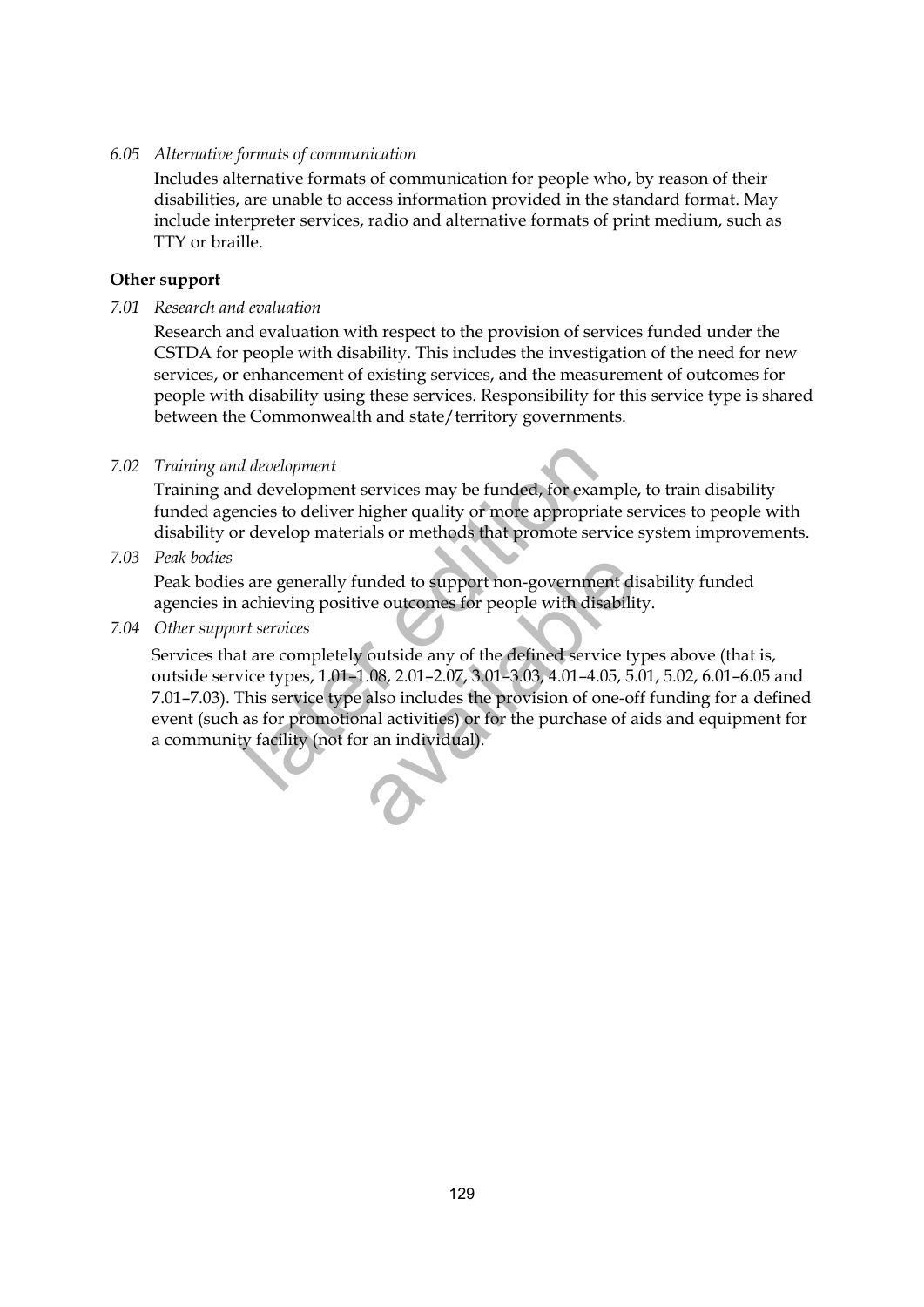# **Appendix 6: English proficiency groupings**

An 'English proficiency index'—a standard tool developed by the Bureau of Immigration, Multicultural and Population Research—was used to construct each of the English Proficiency (EP) Groups (see AIHW: Benham et al. 2000). Those countries consisting of immigrants who scored 98.5% or higher on this index and had an immigrant population of 10,000 or more were rated as EP Group 1. This group includes those countries referred to in previous CSDA MDS reports as 'Other English-speaking countries' (Canada, Ireland, New Zealand, South Africa, United Kingdom and United States of America). As the number of usual immigrant residents has reached more than 10,000, Zimbabwe has been moved in to EP Group 1.

The remaining EP Groups were determined by their EP index score as follows:

- countries with a 'high' level of English proficiency (84.5–98.5%, or above 98.5% but with an immigrant population of less than 10,000) were placed in EP Group 2
- countries with a 'moderate' level of English proficiency (a rating of more than 57.5% but less than 84.5%) fell into EP Group 3
- the remaining countries (that is, those with a rating on the EP index of less than 57.5%) were labelled as having a 'low' level of English proficiency and placed in EP Group 4.

### **English Proficiency Group 1**

| less than 84.5%) fell into EP Group 3      | countries which inouclane tever of English proficiency (a family of fliore many                                                                                        |                               |
|--------------------------------------------|------------------------------------------------------------------------------------------------------------------------------------------------------------------------|-------------------------------|
| ٠                                          | the remaining countries (that is, those with a rating on the EP index of less than<br>were labelled as having a 'low' level of English proficiency and placed in EP G: |                               |
| <b>English Proficiency Group 1</b>         |                                                                                                                                                                        |                               |
| Canada                                     |                                                                                                                                                                        |                               |
| Ireland                                    |                                                                                                                                                                        |                               |
| New Zealand                                |                                                                                                                                                                        |                               |
| South Africa                               |                                                                                                                                                                        |                               |
| United Kingdom                             |                                                                                                                                                                        |                               |
| United States of America                   |                                                                                                                                                                        |                               |
| Zimbabwe                                   |                                                                                                                                                                        |                               |
| <b>English Proficiency Group 2</b>         |                                                                                                                                                                        |                               |
| Americas <sup>nfd</sup>                    | Brunei Darussalam                                                                                                                                                      | Dominica                      |
| Andorra                                    | <b>Bulgaria</b>                                                                                                                                                        | Dominican Republic            |
| Angola                                     | <b>Burkina Faso</b>                                                                                                                                                    | Eastern Europe <sup>nfd</sup> |
| Antigua and Barbuda                        | <b>Burundi</b>                                                                                                                                                         | <b>Equatorial Guinea</b>      |
| Aruba                                      | Cameroon                                                                                                                                                               | Faeroe Islands                |
| At Sea                                     | Cape Verde                                                                                                                                                             | <b>Falkland Islands</b>       |
| Australian ext. territories <sup>nec</sup> | Caribbean <sup>nfd</sup>                                                                                                                                               | Fiji                          |
| Austria                                    | Cayman Islands                                                                                                                                                         | Finland                       |
| Bahamas                                    | Central African Republic                                                                                                                                               | France                        |
| Bahrain                                    | Central America <sup>nfd</sup>                                                                                                                                         | French Guiana                 |
| Bangladesh                                 | Chad                                                                                                                                                                   | French Polynesia              |
| Barbados                                   | <b>Chilean Antarctic Territory</b>                                                                                                                                     | Gabon                         |
| Belgium                                    | Comoros                                                                                                                                                                | Gambia                        |
| Belize                                     | Congo, Democratic Republic of                                                                                                                                          | Germany                       |
| Benin                                      | Cook Islands                                                                                                                                                           | Ghana                         |
| Bermuda                                    | Costa Rica                                                                                                                                                             | Gibraltar                     |
| Bhutan                                     | Cote D'Ivoire                                                                                                                                                          | Greenland                     |
| Botswana                                   | Czech Republic                                                                                                                                                         | Grenada                       |
| Brazil                                     | Denmark                                                                                                                                                                | Guadeloupe                    |

*(continued)*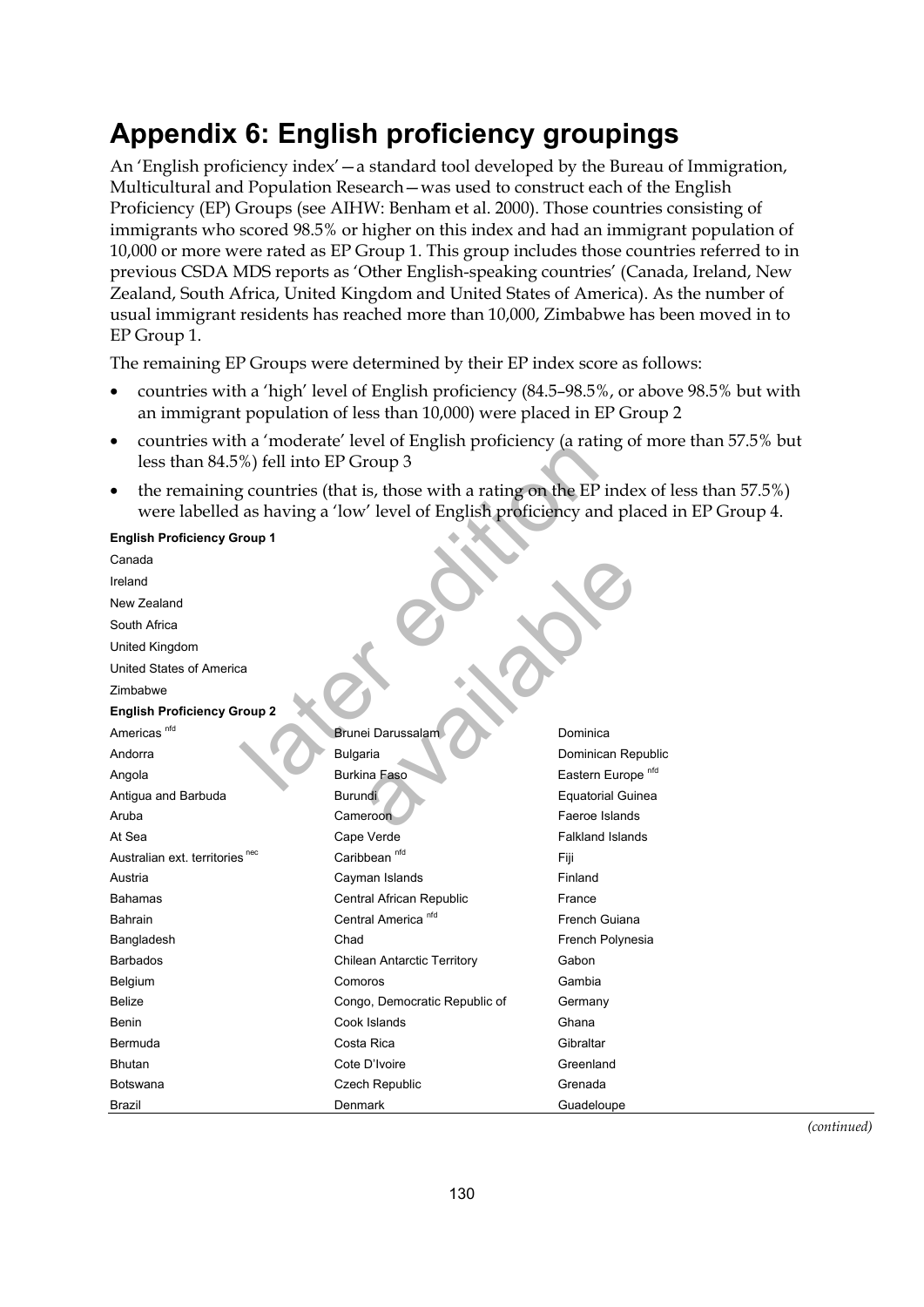#### **English Proficiency Group 2 (continued)**

Guam **Nauru Slovakia** Slovakia Slovakia (Guamburgia) na kwa kutoka wa 1992, wakati wa 1992, wakati wa 1992, wa Guatemala Nepal Slovenia Guinea-Bissau **Netherlands** Solomon Islands **Solomon Islands** Solomon Islands Guyana **Netherlands Antilles** South America necessary Netherlands Antilles South America necessary Haiti **Haiti** New Caledonia **New Caledonia** Southern and East Africa<sup>nec</sup> Holy See **Niger** Niger Niger Southern and East Africa nfd Iceland **Iceland Nigeria Nigeria Nigeria Southern and Eastern Europe** nfd India **India** Niue Niue Southern Asia <sup>nfd</sup> **Indonesia** Norfolk Island **Norfolk Island** Spain Israel **Israel North Africa<sup>nec</sup>** North Africa<sup>nec</sup> **North Africa** nec Sri Lanka Jamaica **North Africa** nfd St Helena Kenya **Northern America**<sup>nfd</sup> St Kitts and Nevis **Northern America**<sup>nfd</sup> St Kitts and Nevis Kiribati **Northern Europe** n<sup>fd</sup> St Lucia Latvia Northern Mariana Islands St Pierre and Miquelon Lesotho **Norway** Norway St Vincent and the Grenadines Liberia **Communist Communist Communist Communist Communist Communist Communist Communist Communist Communist Communist Communist Communist Communist Communist Communist Communist Communist Communist Communist Communist Com** Liechtenstein Swaziland Oman Swaziland Swaziland Swaziland Swaziland Swaziland Swaziland Swaziland Swaziland Swaziland Swaziland Swaziland Swaziland Swaziland Swaziland Swaziland Swaziland Swaziland Swaziland Swaziland Swa Luxembourg **Pakistan Sweden** Sweden Sweden Sweden Sweden Sweden Sweden Sweden Sweden Sweden Sweden Sweden Sweden Madagascar Palau Palau Switzerland Malawi **Panama** Panama Tajikistan Tajikistan Malaysia **Tanzania** Papua New Guinea Tanzania Maldives Tokelau Philippines Tokelau Mali **Polynesia (excludes Hawaii)** nec Tonga Malta **Polynesia (excludes Hawaii)** <sup>nfd</sup> Trinidad and Tobago **Trinidad** and Tobago Maritime South-East Asia <sup>nfd</sup> Puerto Rico **Puerto Rico** Tunisia Marshall Islands **Catar Caicos Islands** Qatar Caicos Islands Turks and Caicos Islands Martinique **Reunion** Reunion **Tuvalu** Mauritania Uganda **Rwanda** Rwanda Uganda Uganda Uganda Uganda Uganda Uganda Uganda Uganda Uganda Uganda Uganda Uganda Uganda Uganda Uganda Uganda Uganda Uganda Uganda Uganda Uganda Uganda Uganda Uganda Uganda Uganda Uganda Mauritius Samoa United Arab Emirates Melanesia <sup>nfd</sup> Vanuatu Samoa, American Vanuatu Vanuatu Mexico **Mexico** San Marino **San Marino New Yenezuela** Micronesia, Federated States of Sao Tome and Principe Virgin Islands, British Monaco Saudi Arabia Virgin Islands, United States Montserrat **Senegal** Senegal Wallis and Futuna Morocco Seychelles Western Sahara Mozambique **Sierra Leone** Communication Sterra Leone **Zambia** Namibia Singapore **English Proficiency Group 3**  Afghanistan Chile Chile Belarus Chile Chile Chile Chile Chile Chile Chile Chile Chile Chile Chile Chile Chile Albania Bolivia China (excl. SARs and Taiwan Province) Algeria **Bosnia and Herzegovina** Colombia Colombia Argentina **Burma (Myanmar)** Croatia

Northern Mariana Islands<br>
Norway<br>
Oceania and Antarctica <sup>nfd</sup><br>
Oman<br>
Pakistan<br>
Palau<br>
Panama<br>
Papua New Guinea<br>
Philippines<br>
Polynesia (excludes Hawaii)<sup>ne</sup><br>
Polynesia (excludes Hawaii)<sup>ne</sup><br>
T<br>
Puerto Rico<br>
Qatar<br>
Reunion Palau<br>
Papua New Guinea<br>
Philippines<br>
Polynesia (excludes Hawaii) <sup>nee</sup><br>
Polynesia (excludes Hawaii) <sup>nee</sup><br>
Puerto Rico<br>
Qatar<br>
Reunion<br>
Rwanda<br>
Samoa<br>
Samoa<br>
Samoa<br>
Maria U<br>
U<br>
U<br>
U<br>
V<br>
T<br>
T<br>
T<br>
T<br>
T<br>
T<br>
T<br>
T<br>
T<br>
T<br>
U<br>
U<br>

Armenia **Armenia** Central and West Africa<sup>nfd</sup> Cuba

*(continued)*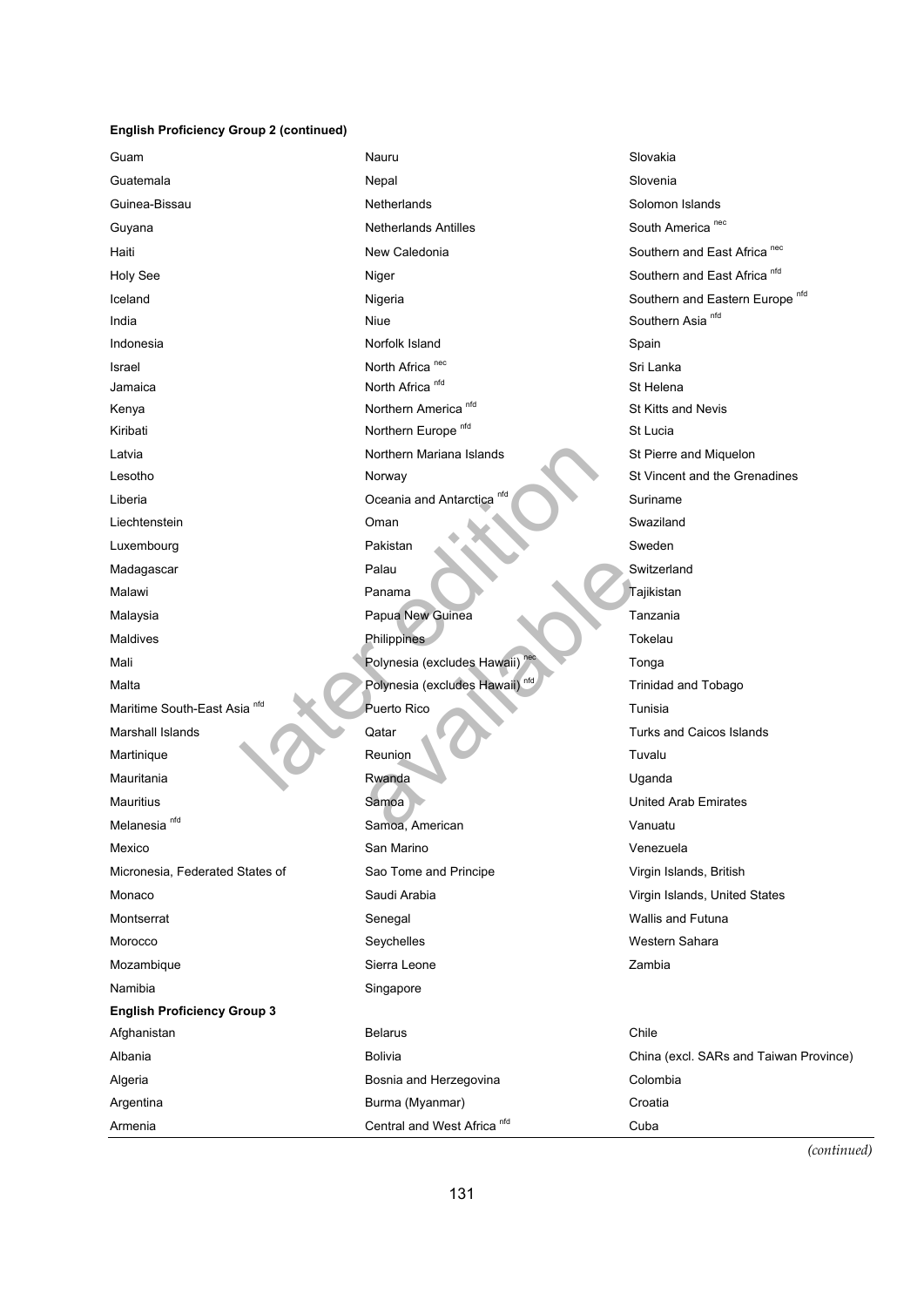### **English Proficiency Group 3 (continued)**

| Cyprus                                          | Jordan                                    | Portugal                            |
|-------------------------------------------------|-------------------------------------------|-------------------------------------|
| Djibouti                                        | Kazakhstan                                | Romania                             |
| Ecuador                                         | Korea, Democratic People's Rep of (North) | <b>Russian Federation</b>           |
| Egypt                                           | Korea, Republic of (South)                | Somalia                             |
| El Salvador                                     | Kuwait                                    | South Eastern Europe <sup>nfd</sup> |
| Eritrea                                         | Kyrgyz Republic                           | South-East Asia <sup>nfd</sup>      |
| Estonia                                         | Lebanon                                   | Sudan                               |
| Ethiopia                                        | Libya                                     | Syria                               |
| Fmr Yslav Rep Macedonia (FYROM)                 | Lithuania                                 | Taiwan                              |
| Gaza Strip and West Bank                        | Macau (SAR of China)                      | Thailand                            |
| Georgia                                         | Micronesia <sup>nfd</sup>                 | Togo                                |
| Greece                                          | Middle East <sup>nfd</sup>                | Turkmenistan                        |
| Honduras                                        | Moldova                                   | Ukraine                             |
| Hong Kong (SAR of China)                        | Mongolia                                  | Uruguay                             |
| Hungary                                         | Nicaragua                                 | Uzbekistan                          |
| Iran                                            | nfd<br>North Africa and the Middle East   | Yemen                               |
| Iraq                                            | Paraguay                                  | Yugoslavia, Federal Republic of     |
| Italy                                           | Peru                                      |                                     |
| Japan                                           | Poland                                    |                                     |
| <b>English Proficiency Group 4</b>              |                                           |                                     |
| Antarctica <sup>nfd</sup>                       | East Timor                                | Southern Europe <sup>nfd</sup>      |
| Azerbaijan                                      | Guinea                                    | Turkey                              |
| Cambodia                                        | Japan and the Koreas nfd                  | Viet Nam                            |
| Central Asia <sup>nfd</sup>                     | Laos                                      |                                     |
| Chinese Asia (includes Mongolia) <sup>nfd</sup> | Mainland South-East Asia <sup>nfd</sup>   |                                     |
| <b>Notes</b>                                    |                                           |                                     |
| nfd-not further defined.<br>1.                  |                                           |                                     |
| 2.<br>nec-not elsewhere classified.             |                                           |                                     |
| 3.<br>SAR-special administrative region.        |                                           |                                     |

*Source*: DIMIA 2003.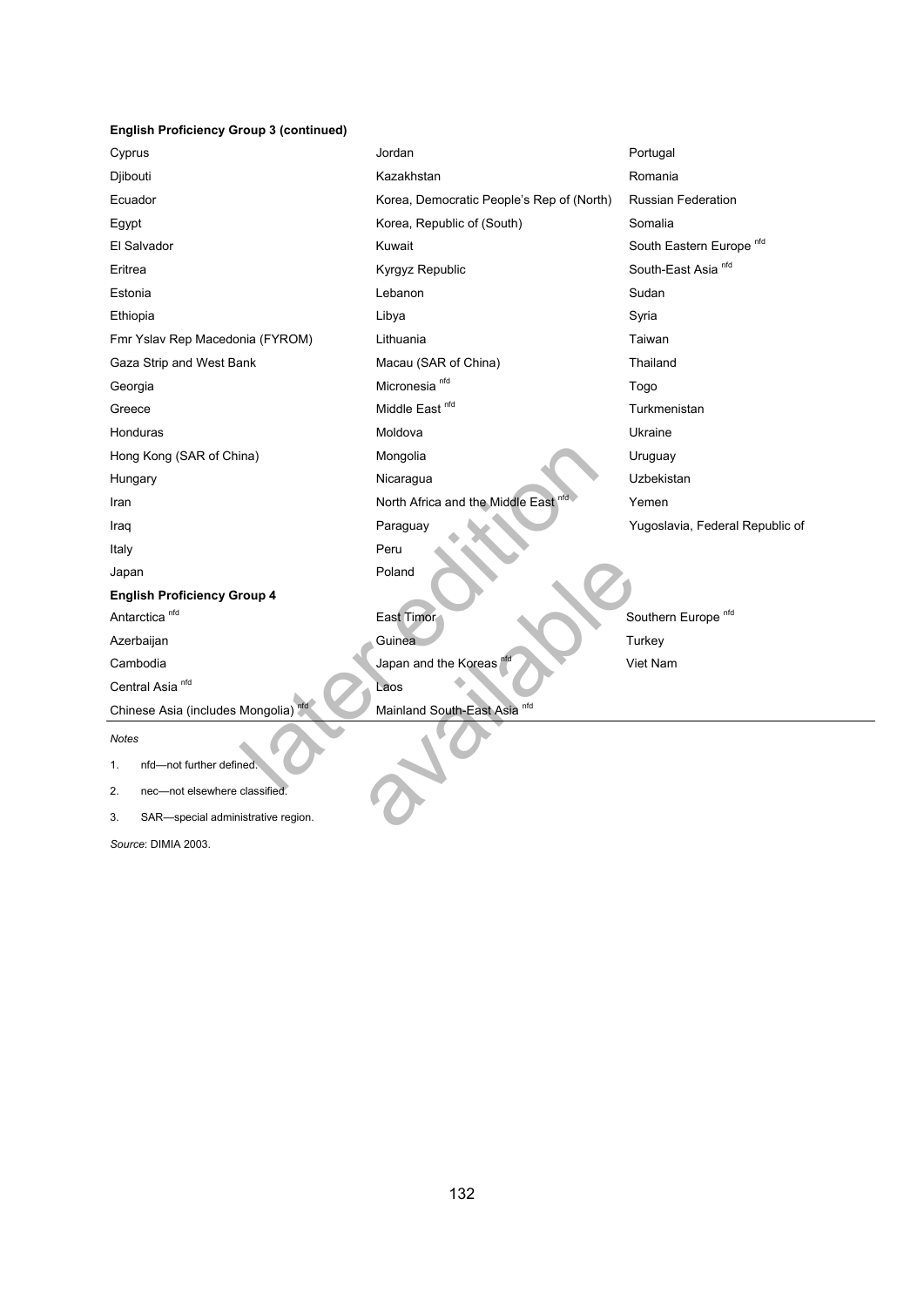# **References**

ABS (Australian Bureau of Statistics) 1999. Standards for statistics on cultural and language diversity. ABS cat. no. 1289.0. Canberra: AGPS.

ABS 2001. Statistical geography volume 1, Australian standard geographical classification (ASGC). ABS cat. no. 1216.0. Canberra: AGPS.

ABS 2004a. Disability, ageing and carers: summary of findings. ABS cat. no. 4430.0. Canberra: AGPS.

ABS 2004b. Experimental projections of the Aboriginal and Torres Strait Islander population 30 June 2001 to 30 June 2009. ABS cat. no. 3238.0. Canberra: AGPS.

ABS 2005a. Australian demographic statistics. ABS cat. no. 3101.0. Canberra: AGPS.

ABS 2005b. Labour force Australia, June 2004. ABS cat. no. 6203.0. Canberra: AGPS.

ABS 2007a. 2006 Census Quick Stats: Australia. ABS, Canberra. Viewed 20 August 2007, <http://www.censusdata.abs.gov.au/ABSNavigation/prenav/ProductSelect?newproductty pe=QuickStats&btnSelectProduct=View+QuickStats+%3E&collection=Census&period=2006 &areacode=0&geography=&method=&productlabel=&producttype=&topic=&navmapdispl ayed=true&javascript=true&breadcrumb=LP&topholder=0&leftholder=0&currentaction=20 1&action=401&textversion=false>. Census Quick Stats: Australia. ABS, Canberra. Viewensusdata.abs.gov.au/ABSNavigation/prenav/Prod<br>
orthSelectProduct=View+QuickStats+%3E&collection<br>
ography=&method=&productlabel=&producttype=<br>
cript=true&breadcrumb=LP&toph

ABS 2007b. Labour Force, Australia, Detailed—Electronic Delivery, June 2007: Data cube LM8. ABS cat. no. 6291.0.55.001. Canberra: ABS.

ABS & AIHW (Australian Institute of Health and Welfare) 2005. The health and welfare of Australia's Aboriginal and Torres Strait Islander peoples, 2005. ABS cat. No. 4704.0 & AIHW cat. No. IHW14. Canberra: ABS.

AIHW 2003. Australia's national disability services data collection: redeveloping the Commonwealth State/Territory Disability Agreement National Minimum Data Set. Disability Series Cat. no. DIS 30. Canberra: AIHW. <sup>2</sup><br>ia, Detailed – Electronic Delivery, Ju<br>Canberra: ABS.<br>e of Health and Welfare) 2005. The h<br>Strait Islander peoples, 2005. ABS ca<br>disability services data collection: re<br>Disability Agreement National Minin<br>Canberra: AIH

AIHW 2005a. Data guide: data items and definitions 2005–06. Commonwealth State/Territory Disability Agreement National Minimum Data Set collection. Canberra: AIHW.

AIHW 2005b. Disability support services 2003–04: national data on services provided under the Commonwealth State/Territory Disability Agreement. Disability Series Cat. no. DIS 40. Canberra: AIHW.

AIHW 2005c. Australia's welfare 2005. Cat. no. AUS65. Canberra: AIHW.

AIHW 2006a. CSTDA NMDS tables prepared for the CSTDA annual public report 2004–05. Cat. no. DIS 48. Canberra: AIHW.

AIHW 2006b. Disability support services 2004–05: national data on services provided under the Commonwealth State/Territory Disability Agreement. Disability Series Cat. no. DIS 46. Canberra: AIHW.

AIHW 2006c. Disability rates among Aboriginal and Torres Strait Islander people—updating the Indigenous factor in disability services performance indicator denominators. Welfare Working Paper Series no. 50. Cat. no. DIS 45. Canberra: AIHW.

AIHW 2007 (forthcoming). Disability in Australia: trends in prevalence, education, employment and community living. Canberra: AIHW.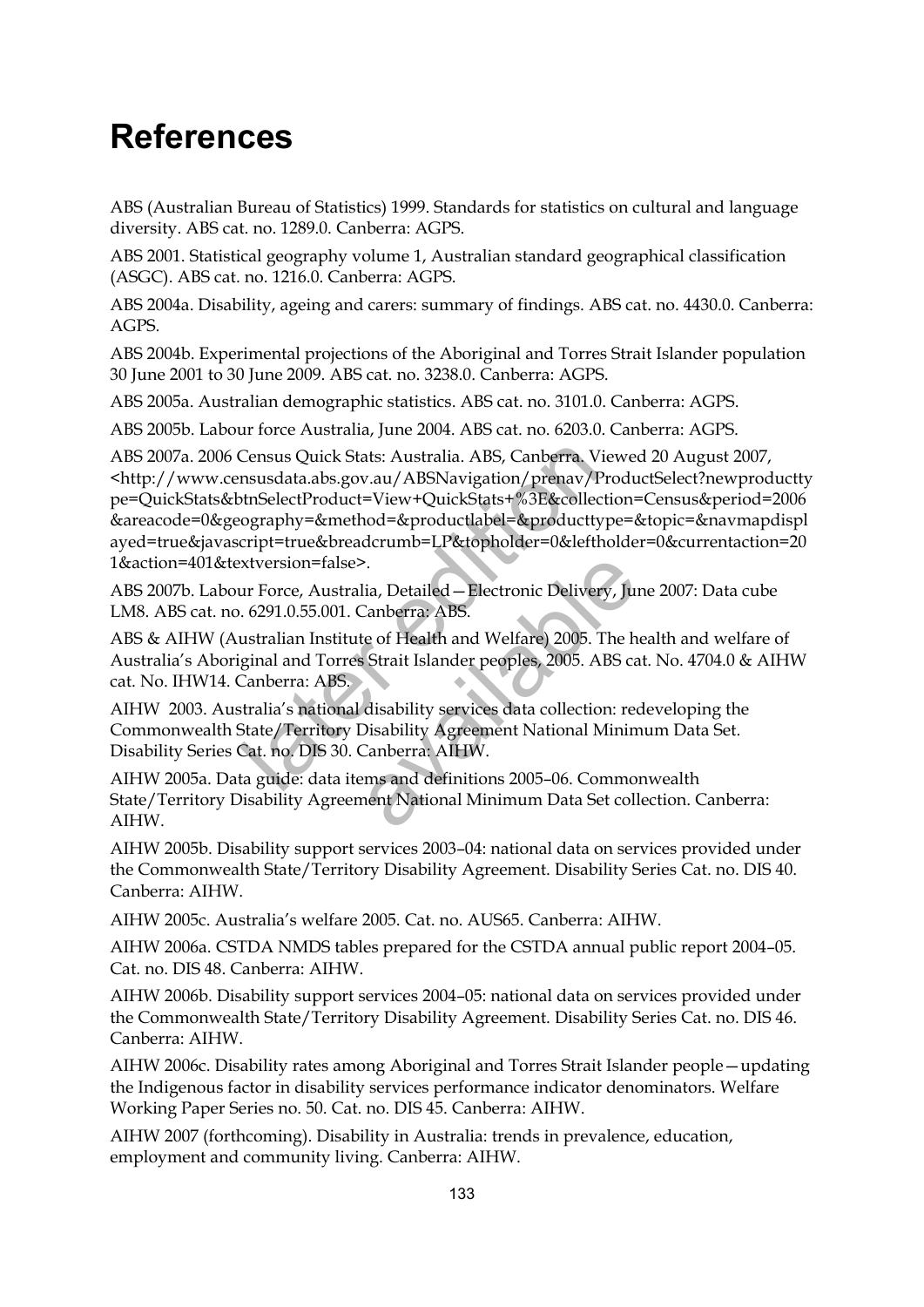AIHW: Benham C, Gibson D, Holmes B & Rowland D 2000. Independence in ageing: the social and financial circumstances of older overseas-born Australians. Cat. no. AGE 15. Canberra: Department of Immigration and Multicultural Affairs & AIHW.

AABASD (Autism Advisory Board on Autism Spectrum Disorders) 2007. The Prevalence of Autism in Australia. Can it be established from existing data? A report prepared for Australian Advisory Board on Autism Spectrum Disorders. Viewed 20 August 2007, <http://autismaus.com.au/aca/pdfs/PrevalenceReport.pdf>.

A4 (Autism Aspergers Advocacy Australia) 2006. Submission to Parliament of Australia Senate Inquiry into the funding and operation of the Commonwealth State/Territory Disability Agreement. A4: Canberra.

DIMA (Department of Immigration and Multicultural Affairs) 2003. 2001 classification of countries into English Proficiency Groups. Statistical focus C01.2.0. Canberra: DIMA.

NDA (National Disability Administrators) 2006. Commonwealth State/Territory Disability Agreement annual public report 2004–05 (prepared by Australian Healthcare Associates). Canberra: Australian Government Department of Family and Community Services.

SCRCSSP (Steering Committee for the Review of Commonwealth/State Service Provision) 2007. Report on government services 2007. Vol. 2 Health, community services, housing. Canberra: AusInfo.

SCRGSP (Steering Committee for the Review of Government Service Provision) 2007, Report on Government Services 2007. Melbourne: Productivity Commission.

Iian Government Department of Family and Communing Committee for the Review of Commonwealth/State covernment services 2007. Vol. 2 Health, community io.<br>
g Committee for the Review of Government Service is ervices 2007. Me Elbourne: Productivity Commission.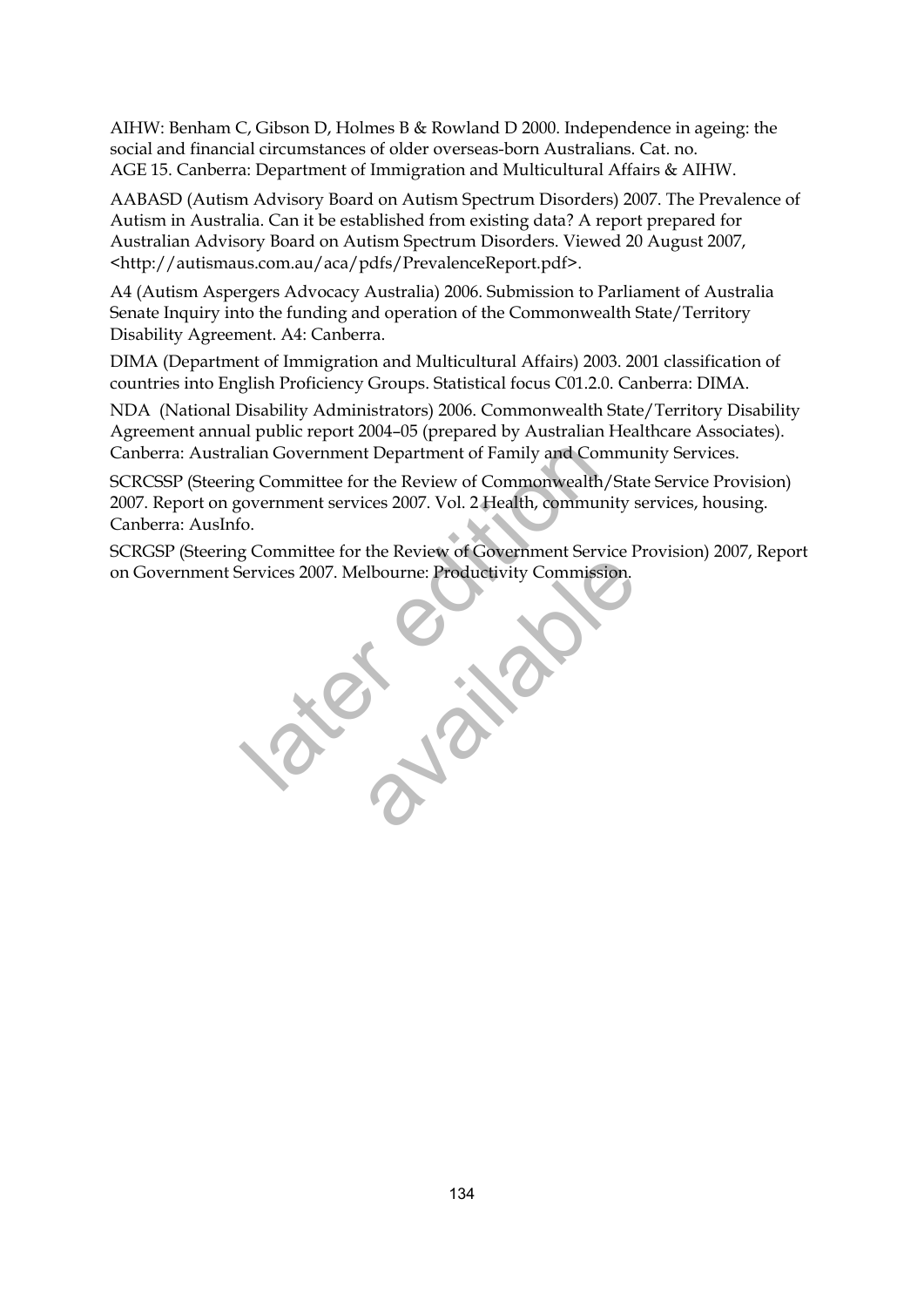## **List of tables**

| Table 1.1: | Scope of services included in the CSTDA NMDS collection, by state/territory,                                                                             |
|------------|----------------------------------------------------------------------------------------------------------------------------------------------------------|
| Table 1.2: | Expenditure on disability support services by Australian, state and territory<br>governments, by service group and administration expenditure, 2005-06 8 |
| Table 2.1: | Users of CSTDA-funded services, service type by state and territory, 2005-0611                                                                           |
| Table 2.2: | Service users per 1,000 'potential' population by service group, for CSTDA-                                                                              |
| Table 2.3: | Users of state and territory CSTDA-funded services, agency sector by state                                                                               |
| Table 2.4: | Users of Australian Government CSTDA-funded employment support                                                                                           |
| Table 2.5: | Users of CSTDA-funded services, sex and primary disability group by age                                                                                  |
| Table 2.6: | Users of CSTDA-funded services with known primary disability group, with<br>or without the presence of other significant disability groups, 2005-06 20   |
| Table 2.7: | Users of CSTDA-funded services, primary disability group and all significant                                                                             |
| Table 2.8: | Users of CSTDA-funded services, Indigenous status by state/territory and                                                                                 |
| Table 2.9: | Users of CSTDA-funded services, primary disability group by Indigenous<br>.25                                                                            |
|            | Table 2.10: Users of CSTDA-funded services, number of disability groups reported by<br>.26                                                               |
|            | Table 2.11: Users of CSTDA-funded services, service group by Indigenous status,<br>.26                                                                   |
|            | Table 2.12: Users of CSTDA-funded services, primary disability group by English                                                                          |
|            | Table 2.13: CSTDA-funded service users by top 10 reported countries of birth, 2004-05                                                                    |
|            | Table 2.14: Users of CSTDA-funded services, primary disability group by most effective                                                                   |
|            | Table 2.15: Users of CSTDA-funded services, need for interpreter services by primary                                                                     |
|            | Table 2.16: Users of CSTDA-funded services aged 15-64 years, labour force status by                                                                      |
|            | Table 2.17: Users of CSTDA-funded services aged 16 years and over, main income                                                                           |
|            | Table 2.18: Users of CSTDA-funded services aged 16 to 64 years, labour force status                                                                      |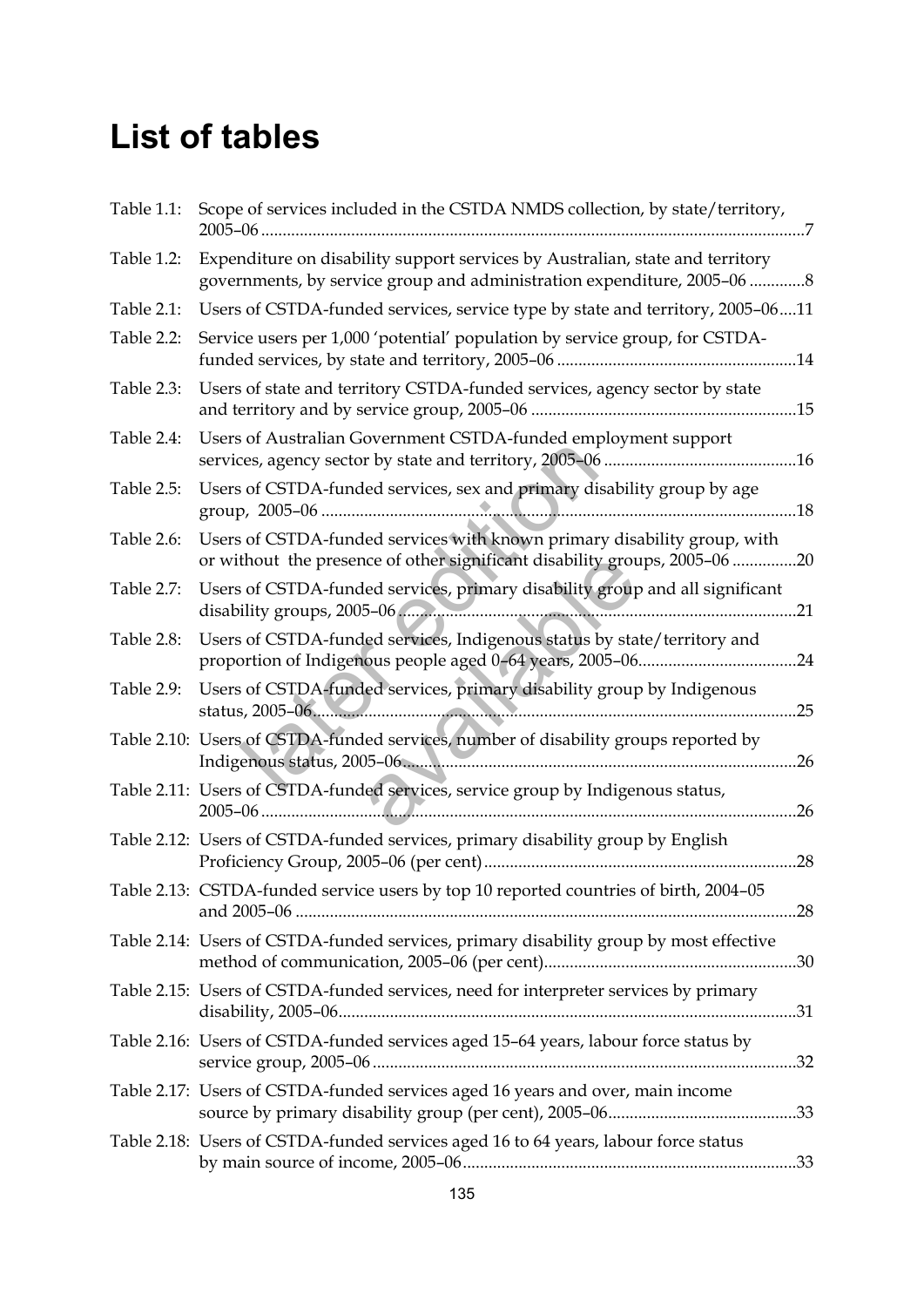|            | Table 2.19: Users of CSTDA-funded services aged under 16 years, income to parents<br>from the Carer Allowance (child) by primary disability group, 2005-06 34                                                                 |
|------------|-------------------------------------------------------------------------------------------------------------------------------------------------------------------------------------------------------------------------------|
|            | Table 2.20: Users of CSTDA-funded services, individual funding status by service group,<br>.35                                                                                                                                |
|            | Table 2.21: Users of CSTDA-funded services, service user location by state/territory,<br>.37                                                                                                                                  |
| Table 3.1: | Users of CSTDA-funded services, existence of an informal carer by service<br>.39                                                                                                                                              |
| Table 3.2: | Users of CSTDA-funded services, existence of an informal carer by location,<br>.39                                                                                                                                            |
| Table 3.3: | CSTDA-funded service users with an informal carer, relationship of carer to                                                                                                                                                   |
| Table 3.4: | CSTDA-funded service users with an informal carer, relationship of carer to                                                                                                                                                   |
| Table 3.5: | CSTDA-funded service users with an informal carer, age of service user by                                                                                                                                                     |
| Table 3.6: | CSTDA-funded service users with an informal carer, residency status of<br>.43                                                                                                                                                 |
| Table 3.7: | Users of CSTDA-funded services, life area by frequency of support or                                                                                                                                                          |
| Table 3.8: | Users of CSTDA-funded services, service group by frequency of support<br>needed in activities of daily living (ADL), activities of independent living<br>(AIL) and activities of work, education and community living (AWEC), |
| Table 3.9: | Users of CSTDA-funded services, living arrangements by service group,                                                                                                                                                         |
| Table 4.1: | Users of CSTDA-funded services reporting autism, by other disability                                                                                                                                                          |
| Table 4.2: | Users of CSTDA-funded services reporting a primary or 'other significant'                                                                                                                                                     |
| Table 4.3: | Users of CSTDA-funded services reporting autism by service group, 2005-0654                                                                                                                                                   |
| Table 4.4: | Users of CSTDA-funded services with autism, life area by frequency of                                                                                                                                                         |
| Table 4.5: | Users of CSTDA-funded services with autism, existence of an informal carer,                                                                                                                                                   |
| Table 4.6: | Users of CSTDA-funded services with autism, relationship of carer to service                                                                                                                                                  |
| Table 5.1: | CSTDA-funded service type outlets, service type by agency sector, 2005-0659                                                                                                                                                   |
| Table 5.2: | State/territory-funded CSTDA service type outlets, service type by                                                                                                                                                            |
| Table 5.3: | Australian Government-funded CSTDA service type outlets, service type                                                                                                                                                         |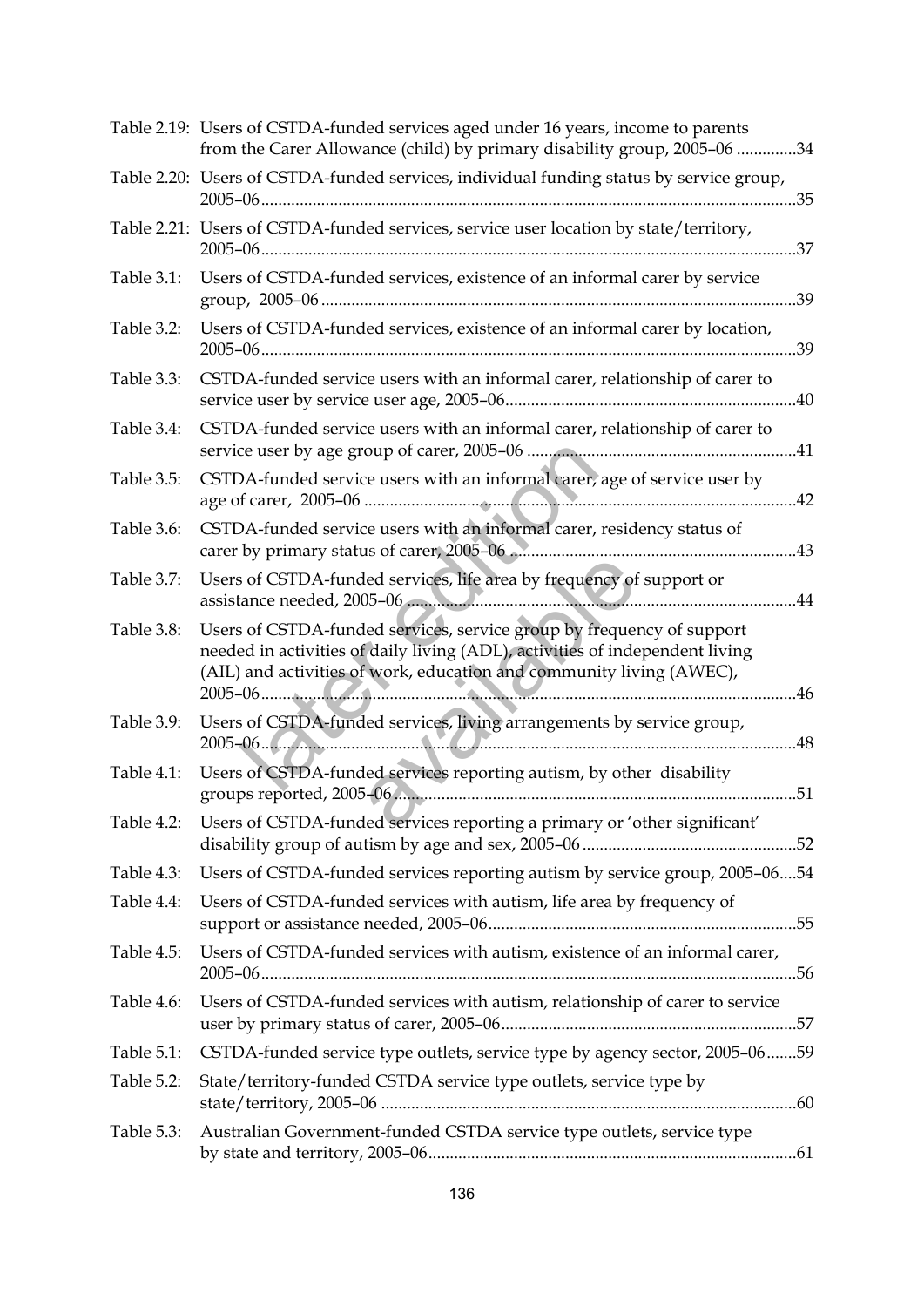| Table 5.4: | CSTDA-funded service type outlets, number of operating hours per day by                                                                      |     |
|------------|----------------------------------------------------------------------------------------------------------------------------------------------|-----|
| Table 5.5: | CSTDA-funded service type outlets, number of operating days per week by                                                                      |     |
| Table 5.6: | CSTDA-funded service type outlets, number of operating weeks per year by                                                                     |     |
| Table 5.7: | CSTDA-funded service type outlets, remote location by service group,                                                                         |     |
| Table 6.1: | Mean and median hours of service provided by CSTDA-funded service type                                                                       |     |
| Table 6.2: | Mean and median hours of service provided by CSTDA-funded service type                                                                       |     |
| Table 6.3: | Users of CSTDA-funded services, mean and median duration of service<br>(in total days) by service type for residential accommodation support |     |
| Table 6.4: | Mean hours worked in the reference week by paid and unpaid staff for                                                                         |     |
| Table 6.5: | Mean hours worked in a typical week by paid and unpaid staff for                                                                             |     |
| Table 6.6: | Users of CSTDA-funded services, multiple service use, 2005-06 71                                                                             |     |
| Table 6.7: | Users of CSTDA-funded services, service type by multiple service usage,                                                                      |     |
| Table 6.8: | Users of CSTDA-funded services, service type by use of other service                                                                         | .73 |
| Table 6.9: | Users of CSTDA-funded services, service group combinations most<br>commonly received by people using two or more services, 2005-06 74        |     |
|            | Table 6.10: Users of CSTDA-funded service users, people accessing the ten most                                                               |     |
|            | Table 6.11: Service users with an exit date, main reason for cessation of services by                                                        |     |
| Table 7.1: | Response rates for service type outlets by jurisdictions, 2002-03 to 2005-06                                                                 |     |
| Table 7.2: | 'Not stated' and 'not known' response rates for service user data items,                                                                     |     |
| Table 7.3: | 'Not stated' response rates for service usage data items, 2005-06                                                                            |     |
| Table 7.4: | 'Not stated' response rates for service type outlet data items, 2005-06 81                                                                   |     |
| Table 7.5: |                                                                                                                                              |     |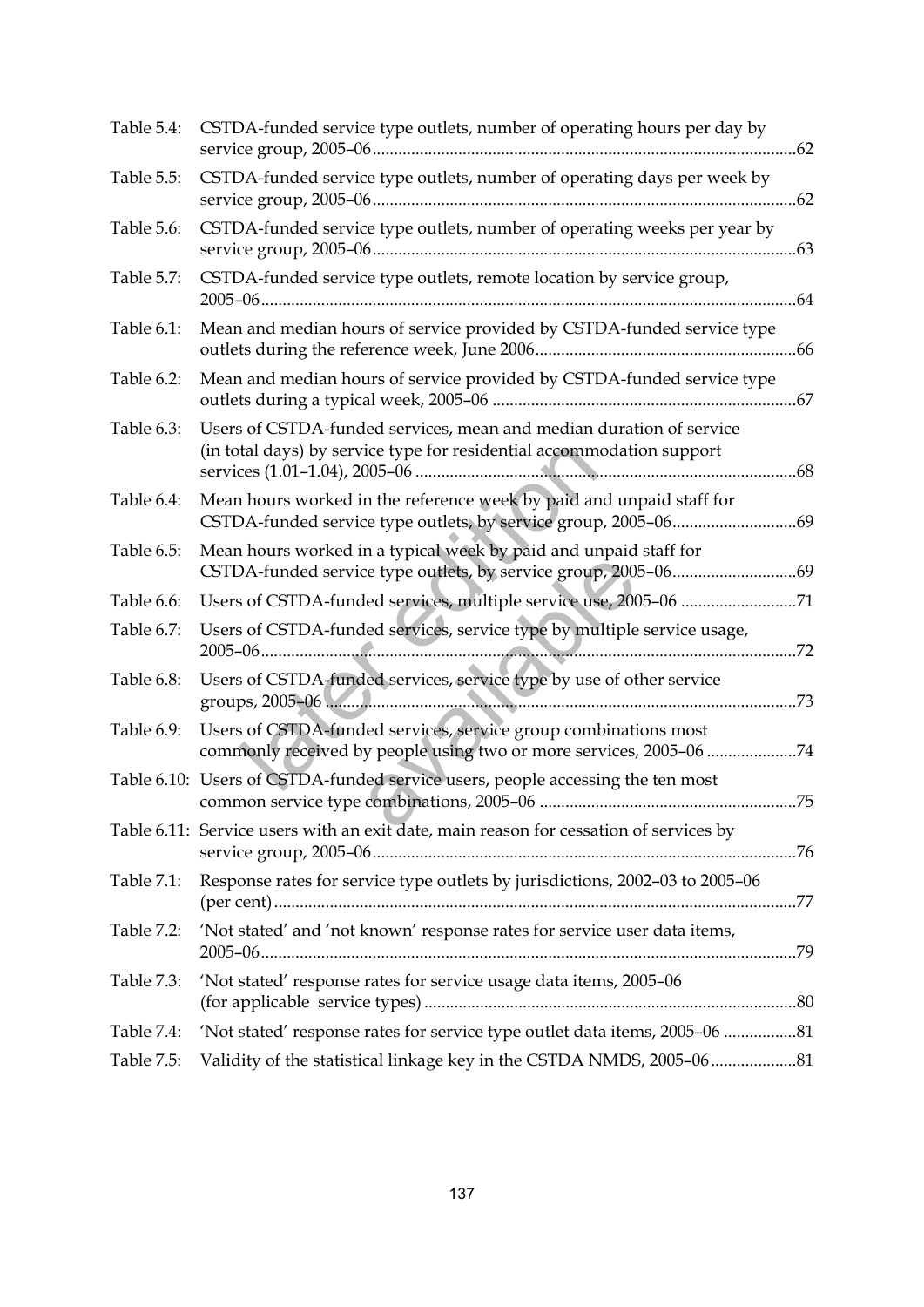## **List of appendix tables**

| Table A1.1: | Characteristics of service users, CSTDA-funded services, 2005-06                                                                                                                                                           |  |
|-------------|----------------------------------------------------------------------------------------------------------------------------------------------------------------------------------------------------------------------------|--|
| Table A1.2: | Service use data item frequencies, CSTDA-funded services, 2005-0690                                                                                                                                                        |  |
| Table A1.3: | CSTDA-funded service type outlets, data item response categories, 2005-06  92                                                                                                                                              |  |
| Table A1.4: | Users of CSTDA-funded accommodation support services, by                                                                                                                                                                   |  |
| Table A1.5: | Calculation of 'potential' populations: people aged less than 65 years and                                                                                                                                                 |  |
| Table A1.6: | Calculation of Indigenous factor: people aged less than 65 years and 15-64                                                                                                                                                 |  |
| Table A1.7: |                                                                                                                                                                                                                            |  |
| Table A1.8: | Users of CSTDA-funded community support services, median age (years)                                                                                                                                                       |  |
|             | Table A1.9: Users of CSTDA-funded services, age group by Indigenous status, 2005-06  98                                                                                                                                    |  |
|             | Table A1.10: Service users of CSTDA-funded services, Indigenous status by disability<br>group, and mean number of disability groups reported, 2005-06 99                                                                   |  |
|             | Table A1.11: Users of CSTDA-funded services, median age (years) by English                                                                                                                                                 |  |
|             | Table A1.12: Users of CSTDA-funded services, location by Indigenous status, 2005-06 100                                                                                                                                    |  |
|             | Table A1.13: Users of CSTDA-funded services, number and percentage of users<br>reporting a primary carer and co-resident carer by service group, 2005-06100                                                                |  |
|             | Table A1.14: Users of CSTDA-funded services who reported the presence of a primary                                                                                                                                         |  |
|             | Table A1.15: Users of CSTDA-funded services, existence of an informal carer by level                                                                                                                                       |  |
|             | Table A1.16: Users of CSTDA-funded services, living arrangements by frequency<br>of need for support for activities of daily living (ADL), activities of<br>independent living (AIL) and activities of work, education and |  |
|             | Table A1.17: Users of CSTDA-funded services, reported primary disability group by                                                                                                                                          |  |
|             | Table A1.18: Users of CSTDA-funded services reporting a primary or 'other significant'                                                                                                                                     |  |
|             | Table A1.19: CSTDA-funded service type outlets, mean staff hours in the reference                                                                                                                                          |  |
| Table A2.1: | Number and proportion of CSTDA-funded accommodation service users<br>accessing accommodation service types, 2003-04 to 2005-06106                                                                                          |  |
| Table A2.2: | Users of CSTDA-funded services, median age (years) by sex and service                                                                                                                                                      |  |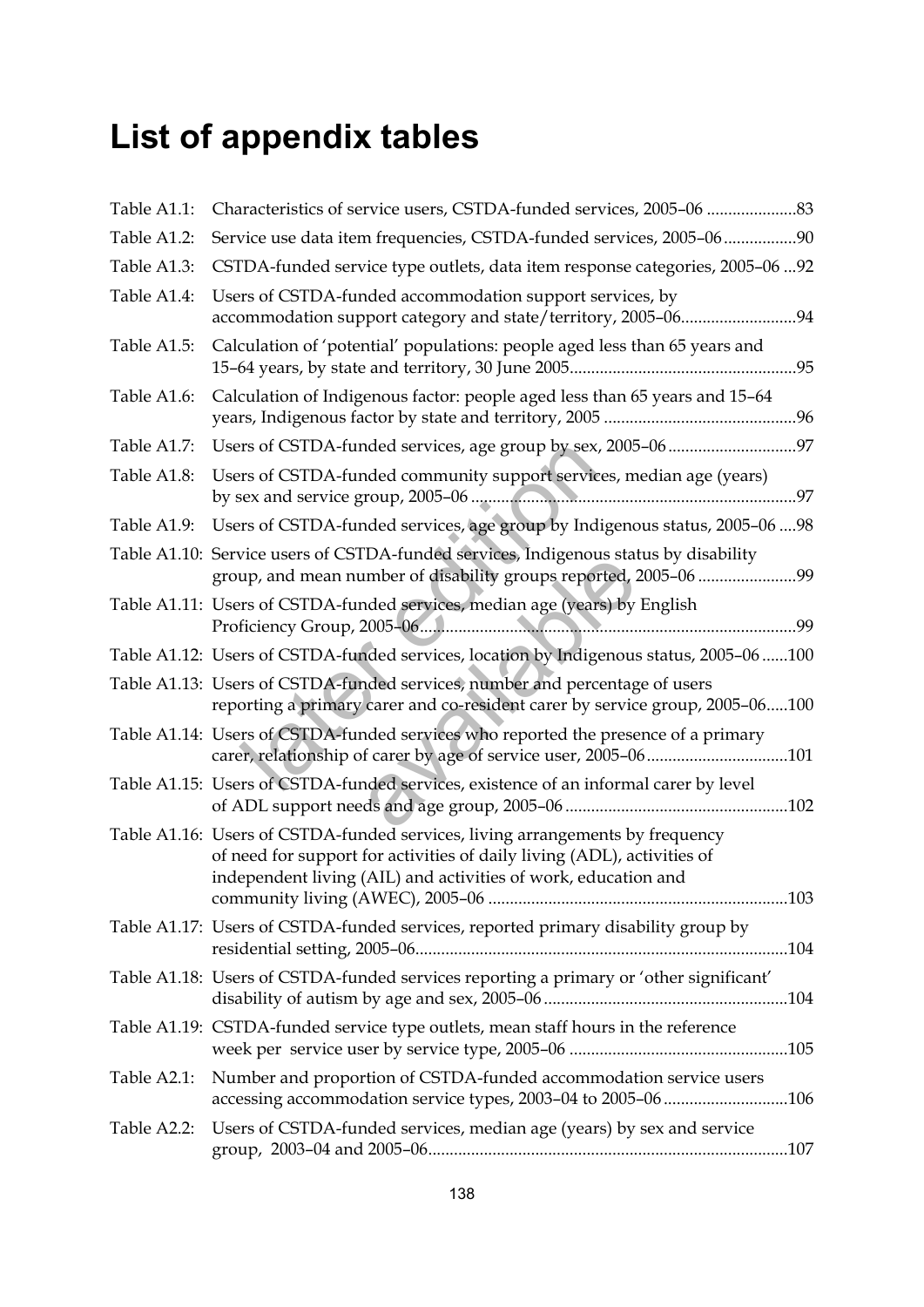| Table A2.3: Numbers and percentage changes in service user counts between 2003-04                                                                           |  |
|-------------------------------------------------------------------------------------------------------------------------------------------------------------|--|
| Table A2.4: Service users of CSTDA-funded services, primary disability group,<br>number and percentage of service users reporting disability group, 2003-04 |  |
| Table A2.5: Users of CSTDA services from by English Proficiency Group, 2003-04 to                                                                           |  |
| Table A2.6. Service users receiving individualised funding, by service group, 2003-04                                                                       |  |
| Table A2.7: Users of CSTDA-funded services, existence of an informal carer, 2003-04                                                                         |  |